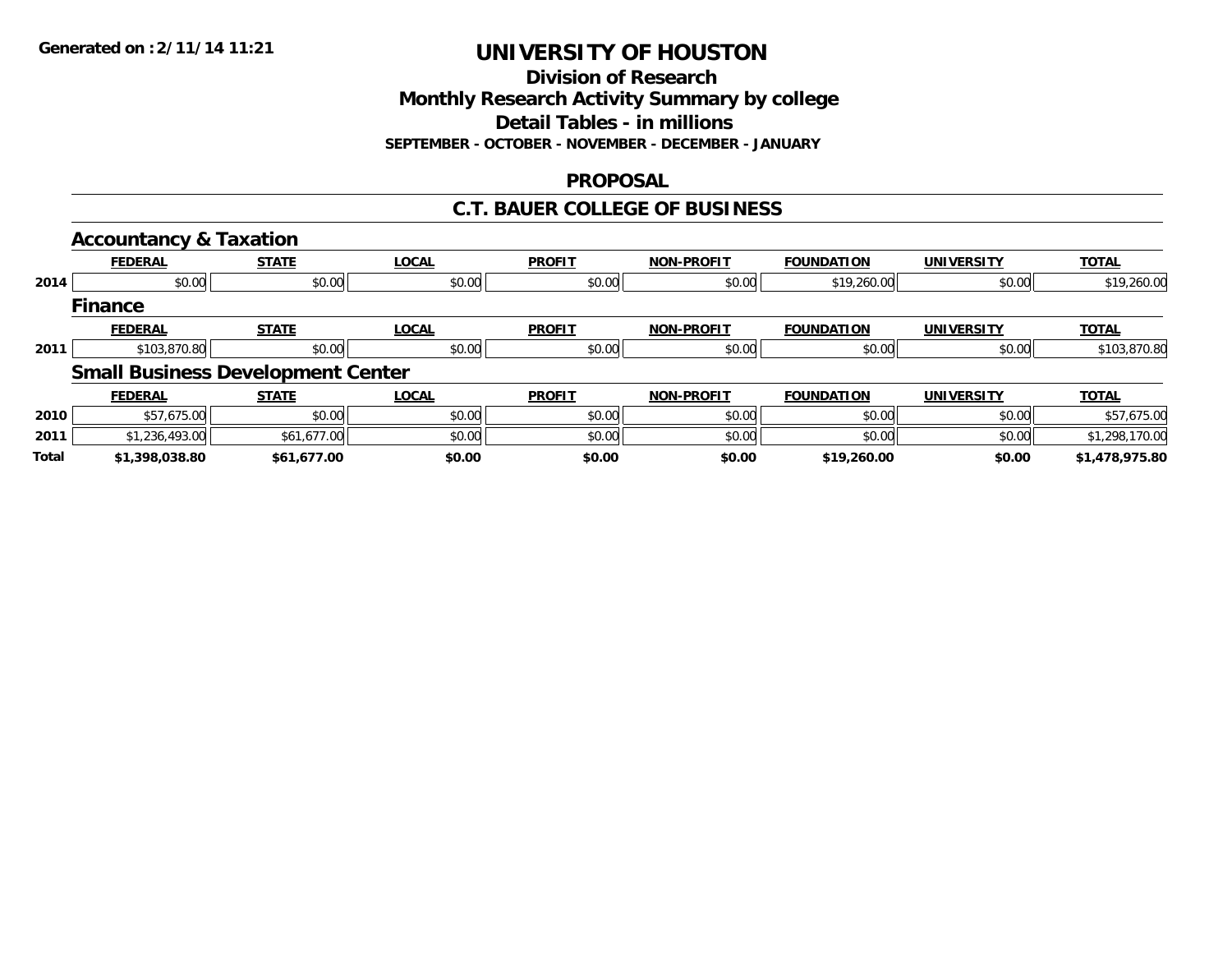### **Division of Research Monthly Research Activity Summary by college Detail Tables - in millions SEPTEMBER - OCTOBER - NOVEMBER - DECEMBER - JANUARY**

#### **PROPOSAL**

#### **COLLEGE OF ARCHITECTURE**

|       | Architecture   |              |              |               |                   |                   |                   |                |  |  |  |  |
|-------|----------------|--------------|--------------|---------------|-------------------|-------------------|-------------------|----------------|--|--|--|--|
|       | <b>FEDERAL</b> | <b>STATE</b> | <b>LOCAL</b> | <b>PROFIT</b> | <b>NON-PROFIT</b> | <b>FOUNDATION</b> | <b>UNIVERSITY</b> | <b>TOTAL</b>   |  |  |  |  |
| 2010  | \$2,100,000.00 | \$0.00       | \$0.00       | \$0.00        | \$0.00            | \$0.00            | \$0.00            | \$2,100,000.00 |  |  |  |  |
| 2011  | \$1,339,596.30 | \$0.00       | \$0.00       | \$5,000.00    | \$0.00            | \$0.00            | \$0.00            | \$1,344,596.30 |  |  |  |  |
| 2012  | \$140,758.05   | \$0.00       | \$0.00       | \$0.00        | \$0.00            | \$0.00            | \$0.00            | \$140,758.05   |  |  |  |  |
| 2013  | \$89,843.25    | \$0.00       | \$0.00       | \$0.00        | \$0.00            | \$0.00            | \$0.00            | \$89,843.25    |  |  |  |  |
| 2014  | \$0.00         | \$0.00       | \$0.00       | \$0.00        | \$19,925.20       | \$0.00            | \$0.00            | \$19,925.20    |  |  |  |  |
| Total | \$3,670,197.60 | \$0.00       | \$0.00       | \$5,000.00    | \$19,925.20       | \$0.00            | \$0.00            | \$3,695,122.80 |  |  |  |  |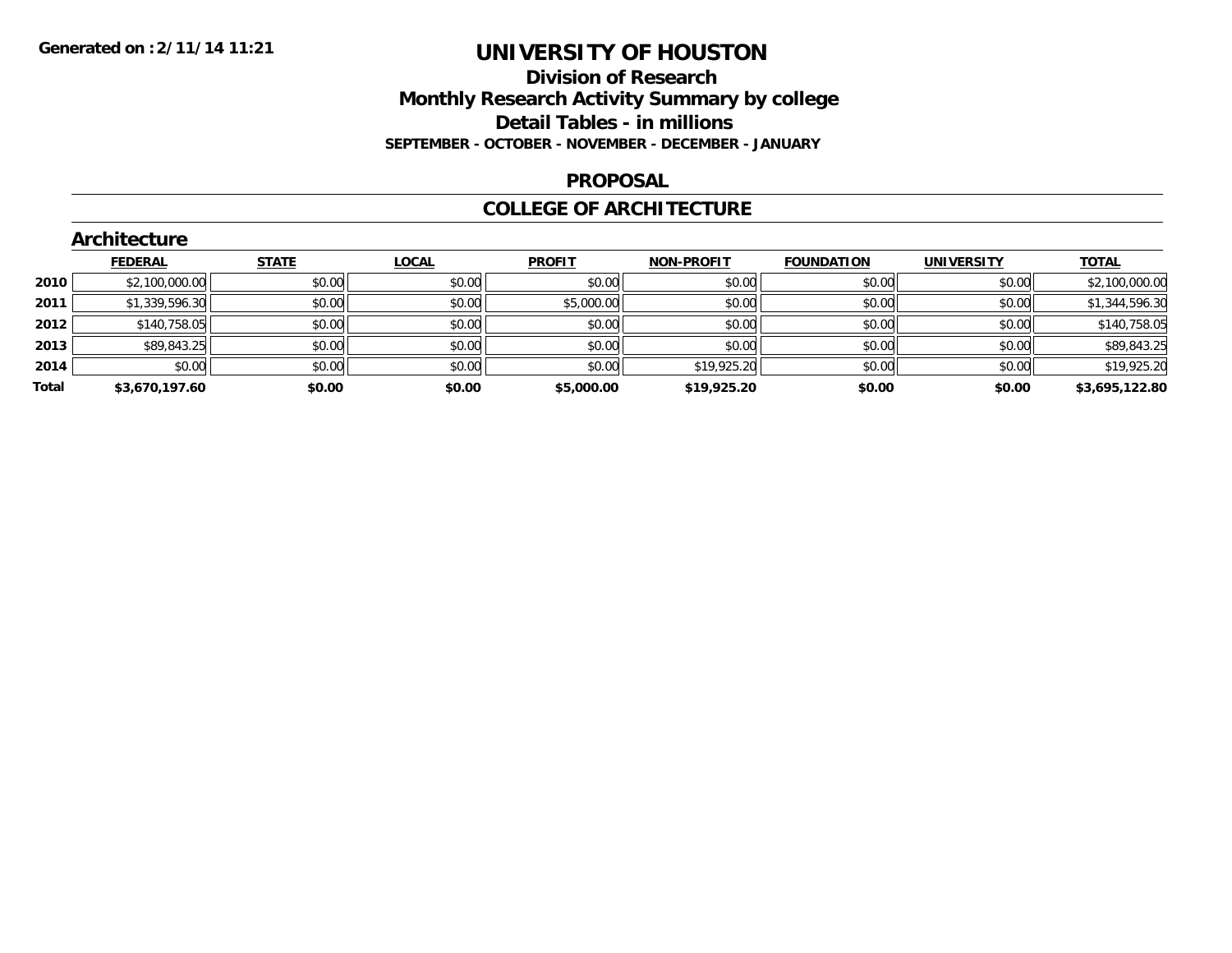# **Division of ResearchMonthly Research Activity Summary by college Detail Tables - in millions SEPTEMBER - OCTOBER - NOVEMBER - DECEMBER - JANUARY**

#### **PROPOSAL**

# **COLLEGE OF EDUCATION**

# **Consistency Mgmt and Coop Disc**

|      | <b>FEDERAL</b>                                       | <b>STATE</b>   | <b>LOCAL</b> | <b>PROFIT</b> | NON-PROFIT        | <b>FOUNDATION</b> | <b>UNIVERSITY</b> | <b>TOTAL</b>   |
|------|------------------------------------------------------|----------------|--------------|---------------|-------------------|-------------------|-------------------|----------------|
| 2010 | \$65,632.50                                          | \$0.00         | \$37,786.00  | \$0.00        | \$115,778.00      | \$0.00            | \$0.00            | \$219,196.50   |
| 2011 | \$0.00                                               | \$0.00         | \$295,410.00 | \$0.00        | \$152,868.00      | \$0.00            | \$0.00            | \$448,278.00   |
| 2012 | \$4,176,056.65                                       | \$0.00         | \$30,000.00  | \$0.00        | \$84,725.00       | \$0.00            | \$0.00            | \$4,290,781.65 |
| 2013 | \$2,480,018.64                                       | \$0.00         | \$0.00       | \$0.00        | \$0.00            | \$0.00            | \$0.00            | \$2,480,018.64 |
| 2014 | \$2,482,766.34                                       | \$0.00         | \$235,590.00 | \$0.00        | \$0.00            | \$0.00            | \$0.00            | \$2,718,356.34 |
|      | <b>Curriculum and Instruction</b>                    |                |              |               |                   |                   |                   |                |
|      | <b>FEDERAL</b>                                       | <b>STATE</b>   | <b>LOCAL</b> | <b>PROFIT</b> | NON-PROFIT        | <b>FOUNDATION</b> | <b>UNIVERSITY</b> | <b>TOTAL</b>   |
| 2010 | \$183,541.75                                         | \$322,538.00   | \$0.00       | \$0.00        | \$0.00            | \$39,952.00       | \$0.00            | \$546,031.75   |
| 2011 | \$4,103,792.00                                       | \$1,192,734.00 | \$0.00       | \$0.00        | \$75,000.00       | \$0.00            | \$246,279.00      | \$5,617,805.00 |
| 2012 | \$2,161,385.90                                       | \$499,993.00   | \$120,000.00 | \$0.00        | \$57,153.00       | \$0.00            | \$1,012,174.00    | \$3,850,705.90 |
| 2013 | \$655,486.00                                         | \$0.00         | \$0.00       | \$0.00        | \$0.00            | \$0.00            | \$258,964.50      | \$914,450.50   |
| 2014 | \$399,644.00                                         | \$2,081,832.00 | \$21,958.00  | \$0.00        | \$480,000.00      | \$0.00            | \$380,999.00      | \$3,364,433.00 |
|      | <b>Dean, Education</b>                               |                |              |               |                   |                   |                   |                |
|      | <b>FEDERAL</b>                                       | <b>STATE</b>   | <b>LOCAL</b> | <b>PROFIT</b> | <b>NON-PROFIT</b> | <b>FOUNDATION</b> | <b>UNIVERSITY</b> | <b>TOTAL</b>   |
| 2014 | \$0.00                                               | \$258,000.00   | \$0.00       | \$0.00        | \$0.00            | \$0.00            | \$0.00            | \$258,000.00   |
|      | <b>Educational Leadership &amp; Cultural Studies</b> |                |              |               |                   |                   |                   |                |
|      | <b>FEDERAL</b>                                       | <b>STATE</b>   | <b>LOCAL</b> | <b>PROFIT</b> | NON-PROFIT        | <b>FOUNDATION</b> | <b>UNIVERSITY</b> | <b>TOTAL</b>   |
| 2010 | \$0.00                                               | \$0.00         | \$0.00       | \$0.00        | \$0.00            | \$169,377.00      | \$0.00            | \$169,377.00   |
|      | <b>Educational Psychology</b>                        |                |              |               |                   |                   |                   |                |
|      | <b>FEDERAL</b>                                       | <b>STATE</b>   | <b>LOCAL</b> | <b>PROFIT</b> | <b>NON-PROFIT</b> | <b>FOUNDATION</b> | <b>UNIVERSITY</b> | <b>TOTAL</b>   |
| 2010 | \$6,956,134.05                                       | \$1,214,988.90 | \$0.00       | \$43,282.00   | \$0.00            | \$0.00            | \$201,757.00      | \$8,416,161.95 |
| 2011 | \$4,226,415.00                                       | \$485,699.60   | \$0.00       | \$0.00        | \$0.00            | \$510,310.65      | \$0.00            | \$5,222,425.25 |
| 2012 | \$4,916,811.26                                       | \$1,544,564.00 | \$0.00       | \$0.00        | \$32,160.00       | \$87,667.00       | \$1,518,602.74    | \$8,099,805.00 |
| 2013 | \$2,753,962.00                                       | \$71,610.00    | \$0.00       | \$0.00        | \$0.00            | \$300,318.00      | \$459,945.50      | \$3,585,835.50 |
| 2014 | \$4,622,215.00                                       | \$814,606.00   | \$27,400.00  | \$0.00        | \$5,000.00        | \$0.00            | \$620,119.00      | \$6,089,340.00 |
|      | <b>Institute for Urban Education</b>                 |                |              |               |                   |                   |                   |                |
|      | <b>FEDERAL</b>                                       | <b>STATE</b>   | <b>LOCAL</b> | <b>PROFIT</b> | NON-PROFIT        | <b>FOUNDATION</b> | <b>UNIVERSITY</b> | <b>TOTAL</b>   |
| 2011 | \$609,499.90                                         | \$0.00         | \$0.00       | \$0.00        | \$41,000.00       | \$0.00            | \$0.00            | \$650,499.90   |
| 2013 | \$0.00                                               | \$0.00         | \$0.00       | \$0.00        | \$0.00            | \$0.00            | \$0.00            | \$0.00         |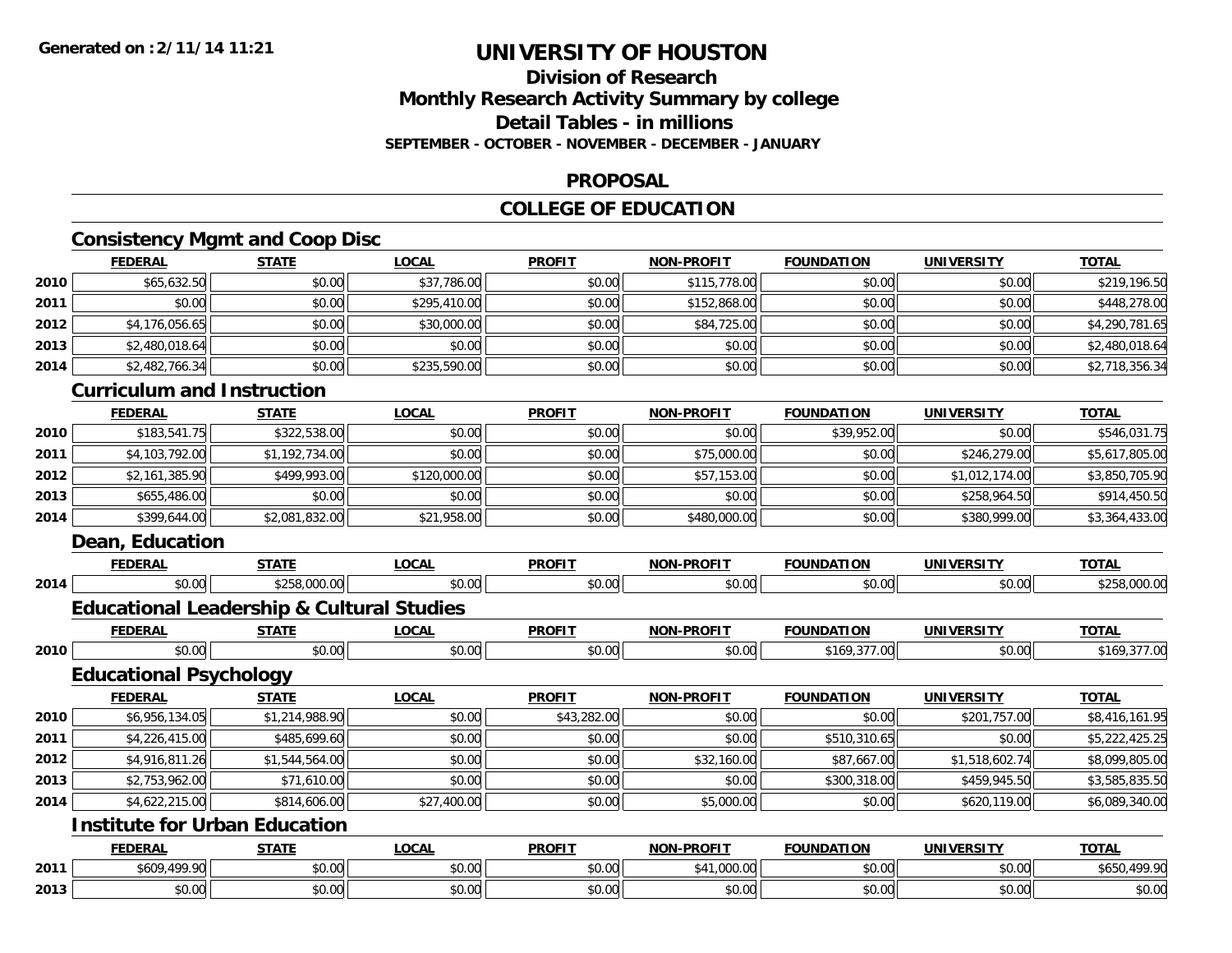### **Division of Research Monthly Research Activity Summary by college Detail Tables - in millions SEPTEMBER - OCTOBER - NOVEMBER - DECEMBER - JANUARY**

#### **PROPOSAL**

#### **COLLEGE OF EDUCATION**

# **UH Charter School**

|       | <b>FEDERAL</b>  | <u>STATE</u>   | <u>LOCAL</u> | <b>PROFIT</b> | <b>NON-PROFIT</b> | <b>FOUNDATION</b> | <b>UNIVERSITY</b> | <b>TOTAL</b>    |
|-------|-----------------|----------------|--------------|---------------|-------------------|-------------------|-------------------|-----------------|
| 2012  | \$0.00          | \$7,150.00     | \$0.00       | \$0.00        | \$0.00            | \$0.00            | \$0.00            | \$7,150.00      |
| 2013  | \$0.00          | \$1,489.55     | \$0.00       | \$0.00        | \$0.00            | \$0.00            | \$0.00            | \$1,489.55      |
| 2014  | \$187,811.00    | \$0.00         | \$0.00       | \$0.00        | \$0.00            | \$0.00            | \$0.00            | \$187,811.00    |
| Total | \$40,981,171.99 | \$8,495,205.05 | \$768,144.00 | \$43,282.00   | \$1,043,684.00    | \$1,107,624.65    | \$4,698,840.74    | \$57,137,952.43 |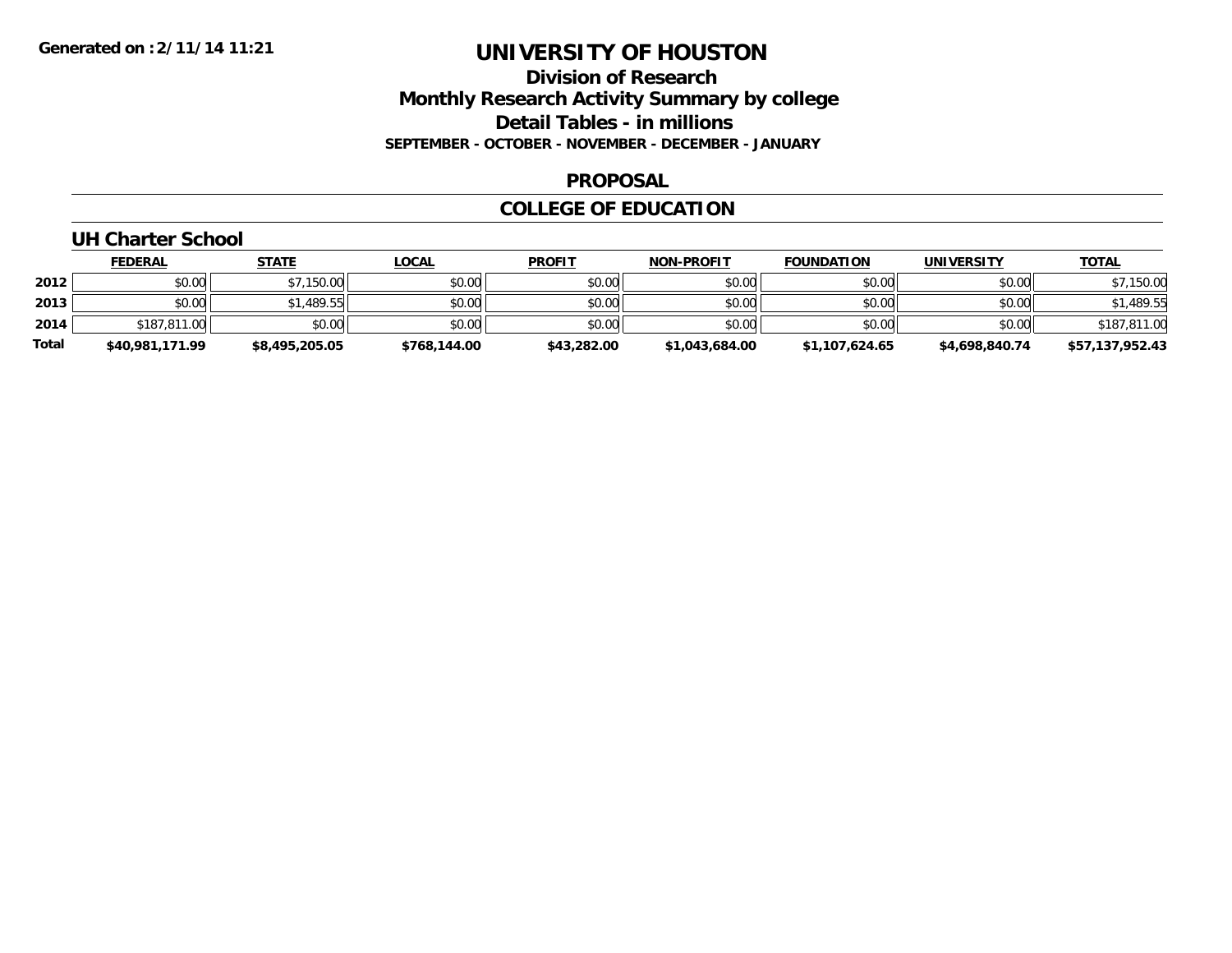**Division of Research**

**Monthly Research Activity Summary by college**

**Detail Tables - in millions**

**SEPTEMBER - OCTOBER - NOVEMBER - DECEMBER - JANUARY**

#### **PROPOSAL**

#### **COLLEGE OF LIBERAL ARTS AND SOCIAL SCIENCES**

|      | <b>African-American Studies</b>                   |              |              |               |                   |                   |                   |                |
|------|---------------------------------------------------|--------------|--------------|---------------|-------------------|-------------------|-------------------|----------------|
|      | <b>FEDERAL</b>                                    | <b>STATE</b> | <b>LOCAL</b> | <b>PROFIT</b> | <b>NON-PROFIT</b> | <b>FOUNDATION</b> | <b>UNIVERSITY</b> | <b>TOTAL</b>   |
| 2014 | \$0.00                                            | \$0.00       | \$0.00       | \$0.00        | \$1,500.00        | \$0.00            | \$0.00            | \$1,500.00     |
|      | Art                                               |              |              |               |                   |                   |                   |                |
|      | <b>FEDERAL</b>                                    | <b>STATE</b> | <b>LOCAL</b> | <b>PROFIT</b> | <b>NON-PROFIT</b> | <b>FOUNDATION</b> | <b>UNIVERSITY</b> | <b>TOTAL</b>   |
| 2012 | \$199,887.00                                      | \$0.00       | \$0.00       | \$0.00        | \$0.00            | \$0.00            | \$0.00            | \$199,887.00   |
|      | <b>Arte Publico Press</b>                         |              |              |               |                   |                   |                   |                |
|      | <b>FEDERAL</b>                                    | <b>STATE</b> | <b>LOCAL</b> | <b>PROFIT</b> | <b>NON-PROFIT</b> | <b>FOUNDATION</b> | <b>UNIVERSITY</b> | <b>TOTAL</b>   |
| 2010 | \$0.00                                            | \$120,000.00 | \$0.00       | \$0.00        | \$0.00            | \$0.00            | \$0.00            | \$120,000.00   |
| 2011 | \$0.00                                            | \$0.00       | \$0.00       | \$0.00        | \$0.00            | \$120,000.00      | \$0.00            | \$120,000.00   |
| 2012 | \$198,497.00                                      | \$0.00       | \$0.00       | \$0.00        | \$0.00            | \$0.00            | \$0.00            | \$198,497.00   |
| 2013 | \$0.00                                            | \$10,000.00  | \$0.00       | \$0.00        | \$30,000.00       | \$150,000.00      | \$0.00            | \$190,000.00   |
| 2014 | \$0.00                                            | \$0.00       | \$0.00       | \$0.00        | \$0.00            | \$150,000.00      | \$0.00            | \$150,000.00   |
|      | <b>Blaffer Gallery</b>                            |              |              |               |                   |                   |                   |                |
|      | <b>FEDERAL</b>                                    | <b>STATE</b> | <b>LOCAL</b> | <b>PROFIT</b> | <b>NON-PROFIT</b> | <b>FOUNDATION</b> | <b>UNIVERSITY</b> | <b>TOTAL</b>   |
| 2010 | \$10,000.00                                       | \$0.00       | \$0.00       | \$0.00        | \$0.00            | \$0.00            | \$0.00            | \$10,000.00    |
| 2013 | \$0.00                                            | \$0.00       | \$0.00       | \$0.00        | \$1,500.00        | \$0.00            | \$0.00            | \$1,500.00     |
|      | <b>Center for Public History</b>                  |              |              |               |                   |                   |                   |                |
|      | <b>FEDERAL</b>                                    | <b>STATE</b> | <b>LOCAL</b> | <b>PROFIT</b> | <b>NON-PROFIT</b> | <b>FOUNDATION</b> | <b>UNIVERSITY</b> | <b>TOTAL</b>   |
| 2011 | \$0.00                                            | \$0.00       | \$0.00       | \$0.00        | \$369,000.00      | \$0.00            | \$0.00            | \$369,000.00   |
|      | <b>Communication Disorders</b>                    |              |              |               |                   |                   |                   |                |
|      | <b>FEDERAL</b>                                    | <b>STATE</b> | <b>LOCAL</b> | <b>PROFIT</b> | <b>NON-PROFIT</b> | <b>FOUNDATION</b> | <b>UNIVERSITY</b> | <b>TOTAL</b>   |
| 2010 | \$797,623.00                                      | \$227,907.00 | \$0.00       | \$0.00        | \$227,284.00      | \$0.00            | \$0.00            | \$1,252,814.00 |
| 2012 | \$447,207.00                                      | \$11,723.40  | \$0.00       | \$0.00        | \$58,248.00       | \$22,770.00       | \$0.00            | \$539,948.40   |
| 2013 | \$535,125.00                                      | \$13,290.00  | \$0.00       | \$0.00        | \$54,922.00       | \$0.00            | \$396,469.00      | \$999,806.00   |
| 2014 | \$295,718.47                                      | \$0.00       | \$0.00       | \$0.00        | \$0.00            | \$31,673.60       | \$0.00            | \$327,392.07   |
|      | <b>Cynthia Woods Mitchell Center for the Arts</b> |              |              |               |                   |                   |                   |                |
|      | <b>FEDERAL</b>                                    | <b>STATE</b> | <b>LOCAL</b> | <b>PROFIT</b> | <b>NON-PROFIT</b> | <b>FOUNDATION</b> | <b>UNIVERSITY</b> | <b>TOTAL</b>   |
| 2013 | \$0.00                                            | \$0.00       | \$0.00       | \$0.00        | \$10,000.00       | \$0.00            | \$0.00            | \$10,000.00    |
| 2014 | \$0.00                                            | \$0.00       | \$0.00       | \$200,000.00  | \$0.00            | \$1,400.00        | \$0.00            | \$201,400.00   |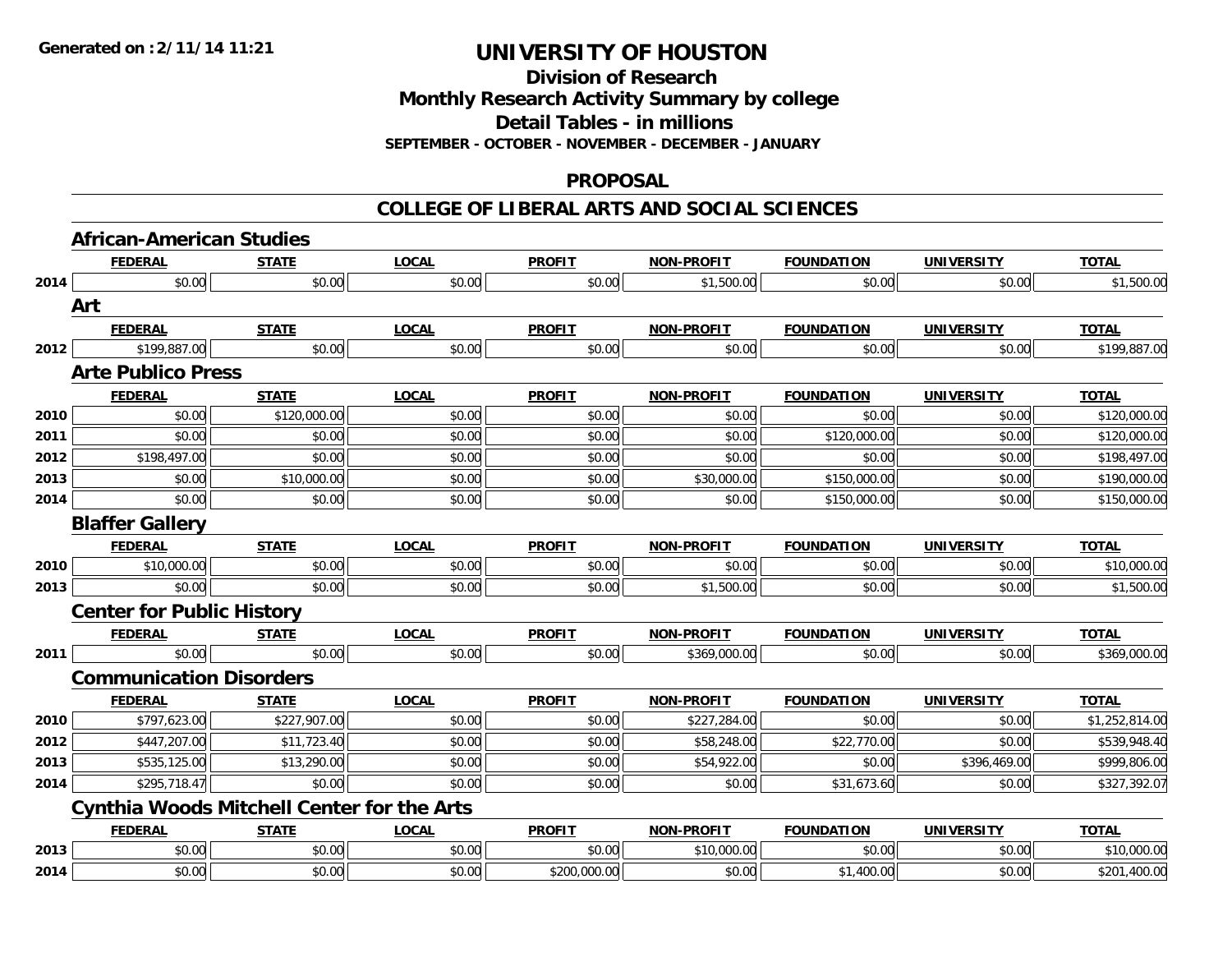**Division of Research**

**Monthly Research Activity Summary by college**

**Detail Tables - in millions**

**SEPTEMBER - OCTOBER - NOVEMBER - DECEMBER - JANUARY**

#### **PROPOSAL**

#### **COLLEGE OF LIBERAL ARTS AND SOCIAL SCIENCES**

### **Dean, Liberal Arts and Social Sciences**

|      | <b>FEDERAL</b>                      | <b>STATE</b>   | <b>LOCAL</b> | <b>PROFIT</b> | <b>NON-PROFIT</b> | <b>FOUNDATION</b> | <b>UNIVERSITY</b> | <b>TOTAL</b>    |
|------|-------------------------------------|----------------|--------------|---------------|-------------------|-------------------|-------------------|-----------------|
| 2011 | \$0.00                              | \$0.00         | \$0.00       | \$0.00        | \$0.00            | \$0.00            | \$0.00            | \$0.00          |
| 2014 | \$0.00                              | \$0.00         | \$0.00       | \$0.00        | \$55,000.00       | \$0.00            | \$0.00            | \$55,000.00     |
|      | <b>Economics</b>                    |                |              |               |                   |                   |                   |                 |
|      | <b>FEDERAL</b>                      | <b>STATE</b>   | <b>LOCAL</b> | <b>PROFIT</b> | <b>NON-PROFIT</b> | <b>FOUNDATION</b> | <b>UNIVERSITY</b> | <b>TOTAL</b>    |
| 2010 | \$0.00                              | \$0.00         | \$0.00       | \$0.00        | \$0.00            | \$0.00            | \$227,082.00      | \$227,082.00    |
| 2011 | \$0.00                              | \$0.00         | \$0.00       | \$0.00        | \$0.00            | \$234,719.00      | \$0.00            | \$234,719.00    |
| 2012 | \$882,933.40                        | \$0.00         | \$0.00       | \$0.00        | \$198,396.00      | \$120,000.00      | \$0.00            | \$1,201,329.40  |
| 2013 | \$133,160.00                        | \$0.00         | \$0.00       | \$0.00        | \$0.00            | \$34,967.00       | \$0.00            | \$168,127.00    |
| 2014 | \$0.00                              | \$0.00         | \$0.00       | \$0.00        | \$0.00            | \$28,449.00       | \$90,353.00       | \$118,802.00    |
|      | English                             |                |              |               |                   |                   |                   |                 |
|      | <b>FEDERAL</b>                      | <b>STATE</b>   | <b>LOCAL</b> | <b>PROFIT</b> | <b>NON-PROFIT</b> | <b>FOUNDATION</b> | <b>UNIVERSITY</b> | <b>TOTAL</b>    |
| 2010 | \$190,000.00                        | \$0.00         | \$0.00       | \$0.00        | \$1,000.00        | \$0.00            | \$0.00            | \$191,000.00    |
| 2011 | \$0.00                              | \$0.00         | \$0.00       | \$0.00        | \$1,500.00        | \$0.00            | \$0.00            | \$1,500.00      |
| 2012 | \$932,888.40                        | \$0.00         | \$0.00       | \$0.00        | \$0.00            | \$0.00            | \$0.00            | \$932,888.40    |
| 2014 | \$0.00                              | \$7,109.00     | \$0.00       | \$0.00        | \$0.00            | \$0.00            | \$0.00            | \$7,109.00      |
|      | <b>Health and Human Performance</b> |                |              |               |                   |                   |                   |                 |
|      | <b>FEDERAL</b>                      | <b>STATE</b>   | <b>LOCAL</b> | <b>PROFIT</b> | <b>NON-PROFIT</b> | <b>FOUNDATION</b> | <b>UNIVERSITY</b> | <b>TOTAL</b>    |
| 2010 | \$7,899,308.00                      | \$1,338,353.75 | \$0.00       | \$825,429.00  | \$80,000.00       | \$249,999.00      | \$0.00            | \$10,393,089.75 |
| 2011 | \$6,441,428.15                      | \$0.00         | \$0.00       | \$71,901.00   | \$0.00            | \$162,069.30      | \$5,000.00        | \$6,680,398.45  |
| 2012 | \$4,762,352.05                      | \$302,818.00   | \$0.00       | \$619,217.00  | \$141,879.20      | \$0.00            | \$904,422.00      | \$6,730,688.25  |
| 2013 | \$4,992,221.52                      | \$0.00         | \$0.00       | \$0.00        | \$472,354.00      | \$19,976.00       | \$133,652.00      | \$5,618,203.52  |
| 2014 | \$2,935,129.30                      | \$0.00         | \$0.00       | \$0.00        | \$40,000.00       | \$38,482.40       | \$0.00            | \$3,013,611.70  |
|      | <b>Hispanic Studies</b>             |                |              |               |                   |                   |                   |                 |
|      | <b>FEDERAL</b>                      | <b>STATE</b>   | <b>LOCAL</b> | <b>PROFIT</b> | <b>NON-PROFIT</b> | <b>FOUNDATION</b> | <b>UNIVERSITY</b> | <b>TOTAL</b>    |
| 2012 | \$0.00                              | \$0.00         | \$0.00       | \$0.00        | \$0.00            | \$0.00            | \$0.00            | \$0.00          |
| 2013 | \$0.00                              | \$0.00         | \$0.00       | \$0.00        | \$0.00            | \$0.00            | \$11,992.50       | \$11,992.50     |
| 2014 | \$295,629.77                        | \$0.00         | \$0.00       | \$0.00        | \$0.00            | \$0.00            | \$0.00            | \$295,629.77    |
|      | <b>History</b>                      |                |              |               |                   |                   |                   |                 |
|      | <b>FEDERAL</b>                      | <b>STATE</b>   | <b>LOCAL</b> | <b>PROFIT</b> | <b>NON-PROFIT</b> | <b>FOUNDATION</b> | <b>UNIVERSITY</b> | <b>TOTAL</b>    |
| 2010 | \$569,406.00                        | \$0.00         | \$0.00       | \$0.00        | \$0.00            | \$0.00            | \$0.00            | \$569,406.00    |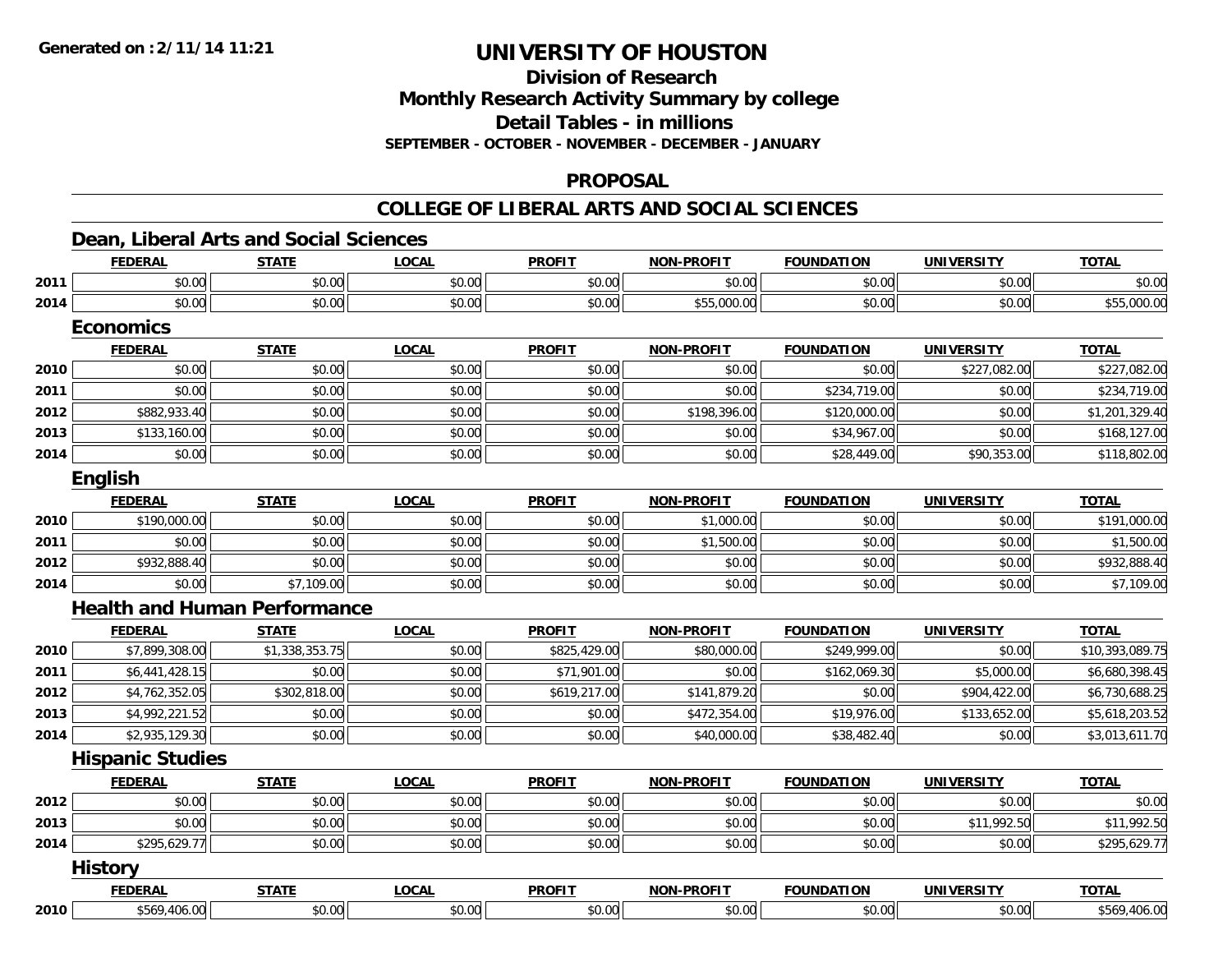# **Division of ResearchMonthly Research Activity Summary by college Detail Tables - in millions SEPTEMBER - OCTOBER - NOVEMBER - DECEMBER - JANUARY**

### **PROPOSAL**

#### **COLLEGE OF LIBERAL ARTS AND SOCIAL SCIENCES**

|      | <b>History</b>                        |                |              |               |                   |                   |                   |                 |
|------|---------------------------------------|----------------|--------------|---------------|-------------------|-------------------|-------------------|-----------------|
|      | <b>FEDERAL</b>                        | <b>STATE</b>   | <b>LOCAL</b> | <b>PROFIT</b> | <b>NON-PROFIT</b> | <b>FOUNDATION</b> | <b>UNIVERSITY</b> | <b>TOTAL</b>    |
| 2011 | \$0.00                                | \$0.00         | \$0.00       | \$0.00        | \$14,000.00       | \$0.00            | \$0.00            | \$14,000.00     |
| 2012 | \$24,193.00                           | \$0.00         | \$0.00       | \$0.00        | \$0.00            | \$0.00            | \$0.00            | \$24,193.00     |
|      | <b>Hobby Center for Public Policy</b> |                |              |               |                   |                   |                   |                 |
|      | <b>FEDERAL</b>                        | <b>STATE</b>   | <b>LOCAL</b> | <b>PROFIT</b> | <b>NON-PROFIT</b> | <b>FOUNDATION</b> | <b>UNIVERSITY</b> | <b>TOTAL</b>    |
| 2011 | \$8,435.00                            | \$0.00         | \$0.00       | \$0.00        | \$0.00            | \$0.00            | \$0.00            | \$8,435.00      |
| 2013 | \$164,250.00                          | \$0.00         | \$0.00       | \$0.00        | \$0.00            | \$0.00            | \$0.00            | \$164,250.00    |
| 2014 | \$1,800.00                            | \$0.00         | \$0.00       | \$0.00        | \$0.00            | \$7,000.00        | \$0.00            | \$8,800.00      |
|      | <b>Modern/Classical Languages</b>     |                |              |               |                   |                   |                   |                 |
|      | <b>FEDERAL</b>                        | <b>STATE</b>   | <b>LOCAL</b> | <b>PROFIT</b> | <b>NON-PROFIT</b> | <b>FOUNDATION</b> | <b>UNIVERSITY</b> | <b>TOTAL</b>    |
| 2010 | \$0.00                                | \$0.00         | \$0.00       | \$0.00        | \$7,000.00        | \$0.00            | \$0.00            | \$7,000.00      |
| 2011 | \$0.00                                | \$0.00         | \$0.00       | \$0.00        | \$0.00            | \$0.00            | \$0.00            | \$0.00          |
| 2012 | \$396,977.00                          | \$0.00         | \$0.00       | \$0.00        | \$0.00            | \$0.00            | \$0.00            | \$396,977.00    |
| 2013 | \$99,251.00                           | \$0.00         | \$0.00       | \$0.00        | \$0.00            | \$0.00            | \$0.00            | \$99,251.00     |
|      | Philosophy                            |                |              |               |                   |                   |                   |                 |
|      | <b>FEDERAL</b>                        | <b>STATE</b>   | <b>LOCAL</b> | <b>PROFIT</b> | <b>NON-PROFIT</b> | <b>FOUNDATION</b> | <b>UNIVERSITY</b> | <b>TOTAL</b>    |
| 2012 | \$23,229.00                           | \$0.00         | \$0.00       | \$0.00        | \$0.00            | \$0.00            | \$0.00            | \$23,229.00     |
| 2013 | \$24,897.00                           | \$0.00         | \$0.00       | \$0.00        | \$0.00            | \$0.00            | \$0.00            | \$24,897.00     |
|      | <b>Political Science</b>              |                |              |               |                   |                   |                   |                 |
|      | <b>FEDERAL</b>                        | <b>STATE</b>   | <b>LOCAL</b> | <b>PROFIT</b> | <b>NON-PROFIT</b> | <b>FOUNDATION</b> | <b>UNIVERSITY</b> | <b>TOTAL</b>    |
| 2010 | \$144,701.00                          | \$0.00         | \$0.00       | \$0.00        | \$0.00            | \$0.00            | \$0.00            | \$144,701.00    |
| 2011 | \$315,129.00                          | \$0.00         | \$0.00       | \$0.00        | \$0.00            | \$0.00            | \$0.00            | \$315,129.00    |
| 2012 | \$371,429.00                          | \$0.00         | \$0.00       | \$0.00        | \$0.00            | \$0.00            | \$0.00            | \$371,429.00    |
| 2013 | \$293,986.00                          | \$0.00         | \$0.00       | \$0.00        | \$0.00            | \$0.00            | \$0.00            | \$293,986.00    |
| 2014 | \$77,661.00                           | \$0.00         | \$0.00       | \$0.00        | \$3,300.00        | \$13,706.00       | \$0.00            | \$94,667.00     |
|      | <b>Psychology</b>                     |                |              |               |                   |                   |                   |                 |
|      | <b>FEDERAL</b>                        | <b>STATE</b>   | <b>LOCAL</b> | <b>PROFIT</b> | <b>NON-PROFIT</b> | <b>FOUNDATION</b> | <b>UNIVERSITY</b> | <b>TOTAL</b>    |
| 2010 | \$10,125,515.06                       | \$6,253,199.25 | \$0.00       | \$22,000.00   | \$23,000.00       | \$14,672.00       | \$1,630,471.00    | \$18,068,857.31 |
| 2011 | \$2,232,049.80                        | \$2,723,603.30 | \$331,088.80 | \$275,000.00  | \$0.00            | \$174,672.00      | \$29,000.00       | \$5,765,413.90  |
| 2012 | \$1,744,352.60                        | \$13,431.15    | \$0.00       | \$344,793.00  | \$0.00            | \$0.00            | \$733,671.00      | \$2,836,247.75  |
| 2013 | \$6,923,600.41                        | \$936,366.00   | \$0.00       | \$43,240.00   | \$128,520.00      | \$0.00            | \$1,524,925.50    | \$9,556,651.91  |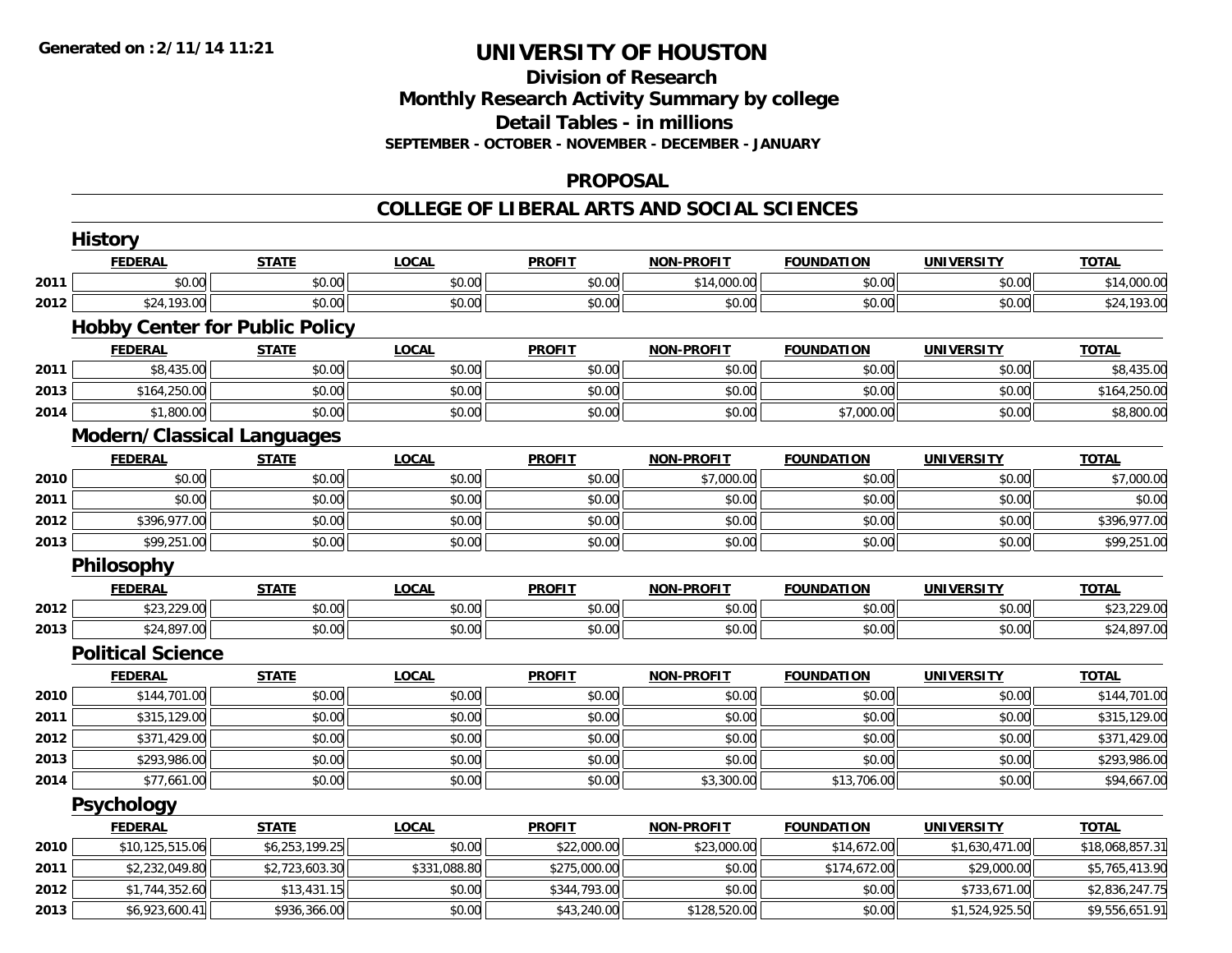**Division of Research**

**Monthly Research Activity Summary by college**

**Detail Tables - in millions**

**SEPTEMBER - OCTOBER - NOVEMBER - DECEMBER - JANUARY**

#### **PROPOSAL**

#### **COLLEGE OF LIBERAL ARTS AND SOCIAL SCIENCES**

|       | <b>Psychology</b>              |                 |              |                |                   |                   |                   |                 |
|-------|--------------------------------|-----------------|--------------|----------------|-------------------|-------------------|-------------------|-----------------|
|       | <b>FEDERAL</b>                 | <b>STATE</b>    | <b>LOCAL</b> | <b>PROFIT</b>  | <b>NON-PROFIT</b> | <b>FOUNDATION</b> | <b>UNIVERSITY</b> | <b>TOTAL</b>    |
| 2014  | \$8,921,136.91                 | \$377,120.00    | \$0.00       | \$0.00         | \$368,067.60      | \$0.00            | \$3,029,356.00    | \$12,695,680.51 |
|       | <b>School of Communication</b> |                 |              |                |                   |                   |                   |                 |
|       | <b>FEDERAL</b>                 | <b>STATE</b>    | <b>LOCAL</b> | <b>PROFIT</b>  | <b>NON-PROFIT</b> | <b>FOUNDATION</b> | <b>UNIVERSITY</b> | <b>TOTAL</b>    |
| 2011  | \$294,900.00                   | \$0.00          | \$0.00       | \$0.00         | \$0.00            | \$0.00            | \$0.00            | \$294,900.00    |
| 2012  | \$336,545.00                   | \$0.00          | \$0.00       | \$0.00         | \$0.00            | \$0.00            | \$0.00            | \$336,545.00    |
| 2013  | \$0.00                         | \$0.00          | \$0.00       | \$0.00         | \$9,800.00        | \$0.00            | \$76,763.00       | \$86,563.00     |
| 2014  | \$0.00                         | \$0.00          | \$0.00       | \$0.00         | \$0.00            | \$34,993.00       | \$9,591.00        | \$44,584.00     |
|       | <b>School of Music</b>         |                 |              |                |                   |                   |                   |                 |
|       | <b>FEDERAL</b>                 | <b>STATE</b>    | <b>LOCAL</b> | <b>PROFIT</b>  | <b>NON-PROFIT</b> | <b>FOUNDATION</b> | <b>UNIVERSITY</b> | <b>TOTAL</b>    |
| 2011  | \$0.00                         | \$1,500.00      | \$0.00       | \$0.00         | \$0.00            | \$0.00            | \$0.00            | \$1,500.00      |
| 2014  | \$0.00                         | \$0.00          | \$0.00       | \$0.00         | \$0.00            | \$7,918.40        | \$0.00            | \$7,918.40      |
|       | <b>Sociology</b>               |                 |              |                |                   |                   |                   |                 |
|       | <b>FEDERAL</b>                 | <b>STATE</b>    | <b>LOCAL</b> | <b>PROFIT</b>  | <b>NON-PROFIT</b> | <b>FOUNDATION</b> | <b>UNIVERSITY</b> | <b>TOTAL</b>    |
| 2010  | \$1,415,674.00                 | \$0.00          | \$0.00       | \$0.00         | \$0.00            | \$0.00            | \$0.00            | \$1,415,674.00  |
| 2011  | \$796,309.80                   | \$0.00          | \$0.00       | \$0.00         | \$0.00            | \$0.00            | \$0.00            | \$796,309.80    |
| 2012  | \$0.00                         | \$0.00          | \$0.00       | \$0.00         | \$0.00            | \$16,808.00       | \$508,467.30      | \$525,275.30    |
| 2013  | \$160,063.00                   | \$0.00          | \$18,000.00  | \$0.00         | \$0.00            | \$0.00            | \$0.00            | \$178,063.00    |
|       | <b>Theatre</b>                 |                 |              |                |                   |                   |                   |                 |
|       | <b>FEDERAL</b>                 | <b>STATE</b>    | <b>LOCAL</b> | <b>PROFIT</b>  | <b>NON-PROFIT</b> | <b>FOUNDATION</b> | <b>UNIVERSITY</b> | <b>TOTAL</b>    |
| 2010  | \$50,000.00                    | \$0.00          | \$0.00       | \$0.00         | \$0.00            | \$0.00            | \$0.00            | \$50,000.00     |
| 2013  | \$0.00                         | \$0.00          | \$0.00       | \$0.00         | \$100,027.00      | \$0.00            | \$0.00            | \$100,027.00    |
| 2014  | \$187,811.00                   | \$0.00          | \$0.00       | \$0.00         | \$0.00            | \$0.00            | \$0.00            | \$187,811.00    |
| Total | \$67,652,409.63                | \$12,336,420.85 | \$349,088.80 | \$2,401,580.00 | \$2,396,297.80    | \$1,634,274.70    | \$9,311,215.30    | \$96,081,287.08 |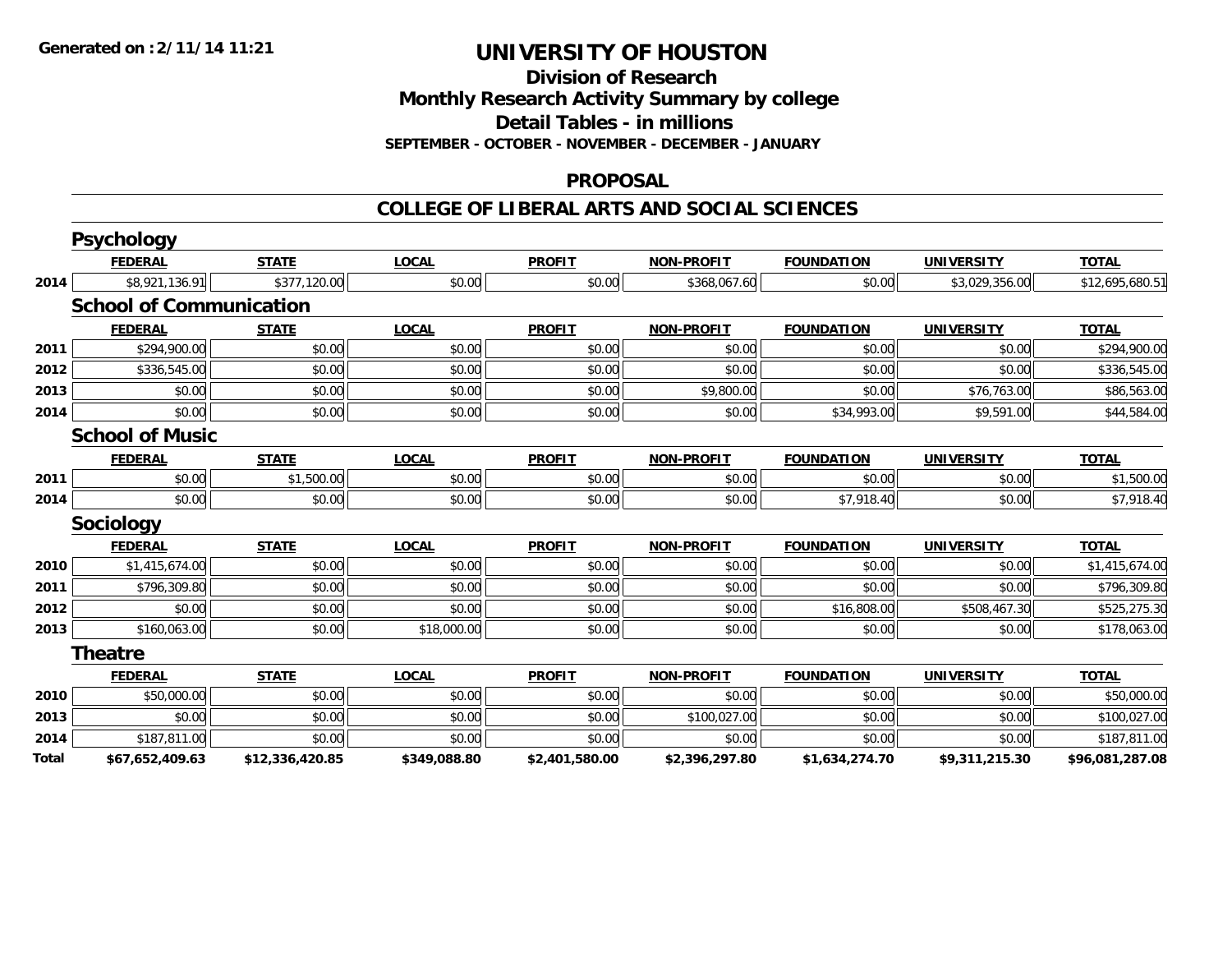# **Division of ResearchMonthly Research Activity Summary by college Detail Tables - in millionsSEPTEMBER - OCTOBER - NOVEMBER - DECEMBER - JANUARY**

#### **PROPOSAL**

# **COLLEGE OF NATURAL SCIENCES AND MATHEMATICS**

# **Biology/Biochemistry**

|      | <b>FEDERAL</b>  | <u>STATE</u>   | <b>LOCAL</b> | <b>PROFIT</b>  | <b>NON-PROFIT</b> | <b>FOUNDATION</b> | <b>UNIVERSITY</b> | <b>TOTAL</b>    |
|------|-----------------|----------------|--------------|----------------|-------------------|-------------------|-------------------|-----------------|
| 2010 | \$11,680,979.35 | \$8,778,644.50 | \$0.00       | \$1,314,639.00 | \$1,471,402.00    | \$1,595,000.00    | \$2,437,940.00    | \$27,278,604.85 |
| 2011 | \$20,744,607.20 | \$225,000.00   | \$0.00       | \$336,596.57   | \$747,996.00      | \$100,000.00      | \$833,857.00      | \$22,988,056.77 |
| 2012 | \$13,905,345.12 | \$1,239,930.00 | \$0.00       | \$60,000.00    | \$517,474.80      | \$1,024,822.00    | \$1,023,765.58    | \$17,771,337.50 |
| 2013 | \$7,973,587.85  | \$99,999.80    | \$0.00       | \$83,325.00    | \$0.00            | \$43,994.60       | \$249,872.00      | \$8,450,779.25  |
| 2014 | \$6,957,597.49  | \$822,067.75   | \$0.00       | \$0.00         | \$843,315.26      | \$1,375,317.00    | \$156,985.00      | \$10,155,282.50 |

### **Center for Nuclear Receptors and Cell Signaling**

|      | <b>FEDERAL</b>  | <b>STATE</b>   | <b>LOCAL</b> | <b>PROFIT</b> | <b>NON-PROFIT</b> | <b>FOUNDATION</b> | <b>UNIVERSITY</b> | <u>TOTAL</u>    |
|------|-----------------|----------------|--------------|---------------|-------------------|-------------------|-------------------|-----------------|
| 2010 | \$3,942,626.00  | \$8,778,690.50 | \$0.00       | \$58,989.00   | \$190,000.00      | \$4,409,025.00    | \$0.00            | \$17,379,330.50 |
| 2011 | \$427,658.00    | \$7,420,923.00 | \$0.00       | \$240,000.00  | \$200,126.00      | \$450,000.00      | \$312,401.00      | \$9,051,108.00  |
| 2012 | \$3,563,740.00  | \$0.00         | \$0.00       | \$0.00        | \$403.096.00      | \$300,000.00      | \$0.00            | \$4,266,836.00  |
| 2013 | \$8,118,980.00  | \$0.00         | \$0.00       | \$60,000.00   | \$40,000.00       | \$550,000.00      | \$0.00            | \$8,768,980.00  |
| 2014 | \$10,865,167.00 | \$0.00         | \$0.00       | \$0.00        | \$1,839,612.00    | \$1,000,000.00    | \$0.00            | \$13,704,779.00 |

# **Chemistry**

|      | <b>FEDERAL</b>  | <b>STATE</b>   | <u>LOCAL</u> | <b>PROFIT</b> | <b>NON-PROFIT</b> | <b>FOUNDATION</b> | <b>UNIVERSITY</b> | <b>TOTAL</b>    |
|------|-----------------|----------------|--------------|---------------|-------------------|-------------------|-------------------|-----------------|
| 2010 | \$15,345,147.25 | \$7,922,767.00 | \$0.00       | \$0.00        | \$2,930,116.26    | \$1,342,156.99    | \$685,992,00      | \$28,226,179.50 |
| 2011 | \$10,950,491.95 | \$217,519.00   | \$0.00       | \$130,000.00  | \$100,000.00      | \$100,000.00      | \$669,942.00      | \$12,167,952.95 |
| 2012 | \$11,311,995.64 | \$2,914,220.00 | \$0.00       | \$80,000.00   | \$118,840.00      | \$0.00            | \$214,591.00      | \$14,639,646.64 |
| 2013 | \$10,274,892.64 | \$1,678,546.00 | \$0.00       | \$0.00        | \$0.00            | \$100,000.00      | \$0.00            | \$12,053,438.64 |
| 2014 | \$7,952,229.00  | \$149,976.00   | \$0.00       | \$0.00        | \$595,000.00      | \$3,855,000.00    | \$158,025.00      | \$12,710,230.00 |

#### **Computer Science**

|      | <b>FEDERAL</b>  | <b>STATE</b>   | <b>LOCAL</b> | <b>PROFIT</b>  | <b>NON-PROFIT</b> | <b>FOUNDATION</b> | <b>UNIVERSITY</b> | <b>TOTAL</b>    |
|------|-----------------|----------------|--------------|----------------|-------------------|-------------------|-------------------|-----------------|
| 2010 | \$10,499,088.30 | \$3,719,593.00 | \$0.00       | \$2,971,921.00 | \$196,490.00      | \$0.00            | \$597,403.00      | \$17,984,495.30 |
| 2011 | \$10,485,165.64 | \$433,402.00   | \$0.00       | \$777,408.00   | \$212,696.00      | \$302,606.25      | \$0.00            | \$12,211,277.89 |
| 2012 | \$17,680,509.65 | \$1,396,932.00 | \$0.00       | \$139,721.00   | \$10,000.00       | \$75,940.00       | \$1,094,208.70    | \$20,397,311.35 |
| 2013 | \$13,407,359.99 | \$0.00         | \$0.00       | \$416,482.83   | \$320,000.00      | \$0.00            | \$592,552.00      | \$14,736,394.82 |
| 2014 | \$20,462,799.42 | \$1,275,971.50 | \$0.00       | \$22,411.41    | \$1,400,779.00    | \$78,646.25       | \$0.00            | \$23,240,607.58 |

# **Dean, Natural Sciences and Mathematics**

|      | <b>FEDERAL</b>                    | <b>CTATE</b><br>3 I A I I | <b>LOCAL</b>              | <b>PROFIT</b>  | <b>NON-PROFIT</b>    | <b>FOUNDATION</b> | UNIVERSITY                | <b>TOTAL</b>                                        |
|------|-----------------------------------|---------------------------|---------------------------|----------------|----------------------|-------------------|---------------------------|-----------------------------------------------------|
| 2010 | 1.0000<br>,,,,,                   | \$0.00                    | $\sim$<br>$\sim$<br>vv.vv | ልስ ስስ<br>DU.UU | 0.00<br>DU.UU        | \$0.00            | $\sim$ 00<br><b>JU.UU</b> | $\mathcal{C}$ $\Lambda$ 000 $\mathcal{C}$<br>. т, з |
| 2011 | 10000<br>70 <sub>5</sub><br>70.UU | \$0.00                    | ሖ ∩<br>$\sim$<br>vu.uu    | 0.00<br>JU.UU  | 0.00<br><b>DU.UU</b> | \$0.00            | $\sim$ 00<br><b>JU.UU</b> | 0000<br>ייט.סלס,טל                                  |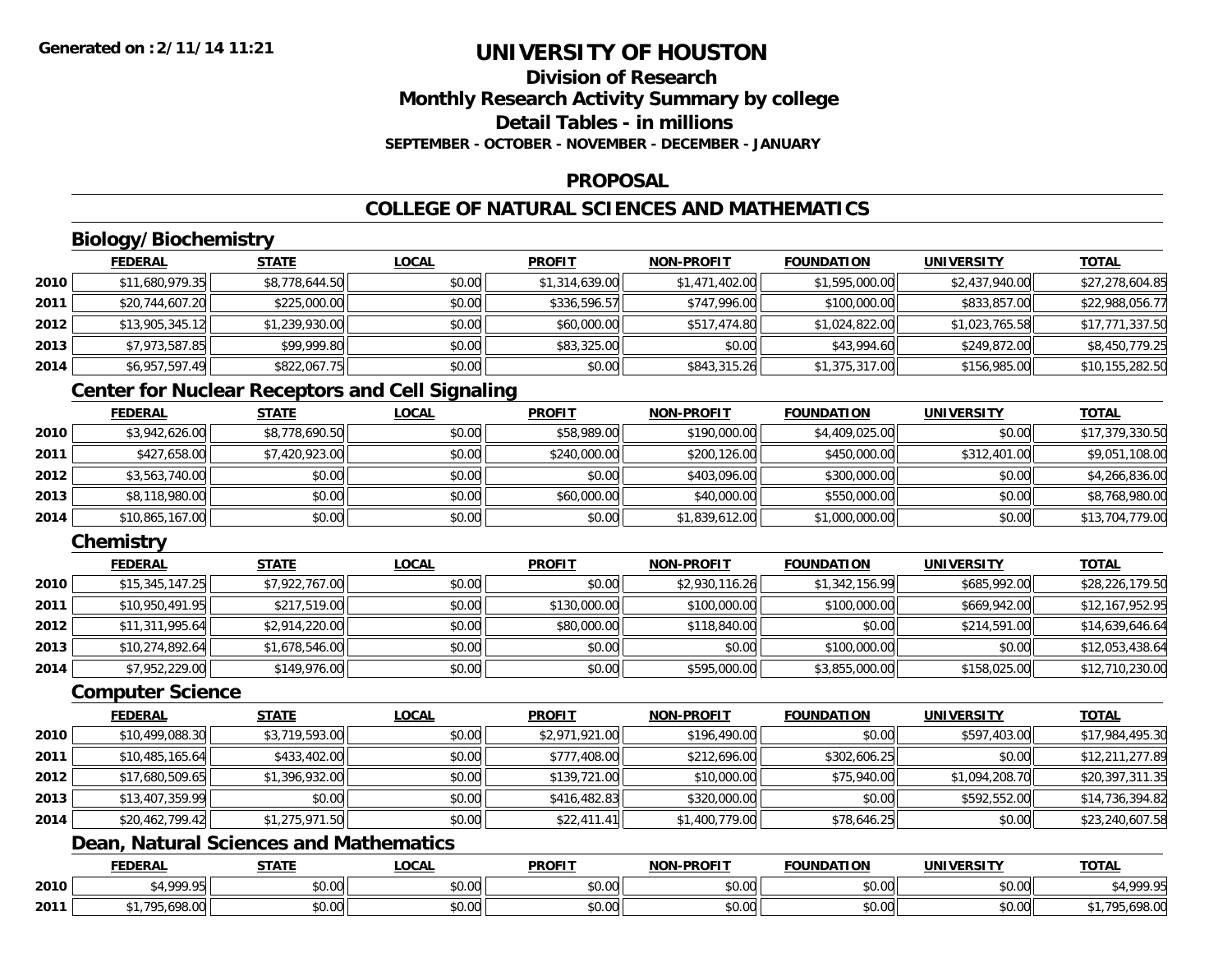**Division of Research**

**Monthly Research Activity Summary by college**

**Detail Tables - in millions**

**SEPTEMBER - OCTOBER - NOVEMBER - DECEMBER - JANUARY**

### **PROPOSAL**

### **COLLEGE OF NATURAL SCIENCES AND MATHEMATICS**

### **Dean, Natural Sciences and Mathematics**

|      | <b>FEDERAL</b> | <b>STATE</b>                 | _OCAL  | <b>PROFIT</b> | <b>NON-PROFIT</b> | <b>FOUNDATION</b> | UNIVERSITY | <b>TOTAL</b>    |
|------|----------------|------------------------------|--------|---------------|-------------------|-------------------|------------|-----------------|
| 2012 | \$499,922.50   | \$0.00                       | \$0.00 | \$0.00        | \$0.00            | \$0.00            | \$0.00     | \$499,922.50    |
| 2014 | 0000<br>DU.UU  | \$0.00                       | \$0.00 | \$76.907.     | \$0.00            | \$0.00            | \$0.00     | 907.50.<br>\$76 |
|      |                | Forth 0 Atmospheric Coismoon |        |               |                   |                   |            |                 |

#### **Earth & Atmospheric Sciences**

|      | <b>FEDERAL</b> | <b>STATE</b> | <b>LOCAL</b> | <b>PROFIT</b> | <b>NON-PROFIT</b> | <b>FOUNDATION</b> | <b>UNIVERSITY</b> | <b>TOTAL</b>   |
|------|----------------|--------------|--------------|---------------|-------------------|-------------------|-------------------|----------------|
| 2010 | \$1,119,845.50 | \$525,000.00 | \$0.00       | \$112,096.00  | \$254,734.00      | \$0.00            | \$675,122.00      | \$2,686,797.50 |
| 2011 | \$1,000,228.00 | \$990,980.20 | \$0.00       | \$87,000.00   | \$2,426,934.80    | \$0.00            | \$562,415.00      | \$5,067,558.00 |
| 2012 | \$2,835,224.50 | \$58,305.00  | \$0.00       | \$892,654.00  | \$0.00            | \$0.00            | \$355,768,00      | \$4,141,951.50 |
| 2013 | \$3,085,639.00 | \$0.00       | \$0.00       | \$414,775.00  | \$0.00            | \$0.00            | \$379,607.68      | \$3,880,021.68 |
| 2014 | \$4,766,127.75 | \$679,654.00 | \$0.00       | \$109,812.00  | \$355,000.00      | \$0.00            | \$0.00            | \$5,910,593.75 |

### **Institute for Climate and Atmospheric Science**

|      | <b>FEDERA</b>  | 27.77<br>,,,,,    | $\sim$<br>ער איי " | <b>PROFIT</b> | <b>-PROFIT</b><br>וחרות | IDΔ.<br>.      | <b>UNIVERSITY</b><br>. | <b>TOTA.</b>           |
|------|----------------|-------------------|--------------------|---------------|-------------------------|----------------|------------------------|------------------------|
| 2011 | nn on<br>DU.UU | $\sim$ 00<br>ט.טע | ሶስ ሰሰ<br>pu.uu     | 0.00<br>JU.UU | 0000<br>\$U.UC          | ቀስ ስስ<br>וט.טי | $\sim$ 00<br>pu.uu     | 0000<br>PU.UU          |
| 2012 | ልስ ባህ<br>DU.UG | $\sim$<br>JU.UL   | $\sim$ 00<br>PU.UU | 0.00<br>JU.UU | \$0.00                  | 0000<br>DU.UU  | nn nn<br>pu.uu         | $\sim$ $\sim$<br>DU.UU |

#### **Mathematics**

|      | <b>FEDERAL</b> | <b>STATE</b>   | <b>LOCAL</b> | <b>PROFIT</b> | <b>NON-PROFIT</b> | <b>FOUNDATION</b> | <b>UNIVERSITY</b> | <b>TOTAL</b>   |
|------|----------------|----------------|--------------|---------------|-------------------|-------------------|-------------------|----------------|
| 2010 | \$6,542,517.80 | \$1,431,437.00 | \$0.00       | \$511,699.50  | \$0.00            | \$0.00            | \$0.00            | \$8,485,654.30 |
| 2011 | \$5,620,828.00 | \$645,077.00   | \$0.00       | \$150,000.00  | \$22,622.00       | \$0.00            | \$31,958.00       | \$6,470,485.00 |
| 2012 | \$3,475,426.52 | \$0.00         | \$0.00       | \$210,000.00  | \$0.00            | \$152,725.00      | \$703,825,00      | \$4,541,976.52 |
| 2013 | \$3,877,796.55 | \$0.00         | \$0.00       | \$169.348.17  | \$0.00            | \$80,000.00       | \$0.00            | \$4,127,144.72 |
| 2014 | \$6,624,481.26 | \$0.00         | \$0.00       | \$90,000.00   | \$375,000.00      | \$157,924.00      | \$0.00            | \$7,247,405.26 |

**Physics**

|       | <b>FEDERAL</b>   | <b>STATE</b>    | <b>LOCAL</b> | <b>PROFIT</b>   | <b>NON-PROFIT</b> | <b>FOUNDATION</b> | <b>UNIVERSITY</b> | <b>TOTAL</b>     |
|-------|------------------|-----------------|--------------|-----------------|-------------------|-------------------|-------------------|------------------|
| 2010  | \$13,039,817.40  | \$3,398,850.00  | \$0.00       | \$2,023,703.50  | \$2,657,368.74    | \$601,046.01      | \$24,160.00       | \$21,744,945.65  |
| 2011  | \$9,956,872.18   | \$0.00          | \$0.00       | \$1,115,199.00  | \$0.00            | \$358,356.00      | \$0.00            | \$11,430,427.18  |
| 2012  | \$10,417,838.07  | \$177,557.00    | \$0.00       | \$535,517.00    | \$258,667.00      | \$254,851.80      | \$1,060,600.00    | \$12,705,030.87  |
| 2013  | \$10,102,880.99  | \$97,607.00     | \$0.00       | \$50,000.00     | \$2,365,165.60    | \$0.00            | \$24,480.00       | \$12,640,133.59  |
| 2014  | \$13,223,982.60  | \$299,952.00    | \$0.00       | \$876,482.50    | \$784,000.00      | \$663,646.25      | \$903,044.00      | \$16,751,107.35  |
| Total | \$314,540,094.06 | \$55,378,601.25 | \$0.00       | \$14,116,687.98 | \$21,636,435.46   | \$18,971,057.15   | \$13,748,513.96   | \$438,391,389.86 |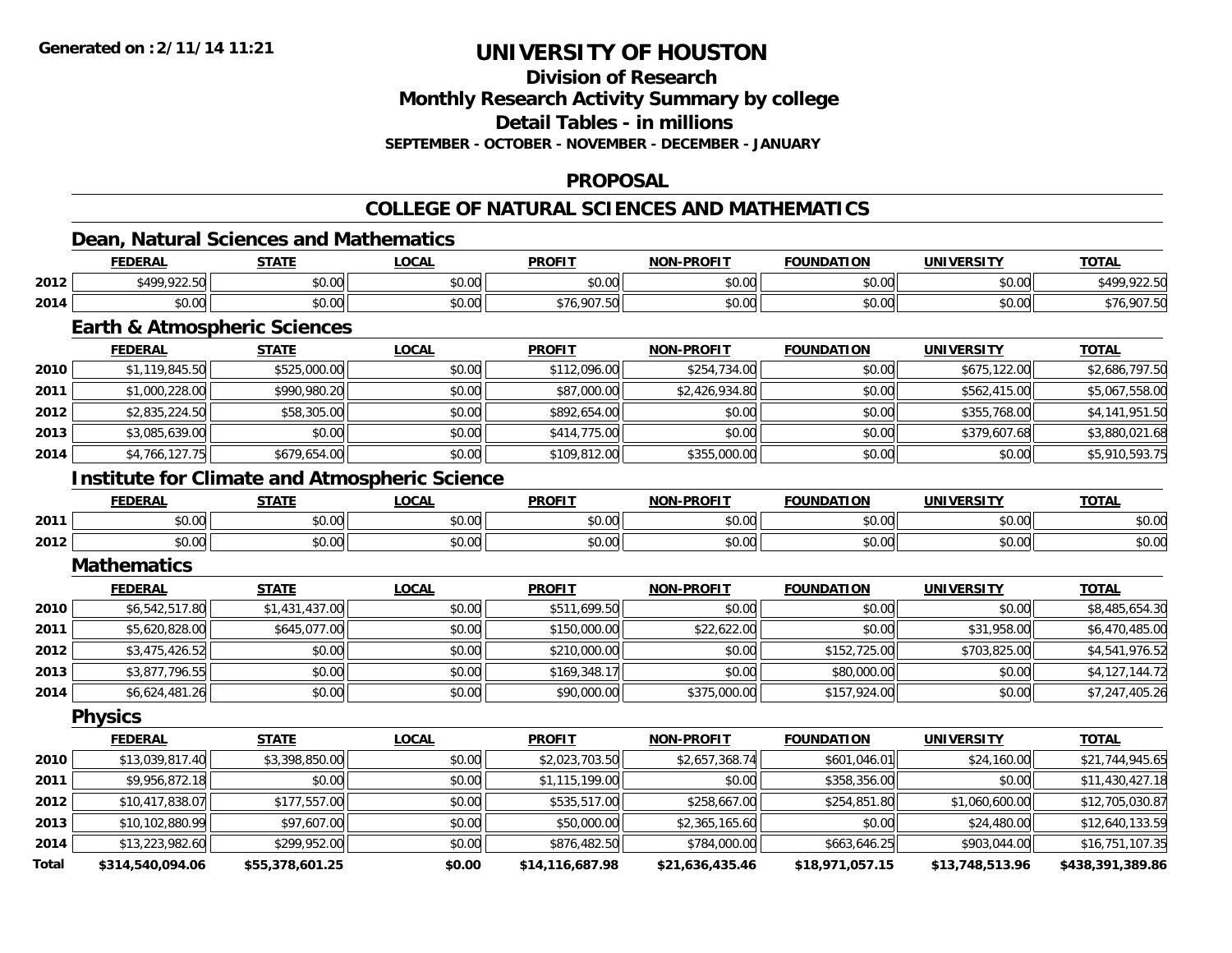### **Division of Research Monthly Research Activity Summary by college Detail Tables - in millions SEPTEMBER - OCTOBER - NOVEMBER - DECEMBER - JANUARY**

#### **PROPOSAL**

#### **COLLEGE OF OPTOMETRY**

# **Optometry, Community**

|       | <b>FEDERAL</b>  | <b>STATE</b> | <u>LOCAL</u> | <b>PROFIT</b>  | <b>NON-PROFIT</b> | <b>FOUNDATION</b> | <b>UNIVERSITY</b> | <u>TOTAL</u>    |
|-------|-----------------|--------------|--------------|----------------|-------------------|-------------------|-------------------|-----------------|
| 2010  | \$2,640,558.00  | \$795,562.00 | \$0.00       | \$427,914.40   | \$0.00            | \$0.00            | \$714,314.00      | \$4,578,348.40  |
| 2011  | \$9,558,059.25  | \$29,460.00  | \$0.00       | \$88,569.00    | \$308,567.00      | \$180,000.00      | \$0.00            | \$10,164,655.25 |
| 2012  | \$7,596,261.00  | \$74,750.00  | \$0.00       | \$91,600.00    | \$0.00            | \$0.00            | \$965,294.00      | \$8,727,905.00  |
| 2013  | \$7,625,790.00  | \$0.00       | \$0.00       | \$972,086.00   | \$0.00            | \$0.00            | \$321,274.00      | \$8,919,150.00  |
| 2014  | \$5,405,990.55  | \$0.00       | \$0.00       | \$676,881.82   | \$0.00            | \$0.00            | \$0.00            | \$6,082,872.37  |
| Total | \$32,826,658.80 | \$899,772.00 | \$0.00       | \$2,257,051.22 | \$308,567.00      | \$180,000.00      | \$2,000,882.00    | \$38,472,931.02 |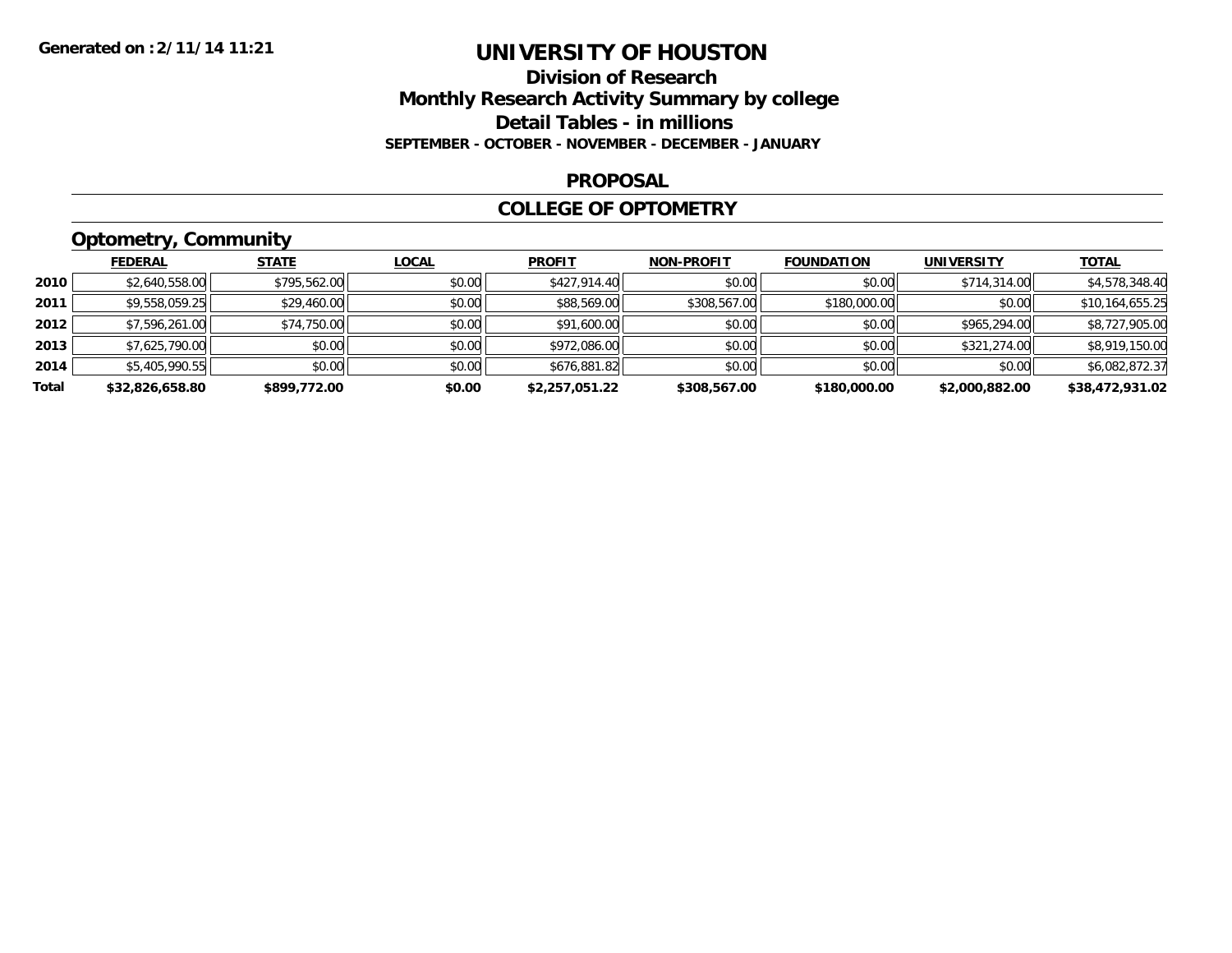# **Division of ResearchMonthly Research Activity Summary by college Detail Tables - in millionsSEPTEMBER - OCTOBER - NOVEMBER - DECEMBER - JANUARY**

#### **PROPOSAL**

### **COLLEGE OF PHARMACY**

# **Clinical Sciences and Administration**

|      | <b>FEDERAL</b> | <u>STATE</u> | <u>LOCAL</u> | <b>PROFIT</b> | <b>NON-PROFIT</b> | <b>FOUNDATION</b> | <b>UNIVERSITY</b> | <b>TOTAL</b>   |
|------|----------------|--------------|--------------|---------------|-------------------|-------------------|-------------------|----------------|
| 2010 | \$3,083,489.58 | \$500,026.80 | \$0.00       | \$424,682.57  | \$589,500.00      | \$5,000.00        | \$49,809.00       | \$4,652,507.95 |
| 2011 | \$3,768,767.40 | \$0.00       | \$0.00       | \$190,756.80  | \$0.00            | \$25,000.00       | \$20,062.00       | \$4,004,586.20 |
| 2012 | \$2,197,657.10 | \$35,547.00  | \$0.00       | \$272,734.00  | \$21,000.00       | \$142,630.00      | \$567,654.72      | \$3,237,222.82 |
| 2013 | \$5,451,756.40 | \$0.00       | \$144,311.00 | \$339,271.00  | \$70,000.00       | \$0.00            | \$528,418,00      | \$6,533,756.40 |
| 2014 | \$913,872.00   | \$520,639.00 | \$0.00       | \$429,553.25  | \$20,000.00       | \$0.00            | \$0.00            | \$1,884,064.25 |

### **Dean, Pharmacy**

|      | <b>FEDERAL</b> | <b>STATE</b> | <u>LOCAL</u> | <b>PROFIT</b> | <b>NON-PROFIT</b> | <b>FOUNDATION</b> | <b>UNIVERSITY</b> | <b>TOTAL</b> |
|------|----------------|--------------|--------------|---------------|-------------------|-------------------|-------------------|--------------|
| 2010 | \$0.00         | \$0.00       | \$0.00       | \$0.00        | \$0.00            | \$0.00            | \$0.00            | \$0.00       |
| 2011 | \$0.00         | \$0.00       | \$0.00       | \$0.00        | \$0.00            | \$0.00            | \$0.00            | \$0.00       |
| 2012 | \$0.00         | \$0.00       | \$0.00       | \$0.00        | \$0.00            | \$0.00            | \$0.00            | \$0.00       |
| 2013 | \$0.00         | \$0.00       | \$0.00       | \$0.00        | \$0.00            | \$0.00            | \$0.00            | \$0.00       |

# **Pharmacological and Pharmaceutical Sciences**

|       | <b>FEDERAL</b>  | <b>STATE</b>   | <b>LOCAL</b> | <b>PROFIT</b>  | <b>NON-PROFIT</b> | <b>FOUNDATION</b> | <b>UNIVERSITY</b> | <b>TOTAL</b>    |
|-------|-----------------|----------------|--------------|----------------|-------------------|-------------------|-------------------|-----------------|
| 2010  | \$12,727,663.68 | \$5,495,115.20 | \$0.00       | \$71,200.00    | \$1,020,560.00    | \$75,000.00       | \$0.00            | \$19,389,538.88 |
| 2011  | \$11,458,202.60 | \$0.00         | \$0.00       | \$25,760.00    | \$317,513.00      | \$1,204,169.00    | \$0.00            | \$13,005,644.60 |
| 2012  | \$14,478,171.90 | \$172,389.00   | \$0.00       | \$282,500.00   | \$1,107,999.20    | \$74,822.00       | \$240,000.00      | \$16,355,882.10 |
| 2013  | \$9,265,678.94  | \$295,560.00   | \$0.00       | \$228,590.00   | \$321,995.00      | \$185,000.00      | \$1,916,860.00    | \$12,213,683.94 |
| 2014  | \$5,769,721.50  | \$0.00         | \$0.00       | \$509,031.75   | \$0.00            | \$173,919.90      | \$1,259,610.00    | \$7,712,283.15  |
| Total | \$69,114,981.10 | \$7,019,277.00 | \$144,311.00 | \$2,774,079.37 | \$3,468,567.20    | \$1,885,540.90    | \$4,582,413.72    | \$88,989,170.29 |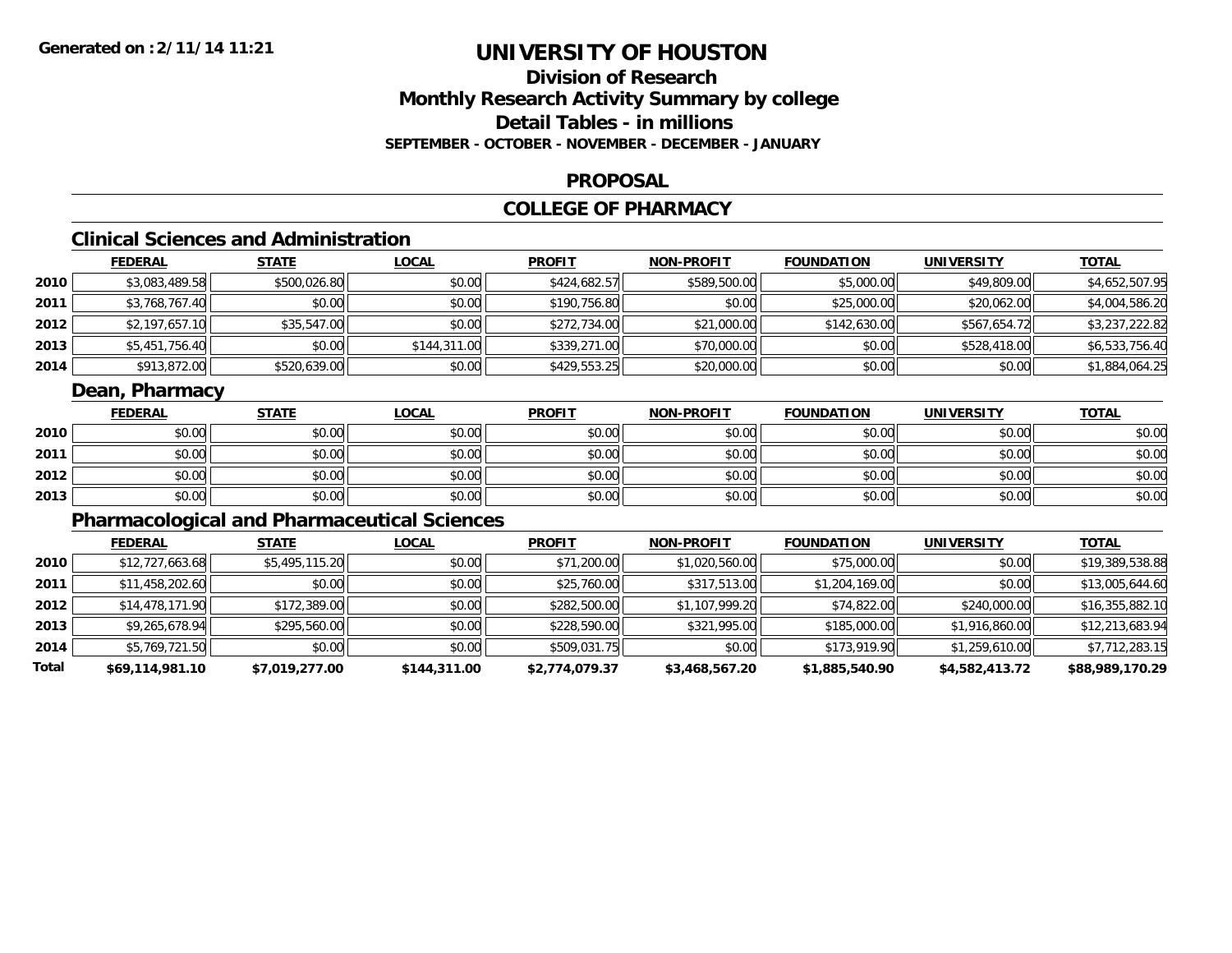### **Division of Research Monthly Research Activity Summary by college Detail Tables - in millions SEPTEMBER - OCTOBER - NOVEMBER - DECEMBER - JANUARY**

#### **PROPOSAL**

#### **COLLEGE OF TECHNOLOGY**

|      |                                               | <b>Center for Technology Literacy</b> |                                               |               |                   |                   |                   |                |  |  |
|------|-----------------------------------------------|---------------------------------------|-----------------------------------------------|---------------|-------------------|-------------------|-------------------|----------------|--|--|
|      | <b>FEDERAL</b>                                | <b>STATE</b>                          | <b>LOCAL</b>                                  | <b>PROFIT</b> | <b>NON-PROFIT</b> | <b>FOUNDATION</b> | <b>UNIVERSITY</b> | <b>TOTAL</b>   |  |  |
| 2010 | \$2,499,903.90                                | \$0.00                                | \$0.00                                        | \$0.00        | \$0.00            | \$0.00            | \$0.00            | \$2,499,903.90 |  |  |
| 2011 | \$59,903.20                                   | \$0.00                                | \$0.00                                        | \$0.00        | \$0.00            | \$0.00            | \$0.00            | \$59,903.20    |  |  |
| 2013 | \$0.00                                        | \$994,528.00                          | \$0.00                                        | \$0.00        | \$0.00            | \$0.00            | \$0.00            | \$994,528.00   |  |  |
| 2014 | \$0.00                                        | \$931,847.00                          | \$0.00                                        | \$0.00        | \$0.00            | \$62,917.00       | \$0.00            | \$994,764.00   |  |  |
|      | <b>Construction Management</b>                |                                       |                                               |               |                   |                   |                   |                |  |  |
|      | <b>FEDERAL</b>                                | <b>STATE</b>                          | <b>LOCAL</b>                                  | <b>PROFIT</b> | <b>NON-PROFIT</b> | <b>FOUNDATION</b> | <b>UNIVERSITY</b> | <b>TOTAL</b>   |  |  |
| 2012 | \$0.00                                        | \$67,821.00                           | \$0.00                                        | \$0.00        | \$0.00            | \$0.00            | \$0.00            | \$67,821.00    |  |  |
| 2013 | \$0.00                                        | \$0.00                                | \$0.00                                        | \$0.00        | \$0.00            | \$0.00            | \$50,633.00       | \$50,633.00    |  |  |
|      | Dean, Technology                              |                                       |                                               |               |                   |                   |                   |                |  |  |
|      | <b>FEDERAL</b>                                | <b>STATE</b>                          | <b>LOCAL</b>                                  | <b>PROFIT</b> | <b>NON-PROFIT</b> | <b>FOUNDATION</b> | <b>UNIVERSITY</b> | <b>TOTAL</b>   |  |  |
| 2010 | \$0.00                                        | \$1,460,115.00                        | \$0.00                                        | \$0.00        | \$0.00            | \$0.00            | \$0.00            | \$1,460,115.00 |  |  |
| 2011 | \$501,908.50                                  | \$1,153,800.00                        | \$0.00                                        | \$0.00        | \$0.00            | \$0.00            | \$31,415.00       | \$1,687,123.50 |  |  |
| 2012 | \$499,922.50                                  | \$342,089.00                          | \$0.00                                        | \$0.00        | \$100,000.00      | \$0.00            | \$0.00            | \$942,011.50   |  |  |
| 2014 | \$825,312.70                                  | \$0.00                                | \$0.00                                        | \$0.00        | \$0.00            | \$0.00            | \$0.00            | \$825,312.70   |  |  |
|      | <b>Engineering Technology</b>                 |                                       |                                               |               |                   |                   |                   |                |  |  |
|      | <b>FEDERAL</b>                                | <b>STATE</b>                          | <b>LOCAL</b>                                  | <b>PROFIT</b> | <b>NON-PROFIT</b> | <b>FOUNDATION</b> | <b>UNIVERSITY</b> | <b>TOTAL</b>   |  |  |
| 2010 | \$3,397,156.50                                | \$3,426,559.00                        | \$0.00                                        | \$0.00        | \$566,570.00      | \$0.00            | \$13,854.00       | \$7,404,139.50 |  |  |
| 2011 | \$2,672,218.60                                | \$1,443,594.00                        | \$0.00                                        | \$0.00        | \$99,948.00       | \$55,473.30       | \$0.00            | \$4,271,233.90 |  |  |
| 2012 | \$3,912,985.80                                | \$0.00                                | \$0.00                                        | \$100,000.00  | \$0.00            | \$150,000.00      | \$101,655.00      | \$4,264,640.80 |  |  |
| 2013 | \$3,399,932.90                                | \$0.00                                | \$0.00                                        | \$83,821.00   | \$182,815.00      | \$0.00            | \$3,705,895.00    | \$7,372,463.90 |  |  |
| 2014 | \$4,201,394.00                                | \$98,923.00                           | \$0.00                                        | \$57,800.00   | \$15,000.00       | \$94,375.50       | \$10,301.00       | \$4,477,793.50 |  |  |
|      |                                               |                                       | <b>Human Development and Consumer Science</b> |               |                   |                   |                   |                |  |  |
|      | <b>FEDERAL</b>                                | <b>STATE</b>                          | <b>LOCAL</b>                                  | <b>PROFIT</b> | <b>NON-PROFIT</b> | <b>FOUNDATION</b> | <b>UNIVERSITY</b> | <b>TOTAL</b>   |  |  |
| 2010 | \$13,498.75                                   | \$0.00                                | \$0.00                                        | \$62,704.00   | \$0.00            | \$0.00            | \$0.00            | \$76,202.75    |  |  |
| 2011 | \$115,500.00                                  | \$0.00                                | \$0.00                                        | \$0.00        | \$0.00            | \$0.00            | \$0.00            | \$115,500.00   |  |  |
| 2012 | \$882,933.40                                  | \$0.00                                | \$0.00                                        | \$0.00        | \$0.00            | \$0.00            | \$0.00            | \$882,933.40   |  |  |
| 2014 | \$865,098.80                                  | \$0.00                                | \$0.00                                        | \$0.00        | \$0.00            | \$0.00            | \$0.00            | \$865,098.80   |  |  |
|      | <b>Information &amp; Logistics Technology</b> |                                       |                                               |               |                   |                   |                   |                |  |  |
|      | <b>FEDERAL</b>                                | <b>STATE</b>                          | <b>LOCAL</b>                                  | <b>PROFIT</b> | <b>NON-PROFIT</b> | <b>FOUNDATION</b> | <b>UNIVERSITY</b> | <b>TOTAL</b>   |  |  |
| 2010 | \$3,497,135.00                                | \$200,000.00                          | \$0.00                                        | \$0.00        | \$0.00            | \$0.00            | \$0.00            | \$3,697,135.00 |  |  |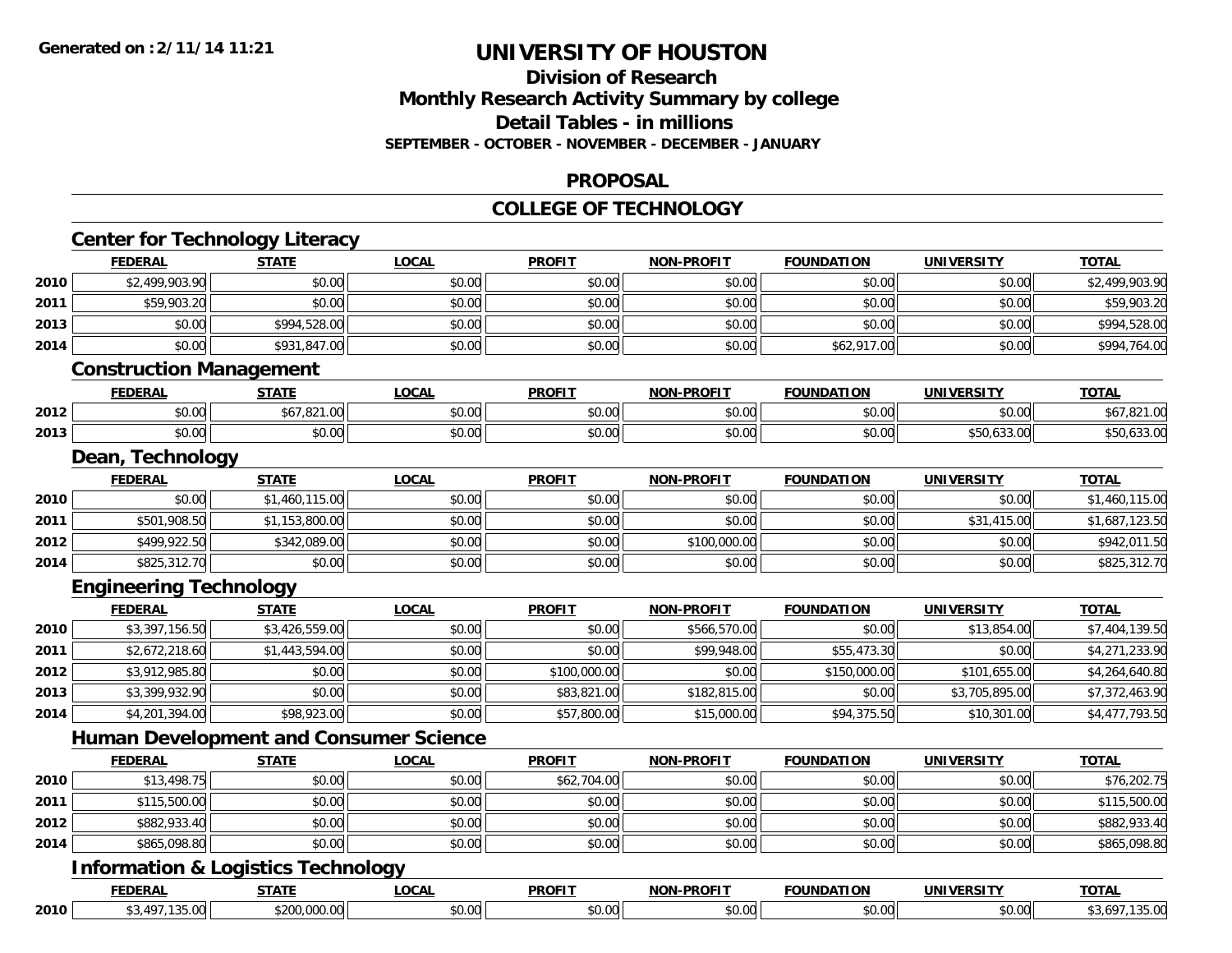# **Division of ResearchMonthly Research Activity Summary by college Detail Tables - in millions SEPTEMBER - OCTOBER - NOVEMBER - DECEMBER - JANUARY**

#### **PROPOSAL**

### **COLLEGE OF TECHNOLOGY**

# **Information & Logistics Technology**

|      | <u>FEDERAL</u> | STATE  | <u>LOCAL</u> | <b>PROFIT</b> | <b>NON-PROFIT</b> | <b>FOUNDATION</b> | UNIVERSITY   | <b>TOTAL</b> |
|------|----------------|--------|--------------|---------------|-------------------|-------------------|--------------|--------------|
| 2011 | \$464,749.40   | \$0.00 | \$0.00       | \$0.00        | \$0.00            | \$0.00            | \$0.00       | \$464,749.40 |
| 2012 | \$0.00         | \$0.00 | \$0.00       | \$0.00        | \$0.00            | \$0.00            | \$111,934.00 | .934.00      |
| 2013 | \$299,913.00   | \$0.00 | \$0.00       | \$0.00        | \$50,000.00       | \$0.00            | \$0.00       | \$349,913.00 |

# **Texas Manufacturing Assistance Center**

|       | <b>FEDERAL</b>  | <b>STATE</b>    | <b>LOCAL</b> | <b>PROFIT</b> | <b>NON-PROFIT</b> | <b>FOUNDATION</b> | <b>UNIVERSITY</b> | <b>TOTAL</b>    |
|-------|-----------------|-----------------|--------------|---------------|-------------------|-------------------|-------------------|-----------------|
| 2010  | \$0.00          | \$0.00          | \$0.00       | \$0.00        | \$0.00            | \$0.00            | \$0.00            | \$0.00          |
| 2011  | \$0.00          | \$0.00          | \$0.00       | \$0.00        | \$0.00            | \$0.00            | \$0.00            | \$0.00          |
| 2012  | \$0.00          | \$0.00          | \$0.00       | \$0.00        | \$0.00            | \$0.00            | \$0.00            | \$0.00          |
| 2013  | \$0.00          | \$0.00          | \$0.00       | \$0.00        | \$0.00            | \$0.00            | \$0.00            | \$0.00          |
| Total | \$28,109,466.95 | \$10,119,276.00 | \$0.00       | \$304,325.00  | \$1,014,333.00    | \$362,765.80      | \$4,025,687.00    | \$43,935,853.75 |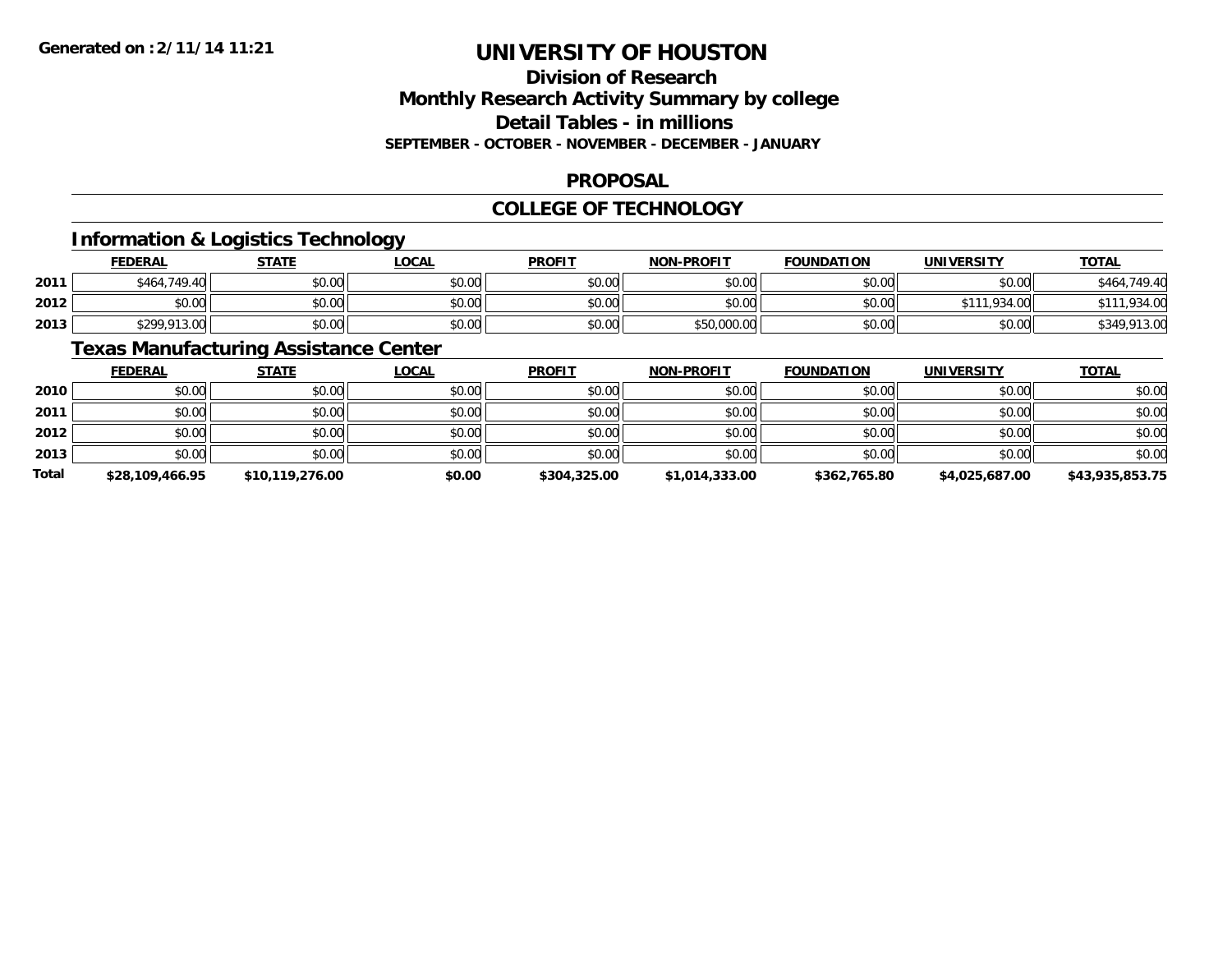### **Division of ResearchMonthly Research Activity Summary by college Detail Tables - in millionsSEPTEMBER - OCTOBER - NOVEMBER - DECEMBER - JANUARY**

#### **PROPOSAL**

### **CULLEN COLLEGE OF ENGINEERING**

#### **Biomedical Engineering FEDERAL STATE LOCAL PROFIT NON-PROFIT FOUNDATION UNIVERSITY TOTALTOTAL 2010**0 \$465,833.32 \$0.00 \$0.00 \$0.00 \$0.00 \$0.00 \$0.00 \$0.00 \$525,000.00 \$525,000.00 \$0.00 \$0.00 \$0.00 \$0.00 \$990,833.32 **2011** \$2,755,645.95 \$0.00 \$0.00 \$0.00 \$0.00 \$0.00 \$686,250.00 \$3,441,895.95 **2012** \$312,712.60 \$672,750.00 \$0.00 \$0.00 \$0.00 \$0.00 \$840,625.00 \$1,826,087.60 **2013** \$3,514,596.39 \$202,500.00 \$0.00 \$66,477.00 \$0.00 \$250,003.00 \$562,500.00 \$4,596,076.39 **2014**4 \$33,720,155.00| \$20,000.00| \$0.00| \$164,702.00| \$291,364.00| \$199,250.00| \$271,740.00| \$35,667,211.00 **Center for Innovative Grouting Materials and Tech FEDERAL STATE LOCAL PROFIT NON-PROFIT FOUNDATION UNIVERSITY TOTAL2012**2 | \$0.00 \$0.00 \$0.00 \$0.00 \$0.00 \$0.00 \$0.00 \$0.00 \$0.00 \$0.00 \$0.00 \$0.00 \$0.00 \$0.00 \$0.00 \$0.00 \$0.00 \$0.0 **Chemical Engineering FEDERAL STATE LOCAL PROFIT NON-PROFIT FOUNDATION UNIVERSITY TOTAL2010**0 | \$8,923,244.02|| \$4,102,954.00|| \$59,400.00|| \$337,076.43|| \$200,000.00|| \$624,140.00|| \$0.00|| \$14,346,814.45 **2011** \$10,493,916.50 \$222,012.00 \$0.00 \$2,894,961.21 \$2,383,651.00 \$700,000.00 \$411,805.00 \$17,106,345.70 **2012** $\textbf{2} \parallel \textbf{3} \pm \textbf{4}, 238,586.94 \parallel \textbf{4}, 238,586.94 \parallel \textbf{5}, 0.49,348.10 \parallel \textbf{6}, 0.00 \parallel \textbf{7}, 0.00 \parallel \textbf{8}, 0.00 \parallel \textbf{8}, 0.00 \parallel \textbf{8}, 0.00 \parallel \textbf{8}, 0.00 \parallel \textbf{8}, 0.00 \parallel \textbf{8}, 0.00 \parallel \textbf{8}, 0.00 \parallel \textbf{8}, 0.00 \parallel \textbf{8}, 0.00 \parallel \textbf{$ **2013** \$8,774,170.12 \$376,499.30 \$0.00 \$1,817,175.00 \$225,000.00 \$288,668.40 \$39,909.00 \$11,521,421.82 **2014**4 \$13,034,866.65|| \$202,068.00|| \$0.00|| \$2,233,785.00|| \$0.00|| \$2,503,950.00|| \$263,470.00|| \$18,238,139.65 **Civil Engineering FEDERAL STATE LOCAL PROFIT NON-PROFIT FOUNDATION UNIVERSITY TOTALTOTAL 2010** \$2,519,962.20 \$1,820,770.00 \$0.00 \$119,769.20 \$12,000.00 \$0.00 \$0.00 \$4,472,501.40 **2011** \$11,547,907.20 \$1,121,409.20 \$100,000.00 \$38,500.00 \$660,000.00 \$112,854.25 \$240,299.00 \$13,820,969.65 **2012** \$2,619,025.35 \$507,549.00 \$0.00 \$117,678.10 \$13,308.00 \$0.00 \$2,173,776.00 \$5,431,336.45 **2013** $\bf{3} \vert \hskip1cm \bf{\$4,681,915.57} \vert \hskip1cm \bf{\$523,896.00} \vert \hskip1.1cm \bf{\$50.00} \vert \hskip1.1cm \bf{\$163,590.00} \vert \hskip1.1cm \bf{\$1,168,474.40} \vert \hskip1.1cm \bf{\$2,802,335.00} \vert \hskip1.1cm \bf{\$1,473,164.00} \vert \hskip1.1cm \bf{\$10,813,374.97} \vert \hskip1.1cm \bf{\$2,802,33$ **2014**4 \$12,016,876.35|| \$336,196.00|| \$0.00|| \$358,883.00|| \$110,000.00|| \$2,354,197.54|| \$110,008.00|| \$15,286,160.89 **Composites Engineering and Applications Center FEDERAL STATE LOCAL PROFIT NON-PROFIT FOUNDATION UNIVERSITY TOTALTOTAL 2010** $\, \mathsf{0} \, \vert \qquad \qquad \mathsf{0.00} \, \vert \qquad \qquad \mathsf{0.00} \, \vert \qquad \qquad \mathsf{0.00} \, \vert \qquad \qquad \mathsf{0.00} \, \vert \qquad \qquad \mathsf{0.00} \, \vert \qquad \qquad \mathsf{0.00} \, \vert \qquad \qquad \mathsf{0.00} \, \vert \qquad \qquad \mathsf{0.00} \, \vert \qquad \qquad \mathsf{0.00} \, \vert \qquad \qquad \mathsf{0.01} \, \vert \qquad \qquad \mathsf{0.01} \, \$ **Dean, Engineering FEDERAL STATE LOCAL PROFIT NON-PROFIT FOUNDATION UNIVERSITY TOTALTOTAL 2012**2 | \$882,933.40| \$0.00| \$0.00| \$0.00| \$0.00| \$0.00| \$0.00| \$0.00| \$0.00| \$0.00| \$0.00| \$882,933.40 **2013** \$0.00 \$0.00 \$0.00 \$0.00 \$0.00 \$0.00 \$0.00 \$0.00 **2014**4 \$865,098.80 \$0.00 \$0.00 \$0.00 \$0.00 \$0.00 \$0.00 \$0.00 \$0.00 \$0.00 \$0.00 \$0.00 \$0.00 \$0.00 \$865,098.80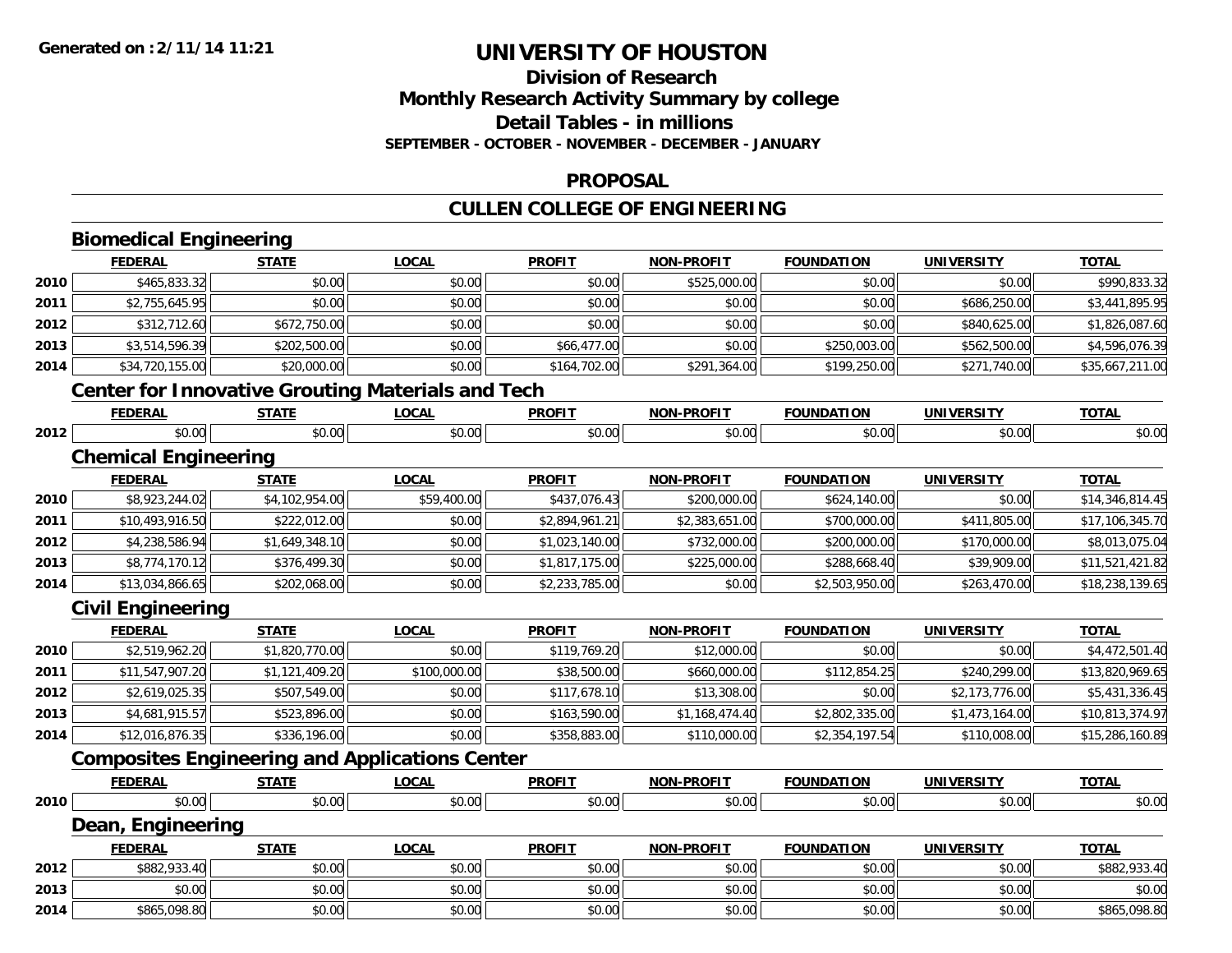# **Division of ResearchMonthly Research Activity Summary by college Detail Tables - in millionsSEPTEMBER - OCTOBER - NOVEMBER - DECEMBER - JANUARY**

#### **PROPOSAL**

# **CULLEN COLLEGE OF ENGINEERING**

# **Electrical & Computer Engineering**

|      | <b>FEDERAL</b>  | <b>STATE</b>   | <u>LOCAL</u> | <b>PROFIT</b>  | <b>NON-PROFIT</b> | <b>FOUNDATION</b> | <b>UNIVERSITY</b> | <u>TOTAL</u>    |
|------|-----------------|----------------|--------------|----------------|-------------------|-------------------|-------------------|-----------------|
| 2010 | \$8,465,432.57  | \$4,114,221.20 | \$204,000.00 | \$204,990.00   | \$758,835.00      | \$269,199.56      | \$0.00            | \$14,016,678.33 |
| 2011 | \$12,610,937.63 | \$0.00         | \$0.00       | \$820,885.81   | \$260,012.00      | \$220,524.00      | \$1,243,616.00    | \$15,155,975.44 |
| 2012 | \$10,968,768.67 | \$1,075,022.90 | \$0.00       | \$927,852.00   | \$27,500.00       | \$115,800.00      | \$2,089,413.00    | \$15,204,356.57 |
| 2013 | \$12,777,472.77 | \$704,998.90   | \$0.00       | \$1,170,814.00 | \$476,250.00      | \$519,750.00      | \$286,253.00      | \$15,935,538.67 |
| 2014 | \$11,020,280.75 | \$99,750.00    | \$0.00       | \$436,427.00   | \$1,120,800.00    | \$74,537.10       | \$176,688.00      | \$12,928,482.85 |

# **Industrial Engineering**

|      | <b>FEDERAL</b>  | <u>STATE</u> | <u>LOCAL</u> | <b>PROFIT</b> | <b>NON-PROFIT</b> | <b>FOUNDATION</b> | <b>UNIVERSITY</b> | <b>TOTAL</b>    |
|------|-----------------|--------------|--------------|---------------|-------------------|-------------------|-------------------|-----------------|
| 2010 | \$709,746.50    | \$409,080.00 | \$404,701.00 | \$0.00        | \$0.00            | \$0.00            | \$0.00            | \$1,523,527.50  |
| 2011 | \$300,148.00    | \$0.00       | \$0.00       | \$0.00        | \$0.00            | \$336,822.00      | \$0.00            | \$636,970.00    |
| 2012 | \$3,254,816.80  | \$397,915.60 | \$0.00       | \$0.00        | \$0.00            | \$0.00            | \$0.00            | \$3,652,732.40  |
| 2013 | \$89,843.25     | \$113,001.00 | \$0.00       | \$0.00        | \$0.00            | \$413,072.00      | \$0.00            | \$615,916.25    |
| 2014 | \$17,849,197.00 | \$0.00       | \$0.00       | \$0.00        | \$29,887.80       | \$304,352.00      | \$0.00            | \$18,183,436.80 |

# **Mechanical Engineering**

|      | <b>FEDERAL</b>  | <u>STATE</u>   | <b>LOCAL</b> | <b>PROFIT</b>  | <b>NON-PROFIT</b> | <b>FOUNDATION</b> | <b>UNIVERSITY</b> | <b>TOTAL</b>    |
|------|-----------------|----------------|--------------|----------------|-------------------|-------------------|-------------------|-----------------|
| 2010 | \$6,619,481.80  | \$7,487,558.00 | \$0.00       | \$361,630.80   | \$292,498.00      | \$981,457.44      | \$230,000.00      | \$15,972,626.04 |
| 2011 | \$15,930,516.51 | \$226,312.00   | \$0.00       | \$652,132.50   | \$1,000,000.00    | \$1,338,678.20    | \$1,120,283.00    | \$20,267,922.21 |
| 2012 | \$22,395,713.91 | \$367,485.00   | \$0.00       | \$1,251,646.90 | \$1,019,270.76    | \$828,637.00      | \$700,244.00      | \$26,562,997.57 |
| 2013 | \$2,516,675.25  | \$710,530.00   | \$0.00       | \$442,500.00   | \$100,000.00      | \$480,546.16      | \$227,394.00      | \$4,477,645.41  |
| 2014 | \$6,538,390.94  | \$0.00         | \$0.00       | \$949,137.00   | \$625,000.00      | \$211,050.00      | \$224,963.00      | \$8,548,540.94  |

### **National Wind Energy Center**

|       | <b>FEDERAL</b>   | STATE           | .OCAL         | <b>PROFIT</b>        | <b>NON-PROFIT</b> | <b>FOUNDATION</b> | <b>UNIVERSITY</b> | TOTA.               |
|-------|------------------|-----------------|---------------|----------------------|-------------------|-------------------|-------------------|---------------------|
| 2010  | mn nt<br>vv.vv   | \$0.00          | 0.00<br>JU.UU | 0000<br><b>SU.UU</b> | \$0.00            | \$0.00            | \$0.00            | \$0.00              |
| Total | \$254,414,868.71 | \$27,463,826.20 | \$768,101.00  | \$16.653.752.94      | \$12,030,850.96   | 129.823.65        | \$13,542,400.00   | 003.623.46<br>\$341 |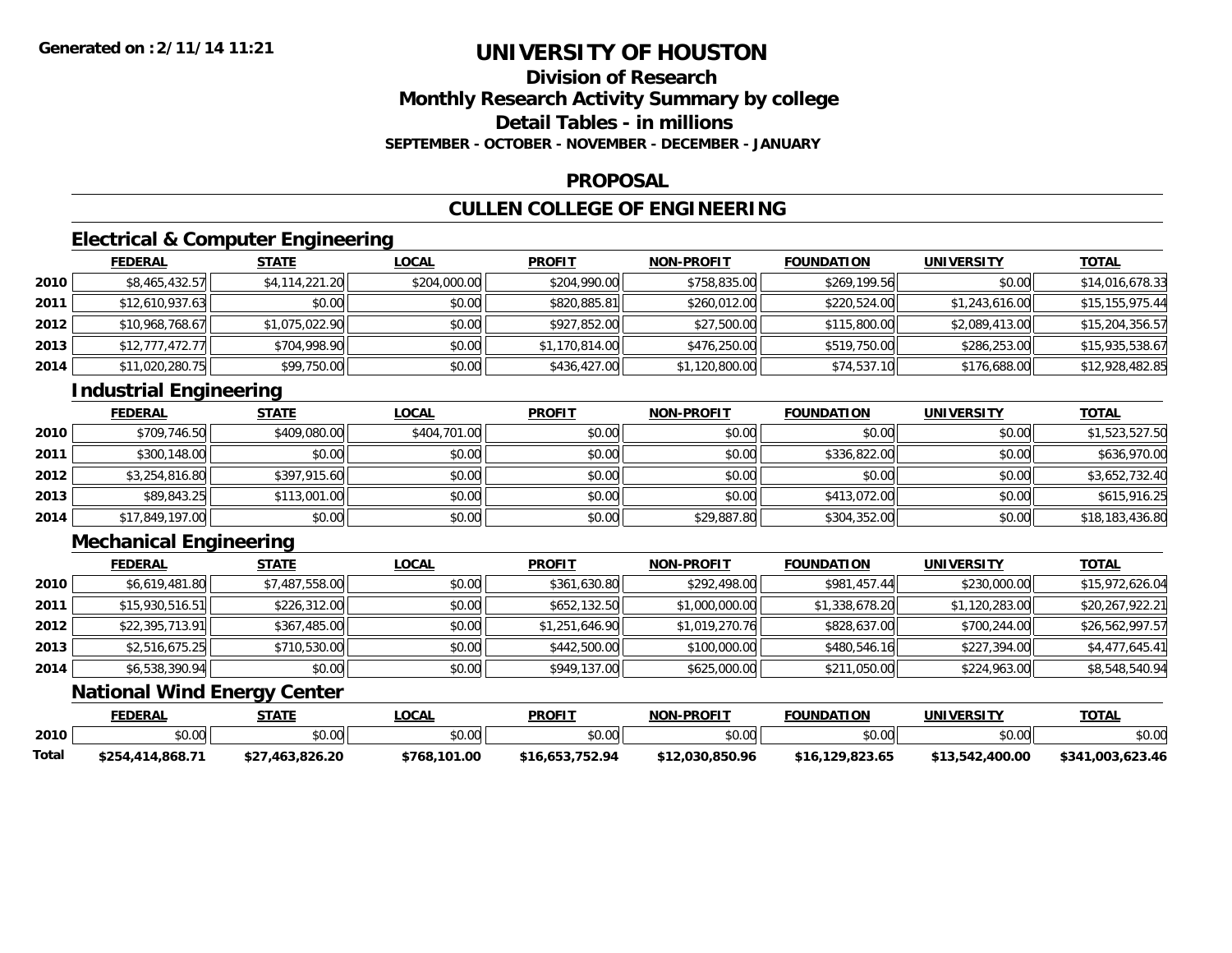**Division of Research**

**Monthly Research Activity Summary by college**

**Detail Tables - in millions**

**SEPTEMBER - OCTOBER - NOVEMBER - DECEMBER - JANUARY**

#### **PROPOSAL**

# **DIVISION OF RESEARCH**

|              | <b>Allied Geophysical Laboratories</b>                    |                  |                  |                  |                   |                   |                   |                  |
|--------------|-----------------------------------------------------------|------------------|------------------|------------------|-------------------|-------------------|-------------------|------------------|
|              | <b>FEDERAL</b>                                            | <b>STATE</b>     | <b>LOCAL</b>     | <b>PROFIT</b>    | NON-PROFIT        | <b>FOUNDATION</b> | <b>UNIVERSITY</b> | <b>TOTAL</b>     |
| 2011         | \$0.00                                                    | \$0.00           | \$0.00           | \$70,000.00      | \$0.00            | \$0.00            | \$0.00            | \$70,000.00      |
|              | <b>Animal Care Operations</b>                             |                  |                  |                  |                   |                   |                   |                  |
|              | <b>FEDERAL</b>                                            | <b>STATE</b>     | <b>LOCAL</b>     | <b>PROFIT</b>    | <b>NON-PROFIT</b> | <b>FOUNDATION</b> | <b>UNIVERSITY</b> | <b>TOTAL</b>     |
| 2010         | \$7,546,514.00                                            | \$0.00           | \$0.00           | \$0.00           | \$0.00            | \$0.00            | \$0.00            | \$7,546,514.00   |
|              | <b>Center for Advanced Computing and Data Systems</b>     |                  |                  |                  |                   |                   |                   |                  |
|              | <b>FEDERAL</b>                                            | <b>STATE</b>     | <b>LOCAL</b>     | <b>PROFIT</b>    | <b>NON-PROFIT</b> | <b>FOUNDATION</b> | <b>UNIVERSITY</b> | <b>TOTAL</b>     |
| 2010         | \$0.00                                                    | \$0.00           | \$0.00           | \$0.00           | \$0.00            | \$0.00            | \$0.00            | \$0.00           |
| 2011         | \$0.00                                                    | \$0.00           | \$0.00           | \$0.00           | \$0.00            | \$0.00            | \$0.00            | \$0.00           |
| 2012         | \$0.00                                                    | \$0.00           | \$0.00           | \$0.00           | \$0.00            | \$0.00            | \$0.00            | \$0.00           |
|              | <b>Center for Advanced Materials</b>                      |                  |                  |                  |                   |                   |                   |                  |
|              | <b>FEDERAL</b>                                            | <b>STATE</b>     | <b>LOCAL</b>     | <b>PROFIT</b>    | NON-PROFIT        | <b>FOUNDATION</b> | <b>UNIVERSITY</b> | <b>TOTAL</b>     |
| 2010         | \$0.00                                                    | \$485,594.19     | \$0.00           | \$10,000.00      | \$0.00            | \$0.00            | \$0.00            | \$495,594.19     |
| 2011         | \$840,000.00                                              | \$0.00           | \$0.00           | \$409,411.00     | \$0.00            | \$0.00            | \$0.00            | \$1,249,411.00   |
| 2012         | \$96,647.50                                               | \$0.00           | \$0.00           | \$0.00           | \$0.00            | \$109,222.20      | \$0.00            | \$205,869.70     |
|              | <b>Center for Biomedical &amp; Environmental Genomics</b> |                  |                  |                  |                   |                   |                   |                  |
|              | <b>FEDERAL</b>                                            | <b>STATE</b>     | <b>LOCAL</b>     | <b>PROFIT</b>    | <b>NON-PROFIT</b> | <b>FOUNDATION</b> | <b>UNIVERSITY</b> | <b>TOTAL</b>     |
| 2010         | \$0.00                                                    | \$0.00           | \$0.00           | \$0.00           | \$0.00            | \$0.00            | \$0.00            | \$0.00           |
| 2011         | \$0.00                                                    | \$0.00           | \$0.00           | \$0.00           | \$0.00            | \$0.00            | \$0.00            | \$0.00           |
| 2012         | \$0.00                                                    | \$0.00           | \$0.00           | \$0.00           | \$0.00            | \$0.00            | \$0.00            | \$0.00           |
| 2013         | \$0.00                                                    | \$0.00           | \$0.00           | \$0.00           | \$0.00            | \$0.00            | \$0.00            | \$0.00           |
|              | <b>Center for Industrial Partnerships</b>                 |                  |                  |                  |                   |                   |                   |                  |
|              | <b>FEDERAL</b>                                            | <b>STATE</b>     | <b>LOCAL</b>     | <b>PROFIT</b>    | <b>NON-PROFIT</b> | <b>FOUNDATION</b> | <b>UNIVERSITY</b> | <b>TOTAL</b>     |
| 2011         | \$160,371.95                                              | \$0.00           | \$0.00           | \$0.00           | \$0.00            | \$0.00            | \$0.00            | \$160,371.95     |
| 2012         | \$0.00                                                    | \$0.00           | \$0.00           | \$100,500.00     | \$0.00            | \$0.00            | \$0.00            | \$100,500.00     |
| 2013         | \$574,253.00                                              | \$0.00           | \$0.00           | \$0.00           | \$0.00            | \$0.00            | \$0.00            | \$574,253.00     |
|              | <b>Institute for Nanoenergy</b>                           |                  |                  |                  |                   |                   |                   |                  |
|              | <b>FEDERAL</b>                                            | <b>STATE</b>     | <b>LOCAL</b>     | <b>PROFIT</b>    | NON-PROFIT        | <b>FOUNDATION</b> | <b>UNIVERSITY</b> | <b>TOTAL</b>     |
| 2010         | \$0.00                                                    | \$0.00           | \$0.00           | \$0.00           | \$0.00            | \$0.00            | \$0.00            | \$0.00           |
|              |                                                           |                  |                  |                  |                   |                   |                   |                  |
| 2011<br>2012 | \$0.00<br>\$0.00                                          | \$0.00<br>\$0.00 | \$0.00<br>\$0.00 | \$0.00<br>\$0.00 | \$0.00<br>\$0.00  | \$0.00<br>\$0.00  | \$0.00<br>\$0.00  | \$0.00<br>\$0.00 |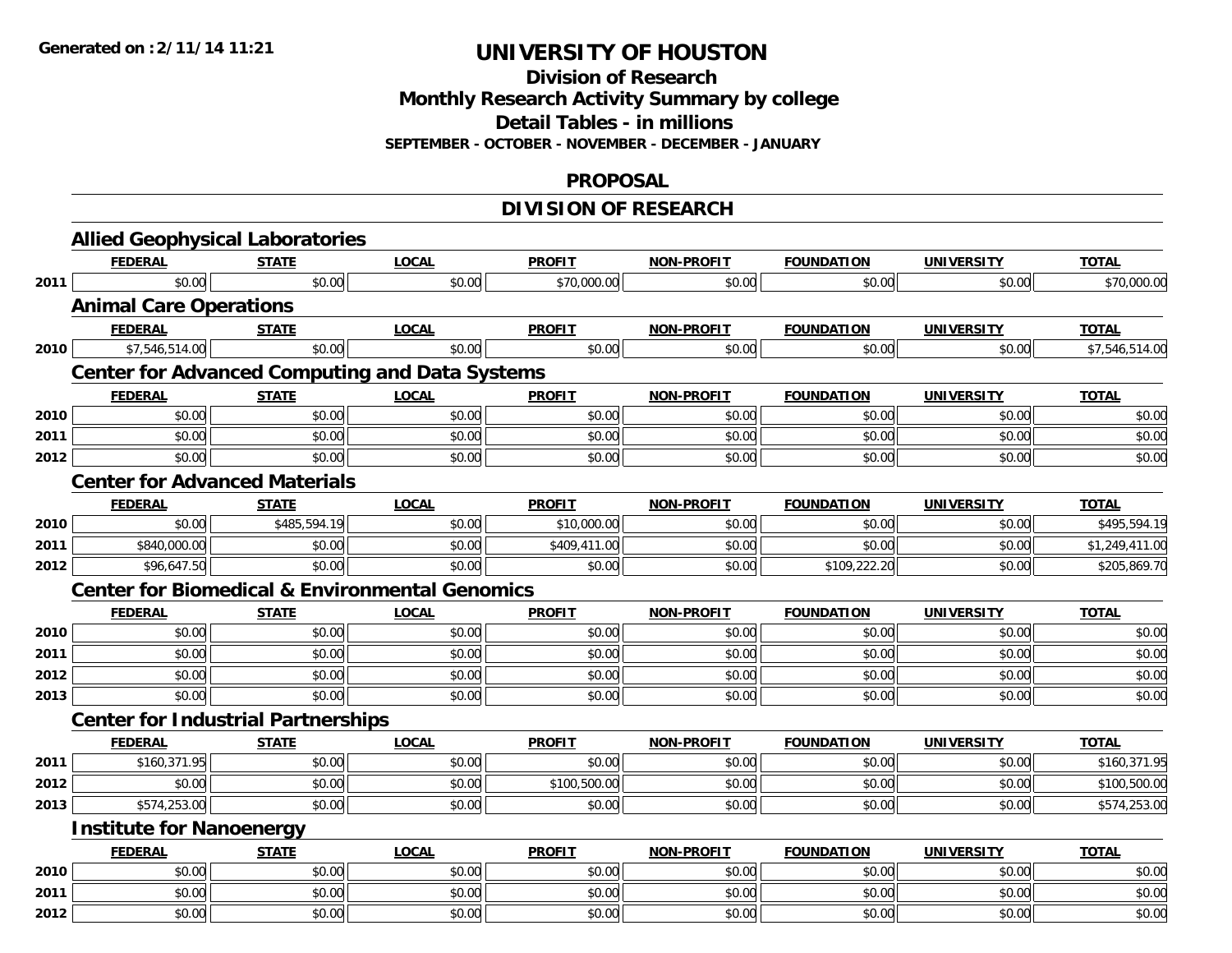# **Division of ResearchMonthly Research Activity Summary by college Detail Tables - in millions SEPTEMBER - OCTOBER - NOVEMBER - DECEMBER - JANUARY**

#### **PROPOSAL**

# **DIVISION OF RESEARCH**

|       | <b>TcSUH</b>                         |                |              |                |                   |                   |                   |                 |
|-------|--------------------------------------|----------------|--------------|----------------|-------------------|-------------------|-------------------|-----------------|
|       | <b>FEDERAL</b>                       | <b>STATE</b>   | <b>LOCAL</b> | <b>PROFIT</b>  | <b>NON-PROFIT</b> | <b>FOUNDATION</b> | <b>UNIVERSITY</b> | <b>TOTAL</b>    |
| 2010  | \$719,961.50                         | \$834,772.00   | \$0.00       | \$55,000.00    | \$0.00            | \$98,596.00       | \$65,718.00       | \$1,774,047.50  |
| 2011  | \$530,882.26                         | \$0.00         | \$0.00       | \$449,411.00   | \$0.00            | \$0.00            | \$0.00            | \$980,293.26    |
| 2012  | \$2,414,075.15                       | \$0.00         | \$0.00       | \$70,000.00    | \$0.00            | \$0.00            | \$80,077.00       | \$2,564,152.15  |
| 2013  | \$1,159,783.70                       | \$50,000.00    | \$0.00       | \$178,821.00   | \$0.00            | \$0.00            | \$0.00            | \$1,388,604.70  |
| 2014  | \$1,319,770.30                       | \$0.00         | \$0.00       | \$371,370.00   | \$0.00            | \$180,000.00      | \$80,078.00       | \$1,951,218.30  |
|       | <b>Texas Obesity Research Center</b> |                |              |                |                   |                   |                   |                 |
|       | <b>FEDERAL</b>                       | <b>STATE</b>   | <b>LOCAL</b> | <b>PROFIT</b>  | <b>NON-PROFIT</b> | <b>FOUNDATION</b> | <b>UNIVERSITY</b> | <b>TOTAL</b>    |
| 2010  | \$0.00                               | \$0.00         | \$0.00       | \$0.00         | \$0.00            | \$0.00            | \$0.00            | \$0.00          |
| 2011  | \$0.00                               | \$0.00         | \$0.00       | \$0.00         | \$0.00            | \$0.00            | \$0.00            | \$0.00          |
| 2012  | \$0.00                               | \$0.00         | \$0.00       | \$0.00         | \$0.00            | \$0.00            | \$0.00            | \$0.00          |
|       | <b>TIMES</b>                         |                |              |                |                   |                   |                   |                 |
|       | <b>FEDERAL</b>                       | <b>STATE</b>   | <b>LOCAL</b> | <b>PROFIT</b>  | <b>NON-PROFIT</b> | <b>FOUNDATION</b> | <b>UNIVERSITY</b> | <b>TOTAL</b>    |
| 2010  | \$5,360,371.00                       | \$2,803,477.10 | \$630,307.00 | \$408,000.00   | \$753,191.00      | \$0.00            | \$0.00            | \$9,955,346.10  |
| 2011  | \$2,961,229.00                       | \$168,985.70   | \$141,895.20 | \$0.00         | \$254,256.00      | \$0.00            | \$352,023.00      | \$3,878,388.90  |
| 2012  | \$1,194,418.00                       | \$0.00         | \$0.00       | \$0.00         | \$119,028.00      | \$0.00            | \$929,450.00      | \$2,242,896.00  |
| 2013  | \$1,331,763.80                       | \$29,908.00    | \$0.00       | \$0.00         | \$0.00            | \$0.00            | \$723,267.00      | \$2,084,938.80  |
| 2014  | \$9,264,528.55                       | \$98,197.00    | \$0.00       | \$1,006,321.00 | \$0.00            | \$0.00            | \$0.00            | \$10,369,046.55 |
| Total | \$35,474,569.71                      | \$4,470,933.99 | \$772,202.20 | \$3,128,834.00 | \$1,126,475.00    | \$387,818.20      | \$2,230,613.00    | \$47,591,446.10 |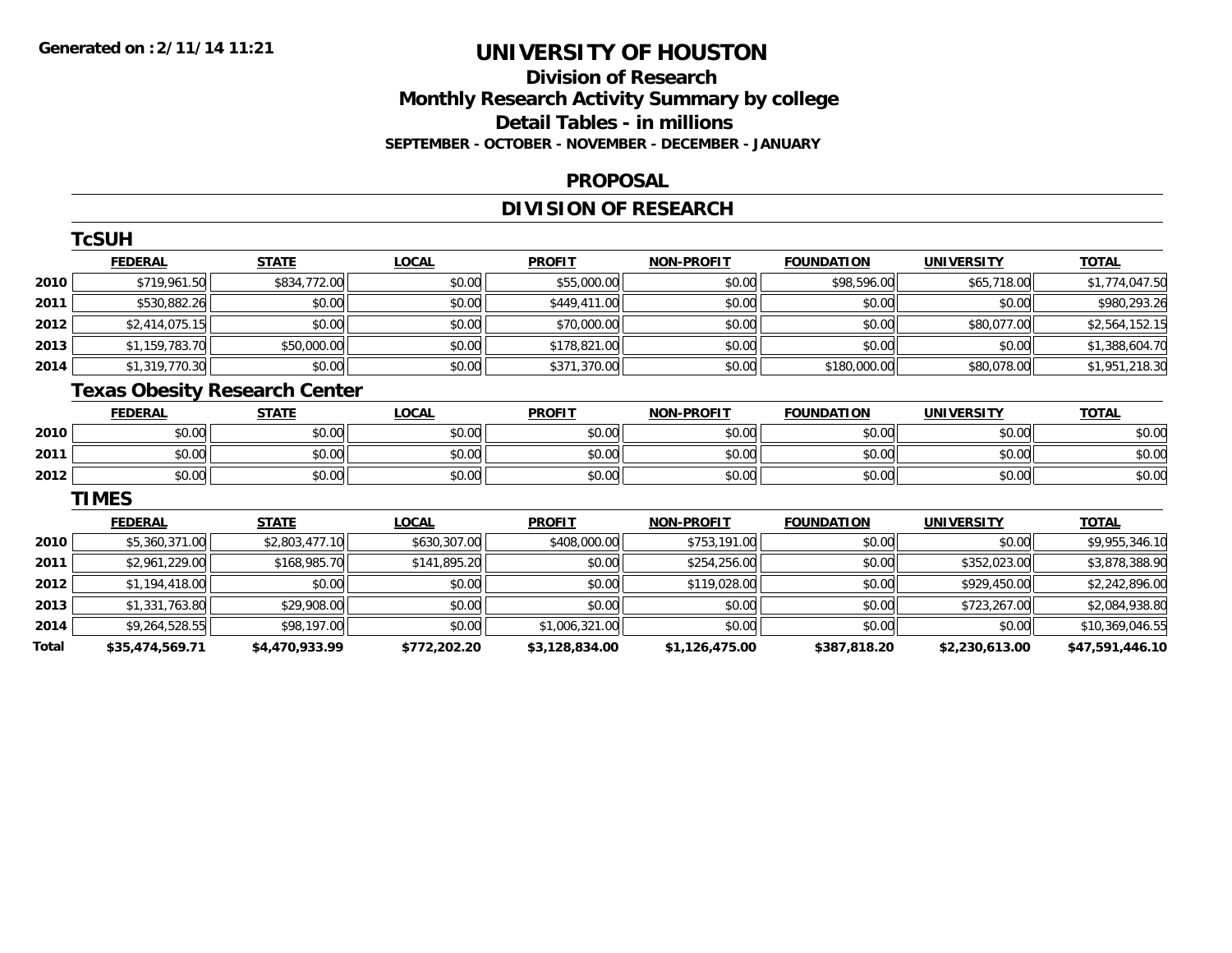**Division of Research**

**Monthly Research Activity Summary by college**

**Detail Tables - in millions**

**SEPTEMBER - OCTOBER - NOVEMBER - DECEMBER - JANUARY**

#### **PROPOSAL**

#### **GRADUATE COLLEGE OF SOCIAL WORK**

|       |                   | <b>Center for Drug and Social Policy Research</b> |              |               |                   |                   |                   |                 |
|-------|-------------------|---------------------------------------------------|--------------|---------------|-------------------|-------------------|-------------------|-----------------|
|       | <b>FEDERAL</b>    | <b>STATE</b>                                      | <b>LOCAL</b> | <b>PROFIT</b> | <b>NON-PROFIT</b> | <b>FOUNDATION</b> | <b>UNIVERSITY</b> | <b>TOTAL</b>    |
| 2013  | \$0.00            | \$0.00                                            | \$0.00       | \$0.00        | \$0.00            | \$0.00            | \$0.00            | \$0.00          |
|       |                   | <b>Child &amp; Family for Innovative Research</b> |              |               |                   |                   |                   |                 |
|       | <b>FEDERAL</b>    | <b>STATE</b>                                      | <b>LOCAL</b> | <b>PROFIT</b> | <b>NON-PROFIT</b> | <b>FOUNDATION</b> | <b>UNIVERSITY</b> | <b>TOTAL</b>    |
| 2010  | \$0.00            | \$99,420.00                                       | \$0.00       | \$104,417.00  | \$797,794.00      | \$137,829.00      | \$0.00            | \$1,139,460.00  |
| 2011  | \$2,418,431.00    | \$0.00                                            | \$0.00       | \$100,982.00  | \$25,000.00       | \$0.05            | \$150,609.00      | \$2,695,022.05  |
| 2012  | \$466,787.74      | \$0.00                                            | \$0.00       | \$230,559.00  | \$35,469.80       | \$46,060.00       | \$190,477.00      | \$969,353.54    |
| 2013  | \$1,252,168.07    | \$10,000.00                                       | \$0.00       | \$0.00        | \$292,838.00      | \$19,250.00       | \$0.00            | \$1,574,256.07  |
| 2014  | \$0.00            | \$66,936.00                                       | \$0.00       | \$45,050.00   | \$19,979.00       | \$19,235.70       | \$356,205.00      | \$507,405.70    |
|       |                   | <b>Community Projects - Social Work</b>           |              |               |                   |                   |                   |                 |
|       | <b>FEDERAL</b>    | <b>STATE</b>                                      | <b>LOCAL</b> | <b>PROFIT</b> | <b>NON-PROFIT</b> | <b>FOUNDATION</b> | <b>UNIVERSITY</b> | <b>TOTAL</b>    |
| 2011  | \$2,420,245.00    | \$0.00                                            | \$0.00       | \$0.00        | \$0.00            | \$0.00            | \$0.00            | \$2,420,245.00  |
|       | Dean, Social Work |                                                   |              |               |                   |                   |                   |                 |
|       | <b>FEDERAL</b>    | <b>STATE</b>                                      | <b>LOCAL</b> | <b>PROFIT</b> | <b>NON-PROFIT</b> | <b>FOUNDATION</b> | <b>UNIVERSITY</b> | <b>TOTAL</b>    |
| 2010  | \$2,123,511.00    | \$0.00                                            | \$0.00       | \$0.00        | \$0.00            | \$0.00            | \$0.00            | \$2,123,511.00  |
| 2011  | \$3,614,480.80    | \$0.00                                            | \$0.00       | \$0.00        | \$0.00            | \$0.00            | \$0.00            | \$3,614,480.80  |
| 2013  | \$0.00            | \$0.00                                            | \$0.00       | \$0.00        | \$0.00            | \$0.00            | \$0.00            | \$0.00          |
| Total | \$12,295,623.61   | \$176,356.00                                      | \$0.00       | \$481,008.00  | \$1,171,080.80    | \$222,374.75      | \$697,291.00      | \$15,043,734.16 |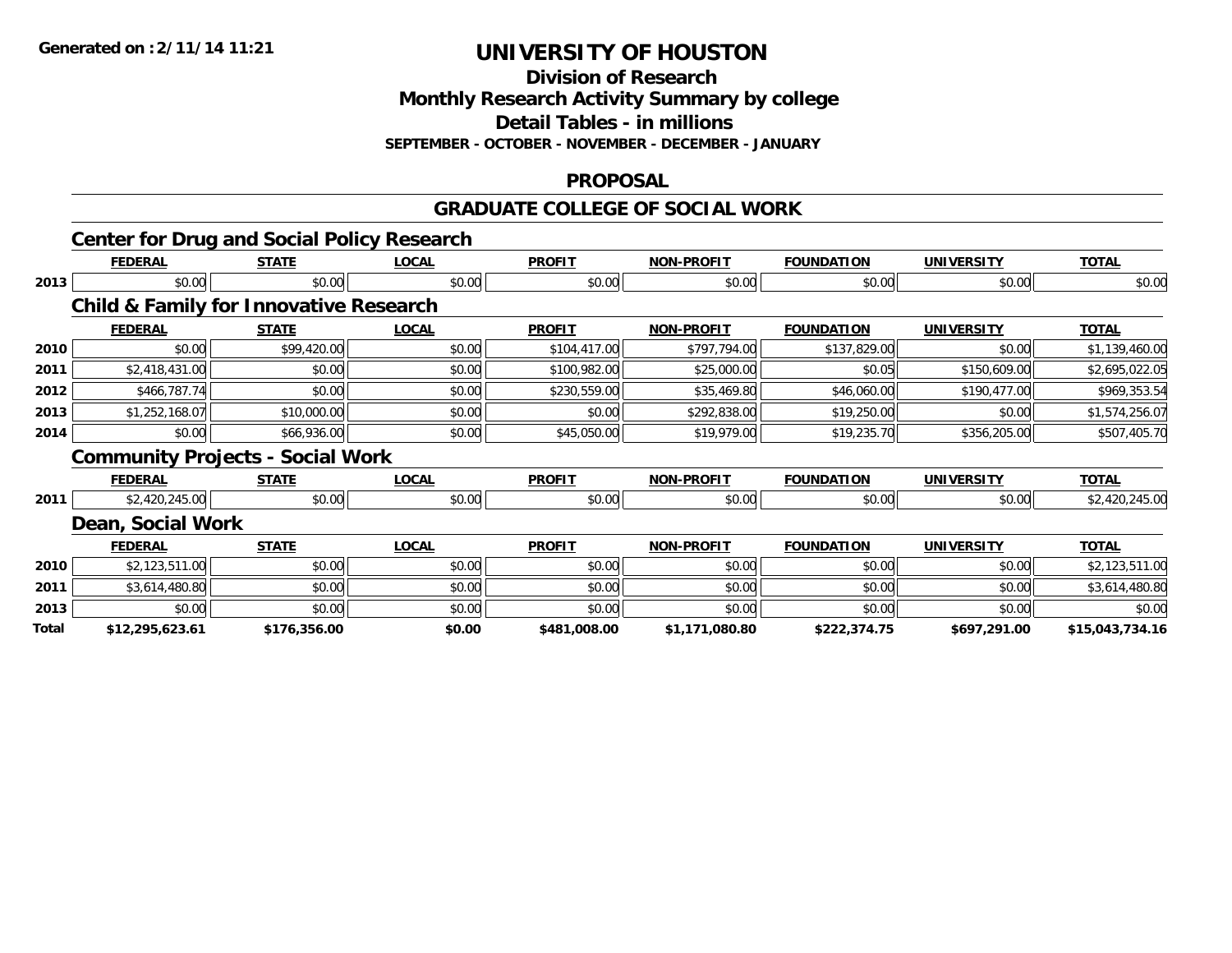**Division of Research**

**Monthly Research Activity Summary by college**

**Detail Tables - in millions**

**SEPTEMBER - OCTOBER - NOVEMBER - DECEMBER - JANUARY**

### **PROPOSAL**

### **HILTON COLLEGE OF HOTEL AND RESTAURANT MANAGEMENT**

### **Hotel and Restaurant Management**

|       | <b>FEDERAL</b> | <b>STATE</b> | <b>LOCAL</b> | <b>PROFIT</b> | <b>NON-PROFIT</b> | <b>FOUNDATION</b> | <b>UNIVERSITY</b> | <b>TOTAL</b>   |
|-------|----------------|--------------|--------------|---------------|-------------------|-------------------|-------------------|----------------|
| 2010  | \$560,802.00   | \$188,158.00 | \$70,000.00  | \$82,548.00   | \$0.00            | \$0.00            | \$163,662.00      | \$1,065,170.00 |
| 2011  | \$0.00         | \$0.00       | \$0.00       | \$0.00        | \$27,280.00       | \$0.00            | \$0.00            | \$27,280.00    |
| 2012  | \$0.00         | \$103,763.00 | \$0.00       | \$0.00        | \$118,422.00      | \$0.00            | \$0.00            | \$222,185.00   |
| 2013  | \$304,163.00   | \$30,000.00  | \$16,154.00  | \$0.00        | \$10,987.00       | \$55,874.00       | \$143,232.00      | \$560,410.00   |
| 2014  | \$0.00         | \$0.00       | \$0.00       | \$0.00        | \$5,000.00        | \$0.00            | \$0.00            | \$5,000.00     |
| Total | \$864,965.00   | \$321,921.00 | \$86,154.00  | \$82,548.00   | \$161,689.00      | \$55,874.00       | \$306,894.00      | \$1,880,045.00 |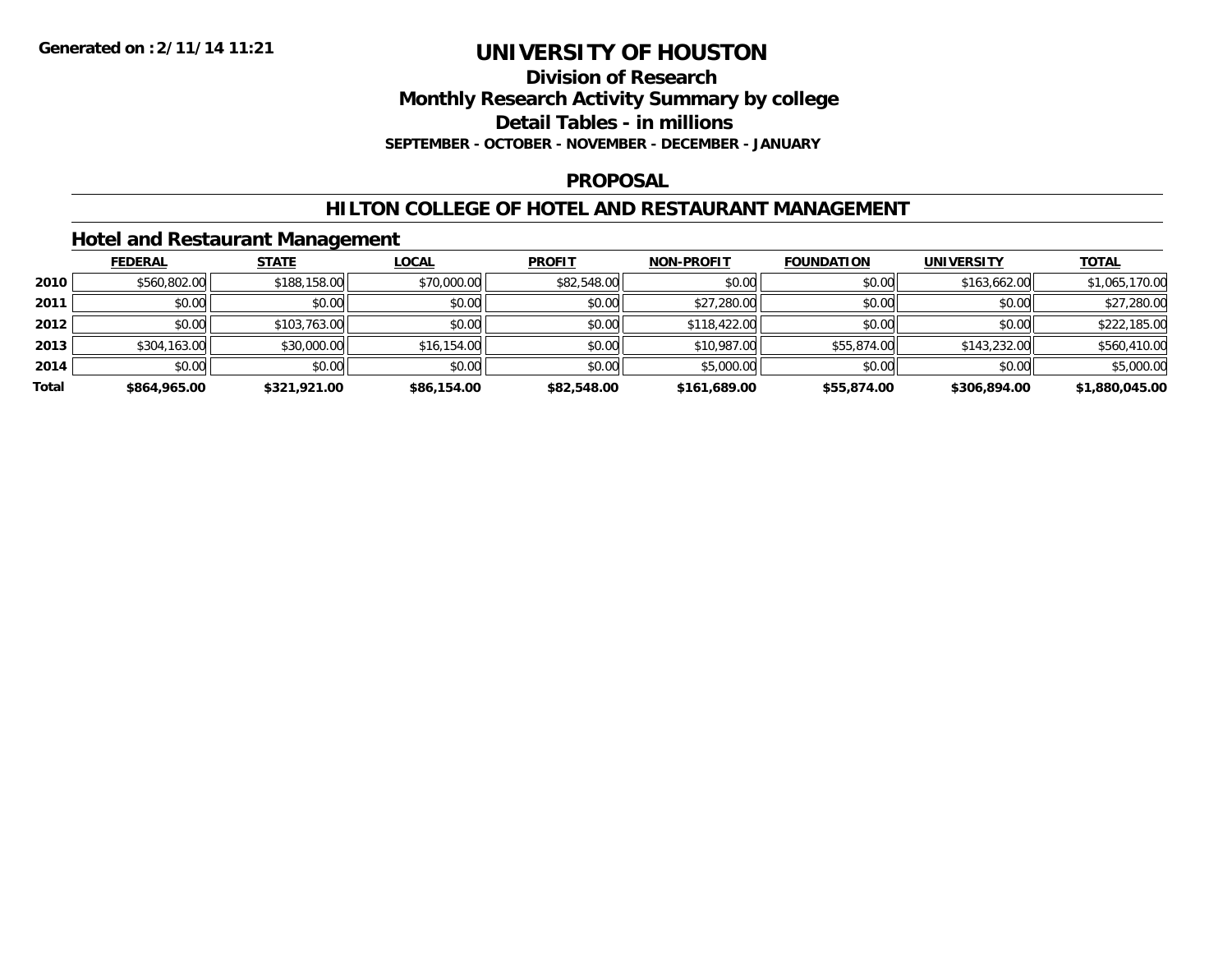### **Division of Research Monthly Research Activity Summary by college Detail Tables - in millions SEPTEMBER - OCTOBER - NOVEMBER - DECEMBER - JANUARY**

#### **PROPOSAL**

#### **HONORS COLLEGE**

# **Dean, Honors College**

|       | <b>FEDERAL</b> | <b>STATE</b> | <b>LOCAL</b> | <b>PROFIT</b> | <b>NON-PROFIT</b> | <b>FOUNDATION</b> | <b>UNIVERSITY</b> | <b>TOTAL</b>   |
|-------|----------------|--------------|--------------|---------------|-------------------|-------------------|-------------------|----------------|
| 2010  | \$500,851.00   | \$25,000.00  | \$0.00       | \$0.00        | \$0.00            | \$0.00            | \$0.00            | \$525,851.00   |
| 2011  | \$0.00         | \$0.00       | \$0.00       | \$0.00        | \$53,185.20       | \$0.00            | \$0.00            | \$53,185.20    |
| 2013  | \$0.00         | \$0.00       | \$0.00       | \$0.00        | \$0.00            | \$0.00            | \$9,150.32        | \$9,150.32     |
| 2014  | \$0.00         | \$457,985.75 | \$0.00       | \$0.00        | \$0.00            | \$0.00            | \$0.00            | \$457,985.75   |
| Total | \$500,851.00   | \$482,985.75 | \$0.00       | \$0.00        | \$53,185.20       | \$0.00            | \$9,150.32        | \$1,046,172.27 |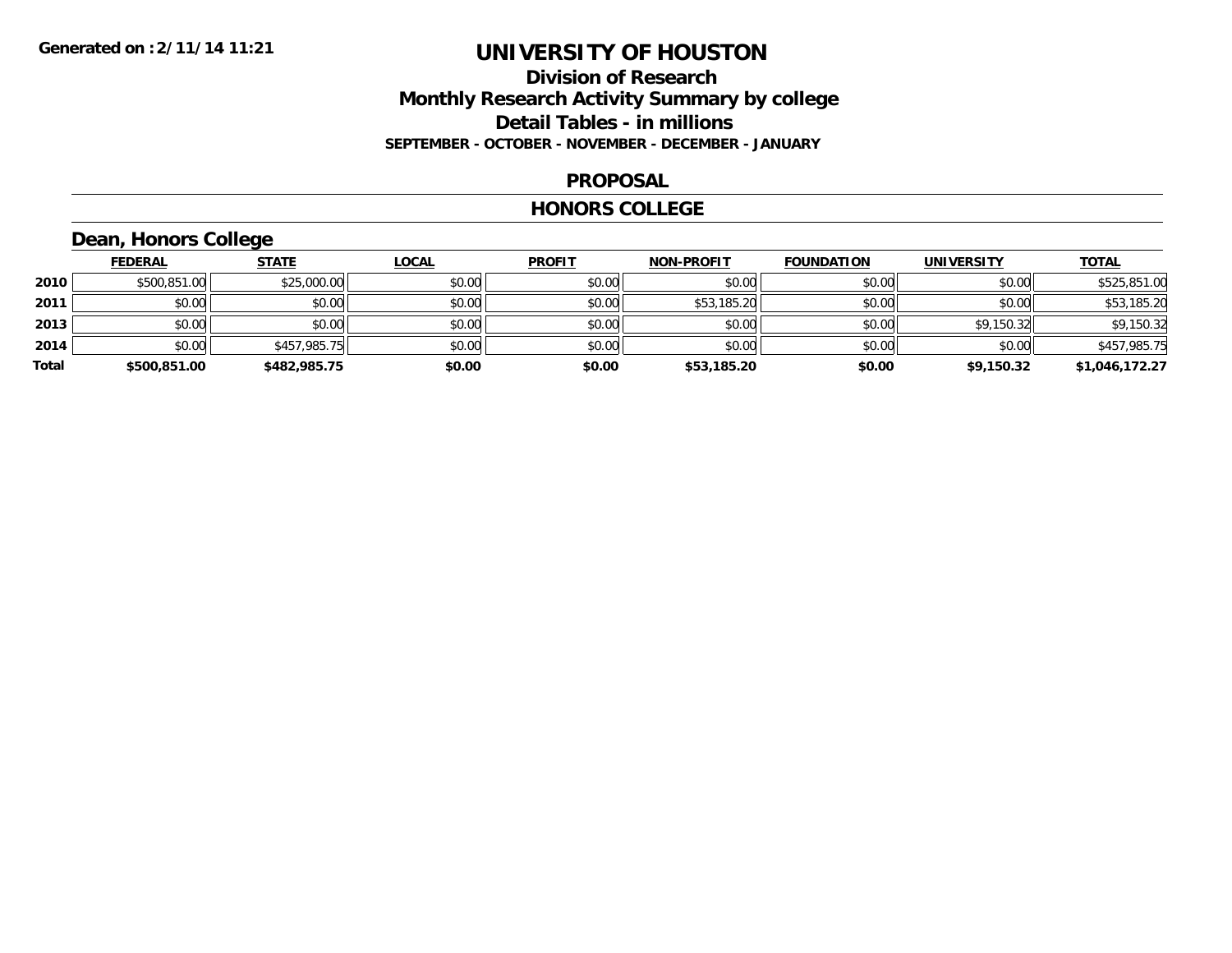### **Division of Research Monthly Research Activity Summary by college Detail Tables - in millions SEPTEMBER - OCTOBER - NOVEMBER - DECEMBER - JANUARY**

#### **PROPOSAL**

#### **LIBRARY**

### **Administration, Library**

|              | <b>DERAI</b>    | <b>STATE</b> | <b>LOCAL</b> | PROFIT          | <b>DDOCIT</b><br>NAN | <b>FOUNDATION</b> | <b>UNIVERSITY</b> | <b>TOTAL</b> |
|--------------|-----------------|--------------|--------------|-----------------|----------------------|-------------------|-------------------|--------------|
| 2010         | $\sim$<br>JU.UU | JU.UU        | \$0.00       | $\sim$<br>JU.UU | 0000<br>, UU J       | ,,,,,             | 0000<br>U.UU      | \$0.00       |
| <b>Total</b> | \$0.00          | \$0.00       | \$0.00       | ∝c∩ ∩<br>JU.U   | \$0.00               | \$0.00            | \$0.00            | \$0.00       |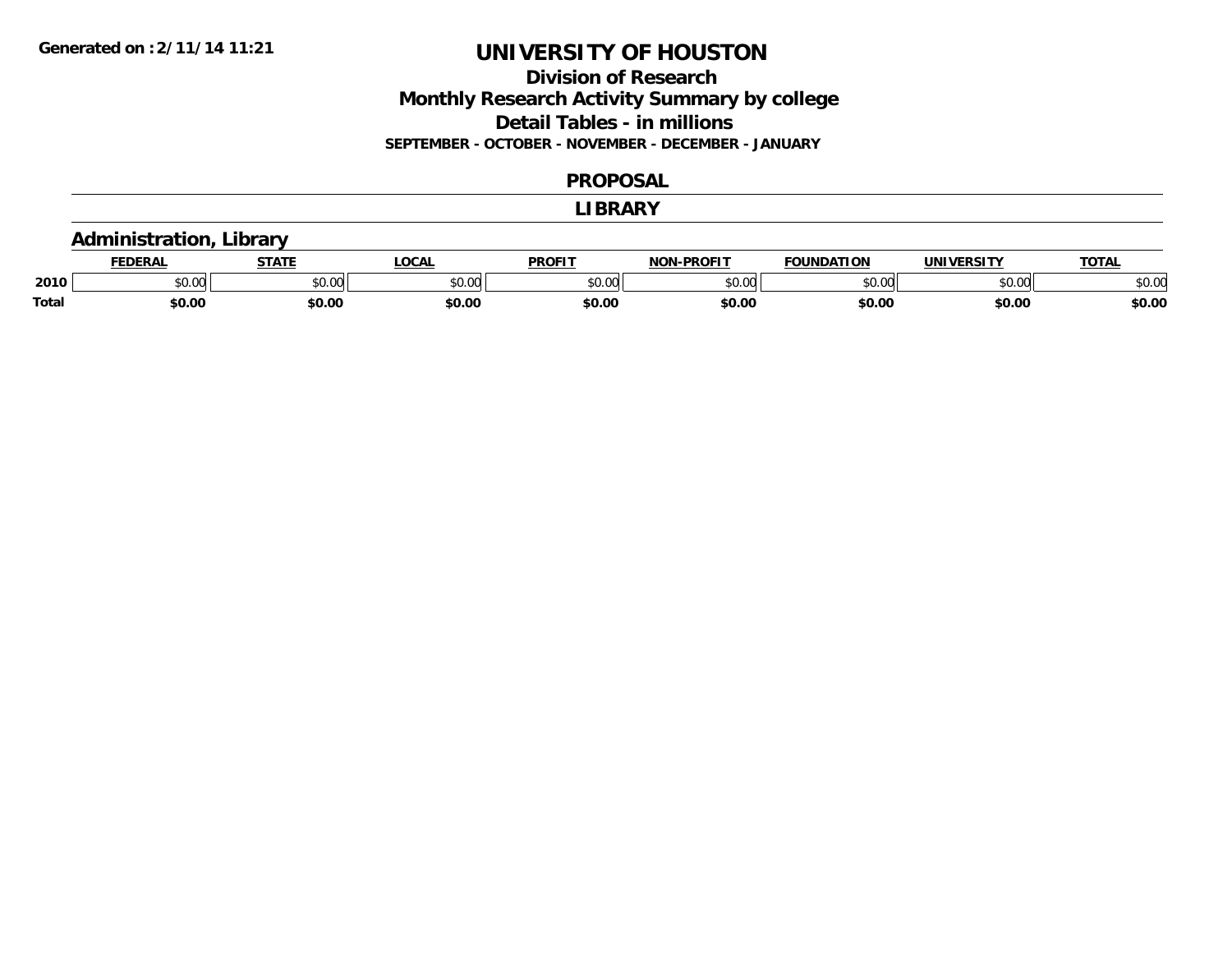### **Division of Research Monthly Research Activity Summary by college Detail Tables - in millions SEPTEMBER - OCTOBER - NOVEMBER - DECEMBER - JANUARY**

#### **PROPOSAL**

#### **PRESIDENT**

#### **Office of the President**

|              | <b>FEDERAL</b> | <b>CTATE</b>   | <b>.OCAL</b> | <b>PROFIT</b> | <b>LPROFIT</b><br><b>תרות</b> | <b>FOUNDATION</b>  | <b>IINIVERSITY</b> | <b>TOTAL</b>      |
|--------------|----------------|----------------|--------------|---------------|-------------------------------|--------------------|--------------------|-------------------|
| 2014         | \$865,098.80   | 0.00<br>JU.UU. | \$0.00       | 0000<br>JU.UU | 0.00<br>pv.uu                 | $\sim$ 00<br>JU.UU | 0000<br>DU.UU      | nno or<br>o r     |
| <b>Total</b> | ng sa<br>+OLL  | \$0.00         | \$0.00       | \$0.OC        | \$0.00                        | \$0.00             | \$0.00             | 098.80.د<br>ፍ ጸራ፣ |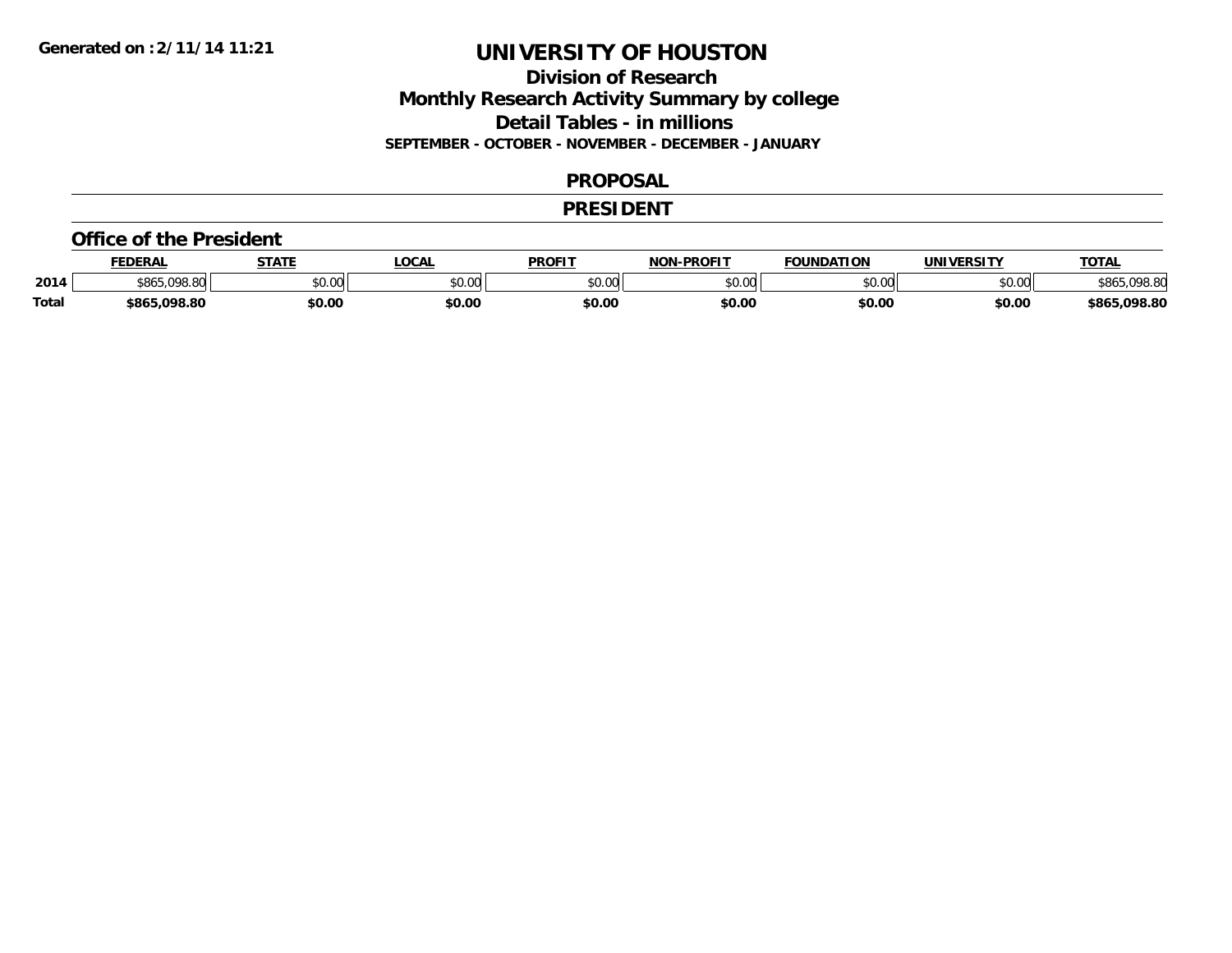### **Division of Research Monthly Research Activity Summary by college Detail Tables - in millions SEPTEMBER - OCTOBER - NOVEMBER - DECEMBER - JANUARY**

#### **PROPOSAL**

#### **SENIOR V.P. FOR ACADEMIC AFFAIRS AND PROVOST**

|       | <b>KUHF - Radio</b>             |                                         |                                                     |               |                   |                   |                   |                |
|-------|---------------------------------|-----------------------------------------|-----------------------------------------------------|---------------|-------------------|-------------------|-------------------|----------------|
|       | <b>FEDERAL</b>                  | <b>STATE</b>                            | <b>LOCAL</b>                                        | <b>PROFIT</b> | <b>NON-PROFIT</b> | <b>FOUNDATION</b> | <b>UNIVERSITY</b> | <b>TOTAL</b>   |
| 2010  | \$25,000.00                     | \$0.00                                  | \$0.00                                              | \$0.00        | \$544,969.00      | \$0.00            | \$0.00            | \$569,969.00   |
| 2011  | \$0.00                          | \$0.00                                  | \$0.00                                              | \$0.00        | \$613,146.00      | \$0.00            | \$0.00            | \$613,146.00   |
| 2013  | \$0.00                          | \$0.00                                  | \$0.00                                              | \$0.00        | \$2,044,710.00    | \$0.00            | \$0.00            | \$2,044,710.00 |
| 2014  | \$0.00                          | \$0.00                                  | \$0.00                                              | \$0.00        | \$2,147,877.00    | \$0.00            | \$0.00            | \$2,147,877.00 |
|       |                                 | <b>Learning and Assessment Services</b> |                                                     |               |                   |                   |                   |                |
|       | <b>FEDERAL</b>                  | <b>STATE</b>                            | <b>LOCAL</b>                                        | <b>PROFIT</b> | <b>NON-PROFIT</b> | <b>FOUNDATION</b> | <b>UNIVERSITY</b> | <b>TOTAL</b>   |
| 2010  | \$1,869,569.00                  | \$0.00                                  | \$0.00                                              | \$0.00        | \$0.00            | \$10,000.00       | \$0.00            | \$1,879,569.00 |
| 2011  | \$0.00                          | \$0.00                                  | \$0.00                                              | \$0.00        | \$115,096.00      | \$0.00            | \$0.00            | \$115,096.00   |
|       |                                 |                                         | <b>Senior V.P. for Academic Affairs and Provost</b> |               |                   |                   |                   |                |
|       | <b>FEDERAL</b>                  | <b>STATE</b>                            | <b>LOCAL</b>                                        | <b>PROFIT</b> | <b>NON-PROFIT</b> | <b>FOUNDATION</b> | <b>UNIVERSITY</b> | <b>TOTAL</b>   |
| 2012  | \$0.00                          | \$75,000.00                             | \$0.00                                              | \$0.00        | \$0.00            | \$0.00            | \$0.00            | \$75,000.00    |
| 2013  | \$0.00                          | \$0.00                                  | \$0.00                                              | \$0.00        | \$149,488.00      | \$0.00            | \$0.00            | \$149,488.00   |
|       | <b>Student Support Services</b> |                                         |                                                     |               |                   |                   |                   |                |
|       | <b>FEDERAL</b>                  | <b>STATE</b>                            | <b>LOCAL</b>                                        | <b>PROFIT</b> | <b>NON-PROFIT</b> | <b>FOUNDATION</b> | <b>UNIVERSITY</b> | <b>TOTAL</b>   |
| 2012  | \$198,944.00                    | \$0.00                                  | \$0.00                                              | \$0.00        | \$0.00            | \$0.00            | \$0.00            | \$198,944.00   |
|       | <b>Undergraduate Scholars</b>   |                                         |                                                     |               |                   |                   |                   |                |
|       | <b>FEDERAL</b>                  | <b>STATE</b>                            | <b>LOCAL</b>                                        | <b>PROFIT</b> | <b>NON-PROFIT</b> | <b>FOUNDATION</b> | <b>UNIVERSITY</b> | <b>TOTAL</b>   |
| 2010  | \$0.00                          | \$15,000.00                             | \$0.00                                              | \$0.00        | \$0.00            | \$0.00            | \$0.00            | \$15,000.00    |
| 2011  | \$0.00                          | \$29,456.00                             | \$0.00                                              | \$0.00        | \$0.00            | \$0.00            | \$0.00            | \$29,456.00    |
| 2012  | \$0.00                          | \$19,051.00                             | \$0.00                                              | \$0.00        | \$0.00            | \$0.00            | \$0.00            | \$19,051.00    |
| 2014  | \$0.00                          | \$20,330.00                             | \$0.00                                              | \$0.00        | \$0.00            | \$0.00            | \$0.00            | \$20,330.00    |
|       | <b>Undergraduate Studies</b>    |                                         |                                                     |               |                   |                   |                   |                |
|       | <b>FEDERAL</b>                  | <b>STATE</b>                            | <b>LOCAL</b>                                        | <b>PROFIT</b> | <b>NON-PROFIT</b> | <b>FOUNDATION</b> | <b>UNIVERSITY</b> | <b>TOTAL</b>   |
| 2013  | \$0.00                          | \$0.00                                  | \$0.00                                              | \$0.00        | \$0.00            | \$0.00            | \$0.00            | \$0.00         |
| 2014  | \$0.00                          | \$10,000.00                             | \$0.00                                              | \$0.00        | \$0.00            | \$0.00            | \$0.00            | \$10,000.00    |
| Total | \$2,093,513.00                  | \$168,837.00                            | \$0.00                                              | \$0.00        | \$5,615,286.00    | \$10,000.00       | \$0.00            | \$7,887,636.00 |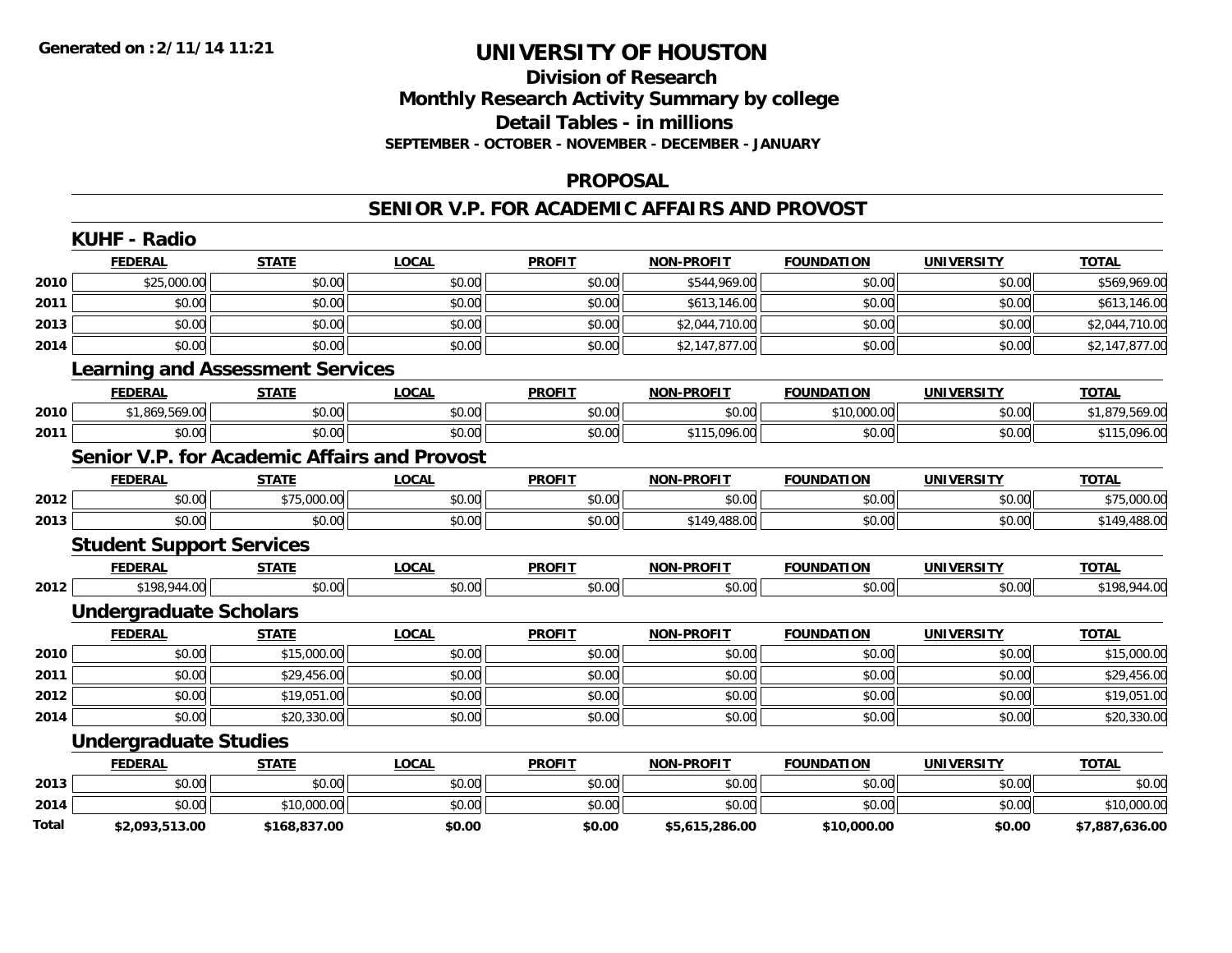### **Division of Research Monthly Research Activity Summary by college Detail Tables - in millions SEPTEMBER - OCTOBER - NOVEMBER - DECEMBER - JANUARY**

#### **PROPOSAL**

#### **UH LAW CENTER**

|       | Law-UH         |              |              |               |                   |                   |                   |              |  |  |  |
|-------|----------------|--------------|--------------|---------------|-------------------|-------------------|-------------------|--------------|--|--|--|
|       | <b>FEDERAL</b> | <b>STATE</b> | <b>LOCAL</b> | <b>PROFIT</b> | <b>NON-PROFIT</b> | <b>FOUNDATION</b> | <b>UNIVERSITY</b> | <b>TOTAL</b> |  |  |  |
| 2010  | \$0.00         | \$200,000.00 | \$0.00       | \$0.00        | \$0.00            | \$0.00            | \$0.00            | \$200,000.00 |  |  |  |
| 2011  | \$0.00         | \$103,966.00 | \$0.00       | \$0.00        | \$0.00            | \$0.00            | \$0.00            | \$103,966.00 |  |  |  |
| 2012  | \$0.00         | \$160,000.00 | \$0.00       | \$0.00        | \$0.00            | \$0.00            | \$0.00            | \$160,000.00 |  |  |  |
| 2014  | \$0.00         | \$200,000.00 | \$0.00       | \$0.00        | \$0.00            | \$0.00            | \$14,164.00       | \$214,164.00 |  |  |  |
| Total | \$0.00         | \$663,966.00 | \$0.00       | \$0.00        | \$0.00            | \$0.00            | \$14,164.00       | \$678,130.00 |  |  |  |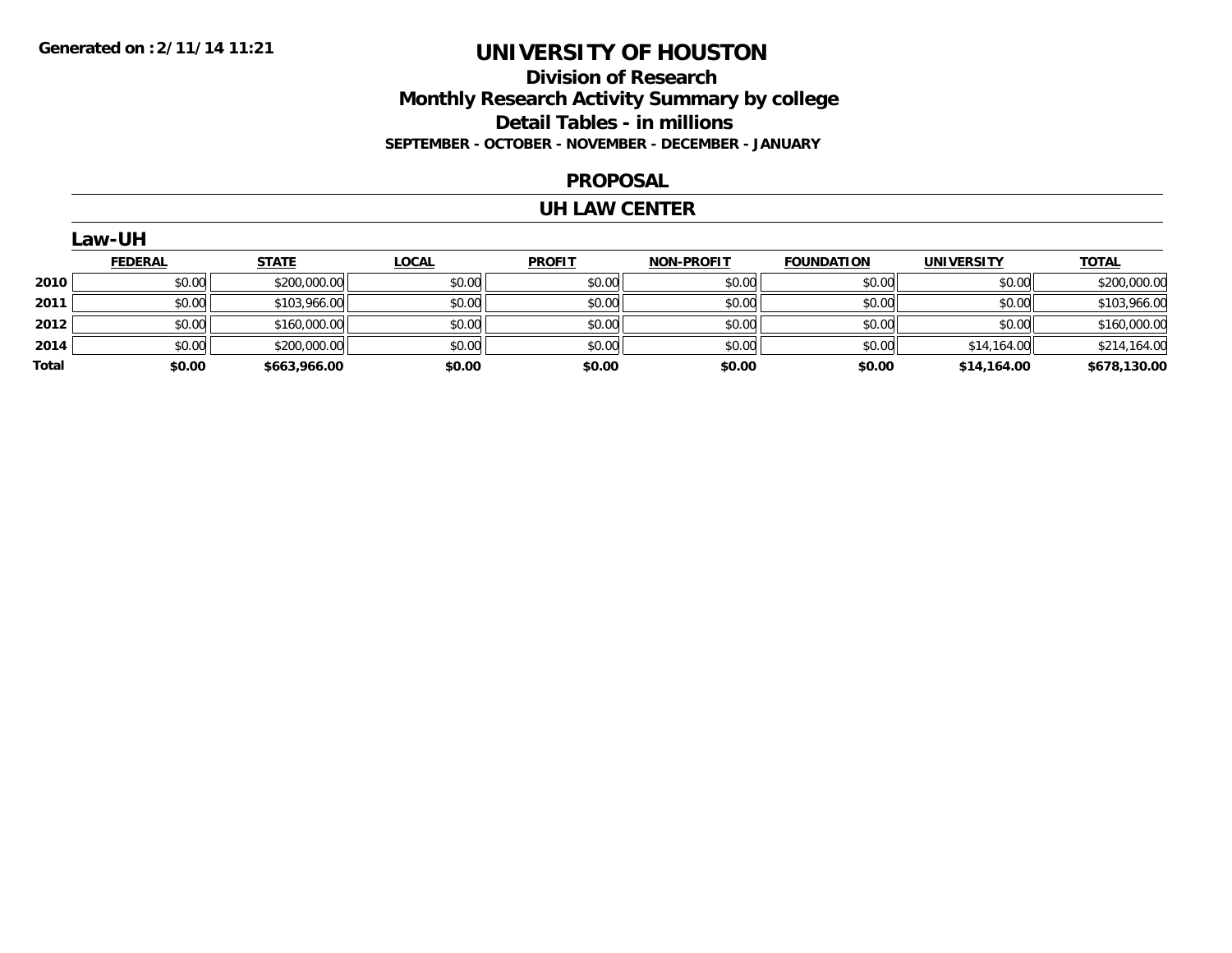### **Division of Research Monthly Research Activity Summary by college Detail Tables - in millions SEPTEMBER - OCTOBER - NOVEMBER - DECEMBER - JANUARY**

#### **PROPOSAL**

#### **UH SYSTEM**

|       | <b>KUHT-TV</b> |              |              |               |                   |                   |                   |                |  |  |  |
|-------|----------------|--------------|--------------|---------------|-------------------|-------------------|-------------------|----------------|--|--|--|
|       | <b>FEDERAL</b> | <b>STATE</b> | <u>LOCAL</u> | <b>PROFIT</b> | <b>NON-PROFIT</b> | <b>FOUNDATION</b> | <b>UNIVERSITY</b> | <b>TOTAL</b>   |  |  |  |
| 2010  | \$0.00         | \$0.00       | \$0.00       | \$0.00        | \$1,427,262.00    | \$0.00            | \$0.00            | \$1,427,262.00 |  |  |  |
| 2011  | \$0.00         | \$0.00       | \$0.00       | \$0.00        | \$1,606,903.00    | \$0.00            | \$0.00            | \$1,606,903.00 |  |  |  |
| 2012  | \$0.00         | \$0.00       | \$0.00       | \$0.00        | \$14,132.00       | \$0.00            | \$0.00            | \$14,132.00    |  |  |  |
| Total | \$0.00         | \$0.00       | \$0.00       | \$0.00        | \$3,048,297.00    | \$0.00            | \$0.00            | \$3,048,297.00 |  |  |  |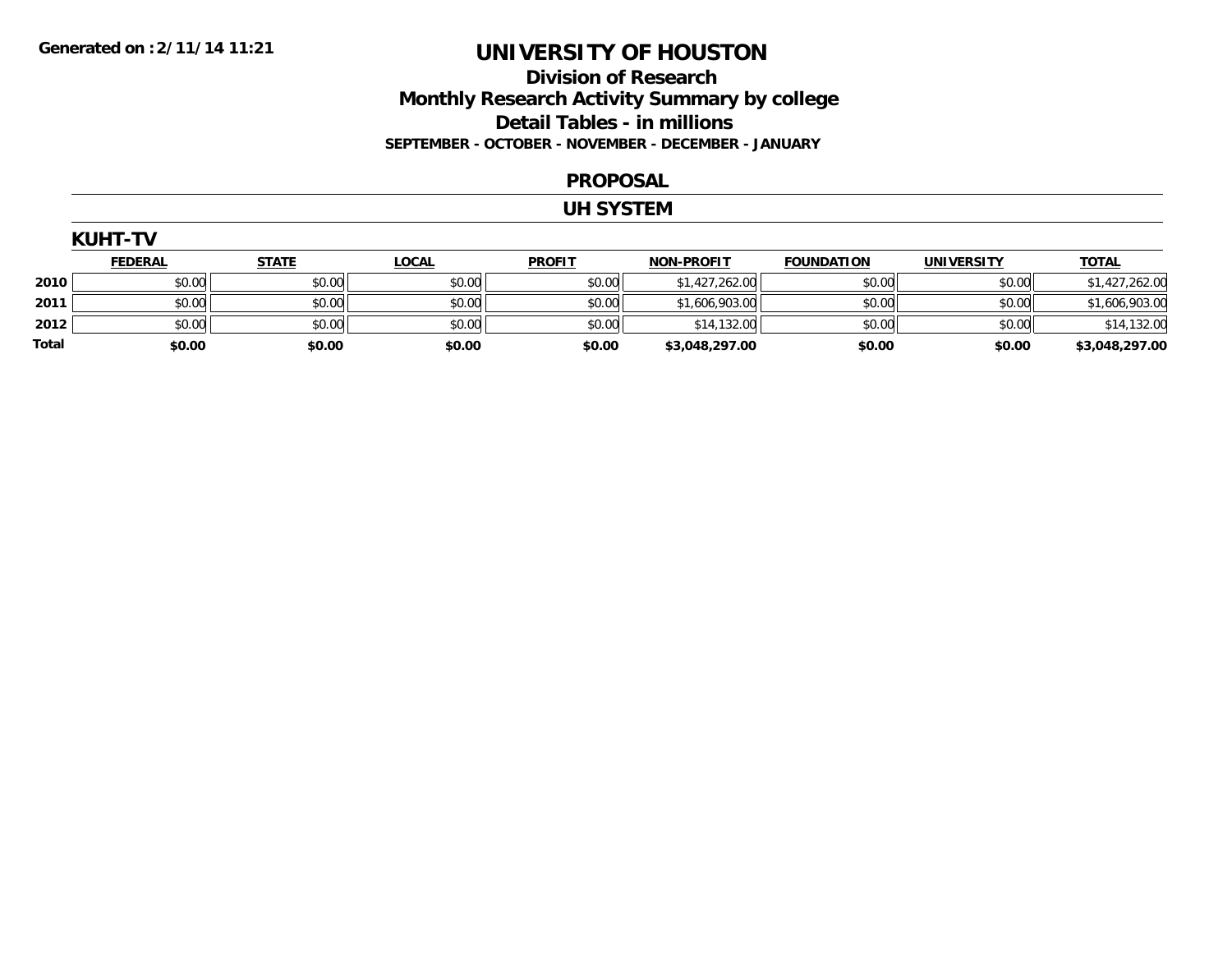# **Division of ResearchMonthly Research Activity Summary by college Detail Tables - in millions SEPTEMBER - OCTOBER - NOVEMBER - DECEMBER - JANUARY**

#### **PROPOSAL**

# **VICE PRESIDENT FOR ADMINISTRATION**

# **Physical Plant**

|      | <b>FEDERAL</b> | <b>STATE</b> | <b>LOCAL</b> | <b>PROFIT</b> | <b>NON-PROFIT</b> | <b>FOUNDATION</b> | UNIVERSITY | <b>TOTAL</b>   |
|------|----------------|--------------|--------------|---------------|-------------------|-------------------|------------|----------------|
| 2010 | \$0.00         | \$0.00       | \$0.00       | \$0.00        | \$0.00            | \$0.00            | \$0.00     | \$0.00         |
| 2011 | \$0.00         | \$0.00       | \$0.00       | \$0.00        | \$0.00            | \$0.00            | \$0.00     | \$0.00         |
| 2012 | \$0.00         | \$0.00       | \$0.00       | \$0.00        | \$2,261,596.00    | \$0.00            | \$0.00     | \$2,261,596.00 |

### **UH Police Department**

|       | <b>FEDERAL</b> | <u>STATE</u> | <b>LOCAL</b> | <b>PROFIT</b> | <b>NON-PROFIT</b> | <b>FOUNDATION</b> | <b>UNIVERSITY</b> | <u>TOTAL</u>   |
|-------|----------------|--------------|--------------|---------------|-------------------|-------------------|-------------------|----------------|
| 2010  | \$88,917.00    | \$0.00       | \$0.00       | \$0.00        | \$0.00            | \$0.00            | \$0.00            | \$88,917.00    |
| 2014  | \$0.00         | \$3,000.00   | \$0.00       | \$0.00        | \$0.00            | \$0.00            | \$0.00            | \$3,000.00     |
| Total | \$88,917.00    | \$3,000.00   | \$0.00       | \$0.00        | \$2,261,596.00    | \$0.00            | \$0.00            | \$2,353,513.00 |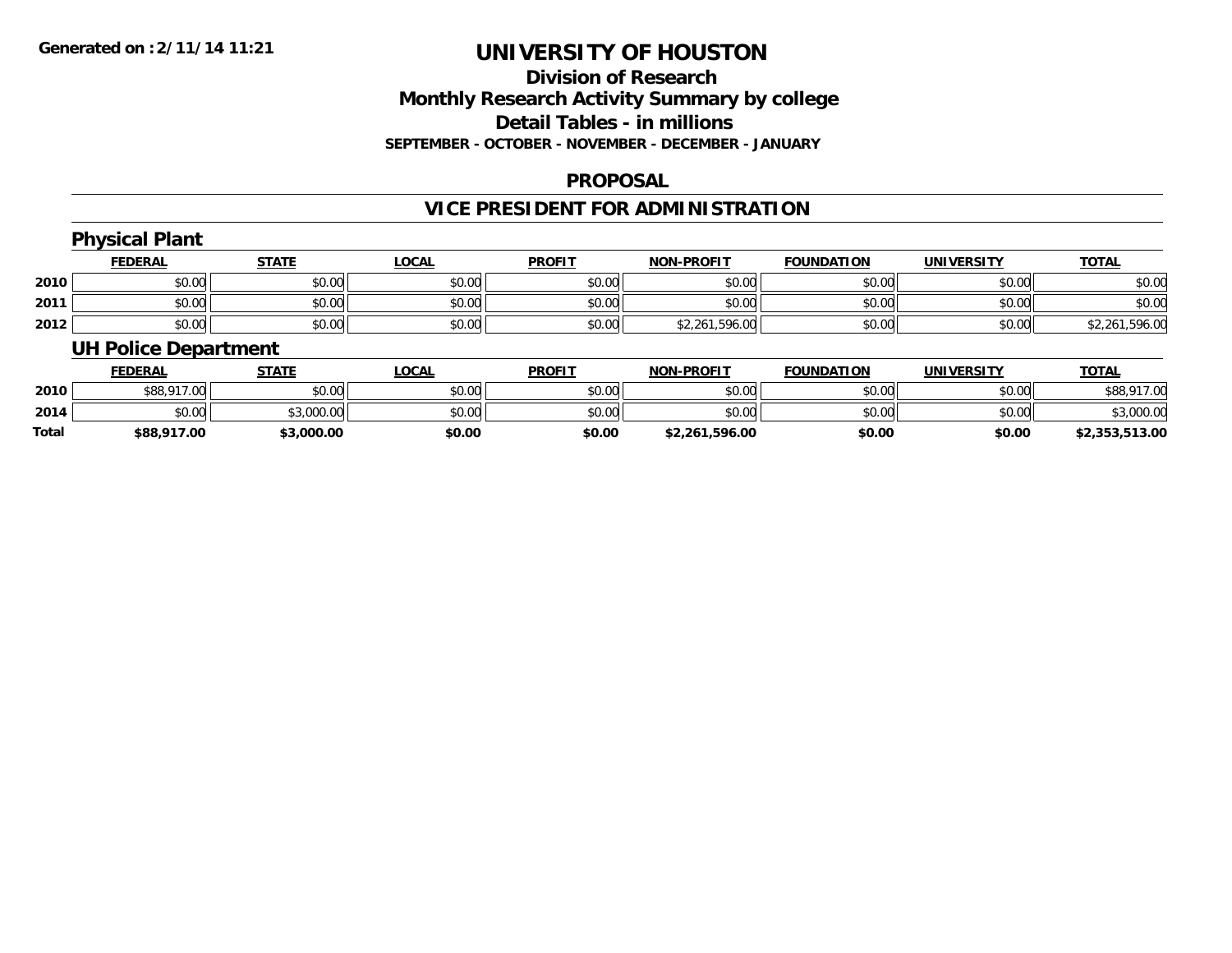### **Division of Research Monthly Research Activity Summary by college Detail Tables - in millions SEPTEMBER - OCTOBER - NOVEMBER - DECEMBER - JANUARY**

#### **PROPOSAL**

# **VICE PRESIDENT FOR STUDENT AFFAIRS**

### **Dean, Student Affairs**

|              | <b>FEDERAL</b> | <b>STATE</b> | <b>OCAL</b>   | <b>PROFIT</b> | <b>NON-PROFIT</b> | <b>FOUNDATION</b> | UNIVERSITY | <b>TOTAL</b> |
|--------------|----------------|--------------|---------------|---------------|-------------------|-------------------|------------|--------------|
| 2012         | <b>OOO EO</b>  | \$0.00       | 0000<br>vv.vv | \$0.00        | ልስ ለሰ<br>pv.uu    | \$0.00            | \$0.00     | \$58,828.50  |
| <b>Total</b> | \$58.828.50    | \$0.00       | \$0.00        | \$0.00        | \$0.00            | \$0.00            | \$0.00     | \$58,828.50  |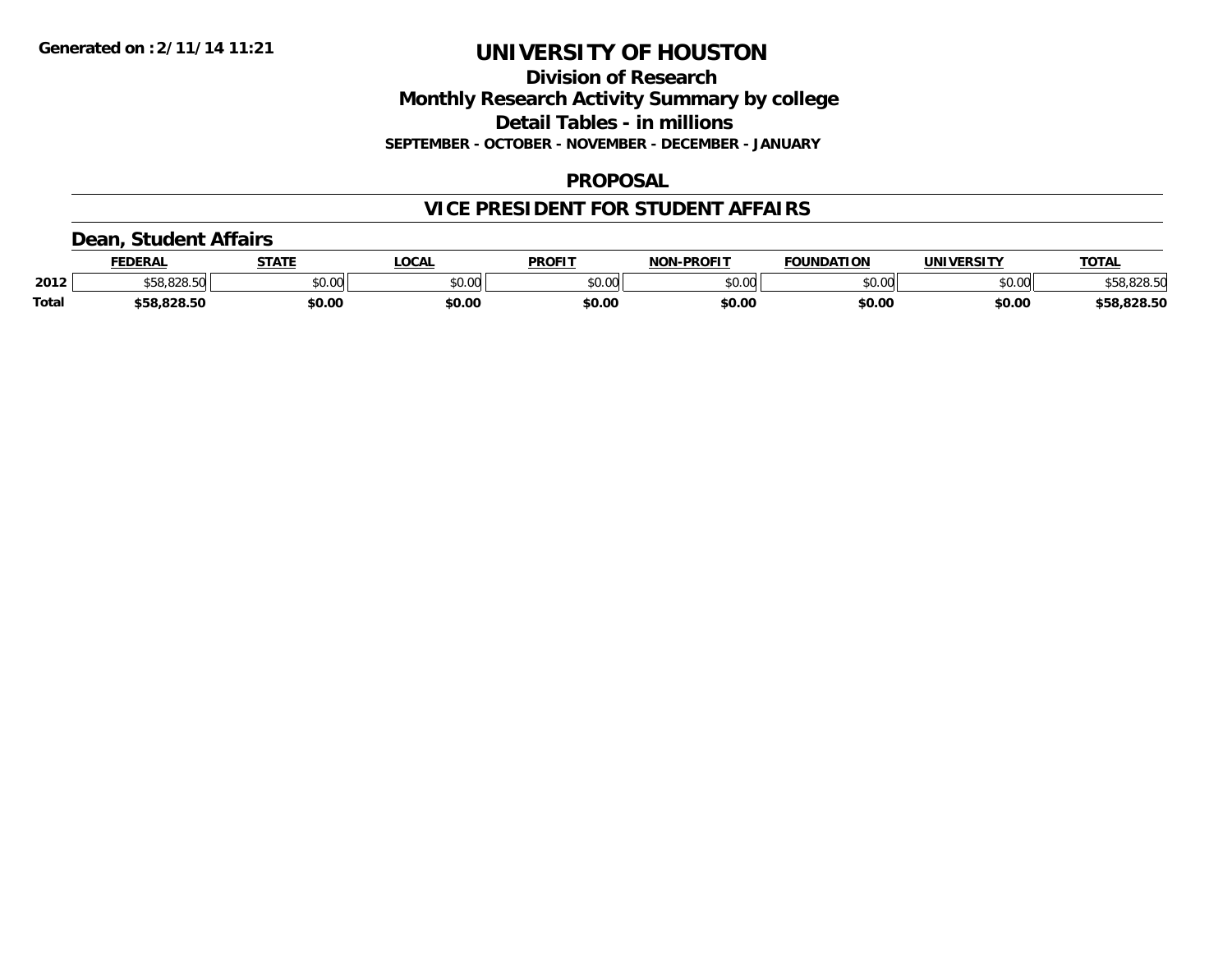**Division of Research**

**Monthly Research Activity Summary by college**

**Detail Tables - in millions**

**SEPTEMBER - OCTOBER - NOVEMBER - DECEMBER - JANUARY**

#### **AWARD**

#### **C.T. BAUER COLLEGE OF BUSINESS**

|                                                                      | <b>Accountancy &amp; Taxation</b>        |              |              |               |                   |                   |                   |                |
|----------------------------------------------------------------------|------------------------------------------|--------------|--------------|---------------|-------------------|-------------------|-------------------|----------------|
|                                                                      | <b>FEDERAL</b>                           | <b>STATE</b> | <b>LOCAL</b> | <b>PROFIT</b> | <b>NON-PROFIT</b> | <b>FOUNDATION</b> | <b>UNIVERSITY</b> | <b>TOTAL</b>   |
| 2014<br>2010<br>2011<br>2010<br>2012<br>2010<br>2011<br>2012<br>2013 | \$0.00                                   | \$0.00       | \$0.00       | \$0.00        | \$0.00            | \$19,260.00       | \$0.00            | \$19,260.00    |
|                                                                      | <b>Finance</b>                           |              |              |               |                   |                   |                   |                |
|                                                                      | <b>FEDERAL</b>                           | <b>STATE</b> | <b>LOCAL</b> | <b>PROFIT</b> | <b>NON-PROFIT</b> | <b>FOUNDATION</b> | <b>UNIVERSITY</b> | <b>TOTAL</b>   |
|                                                                      | \$100,000.00                             | \$0.00       | \$0.00       | \$0.00        | \$0.00            | \$0.00            | \$0.00            | \$100,000.00   |
|                                                                      | \$198,870.80                             | \$0.00       | \$0.00       | \$0.00        | \$0.00            | \$0.00            | \$0.00            | \$198,870.80   |
|                                                                      | <b>Management</b>                        |              |              |               |                   |                   |                   |                |
|                                                                      | <b>FEDERAL</b>                           | <b>STATE</b> | <b>LOCAL</b> | <b>PROFIT</b> | <b>NON-PROFIT</b> | <b>FOUNDATION</b> | <b>UNIVERSITY</b> | <b>TOTAL</b>   |
|                                                                      | \$8,250.00                               | \$0.00       | \$0.00       | \$0.00        | \$0.00            | \$0.00            | \$0.00            | \$8,250.00     |
|                                                                      | <b>Marketing</b>                         |              |              |               |                   |                   |                   |                |
|                                                                      | <b>FEDERAL</b>                           | <b>STATE</b> | <b>LOCAL</b> | <b>PROFIT</b> | <b>NON-PROFIT</b> | <b>FOUNDATION</b> | <b>UNIVERSITY</b> | <b>TOTAL</b>   |
|                                                                      | \$0.00                                   | \$0.00       | \$0.00       | \$0.00        | \$0.00            | \$0.00            | \$0.00            | \$0.00         |
|                                                                      | <b>Small Business Development Center</b> |              |              |               |                   |                   |                   |                |
|                                                                      | <b>FEDERAL</b>                           | <b>STATE</b> | <b>LOCAL</b> | <b>PROFIT</b> | <b>NON-PROFIT</b> | <b>FOUNDATION</b> | <b>UNIVERSITY</b> | <b>TOTAL</b>   |
|                                                                      | \$1,398,104.00                           | \$0.00       | \$0.00       | \$0.00        | \$0.00            | \$0.00            | \$0.00            | \$1,398,104.00 |
|                                                                      | \$30,274.00                              | \$61,677.00  | \$0.00       | \$0.00        | \$0.00            | \$0.00            | \$0.00            | \$91,951.00    |
|                                                                      | \$476,857.00                             | \$0.00       | \$0.00       | \$0.00        | \$0.00            | \$0.00            | \$0.00            | \$476,857.00   |
|                                                                      | \$885,781.00                             | \$0.00       | \$0.00       | \$0.00        | \$0.00            | \$0.00            | \$0.00            | \$885,781.00   |
| Total                                                                | \$3,098,136.80                           | \$61,677.00  | \$0.00       | \$0.00        | \$0.00            | \$19,260.00       | \$0.00            | \$3,179,073.80 |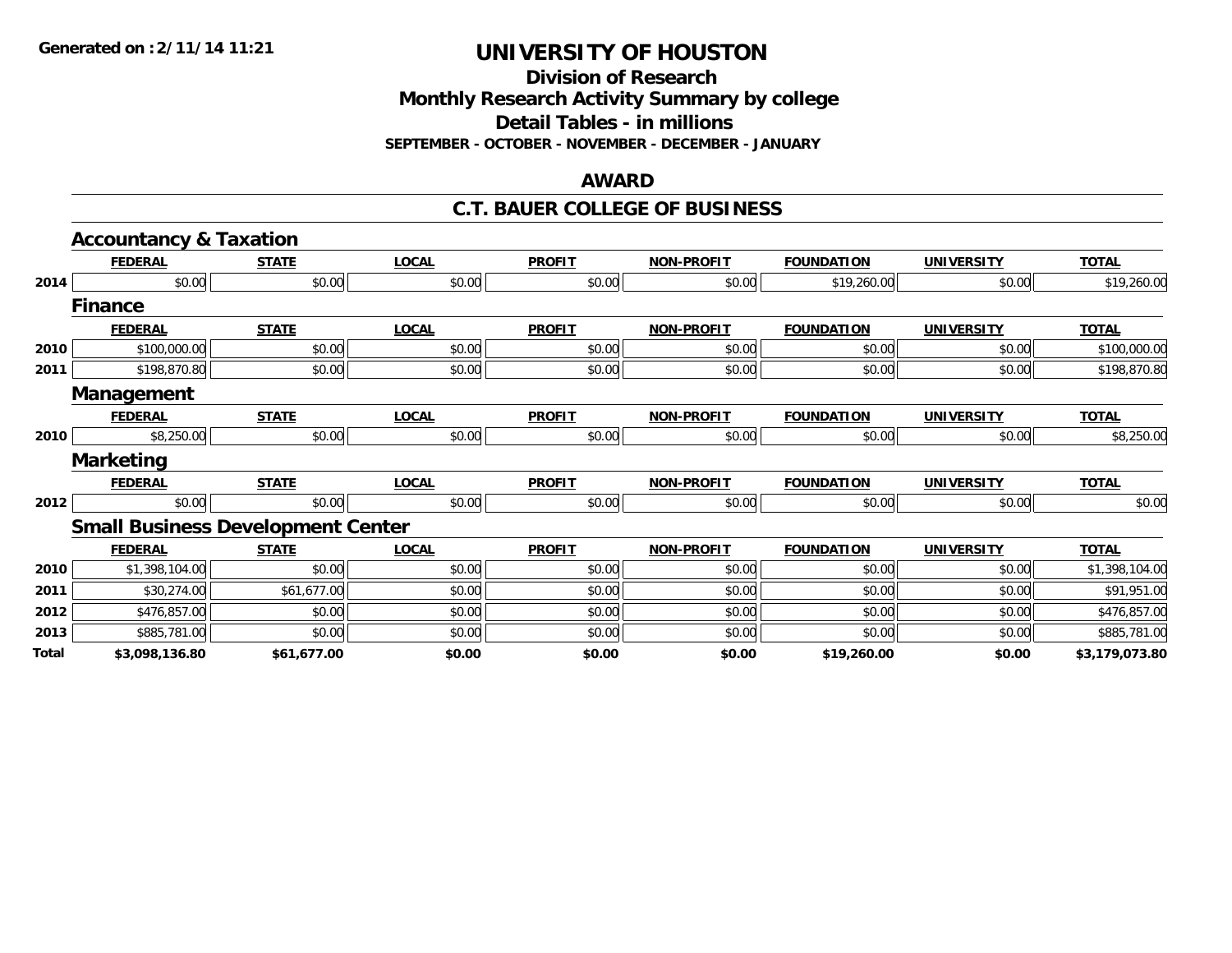**Division of Research Monthly Research Activity Summary by college Detail Tables - in millions SEPTEMBER - OCTOBER - NOVEMBER - DECEMBER - JANUARY**

#### **AWARD**

### **COLLEGE OF ARCHITECTURE**

|              | Architecture   |              |              |               |                   |                   |                   |              |  |  |  |
|--------------|----------------|--------------|--------------|---------------|-------------------|-------------------|-------------------|--------------|--|--|--|
|              | <b>FEDERAL</b> | <b>STATE</b> | <u>LOCAL</u> | <b>PROFIT</b> | <b>NON-PROFIT</b> | <b>FOUNDATION</b> | <b>UNIVERSITY</b> | <b>TOTAL</b> |  |  |  |
| 2011         | \$0.00         | \$0.00       | \$0.00       | \$7,500.00    | \$0.00            | \$0.00            | \$0.00            | \$7,500.00   |  |  |  |
| 2012         | \$0.00         | \$0.00       | \$0.00       | \$0.00        | \$5,000.00        | \$0.00            | \$0.00            | \$5,000.00   |  |  |  |
| <b>Total</b> | \$0.00         | \$0.00       | \$0.00       | \$7,500.00    | \$5,000.00        | \$0.00            | \$0.00            | \$12,500.00  |  |  |  |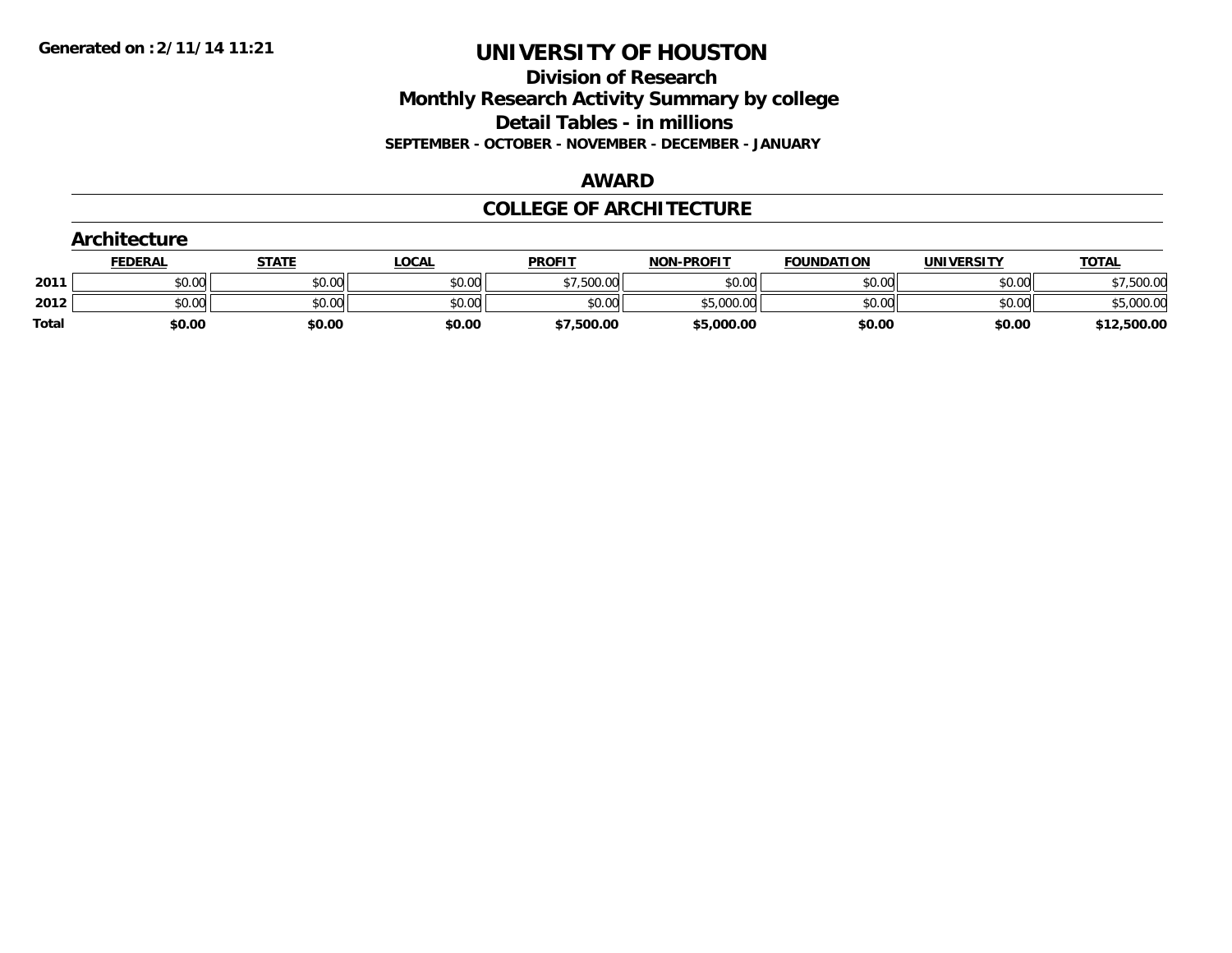### **Division of ResearchMonthly Research Activity Summary by college Detail Tables - in millionsSEPTEMBER - OCTOBER - NOVEMBER - DECEMBER - JANUARY**

### **AWARD**

# **COLLEGE OF EDUCATION**

# **Consistency Mgmt and Coop Disc**

|      | <b>FEDERAL</b> | <u>STATE</u> | <b>LOCAL</b> | <b>PROFIT</b> | <b>NON-PROFIT</b> | <b>FOUNDATION</b> | <b>UNIVERSITY</b> | <b>TOTAL</b> |
|------|----------------|--------------|--------------|---------------|-------------------|-------------------|-------------------|--------------|
| 2010 | \$38,889.00    | \$0.00       | \$36,536.06  | \$120.61      | \$116,095,00      | \$0.00            | \$0.00            | \$191,640.67 |
| 2011 | \$20,010.19    | \$0.00       | \$0.00       | \$0.00        | \$124,154.00      | \$0.00            | \$0.00            | \$144,164.19 |
| 2013 | \$17,324.58    | \$0.00       | \$0.00       | \$4.26        | \$3,500.00        | \$0.00            | \$0.00            | \$20,828.84  |
| 2014 | \$0.00         | \$0.00       | \$200,592.00 | \$0.00        | \$0.00            | \$0.00            | \$0.00            | \$200,592.00 |

#### **Curriculum and Instruction**

|      | <b>FEDERAL</b> | <b>STATE</b> | <b>LOCAL</b> | <b>PROFIT</b> | <b>NON-PROFIT</b> | <b>FOUNDATION</b> | <b>UNIVERSITY</b> | <b>TOTAL</b> |
|------|----------------|--------------|--------------|---------------|-------------------|-------------------|-------------------|--------------|
| 2010 | \$17,854.20    | \$50,000.00  | \$0.00       | \$0.00        | \$0.00            | \$0.00            | \$0.00            | \$67,854.20  |
| 2011 | \$283,736.00   | \$50,000.00  | \$0.00       | \$0.00        | \$75,000.00       | \$0.00            | \$0.00            | \$408,736.00 |
| 2012 | \$120,872.20   | \$0.00       | \$0.00       | \$0.00        | \$0.00            | \$18,400.00       | \$0.00            | \$139,272.20 |
| 2013 | \$489,701.00   | \$15,999.00  | \$0.00       | \$0.00        | \$0.00            | \$0.00            | \$0.00            | \$505,700.00 |
| 2014 | \$40,390.80    | \$0.00       | \$0.00       | \$0.00        | \$5,000.00        | \$0.00            | \$0.00            | \$45,390.80  |

# **Educational Psychology**

|      | <u>FEDERAL</u> | <u>STATE</u> | <u>LOCAL</u> | <b>PROFIT</b> | <b>NON-PROFIT</b> | <b>FOUNDATION</b> | <b>UNIVERSITY</b> | <b>TOTAL</b> |
|------|----------------|--------------|--------------|---------------|-------------------|-------------------|-------------------|--------------|
| 2010 | \$0.00         | \$0.00       | \$0.00       | \$0.00        | \$0.00            | \$0.00            | \$0.00            | \$0.00       |
| 2011 | \$0.00         | \$49,995.00  | \$0.00       | \$0.00        | \$0.00            | \$14,901.90       | \$0.00            | \$64,896.90  |
| 2012 | \$32,875.40    | \$0.00       | \$0.00       | \$0.00        | \$12,718.04       | \$0.00            | \$0.00            | \$45,593.44  |
| 2013 | \$337,092.50   | \$0.00       | \$0.00       | \$0.00        | \$31,863.00       | \$0.00            | \$11,689.00       | \$380,644.50 |
| 2014 | \$908,667.00   | \$0.00       | \$0.00       | \$0.00        | \$44,723.53       | \$0.00            | \$0.00            | \$953,390.53 |

#### **Institute for Urban Education**

|      | <b>FEDERAL</b> | <u>STATE</u> | <u>LOCAL</u> | <b>PROFIT</b> | <b>NON-PROFIT</b> | <b>FOUNDATION</b> | <b>UNIVERSITY</b> | <b>TOTAL</b> |
|------|----------------|--------------|--------------|---------------|-------------------|-------------------|-------------------|--------------|
| 2010 | \$250,000.00   | \$0.00       | \$0.00       | \$0.00        | \$0.00            | \$0.00            | \$0.00            | \$250,000.00 |
| 2011 | \$469,169.00   | \$0.00       | \$0.00       | \$0.00        | \$0.00            | \$0.00            | \$0.00            | \$469,169.00 |
| 2012 | \$19,558.00    | \$0.00       | \$0.00       | \$0.00        | \$0.00            | \$0.00            | \$0.00            | \$19,558.00  |
| 2014 | \$0.00         | \$0.00       | \$0.00       | \$0.00        | \$0.00            | \$0.00            | \$0.00            | \$0.00       |

#### **UH Charter School**

|       | <b>FEDERAL</b> | <u>STATE</u>   | <u>LOCAL</u> | <b>PROFIT</b> | <b>NON-PROFIT</b> | <b>FOUNDATION</b> | UNIVERSITY  | <b>TOTAL</b>   |
|-------|----------------|----------------|--------------|---------------|-------------------|-------------------|-------------|----------------|
| 2012  | \$43,744.00    | \$974,797.00   | \$0.00       | \$0.00        | \$0.00            | \$0.00            | \$0.00      | \$1,018,541.00 |
| 2013  | \$3,084.60     | \$982,028.93   | \$0.00       | \$0.00        | \$0.00            | \$0.00            | \$0.00      | \$985,113.53   |
| 2014  | \$63,415.00    | \$999,880.00   | \$0.00       | \$0.00        | \$0.00            | \$0.00            | \$0.00      | \$1,063,295.00 |
| Total | \$3,156,383.47 | \$3.122.699.93 | \$237,128.06 | \$124.87      | \$413.053.57      | \$33,301.90       | \$11,689.00 | \$6,974,380.80 |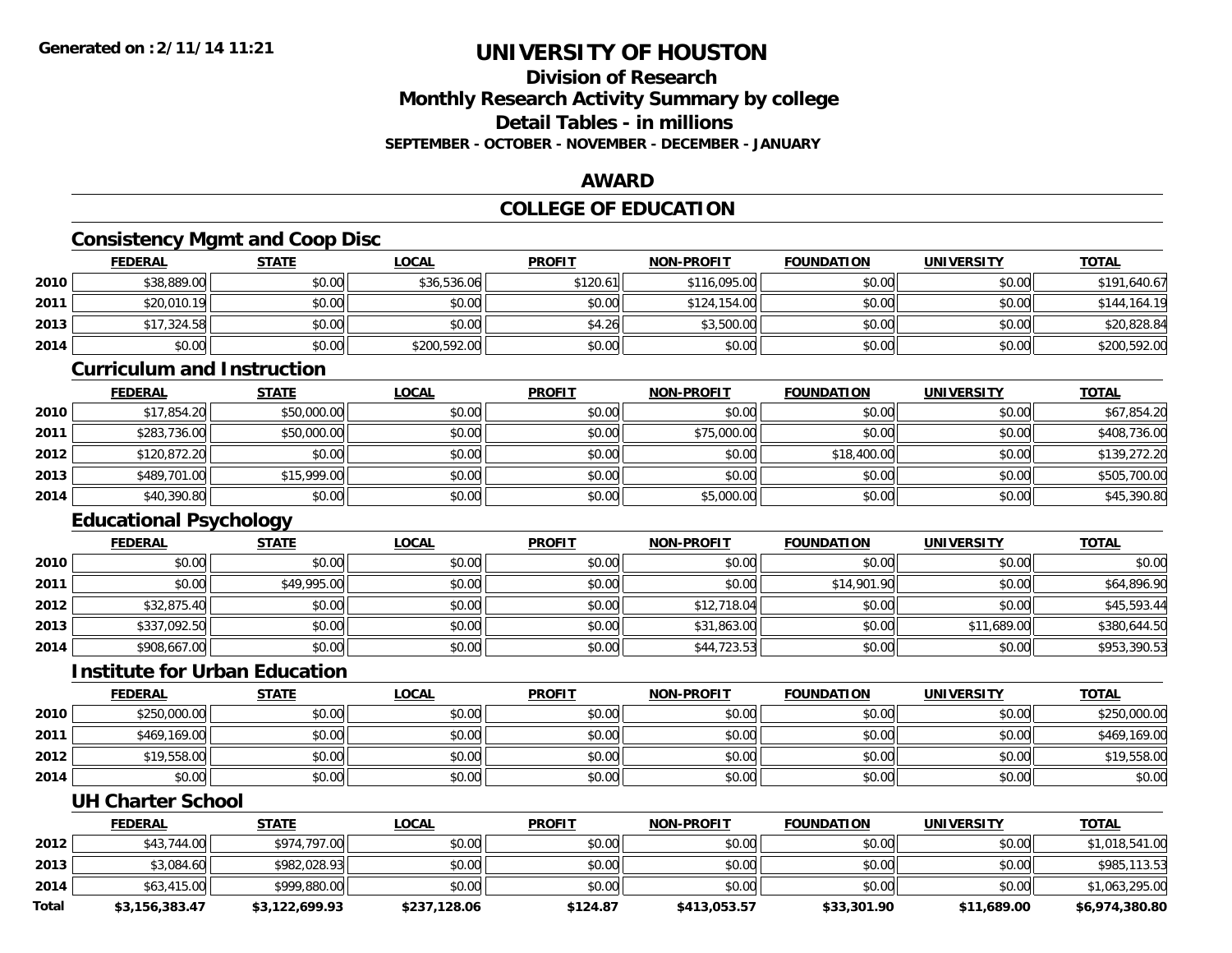**2014**

# **UNIVERSITY OF HOUSTON**

### **Division of Research Monthly Research Activity Summary by college Detail Tables - in millions SEPTEMBER - OCTOBER - NOVEMBER - DECEMBER - JANUARY**

### **AWARD**

#### **COLLEGE OF LIBERAL ARTS AND SOCIAL SCIENCES**

|      | Art                                               |              |              |               |                   |                   |                   |              |
|------|---------------------------------------------------|--------------|--------------|---------------|-------------------|-------------------|-------------------|--------------|
|      | <b>FEDERAL</b>                                    | <b>STATE</b> | <b>LOCAL</b> | <b>PROFIT</b> | <b>NON-PROFIT</b> | <b>FOUNDATION</b> | <b>UNIVERSITY</b> | <b>TOTAL</b> |
| 2012 | \$14,979.30                                       | \$0.00       | \$0.00       | \$0.00        | \$0.00            | \$0.00            | \$0.00            | \$14,979.30  |
| 2014 | \$1,400.00                                        | \$0.00       | \$0.00       | \$0.00        | \$0.00            | \$0.00            | \$0.00            | \$1,400.00   |
|      | <b>Arte Publico Press</b>                         |              |              |               |                   |                   |                   |              |
|      | <b>FEDERAL</b>                                    | <b>STATE</b> | <b>LOCAL</b> | <b>PROFIT</b> | <b>NON-PROFIT</b> | <b>FOUNDATION</b> | <b>UNIVERSITY</b> | <b>TOTAL</b> |
| 2011 | \$0.00                                            | \$9,500.00   | \$0.00       | \$0.00        | \$56,600.00       | \$0.00            | \$0.00            | \$66,100.00  |
| 2012 | \$0.00                                            | \$0.00       | \$0.00       | \$0.00        | \$39,100.00       | \$0.00            | \$0.00            | \$39,100.00  |
| 2014 | \$0.00                                            | \$10,000.00  | \$0.00       | \$0.00        | \$10,000.00       | \$50,000.00       | \$0.00            | \$70,000.00  |
|      | <b>Blaffer Gallery</b>                            |              |              |               |                   |                   |                   |              |
|      | <b>FEDERAL</b>                                    | <b>STATE</b> | <b>LOCAL</b> | <b>PROFIT</b> | <b>NON-PROFIT</b> | <b>FOUNDATION</b> | <b>UNIVERSITY</b> | <b>TOTAL</b> |
| 2010 | \$60,000.00                                       | \$8,500.00   | \$0.00       | \$0.00        | \$67,300.00       | \$0.00            | \$0.00            | \$135,800.00 |
| 2011 | \$0.00                                            | \$11,500.00  | \$0.00       | \$0.00        | \$70,200.00       | \$0.00            | \$0.00            | \$81,700.00  |
| 2012 | \$20,000.00                                       | \$0.00       | \$0.00       | \$0.00        | \$50,800.00       | \$0.00            | \$0.00            | \$70,800.00  |
| 2014 | \$0.00                                            | \$14,000.00  | \$0.00       | \$0.00        | \$0.00            | \$0.00            | \$0.00            | \$14,000.00  |
|      | <b>Center for Public History</b>                  |              |              |               |                   |                   |                   |              |
|      | <b>FEDERAL</b>                                    | <b>STATE</b> | <b>LOCAL</b> | <b>PROFIT</b> | <b>NON-PROFIT</b> | <b>FOUNDATION</b> | <b>UNIVERSITY</b> | <b>TOTAL</b> |
| 2012 | \$100,000.00                                      | \$0.00       | \$0.00       | \$0.00        | \$0.00            | \$0.00            | \$0.00            | \$100,000.00 |
|      | <b>Communication Disorders</b>                    |              |              |               |                   |                   |                   |              |
|      | <b>FEDERAL</b>                                    | <b>STATE</b> | <b>LOCAL</b> | <b>PROFIT</b> | <b>NON-PROFIT</b> | <b>FOUNDATION</b> | <b>UNIVERSITY</b> | <b>TOTAL</b> |
| 2010 | \$0.00                                            | \$0.00       | \$0.00       | \$0.00        | \$56,821.00       | \$0.00            | \$0.00            | \$56,821.00  |
| 2011 | \$0.00                                            | \$0.00       | \$0.00       | \$0.00        | \$56,693.00       | \$0.00            | \$0.00            | \$56,693.00  |
| 2012 | \$2,942.90                                        | \$0.00       | \$0.00       | \$0.00        | \$58,428.00       | \$0.00            | \$0.00            | \$61,370.90  |
| 2013 | \$0.00                                            | \$0.00       | \$0.00       | \$0.00        | \$0.00            | \$10,000.00       | \$0.00            | \$10,000.00  |
| 2014 | \$1,269.75                                        | \$0.00       | \$0.00       | \$0.00        | \$18,752.98       | \$0.00            | \$0.00            | \$20,022.73  |
|      | <b>Cynthia Woods Mitchell Center for the Arts</b> |              |              |               |                   |                   |                   |              |
|      | <b>FEDERAL</b>                                    | <b>STATE</b> | <b>LOCAL</b> | <b>PROFIT</b> | <b>NON-PROFIT</b> | <b>FOUNDATION</b> | <b>UNIVERSITY</b> | <b>TOTAL</b> |
| 2011 | \$0.00                                            | \$0.00       | \$0.00       | \$0.00        | \$15,000.00       | \$0.00            | \$0.00            | \$15,000.00  |
| 2013 | \$0.00                                            | \$6,000.00   | \$0.00       | \$0.00        | \$0.00            | \$0.00            | \$0.00            | \$6,000.00   |

4 \$0.00 \$0.00 \$1,500.00 \$4,500.00 \$0.00 \$0.00 \$5,000.00 \$1,400.00 \$1,400.00 \$0.00 \$0.00 \$10,900.00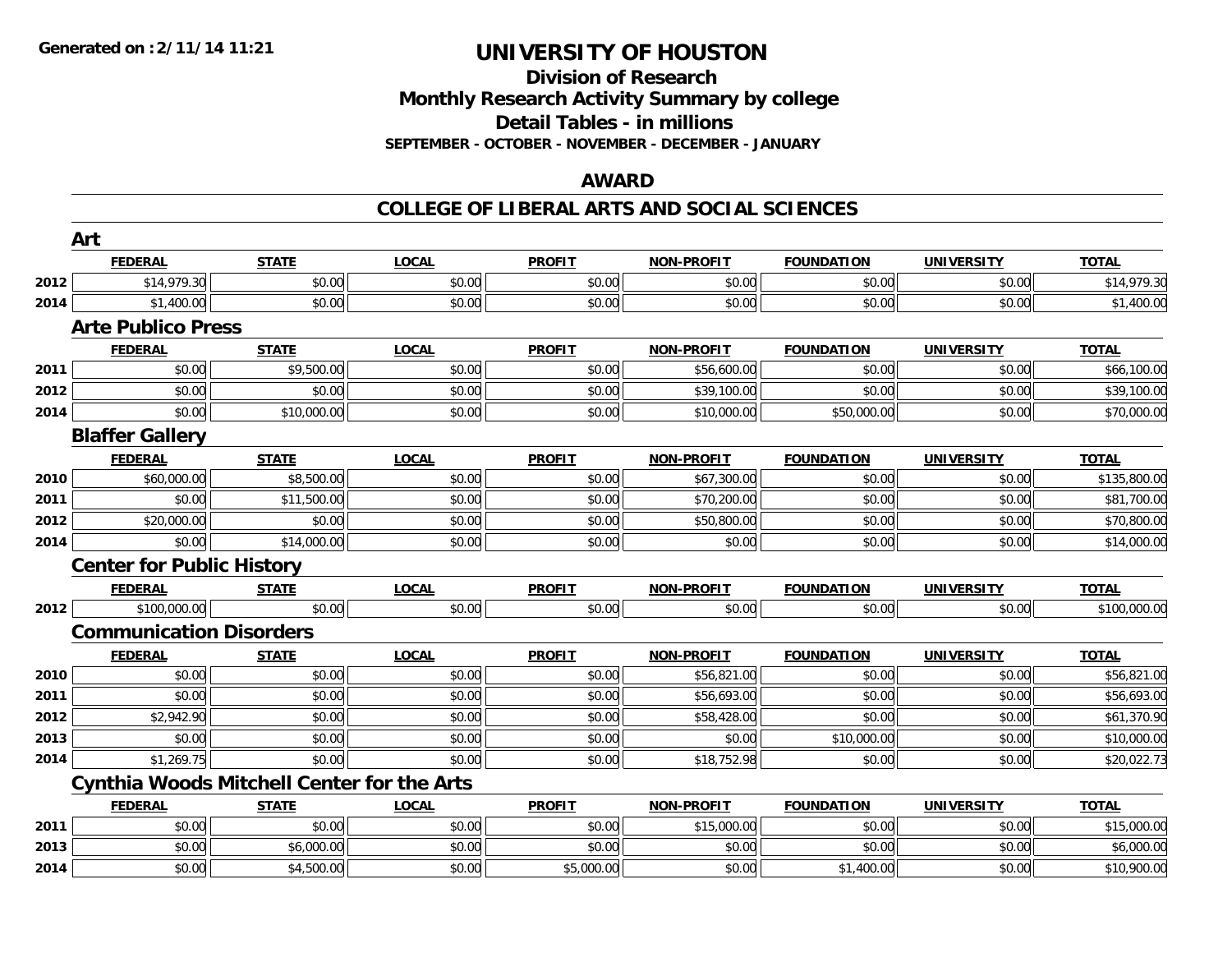**Division of ResearchMonthly Research Activity Summary by college Detail Tables - in millions**

**SEPTEMBER - OCTOBER - NOVEMBER - DECEMBER - JANUARY**

### **AWARD**

### **COLLEGE OF LIBERAL ARTS AND SOCIAL SCIENCES**

### **Dean, Liberal Arts and Social Sciences**

|      | <b>FEDERAL</b>                      | <b>STATE</b> | <b>LOCAL</b> | <b>PROFIT</b> | <b>NON-PROFIT</b> | <b>FOUNDATION</b> | <b>UNIVERSITY</b> | <b>TOTAL</b>   |
|------|-------------------------------------|--------------|--------------|---------------|-------------------|-------------------|-------------------|----------------|
| 2010 | \$8,250.00                          | \$0.00       | \$0.00       | \$0.00        | \$0.00            | \$0.00            | \$0.00            | \$8,250.00     |
| 2012 | \$0.00                              | \$0.00       | \$0.00       | \$0.00        | \$0.00            | \$0.00            | \$0.00            | \$0.00         |
| 2013 | \$0.00                              | \$0.00       | \$0.00       | \$0.00        | \$0.00            | \$0.00            | \$0.00            | \$0.00         |
| 2014 | \$0.00                              | \$0.00       | \$0.00       | \$0.00        | \$0.00            | \$0.00            | \$0.00            | \$0.00         |
|      | <b>Economics</b>                    |              |              |               |                   |                   |                   |                |
|      | <b>FEDERAL</b>                      | <b>STATE</b> | <b>LOCAL</b> | <b>PROFIT</b> | <b>NON-PROFIT</b> | <b>FOUNDATION</b> | <b>UNIVERSITY</b> | <b>TOTAL</b>   |
| 2011 | \$0.00                              | \$0.00       | \$0.00       | \$0.00        | \$55,000.00       | \$0.00            | \$0.00            | \$55,000.00    |
| 2012 | \$0.00                              | \$0.00       | \$0.00       | \$0.00        | \$0.00            | \$38,500.00       | \$0.00            | \$38,500.00    |
| 2013 | \$0.00                              | \$0.00       | \$0.00       | \$0.00        | \$0.00            | \$25,000.00       | \$0.00            | \$25,000.00    |
| 2014 | \$0.00                              | \$0.00       | \$0.00       | \$0.00        | \$0.00            | \$13,354.00       | \$0.00            | \$13,354.00    |
|      | English                             |              |              |               |                   |                   |                   |                |
|      | <b>FEDERAL</b>                      | <b>STATE</b> | <b>LOCAL</b> | <b>PROFIT</b> | <b>NON-PROFIT</b> | <b>FOUNDATION</b> | <b>UNIVERSITY</b> | <b>TOTAL</b>   |
| 2010 | \$1,000.00                          | \$0.00       | \$0.00       | \$14,264.60   | \$0.00            | \$0.00            | \$0.00            | \$15,264.60    |
| 2011 | \$1,000.00                          | \$0.00       | \$0.00       | \$0.00        | \$0.00            | \$0.00            | \$0.00            | \$1,000.00     |
| 2012 | \$0.00                              | \$0.00       | \$0.00       | \$0.00        | \$0.00            | \$0.00            | \$0.00            | \$0.00         |
| 2013 | \$0.00                              | \$0.00       | \$0.00       | \$0.00        | \$0.00            | \$0.00            | \$0.00            | \$0.00         |
| 2014 | \$0.00                              | \$0.00       | \$0.00       | \$0.00        | \$0.00            | \$0.00            | \$0.00            | \$0.00         |
|      | <b>Health and Human Performance</b> |              |              |               |                   |                   |                   |                |
|      | <b>FEDERAL</b>                      | <b>STATE</b> | <b>LOCAL</b> | <b>PROFIT</b> | <b>NON-PROFIT</b> | <b>FOUNDATION</b> | <b>UNIVERSITY</b> | <b>TOTAL</b>   |
| 2010 | \$1,575,767.76                      | \$0.00       | \$0.00       | \$0.00        | \$0.00            | \$0.00            | \$0.00            | \$1,575,767.76 |
| 2011 | \$1,044,868.38                      | \$0.00       | \$0.00       | \$69,495.00   | \$0.00            | \$6,877.80        | \$0.00            | \$1,121,241.18 |
| 2012 | \$1,559,942.26                      | \$0.00       | \$0.00       | \$506,934.00  | \$0.00            | \$0.00            | \$0.00            | \$2,066,876.26 |
| 2013 | \$1,913,305.77                      | \$0.00       | \$0.00       | \$6,759.60    | \$0.00            | \$8,000.00        | \$0.00            | \$1,928,065.37 |
| 2014 | \$1,445,540.70                      | \$0.00       | \$0.00       | \$0.00        | \$0.00            | \$0.00            | \$0.00            | \$1,445,540.70 |
|      | <b>Hispanic Studies</b>             |              |              |               |                   |                   |                   |                |
|      | <b>FEDERAL</b>                      | <b>STATE</b> | <b>LOCAL</b> | <b>PROFIT</b> | <b>NON-PROFIT</b> | <b>FOUNDATION</b> | <b>UNIVERSITY</b> | <b>TOTAL</b>   |
| 2011 | \$0.00                              | \$0.00       | \$0.00       | \$0.00        | \$0.00            | \$72,400.00       | \$0.00            | \$72,400.00    |
| 2012 | \$0.00                              | \$0.00       | \$0.00       | \$0.00        | \$0.00            | \$55,200.00       | \$0.00            | \$55,200.00    |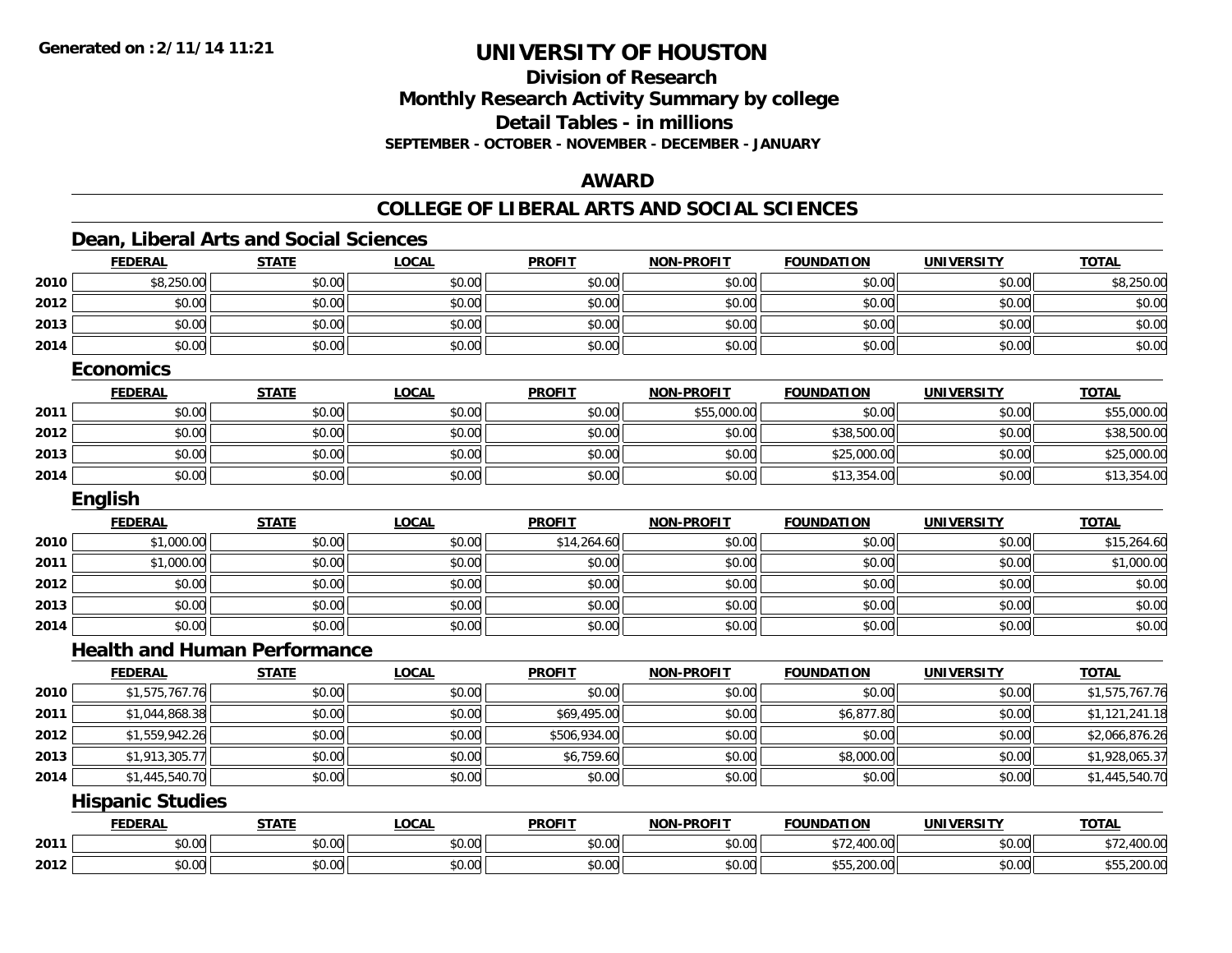# **Division of ResearchMonthly Research Activity Summary by college Detail Tables - in millions SEPTEMBER - OCTOBER - NOVEMBER - DECEMBER - JANUARY**

### **AWARD**

#### **COLLEGE OF LIBERAL ARTS AND SOCIAL SCIENCES**

|      | <b>History</b>                        |              |              |               |                   |                   |                   |                |
|------|---------------------------------------|--------------|--------------|---------------|-------------------|-------------------|-------------------|----------------|
|      | <b>FEDERAL</b>                        | <b>STATE</b> | <b>LOCAL</b> | <b>PROFIT</b> | <b>NON-PROFIT</b> | <b>FOUNDATION</b> | <b>UNIVERSITY</b> | <b>TOTAL</b>   |
| 2010 | \$8,500.00                            | \$0.00       | \$0.00       | \$47,990.42   | \$0.00            | \$0.00            | \$0.00            | \$56,490.42    |
| 2011 | \$14,000.00                           | \$0.00       | \$0.00       | \$19,256.96   | \$0.00            | \$0.00            | \$0.00            | \$33,256.96    |
| 2012 | \$0.00                                | \$0.00       | \$0.00       | \$16,965.60   | \$0.00            | \$0.00            | \$0.00            | \$16,965.60    |
| 2013 | \$0.00                                | \$0.00       | \$0.00       | \$73,662.21   | \$0.00            | \$0.00            | \$0.00            | \$73,662.21    |
| 2014 | \$0.00                                | \$0.00       | \$0.00       | \$78,388.66   | \$0.00            | \$0.00            | \$0.00            | \$78,388.66    |
|      | <b>Hobby Center for Public Policy</b> |              |              |               |                   |                   |                   |                |
|      | <b>FEDERAL</b>                        | <b>STATE</b> | <b>LOCAL</b> | <b>PROFIT</b> | <b>NON-PROFIT</b> | <b>FOUNDATION</b> | <b>UNIVERSITY</b> | <b>TOTAL</b>   |
| 2010 | \$249,989.00                          | \$0.00       | \$0.00       | \$0.00        | \$0.00            | \$0.00            | \$0.00            | \$249,989.00   |
|      | <b>Modern/Classical Languages</b>     |              |              |               |                   |                   |                   |                |
|      | <b>FEDERAL</b>                        | <b>STATE</b> | <b>LOCAL</b> | <b>PROFIT</b> | <b>NON-PROFIT</b> | <b>FOUNDATION</b> | <b>UNIVERSITY</b> | <b>TOTAL</b>   |
| 2011 | \$0.00                                | \$0.00       | \$0.00       | \$0.00        | \$0.00            | \$0.00            | \$0.00            | \$0.00         |
|      | Philosophy                            |              |              |               |                   |                   |                   |                |
|      | <b>FEDERAL</b>                        | <b>STATE</b> | <b>LOCAL</b> | <b>PROFIT</b> | <b>NON-PROFIT</b> | <b>FOUNDATION</b> | <b>UNIVERSITY</b> | <b>TOTAL</b>   |
| 2012 | \$29,932.50                           | \$0.00       | \$0.00       | \$0.00        | \$0.00            | \$0.00            | \$0.00            | \$29,932.50    |
|      | <b>Political Science</b>              |              |              |               |                   |                   |                   |                |
|      | <b>FEDERAL</b>                        | <b>STATE</b> | <b>LOCAL</b> | <b>PROFIT</b> | <b>NON-PROFIT</b> | <b>FOUNDATION</b> | <b>UNIVERSITY</b> | <b>TOTAL</b>   |
| 2010 | \$0.00                                | \$0.00       | \$0.00       | \$0.00        | \$0.00            | \$0.00            | \$0.00            | \$0.00         |
| 2011 | \$11,941.00                           | \$0.00       | \$0.00       | \$0.00        | \$0.00            | \$0.00            | \$0.00            | \$11,941.00    |
| 2012 | \$0.00                                | \$0.00       | \$0.00       | \$0.00        | \$0.00            | \$0.00            | \$0.00            | \$0.00         |
| 2013 | \$0.00                                | \$0.00       | \$0.00       | \$0.00        | \$0.00            | \$0.00            | \$0.00            | \$0.00         |
| 2014 | \$0.00                                | \$0.00       | \$0.00       | \$0.00        | \$0.00            | \$0.00            | \$0.00            | \$0.00         |
|      | Psychology                            |              |              |               |                   |                   |                   |                |
|      | <b>FEDERAL</b>                        | <b>STATE</b> | <b>LOCAL</b> | <b>PROFIT</b> | <b>NON-PROFIT</b> | <b>FOUNDATION</b> | <b>UNIVERSITY</b> | <b>TOTAL</b>   |
| 2010 | \$2,969,404.75                        | \$607,301.00 | \$0.00       | \$58,067.00   | \$48,852.00       | \$0.00            | \$36,067.00       | \$3,719,691.75 |
| 2011 | \$2,780,387.85                        | \$553,857.00 | \$0.00       | \$153,430.00  | \$105,759.00      | \$114,753.05      | \$18,852.00       | \$3,727,038.90 |
| 2012 | \$3,170,299.60                        | \$61,089.16  | \$0.00       | \$38,168.00   | \$303,141.00      | \$4,100.00        | \$36,531.00       | \$3,613,328.76 |
| 2013 | \$2,064,645.50                        | \$17,656.00  | \$0.00       | \$25,723.00   | \$79,810.00       | \$55,818.00       | \$0.00            | \$2,243,652.50 |
| 2014 | \$1,799,943.10                        | \$19,559.00  | \$0.00       | \$17,923.92   | \$154,520.00      | \$0.00            | \$0.00            | \$1,991,946.02 |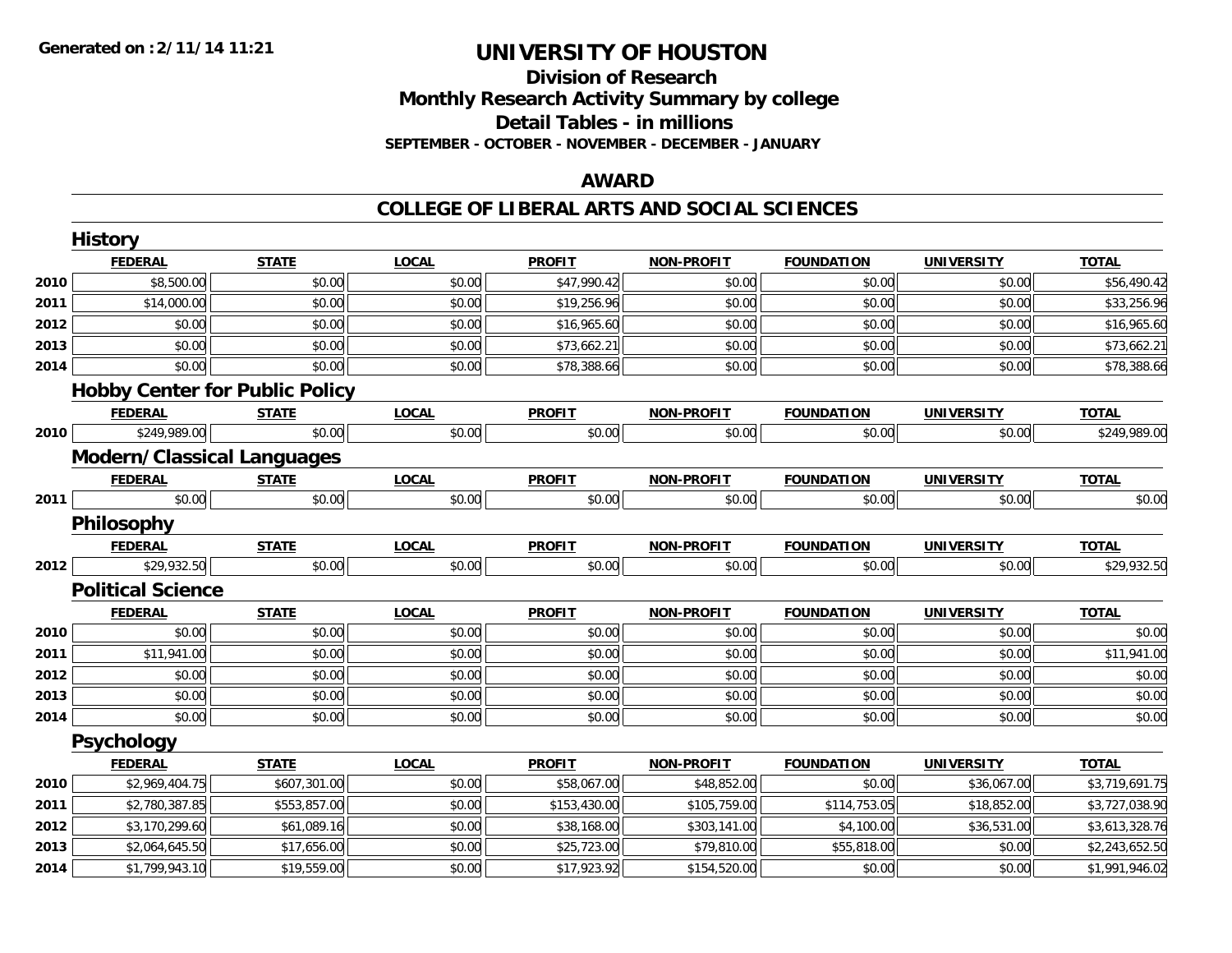### **Division of Research Monthly Research Activity Summary by college Detail Tables - in millions SEPTEMBER - OCTOBER - NOVEMBER - DECEMBER - JANUARY**

#### **AWARD**

#### **COLLEGE OF LIBERAL ARTS AND SOCIAL SCIENCES**

|       | <b>School of Communication</b> |                |              |                |                   |                   |                   |                 |
|-------|--------------------------------|----------------|--------------|----------------|-------------------|-------------------|-------------------|-----------------|
|       | <b>FEDERAL</b>                 | <b>STATE</b>   | <b>LOCAL</b> | <b>PROFIT</b>  | <b>NON-PROFIT</b> | <b>FOUNDATION</b> | <b>UNIVERSITY</b> | <b>TOTAL</b>    |
| 2011  | \$0.00                         | \$0.00         | \$0.00       | \$0.00         | \$0.00            | \$0.00            | \$0.00            | \$0.00          |
| 2012  | \$0.00                         | \$0.00         | \$0.00       | \$0.00         | \$0.00            | \$0.00            | \$0.00            | \$0.00          |
| 2013  | \$0.00                         | \$0.00         | \$0.00       | \$0.00         | \$8,000.00        | \$0.00            | \$0.00            | \$8,000.00      |
| 2014  | \$0.00                         | \$0.00         | \$0.00       | \$0.00         | \$0.00            | \$0.00            | \$3,000.00        | \$3,000.00      |
|       | <b>School of Music</b>         |                |              |                |                   |                   |                   |                 |
|       | <b>FEDERAL</b>                 | <b>STATE</b>   | <b>LOCAL</b> | <b>PROFIT</b>  | <b>NON-PROFIT</b> | <b>FOUNDATION</b> | <b>UNIVERSITY</b> | <b>TOTAL</b>    |
| 2010  | \$14,500.00                    | \$0.00         | \$0.00       | \$0.00         | \$0.00            | \$0.00            | \$0.00            | \$14,500.00     |
| 2011  | \$0.00                         | \$15,865.00    | \$0.00       | \$0.00         | \$0.00            | \$0.00            | \$0.00            | \$15,865.00     |
| 2014  | \$0.00                         | \$9,000.00     | \$0.00       | \$0.00         | \$0.00            | \$0.00            | \$0.00            | \$9,000.00      |
|       | <b>Sociology</b>               |                |              |                |                   |                   |                   |                 |
|       | <b>FEDERAL</b>                 | <b>STATE</b>   | <b>LOCAL</b> | <b>PROFIT</b>  | <b>NON-PROFIT</b> | <b>FOUNDATION</b> | <b>UNIVERSITY</b> | <b>TOTAL</b>    |
| 2011  | \$0.00                         | \$0.00         | \$0.00       | \$0.00         | \$3,500.00        | \$0.00            | \$0.00            | \$3,500.00      |
| 2012  | \$54,502.40                    | \$0.00         | \$0.00       | \$0.00         | \$0.00            | \$0.00            | \$0.00            | \$54,502.40     |
| 2013  | \$14,728.00                    | \$0.00         | \$0.00       | \$0.00         | \$0.00            | \$0.00            | \$0.00            | \$14,728.00     |
| 2014  | \$0.00                         | \$0.00         | \$0.00       | \$0.00         | \$0.00            | \$0.00            | \$0.00            | \$0.00          |
|       | <b>Theatre</b>                 |                |              |                |                   |                   |                   |                 |
|       | <b>FEDERAL</b>                 | <b>STATE</b>   | <b>LOCAL</b> | <b>PROFIT</b>  | <b>NON-PROFIT</b> | <b>FOUNDATION</b> | <b>UNIVERSITY</b> | <b>TOTAL</b>    |
| 2011  | \$0.00                         | \$0.00         | \$0.00       | \$0.00         | \$47,990.37       | \$0.00            | \$0.00            | \$47,990.37     |
| Total | \$20,933,040.51                | \$1,348,327.16 | \$0.00       | \$1,132,028.97 | \$1,306,267.35    | \$455,402.85      | \$94,450.00       | \$25,269,516.84 |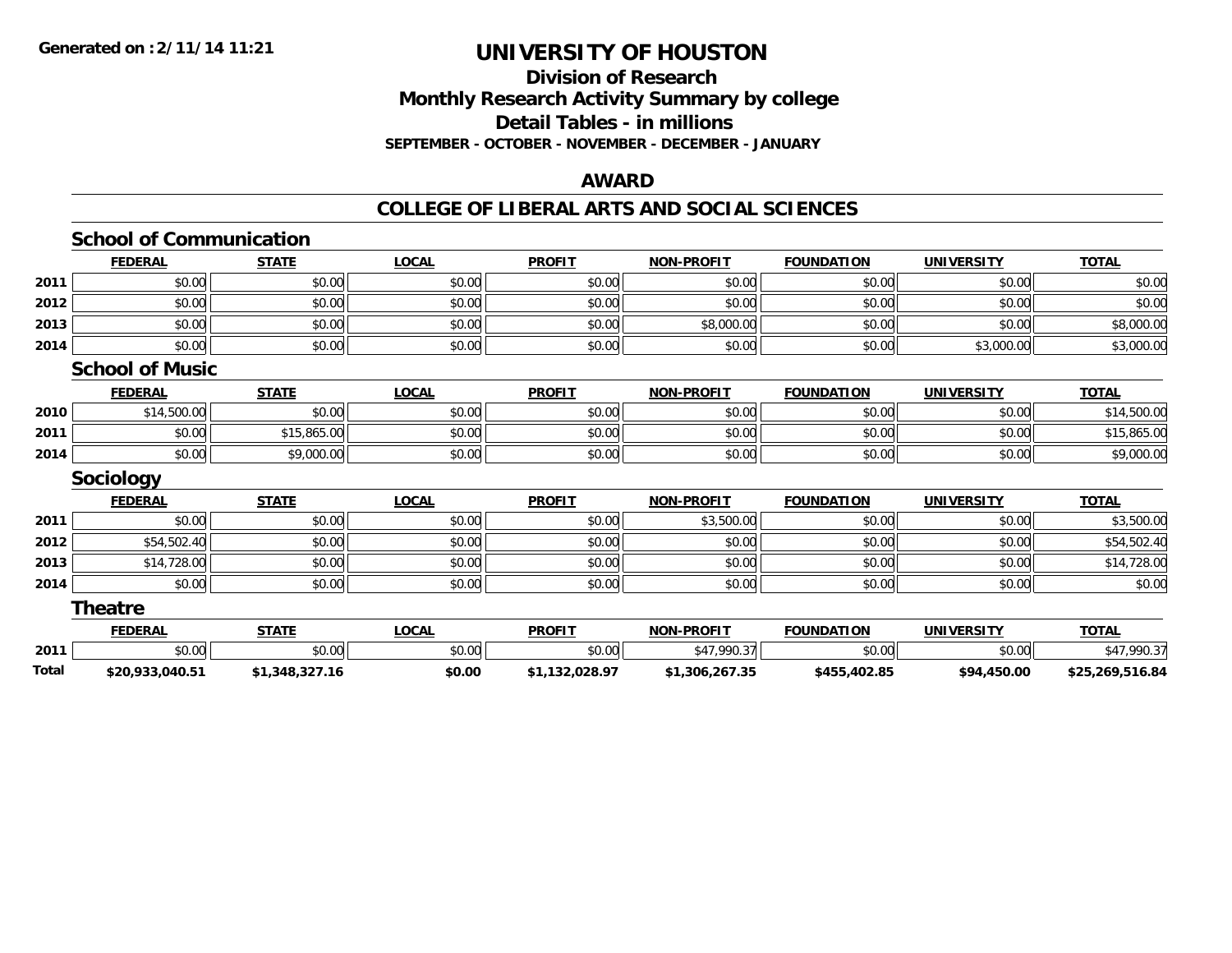# **Division of ResearchMonthly Research Activity Summary by college Detail Tables - in millionsSEPTEMBER - OCTOBER - NOVEMBER - DECEMBER - JANUARY**

### **AWARD**

# **COLLEGE OF NATURAL SCIENCES AND MATHEMATICS**

# **Biology/Biochemistry**

|      | <b>FEDERAL</b> | <b>STATE</b> | <u>LOCAL</u> | <b>PROFIT</b> | <b>NON-PROFIT</b> | <b>FOUNDATION</b> | <b>UNIVERSITY</b> | <b>TOTAL</b>   |
|------|----------------|--------------|--------------|---------------|-------------------|-------------------|-------------------|----------------|
| 2010 | \$1,823,399.00 | \$0.00       | \$0.00       | \$0.00        | \$2,000.00        | \$96,310.98       | \$0.00            | \$1,921,709.98 |
| 2011 | \$1,788,289.36 | \$199,977.00 | \$0.00       | \$0.00        | \$278,886.72      | \$84,378.25       | \$0.00            | \$2,351,531.33 |
| 2012 | \$822,302.76   | \$0.00       | \$0.00       | \$0.00        | \$70,000.00       | \$0.00            | \$0.00            | \$892,302.76   |
| 2013 | \$897,054.76   | \$0.00       | \$0.00       | \$478,412.00  | \$589,310.00      | \$0.00            | \$0.00            | \$1,964,776.76 |
| 2014 | \$731,648.45   | \$0.00       | \$0.00       | \$0.00        | \$77,000.00       | \$0.00            | \$0.00            | \$808,648.45   |

### **Center for Nuclear Receptors and Cell Signaling**

|      | <b>FEDERAL</b> | <b>STATE</b>   | <u>LOCAL</u> | <b>PROFIT</b> | <b>NON-PROFIT</b> | <b>FOUNDATION</b> | <b>UNIVERSITY</b> | <b>TOTAL</b>   |
|------|----------------|----------------|--------------|---------------|-------------------|-------------------|-------------------|----------------|
| 2010 | \$587,863.00   | \$0.00         | \$0.00       | \$0.00        | \$0.00            | \$20,000.00       | \$0.00            | \$607,863.00   |
| 2011 | \$493,954.00   | \$45,000.00    | \$0.00       | \$0.00        | \$0.00            | \$50,000.00       | \$0.00            | \$588,954.00   |
| 2012 | \$301,722.00   | \$1,035,286.00 | \$0.00       | \$0.00        | \$0.00            | \$50,000.00       | \$0.00            | \$1,387,008.00 |
| 2013 | \$202,124.00   | \$0.00         | \$0.00       | \$0.00        | \$0.00            | \$0.00            | \$0.00            | \$202,124.00   |
| 2014 | \$244,596.00   | \$0.00         | \$0.00       | \$0.00        | \$0.00            | \$0.00            | \$0.00            | \$244,596.00   |

# **Chemistry**

|      | <b>FEDERAL</b> | <u>STATE</u> | <u>LOCAL</u> | <b>PROFIT</b> | <b>NON-PROFIT</b> | <b>FOUNDATION</b> | <b>UNIVERSITY</b> | <b>TOTAL</b>   |
|------|----------------|--------------|--------------|---------------|-------------------|-------------------|-------------------|----------------|
| 2010 | \$1,884,077.60 | \$22,422.00  | \$0.00       | \$0.00        | \$0.00            | \$301,623.61      | \$226,934.00      | \$2,435,057.21 |
| 2011 | \$3,891,636.39 | \$0.00       | \$0.00       | \$0.00        | \$0.00            | \$275,269.60      | \$200,000.00      | \$4,366,905.99 |
| 2012 | \$764,370.88   | \$0.00       | \$0.00       | \$0.00        | \$30,000.00       | \$0.00            | \$0.00            | \$794,370.88   |
| 2013 | \$726,338.94   | \$0.00       | \$0.00       | \$0.00        | \$0.00            | \$0.00            | \$13,000.00       | \$739,338.94   |
| 2014 | \$1,616,406.50 | \$223.06     | \$0.00       | \$0.00        | \$0.00            | \$0.00            | \$0.00            | \$1,616,629.56 |

#### **Computer Science**

|      | <b>FEDERAL</b> | <b>STATE</b> | <b>LOCAL</b> | <b>PROFIT</b> | <b>NON-PROFIT</b> | <b>FOUNDATION</b> | UNIVERSITY  | <b>TOTAL</b>   |
|------|----------------|--------------|--------------|---------------|-------------------|-------------------|-------------|----------------|
| 2010 | \$1,984,886.92 | \$37,250.00  | \$0.00       | \$152,865.00  | \$74,719.00       | \$0.00            | \$0.00      | \$2,249,720.92 |
| 2011 | \$1,374,666.50 | \$9,392.00   | \$0.00       | \$313,576.00  | \$39,269.12       | \$0.00            | \$0.00      | \$1,736,903.62 |
| 2012 | \$1,219,619.38 | \$0.00       | \$0.00       | \$60,000.00   | \$0.00            | \$65,940.00       | \$0.00      | \$1,345,559.38 |
| 2013 | \$2,478,032.00 | \$0.00       | \$0.00       | \$139,975.00  | \$94,000.00       | \$0.00            | \$25,000.00 | \$2,737,007.00 |
| 2014 | \$1,240,469.45 | \$0.00       | \$0.00       | \$230,000.00  | \$35,010.00       | \$0.00            | \$0.00      | \$1,505,479.45 |

# **Dean, Natural Sciences and Mathematics**

|      | <b>FEDERAL</b> | <b>CTATE</b>    | LOCAI              | <b>PROFIT</b> | <b>DDAEIT</b><br><b>MAN</b><br>ж. | <b>FOUNDATION</b> | UNIVERSITY           | <b>TOTAL</b>             |
|------|----------------|-----------------|--------------------|---------------|-----------------------------------|-------------------|----------------------|--------------------------|
| 2010 | ልስ ባህ<br>שט.טע | ሖጣ<br>JU.UU     | $\sim$ 00<br>DU.UU | 0000<br>JU.UU | $\sim$<br>$\sim$<br>PO.OO         | 0.00<br>JU.UU     | 0000<br><b>DU.UG</b> | $\sim$<br><b>JU.UU</b>   |
| 2011 | \$0.00         | $\sim$<br>JU.UU | $\sim$ 00<br>PU.UU | 0000<br>JU.UU | 0.00<br>vv.vv                     | 0.00<br>JU.UU     | 0000<br><b>DU.UG</b> | $\cdots$<br><b>JU.UU</b> |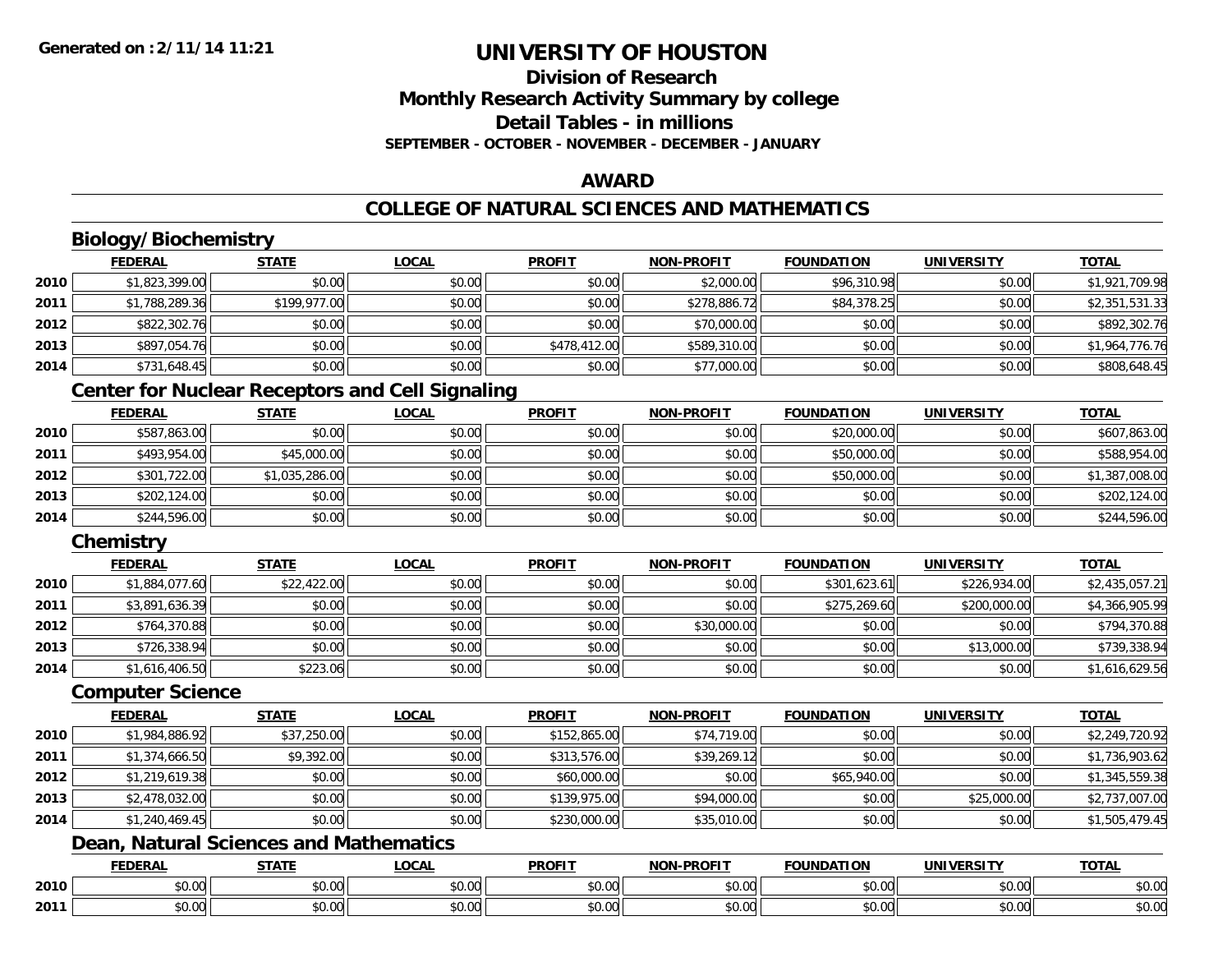**Division of Research**

**Monthly Research Activity Summary by college**

**Detail Tables - in millions**

**SEPTEMBER - OCTOBER - NOVEMBER - DECEMBER - JANUARY**

### **AWARD**

## **COLLEGE OF NATURAL SCIENCES AND MATHEMATICS**

### **Dean, Natural Sciences and Mathematics**

|      | <b>FEDERAL</b>             | <b>STATE</b> | <b>LOCAL</b> | <b>PROFIT</b> | <b>NON-PROFIT</b> | <b>FOUNDATION</b> | <b>UNIVERSITY</b> | <b>TOTAL</b> |
|------|----------------------------|--------------|--------------|---------------|-------------------|-------------------|-------------------|--------------|
| 2012 | \$119,730.00               | \$0.00       | \$0.00       | \$0.00        | \$0.00            | \$0.00            | \$0.00            | \$119,730.00 |
| 2013 | .412.00<br>0.110<br>ىن د ۱ | \$0.00       | \$0.00       | \$0.00        | \$0.00            | \$0.00            | \$0.00            | 412.00       |
| 2014 | \$0.00                     | \$0.00       | \$0.00       | \$0.00        | \$0.00            | \$0.00            | \$0.00            | \$0.00       |

#### **Earth & Atmospheric Sciences**

|      | <b>FEDERAL</b> | <b>STATE</b> | <u>LOCAL</u> | <b>PROFIT</b>  | <b>NON-PROFIT</b> | <b>FOUNDATION</b> | <b>UNIVERSITY</b> | <b>TOTAL</b>   |
|------|----------------|--------------|--------------|----------------|-------------------|-------------------|-------------------|----------------|
| 2010 | \$546,691.00   | \$0.00       | \$0.00       | \$488,314.00   | \$0.00            | \$0.00            | \$0.00            | \$1,035,005.00 |
| 2011 | \$1,132,273.00 | \$11,400.00  | \$0.00       | \$545,974.00   | \$0.00            | \$0.00            | \$0.00            | \$1,689,647.00 |
| 2012 | \$465,342.00   | \$142,000.00 | \$0.00       | \$2,292,213.68 | \$262,752.00      | \$0.00            | \$0.00            | \$3,162,307.68 |
| 2013 | \$774,910.80   | \$0.00       | \$0.00       | \$898,000.00   | \$0.00            | \$0.00            | \$0.00            | \$1,672,910.80 |
| 2014 | \$437,218.81   | \$55,145.75  | \$0.00       | \$697,949.00   | \$100,915.00      | \$0.00            | \$0.00            | \$1,291,228.56 |

### **Institute for Climate and Atmospheric Science**

|      | <b>FEDERAL</b> | <b>STATE</b> | <b>LOCAL</b> | <b>PROFIT</b> | <b>NON-PROFIT</b> | <b>FOUNDATION</b> | <b>UNIVERSITY</b> | <u>TOTAL</u> |
|------|----------------|--------------|--------------|---------------|-------------------|-------------------|-------------------|--------------|
| 2010 | \$0.00         | \$0.00       | \$0.00       | \$0.00        | \$0.00            | \$0.00            | \$0.00            | \$0.00       |
| 2012 | \$0.00         | \$0.00       | \$0.00       | \$0.00        | \$0.00            | \$0.00            | \$0.00            | \$0.00       |
| 2013 | \$0.00         | \$0.00       | \$0.00       | \$0.00        | \$0.00            | \$0.00            | \$0.00            | \$0.00       |

#### **Mathematics**

|      | <b>FEDERAL</b> | <u>STATE</u> | <u>LOCAL</u> | <b>PROFIT</b> | <b>NON-PROFIT</b> | <b>FOUNDATION</b> | <b>UNIVERSITY</b> | <b>TOTAL</b>   |
|------|----------------|--------------|--------------|---------------|-------------------|-------------------|-------------------|----------------|
| 2010 | \$419,829.08   | \$0.00       | \$0.00       | \$300,000.00  | \$44,000.00       | \$47,436.75       | \$0.00            | \$811,265.83   |
| 2011 | \$281,993.00   | \$100,036.00 | \$0.00       | \$150,000.00  | \$0.00            | \$31,708.69       | \$10,000.00       | \$573,737.69   |
| 2012 | \$728,425.92   | \$139,739.00 | \$0.00       | \$210,000.00  | \$75,518.00       | \$0.00            | \$10,000.00       | \$1,163,682.92 |
| 2013 | \$353,938.00   | \$0.00       | \$0.00       | \$90,000.00   | \$0.00            | \$21,000.00       | \$0.00            | \$464,938.00   |
| 2014 | \$601,324.50   | \$0.00       | \$0.00       | \$30,000.00   | \$0.00            | \$7,024.29        | \$0.00            | \$638,348.79   |

**Physics**

|       | <b>FEDERAL</b>  | <b>STATE</b>   | <u>LOCAL</u> | <b>PROFIT</b>  | <b>NON-PROFIT</b> | <b>FOUNDATION</b> | <b>UNIVERSITY</b> | <b>TOTAL</b>    |
|-------|-----------------|----------------|--------------|----------------|-------------------|-------------------|-------------------|-----------------|
| 2010  | \$1,698,829.00  | \$0.00         | \$0.00       | \$775,457.88   | \$23,911.00       | \$0.00            | \$0.00            | \$2,498,197.88  |
| 2011  | \$2,276,056.75  | \$0.00         | \$0.00       | \$777,300.00   | \$5,333.00        | \$0.00            | \$0.00            | \$3,058,689.75  |
| 2012  | \$1,525,545.94  | \$0.00         | \$0.00       | \$677,300.00   | \$49,225.00       | \$0.00            | \$0.00            | \$2,252,070.94  |
| 2013  | \$1,907,699.98  | \$0.00         | \$0.00       | \$357,900.00   | \$56,040.00       | \$0.00            | \$0.00            | \$2,321,639.98  |
| 2014  | \$2,460,182.42  | \$0.00         | \$0.00       | \$139,700.00   | \$0.00            | \$0.00            | \$0.00            | \$2,599,882.42  |
| Total | \$40,916,860.09 | \$1,797,870.81 | \$0.00       | \$9,804,936.56 | \$1,907,888.84    | \$1,050,692.17    | \$484,934.00      | \$55,963,182.47 |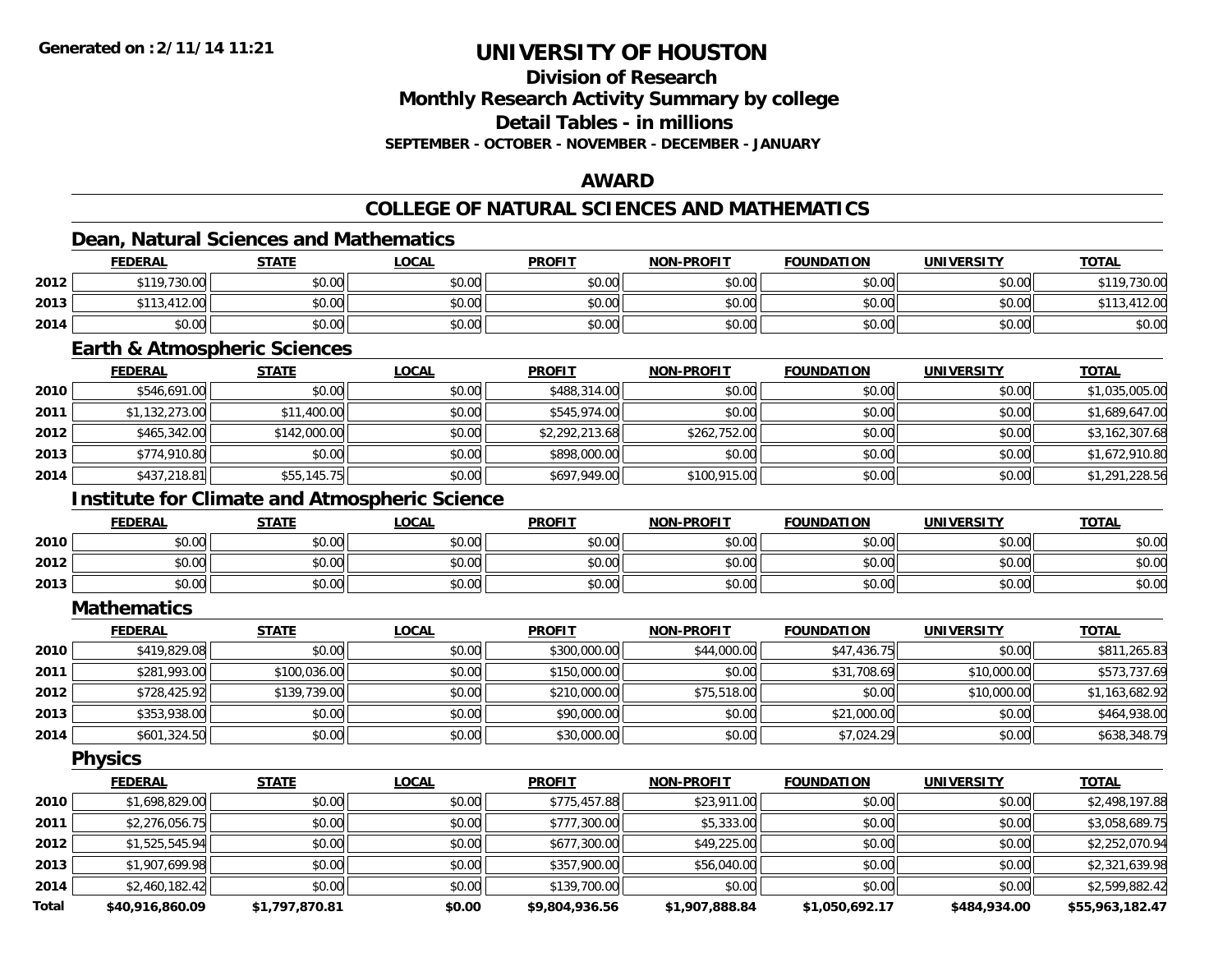### **Division of Research Monthly Research Activity Summary by college Detail Tables - in millions SEPTEMBER - OCTOBER - NOVEMBER - DECEMBER - JANUARY**

#### **AWARD**

#### **COLLEGE OF OPTOMETRY**

## **Optometry, Community**

|       | <b>FEDERAL</b>  | <b>STATE</b> | <b>LOCAL</b> | <b>PROFIT</b>  | <b>NON-PROFIT</b> | <b>FOUNDATION</b> | <b>UNIVERSITY</b> | <u>TOTAL</u>    |
|-------|-----------------|--------------|--------------|----------------|-------------------|-------------------|-------------------|-----------------|
| 2010  | \$2,281,104.00  | \$0.00       | \$0.00       | \$278,498.00   | \$2,100.00        | \$0.00            | \$55,050.58       | \$2,616,752.58  |
| 2011  | \$1,977,242.00  | \$0.00       | \$0.00       | \$129,301.70   | \$0.00            | \$0.00            | \$96,070.00       | \$2,202,613.70  |
| 2012  | \$2,038,591.80  | \$0.00       | \$0.00       | \$209,466.04   | \$0.00            | \$40,000.00       | \$102,280.00      | \$2,390,337.84  |
| 2013  | \$1,524,745.80  | \$0.00       | \$0.00       | \$1,033,428.00 | \$0.00            | \$0.00            | \$102,670.00      | \$2,660,843.80  |
| 2014  | \$3,053,843.90  | \$0.00       | \$0.00       | \$585,536.40   | \$0.00            | \$0.00            | \$184,640.00      | \$3,824,020.30  |
| Total | \$10,875,527.50 | \$0.00       | \$0.00       | \$2,236,230.14 | \$2,100.00        | \$40,000.00       | \$540,710.58      | \$13,694,568.22 |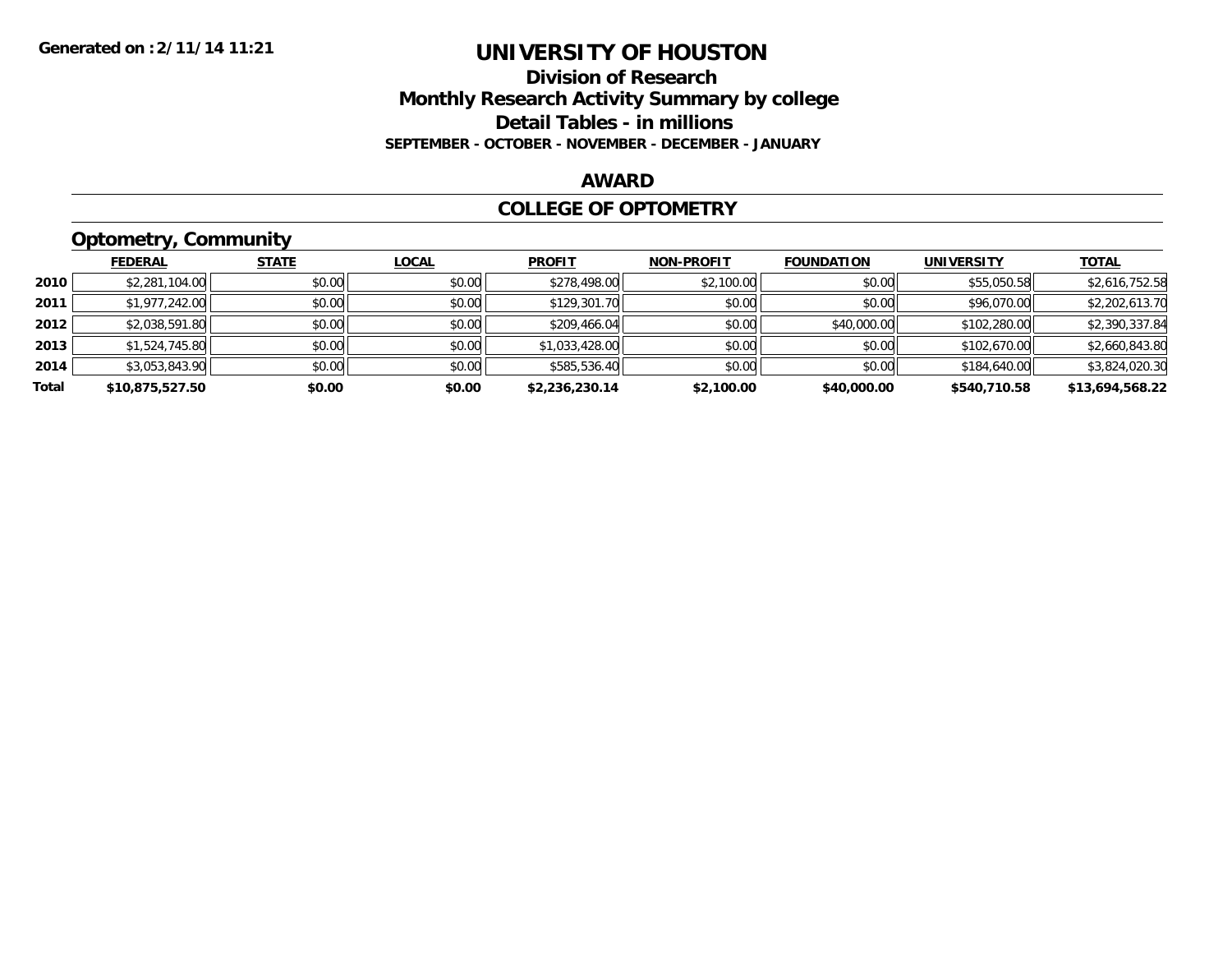## **Division of ResearchMonthly Research Activity Summary by college Detail Tables - in millionsSEPTEMBER - OCTOBER - NOVEMBER - DECEMBER - JANUARY**

#### **AWARD**

## **COLLEGE OF PHARMACY**

## **Clinical Sciences and Administration**

|      | <b>FEDERAL</b> | <b>STATE</b> | <u>LOCAL</u> | <b>PROFIT</b> | <b>NON-PROFIT</b> | <b>FOUNDATION</b> | <b>UNIVERSITY</b> | <b>TOTAL</b> |
|------|----------------|--------------|--------------|---------------|-------------------|-------------------|-------------------|--------------|
| 2010 | \$42,151.25    | \$0.00       | \$0.00       | \$85,140.00   | \$1.00            | \$0.00            | \$0.00            | \$127,292.25 |
| 2011 | \$73,572.60    | \$14,886.00  | \$0.00       | \$730.05      | \$324,968.00      | \$0.00            | \$0.00            | \$414,156.65 |
| 2012 | \$47,499.30    | \$17,618.62  | \$0.00       | \$167,750.00  | \$6,500.00        | \$0.00            | \$0.00            | \$239,367.92 |
| 2013 | \$225,015.00   | \$0.00       | \$0.00       | \$259,709.50  | \$10,000.00       | \$0.00            | \$0.00            | \$494,724.50 |
| 2014 | \$0.00         | \$0.00       | \$0.00       | \$216,875.00  | \$0.00            | \$0.00            | \$0.00            | \$216,875.00 |

### **Dean, Pharmacy**

|      | <b>FEDERAL</b> | <b>STATE</b> | <b>LOCAL</b> | <b>PROFIT</b> | <b>NON-PROFIT</b> | <b>FOUNDATION</b> | <b>UNIVERSITY</b> | <b>TOTAL</b> |
|------|----------------|--------------|--------------|---------------|-------------------|-------------------|-------------------|--------------|
| 2010 | \$0.00         | \$0.00       | \$0.00       | \$0.00        | \$0.00            | \$0.00            | \$0.00            | \$0.00       |
| 2011 | \$0.00         | \$0.00       | \$0.00       | \$0.00        | \$0.00            | \$0.00            | \$0.00            | \$0.00       |
| 2012 | \$0.00         | \$0.00       | \$0.00       | \$0.00        | \$0.00            | \$0.00            | \$0.00            | \$0.00       |
| 2013 | \$0.00         | \$0.00       | \$0.00       | \$0.00        | \$0.00            | \$0.00            | \$0.00            | \$0.00       |
| 2014 | \$0.00         | \$0.00       | \$0.00       | \$0.00        | \$0.00            | \$0.00            | \$0.00            | \$0.00       |

## **Pharmacological and Pharmaceutical Sciences**

|       | <b>FEDERAL</b> | <b>STATE</b> | <b>LOCAL</b> | <b>PROFIT</b> | <b>NON-PROFIT</b> | <b>FOUNDATION</b> | <b>UNIVERSITY</b> | <b>TOTAL</b>   |
|-------|----------------|--------------|--------------|---------------|-------------------|-------------------|-------------------|----------------|
| 2010  | \$2,297,199.00 | \$0.00       | \$0.00       | \$0.00        | \$0.00            | \$0.00            | \$0.00            | \$2,297,199.00 |
| 2011  | \$957,537.40   | \$0.00       | \$0.00       | \$25,760.00   | \$0.00            | \$0.00            | \$0.00            | \$983,297.40   |
| 2012  | \$823,109.70   | \$0.00       | \$0.00       | \$16,000.00   | \$147,000.00      | \$0.00            | \$0.00            | \$986,109.70   |
| 2013  | \$837,486.00   | \$0.00       | \$0.00       | \$0.00        | \$0.00            | \$0.00            | \$0.00            | \$837,486.00   |
| 2014  | \$372,923.00   | \$0.00       | \$0.00       | \$0.00        | \$0.00            | \$88,961.00       | \$0.00            | \$461,884.00   |
| Total | \$5,676,493.25 | \$32,504.62  | \$0.00       | \$771,964.55  | \$488,469.00      | \$88,961.00       | \$0.00            | \$7,058,392.42 |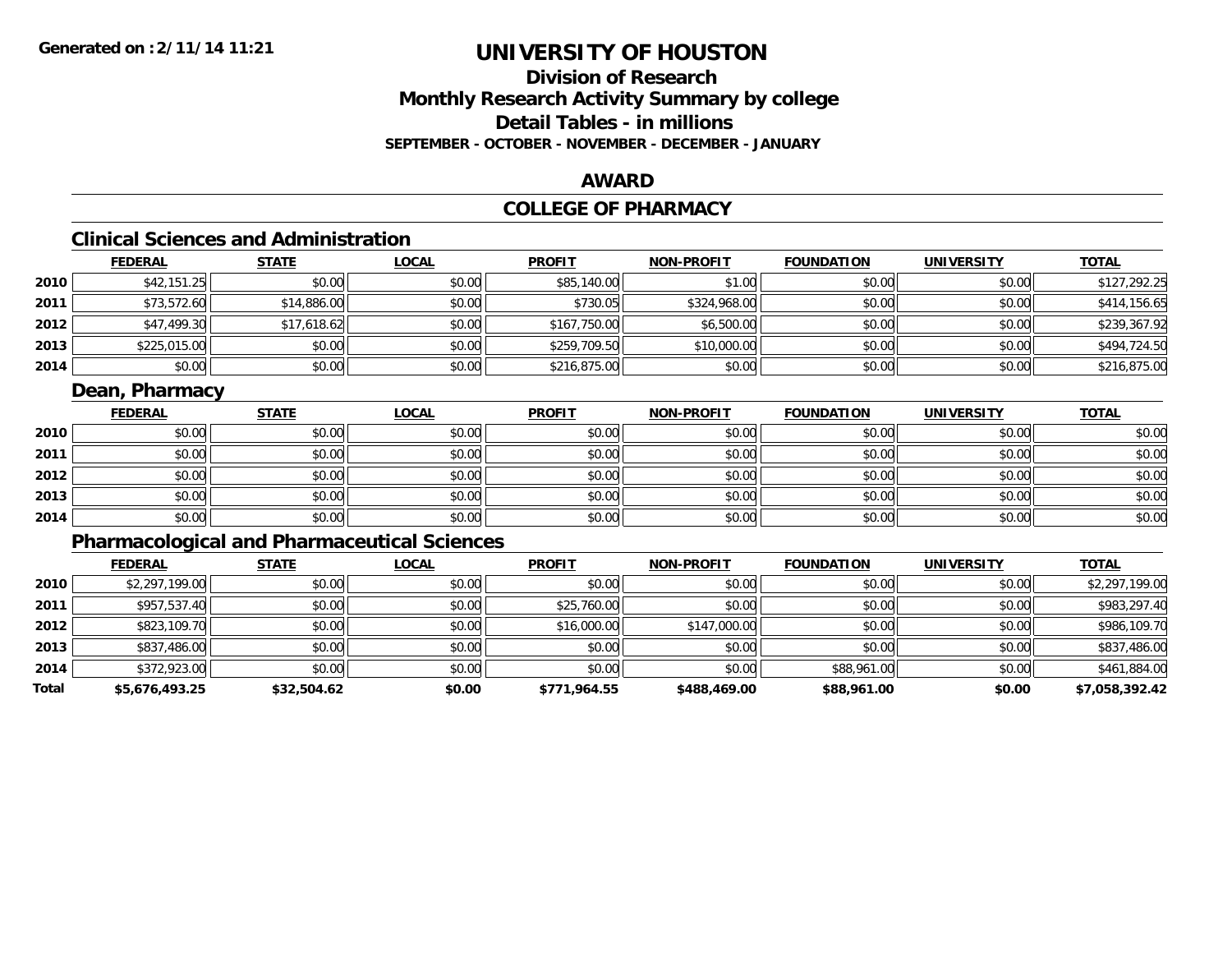**Division of Research**

**Monthly Research Activity Summary by college**

**Detail Tables - in millions**

**SEPTEMBER - OCTOBER - NOVEMBER - DECEMBER - JANUARY**

#### **AWARD**

#### **COLLEGE OF TECHNOLOGY**

|      | <b>Center for Technology Literacy</b>         |              |              |               |                   |                   |                   |                |
|------|-----------------------------------------------|--------------|--------------|---------------|-------------------|-------------------|-------------------|----------------|
|      | <b>FEDERAL</b>                                | <b>STATE</b> | <b>LOCAL</b> | <b>PROFIT</b> | <b>NON-PROFIT</b> | <b>FOUNDATION</b> | <b>UNIVERSITY</b> | <b>TOTAL</b>   |
| 2010 | \$16,800.00                                   | \$0.00       | \$0.00       | \$0.00        | \$0.00            | \$0.00            | \$0.00            | \$16,800.00    |
|      | <b>Construction Management</b>                |              |              |               |                   |                   |                   |                |
|      | <b>FEDERAL</b>                                | <b>STATE</b> | <b>LOCAL</b> | <b>PROFIT</b> | NON-PROFIT        | <b>FOUNDATION</b> | <b>UNIVERSITY</b> | <b>TOTAL</b>   |
| 2010 | \$24,462.50                                   | \$0.00       | \$0.00       | \$0.00        | \$0.00            | \$0.00            | \$0.00            | \$24,462.50    |
| 2013 | \$0.00                                        | \$74,568.00  | \$0.00       | \$0.00        | \$0.00            | \$0.00            | \$0.00            | \$74,568.00    |
| 2014 | \$0.00                                        | \$74,922.00  | \$0.00       | \$0.00        | \$0.00            | \$0.00            | \$0.00            | \$74,922.00    |
|      | Dean, Technology                              |              |              |               |                   |                   |                   |                |
|      | <b>FEDERAL</b>                                | <b>STATE</b> | <b>LOCAL</b> | <b>PROFIT</b> | <b>NON-PROFIT</b> | <b>FOUNDATION</b> | <b>UNIVERSITY</b> | <b>TOTAL</b>   |
| 2010 | \$178,336.10                                  | \$0.00       | \$0.00       | \$0.00        | \$0.00            | \$0.00            | \$0.00            | \$178,336.10   |
| 2011 | \$74,446.50                                   | \$0.00       | \$0.00       | \$0.00        | \$0.00            | \$0.00            | \$0.00            | \$74,446.50    |
| 2012 | \$342,089.00                                  | \$0.00       | \$0.00       | \$0.00        | \$0.00            | \$0.00            | \$0.00            | \$342,089.00   |
| 2013 | \$0.00                                        | \$0.00       | \$0.00       | \$0.00        | \$0.00            | \$0.00            | \$0.00            | \$0.00         |
| 2014 | \$0.00                                        | \$0.00       | \$0.00       | \$0.00        | \$20,000.00       | \$0.00            | \$0.00            | \$20,000.00    |
|      | <b>Engineering Technology</b>                 |              |              |               |                   |                   |                   |                |
|      | <b>FEDERAL</b>                                | <b>STATE</b> | <b>LOCAL</b> | <b>PROFIT</b> | <b>NON-PROFIT</b> | <b>FOUNDATION</b> | <b>UNIVERSITY</b> | <b>TOTAL</b>   |
| 2010 | \$312,098.20                                  | \$0.00       | \$0.00       | \$10,000.00   | \$0.00            | \$0.00            | \$0.00            | \$322,098.20   |
| 2011 | \$78,161.50                                   | \$0.00       | \$0.00       | \$0.00        | \$0.00            | \$18,100.00       | \$0.00            | \$96,261.50    |
| 2012 | \$171,655.00                                  | \$0.00       | \$0.00       | \$0.00        | \$0.00            | \$18,400.00       | \$0.00            | \$190,055.00   |
| 2013 | \$261,215.00                                  | \$0.00       | \$0.00       | \$75,000.00   | \$0.00            | \$0.00            | \$0.00            | \$336,215.00   |
| 2014 | \$1,024,060.80                                | \$0.00       | \$0.00       | \$0.00        | \$0.00            | \$0.00            | \$0.00            | \$1,024,060.80 |
|      | <b>Human Development and Consumer Science</b> |              |              |               |                   |                   |                   |                |
|      | <b>FEDERAL</b>                                | <b>STATE</b> | <b>LOCAL</b> | <b>PROFIT</b> | <b>NON-PROFIT</b> | <b>FOUNDATION</b> | <b>UNIVERSITY</b> | <b>TOTAL</b>   |
| 2010 | \$0.00                                        | \$0.00       | \$0.00       | \$0.00        | \$0.00            | \$0.00            | \$0.00            | \$0.00         |
| 2013 | \$5,000.00                                    | \$0.00       | \$0.00       | \$0.00        | \$0.00            | \$0.00            | \$0.00            | \$5,000.00     |
| 2014 | \$5,000.00                                    | \$0.00       | \$0.00       | \$0.00        | \$0.00            | \$0.00            | \$0.00            | \$5,000.00     |
|      | <b>Information &amp; Logistics Technology</b> |              |              |               |                   |                   |                   |                |
|      | <b>FEDERAL</b>                                | <b>STATE</b> | <b>LOCAL</b> | <b>PROFIT</b> | <b>NON-PROFIT</b> | <b>FOUNDATION</b> | <b>UNIVERSITY</b> | <b>TOTAL</b>   |
| 2011 | \$65,000.00                                   | \$0.00       | \$0.00       | \$0.00        | \$4,500.00        | \$0.00            | \$0.00            | \$69,500.00    |
| 2012 | \$5,000.00                                    | \$0.00       | \$0.00       | \$0.00        | \$0.00            | \$0.00            | \$0.00            | \$5,000.00     |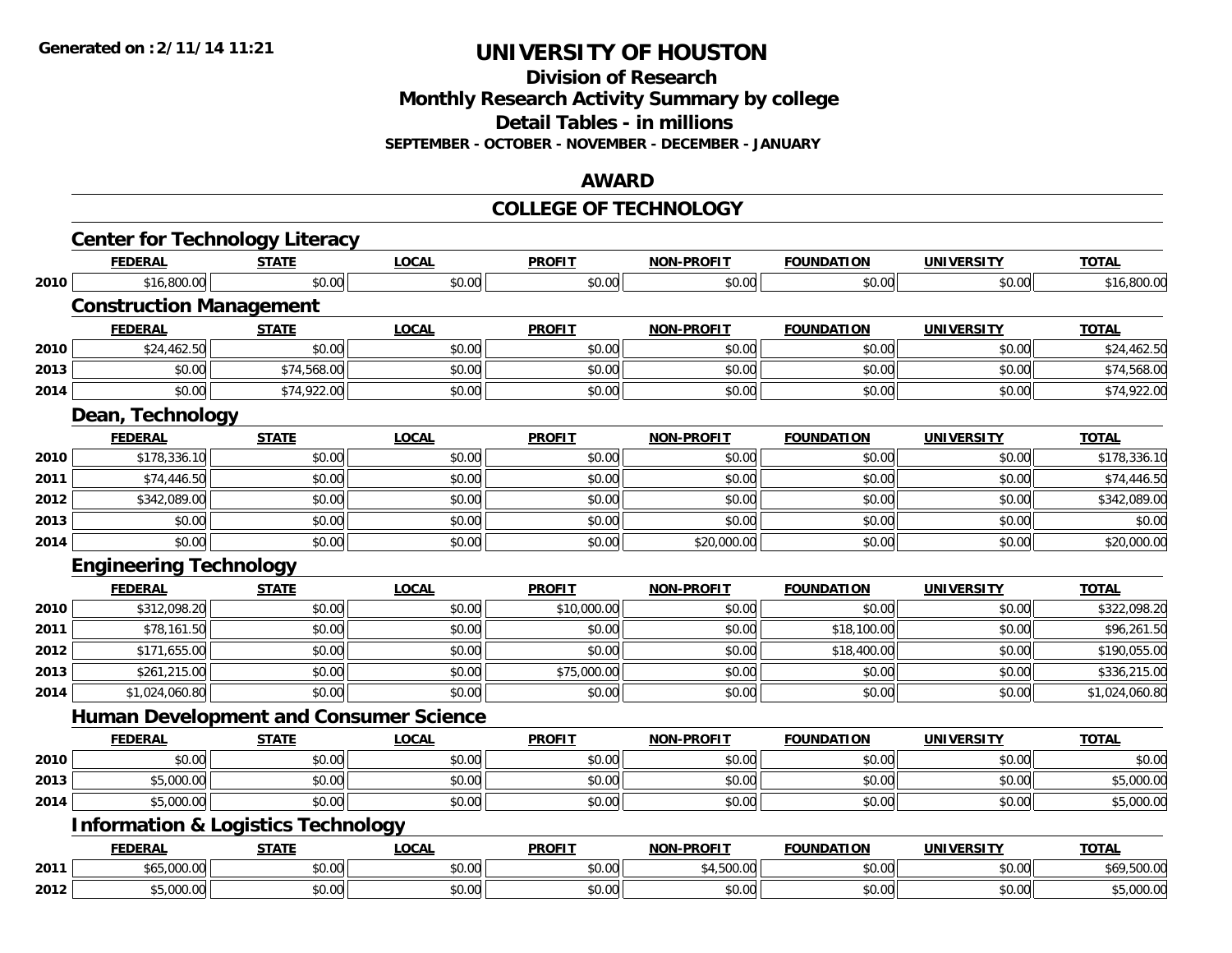### **Division of Research Monthly Research Activity Summary by college Detail Tables - in millions SEPTEMBER - OCTOBER - NOVEMBER - DECEMBER - JANUARY**

#### **AWARD**

#### **COLLEGE OF TECHNOLOGY**

### **Texas Manufacturing Assistance Center**

|              | <b>FEDERAL</b> | <b>STATE</b> | <u>LOCAL</u> | <b>PROFIT</b> | <b>NON-PROFIT</b> | <b>FOUNDATION</b> | <b>UNIVERSITY</b> | <b>TOTAL</b>   |
|--------------|----------------|--------------|--------------|---------------|-------------------|-------------------|-------------------|----------------|
| 2010         | \$0.00         | \$0.00       | \$0.00       | \$0.00        | \$0.00            | \$0.00            | \$0.00            | \$0.00         |
| 2011         | \$0.00         | \$0.00       | \$0.00       | \$0.00        | \$0.00            | \$0.00            | \$0.00            | \$0.00         |
| 2012         | \$0.00         | \$0.00       | \$0.00       | \$0.00        | \$0.00            | \$0.00            | \$0.00            | \$0.00         |
| <b>Total</b> | \$2,563,324.60 | \$149,490.00 | \$0.00       | \$85,000.00   | \$24,500.00       | \$36,500.00       | \$0.00            | \$2,858,814.60 |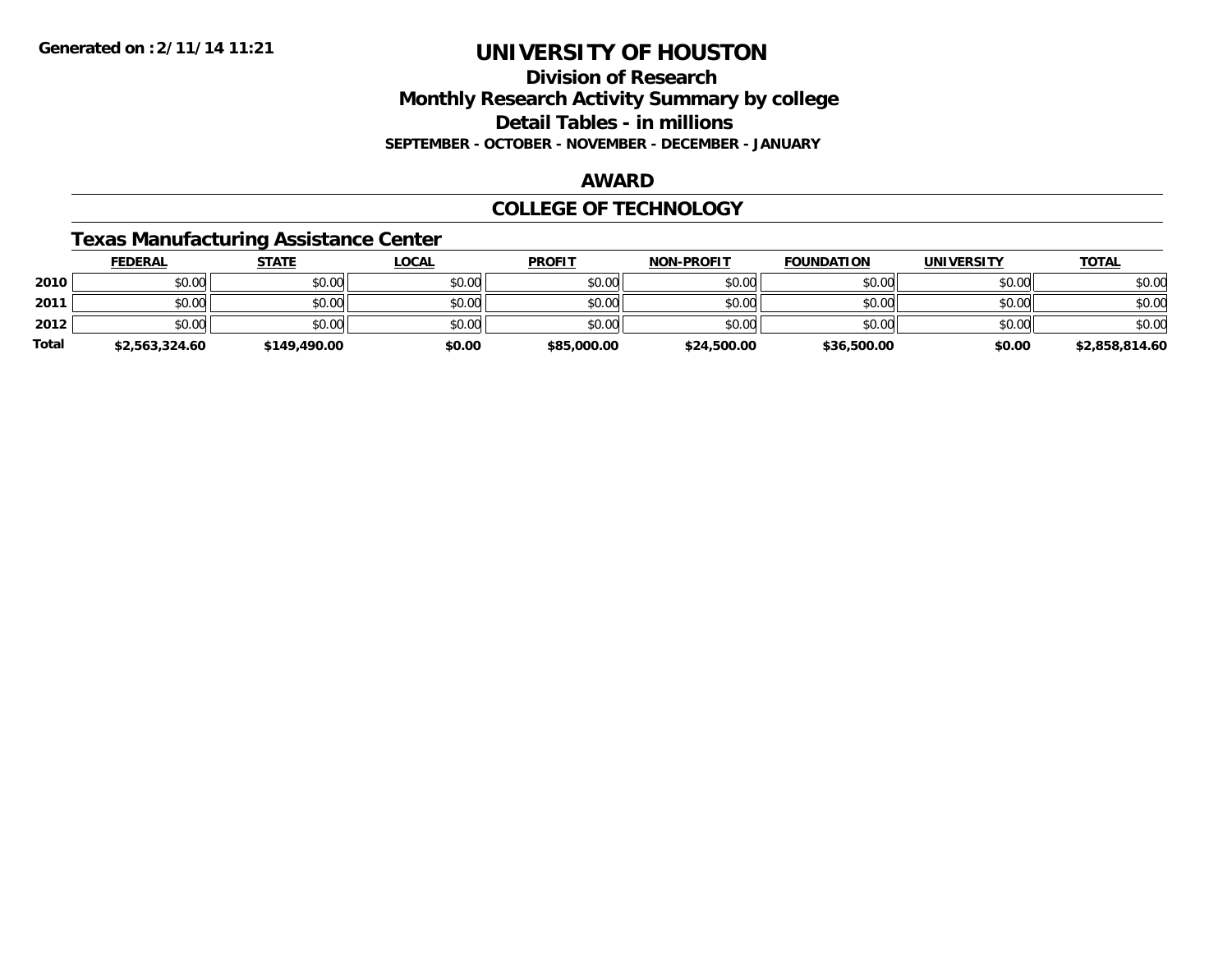**2010**

# **UNIVERSITY OF HOUSTON**

### **Division of ResearchMonthly Research Activity Summary by college Detail Tables - in millions SEPTEMBER - OCTOBER - NOVEMBER - DECEMBER - JANUARY**

#### **AWARD**

## **CULLEN COLLEGE OF ENGINEERING**

|      | <b>Biomedical Engineering</b> |              |                                                          |                |                   |                   |                   |                |
|------|-------------------------------|--------------|----------------------------------------------------------|----------------|-------------------|-------------------|-------------------|----------------|
|      | <b>FEDERAL</b>                | <b>STATE</b> | <b>LOCAL</b>                                             | <b>PROFIT</b>  | <b>NON-PROFIT</b> | <b>FOUNDATION</b> | <b>UNIVERSITY</b> | <b>TOTAL</b>   |
| 2010 | \$174,330.00                  | \$0.00       | \$0.00                                                   | \$0.00         | \$0.00            | \$4,594.00        | \$0.00            | \$178,924.00   |
| 2011 | \$0.00                        | \$0.00       | \$0.00                                                   | \$0.00         | \$0.00            | \$0.00            | \$0.00            | \$0.00         |
| 2013 | \$406,394.00                  | \$0.00       | \$0.00                                                   | \$66,477.00    | \$0.00            | \$0.00            | \$0.00            | \$472,871.00   |
| 2014 | \$1,333,186.00                | \$0.00       | \$0.00                                                   | \$0.00         | \$0.00            | \$45,833.34       | \$0.00            | \$1,379,019.34 |
|      |                               |              | <b>Center for Innovative Grouting Materials and Tech</b> |                |                   |                   |                   |                |
|      | <b>FEDERAL</b>                | <b>STATE</b> | <b>LOCAL</b>                                             | <b>PROFIT</b>  | <b>NON-PROFIT</b> | <b>FOUNDATION</b> | <b>UNIVERSITY</b> | <b>TOTAL</b>   |
| 2010 | \$0.00                        | \$0.00       | \$0.00                                                   | \$0.00         | \$0.00            | \$0.00            | \$0.00            | \$0.00         |
| 2011 | \$0.00                        | \$0.00       | \$0.00                                                   | \$0.00         | \$0.00            | \$0.00            | \$0.00            | \$0.00         |
| 2012 | \$0.00                        | \$0.00       | \$0.00                                                   | \$0.00         | \$0.00            | \$0.00            | \$0.00            | \$0.00         |
| 2013 | \$0.00                        | \$0.00       | \$0.00                                                   | \$0.00         | \$0.00            | \$0.00            | \$0.00            | \$0.00         |
| 2014 | \$0.00                        | \$0.00       | \$0.00                                                   | \$0.00         | \$0.00            | \$0.00            | \$0.00            | \$0.00         |
|      | <b>Chemical Engineering</b>   |              |                                                          |                |                   |                   |                   |                |
|      | <b>FEDERAL</b>                | <b>STATE</b> | <b>LOCAL</b>                                             | <b>PROFIT</b>  | <b>NON-PROFIT</b> | <b>FOUNDATION</b> | <b>UNIVERSITY</b> | <b>TOTAL</b>   |
| 2010 | \$3,393,906.35                | \$37,500.00  | \$60,588.00                                              | \$210,116.79   | \$0.00            | \$0.00            | \$40,818.00       | \$3,742,929.14 |
| 2011 | \$3,138,470.21                | \$0.00       | \$0.00                                                   | \$496,656.00   | \$0.00            | \$10,900.00       | \$0.00            | \$3,646,026.21 |
| 2012 | \$1,454,868.30                | \$0.00       | \$0.00                                                   | \$787,221.57   | \$0.00            | \$10,900.00       | \$0.00            | \$2,252,989.87 |
| 2013 | \$1,543,921.72                | \$26,500.00  | \$0.00                                                   | \$1,231,978.00 | \$200,000.00      | \$0.00            | \$0.00            | \$3,002,399.72 |
| 2014 | \$1,572,808.37                | \$0.00       | \$0.00                                                   | \$667,963.00   | \$0.00            | \$42,250.00       | \$0.00            | \$2,283,021.37 |
|      | <b>Civil Engineering</b>      |              |                                                          |                |                   |                   |                   |                |
|      | <b>FEDERAL</b>                | <b>STATE</b> | <b>LOCAL</b>                                             | <b>PROFIT</b>  | <b>NON-PROFIT</b> | <b>FOUNDATION</b> | <b>UNIVERSITY</b> | <b>TOTAL</b>   |
| 2010 | \$703,854.20                  | \$584,367.00 | \$0.00                                                   | \$0.00         | \$0.00            | \$0.00            | \$0.00            | \$1,288,221.20 |
| 2011 | \$725,154.00                  | \$523,795.00 | \$100,000.00                                             | \$195,311.80   | \$75,623.00       | \$0.00            | \$0.00            | \$1,619,883.80 |
| 2012 | \$2,054,284.31                | \$572,633.00 | \$0.00                                                   | \$57,091.00    | \$175,623.00      | \$66,667.00       | \$0.00            | \$2,926,298.31 |
| 2013 | \$889,859.63                  | \$274,310.00 | \$0.00                                                   | \$1,858,590.00 | \$39,170.70       | \$0.00            | \$0.00            | \$3,061,930.33 |
| 2014 | \$1,718,390.71                | \$410,641.00 | \$0.00                                                   | \$408,425.50   | \$111,679.95      | \$0.00            | \$0.00            | \$2,649,137.16 |
|      |                               |              | <b>Composites Engineering and Applications Center</b>    |                |                   |                   |                   |                |
|      | <b>FEDERAL</b>                | <b>STATE</b> | <b>LOCAL</b>                                             | <b>PROFIT</b>  | <b>NON-PROFIT</b> | <b>FOUNDATION</b> | <b>UNIVERSITY</b> | <b>TOTAL</b>   |

0 \$0.00 \$0.00 \$0.00 \$0.00 \$0.00 \$0.00 \$0.00 \$0.00 \$0.00 \$0.00 \$0.00 \$0.00 \$0.00 \$0.00 \$0.00 \$0.00 \$0.00 \$0.00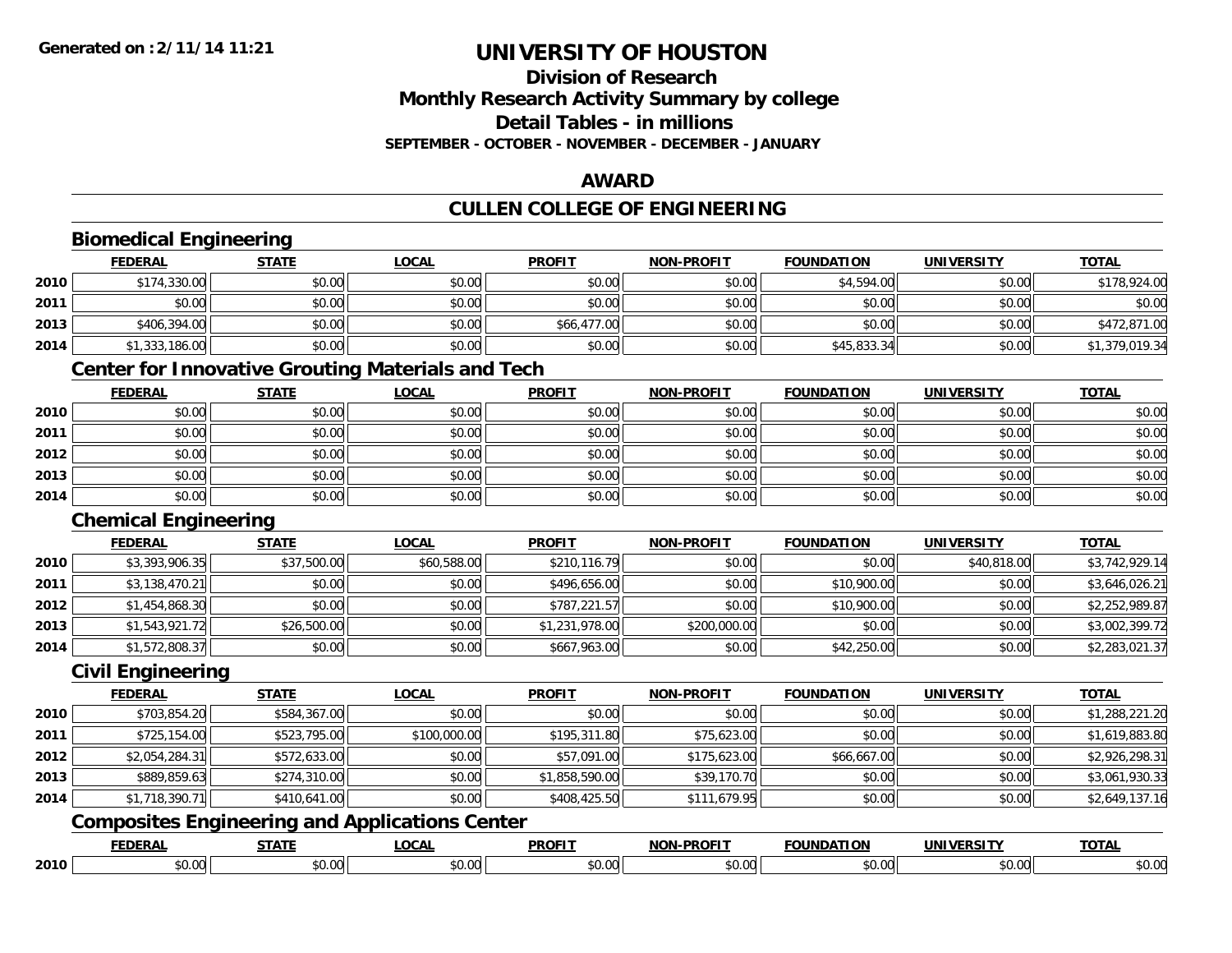**Division of Research**

**Monthly Research Activity Summary by college**

**Detail Tables - in millions**

**SEPTEMBER - OCTOBER - NOVEMBER - DECEMBER - JANUARY**

#### **AWARD**

## **CULLEN COLLEGE OF ENGINEERING**

|       | Dean, Engineering                            |                |              |                |                   |                   |                   |                 |
|-------|----------------------------------------------|----------------|--------------|----------------|-------------------|-------------------|-------------------|-----------------|
|       | <b>FEDERAL</b>                               | <b>STATE</b>   | <b>LOCAL</b> | <b>PROFIT</b>  | <b>NON-PROFIT</b> | <b>FOUNDATION</b> | <b>UNIVERSITY</b> | <b>TOTAL</b>    |
| 2013  | \$39,999.10                                  | \$0.00         | \$0.00       | \$0.00         | \$0.00            | \$0.00            | \$0.00            | \$39,999.10     |
|       | <b>Electrical &amp; Computer Engineering</b> |                |              |                |                   |                   |                   |                 |
|       | <b>FEDERAL</b>                               | <b>STATE</b>   | <b>LOCAL</b> | <b>PROFIT</b>  | <b>NON-PROFIT</b> | <b>FOUNDATION</b> | <b>UNIVERSITY</b> | <b>TOTAL</b>    |
| 2010  | \$1,868,377.58                               | \$122,754.00   | \$0.00       | \$205,000.00   | \$31,500.00       | \$0.00            | \$0.00            | \$2,227,631.58  |
| 2011  | \$4,207,863.17                               | \$23,391.24    | \$0.00       | \$273,530.00   | \$0.00            | \$0.00            | \$0.00            | \$4,504,784.41  |
| 2012  | \$1,378,319.85                               | \$19,441.00    | \$0.00       | \$188,500.00   | \$0.00            | \$0.00            | \$0.00            | \$1,586,260.85  |
| 2013  | \$1,227,646.05                               | \$10,000.00    | \$0.00       | \$415,698.00   | \$221,967.30      | \$0.00            | \$0.00            | \$1,875,311.35  |
| 2014  | \$1,602,551.13                               | \$0.00         | \$0.00       | \$80,000.00    | \$203,416.05      | \$87,500.00       | \$0.00            | \$1,973,467.18  |
|       | <b>Industrial Engineering</b>                |                |              |                |                   |                   |                   |                 |
|       | <b>FEDERAL</b>                               | <b>STATE</b>   | <b>LOCAL</b> | <b>PROFIT</b>  | <b>NON-PROFIT</b> | <b>FOUNDATION</b> | <b>UNIVERSITY</b> | <b>TOTAL</b>    |
| 2010  | \$166,198.00                                 | \$45,741.00    | \$26,566.00  | \$0.00         | \$0.00            | \$0.00            | \$0.00            | \$238,505.00    |
| 2011  | \$0.00                                       | \$16,828.00    | \$0.00       | \$0.00         | \$0.00            | \$0.00            | \$0.00            | \$16,828.00     |
| 2012  | \$0.00                                       | \$0.00         | \$0.00       | \$0.00         | \$0.00            | \$0.00            | \$0.00            | \$0.00          |
| 2013  | \$0.00                                       | \$39,855.00    | \$0.00       | \$0.00         | \$0.00            | \$0.00            | \$0.00            | \$39,855.00     |
| 2014  | \$132,655.00                                 | \$17,115.00    | \$0.00       | \$0.00         | \$0.00            | \$0.00            | \$0.00            | \$149,770.00    |
|       | <b>Mechanical Engineering</b>                |                |              |                |                   |                   |                   |                 |
|       | <b>FEDERAL</b>                               | <b>STATE</b>   | <b>LOCAL</b> | <b>PROFIT</b>  | <b>NON-PROFIT</b> | <b>FOUNDATION</b> | <b>UNIVERSITY</b> | <b>TOTAL</b>    |
| 2010  | \$867,549.40                                 | \$0.00         | \$0.00       | \$149,210.00   | \$0.00            | \$0.00            | \$0.00            | \$1,016,759.40  |
| 2011  | \$216,260.00                                 | \$0.00         | \$0.00       | \$224,005.20   | \$0.00            | \$0.00            | \$0.00            | \$440,265.20    |
| 2012  | \$1,672,449.40                               | \$0.00         | \$0.00       | \$42,000.00    | \$0.00            | \$133,096.00      | \$0.00            | \$1,847,545.40  |
| 2013  | \$2,792,641.53                               | \$122,500.00   | \$0.00       | \$250,232.00   | \$22,000.00       | \$124,784.00      | \$0.00            | \$3,312,157.53  |
| 2014  | \$216,317.00                                 | \$0.00         | \$0.00       | \$179,029.00   | \$0.00            | \$175,289.84      | \$0.00            | \$570,635.84    |
| Total | \$35,498,254.99                              | \$2,847,371.24 | \$187,154.00 | \$7,987,034.86 | \$1,080,980.00    | \$701,814.18      | \$40,818.00       | \$48,343,427.28 |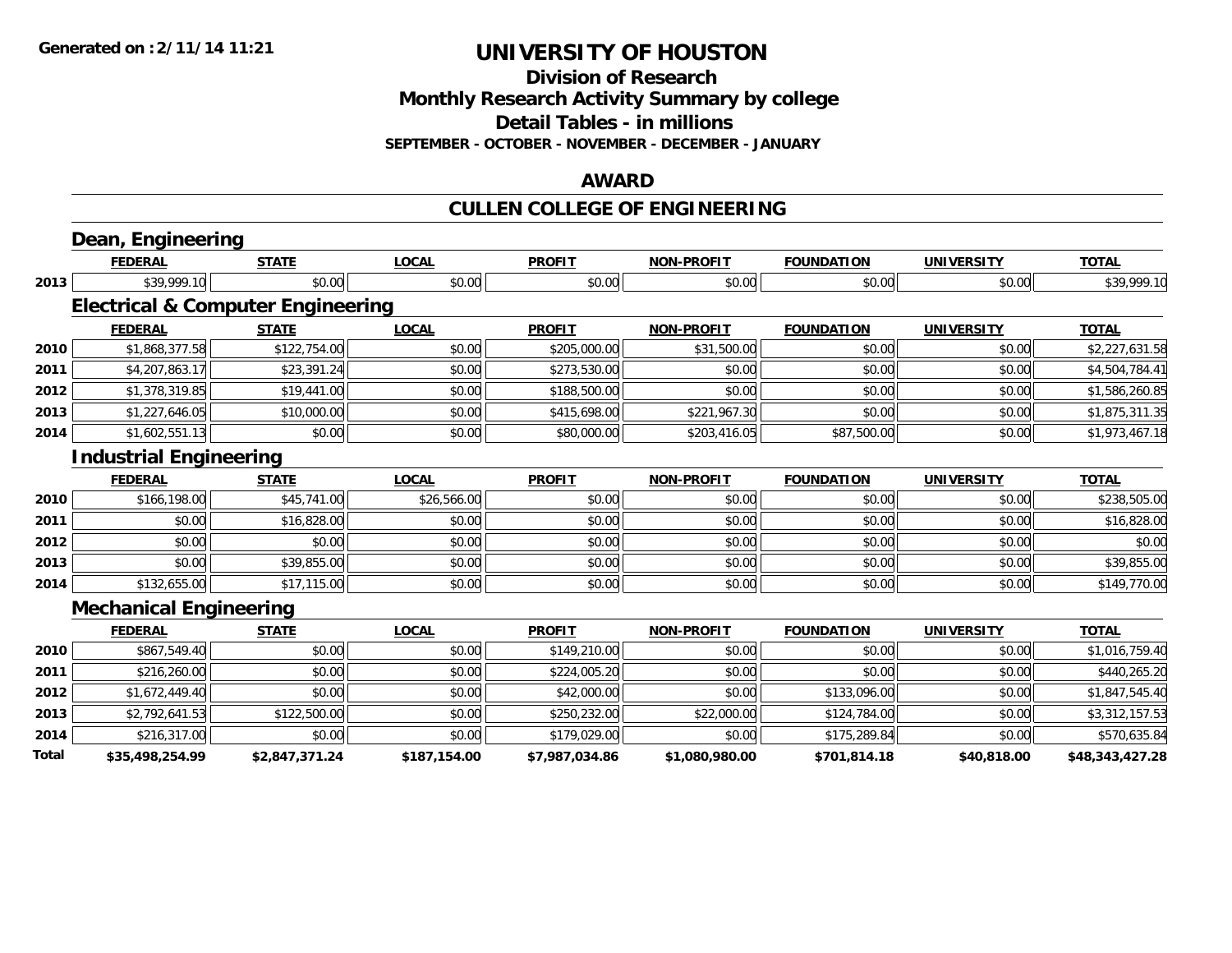**Division of Research**

**Monthly Research Activity Summary by college**

**Detail Tables - in millions**

**SEPTEMBER - OCTOBER - NOVEMBER - DECEMBER - JANUARY**

#### **AWARD**

## **DIVISION OF RESEARCH**

|      | <b>Allied Geophysical Laboratories</b>                    |              |              |               |                   |                   |                   |                           |  |  |  |
|------|-----------------------------------------------------------|--------------|--------------|---------------|-------------------|-------------------|-------------------|---------------------------|--|--|--|
|      | <b>FEDERAL</b>                                            | <b>STATE</b> | <b>LOCAL</b> | <b>PROFIT</b> | NON-PROFIT        | <b>FOUNDATION</b> | <b>UNIVERSITY</b> | <b>TOTAL</b>              |  |  |  |
| 2011 | \$0.00                                                    | \$0.00       | \$0.00       | \$70,000.00   | \$0.00            | \$0.00            | \$0.00            | \$70,000.00               |  |  |  |
|      | <b>Center for Advanced Computing and Data Systems</b>     |              |              |               |                   |                   |                   |                           |  |  |  |
|      | <b>FEDERAL</b>                                            | <b>STATE</b> | <b>LOCAL</b> | <b>PROFIT</b> | <b>NON-PROFIT</b> | <b>FOUNDATION</b> | <b>UNIVERSITY</b> | <b>TOTAL</b>              |  |  |  |
| 2010 | \$0.00                                                    | \$0.00       | \$0.00       | \$0.00        | \$0.00            | \$0.00            | \$0.00            | \$0.00                    |  |  |  |
| 2011 | \$38,806.50                                               | \$0.00       | \$0.00       | \$0.00        | \$0.00            | \$0.00            | \$0.00            | \$38,806.50               |  |  |  |
| 2012 | \$33,185.70                                               | \$0.00       | \$0.00       | \$0.00        | \$0.00            | \$0.00            | \$0.00            | \$33,185.70               |  |  |  |
| 2013 | \$0.00                                                    | \$0.00       | \$0.00       | \$0.00        | \$0.00            | \$0.00            | \$0.00            | \$0.00                    |  |  |  |
| 2014 | \$7,475.00                                                | \$0.00       | \$0.00       | \$0.00        | \$0.00            | \$0.00            | \$0.00            | \$7,475.00                |  |  |  |
|      | <b>Center for Advanced Materials</b>                      |              |              |               |                   |                   |                   |                           |  |  |  |
|      | <b>FEDERAL</b>                                            | <b>STATE</b> | <b>LOCAL</b> | <b>PROFIT</b> | NON-PROFIT        | <b>FOUNDATION</b> | <b>UNIVERSITY</b> | <b>TOTAL</b>              |  |  |  |
| 2011 | \$40,000.00                                               | \$2,229.90   | \$0.00       | \$0.00        | \$0.00            | \$0.00            | \$0.00            | \$42,229.90               |  |  |  |
| 2012 | \$0.00                                                    | \$0.00       | \$0.00       | \$0.00        | \$0.00            | \$0.00            | \$0.00            | \$0.00                    |  |  |  |
| 2013 | \$0.00                                                    | \$0.00       | \$0.00       | \$0.00        | \$0.00            | \$0.00            | \$0.00            | \$0.00                    |  |  |  |
| 2014 | \$0.00                                                    | \$0.00       | \$0.00       | \$0.00        | \$0.00            | \$0.00            | \$0.00            | \$0.00                    |  |  |  |
|      | <b>Center for Biomedical &amp; Environmental Genomics</b> |              |              |               |                   |                   |                   |                           |  |  |  |
|      | <b>FEDERAL</b>                                            | <b>STATE</b> | <b>LOCAL</b> | <b>PROFIT</b> | <b>NON-PROFIT</b> | <b>FOUNDATION</b> | <b>UNIVERSITY</b> | <b>TOTAL</b>              |  |  |  |
| 2010 | \$0.00                                                    | \$0.00       | \$0.00       | \$0.00        | \$0.00            | \$0.00            | \$0.00            | \$0.00                    |  |  |  |
| 2011 | \$0.00                                                    | \$0.00       | \$0.00       | \$0.00        | \$0.00            | \$0.00            | \$0.00            | \$0.00                    |  |  |  |
| 2012 | \$0.00                                                    | \$0.00       | \$0.00       | \$0.00        | \$0.00            | \$0.00            | \$0.00            | \$0.00                    |  |  |  |
| 2013 | \$0.00                                                    | \$0.00       | \$0.00       | \$0.00        | \$0.00            | \$0.00            | \$0.00            | \$0.00                    |  |  |  |
|      | <b>Center for Industrial Partnerships</b>                 |              |              |               |                   |                   |                   |                           |  |  |  |
|      | <b>FEDERAL</b>                                            | <b>STATE</b> | <b>LOCAL</b> | <b>PROFIT</b> | <b>NON-PROFIT</b> | <b>FOUNDATION</b> | <b>UNIVERSITY</b> | <b>TOTAL</b>              |  |  |  |
| 2012 | \$10,571.52                                               | \$0.00       | \$0.00       | \$100,500.00  | \$0.00            | \$0.00            | \$0.00            | $\overline{\$111,071.52}$ |  |  |  |
| 2013 | \$9,370.49                                                | \$0.00       | \$0.00       | \$0.00        | \$0.00            | \$0.00            | \$0.00            | \$9,370.49                |  |  |  |
| 2014 | \$3,250.00                                                | \$0.00       | \$0.00       | \$0.00        | \$0.00            | \$0.00            | \$0.00            | \$3,250.00                |  |  |  |
|      | <b>Institute for Nanoenergy</b>                           |              |              |               |                   |                   |                   |                           |  |  |  |
|      | <b>FEDERAL</b>                                            | <b>STATE</b> | <b>LOCAL</b> | <b>PROFIT</b> | NON-PROFIT        | <b>FOUNDATION</b> | <b>UNIVERSITY</b> | <b>TOTAL</b>              |  |  |  |
| 2010 | \$0.00                                                    | \$0.00       | \$0.00       | \$0.00        | \$0.00            | \$0.00            | \$0.00            | \$0.00                    |  |  |  |
| 2011 | \$0.00                                                    | \$0.00       | \$0.00       | \$0.00        | \$0.00            | \$0.00            | \$0.00            | \$0.00                    |  |  |  |
| 2013 | \$0.00                                                    | \$0.00       | \$0.00       | \$0.00        | \$0.00            | \$0.00            | \$0.00            | \$0.00                    |  |  |  |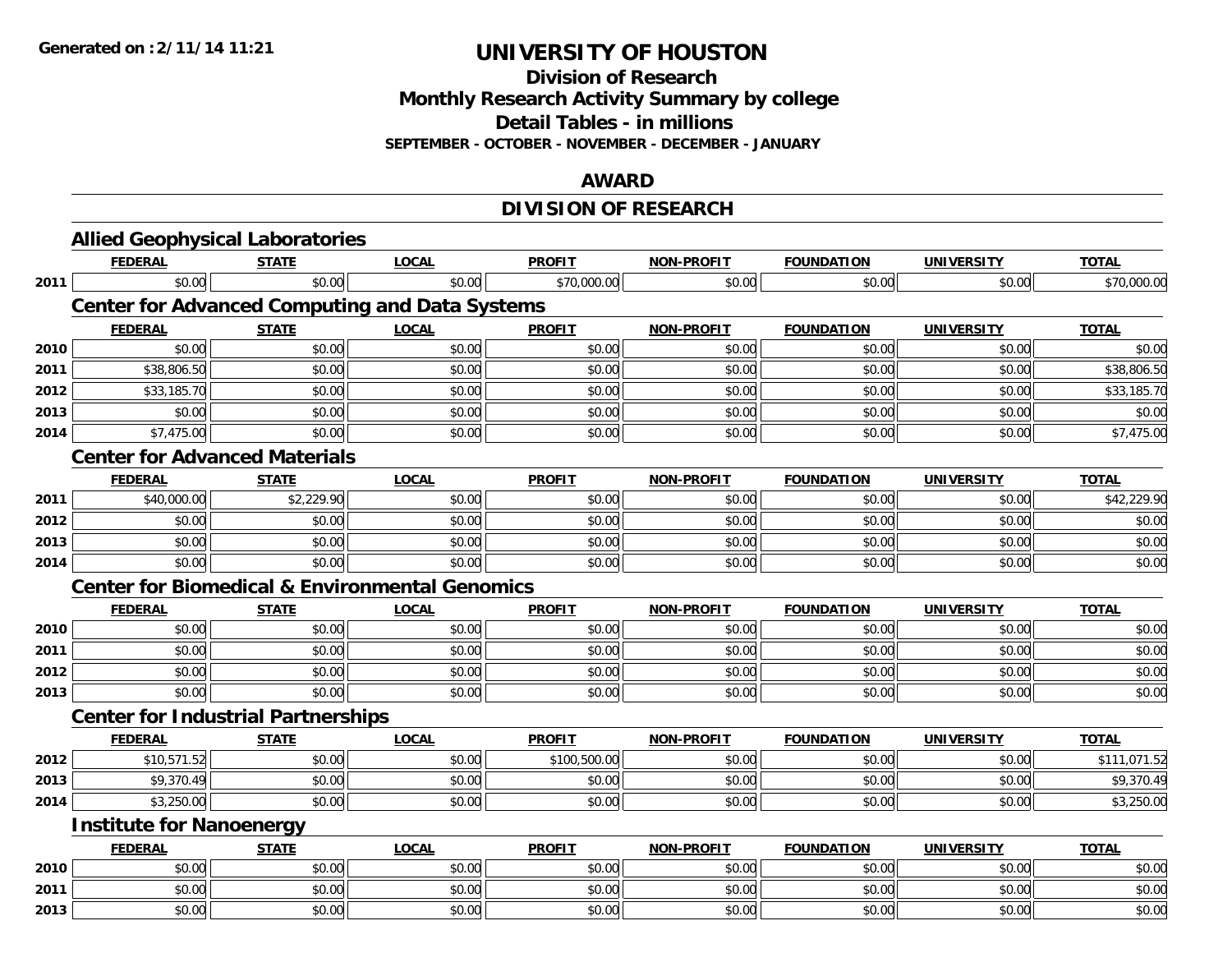#### **Division of Research Monthly Research Activity Summary by college Detail Tables - in millions SEPTEMBER - OCTOBER - NOVEMBER - DECEMBER - JANUARY**

#### **AWARD**

## **DIVISION OF RESEARCH**

|      | <b>Institute for Nanoenergy</b>       |              |              |               |                   |                   |                   |                |
|------|---------------------------------------|--------------|--------------|---------------|-------------------|-------------------|-------------------|----------------|
|      | <b>FEDERAL</b>                        | <b>STATE</b> | <b>LOCAL</b> | <b>PROFIT</b> | NON-PROFIT        | <b>FOUNDATION</b> | <b>UNIVERSITY</b> | <b>TOTAL</b>   |
| 2014 | \$0.00                                | \$0.00       | \$0.00       | \$0.00        | \$0.00            | \$0.00            | \$0.00            | \$0.00         |
|      | <b>Office of Contracts and Grants</b> |              |              |               |                   |                   |                   |                |
|      | <b>FEDERAL</b>                        | <b>STATE</b> | <b>LOCAL</b> | <b>PROFIT</b> | NON-PROFIT        | <b>FOUNDATION</b> | <b>UNIVERSITY</b> | <b>TOTAL</b>   |
| 2010 | \$0.00                                | \$0.00       | \$0.00       | \$0.00        | \$0.00            | \$565,426.64      | \$0.00            | \$565,426.64   |
| 2011 | \$0.00                                | \$0.00       | \$0.00       | \$0.00        | \$0.00            | \$367,340.00      | \$0.00            | \$367,340.00   |
| 2012 | \$0.00                                | \$0.00       | \$0.00       | \$0.00        | \$0.00            | \$11,942.60       | \$0.00            | \$11,942.60    |
|      | <b>TcSAM</b>                          |              |              |               |                   |                   |                   |                |
|      | <b>FEDERAL</b>                        | <b>STATE</b> | <b>LOCAL</b> | <b>PROFIT</b> | <b>NON-PROFIT</b> | <b>FOUNDATION</b> | <b>UNIVERSITY</b> | <b>TOTAL</b>   |
| 2010 | \$0.00                                | \$0.00       | \$0.00       | \$0.00        | \$0.00            | \$0.00            | \$0.00            | \$0.00         |
|      | <b>TcSUH</b>                          |              |              |               |                   |                   |                   |                |
|      | <b>FEDERAL</b>                        | <b>STATE</b> | <b>LOCAL</b> | <b>PROFIT</b> | <b>NON-PROFIT</b> | <b>FOUNDATION</b> | <b>UNIVERSITY</b> | <b>TOTAL</b>   |
| 2010 | \$0.00                                | \$60,970.00  | \$0.00       | \$0.00        | \$0.00            | \$0.00            | \$0.00            | \$60,970.00    |
| 2011 | \$40,000.00                           | \$0.00       | \$0.00       | \$200,227.00  | \$0.00            | \$0.00            | \$0.00            | \$240,227.00   |
| 2012 | \$70,000.00                           | \$0.00       | \$0.00       | \$100,554.00  | \$0.00            | \$0.00            | \$0.00            | \$170,554.00   |
| 2013 | \$95,000.00                           | \$0.00       | \$0.00       | \$99,321.00   | \$0.00            | \$0.00            | \$0.00            | \$194,321.00   |
| 2014 | \$85,033.15                           | \$0.00       | \$0.00       | \$0.00        | \$0.00            | \$0.00            | \$0.00            | \$85,033.15    |
|      | <b>Texas Obesity Research Center</b>  |              |              |               |                   |                   |                   |                |
|      | <b>FEDERAL</b>                        | <b>STATE</b> | <b>LOCAL</b> | <b>PROFIT</b> | <b>NON-PROFIT</b> | <b>FOUNDATION</b> | <b>UNIVERSITY</b> | <b>TOTAL</b>   |
| 2010 | \$0.00                                | \$0.00       | \$0.00       | \$0.00        | \$0.00            | \$0.00            | \$0.00            | \$0.00         |
| 2011 | \$0.00                                | \$0.00       | \$0.00       | \$0.00        | \$0.00            | \$0.00            | \$0.00            | \$0.00         |
| 2012 | \$0.00                                | \$0.00       | \$0.00       | \$0.00        | \$0.00            | \$0.00            | \$0.00            | \$0.00         |
| 2013 | \$0.00                                | \$0.00       | \$0.00       | \$0.00        | \$0.00            | \$0.00            | \$0.00            | \$0.00         |
| 2014 | \$0.00                                | \$0.00       | \$0.00       | \$0.00        | \$0.00            | \$0.00            | \$0.00            | \$0.00         |
|      | <b>TIMES</b>                          |              |              |               |                   |                   |                   |                |
|      | <b>FEDERAL</b>                        | <b>STATE</b> | <b>LOCAL</b> | <b>PROFIT</b> | <b>NON-PROFIT</b> | <b>FOUNDATION</b> | <b>UNIVERSITY</b> | <b>TOTAL</b>   |
| 2010 | \$2,372,226.73                        | \$0.00       | \$0.00       | \$0.00        | \$0.00            | \$0.00            | \$0.00            | \$2,372,226.73 |
| 2011 | \$108,965.00                          | \$8,000.00   | \$0.00       | \$0.00        | \$0.00            | \$0.00            | \$0.00            | \$116,965.00   |
| 2012 | \$1,416,195.11                        | \$0.00       | \$0.00       | \$0.00        | \$0.00            | \$0.00            | \$0.00            | \$1,416,195.11 |
| 2013 | \$2,031,213.70                        | \$0.00       | \$0.00       | \$0.00        | \$0.00            | \$0.00            | \$0.00            | \$2,031,213.70 |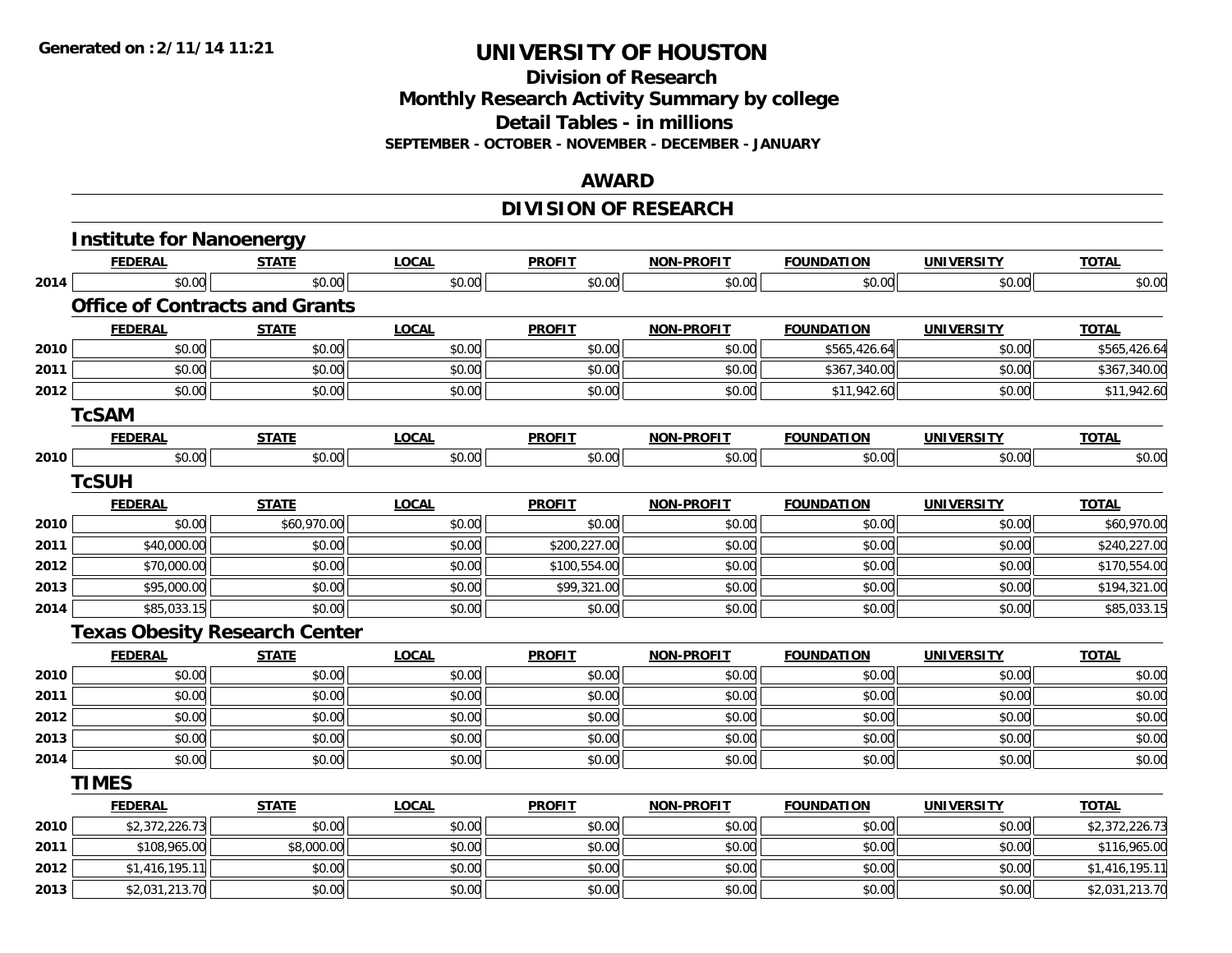**Division of Research**

**Monthly Research Activity Summary by college**

**Detail Tables - in millions**

**SEPTEMBER - OCTOBER - NOVEMBER - DECEMBER - JANUARY**

#### **AWARD**

## **DIVISION OF RESEARCH**

|              | TIMES          |              |              |               |            |                   |                   |                    |  |  |
|--------------|----------------|--------------|--------------|---------------|------------|-------------------|-------------------|--------------------|--|--|
|              | FEDERAL        | <u>STATE</u> | <u>LOCAL</u> | <b>PROFIT</b> | NON-PROFIT | <b>FOUNDATION</b> | <b>UNIVERSITY</b> | <b>TOTAL</b>       |  |  |
| 2014         | .206.994.70    | \$0.00       | \$0.00       | \$0.00        | \$0.00     | \$0.00            | \$0.00            | .994.70<br>\$1.206 |  |  |
| <b>Total</b> | \$7,568,287.60 | \$71.199.90  | \$0.00       | \$570,602.00  | \$0.00     | \$944,709.24      | \$0.00            | \$9,154,798.74     |  |  |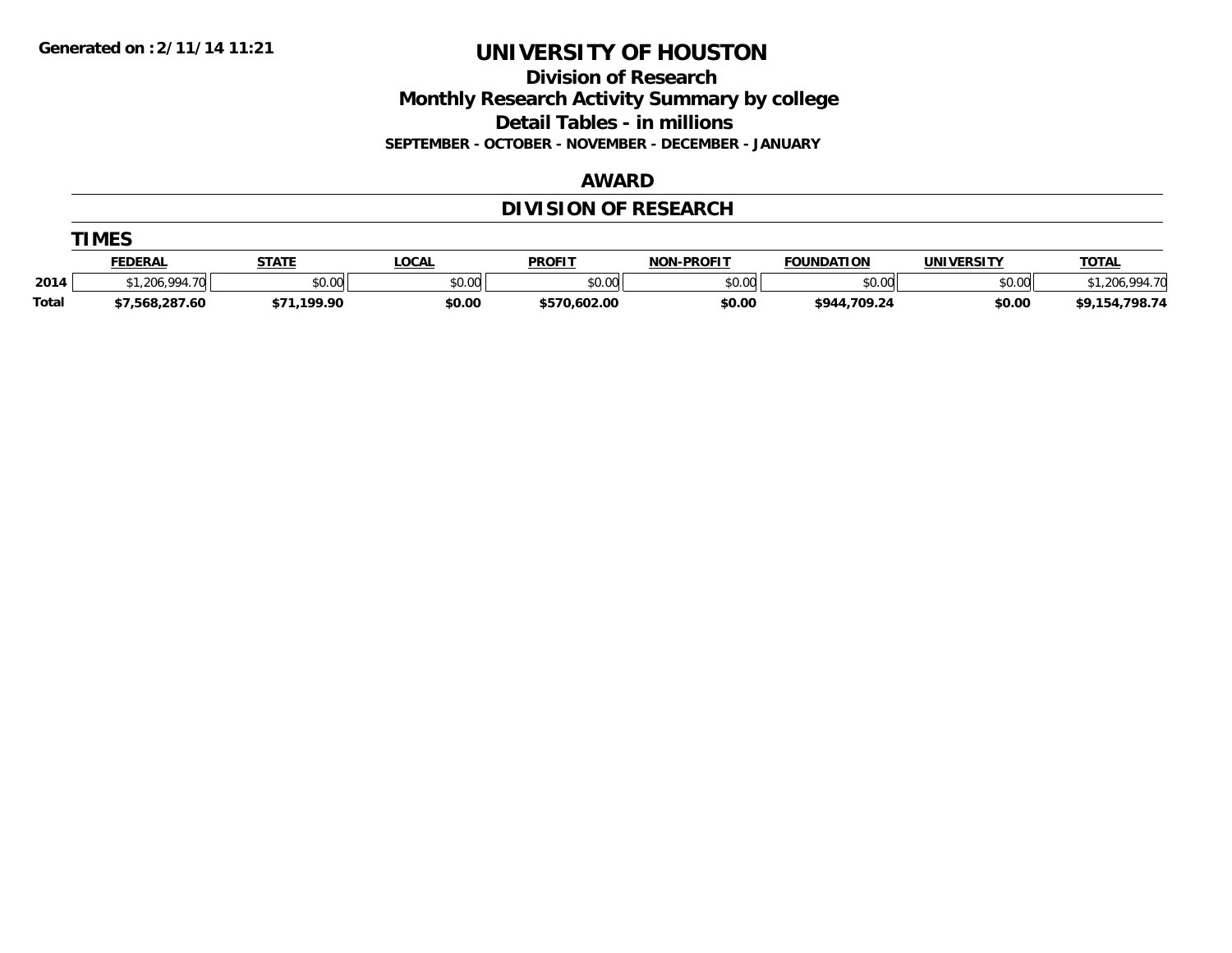**Division of Research**

**Monthly Research Activity Summary by college**

**Detail Tables - in millions**

**SEPTEMBER - OCTOBER - NOVEMBER - DECEMBER - JANUARY**

#### **AWARD**

#### **GRADUATE COLLEGE OF SOCIAL WORK**

|       |                   | <b>Center for Drug and Social Policy Research</b> |                                                             |               |                   |                   |                   |                |
|-------|-------------------|---------------------------------------------------|-------------------------------------------------------------|---------------|-------------------|-------------------|-------------------|----------------|
|       | <b>FEDERAL</b>    | <b>STATE</b>                                      | <b>LOCAL</b>                                                | <b>PROFIT</b> | <b>NON-PROFIT</b> | <b>FOUNDATION</b> | <b>UNIVERSITY</b> | <b>TOTAL</b>   |
| 2010  | \$0.00            | \$0.00                                            | \$0.00                                                      | \$0.00        | \$0.00            | \$0.00            | \$0.00            | \$0.00         |
| 2011  | \$0.00            | \$0.00                                            | \$0.00                                                      | \$0.00        | \$0.00            | \$0.00            | \$0.00            | \$0.00         |
| 2013  | \$0.00            | \$0.00                                            | \$0.00                                                      | \$0.00        | \$0.00            | \$0.00            | \$0.00            | \$0.00         |
|       |                   |                                                   | <b>Center for Health Equities &amp; Evaluation Research</b> |               |                   |                   |                   |                |
|       | <b>FEDERAL</b>    | <b>STATE</b>                                      | <b>LOCAL</b>                                                | <b>PROFIT</b> | <b>NON-PROFIT</b> | <b>FOUNDATION</b> | <b>UNIVERSITY</b> | <b>TOTAL</b>   |
| 2012  | \$151,349.55      | \$0.00                                            | \$0.00                                                      | \$0.00        | \$0.00            | \$0.00            | \$0.00            | \$151,349.55   |
| 2013  | \$249,359.00      | \$0.00                                            | \$0.00                                                      | \$0.00        | \$0.00            | \$0.00            | \$0.00            | \$249,359.00   |
| 2014  | \$206,260.00      | \$0.00                                            | \$0.00                                                      | \$0.00        | \$0.00            | \$0.00            | \$0.00            | \$206,260.00   |
|       |                   | <b>Child &amp; Family for Innovative Research</b> |                                                             |               |                   |                   |                   |                |
|       | <b>FEDERAL</b>    | <b>STATE</b>                                      | <b>LOCAL</b>                                                | <b>PROFIT</b> | <b>NON-PROFIT</b> | <b>FOUNDATION</b> | <b>UNIVERSITY</b> | <b>TOTAL</b>   |
| 2010  | \$359,132.68      | \$0.00                                            | \$0.00                                                      | \$0.00        | \$17,000.00       | \$0.00            | \$0.00            | \$376,132.68   |
| 2011  | \$401,122.62      | \$0.00                                            | \$0.00                                                      | \$0.00        | \$0.00            | \$1,146.30        | \$0.00            | \$402,268.92   |
| 2012  | \$72,240.79       | \$0.00                                            | \$0.00                                                      | \$176,507.00  | \$0.00            | \$0.00            | \$0.00            | \$248,747.79   |
| 2013  | \$501,264.28      | \$110,342.00                                      | \$0.00                                                      | \$100,000.00  | \$0.00            | \$0.00            | \$0.00            | \$711,606.28   |
| 2014  | \$11,777.64       | \$0.00                                            | \$0.00                                                      | \$0.00        | \$80,000.00       | \$0.00            | \$0.00            | \$91,777.64    |
|       |                   | <b>Community Projects - Social Work</b>           |                                                             |               |                   |                   |                   |                |
|       | <b>FEDERAL</b>    | <b>STATE</b>                                      | <b>LOCAL</b>                                                | <b>PROFIT</b> | <b>NON-PROFIT</b> | <b>FOUNDATION</b> | <b>UNIVERSITY</b> | <b>TOTAL</b>   |
| 2012  | \$2,942.90        | \$0.00                                            | \$0.00                                                      | \$0.00        | \$0.00            | \$0.00            | \$0.00            | \$2,942.90     |
|       | Dean, Social Work |                                                   |                                                             |               |                   |                   |                   |                |
|       | <b>FEDERAL</b>    | <b>STATE</b>                                      | <b>LOCAL</b>                                                | <b>PROFIT</b> | <b>NON-PROFIT</b> | <b>FOUNDATION</b> | <b>UNIVERSITY</b> | <b>TOTAL</b>   |
| 2010  | \$0.00            | \$0.00                                            | \$0.00                                                      | \$0.00        | \$0.00            | \$0.00            | \$0.00            | \$0.00         |
| 2011  | \$0.00            | \$0.00                                            | \$0.00                                                      | \$0.00        | \$0.00            | \$0.00            | \$0.00            | \$0.00         |
| 2012  | \$16,568.50       | \$0.00                                            | \$0.00                                                      | \$0.00        | \$0.00            | \$0.00            | \$0.00            | \$16,568.50    |
| 2013  | \$0.00            | \$0.00                                            | \$0.00                                                      | \$0.00        | \$0.00            | \$0.00            | \$0.00            | \$0.00         |
| Total | \$1,972,017.96    | \$110,342.00                                      | \$0.00                                                      | \$276,507.00  | \$97,000.00       | \$1,146.30        | \$0.00            | \$2,457,013.26 |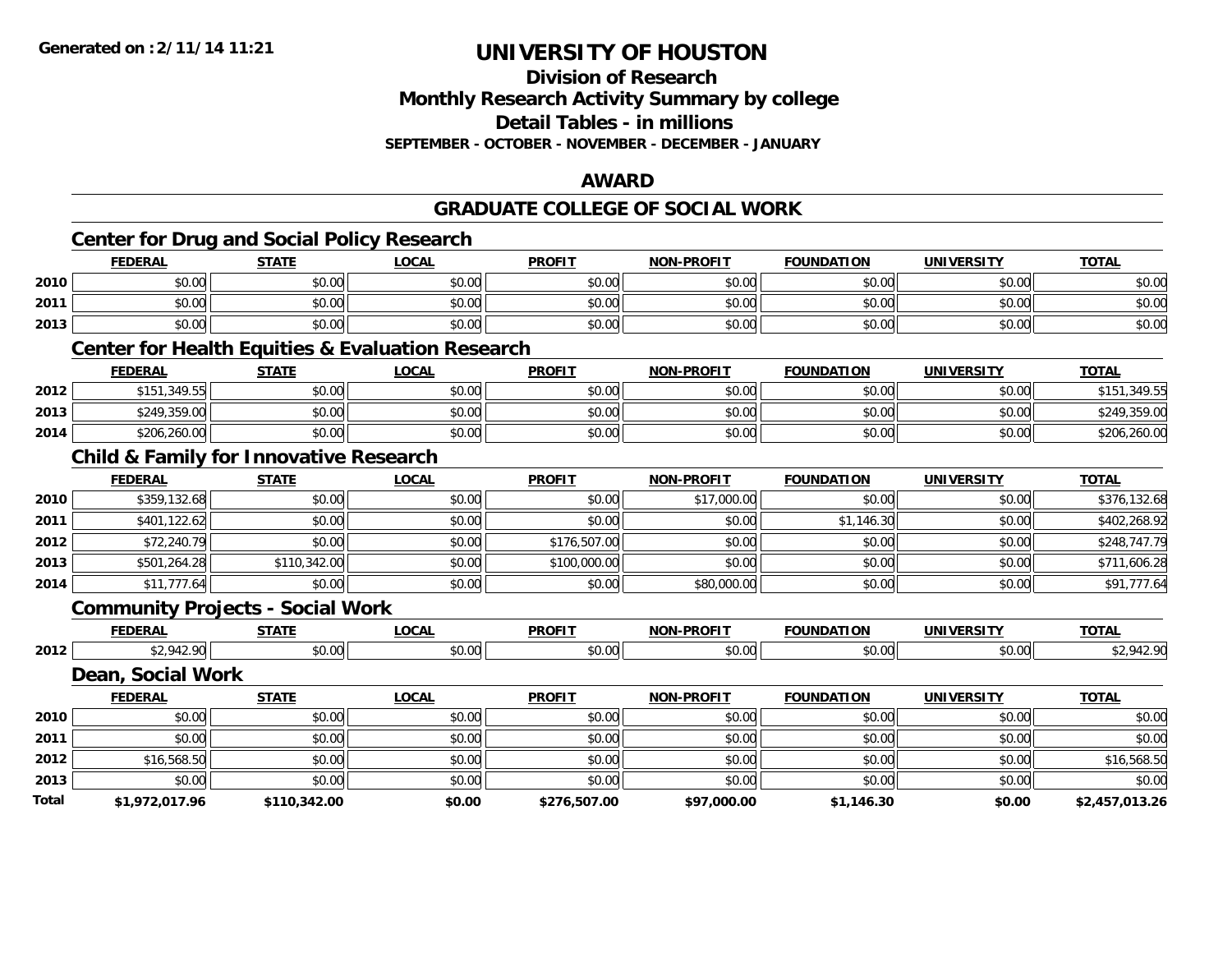**Division of Research**

**Monthly Research Activity Summary by college**

**Detail Tables - in millions**

**SEPTEMBER - OCTOBER - NOVEMBER - DECEMBER - JANUARY**

### **AWARD**

#### **HILTON COLLEGE OF HOTEL AND RESTAURANT MANAGEMENT**

### **Hotel and Restaurant Management**

|       | <b>FEDERAL</b> | <b>STATE</b> | <u>LOCAL</u> | <b>PROFIT</b> | <b>NON-PROFIT</b> | <b>FOUNDATION</b> | <b>UNIVERSITY</b> | <b>TOTAL</b>   |
|-------|----------------|--------------|--------------|---------------|-------------------|-------------------|-------------------|----------------|
| 2010  | \$70,000.00    | \$210,000.00 | \$0.00       | \$0.00        | \$0.00            | \$0.00            | \$0.00            | \$280,000.00   |
| 2011  | \$173,995.00   | \$140,000.00 | \$0.00       | \$0.00        | \$27,280.00       | \$0.00            | \$0.00            | \$341,275.00   |
| 2012  | \$0.00         | \$103,763.44 | \$0.00       | \$1,500.00    | \$10,887.00       | \$0.00            | \$0.00            | \$116,150.44   |
| 2013  | \$0.00         | \$130,000.00 | \$0.00       | \$0.00        | \$0.00            | \$0.00            | \$0.00            | \$130,000.00   |
| 2014  | \$143,232.00   | \$0.00       | \$0.00       | \$0.00        | \$0.00            | \$58,902.00       | \$0.00            | \$202,134.00   |
| Total | \$387,227.00   | \$583,763.44 | \$0.00       | \$1,500.00    | \$38,167.00       | \$58,902.00       | \$0.00            | \$1,069,559.44 |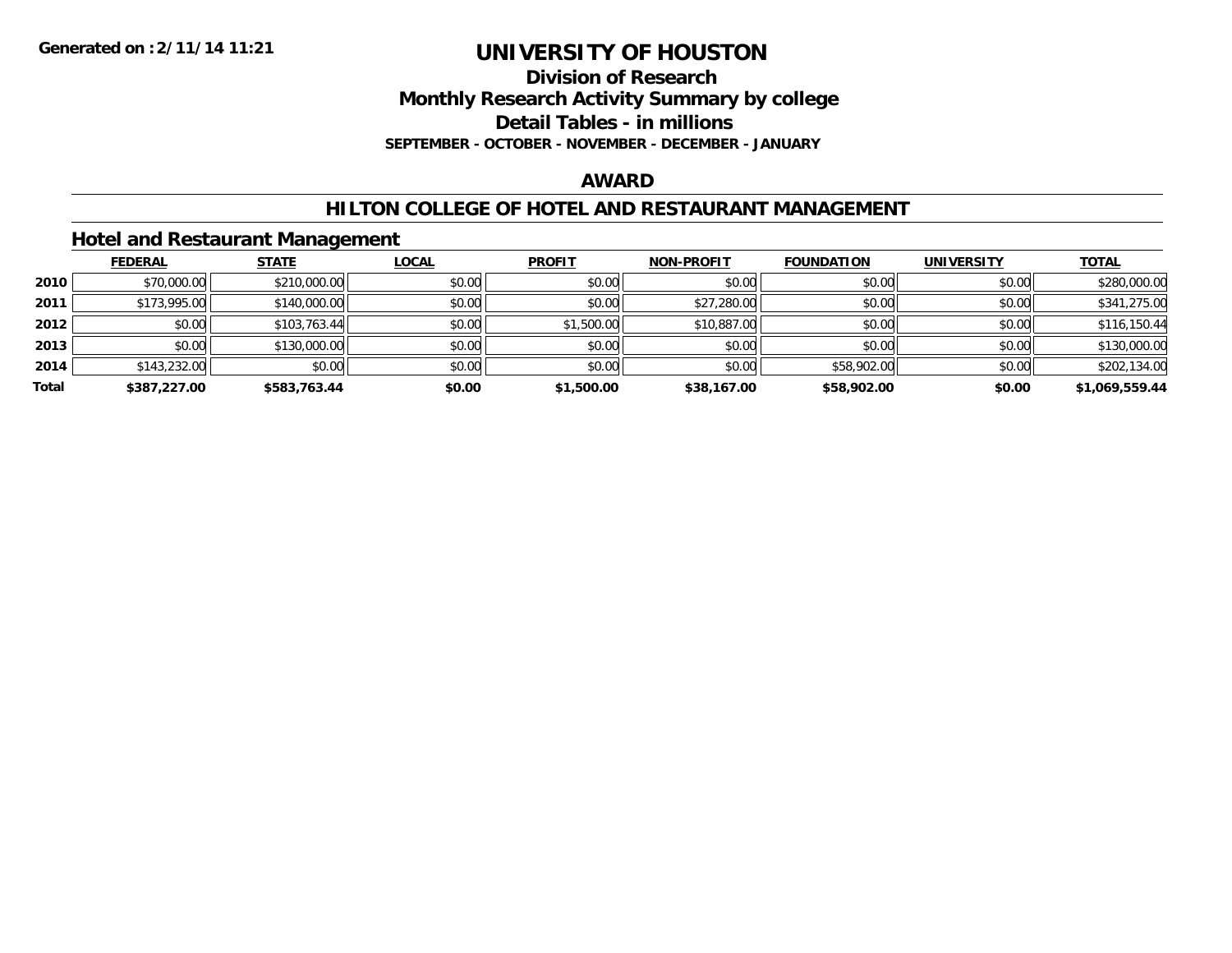**Division of Research Monthly Research Activity Summary by college Detail Tables - in millions SEPTEMBER - OCTOBER - NOVEMBER - DECEMBER - JANUARY**

### **AWARD**

#### **HONORS COLLEGE**

### **Dean, Honors College**

|              | <b>FEDERAL</b>        | <b>STATE</b> | <b>OCAL</b>   | <b>PROFIT</b> | <b>NON-PROFIT</b> | <b>FOUNDATION</b> | <b>UNIVERSITY</b> | <b>TOTAL</b> |
|--------------|-----------------------|--------------|---------------|---------------|-------------------|-------------------|-------------------|--------------|
| 2012         | <b>CO A CD</b><br>.70 | \$0.00       | 0000<br>vu.uu | \$0.00        | ልስ ሰሰ<br>pu.uu    | \$0.00            | \$0.00            | \$34.951.70  |
| <b>Total</b> | \$34.951.70           | \$0.00       | \$0.00        | \$0.00        | \$0.00            | \$0.00            | \$0.00            | \$34,951.70  |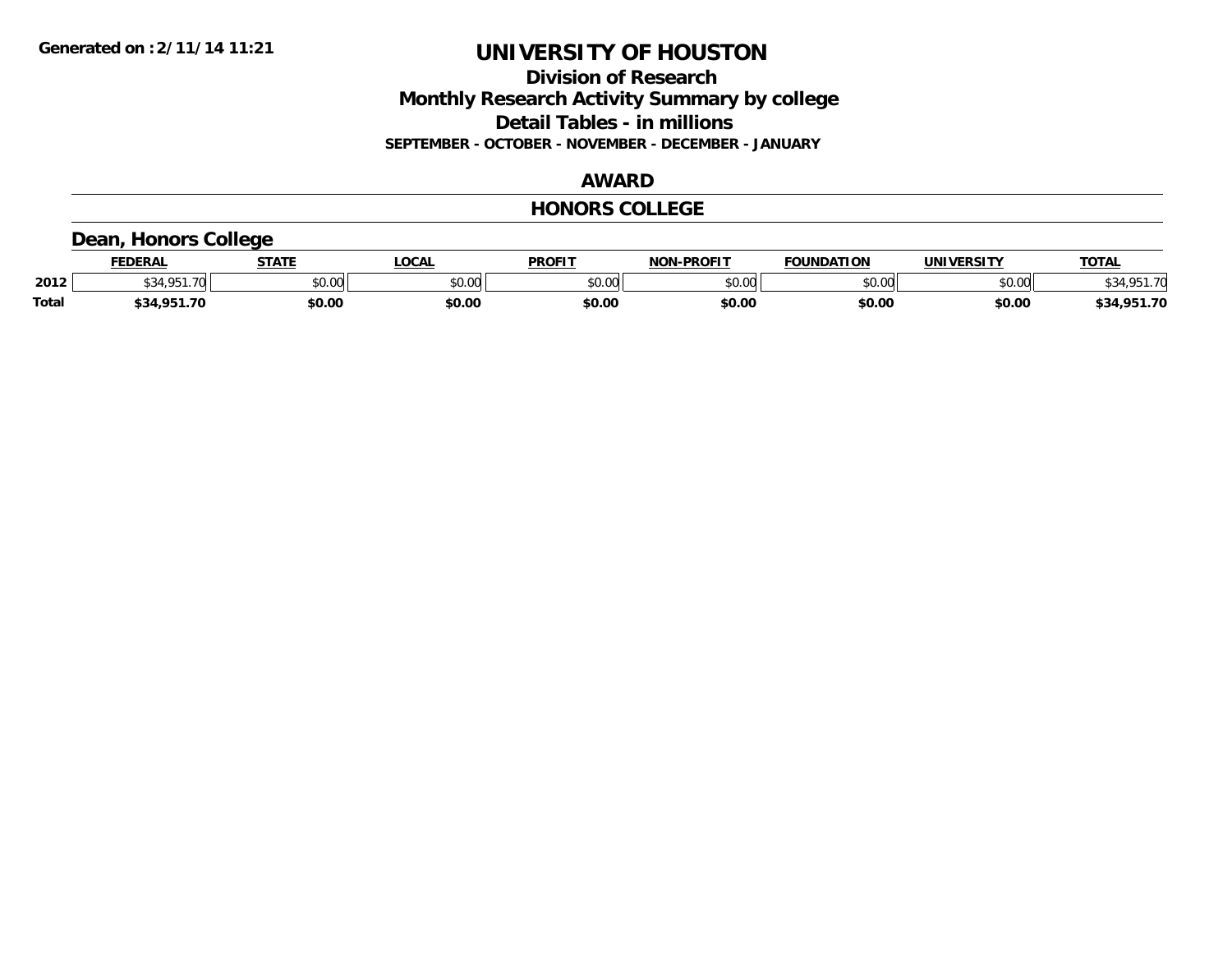### **Division of Research Monthly Research Activity Summary by college Detail Tables - in millions SEPTEMBER - OCTOBER - NOVEMBER - DECEMBER - JANUARY**

### **AWARD**

#### **INSTITUTIONAL**

#### **Associate Vice Chancellor**

|              | <b>FEDERAL</b>       | 670TF<br>"    | <b>OCAL</b>            | <b>PROFIT</b> | -PROFIT<br>NON | <b>FOUNDATION</b> | <b>UNIVERSITY</b> | <b>TOTAL</b> |
|--------------|----------------------|---------------|------------------------|---------------|----------------|-------------------|-------------------|--------------|
| 2010         | $\sqrt{2}$<br>$\sim$ | 0.00<br>JU.UU | $\sim$ $\sim$<br>JU.UU | \$0.00        | 0000<br>vv.vv  | 0000<br>∠∪.∪∪"    | \$0.00            |              |
| <b>Total</b> | 102. P               | \$0.00        | \$0.00                 | \$0.00        | \$0.00         | \$0.00            | \$0.00            | 492.36       |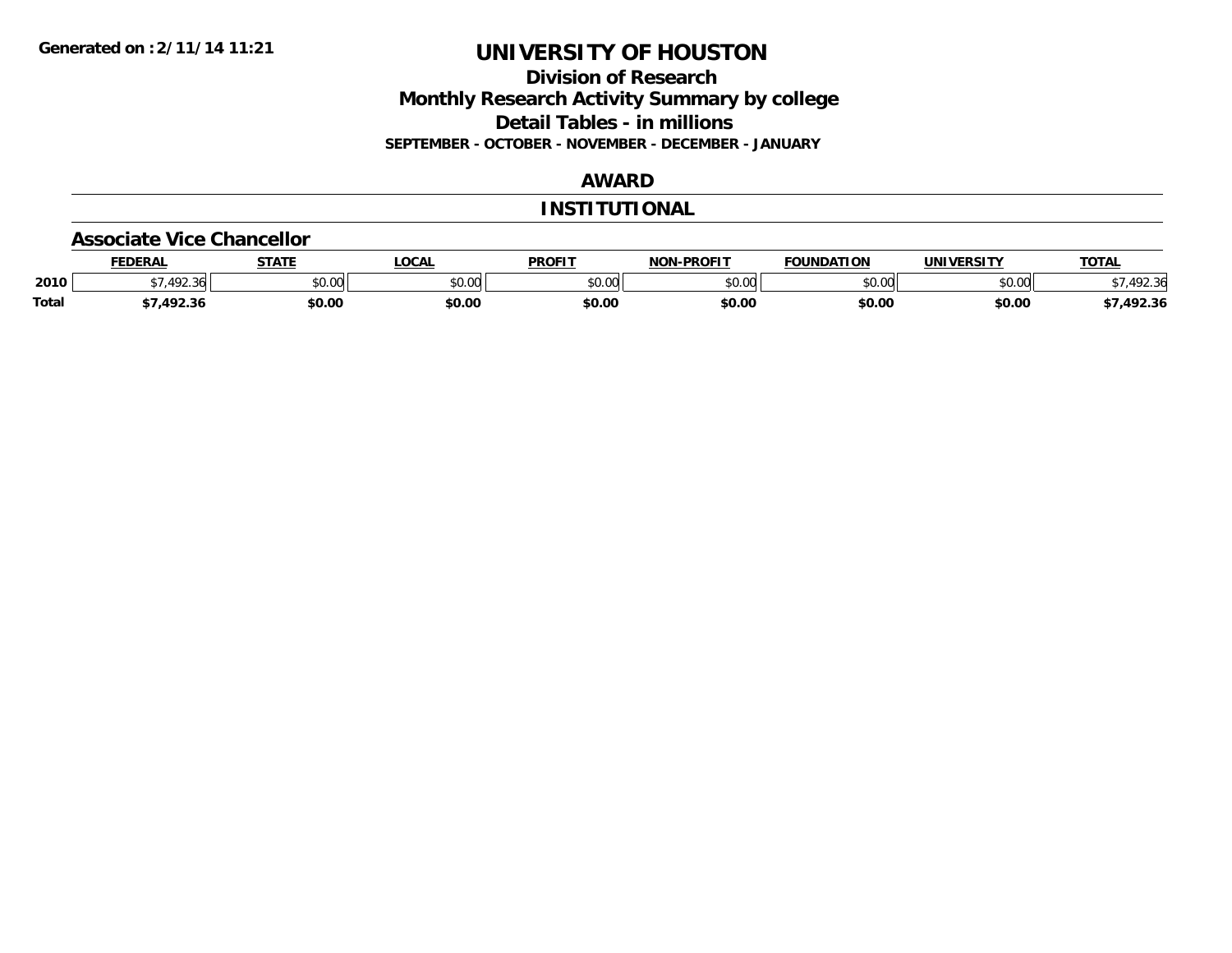### **Division of Research Monthly Research Activity Summary by college Detail Tables - in millions SEPTEMBER - OCTOBER - NOVEMBER - DECEMBER - JANUARY**

#### **AWARD**

#### **LIBRARY**

## **Administration, Library**

|       | <b>FEDERAL</b>        | STATE  | LOCAL  | <b>PROFIT</b> | <b>NON-PROFIT</b> | <b>FOUNDATION</b> | <b>UNIVERSITY</b> | <u>TOTAL</u>    |
|-------|-----------------------|--------|--------|---------------|-------------------|-------------------|-------------------|-----------------|
| 2010  | $\sim$<br>175<br>70.U | \$0.00 | \$0.00 | \$0.00        | \$0.00            | \$0.00            | \$0.00            | 475.00          |
| 2011  | 7.863.0c              | \$0.00 | \$0.00 | \$0.00        | \$0.00            | \$0.00            | \$0.00            | \$19,863.00     |
| Total | \$54,338.00           | \$0.00 | \$0.00 | \$0.00        | \$0.00            | \$0.00            | \$0.00            | ,338.00<br>\$54 |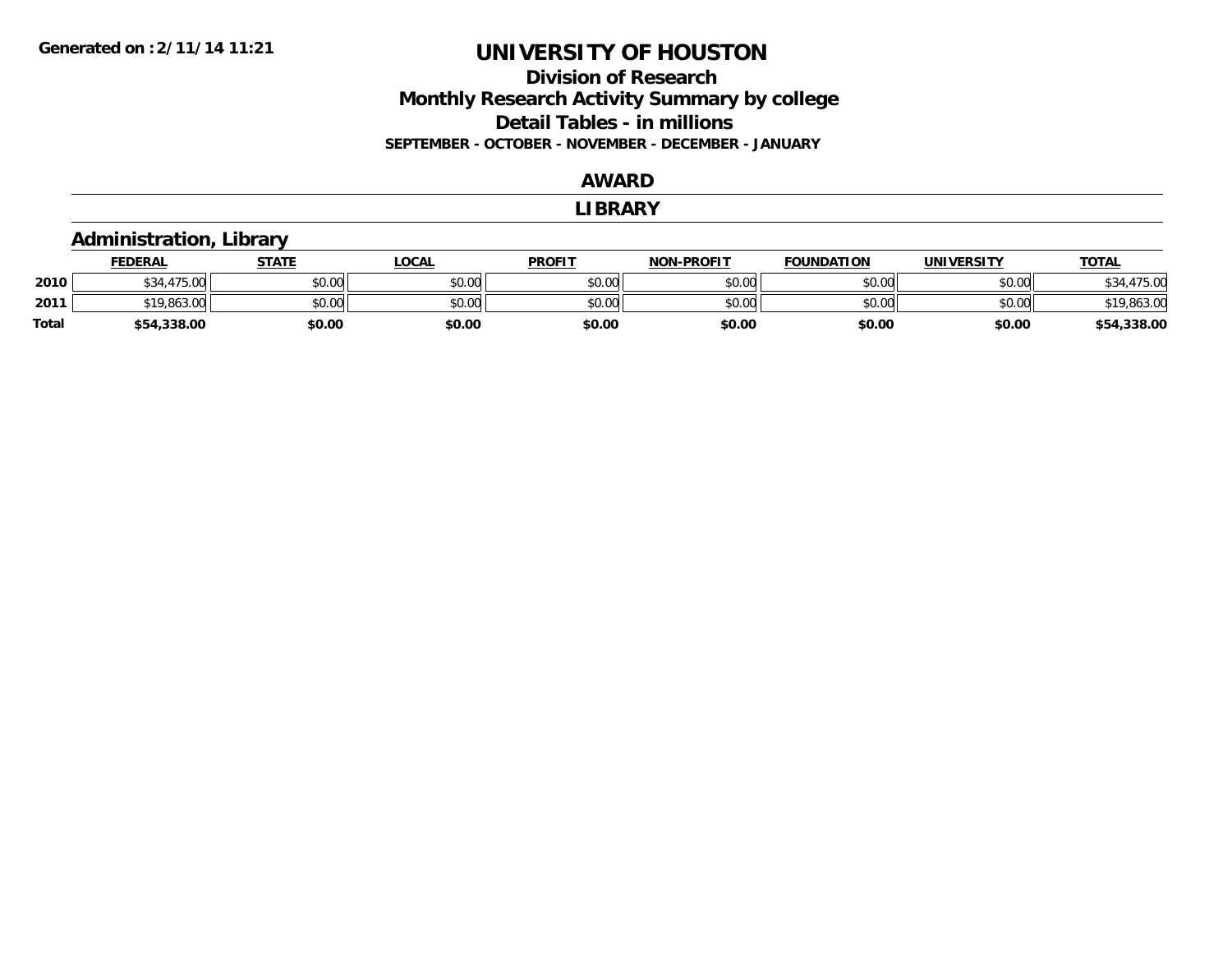### **Division of Research Monthly Research Activity Summary by college Detail Tables - in millions SEPTEMBER - OCTOBER - NOVEMBER - DECEMBER - JANUARY**

### **AWARD**

#### **PRESIDENT**

#### **Office of the President**

|       | <b>FEDERAL</b>         | STATE  | <u>LOCAL</u> | <b>PROFIT</b> | <b>NON-PROFIT</b> | <b>FOUNDATION</b> | <b>UNIVERSITY</b> | <b>TOTAL</b> |
|-------|------------------------|--------|--------------|---------------|-------------------|-------------------|-------------------|--------------|
| 2011  | tn nn<br>JU.UU         | \$0.00 | \$0.00       | \$0.00        | \$0.00            | \$0.00            | \$0.00            | \$0.00       |
| 2014  | $\sim$<br>tn.<br>JU.UU | \$0.00 | \$0.00       | \$0.00        | \$0.00            | \$0.00            | \$0.00            | \$0.00       |
| Total | \$0.00                 | \$0.00 | \$0.00       | \$0.00        | \$0.00            | \$0.00            | \$0.00            | \$0.00       |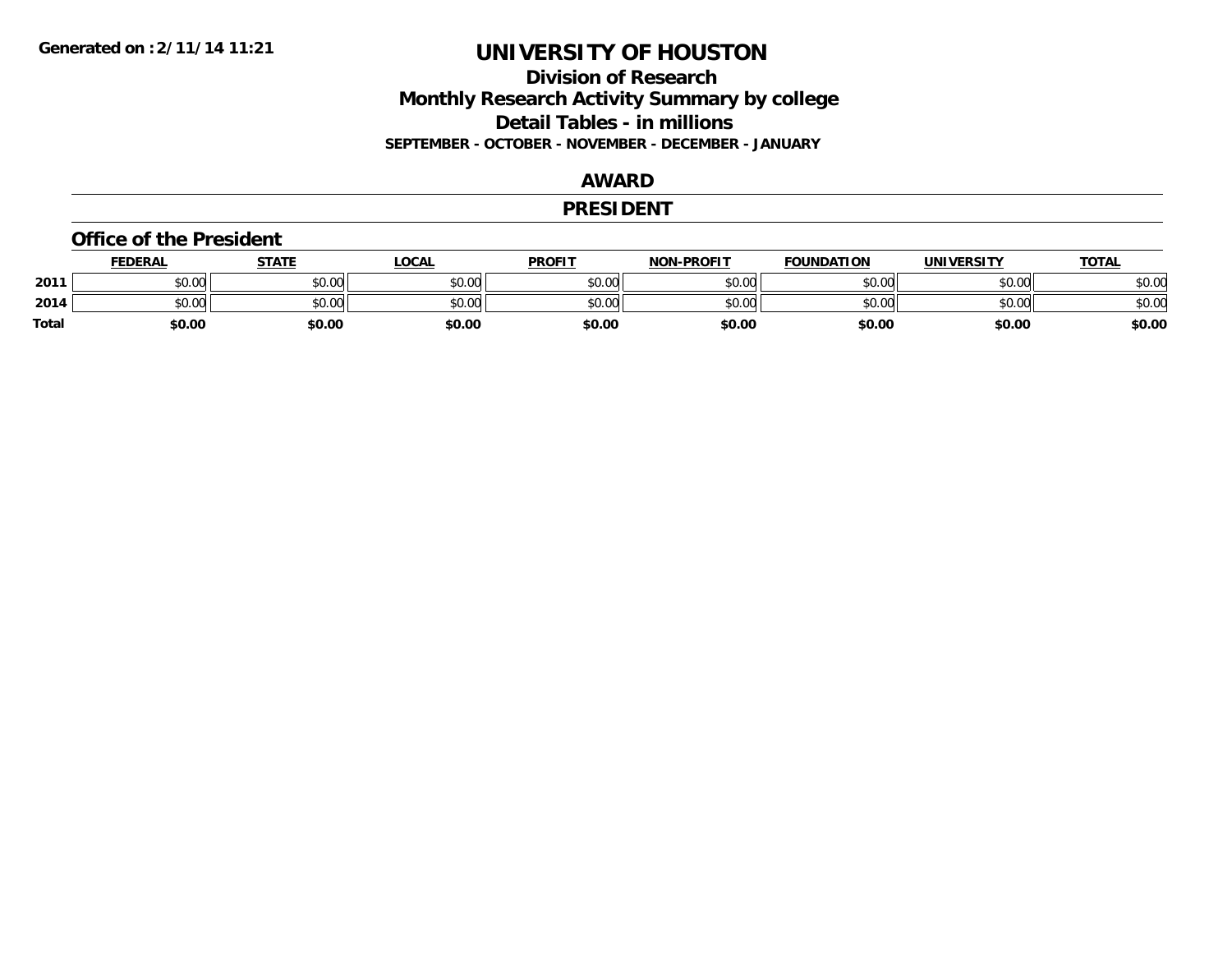### **Division of Research Monthly Research Activity Summary by college Detail Tables - in millions SEPTEMBER - OCTOBER - NOVEMBER - DECEMBER - JANUARY**

#### **AWARD**

#### **SENIOR V.P. FOR ACADEMIC AFFAIRS AND PROVOST**

|      | <b>KUHF - Radio</b>                                 |              |              |               |                   |                   |                   |                |
|------|-----------------------------------------------------|--------------|--------------|---------------|-------------------|-------------------|-------------------|----------------|
|      | <b>FEDERAL</b>                                      | <b>STATE</b> | <b>LOCAL</b> | <b>PROFIT</b> | <b>NON-PROFIT</b> | <b>FOUNDATION</b> | <b>UNIVERSITY</b> | <b>TOTAL</b>   |
| 2010 | \$0.00                                              | \$0.00       | \$0.00       | \$0.00        | \$544,969.00      | \$0.00            | \$0.00            | \$544,969.00   |
| 2011 | \$38,616.00                                         | \$0.00       | \$0.00       | \$0.00        | \$578,146.00      | \$0.00            | \$0.00            | \$616,762.00   |
| 2012 | \$0.00                                              | \$0.00       | \$0.00       | \$0.00        | \$5,000.00        | \$0.00            | \$0.00            | \$5,000.00     |
| 2013 | \$0.00                                              | \$0.00       | \$0.00       | \$0.00        | \$2,044,710.00    | \$0.00            | \$0.00            | \$2,044,710.00 |
| 2014 | \$0.00                                              | \$0.00       | \$0.00       | \$0.00        | \$1,462,025.00    | \$0.00            | \$0.00            | \$1,462,025.00 |
|      | <b>Learning and Assessment Services</b>             |              |              |               |                   |                   |                   |                |
|      | <b>FEDERAL</b>                                      | <b>STATE</b> | <b>LOCAL</b> | <b>PROFIT</b> | <b>NON-PROFIT</b> | <b>FOUNDATION</b> | <b>UNIVERSITY</b> | <b>TOTAL</b>   |
| 2010 | \$227,609.00                                        | \$148,027.00 | \$0.00       | \$0.00        | \$67,500.00       | \$10,000.00       | \$0.00            | \$453,136.00   |
| 2011 | \$311,018.00                                        | \$0.00       | \$0.00       | \$0.00        | \$67,500.00       | \$0.00            | \$0.00            | \$378,518.00   |
| 2012 | \$301,376.00                                        | \$130,000.00 | \$0.00       | \$0.00        | \$77,158.00       | \$0.00            | \$0.00            | \$508,534.00   |
| 2013 | \$378,534.00                                        | \$134,767.00 | \$0.00       | \$0.00        | \$0.00            | \$0.00            | \$0.00            | \$513,301.00   |
| 2014 | \$364,114.00                                        | \$134,767.00 | \$0.00       | \$0.00        | \$0.00            | \$0.00            | \$0.00            | \$498,881.00   |
|      | <b>Learning Support Services</b>                    |              |              |               |                   |                   |                   |                |
|      | <b>FEDERAL</b>                                      | <b>STATE</b> | <b>LOCAL</b> | <b>PROFIT</b> | <b>NON-PROFIT</b> | <b>FOUNDATION</b> | <b>UNIVERSITY</b> | <b>TOTAL</b>   |
| 2012 | \$0.00                                              | \$0.00       | \$0.00       | \$0.00        | \$0.00            | \$0.00            | \$0.00            | \$0.00         |
|      | <b>Office of Admissions</b>                         |              |              |               |                   |                   |                   |                |
|      | <b>FEDERAL</b>                                      | <b>STATE</b> | <b>LOCAL</b> | <b>PROFIT</b> | <b>NON-PROFIT</b> | <b>FOUNDATION</b> | <b>UNIVERSITY</b> | <b>TOTAL</b>   |
| 2010 | \$0.00                                              | \$0.00       | \$0.00       | \$0.00        | \$0.00            | \$0.00            | \$0.00            | \$0.00         |
| 2011 | \$0.00                                              | \$0.00       | \$0.00       | \$0.00        | \$0.00            | \$0.00            | \$0.00            | \$0.00         |
|      | <b>Senior V.P. for Academic Affairs and Provost</b> |              |              |               |                   |                   |                   |                |
|      | <b>FEDERAL</b>                                      | <b>STATE</b> | <b>LOCAL</b> | <b>PROFIT</b> | <b>NON-PROFIT</b> | <b>FOUNDATION</b> | <b>UNIVERSITY</b> | <b>TOTAL</b>   |
| 2012 | \$0.00                                              | \$0.00       | \$0.00       | \$75,000.00   | \$0.00            | \$0.00            | \$0.00            | \$75,000.00    |
| 2013 | \$0.00                                              | \$0.00       | \$0.00       | \$0.00        | \$0.00            | \$0.00            | \$0.00            | \$0.00         |
| 2014 | \$0.00                                              | \$0.00       | \$0.00       | \$0.00        | \$0.00            | \$0.00            | \$0.00            | \$0.00         |
|      | <b>Undergraduate Scholars</b>                       |              |              |               |                   |                   |                   |                |
|      | <b>FEDERAL</b>                                      | <b>STATE</b> | <b>LOCAL</b> | <b>PROFIT</b> | NON-PROFIT        | <b>FOUNDATION</b> | <b>UNIVERSITY</b> | <b>TOTAL</b>   |
| 2010 | \$0.00                                              | \$15,000.00  | \$0.00       | \$0.00        | \$0.00            | \$0.00            | \$0.00            | \$15,000.00    |
| 2011 | \$0.00                                              | \$29,456.00  | \$0.00       | \$0.00        | \$0.00            | \$0.00            | \$0.00            | \$29,456.00    |
| 2012 | \$0.00                                              | \$19,051.00  | \$0.00       | \$0.00        | \$0.00            | \$0.00            | \$0.00            | \$19,051.00    |
| 2013 | \$0.00                                              | \$19,050.00  | \$0.00       | \$0.00        | \$0.00            | \$0.00            | \$0.00            | \$19,050.00    |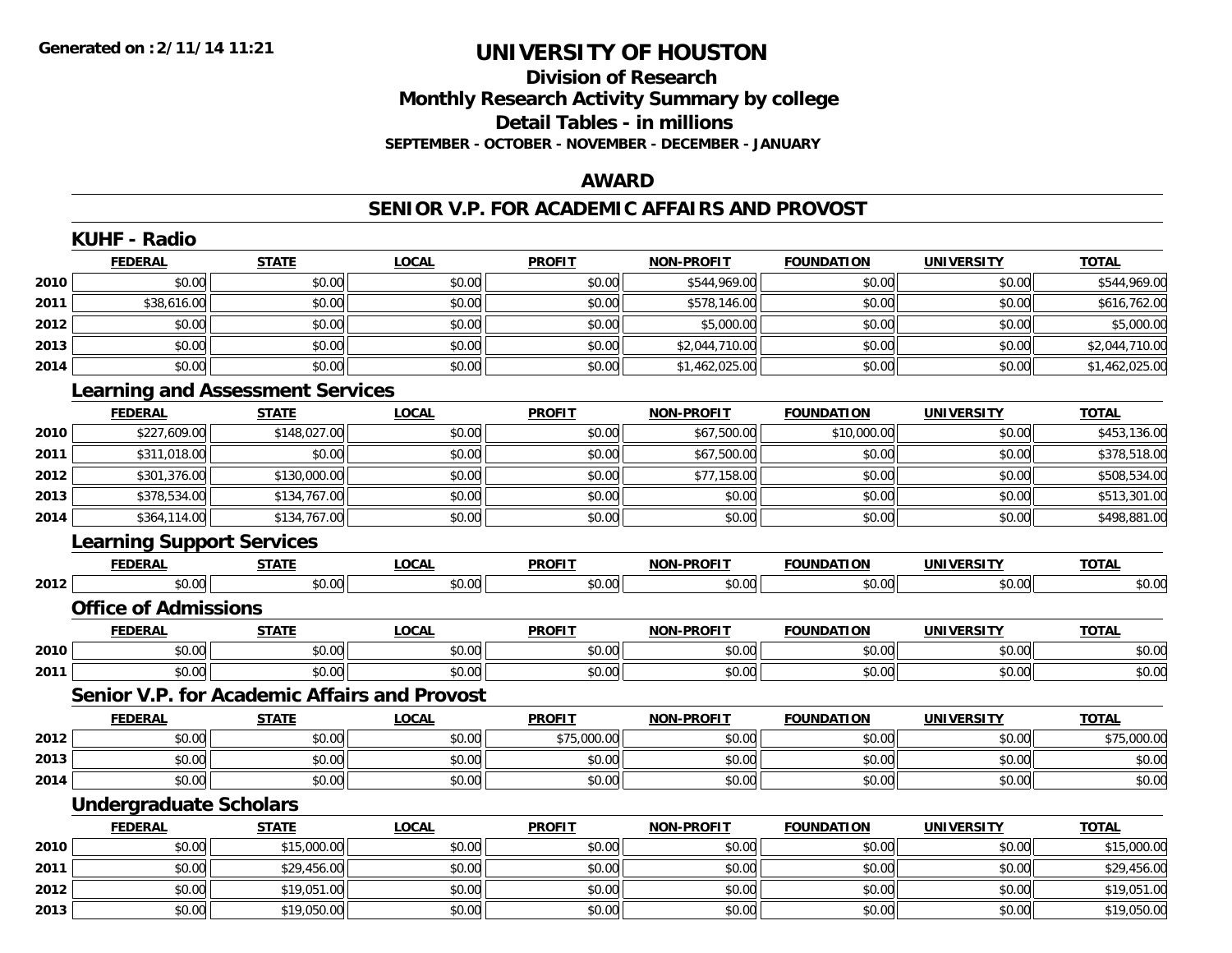**Division of Research**

**Monthly Research Activity Summary by college**

**Detail Tables - in millions**

**SEPTEMBER - OCTOBER - NOVEMBER - DECEMBER - JANUARY**

#### **AWARD**

#### **SENIOR V.P. FOR ACADEMIC AFFAIRS AND PROVOST**

#### **Undergraduate Scholars**

|              | <b>FEDERAL</b>               | <b>STATE</b> | <b>LOCAL</b> | <b>PROFIT</b> | <b>NON-PROFIT</b> | <b>FOUNDATION</b> | <b>UNIVERSITY</b> | <b>TOTAL</b>   |
|--------------|------------------------------|--------------|--------------|---------------|-------------------|-------------------|-------------------|----------------|
| 2014         | \$0.00                       | \$20,330.00  | \$0.00       | \$0.00        | \$0.00            | \$0.00            | \$0.00            | \$20,330.00    |
|              | <b>Undergraduate Studies</b> |              |              |               |                   |                   |                   |                |
|              | <b>FEDERAL</b>               | <b>STATE</b> | <b>LOCAL</b> | <b>PROFIT</b> | <b>NON-PROFIT</b> | <b>FOUNDATION</b> | <b>UNIVERSITY</b> | <b>TOTAL</b>   |
| 2010         | \$0.00                       | \$0.00       | \$0.00       | \$0.00        | \$0.00            | \$0.00            | \$0.00            | \$0.00         |
| 2011         | \$0.00                       | \$0.00       | \$0.00       | \$0.00        | \$0.00            | \$0.00            | \$0.00            | \$0.00         |
| 2013         | \$0.00                       | \$0.00       | \$0.00       | \$0.00        | \$0.00            | \$0.00            | \$0.00            | \$0.00         |
| 2014         | \$0.00                       | \$10,000.00  | \$0.00       | \$0.00        | \$0.00            | \$0.00            | \$0.00            | \$10,000.00    |
| <b>Total</b> | \$1,621,267.00               | \$660,448.00 | \$0.00       | \$75,000.00   | \$4,847,008.00    | \$10,000.00       | \$0.00            | \$7,213,723.00 |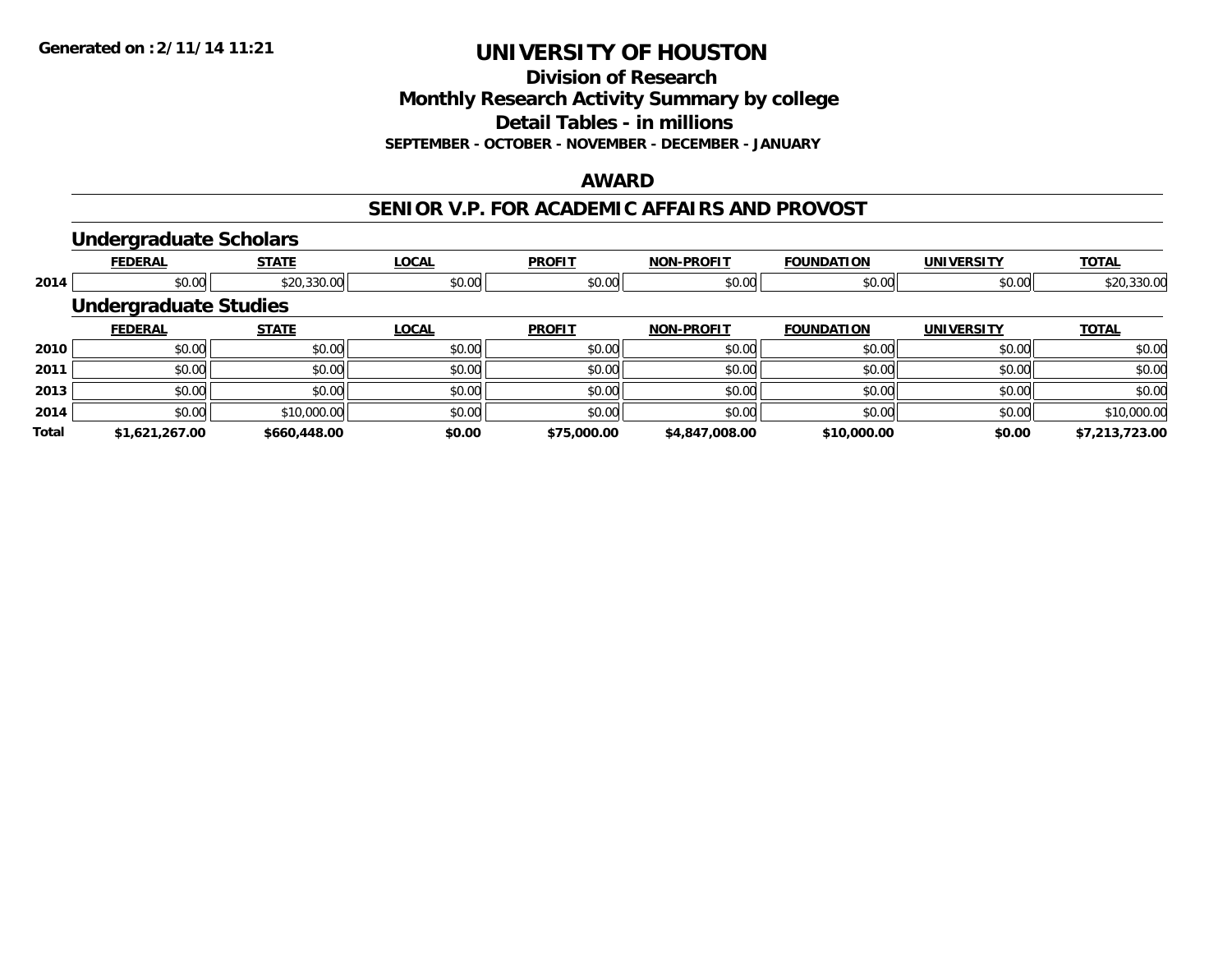**Division of ResearchMonthly Research Activity Summary by college Detail Tables - in millions SEPTEMBER - OCTOBER - NOVEMBER - DECEMBER - JANUARY**

#### **AWARD**

#### **UH LAW CENTER**

|       | Dean, Law      |              |              |               |                   |                   |                   |              |
|-------|----------------|--------------|--------------|---------------|-------------------|-------------------|-------------------|--------------|
|       | <b>FEDERAL</b> | <b>STATE</b> | <b>LOCAL</b> | <b>PROFIT</b> | <b>NON-PROFIT</b> | <b>FOUNDATION</b> | <b>UNIVERSITY</b> | <b>TOTAL</b> |
| 2013  | \$0.00         | \$0.00       | \$0.00       | \$0.00        | \$0.00            | \$0.00            | \$0.00            | \$0.00       |
|       | Law-UH         |              |              |               |                   |                   |                   |              |
|       | <b>FEDERAL</b> | <b>STATE</b> | <b>LOCAL</b> | <b>PROFIT</b> | <b>NON-PROFIT</b> | <b>FOUNDATION</b> | <b>UNIVERSITY</b> | <b>TOTAL</b> |
| 2010  | \$20,000.00    | \$200,000.00 | \$0.00       | \$0.00        | \$0.00            | \$21.72           | \$0.00            | \$220,021.72 |
| 2011  | \$14,137.00    | \$0.00       | \$0.00       | \$0.00        | \$0.00            | \$0.00            | \$0.00            | \$14,137.00  |
| 2012  | \$2,942.90     | \$160,000.00 | \$0.00       | \$0.00        | \$0.00            | \$0.00            | \$0.00            | \$162,942.90 |
| 2013  | \$110,000.00   | \$114,000.00 | \$0.00       | \$0.00        | \$0.00            | \$0.00            | \$0.00            | \$224,000.00 |
| 2014  | \$13,981.65    | \$314,000.00 | \$0.00       | \$0.00        | \$0.00            | \$0.00            | \$0.00            | \$327,981.65 |
| Total | \$161,061.55   | \$788,000.00 | \$0.00       | \$0.00        | \$0.00            | \$21.72           | \$0.00            | \$949,083.27 |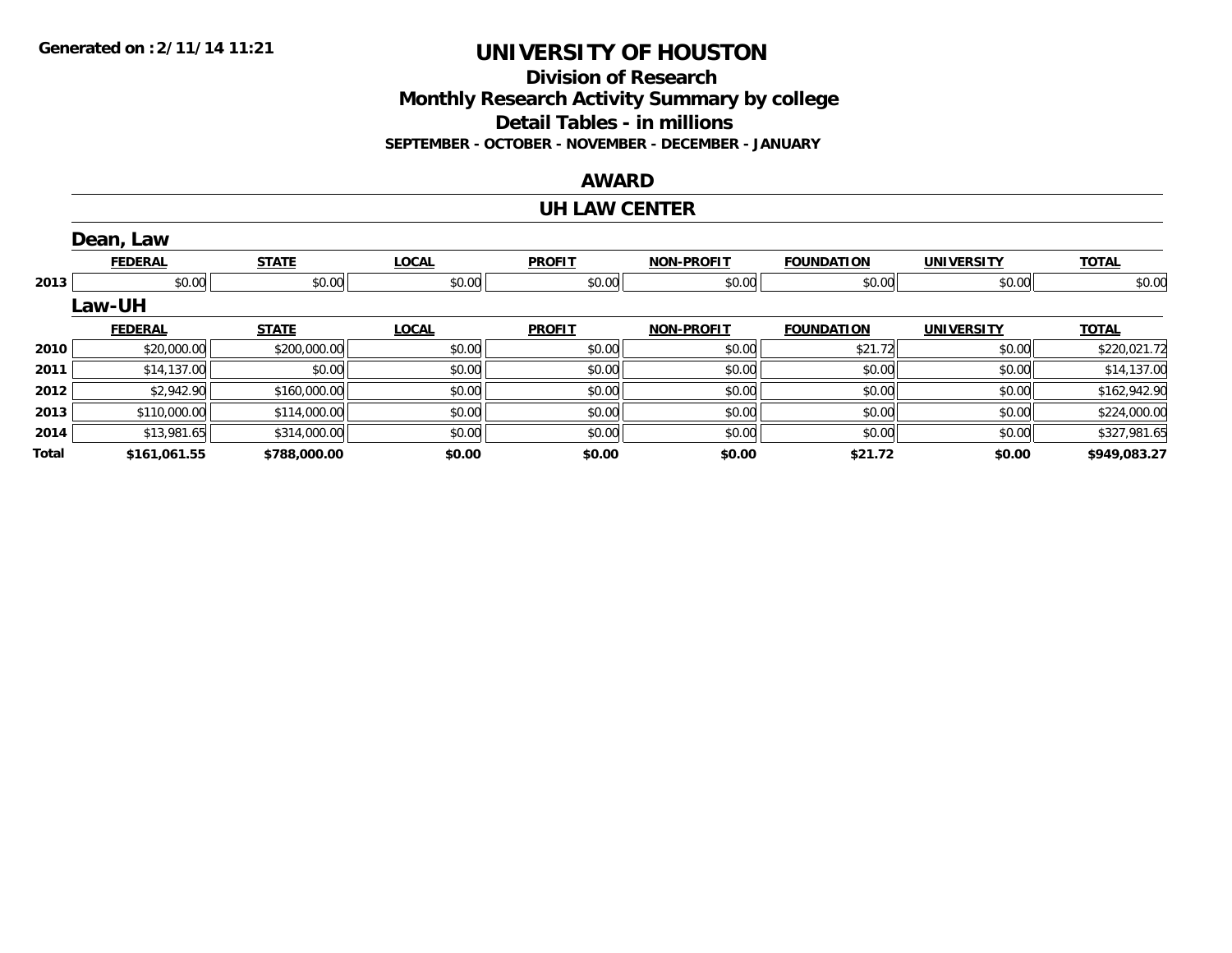### **Division of Research Monthly Research Activity Summary by college Detail Tables - in millions SEPTEMBER - OCTOBER - NOVEMBER - DECEMBER - JANUARY**

#### **AWARD**

#### **UH SYSTEM**

| <b>KUHT-TV</b> |                |              |              |               |                   |                   |                   |                |  |  |  |
|----------------|----------------|--------------|--------------|---------------|-------------------|-------------------|-------------------|----------------|--|--|--|
|                | <b>FEDERAL</b> | <b>STATE</b> | <b>LOCAL</b> | <b>PROFIT</b> | <b>NON-PROFIT</b> | <b>FOUNDATION</b> | <b>UNIVERSITY</b> | <b>TOTAL</b>   |  |  |  |
| 2010           | \$0.00         | \$0.00       | \$0.00       | \$0.00        | \$1,427,262.00    | \$0.00            | \$0.00            | \$1,427,262.00 |  |  |  |
| 2011           | \$0.00         | \$0.00       | \$0.00       | \$0.00        | \$1,606,903.00    | \$0.00            | \$0.00            | \$1,606,903.00 |  |  |  |
| 2012           | \$0.00         | \$0.00       | \$0.00       | \$0.00        | \$14,132.00       | \$0.00            | \$0.00            | \$14,132.00    |  |  |  |
| Total          | \$0.00         | \$0.00       | \$0.00       | \$0.00        | \$3,048,297.00    | \$0.00            | \$0.00            | \$3,048,297.00 |  |  |  |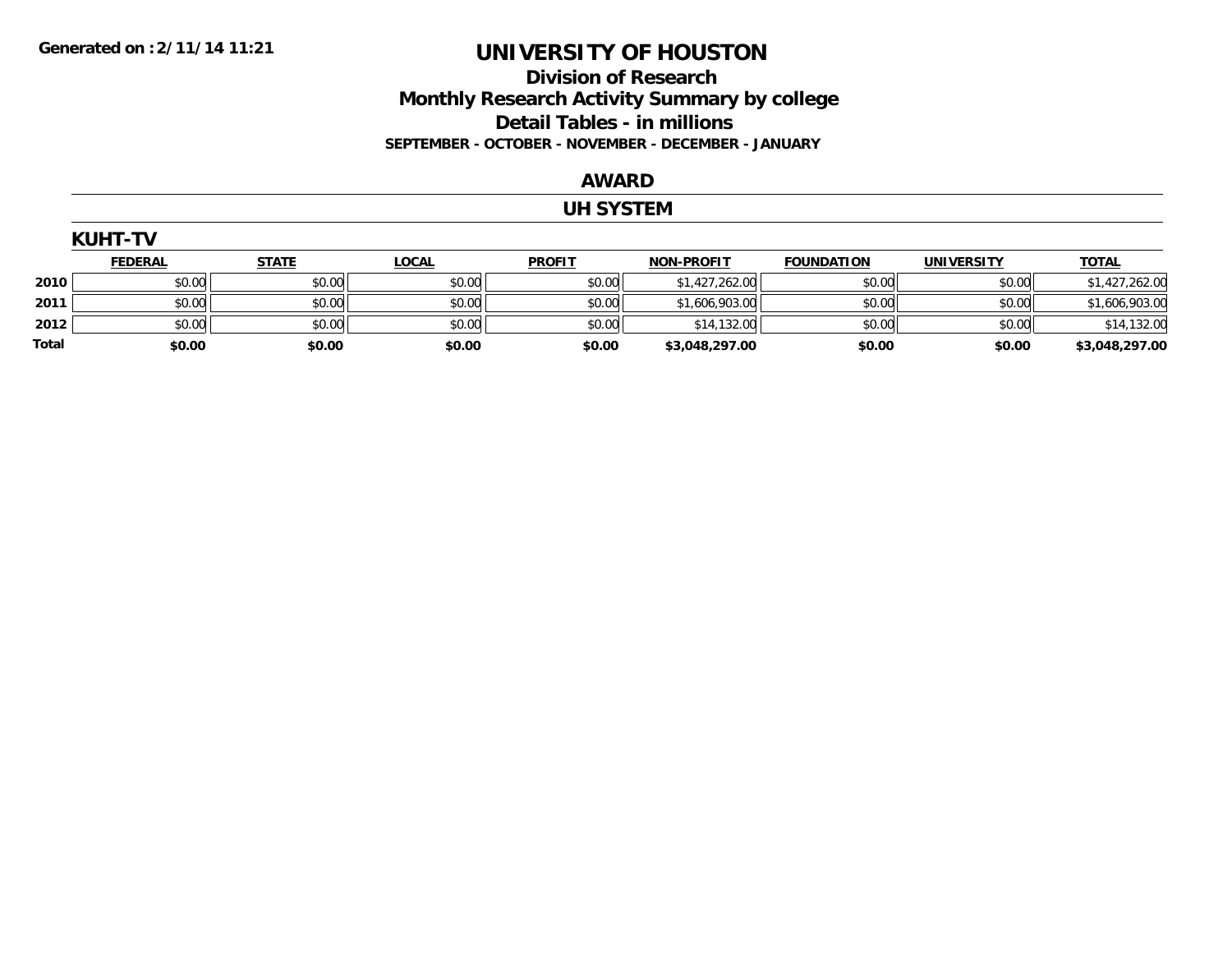### **Division of Research Monthly Research Activity Summary by college Detail Tables - in millions SEPTEMBER - OCTOBER - NOVEMBER - DECEMBER - JANUARY**

#### **AWARD**

#### **UKNOWN COLLEGE**

### **Unknown Department**

|       | <b>FEDERAL</b>   | <b>STATE</b> | LOCAL  | <b>PROFIT</b> | <b>NON-PROFIT</b> | <b>FOUNDATION</b> | <b>UNIVERSITY</b> | <b>TOTAL</b> |
|-------|------------------|--------------|--------|---------------|-------------------|-------------------|-------------------|--------------|
| 2010  | nn nn<br>JU.UU   | \$0.00       | \$0.00 | \$0.00        | \$0.00            | \$0.00            | \$0.00            | \$0.00       |
| 2011  | $\sim$<br>\$0.00 | \$0.00       | \$0.00 | \$0.00        | \$0.00            | \$0.00            | \$0.00            | \$0.00       |
| Total | \$0.00           | \$0.00       | \$0.00 | \$0.00        | \$0.00            | \$0.00            | \$0.00            | \$0.00       |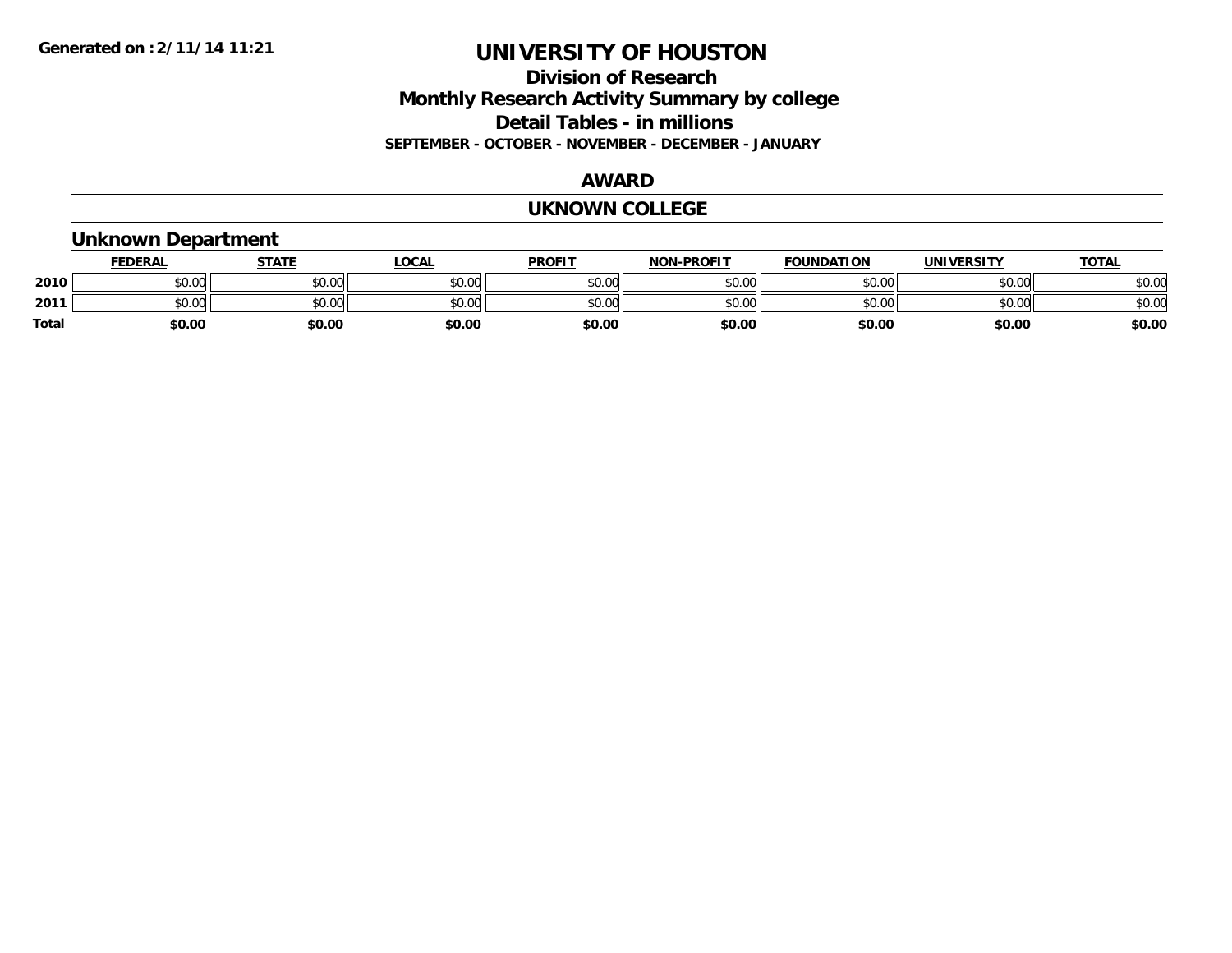#### **Division of Research Monthly Research Activity Summary by college Detail Tables - in millions SEPTEMBER - OCTOBER - NOVEMBER - DECEMBER - JANUARY**

#### **AWARD**

### **VICE PRESIDENT FOR ADMINISTRATION**

|      | <b>Physical Plant</b>       |              |              |               |                   |                   |                   |                |
|------|-----------------------------|--------------|--------------|---------------|-------------------|-------------------|-------------------|----------------|
|      | <b>FEDERAL</b>              | <b>STATE</b> | <b>LOCAL</b> | <b>PROFIT</b> | <b>NON-PROFIT</b> | <b>FOUNDATION</b> | <b>UNIVERSITY</b> | <b>TOTAL</b>   |
| 2010 | \$0.00                      | \$0.00       | \$0.00       | \$0.00        | \$0.00            | \$0.00            | \$0.00            | \$0.00         |
| 2011 | \$0.00                      | \$0.00       | \$0.00       | \$0.00        | \$0.00            | \$0.00            | \$0.00            | \$0.00         |
| 2012 | \$0.00                      | \$0.00       | \$0.00       | \$0.00        | \$2,261,596.00    | \$0.00            | \$0.00            | \$2,261,596.00 |
|      | <b>UH Police Department</b> |              |              |               |                   |                   |                   |                |

|              | <b>FEDERAL</b> | <b>STATE</b> | LOCAL  | <b>PROFIT</b> | <b>NON-PROFIT</b> | <b>FOUNDATION</b> | <b>UNIVERSITY</b> | <u>TOTAL</u>   |
|--------------|----------------|--------------|--------|---------------|-------------------|-------------------|-------------------|----------------|
| 2014         | \$3,000.00     | \$0.00       | \$0.00 | \$0.00        | \$0.00            | \$0.00            | \$0.00            | \$3,000.00     |
| <b>Total</b> | 3.000.00;      | \$0.00       | \$0.00 | \$0.00        | \$2,261,596.00    | \$0.00            | \$0.00            | \$2.264.596.00 |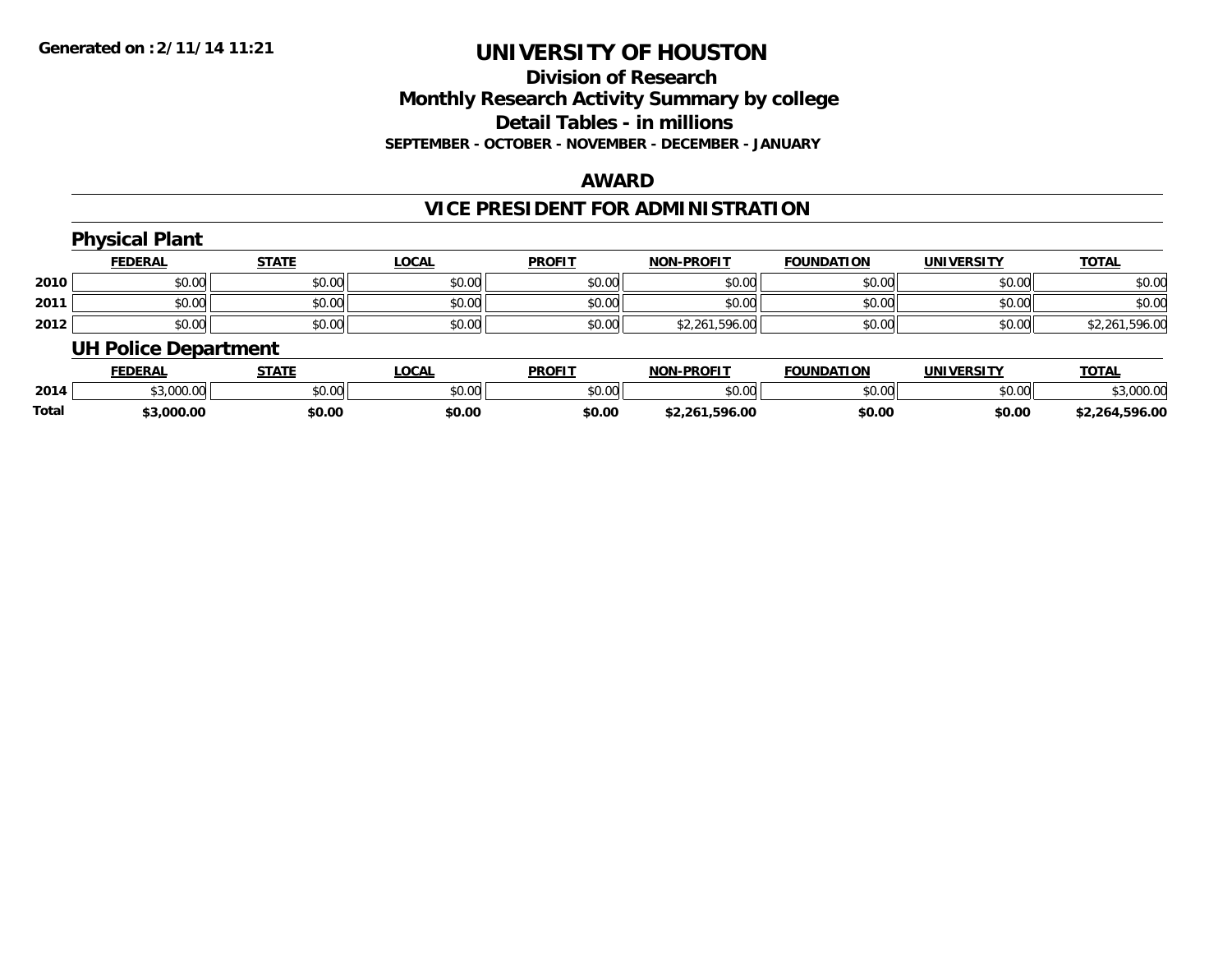### **Division of Research Monthly Research Activity Summary by college Detail Tables - in millions SEPTEMBER - OCTOBER - NOVEMBER - DECEMBER - JANUARY**

#### **AWARD**

### **VICE PRESIDENT FOR STUDENT AFFAIRS**

#### **Vice President, Student Affairs**

|       | <b>FEDERAL</b> | <u>STATE</u> | <b>LOCAL</b> | <b>PROFIT</b> | <b>NON-PROFIT</b> | <b>FOUNDATION</b> | <b>UNIVERSITY</b> | <b>TOTAL</b> |
|-------|----------------|--------------|--------------|---------------|-------------------|-------------------|-------------------|--------------|
| 2010  | \$236,300.00   | \$0.00       | \$0.00       | \$0.00        | \$0.00            | \$0.00            | \$0.00            | \$236,300.00 |
| 2011  | \$236,300.00   | \$0.00       | \$0.00       | \$0.00        | \$0.00            | \$0.00            | \$0.00            | \$236,300.00 |
| 2014  | \$0.00         | \$0.00       | \$0.00       | \$0.00        | \$0.00            | \$10,000.00       | \$0.00            | \$10,000.00  |
| Total | \$472,600.00   | \$0.00       | \$0.00       | \$0.00        | \$0.00            | \$10,000.00       | \$0.00            | \$482,600.00 |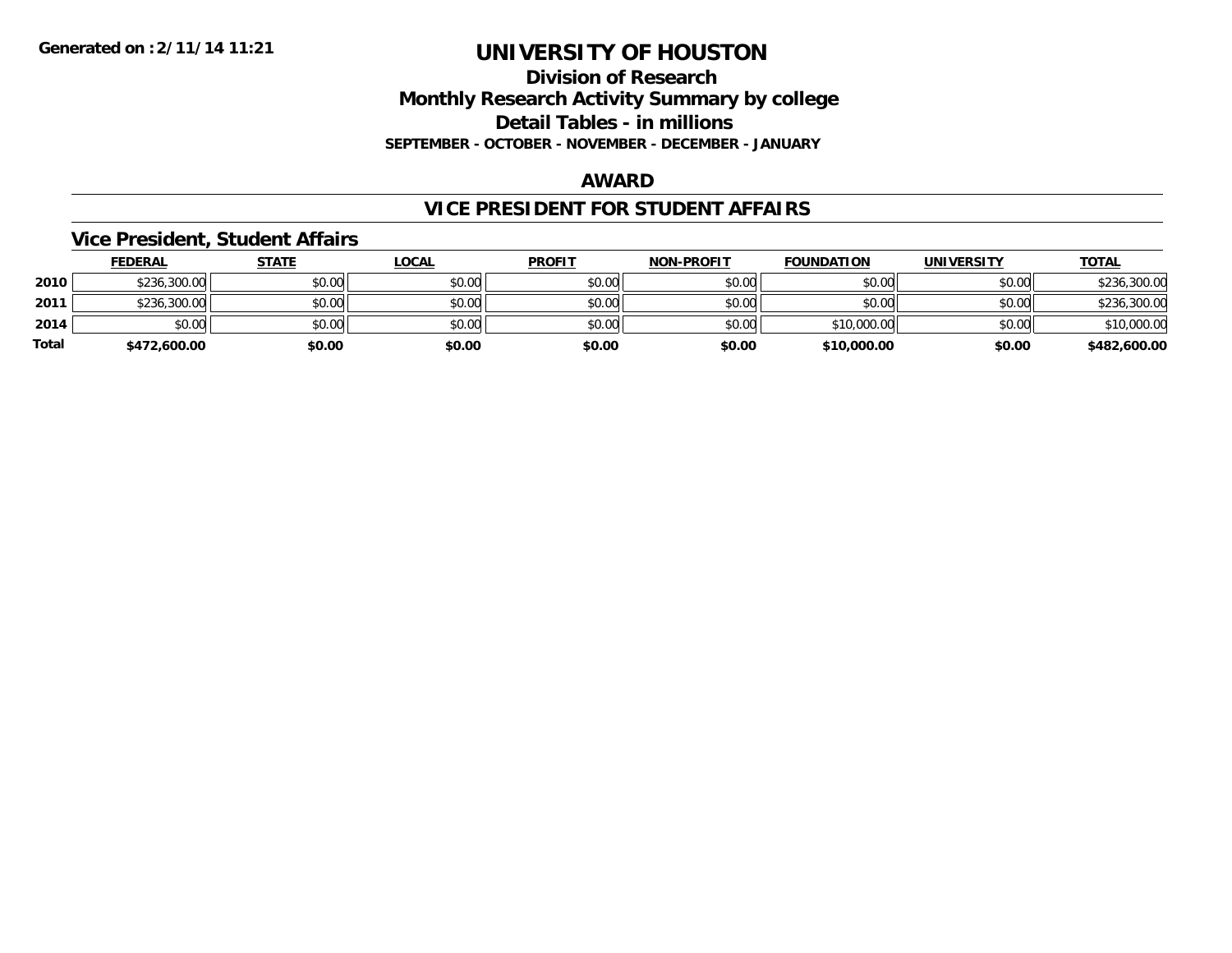**Division of Research**

**Monthly Research Activity Summary by college**

**Detail Tables - in millions**

**SEPTEMBER - OCTOBER - NOVEMBER - DECEMBER - JANUARY**

### **TOTAL EXPENDITURE**

### **C.T. BAUER COLLEGE OF BUSINESS**

### **Dean, Business Administration**

|              | <b>FEDERAL</b>                           | <b>STATE</b> | <b>LOCAL</b> | <b>PROFIT</b> | <b>NON-PROFIT</b> | <b>FOUNDATION</b> | <b>UNIVERSITY</b> | <b>TOTAL</b>   |
|--------------|------------------------------------------|--------------|--------------|---------------|-------------------|-------------------|-------------------|----------------|
| 2014         | \$0.00                                   | \$0.00       | \$0.00       | \$0.00        | \$0.00            | \$0.00            | \$0.00            | \$0.00         |
|              | <b>Finance</b>                           |              |              |               |                   |                   |                   |                |
|              | <b>FEDERAL</b>                           | <b>STATE</b> | <b>LOCAL</b> | <b>PROFIT</b> | <b>NON-PROFIT</b> | <b>FOUNDATION</b> | <b>UNIVERSITY</b> | <b>TOTAL</b>   |
| 2010         | \$74,875.77                              | \$0.00       | \$0.00       | \$0.00        | \$0.00            | \$0.00            | \$0.00            | \$74,875.77    |
| 2011         | \$67,264.47                              | \$0.00       | \$0.00       | \$0.00        | \$0.00            | \$0.00            | \$0.00            | \$67,264.47    |
| 2012         | \$4,539.20                               | \$0.00       | \$0.00       | \$0.00        | \$0.00            | \$0.00            | \$0.00            | \$4,539.20     |
| 2013         | \$0.00                                   | \$0.00       | \$0.00       | \$0.00        | \$0.00            | \$0.00            | \$0.00            | \$0.00         |
| 2014         | \$0.00                                   | \$0.00       | \$0.00       | \$0.00        | \$0.00            | \$0.00            | \$0.00            | \$0.00         |
|              | Management                               |              |              |               |                   |                   |                   |                |
|              | <b>FEDERAL</b>                           | <b>STATE</b> | <b>LOCAL</b> | <b>PROFIT</b> | <b>NON-PROFIT</b> | <b>FOUNDATION</b> | <b>UNIVERSITY</b> | <b>TOTAL</b>   |
| 2010         | \$69,968.37                              | \$0.00       | \$0.00       | \$0.00        | \$0.00            | \$41,250.00       | \$0.00            | \$111,218.37   |
| 2011         | \$61,815.75                              | \$0.00       | \$0.00       | \$0.00        | \$0.00            | \$27,500.00       | \$0.00            | \$89,315.75    |
| 2012         | (\$506.27)                               | \$0.00       | \$0.00       | \$0.00        | \$0.00            | \$27,500.00       | \$0.00            | \$26,993.73    |
| 2013         | \$6,200.00                               | \$0.00       | \$0.00       | \$0.00        | \$0.00            | \$0.00            | \$0.00            | \$6,200.00     |
| 2014         | \$6,510.00                               | \$0.00       | \$0.00       | \$0.00        | \$0.00            | \$0.00            | \$0.00            | \$6,510.00     |
|              | <b>Marketing</b>                         |              |              |               |                   |                   |                   |                |
|              | <b>FEDERAL</b>                           | <b>STATE</b> | <b>LOCAL</b> | <b>PROFIT</b> | <b>NON-PROFIT</b> | <b>FOUNDATION</b> | <b>UNIVERSITY</b> | <b>TOTAL</b>   |
| 2012         | \$0.00                                   | \$0.00       | \$0.00       | \$0.00        | \$0.00            | \$0.00            | \$0.00            | \$0.00         |
| 2013         | \$0.00                                   | \$0.00       | \$0.00       | \$0.00        | \$0.00            | \$0.00            | \$0.00            | \$0.00         |
| 2014         | \$0.00                                   | \$0.00       | \$0.00       | \$0.00        | \$0.00            | \$0.00            | \$0.00            | \$0.00         |
|              | <b>Small Business Development Center</b> |              |              |               |                   |                   |                   |                |
|              | <b>FEDERAL</b>                           | <b>STATE</b> | <b>LOCAL</b> | <b>PROFIT</b> | <b>NON-PROFIT</b> | <b>FOUNDATION</b> | <b>UNIVERSITY</b> | <b>TOTAL</b>   |
| 2010         | \$1,079,921.92                           | \$0.00       | \$0.00       | \$0.00        | \$0.00            | \$0.00            | \$0.00            | \$1,079,921.92 |
| 2011         | \$1,231,531.64                           | \$40,550.19  | \$0.00       | \$0.00        | \$0.00            | \$0.00            | \$0.00            | \$1,272,081.83 |
| 2012         | \$1,568,975.96                           | \$0.00       | \$0.00       | \$0.00        | \$0.00            | \$0.00            | \$0.00            | \$1,568,975.96 |
| 2013         | \$2,213,433.47                           | \$0.00       | \$0.00       | \$0.00        | \$0.00            | (\$5,835.81)      | \$0.00            | \$2,207,597.66 |
| 2014         | \$1,280,690.19                           | \$0.00       | \$0.00       | \$0.00        | \$0.00            | \$22,398.48       | \$0.00            | \$1,303,088.67 |
| <b>Total</b> | \$7,665,220.46                           | \$40,550.19  | \$0.00       | \$0.00        | \$0.00            | \$112,812.67      | \$0.00            | \$7,818,583.32 |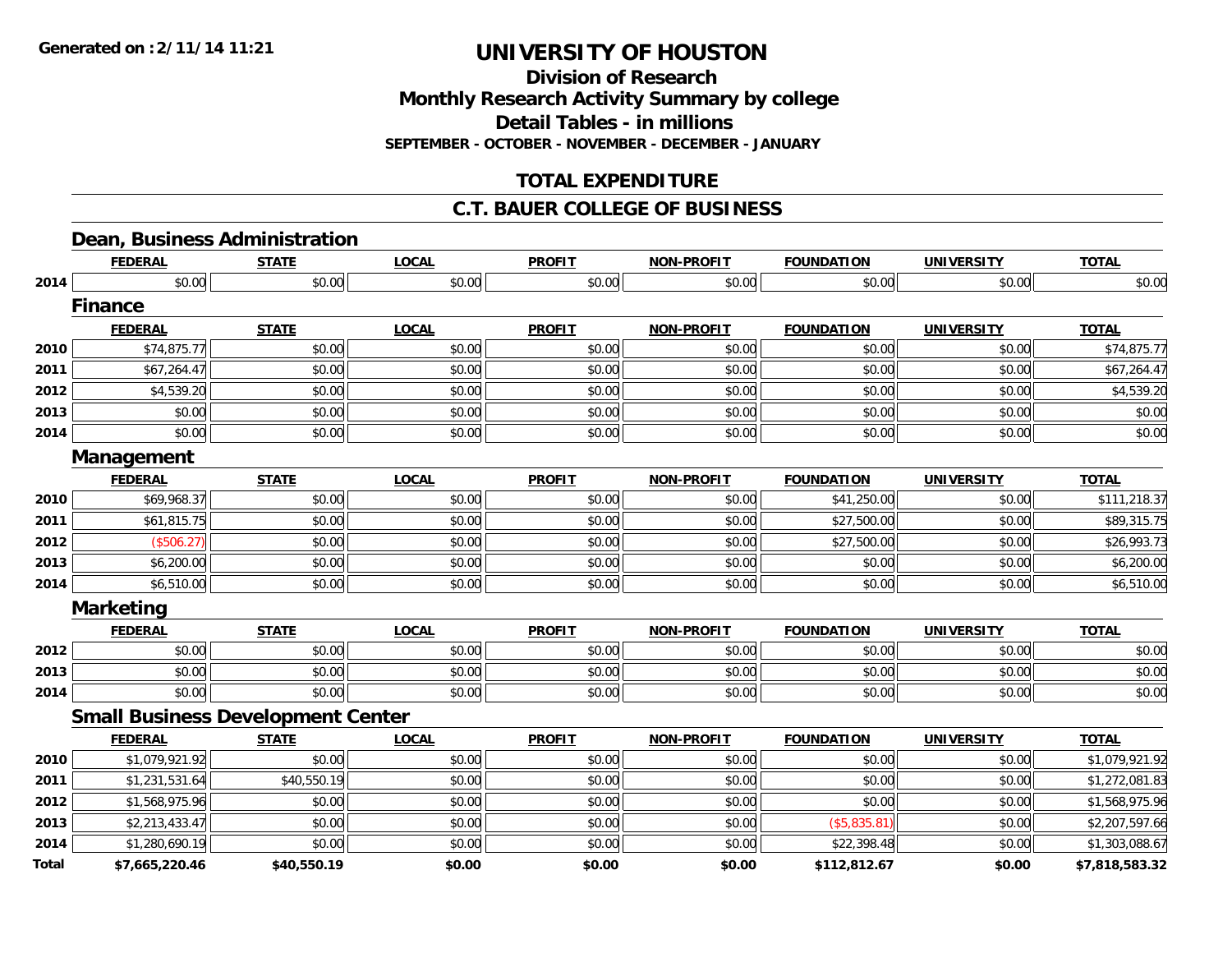### **Division of Research Monthly Research Activity Summary by college Detail Tables - in millions SEPTEMBER - OCTOBER - NOVEMBER - DECEMBER - JANUARY**

### **TOTAL EXPENDITURE**

#### **COLLEGE OF ARCHITECTURE**

|       | Architecture   |              |              |               |                   |                   |                   |              |  |  |  |
|-------|----------------|--------------|--------------|---------------|-------------------|-------------------|-------------------|--------------|--|--|--|
|       | <b>FEDERAL</b> | <b>STATE</b> | <b>LOCAL</b> | <b>PROFIT</b> | <b>NON-PROFIT</b> | <b>FOUNDATION</b> | <b>UNIVERSITY</b> | <b>TOTAL</b> |  |  |  |
| 2010  | \$0.00         | \$0.00       | \$0.00       | \$0.00        | \$0.00            | \$19,665.69       | \$0.00            | \$19,665.69  |  |  |  |
| 2011  | \$0.00         | \$0.00       | \$0.00       | \$0.00        | \$0.00            | \$30,930.77       | \$0.00            | \$30,930.77  |  |  |  |
| 2012  | \$2,318.31     | \$0.00       | \$0.00       | \$0.00        | \$4,508.64        | \$155.11          | \$0.00            | \$6,982.06   |  |  |  |
| 2013  | \$0.00         | \$0.00       | \$0.00       | \$0.00        | \$0.00            | \$2,243.39        | \$2,624.79        | \$4,868.18   |  |  |  |
| 2014  | \$25,000.00    | \$0.00       | \$0.00       | \$0.00        | \$0.00            | \$4,141.94        | \$0.00            | \$29,141.94  |  |  |  |
| Total | \$27,318.31    | \$0.00       | \$0.00       | \$0.00        | \$4,508.64        | \$57,136.91       | \$2,624.79        | \$91,588.64  |  |  |  |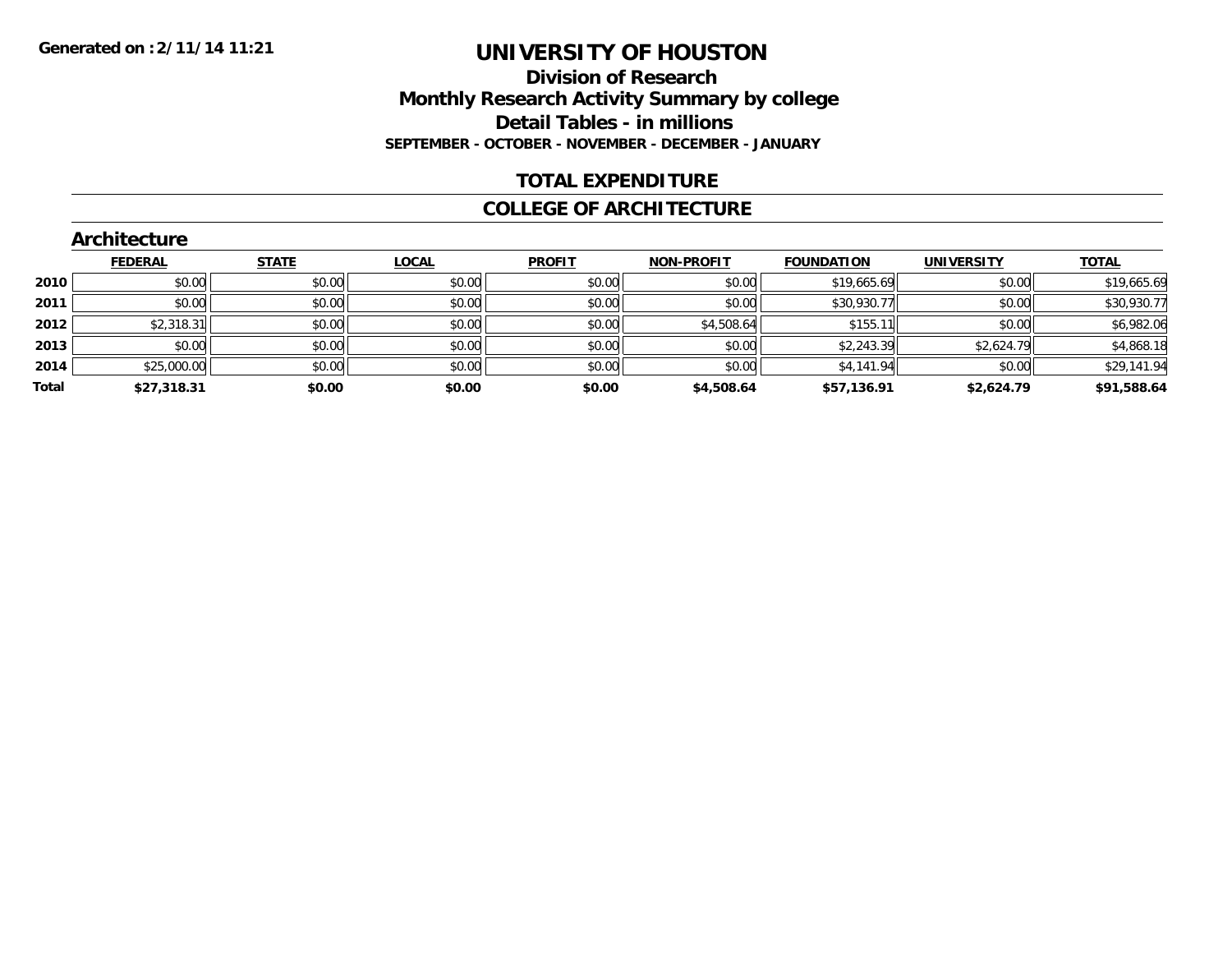### **Division of ResearchMonthly Research Activity Summary by college Detail Tables - in millionsSEPTEMBER - OCTOBER - NOVEMBER - DECEMBER - JANUARY**

### **TOTAL EXPENDITURE**

### **COLLEGE OF EDUCATION**

## **Consistency Mgmt and Coop Disc**

|      | <b>FEDERAL</b> | <b>STATE</b> | <u>LOCAL</u> | <b>PROFIT</b> | <b>NON-PROFIT</b> | <b>FOUNDATION</b> | <b>UNIVERSITY</b> | <b>TOTAL</b> |
|------|----------------|--------------|--------------|---------------|-------------------|-------------------|-------------------|--------------|
| 2010 | \$147.09       | \$0.00       | \$5,593.80   | \$0.00        | \$234,034.85      | \$0.00            | \$0.00            | \$239,775.74 |
| 2011 | \$0.00         | \$0.00       | \$0.00       | \$0.00        | \$36,366.98       | \$0.00            | \$0.00            | \$36,366.98  |
| 2012 | \$0.00         | \$0.00       | \$0.00       | \$0.00        | \$71,298.51       | \$0.00            | \$0.00            | \$71,298.51  |
| 2013 | \$0.00         | \$0.00       | \$0.00       | \$0.00        | \$8,160.91        | \$0.00            | \$0.00            | \$8,160.91   |
| 2014 | \$1,663.52     | \$0.00       | \$28,807.16  | \$0.00        | \$3,323.08        | \$0.00            | \$0.00            | \$33,793.76  |

#### **Curriculum and Instruction**

|      | <b>FEDERAL</b> | <b>STATE</b> | <u>LOCAL</u> | <b>PROFIT</b> | <b>NON-PROFIT</b> | <b>FOUNDATION</b> | <b>UNIVERSITY</b> | <b>TOTAL</b> |
|------|----------------|--------------|--------------|---------------|-------------------|-------------------|-------------------|--------------|
| 2010 | \$228,844.04   | \$11,801.65  | \$0.00       | \$0.00        | \$35,916.51       | \$20,227.00       | \$0.00            | \$296,789.20 |
| 2011 | \$313,185.40   | \$12,613.59  | \$0.00       | \$0.00        | \$45,976.20       | \$111,515.27      | \$0.00            | \$483,290.46 |
| 2012 | \$409,282.92   | \$150,148.75 | \$0.00       | \$0.00        | \$40,046.16       | \$175,081.56      | \$0.00            | \$774,559.39 |
| 2013 | \$356,485.40   | \$52,188.66  | \$0.00       | \$0.00        | \$37,148.84       | \$171,335.98      | \$0.00            | \$617,158.88 |
| 2014 | \$394,375.62   | \$0.00       | \$0.00       | \$0.00        | \$57,338.20       | \$143,485.78      | \$0.00            | \$595,199.60 |

### **Dean, Education**

|      | <b>FEDERAL</b> | <b>STATE</b> | <b>LOCAL</b> | <b>PROFIT</b> | <b>NON-PROFIT</b> | <b>FOUNDATION</b> | <b>UNIVERSITY</b> | <b>TOTAL</b> |
|------|----------------|--------------|--------------|---------------|-------------------|-------------------|-------------------|--------------|
| 2010 | \$0.00         | \$0.00       | \$0.00       | \$0.00        | \$0.00            | \$0.00            | \$0.00            | \$0.00       |
| 2011 | \$0.00         | \$0.00       | \$0.00       | \$0.00        | \$0.00            | \$0.00            | \$0.00            | \$0.00       |
| 2012 | \$0.00         | \$0.00       | \$0.00       | \$0.00        | \$0.00            | \$0.00            | \$0.00            | \$0.00       |
| 2013 | \$0.00         | \$0.00       | \$0.00       | \$0.00        | \$0.00            | \$0.00            | \$0.00            | \$0.00       |
| 2014 | \$0.00         | \$0.00       | \$0.00       | \$0.00        | \$0.00            | \$0.00            | \$0.00            | \$0.00       |

# **Educational Leadership & Cultural Studies**

|      | <b>FEDERAL</b>                | <b>STATE</b>      | <b>LOCAL</b> | <b>PROFIT</b> | <b>NON-PROFIT</b> | <b>FOUNDATION</b> | <b>UNIVERSITY</b> | <b>TOTAL</b> |
|------|-------------------------------|-------------------|--------------|---------------|-------------------|-------------------|-------------------|--------------|
| 2011 | \$0.00                        | $($ \$153.53) $ $ | \$0.00       | \$0.00        | \$0.00            | \$0.00            | \$0.00            | (\$153.53)   |
|      | <b>Educational Psychology</b> |                   |              |               |                   |                   |                   |              |
|      | <b>FEDERAL</b>                | <b>STATE</b>      | <b>LOCAL</b> | <b>PROFIT</b> | <b>NON-PROFIT</b> | <b>FOUNDATION</b> | <b>UNIVERSITY</b> | <b>TOTAL</b> |
| 2010 | \$69,667.06                   | \$1,493.95        | \$0.00       | \$0.00        | \$6,779.49        | \$53,340.91       | \$0.00            | \$131,281.40 |
| 2011 | \$26,887.66                   | \$66,908.35       | \$0.00       | \$0.00        | \$1,211.79        | \$36,626.95       | \$0.00            | \$131,634.75 |
| 2012 | \$164,479.85                  | \$49,242.07       | \$0.00       | \$0.00        | \$3,856.94        | \$1,656.63        | \$0.00            | \$219,235.49 |
| 2013 | \$217,442.29                  | \$119.78          | \$0.00       | \$0.00        | \$17,955.12       | (\$214.71)        | \$9,311.83        | \$244,614.31 |
| 2014 | \$345,617.50                  | \$0.00            | \$0.00       | \$0.00        | \$16,748.08       | (\$709.60)        | \$0.00            | \$361,655.98 |
|      |                               |                   |              |               |                   |                   |                   |              |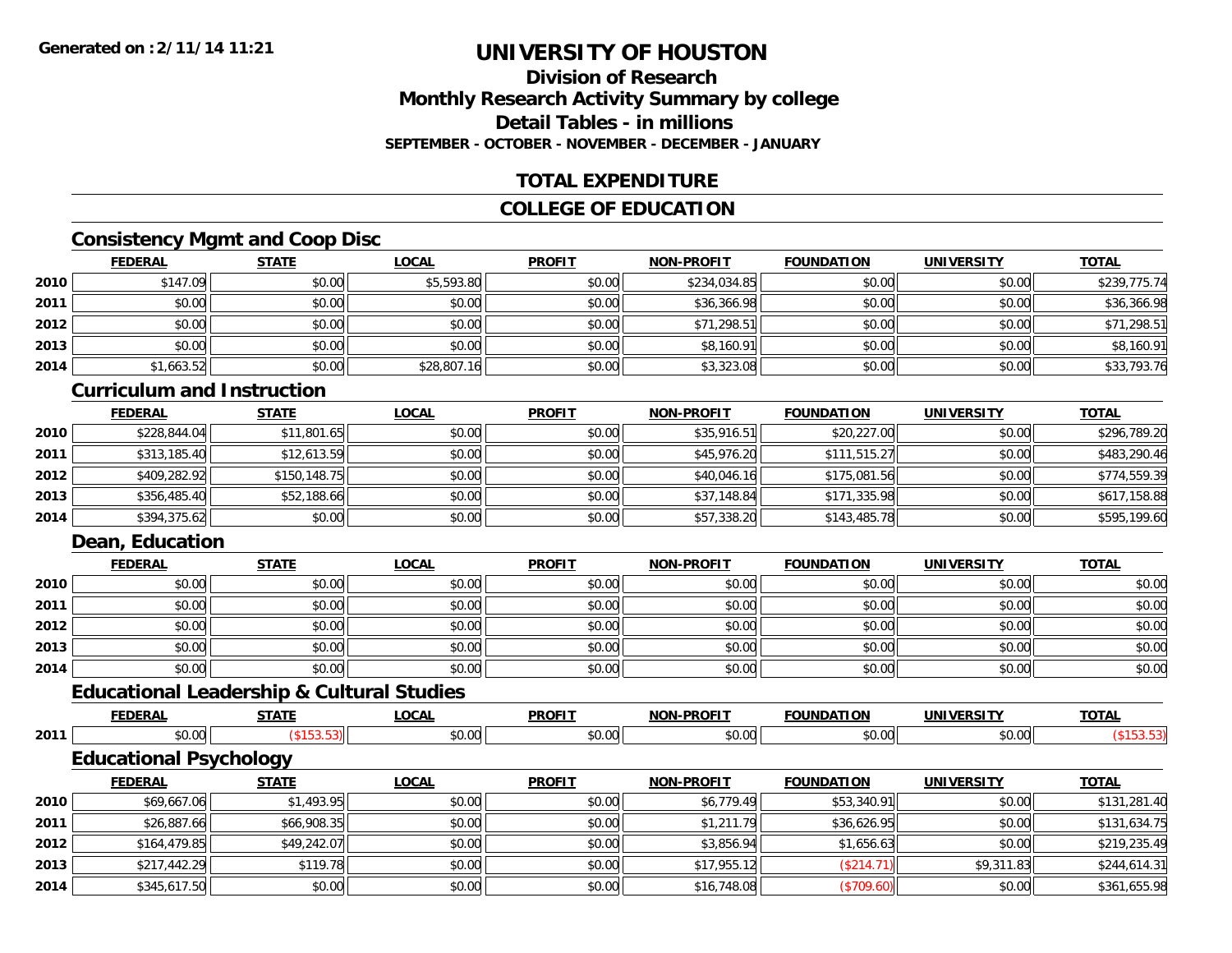## **Division of ResearchMonthly Research Activity Summary by college Detail Tables - in millions SEPTEMBER - OCTOBER - NOVEMBER - DECEMBER - JANUARY**

### **TOTAL EXPENDITURE**

### **COLLEGE OF EDUCATION**

#### **Institute for Urban Education**

|      | <b>FEDERAL</b> | <b>STATE</b> | <b>LOCAL</b> | <b>PROFIT</b> | <b>NON-PROFIT</b> | FOUNDATION | <b>UNIVERSITY</b> | <b>TOTAL</b> |
|------|----------------|--------------|--------------|---------------|-------------------|------------|-------------------|--------------|
| 2010 | \$132,594.48   | \$0.00       | \$0.00       | \$0.00        | \$0.00            | \$0.00     | \$0.00            | \$132,594.48 |
| 2011 | \$94,409.79    | \$0.00       | \$0.00       | \$0.00        | \$0.00            | \$0.00     | \$0.00            | \$94,409.79  |
| 2012 | \$110,768.06   | \$0.00       | \$0.00       | \$0.00        | \$0.00            | \$0.00     | \$0.00            | \$110,768.06 |
| 2013 | \$22,763.18    | \$0.00       | \$0.00       | \$0.00        | \$0.00            | \$0.00     | \$0.00            | \$22,763.18  |
| 2014 | \$13,764.47    | \$0.00       | \$0.00       | \$0.00        | \$0.00            | \$0.00     | \$0.00            | \$13,764.47  |

#### **UH Charter School**

|       | <b>FEDERAL</b> | <u>STATE</u>   | <u>LOCAL</u> | <b>PROFIT</b> | <b>NON-PROFIT</b> | <b>FOUNDATION</b> | UNIVERSITY | <b>TOTAL</b>   |
|-------|----------------|----------------|--------------|---------------|-------------------|-------------------|------------|----------------|
| 2012  | \$30,560.70    | \$339,730.76   | \$0.00       | \$0.00        | \$0.00            | \$0.00            | \$0.00     | \$370,291.46   |
| 2013  | \$12,611.08    | \$385,414.75   | \$0.00       | \$0.00        | \$0.00            | \$0.00            | \$0.00     | \$398,025.83   |
| 2014  | \$19,844.68    | \$422,683.43   | \$0.00       | \$0.00        | \$0.00            | \$0.00            | \$0.00     | \$442,528.11   |
| Total | \$2,965,394.79 | \$1,492,192.21 | \$34,400.96  | \$0.00        | \$616,161.66      | \$712,345.76      | \$9,311.83 | \$5,829,807.21 |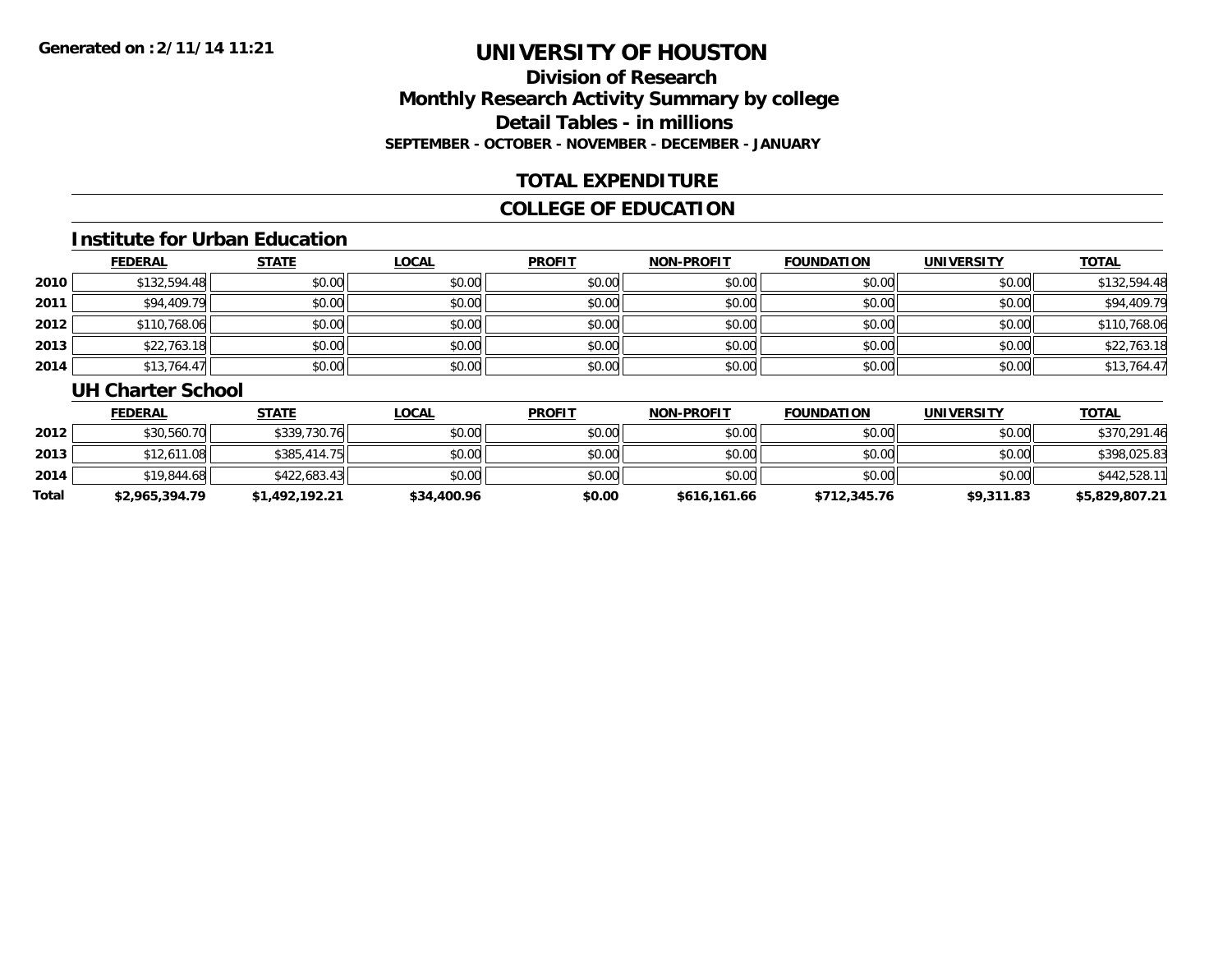**Division of Research**

**Monthly Research Activity Summary by college**

**Detail Tables - in millions**

**SEPTEMBER - OCTOBER - NOVEMBER - DECEMBER - JANUARY**

### **TOTAL EXPENDITURE**

#### **COLLEGE OF LIBERAL ARTS AND SOCIAL SCIENCES**

### **African-American Studies**

|      | <b>FEDERAL</b>                   | <b>STATE</b> | <b>LOCAL</b> | <b>PROFIT</b> | <b>NON-PROFIT</b> | <b>FOUNDATION</b> | <b>UNIVERSITY</b> | <b>TOTAL</b> |
|------|----------------------------------|--------------|--------------|---------------|-------------------|-------------------|-------------------|--------------|
| 2014 | \$0.00                           | \$0.00       | \$0.00       | \$0.00        | \$1,996.40        | \$0.00            | \$0.00            | \$1,996.40   |
|      | Art                              |              |              |               |                   |                   |                   |              |
|      | <b>FEDERAL</b>                   | <b>STATE</b> | <b>LOCAL</b> | <b>PROFIT</b> | <b>NON-PROFIT</b> | <b>FOUNDATION</b> | <b>UNIVERSITY</b> | <b>TOTAL</b> |
| 2012 | \$475.21                         | \$0.00       | \$0.00       | \$0.00        | \$0.00            | \$0.00            | \$0.00            | \$475.21     |
| 2013 | \$5,466.51                       | \$0.00       | \$0.00       | \$0.00        | \$0.00            | \$0.00            | \$0.00            | \$5,466.51   |
| 2014 | \$2,054.89                       | \$0.00       | \$0.00       | \$0.00        | \$0.00            | \$0.00            | \$0.00            | \$2,054.89   |
|      | <b>Arte Publico Press</b>        |              |              |               |                   |                   |                   |              |
|      | <b>FEDERAL</b>                   | <b>STATE</b> | <b>LOCAL</b> | <b>PROFIT</b> | <b>NON-PROFIT</b> | <b>FOUNDATION</b> | <b>UNIVERSITY</b> | <b>TOTAL</b> |
| 2010 | \$22,010.02                      | \$0.00       | \$0.00       | \$0.00        | \$4,178.34        | \$64,023.34       | \$0.00            | \$90,211.70  |
| 2011 | \$9,722.60                       | \$0.00       | \$0.00       | \$0.00        | \$25,261.12       | \$126,913.64      | \$0.00            | \$161,897.36 |
| 2012 | \$25,665.38                      | \$0.00       | \$0.00       | \$0.00        | \$21,936.99       | \$0.00            | \$0.00            | \$47,602.37  |
| 2013 | \$22,194.84                      | \$0.00       | \$0.00       | \$0.00        | \$20,731.45       | \$54,145.06       | \$0.00            | \$97,071.35  |
| 2014 | \$0.00                           | \$596.00     | \$0.00       | \$0.00        | \$10,000.00       | \$87,163.80       | \$0.00            | \$97,759.80  |
|      | <b>Blaffer Gallery</b>           |              |              |               |                   |                   |                   |              |
|      | <b>FEDERAL</b>                   | <b>STATE</b> | <b>LOCAL</b> | <b>PROFIT</b> | <b>NON-PROFIT</b> | <b>FOUNDATION</b> | <b>UNIVERSITY</b> | <b>TOTAL</b> |
| 2010 | \$42,062.95                      | \$0.00       | \$0.00       | \$0.00        | \$23,903.58       | \$0.00            | \$0.00            | \$65,966.53  |
| 2011 | \$9,418.06                       | \$970.76     | \$0.00       | \$0.00        | \$10,688.34       | \$0.00            | \$0.00            | \$21,077.16  |
| 2012 | \$1,043.58                       | \$959.97     | \$0.00       | \$0.00        | \$4,180.67        | \$0.00            | \$0.00            | \$6,184.22   |
| 2013 | \$5,356.06                       | \$0.00       | \$0.00       | \$0.00        | \$0.00            | \$0.00            | \$0.00            | \$5,356.06   |
| 2014 | \$50,000.58                      | \$10,387.81  | \$0.00       | \$0.00        | \$7,143.75        | \$0.00            | \$0.00            | \$67,532.14  |
|      | <b>Center for Public History</b> |              |              |               |                   |                   |                   |              |
|      | <b>FEDERAL</b>                   | <b>STATE</b> | <b>LOCAL</b> | <b>PROFIT</b> | NON-PROFIT        | <b>FOUNDATION</b> | <b>UNIVERSITY</b> | <b>TOTAL</b> |
| 2012 | \$482.73                         | \$0.00       | \$0.00       | \$0.00        | \$0.00            | \$0.00            | \$0.00            | \$482.73     |
| 2013 | \$19,360.00                      | \$0.00       | \$0.00       | \$0.00        | \$0.00            | \$0.00            | \$0.00            | \$19,360.00  |
| 2014 | \$1,117.26                       | \$0.00       | \$0.00       | \$0.00        | \$0.00            | \$0.00            | \$0.00            | \$1,117.26   |
|      | <b>Communication Disorders</b>   |              |              |               |                   |                   |                   |              |
|      | <b>FEDERAL</b>                   | <b>STATE</b> | <b>LOCAL</b> | <b>PROFIT</b> | <b>NON-PROFIT</b> | <b>FOUNDATION</b> | <b>UNIVERSITY</b> | <b>TOTAL</b> |
| 2010 | \$0.00                           | \$0.00       | \$0.00       | \$0.00        | \$140,359.91      | \$0.00            | \$0.00            | \$140,359.91 |
| 2011 | \$3,082.62                       | \$0.00       | \$0.00       | \$0.00        | \$40,148.08       | \$0.00            | \$0.00            | \$43,230.70  |
| 2012 | \$3,759.47                       | \$0.00       | \$0.00       | \$0.00        | \$69,920.15       | \$0.00            | \$0.00            | \$73,679.62  |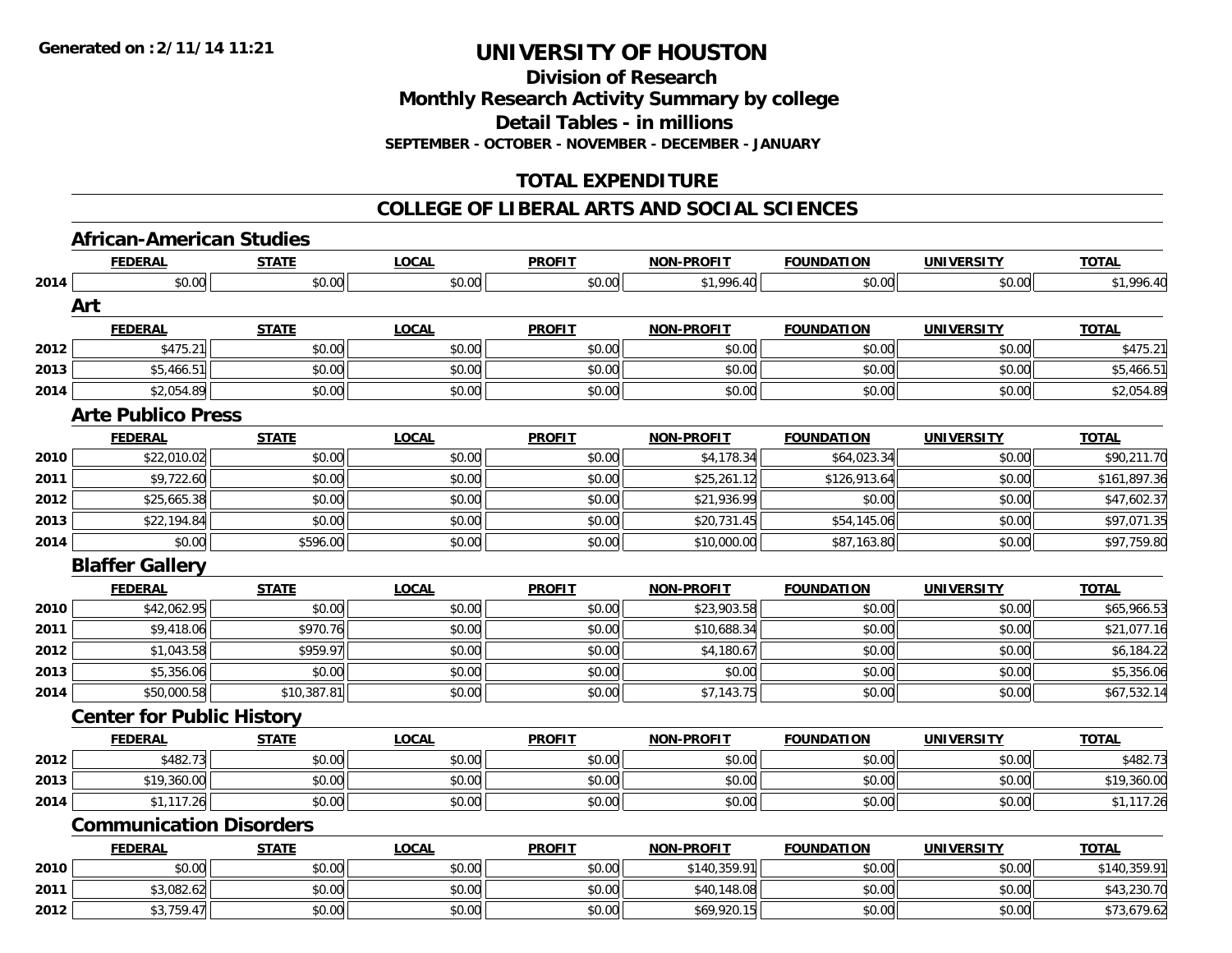**Division of ResearchMonthly Research Activity Summary by college Detail Tables - in millions SEPTEMBER - OCTOBER - NOVEMBER - DECEMBER - JANUARY**

### **TOTAL EXPENDITURE**

#### **COLLEGE OF LIBERAL ARTS AND SOCIAL SCIENCES**

|      | <b>Communication Disorders</b>                    |              |              |               |                   |                   |                   |              |
|------|---------------------------------------------------|--------------|--------------|---------------|-------------------|-------------------|-------------------|--------------|
|      | <b>FEDERAL</b>                                    | <b>STATE</b> | <b>LOCAL</b> | <b>PROFIT</b> | <b>NON-PROFIT</b> | <b>FOUNDATION</b> | <b>UNIVERSITY</b> | <b>TOTAL</b> |
| 2013 | (\$0.01)                                          | \$0.00       | \$0.00       | \$0.00        | \$104,307.35      | \$3,100.00        | \$0.00            | \$107,407.34 |
| 2014 | \$31,560.40                                       | \$0.00       | \$0.00       | \$0.00        | \$43,743.36       | \$166.70          | \$0.00            | \$75,470.46  |
|      | <b>Comparative Cultural Studies</b>               |              |              |               |                   |                   |                   |              |
|      | <b>FEDERAL</b>                                    | <b>STATE</b> | <b>LOCAL</b> | <b>PROFIT</b> | <b>NON-PROFIT</b> | <b>FOUNDATION</b> | <b>UNIVERSITY</b> | <b>TOTAL</b> |
| 2010 | \$0.00                                            | \$0.00       | \$0.00       | \$0.00        | (\$88.94)         | \$0.00            | \$0.00            | (\$88.94)    |
| 2011 | \$0.00                                            | \$0.00       | \$0.00       | \$757.50      | \$0.00            | \$0.00            | \$0.00            | \$757.50     |
|      | <b>Cynthia Woods Mitchell Center for the Arts</b> |              |              |               |                   |                   |                   |              |
|      | <b>FEDERAL</b>                                    | <b>STATE</b> | <b>LOCAL</b> | <b>PROFIT</b> | <b>NON-PROFIT</b> | <b>FOUNDATION</b> | <b>UNIVERSITY</b> | <b>TOTAL</b> |
| 2011 | \$0.00                                            | \$0.00       | \$0.00       | \$0.00        | \$15,000.00       | \$0.00            | \$0.00            | \$15,000.00  |
| 2013 | \$0.00                                            | \$6,000.00   | \$0.00       | \$0.00        | \$0.00            | \$0.00            | \$0.00            | \$6,000.00   |
| 2014 | \$0.00                                            | \$4,500.00   | \$0.00       | \$4,678.10    | \$0.00            | \$1,400.00        | \$0.00            | \$10,578.10  |
|      | Dean, Liberal Arts and Social Sciences            |              |              |               |                   |                   |                   |              |
|      | <b>FEDERAL</b>                                    | <b>STATE</b> | <b>LOCAL</b> | <b>PROFIT</b> | <b>NON-PROFIT</b> | <b>FOUNDATION</b> | <b>UNIVERSITY</b> | <b>TOTAL</b> |
| 2010 | \$1,085.32                                        | \$0.00       | \$0.00       | \$0.00        | \$0.00            | \$0.00            | \$0.00            | \$1,085.32   |
| 2011 | \$1,486.73                                        | \$0.00       | \$0.00       | \$0.00        | \$0.00            | \$0.00            | \$0.00            | \$1,486.73   |
| 2012 | \$1,474.57                                        | \$0.00       | \$0.00       | \$0.00        | \$0.00            | \$0.00            | \$0.00            | \$1,474.57   |
| 2013 | \$0.00                                            | \$0.00       | \$0.00       | \$0.00        | \$0.00            | \$0.00            | \$0.00            | \$0.00       |
| 2014 | \$0.00                                            | \$0.00       | \$0.00       | \$0.00        | \$0.00            | \$0.00            | \$0.00            | \$0.00       |
|      | <b>Economics</b>                                  |              |              |               |                   |                   |                   |              |
|      | <b>FEDERAL</b>                                    | <b>STATE</b> | <b>LOCAL</b> | <b>PROFIT</b> | <b>NON-PROFIT</b> | <b>FOUNDATION</b> | <b>UNIVERSITY</b> | <b>TOTAL</b> |
| 2010 | \$7,424.99                                        | \$0.00       | \$0.00       | \$0.00        | \$0.00            | \$0.00            | \$0.00            | \$7,424.99   |
| 2011 | \$0.00                                            | \$0.00       | \$0.00       | \$0.00        | \$5,000.00        | \$22,021.38       | \$0.00            | \$27,021.38  |
| 2012 | \$0.00                                            | \$0.00       | \$0.00       | \$11,817.13   | \$1,293.40        | \$12,498.54       | \$0.00            | \$25,609.07  |
| 2013 | \$0.00                                            | \$0.00       | \$0.00       | \$0.00        | \$203,526.34      | \$11,480.26       | \$0.00            | \$215,006.60 |
| 2014 | \$0.00                                            | \$0.00       | \$0.00       | \$0.00        | \$33,972.45       | \$15,353.99       | \$0.00            | \$49,326.44  |
|      | <b>English</b>                                    |              |              |               |                   |                   |                   |              |
|      | <b>FEDERAL</b>                                    | <b>STATE</b> | <b>LOCAL</b> | <b>PROFIT</b> | <b>NON-PROFIT</b> | <b>FOUNDATION</b> | <b>UNIVERSITY</b> | <b>TOTAL</b> |
| 2010 | \$0.00                                            | \$0.00       | \$0.00       | \$0.00        | \$0.00            | \$0.00            | \$0.00            | \$0.00       |
| 2011 | \$0.00                                            | \$0.00       | \$0.00       | \$0.00        | \$0.00            | \$0.00            | \$0.00            | \$0.00       |
| 2012 | \$397.50                                          | \$0.00       | \$0.00       | \$0.00        | \$0.00            | \$0.00            | \$0.00            | \$397.50     |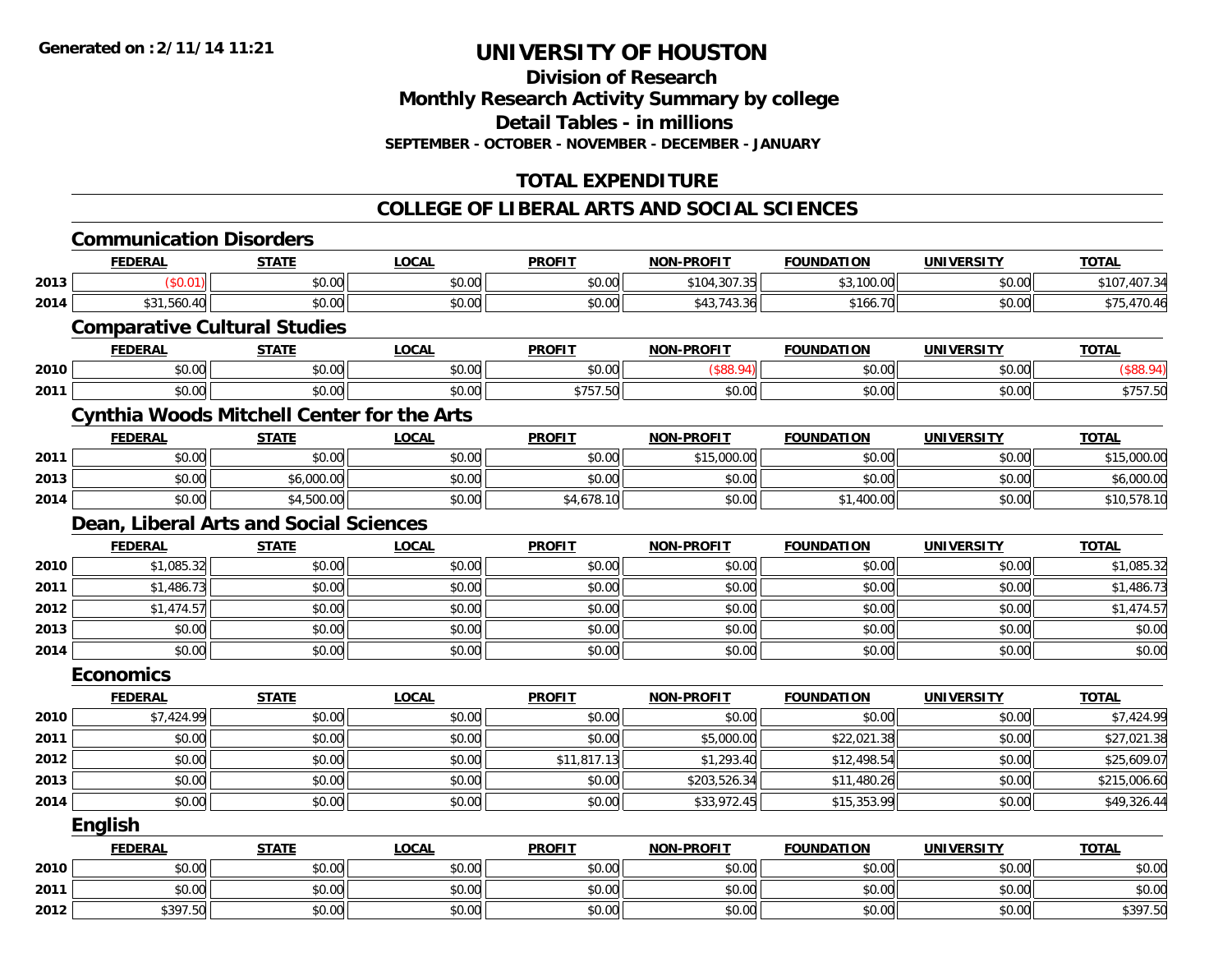**Division of Research Monthly Research Activity Summary by college Detail Tables - in millions SEPTEMBER - OCTOBER - NOVEMBER - DECEMBER - JANUARY**

## **TOTAL EXPENDITURE**

#### **COLLEGE OF LIBERAL ARTS AND SOCIAL SCIENCES**

|      | English                 |                                       |              |               |                   |                   |                   |                |
|------|-------------------------|---------------------------------------|--------------|---------------|-------------------|-------------------|-------------------|----------------|
|      | <b>FEDERAL</b>          | <b>STATE</b>                          | <b>LOCAL</b> | <b>PROFIT</b> | <b>NON-PROFIT</b> | <b>FOUNDATION</b> | <b>UNIVERSITY</b> | <b>TOTAL</b>   |
| 2013 | \$17,566.26             | \$0.00                                | \$0.00       | \$0.00        | \$0.00            | \$0.00            | \$0.00            | \$17,566.26    |
| 2014 | \$14,950.00             | \$0.00                                | \$0.00       | \$0.00        | \$0.00            | \$0.00            | \$0.00            | \$14,950.00    |
|      |                         | <b>Health and Human Performance</b>   |              |               |                   |                   |                   |                |
|      | <b>FEDERAL</b>          | <b>STATE</b>                          | <b>LOCAL</b> | <b>PROFIT</b> | <b>NON-PROFIT</b> | <b>FOUNDATION</b> | <b>UNIVERSITY</b> | <b>TOTAL</b>   |
| 2010 | \$780,731.47            | \$0.00                                | \$0.00       | \$28,916.38   | \$0.00            | \$7,215.45        | \$0.00            | \$816,863.30   |
| 2011 | \$445,729.45            | \$0.00                                | \$0.00       | \$162,479.54  | \$0.00            | \$6,081.29        | \$0.00            | \$614,290.28   |
| 2012 | \$276,207.74            | \$0.00                                | \$0.00       | \$123,359.36  | \$0.00            | \$9,680.80        | \$0.00            | \$409,247.89   |
| 2013 | \$1,068,394.25          | \$0.00                                | \$0.00       | \$47,998.58   | \$0.00            | (\$71.57)         | \$0.00            | \$1,116,321.26 |
| 2014 | \$955,151.12            | \$0.00                                | \$0.00       | \$36,027.50   | \$0.00            | \$6,732.02        | \$0.00            | \$997,910.64   |
|      | <b>Hispanic Studies</b> |                                       |              |               |                   |                   |                   |                |
|      | <b>FEDERAL</b>          | <b>STATE</b>                          | <b>LOCAL</b> | <b>PROFIT</b> | <b>NON-PROFIT</b> | <b>FOUNDATION</b> | <b>UNIVERSITY</b> | <b>TOTAL</b>   |
| 2012 | \$0.00                  | \$0.00                                | \$0.00       | \$0.00        | \$0.00            | \$56,060.31       | \$0.00            | \$56,060.31    |
| 2013 | \$0.00                  | \$0.00                                | \$0.00       | \$0.00        | \$0.00            | \$13,442.31       | \$0.00            | \$13,442.31    |
| 2014 | \$0.00                  | \$0.00                                | \$0.00       | \$0.00        | \$0.00            | \$4,437.02        | \$0.00            | \$4,437.02     |
|      | <b>History</b>          |                                       |              |               |                   |                   |                   |                |
|      | <b>FEDERAL</b>          | <b>STATE</b>                          | <b>LOCAL</b> | <b>PROFIT</b> | <b>NON-PROFIT</b> | <b>FOUNDATION</b> | <b>UNIVERSITY</b> | <b>TOTAL</b>   |
| 2010 | \$0.00                  | \$0.00                                | \$0.00       | \$30,644.03   | \$0.00            | \$0.00            | \$0.00            | \$30,644.03    |
| 2011 | \$5,443.18              | \$0.00                                | \$0.00       | \$17,704.63   | \$0.00            | \$0.00            | \$0.00            | \$23,147.81    |
| 2012 | \$1,519.25              | \$0.00                                | \$0.00       | \$5,397.46    | (\$332.43)        | \$0.00            | \$0.00            | \$6,584.28     |
| 2013 | (\$6,756.75)            | \$0.00                                | \$0.00       | \$21,453.30   | (\$13,302.61)     | \$0.00            | \$0.00            | \$1,393.94     |
| 2014 | \$0.00                  | \$0.00                                | \$0.00       | \$27,309.01   | \$0.00            | \$0.00            | \$0.00            | \$27,309.01    |
|      |                         | <b>Hobby Center for Public Policy</b> |              |               |                   |                   |                   |                |
|      | <b>FEDERAL</b>          | <b>STATE</b>                          | <b>LOCAL</b> | <b>PROFIT</b> | <b>NON-PROFIT</b> | <b>FOUNDATION</b> | <b>UNIVERSITY</b> | <b>TOTAL</b>   |
| 2010 | \$12,872.17             | \$0.00                                | \$0.00       | \$0.00        | \$0.00            | \$0.00            | \$0.00            | \$12,872.17    |
| 2011 | \$5,134.65              | \$0.00                                | \$0.00       | \$0.00        | \$0.00            | \$0.00            | \$0.00            | \$5,134.65     |
| 2012 | \$47,797.83             | \$0.00                                | \$0.00       | \$0.00        | \$0.00            | \$0.00            | \$0.00            | \$47,797.83    |
| 2013 | \$30,029.37             | \$0.00                                | \$0.00       | \$0.00        | \$0.00            | \$0.00            | \$0.00            | \$30,029.37    |
| 2014 | \$0.00                  | \$19,543.44                           | \$0.00       | \$0.00        | \$0.00            | \$0.00            | \$0.00            | \$19,543.44    |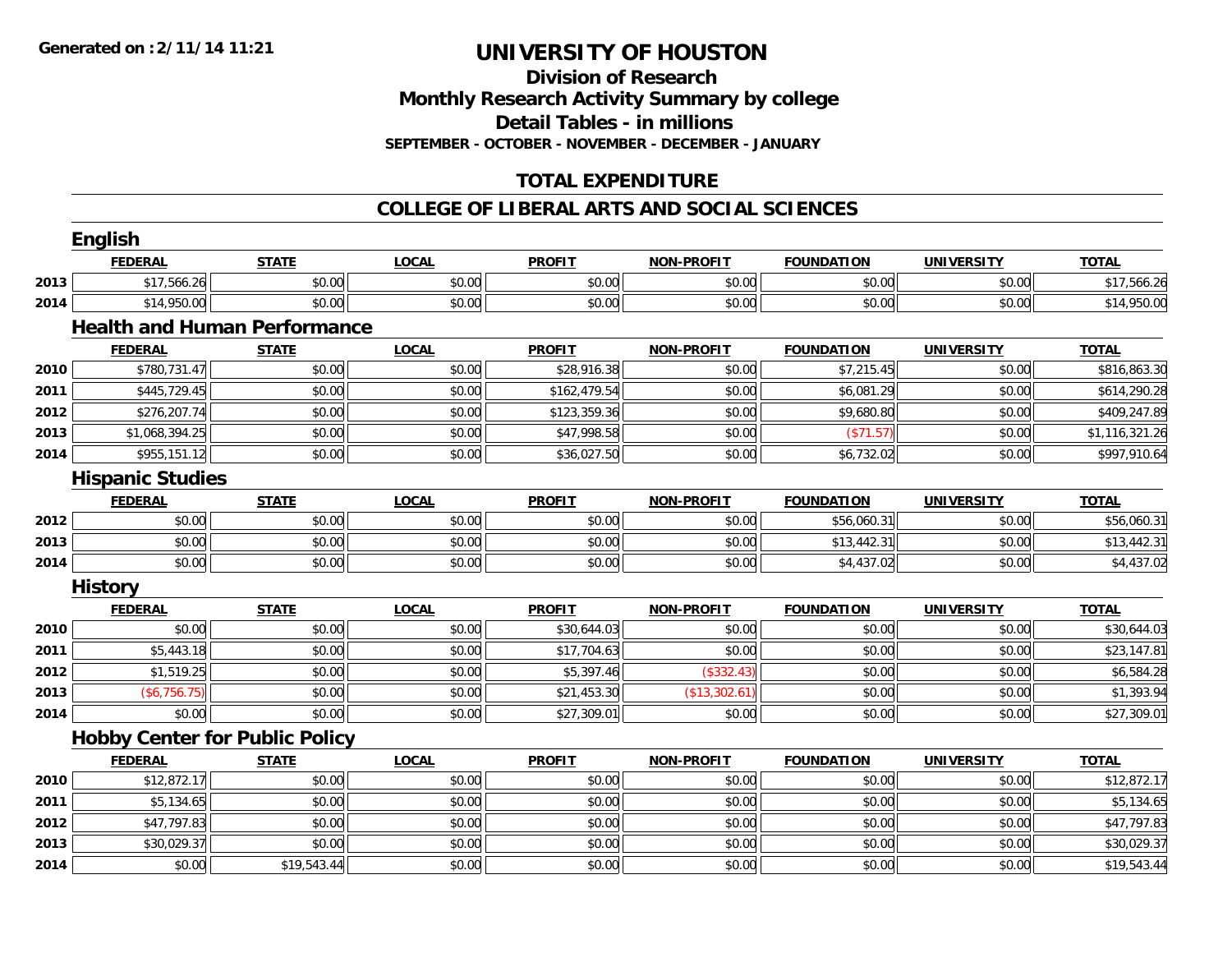**2012**

# **UNIVERSITY OF HOUSTON**

**Division of ResearchMonthly Research Activity Summary by college Detail Tables - in millions SEPTEMBER - OCTOBER - NOVEMBER - DECEMBER - JANUARY**

### **TOTAL EXPENDITURE**

#### **COLLEGE OF LIBERAL ARTS AND SOCIAL SCIENCES**

### **Modern/Classical Languages**

|      | <b>FEDERAL</b>                 | <b>STATE</b> | <b>LOCAL</b> | <b>PROFIT</b> | <b>NON-PROFIT</b> | <b>FOUNDATION</b> | <b>UNIVERSITY</b> | <b>TOTAL</b>   |
|------|--------------------------------|--------------|--------------|---------------|-------------------|-------------------|-------------------|----------------|
| 2011 | \$0.00                         | \$0.00       | \$0.00       | \$0.00        | \$0.00            | \$0.00            | \$0.00            | \$0.00         |
| 2012 | \$0.00                         | \$0.00       | \$0.00       | \$0.00        | \$0.00            | \$0.00            | \$0.00            | \$0.00         |
| 2013 | \$18,027.81                    | \$0.00       | \$0.00       | \$0.00        | \$0.00            | \$0.00            | \$0.00            | \$18,027.81    |
| 2014 | \$59,815.00                    | \$0.00       | \$0.00       | \$0.00        | \$0.00            | \$0.00            | \$0.00            | \$59,815.00    |
|      | <b>Philosophy</b>              |              |              |               |                   |                   |                   |                |
|      | <b>FEDERAL</b>                 | <b>STATE</b> | <b>LOCAL</b> | <b>PROFIT</b> | <b>NON-PROFIT</b> | <b>FOUNDATION</b> | <b>UNIVERSITY</b> | <b>TOTAL</b>   |
| 2010 | \$0.00                         | \$0.00       | \$0.00       | \$0.00        | \$0.00            | \$0.00            | \$0.00            | \$0.00         |
| 2011 | \$0.00                         | \$0.00       | \$0.00       | \$0.00        | \$0.00            | \$0.00            | \$0.00            | \$0.00         |
| 2012 | \$2,923.54                     | \$0.00       | \$0.00       | \$0.00        | \$0.00            | \$0.00            | \$0.00            | \$2,923.54     |
| 2013 | \$4,462.86                     | \$0.00       | \$0.00       | \$0.00        | \$0.00            | \$0.00            | \$0.00            | \$4,462.86     |
| 2014 | \$5,449.72                     | \$0.00       | \$0.00       | \$0.00        | \$0.00            | \$0.00            | \$0.00            | \$5,449.72     |
|      | <b>Political Science</b>       |              |              |               |                   |                   |                   |                |
|      | <b>FEDERAL</b>                 | <b>STATE</b> | <b>LOCAL</b> | <b>PROFIT</b> | <b>NON-PROFIT</b> | <b>FOUNDATION</b> | <b>UNIVERSITY</b> | <b>TOTAL</b>   |
| 2010 | \$1,831.33                     | \$0.00       | \$0.00       | \$0.00        | \$0.00            | \$0.00            | \$0.00            | \$1,831.33     |
| 2011 | \$0.00                         | \$0.00       | \$0.00       | (\$179.60)    | \$0.00            | \$0.00            | \$0.00            | (\$179.60)     |
| 2012 | \$0.00                         | \$0.00       | \$0.00       | \$0.00        | \$0.00            | \$0.00            | \$0.00            | \$0.00         |
| 2013 | \$6,585.31                     | \$0.00       | \$0.00       | \$0.00        | \$0.00            | \$2,000.00        | \$0.00            | \$8,585.31     |
| 2014 | \$0.00                         | \$0.00       | \$0.00       | \$0.00        | \$0.00            | \$0.00            | \$0.00            | \$0.00         |
|      | <b>Psychology</b>              |              |              |               |                   |                   |                   |                |
|      | <b>FEDERAL</b>                 | <b>STATE</b> | <b>LOCAL</b> | <b>PROFIT</b> | <b>NON-PROFIT</b> | <b>FOUNDATION</b> | <b>UNIVERSITY</b> | <b>TOTAL</b>   |
| 2010 | \$2,577,719.20                 | \$245,004.63 | \$0.00       | \$45,196.05   | \$39,479.35       | \$6,416.28        | \$24,135.42       | \$2,937,950.93 |
| 2011 | \$2,653,749.61                 | \$166,554.28 | \$0.00       | \$32,555.47   | \$92,644.44       | \$47,760.32       | \$6,569.09        | \$2,999,833.21 |
| 2012 | \$2,442,816.90                 | \$54,810.93  | \$0.00       | \$32,029.85   | \$103,763.52      | \$75,652.98       | (\$3,093.22)      | \$2,705,980.96 |
| 2013 | \$2,290,976.65                 | \$29,504.64  | \$0.00       | \$19,620.82   | \$97,861.14       | \$59,763.40       | \$0.00            | \$2,497,726.65 |
| 2014 | \$1,601,694.46                 | \$5,832.64   | \$0.00       | \$4,780.26    | \$137,645.30      | (\$94.40)         | \$0.00            | \$1,749,858.26 |
|      | <b>School of Communication</b> |              |              |               |                   |                   |                   |                |
|      | <b>FEDERAL</b>                 | <b>STATE</b> | <b>LOCAL</b> | <b>PROFIT</b> | <b>NON-PROFIT</b> | <b>FOUNDATION</b> | <b>UNIVERSITY</b> | <b>TOTAL</b>   |
| 2010 | \$0.00                         | \$0.00       | \$0.00       | \$0.00        | \$0.00            | \$0.00            | \$0.00            | \$0.00         |
| 2011 | \$0.00                         | \$0.00       | \$0.00       | \$0.00        | \$0.00            | \$0.00            | \$0.00            | \$0.00         |

2 | \$0.00 \$0.00 \$0.00 \$0.00 \$0.00 \$0.00 \$0.00 \$0.00 \$0.00 \$0.00 \$0.00 \$0.00 \$0.00 \$0.00 \$0.00 \$0.00 \$0.00 \$0.0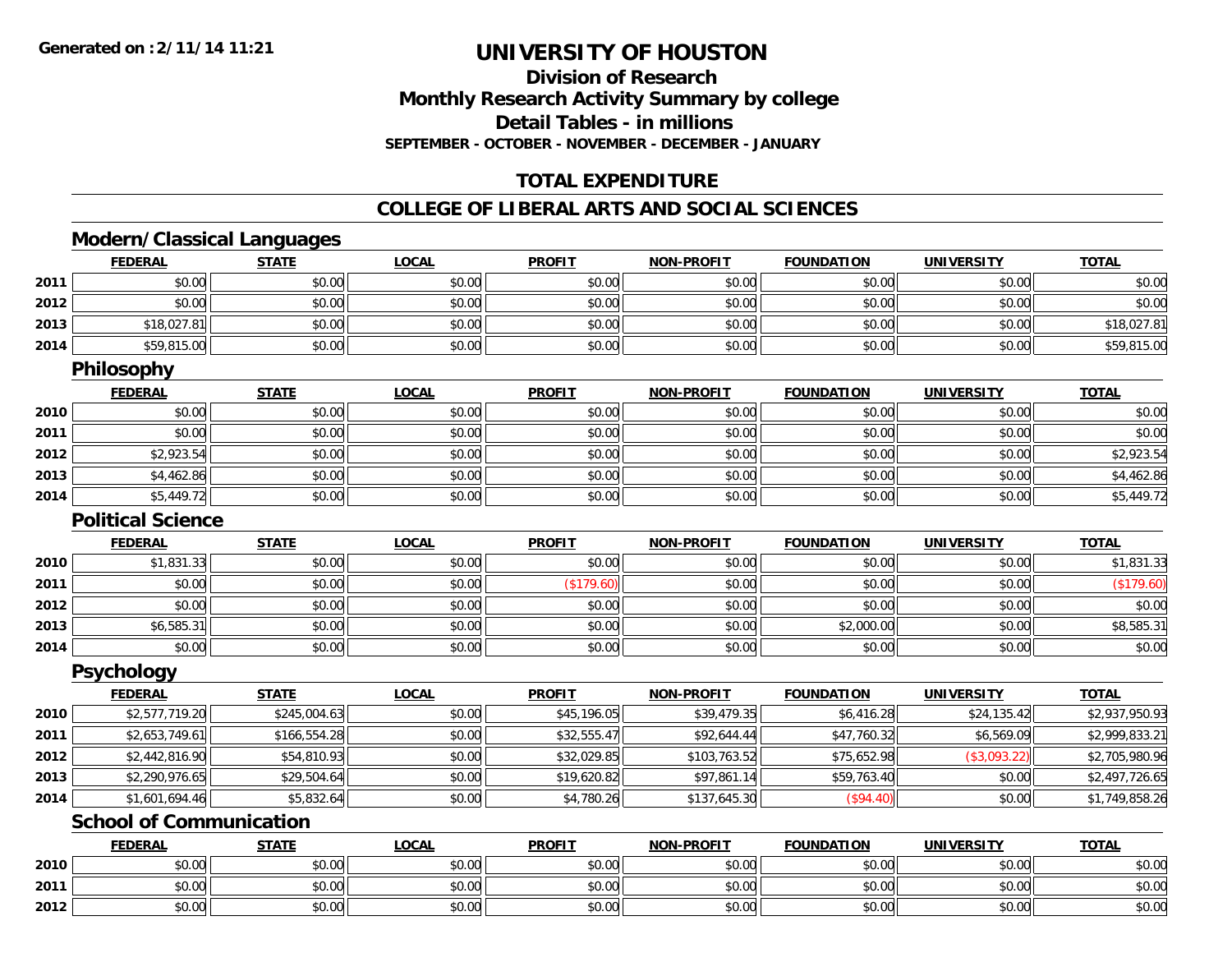**Division of ResearchMonthly Research Activity Summary by college Detail Tables - in millionsSEPTEMBER - OCTOBER - NOVEMBER - DECEMBER - JANUARY**

## **TOTAL EXPENDITURE**

#### **COLLEGE OF LIBERAL ARTS AND SOCIAL SCIENCES**

#### **School of Communication**

|      | ,<br>. D A<br>,crm | 27.77                  | <b>OCAL</b>                   | <b>PROFIT</b> | -PROFIT<br><b>NION</b> | <b>FOUNDATION</b>                                                        | ,,,,,,,,,<br>JN | ----   |
|------|--------------------|------------------------|-------------------------------|---------------|------------------------|--------------------------------------------------------------------------|-----------------|--------|
| 2013 | 0000<br>ิ ∪ ∪ ∪    | $\sim$ $\sim$<br>JU.UU | 0.00<br>וטטיט                 | 0000<br>JU.UU | \$0.00                 | $\begin{array}{c} \uparrow \\ \uparrow \\ \uparrow \end{array}$<br>JU.UU | ⊄∩ ∩∩<br>JU.UU  | \$0.00 |
| 2014 | 0.00<br>DU.UG      | 0000<br>PO.OO          | $n \cap \neg$<br><b>DU.UU</b> | 0000<br>งบ.บบ | $\sim$                 | $\sim$ 00<br>JU.UU                                                       | 0.001<br>JU.UU  |        |

### **Sociology**

|      | <b>FEDERAL</b> | <b>STATE</b> | <b>LOCAL</b> | <b>PROFIT</b> | <b>NON-PROFIT</b> | <b>FOUNDATION</b> | <b>UNIVERSITY</b> | <b>TOTAL</b> |
|------|----------------|--------------|--------------|---------------|-------------------|-------------------|-------------------|--------------|
| 2010 | \$76,348.37    | \$0.00       | \$5,405.91   | \$0.00        | \$13,208.84       | \$0.00            | \$0.00            | \$94,963.12  |
| 2011 | \$62,904.90    | \$0.00       | \$0.00       | \$0.00        | \$0.00            | \$0.00            | \$0.00            | \$62,904.90  |
| 2012 | \$4,306.32     | \$0.00       | \$0.00       | \$0.00        | \$0.00            | \$0.00            | \$0.00            | \$4,306.32   |
| 2013 | \$1,235.80     | \$0.00       | \$0.00       | \$0.00        | \$0.00            | \$0.00            | \$0.00            | \$1,235.80   |
| 2014 | \$14,090.56    | \$0.00       | \$0.00       | \$0.00        | \$0.00            | \$0.00            | \$0.00            | \$14,090.56  |

#### **Theatre**

|       | <b>FEDERAL</b>  | <u>STATE</u> | <b>LOCAL</b> | <b>PROFIT</b> | <b>NON-PROFIT</b> | <b>FOUNDATION</b> | <b>UNIVERSITY</b> | <b>TOTAL</b>    |
|-------|-----------------|--------------|--------------|---------------|-------------------|-------------------|-------------------|-----------------|
| 2011  | \$0.00          | \$0.00       | \$0.00       | \$0.00        | \$47,031.09       | \$0.00            | \$0.00            | \$47,031.09     |
| 2012  | \$0.00          | \$0.00       | \$0.00       | \$0.00        | \$8,884.2,        | \$0.00            | \$0.00            | \$8,884.27      |
| 2013  | \$0.00          | \$0.00       | \$0.00       | \$0.00        | \$101.00          | \$0.00            | \$0.00            | \$101.00        |
| Total | \$15,746,410.59 | \$544,665.10 | \$5,405.91   | \$652,545.37  | \$1,297,818.40    | \$693,342.91      | \$27,611.29       | \$18,967,799.56 |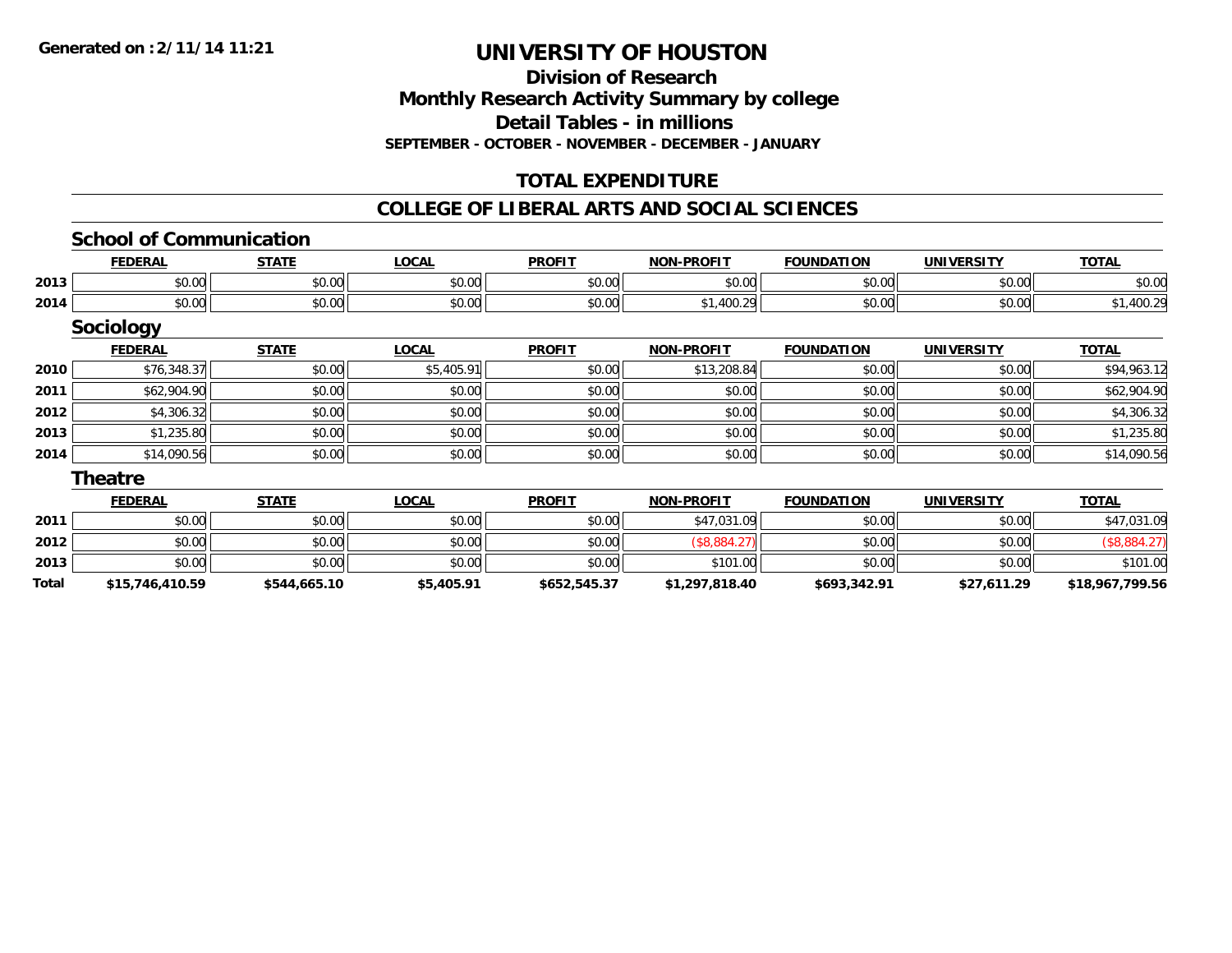### **Division of ResearchMonthly Research Activity Summary by college Detail Tables - in millions SEPTEMBER - OCTOBER - NOVEMBER - DECEMBER - JANUARY**

## **TOTAL EXPENDITURE**

#### **COLLEGE OF NATURAL SCIENCES AND MATHEMATICS**

## **Biology/Biochemistry**

**2014**

|      | <b>FEDERAL</b>                                         | <b>STATE</b>   | <b>LOCAL</b> | <b>PROFIT</b> | <b>NON-PROFIT</b> | <b>FOUNDATION</b> | <b>UNIVERSITY</b> | <b>TOTAL</b>   |
|------|--------------------------------------------------------|----------------|--------------|---------------|-------------------|-------------------|-------------------|----------------|
| 2010 | \$1,360,107.25                                         | \$43,803.44    | \$0.00       | \$0.00        | \$85,489.38       | \$109,501.55      | \$0.00            | \$1,598,901.62 |
| 2011 | \$1,507,550.76                                         | \$205,725.22   | \$0.00       | \$0.00        | \$254,397.28      | \$102,984.98      | \$0.00            | \$2,070,658.23 |
| 2012 | \$1,241,094.60                                         | \$178,789.73   | \$0.00       | \$0.01        | \$344,598.91      | \$56,391.39       | \$0.00            | \$1,820,874.63 |
| 2013 | \$1,405,210.86                                         | \$90,876.97    | \$0.00       | \$33,587.59   | \$330,027.92      | \$92,409.64       | \$0.00            | \$1,952,112.98 |
| 2014 | \$720,685.20                                           | \$121,949.19   | \$0.00       | \$81,534.12   | \$191,478.03      | \$55,595.17       | \$0.00            | \$1,171,241.71 |
|      | <b>Center for Applied Geoscience Excellence</b>        |                |              |               |                   |                   |                   |                |
|      | <b>FEDERAL</b>                                         | <b>STATE</b>   | <b>LOCAL</b> | <b>PROFIT</b> | <b>NON-PROFIT</b> | <b>FOUNDATION</b> | <b>UNIVERSITY</b> | <b>TOTAL</b>   |
| 2010 | \$0.00                                                 | \$0.00         | \$0.00       | \$0.00        | \$0.00            | \$0.00            | \$0.00            | \$0.00         |
|      | <b>Center for Nuclear Receptors and Cell Signaling</b> |                |              |               |                   |                   |                   |                |
|      | <b>FEDERAL</b>                                         | <b>STATE</b>   | <b>LOCAL</b> | <b>PROFIT</b> | <b>NON-PROFIT</b> | <b>FOUNDATION</b> | <b>UNIVERSITY</b> | <b>TOTAL</b>   |
| 2010 | \$244,216.65                                           | \$1,301,831.69 | \$0.00       | \$0.00        | \$0.00            | \$2,452.10        | \$0.00            | \$1,548,500.44 |
| 2011 | \$422,993.83                                           | \$47,882.02    | \$0.00       | \$0.00        | \$33,003.15       | \$18,574.71       | \$0.00            | \$522,453.71   |
| 2012 | \$929,446.54                                           | \$242,760.89   | \$0.00       | \$70,715.38   | (\$63.33)         | \$206,713.22      | \$0.00            | \$1,449,572.70 |
| 2013 | \$713,662.50                                           | \$290,461.52   | \$0.00       | \$3,626.63    | \$150.00          | \$26,980.75       | \$0.00            | \$1,034,881.40 |
| 2014 | \$554,784.98                                           | \$416,753.29   | \$0.00       | \$0.00        | \$19,735.49       | \$52,902.58       | \$0.00            | \$1,044,176.34 |
|      | Chemistry                                              |                |              |               |                   |                   |                   |                |
|      | <b>FEDERAL</b>                                         | <b>STATE</b>   | <b>LOCAL</b> | <b>PROFIT</b> | <b>NON-PROFIT</b> | <b>FOUNDATION</b> | <b>UNIVERSITY</b> | <b>TOTAL</b>   |
| 2010 | \$2,287,230.49                                         | \$1,369,762.42 | \$0.00       | \$36,793.78   | \$16,108.10       | \$402,043.70      | \$80,316.66       | \$4,192,255.15 |
| 2011 | \$1,567,150.81                                         | \$318,129.14   | \$0.00       | \$2,252.51    | \$28,555.56       | \$467,481.45      | \$2,379.21        | \$2,385,948.68 |
| 2012 | \$1,481,142.36                                         | \$563,923.56   | \$0.00       | \$683.81      | \$13,050.41       | \$842,359.90      | \$20,579.62       | \$2,921,739.66 |
| 2013 | \$1,050,510.63                                         | \$620,545.59   | \$0.00       | \$28,733.46   | \$6,902.20        | \$391,720.29      | (\$44,386.25)     | \$2,054,025.92 |
| 2014 | \$1,216,703.73                                         | \$509,931.74   | \$0.00       | \$133.65      | \$11,521.49       | \$1,041,578.85    | \$16,067.13       | \$2,795,936.59 |
|      | <b>Computer Science</b>                                |                |              |               |                   |                   |                   |                |
|      | <b>FEDERAL</b>                                         | <b>STATE</b>   | <b>LOCAL</b> | <b>PROFIT</b> | <b>NON-PROFIT</b> | <b>FOUNDATION</b> | <b>UNIVERSITY</b> | <b>TOTAL</b>   |
| 2010 | \$1,372,378.86                                         | \$82,129.67    | \$0.00       | \$66,653.40   | \$50,196.07       | \$0.00            | \$0.00            | \$1,571,358.00 |
| 2011 | \$2,301,014.52                                         | \$98,924.71    | \$0.00       | \$124,958.52  | \$4,233.45        | \$0.00            | \$0.00            | \$2,529,131.20 |
| 2012 | \$1,325,843.87                                         | \$11,764.73    | \$0.00       | \$225,776.25  | \$42,978.51       | \$16,222.39       | \$0.00            | \$1,622,585.75 |
| 2013 | \$1,066,000.02                                         | \$19,857.16    | \$0.00       | \$149,099.21  | \$53,978.99       | \$13,224.71       | \$23,739.08       | \$1,325,899.17 |

\$644,744.12 \$0.00 \$0.00 \$268,948.99 \$219,179.24 \$11,445.83 \$10,117.18 \$1,154,435.35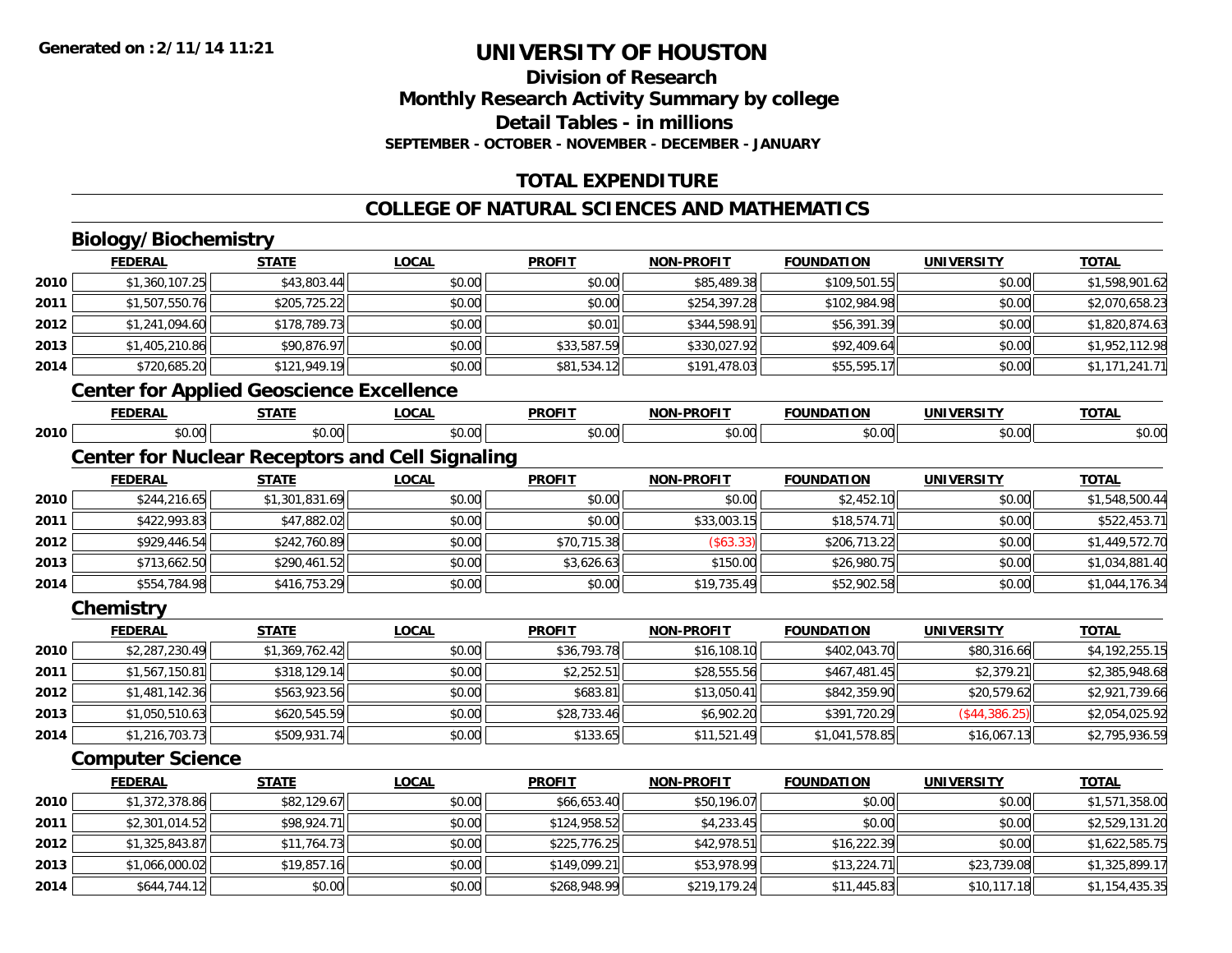### **Division of ResearchMonthly Research Activity Summary by college Detail Tables - in millionsSEPTEMBER - OCTOBER - NOVEMBER - DECEMBER - JANUARY**

## **TOTAL EXPENDITURE**

## **COLLEGE OF NATURAL SCIENCES AND MATHEMATICS**

## **Dean, Natural Sciences and Mathematics**

|      | <b>FEDERAL</b> | <b>STATE</b> | <u>LOCAL</u> | <b>PROFIT</b> | <b>NON-PROFIT</b> | <b>FOUNDATION</b> | <b>UNIVERSITY</b> | <b>TOTAL</b> |
|------|----------------|--------------|--------------|---------------|-------------------|-------------------|-------------------|--------------|
| 2010 | \$0.00         | \$0.00       | \$0.00       | \$0.00        | \$0.00            | \$0.00            | \$0.00            | \$0.00       |
| 2011 | \$0.00         | \$0.00       | \$0.00       | \$0.00        | \$0.00            | \$0.00            | \$0.00            | \$0.00       |
| 2012 | \$11,694.17    | \$0.00       | \$0.00       | \$0.00        | \$0.00            | \$0.00            | \$0.00            | \$11,694.17  |
| 2013 | \$73,290.11    | \$0.00       | \$0.00       | \$0.00        | \$0.00            | \$0.00            | \$0.00            | \$73,290.11  |
| 2014 | \$21,702.12    | \$0.00       | \$0.00       | \$0.00        | \$0.00            | \$0.00            | \$0.00            | \$21,702.12  |

#### **Earth & Atmospheric Sciences**

|      | <b>FEDERAL</b> | <u>STATE</u> | <u>LOCAL</u> | <b>PROFIT</b>  | <b>NON-PROFIT</b> | <b>FOUNDATION</b> | <b>UNIVERSITY</b> | <b>TOTAL</b>   |
|------|----------------|--------------|--------------|----------------|-------------------|-------------------|-------------------|----------------|
| 2010 | \$776,595.15   | \$256,632.52 | \$0.00       | \$797,288.06   | \$667,456.03      | \$0.00            | \$0.00            | \$2,497,971.76 |
| 2011 | \$380,509.66   | \$293,816.39 | \$0.00       | \$735,936.33   | \$88,752.23       | \$0.00            | \$0.00            | \$1,499,014.61 |
| 2012 | \$662,403.84   | \$342,024.71 | \$0.00       | \$660,605.42   | \$82,468.79       | \$0.00            | \$0.00            | \$1,747,502.77 |
| 2013 | \$467,658.60   | \$85,063.27  | \$0.00       | \$949,050.79   | \$81,900.23       | \$0.00            | \$0.00            | \$1,583,672.90 |
| 2014 | \$400,685.02   | \$156,652.41 | \$0.00       | \$1,255,909.59 | \$153,376.31      | \$103,690.53      | \$0.00            | \$2,070,313.87 |

### **Institute for Climate and Atmospheric Science**

|      | <b>FEDERAL</b> | <b>STATE</b> | <b>LOCAL</b> | <b>PROFIT</b> | <b>NON-PROFIT</b> | <b>FOUNDATION</b> | <b>UNIVERSITY</b> | <b>TOTAL</b> |
|------|----------------|--------------|--------------|---------------|-------------------|-------------------|-------------------|--------------|
| 2010 | \$0.00         | \$0.00       | \$0.00       | \$0.00        | \$0.00            | \$0.00            | \$0.00            | \$0.00       |
| 2011 | \$0.00         | \$0.00       | \$0.00       | \$0.00        | \$0.00            | \$0.00            | \$0.00            | \$0.00       |
| 2012 | \$0.00         | \$0.00       | \$0.00       | \$0.00        | \$0.00            | \$0.00            | \$0.00            | \$0.00       |
| 2013 | \$0.00         | \$0.00       | \$0.00       | \$0.00        | \$0.00            | \$0.00            | \$0.00            | \$0.00       |
| 2014 | \$0.00         | \$0.00       | \$0.00       | \$0.00        | \$0.00            | \$0.00            | \$0.00            | \$0.00       |

### **Mathematics**

|      | <b>FEDERAL</b> | <b>STATE</b> | <b>LOCAL</b> | <b>PROFIT</b> | <b>NON-PROFIT</b> | <b>FOUNDATION</b> | UNIVERSITY  | <b>TOTAL</b> |
|------|----------------|--------------|--------------|---------------|-------------------|-------------------|-------------|--------------|
| 2010 | \$429,899.09   | \$61,415.44  | \$0.00       | \$0.00        | \$39,786.09       | \$14,115.57       | \$0.00      | \$545,216.18 |
| 2011 | \$340,794.51   | \$142,505.49 | \$0.00       | \$33,908.64   | \$76,198.96       | \$10,788.64       | \$9,978.76  | \$614,175.00 |
| 2012 | \$301,181.33   | \$123,012.88 | \$7,488.83   | \$74,384.86   | \$70,298.77       | \$15,620.10       | \$10,713.11 | \$602,699.87 |
| 2013 | \$412,729.77   | \$53,755.09  | \$0.00       | \$56,345.98   | \$467.88          | \$28,221.88       | \$18,968.64 | \$570,489.24 |
| 2014 | \$615,660.56   | (\$1,525.67) | \$0.00       | \$16,451.12   | \$0.00            | \$9,928.79        | \$0.00      | \$640,514.80 |

### **Physics**

|      | <b>FEDERAL</b> | STATE                                 | LOCAI  | <b>PROFIT</b> | <b>NON-PROFIT</b> | <b>FOUNDATION</b>   | <b>UNIVERSITY</b> | <b>TOTAL</b>                                        |
|------|----------------|---------------------------------------|--------|---------------|-------------------|---------------------|-------------------|-----------------------------------------------------|
| 2010 | \$679,509.99   | \$28,930.88                           | \$0.00 | \$388,173.83  | \$35,608.10       | 4197 915 97         | \$0.00            | $\Lambda$ 20 $\Lambda$<br>$\sim$<br>,438.U <i>I</i> |
| 2011 | $*904.984.4.$  | 436.40<br>* 4 -<br>$\Lambda$ $\Omega$ | \$0.00 | \$555,824.06  | \$13,984.29       | $+2.686.81$<br>A 10 | \$0.00            | $\cdot$ 215.00<br>⊸د ס. ا                           |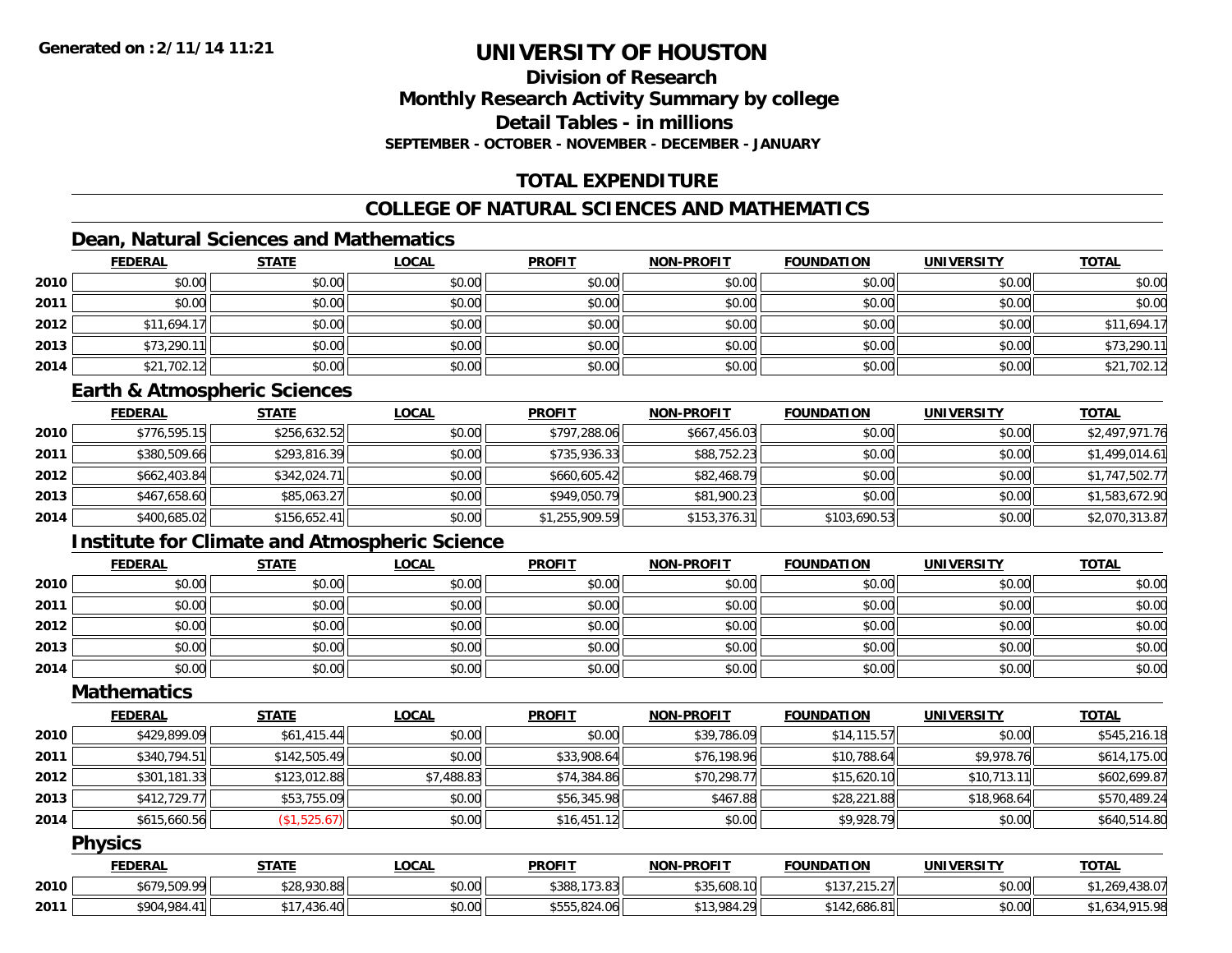**Division of Research Monthly Research Activity Summary by college Detail Tables - in millions SEPTEMBER - OCTOBER - NOVEMBER - DECEMBER - JANUARY**

### **TOTAL EXPENDITURE**

#### **COLLEGE OF NATURAL SCIENCES AND MATHEMATICS**

|       | <b>Physics</b>  |                |              |                |                   |                   |                   |                 |
|-------|-----------------|----------------|--------------|----------------|-------------------|-------------------|-------------------|-----------------|
|       | <b>FEDERAL</b>  | <b>STATE</b>   | <u>LOCAL</u> | <b>PROFIT</b>  | <b>NON-PROFIT</b> | <b>FOUNDATION</b> | <b>UNIVERSITY</b> | <b>TOTAL</b>    |
| 2012  | \$1,218,160.02  | (\$1,953.94)   | \$0.00       | \$456,174.73   | \$23,564.70       | \$141,360.63      | \$0.00            | \$1,837,306.15  |
| 2013  | \$1,167,452.76  | \$0.00         | \$0.00       | \$598,433.74   | \$26,797.67       | \$94,194.51       | \$0.00            | \$1,886,878.68  |
| 2014  | \$1,712,063.36  | \$0.00         | \$0.00       | \$808,857.68   | \$10,200.00       | \$115,137.82      | \$0.00            | \$2,646,258.86  |
| Total | \$33,989,447.04 | \$8,093,568.54 | \$7,488.83   | \$8,480,842.15 | \$3,076,380.90    | \$4,723,543.76    | \$148,473.14      | \$58,519,744.36 |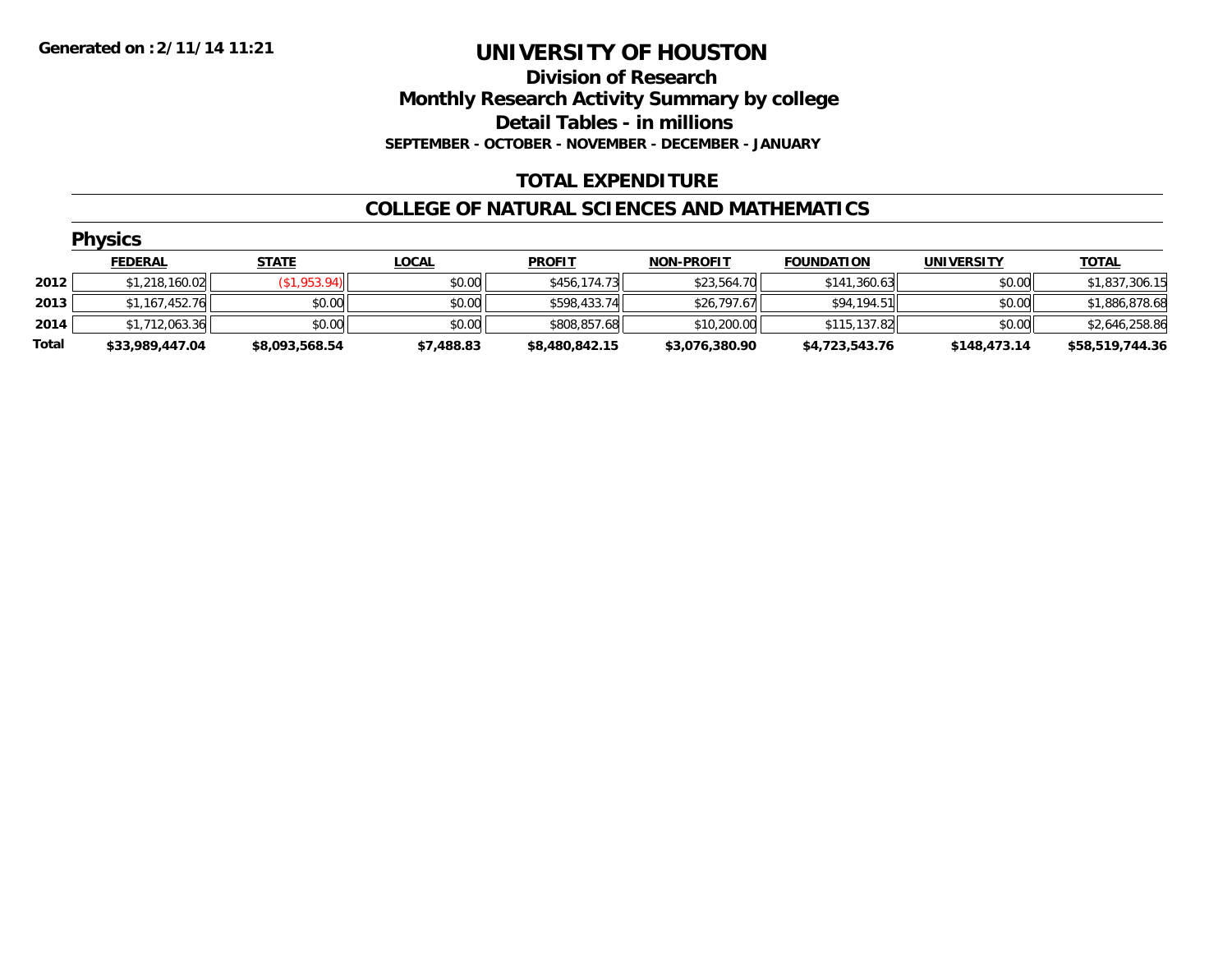### **Division of Research Monthly Research Activity Summary by college Detail Tables - in millions SEPTEMBER - OCTOBER - NOVEMBER - DECEMBER - JANUARY**

#### **TOTAL EXPENDITURE**

#### **COLLEGE OF OPTOMETRY**

## **Optometry, Community**

|       | <b>FEDERAL</b> | <b>STATE</b> | <u>LOCAL</u> | <b>PROFIT</b>  | <b>NON-PROFIT</b> | <b>FOUNDATION</b> | <b>UNIVERSITY</b> | <b>TOTAL</b>    |
|-------|----------------|--------------|--------------|----------------|-------------------|-------------------|-------------------|-----------------|
| 2010  | \$1,815,340.07 | \$83,411.66  | \$0.00       | \$190,501.98   | \$7,902.93        | \$18,057.30       | \$81,598.53       | \$2,196,812.47  |
| 2011  | \$1,308,323.77 | \$50,980.17  | \$0.00       | \$98,717.04    | (S103.90)         | \$0.00            | \$84,843.46       | \$1,542,760.54  |
| 2012  | \$1,465,837.57 | \$1,922.24   | \$0.00       | \$149,435.62   | (S113.00)         | \$11,733.63       | \$139,064.50      | \$1,767,880.56  |
| 2013  | \$1,697,331.20 | \$0.00       | \$0.00       | \$335,738.24   | \$0.00            | \$15,557.86       | \$83,377.66       | \$2,132,004.96  |
| 2014  | \$1,822,059.41 | \$0.00       | \$0.00       | \$433,883.90   | \$6,300.00        | (\$1,041.68)      | \$159,356.49      | \$2,420,558.12  |
| Total | \$8,108,892.02 | \$136,314.07 | \$0.00       | \$1,208,276.78 | \$13,986.03       | \$44,307.11       | \$548,240.64      | \$10,060,016.65 |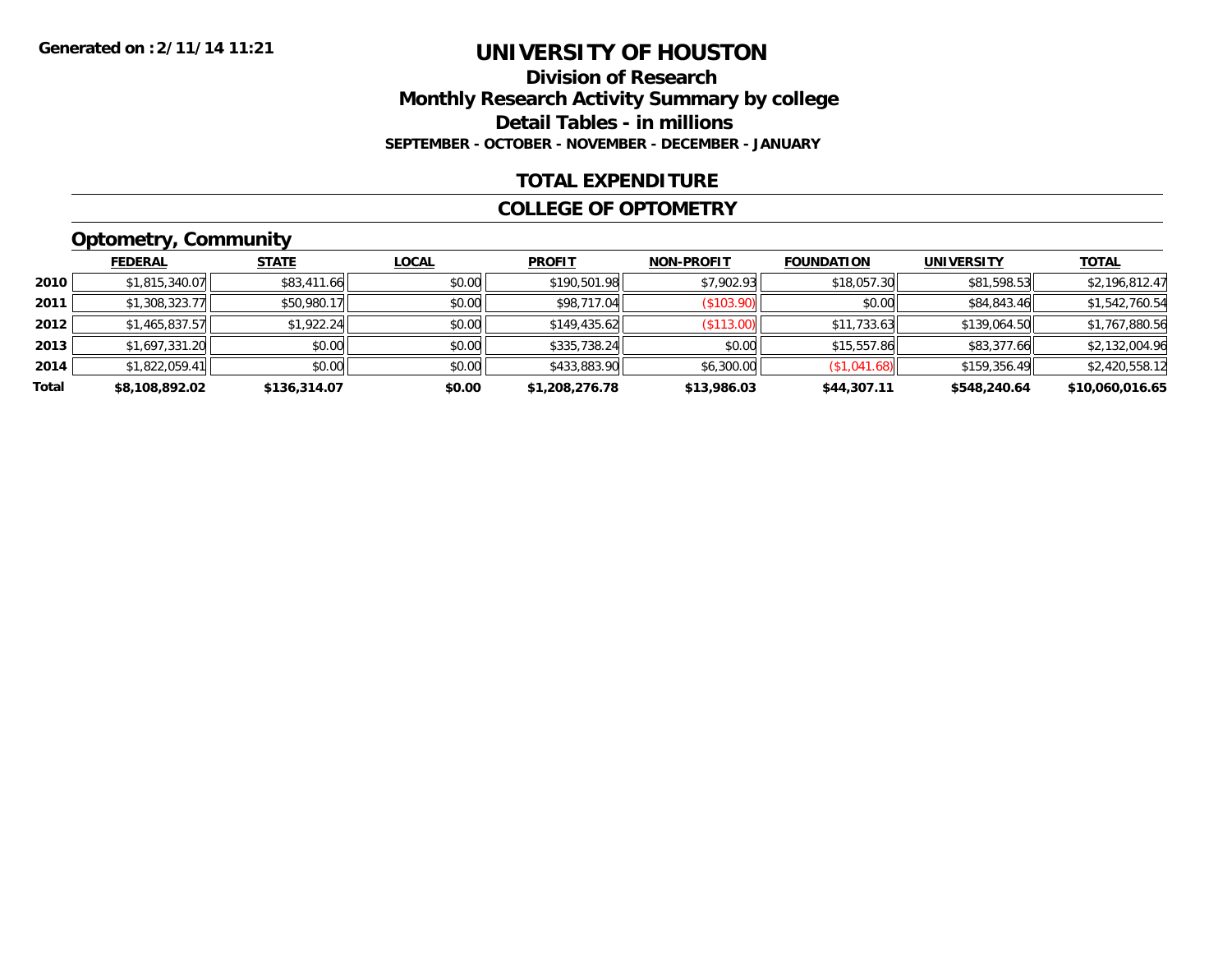## **Division of ResearchMonthly Research Activity Summary by college Detail Tables - in millionsSEPTEMBER - OCTOBER - NOVEMBER - DECEMBER - JANUARY**

### **TOTAL EXPENDITURE**

#### **COLLEGE OF PHARMACY**

# **Clinical Sciences and Administration**

|      | <b>FEDERAL</b> | <b>STATE</b> | <u>LOCAL</u> | <b>PROFIT</b> | <b>NON-PROFIT</b> | <b>FOUNDATION</b> | <b>UNIVERSITY</b> | <u>TOTAL</u> |
|------|----------------|--------------|--------------|---------------|-------------------|-------------------|-------------------|--------------|
| 2010 | \$42,402.10    | (\$4,040.57) | \$0.00       | \$154.045.64  | \$83,625.56       | \$4,319.59        | \$1,080.36        | \$281,432.68 |
| 2011 | \$92,615.15    | \$1,750.90   | \$0.00       | \$151,184.60  | \$111,226.08      | \$0.00            | \$24.85           | \$356,801.58 |
| 2012 | \$69,033.30    | \$14,931.88  | \$0.00       | \$140,928.03  | \$50,388.55       | \$0.00            | \$0.00            | \$275,281.76 |
| 2013 | \$169,428.47   | \$0.00       | \$0.00       | \$151,294.20  | \$0.00            | \$4,103.00        | \$0.00            | \$324,825.67 |
| 2014 | \$48,384.13    | \$0.00       | \$0.00       | \$192,893.69  | \$4,870.14        | \$0.00            | \$0.00            | \$246,147.96 |

### **Dean, Pharmacy**

|      | <u>FEDERAL</u> | <b>STATE</b> | <b>LOCAL</b> | <b>PROFIT</b> | <b>NON-PROFIT</b> | <b>FOUNDATION</b> | <b>UNIVERSITY</b> | <b>TOTAL</b> |
|------|----------------|--------------|--------------|---------------|-------------------|-------------------|-------------------|--------------|
| 2010 | \$0.00         | \$0.00       | \$0.00       | \$0.00        | \$0.00            | \$0.00            | \$0.00            | \$0.00       |
| 2011 | \$0.00         | \$0.00       | \$0.00       | \$0.00        | \$0.00            | \$0.00            | \$0.00            | \$0.00       |
| 2012 | \$0.00         | \$0.00       | \$0.00       | \$0.00        | \$0.00            | \$0.00            | \$0.00            | \$0.00       |
| 2013 | \$0.00         | \$0.00       | \$0.00       | \$0.00        | \$0.00            | \$0.00            | \$0.00            | \$0.00       |
| 2014 | \$0.00         | \$0.00       | \$0.00       | \$0.00        | \$0.00            | \$0.00            | \$0.00            | \$0.00       |

## **Pharmacological and Pharmaceutical Sciences**

|       | <b>FEDERAL</b> | <b>STATE</b> | <b>LOCAL</b> | <b>PROFIT</b> | <b>NON-PROFIT</b> | <b>FOUNDATION</b> | <b>UNIVERSITY</b> | <b>TOTAL</b>   |
|-------|----------------|--------------|--------------|---------------|-------------------|-------------------|-------------------|----------------|
| 2010  | \$977,859.20   | \$43,395.33  | \$0.00       | \$18,933.33   | \$96,070.44       | \$32,532.05       | \$0.00            | \$1,168,790.35 |
| 2011  | \$1,003,205.47 | \$70,913.06  | \$0.00       | \$11,742.79   | \$96,130.90       | \$27,528.18       | \$0.00            | \$1,209,520.40 |
| 2012  | \$674,530.69   | \$0.01       | \$0.00       | \$2,958.68    | \$49,201.09       | \$17,045.54       | \$0.00            | \$743,736.01   |
| 2013  | \$741,011.22   | \$0.00       | \$0.00       | \$8,142.24    | \$12,179.22       | \$21,291.98       | \$0.00            | \$782,624.66   |
| 2014  | \$779,699.63   | \$0.00       | \$0.00       | \$0.00        | \$14,182.82       | \$26,608.00       | \$0.00            | \$820,490.45   |
| Total | \$4,598,169.36 | \$126,950.61 | \$0.00       | \$832,123.20  | \$517,874.80      | \$133,428.34      | \$1,105.21        | \$6,209,651.52 |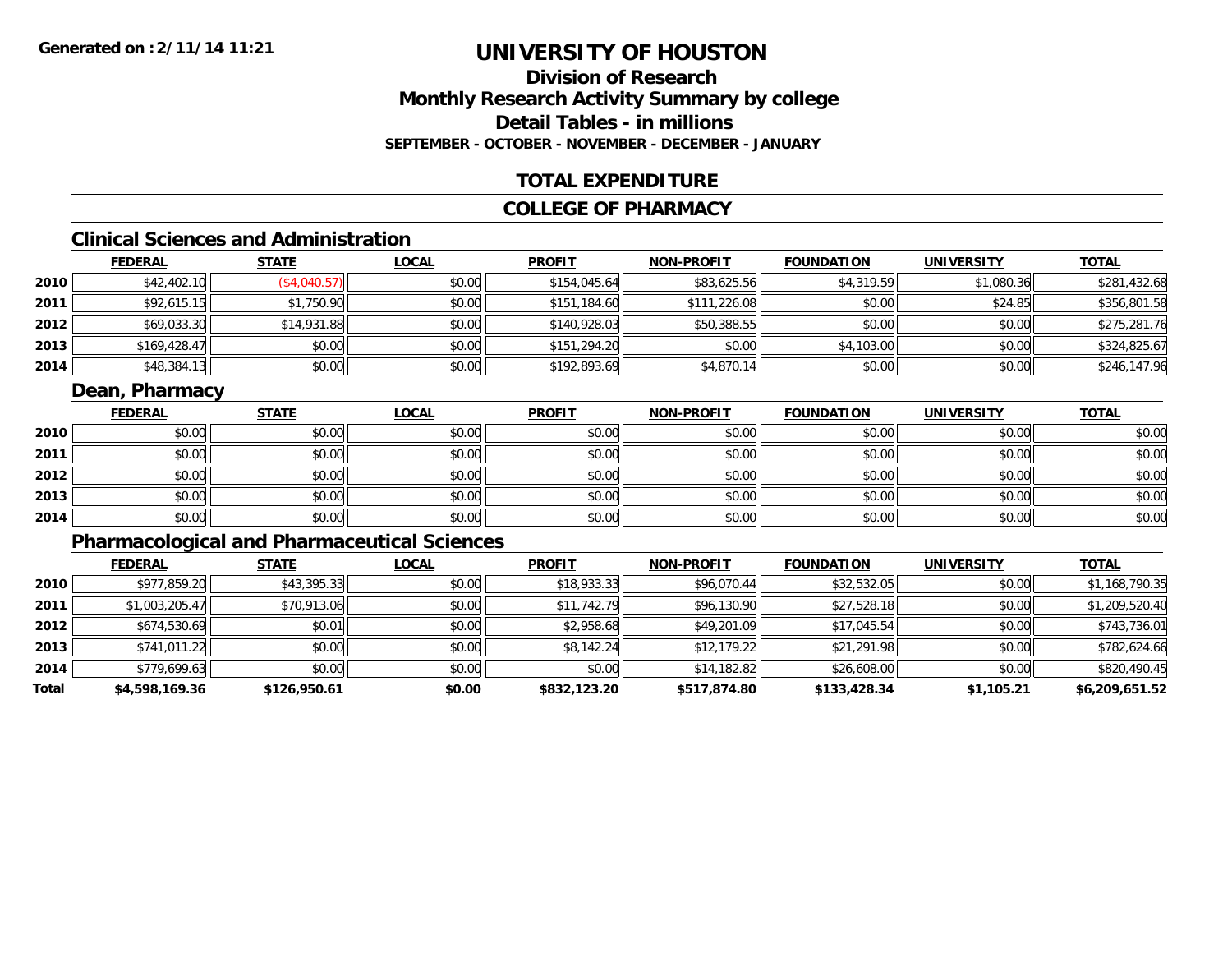**Division of ResearchMonthly Research Activity Summary by college Detail Tables - in millionsSEPTEMBER - OCTOBER - NOVEMBER - DECEMBER - JANUARY**

## **TOTAL EXPENDITURE**

### **COLLEGE OF TECHNOLOGY**

### **Center for Life Sciences Technology**

|      | DAI<br>ERA                     | <b>CTATI</b>          | $\sim$<br>.w.a         | <b>PROFIT</b> | -----  | אנ                  |                    | <b>TOT</b>     |
|------|--------------------------------|-----------------------|------------------------|---------------|--------|---------------------|--------------------|----------------|
| 2010 | $\sim$ $\sim$<br>$\sim$<br>w.w | $\sim$ $\sim$<br>JU.U | $\sim$ $\sim$<br>vv.vv | 0000<br>∿∪.∪∿ | \$0.00 | 0000<br>. UU<br>, J | 0.00<br>pu.uu      | 0000<br>PU.UU  |
| 2012 | $\sim$<br>וטט.טי               | ሖ ^<br>י טיש          | $\sim$ 00<br>vv.vv     | 0000<br>JU.UU | \$0.00 | $\sim$ 00<br>JU.UU  | $\sim$ 00<br>JU.UU | ቀስ ሰሰ<br>DU.UU |

# **Center for Technology Literacy**

|      | <b>FEDERAL</b> | <b>STATE</b> | <u>LOCAL</u> | <b>PROFIT</b> | <b>NON-PROFIT</b> | <b>FOUNDATION</b> | <b>UNIVERSITY</b> | <b>TOTAL</b> |
|------|----------------|--------------|--------------|---------------|-------------------|-------------------|-------------------|--------------|
| 2010 | \$4,582.13     | \$0.00       | \$0.00       | \$0.00        | \$0.00            | \$0.00            | \$0.00            | \$4,582.13   |
| 2011 | \$219,604.87   | \$0.00       | \$0.00       | \$0.00        | \$0.00            | \$0.00            | \$0.00            | \$219,604.87 |
| 2012 | \$484,418.46   | \$0.00       | \$0.00       | \$0.00        | \$0.00            | \$0.00            | \$0.00            | \$484,418.46 |
| 2013 | \$41,009.17    | \$0.00       | \$0.00       | \$0.00        | \$0.00            | \$0.00            | \$0.00            | \$41,009.17  |
| 2014 | \$79,988.65    | \$0.00       | \$0.00       | \$0.00        | \$0.00            | \$0.00            | \$0.00            | \$79,988.65  |

#### **Construction Management**

|      | <b>FEDERAL</b> | STATE       | <u>LOCAL</u> | <b>PROFIT</b> | <b>NON-PROFIT</b> | <b>FOUNDATION</b> | <b>UNIVERSITY</b> | <b>TOTAL</b> |
|------|----------------|-------------|--------------|---------------|-------------------|-------------------|-------------------|--------------|
| 2010 | \$6,375.72     | \$0.00      | \$0.00       | \$0.00        | \$3,799.08        | \$0.00            | \$0.00            | \$10,174.80  |
| 2011 | \$4,322.7      | \$0.00      | \$0.00       | \$0.00        | \$0.00            | \$0.00            | \$0.00            | \$4,322.71   |
| 2013 | \$0.00         | \$8,539.14  | \$0.00       | \$0.00        | \$0.00            | \$9,097.27        | \$0.00            | \$17,636.41  |
| 2014 | \$0.00         | \$20,511.94 | \$0.00       | \$0.00        | \$0.00            | \$8,945.87        | \$0.00            | \$29,457.81  |

#### **Dean, Technology**

|      | <b>FEDERAL</b> | <b>STATE</b> | <b>LOCAL</b> | <b>PROFIT</b> | <b>NON-PROFIT</b> | <b>FOUNDATION</b> | <b>UNIVERSITY</b> | <b>TOTAL</b> |
|------|----------------|--------------|--------------|---------------|-------------------|-------------------|-------------------|--------------|
| 2010 | \$114,623.44   | \$0.00       | \$0.00       | \$0.00        | \$0.00            | \$0.00            | \$0.00            | \$114,623.44 |
| 2011 | \$34,593.40    | \$0.00       | \$0.00       | \$0.00        | \$0.00            | \$0.00            | \$0.00            | \$34,593.40  |
| 2012 | \$85,834.78    | \$0.00       | \$0.00       | \$0.00        | \$0.00            | \$0.00            | \$0.00            | \$85,834.78  |
| 2013 | \$31,920.05    | \$0.00       | \$0.00       | \$0.00        | \$0.00            | \$0.00            | \$0.00            | \$31,920.05  |
| 2014 | \$0.00         | \$0.00       | \$0.00       | \$0.00        | \$13,088.55       | \$0.00            | \$0.00            | \$13,088.55  |

### **Engineering Technology**

|      | <b>FEDERAL</b> | <b>STATE</b> | <b>LOCAL</b> | <b>PROFIT</b> | <b>NON-PROFIT</b> | <b>FOUNDATION</b> | <b>UNIVERSITY</b> | <b>TOTAL</b> |
|------|----------------|--------------|--------------|---------------|-------------------|-------------------|-------------------|--------------|
| 2010 | \$298,852.78   | \$0.00       | \$0.00       | \$15,602.52   | (\$103.81)        | \$35,755.50       | \$229.32          | \$350,336.31 |
| 2011 | \$137,964.29   | \$0.00       | \$0.00       | \$12,286.75   | \$0.00            | \$25,672.34       | \$0.00            | \$175,923.38 |
| 2012 | \$230,150.28   | \$0.00       | \$0.00       | \$19,901.82   | (\$3,366.00)      | \$20,223.21       | \$0.00            | \$266,909.31 |
| 2013 | \$274,805.61   | \$0.00       | \$0.00       | \$30.664.14   | \$4,785.05        | \$6,145.01        | \$0.00            | \$316,399.81 |
| 2014 | \$77,774.46    | \$0.00       | \$0.00       | \$60,875.97   | (\$5,440.00)      | \$0.00            | \$0.00            | \$133,210.43 |

<u> 1989 - Johann Stoff, deutscher Stoffen und der Stoffen und der Stoffen und der Stoffen und der Stoffen und de</u>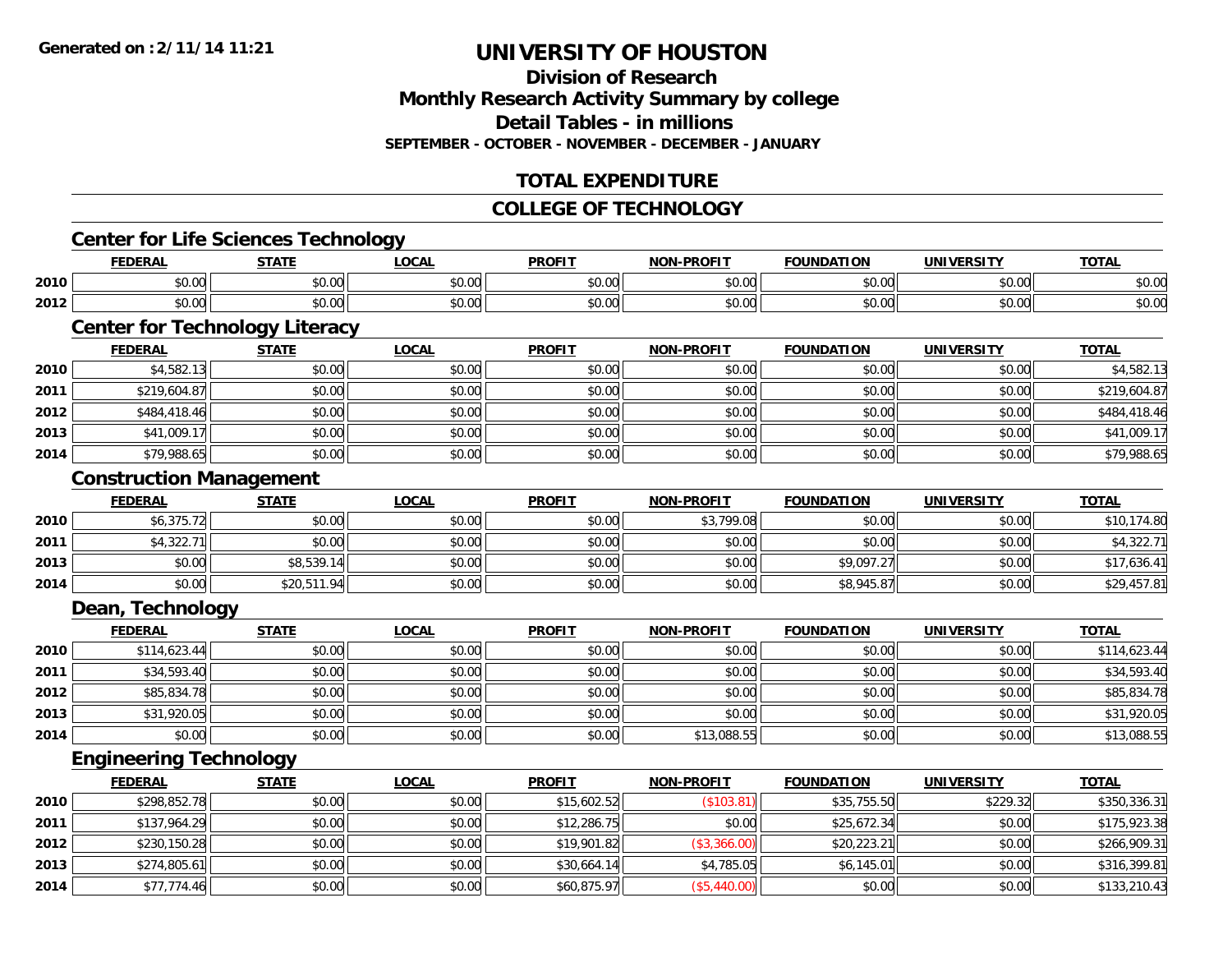### **Division of ResearchMonthly Research Activity Summary by college Detail Tables - in millionsSEPTEMBER - OCTOBER - NOVEMBER - DECEMBER - JANUARY**

## **TOTAL EXPENDITURE**

#### **COLLEGE OF TECHNOLOGY**

## **Human Development and Consumer Science**

|      | <b>FEDERAL</b> | <b>STATE</b> | <b>LOCAL</b> | <b>PROFIT</b> | <b>NON-PROFIT</b> | <b>FOUNDATION</b> | <b>UNIVERSITY</b> | <b>TOTAL</b> |
|------|----------------|--------------|--------------|---------------|-------------------|-------------------|-------------------|--------------|
| 2010 | \$2,637.52     | \$0.00       | \$0.00       | \$10,699.21   | \$0.00            | \$0.00            | \$0.00            | \$13,336.73  |
| 2011 | \$952.48       | \$0.00       | \$0.00       | \$1,085.93    | \$0.00            | \$0.00            | \$0.00            | \$2,038.41   |
| 2012 | \$372.10       | \$0.00       | \$0.00       | \$0.00        | \$0.00            | \$0.00            | \$0.00            | \$372.10     |
| 2013 | \$460.68       | \$0.00       | \$0.00       | \$0.00        | \$0.00            | \$0.00            | \$0.00            | \$460.68     |
| 2014 | \$7,718.61     | \$0.00       | \$0.00       | \$0.00        | \$0.00            | \$0.00            | \$0.00            | \$7,718.61   |

## **Information & Logistics Technology**

|      | <b>FEDERAL</b> | <b>STATE</b> | <u>LOCAL</u> | <b>PROFIT</b> | <b>NON-PROFIT</b> | <b>FOUNDATION</b> | <b>UNIVERSITY</b> | <b>TOTAL</b>             |
|------|----------------|--------------|--------------|---------------|-------------------|-------------------|-------------------|--------------------------|
| 2010 | \$14,163.23    | \$0.00       | \$0.00       | \$0.00        | \$3,109.70        | \$0.00            | \$0.00            | \$17,272.93              |
| 2011 | \$10,033.48    | \$0.00       | \$0.00       | \$0.00        | \$3,209.10        | \$0.00            | \$0.00            | \$13,242.58              |
| 2012 | \$29,561.94    | \$0.00       | \$0.00       | \$0.00        | \$0.00            | \$0.00            | \$0.00            | \$29,561.94              |
| 2013 | \$10,735.08    | \$0.00       | \$0.00       | \$0.00        | \$0.00            | \$0.00            | \$0.00            | 735.08<br>$′$ \$10. $\r$ |
| 2014 | \$0.00         | \$0.00       | \$0.00       | \$0.00        | \$0.00            | \$0.00            | \$0.00            | \$0.00                   |

## **Texas Manufacturing Assistance Center**

|       | <b>FEDERAL</b> | <b>STATE</b> | <b>LOCAL</b> | <b>PROFIT</b> | <b>NON-PROFIT</b> | <b>FOUNDATION</b> | <b>UNIVERSITY</b> | <b>TOTAL</b>   |
|-------|----------------|--------------|--------------|---------------|-------------------|-------------------|-------------------|----------------|
| 2010  | \$0.00         | \$0.00       | \$0.00       | \$0.00        | \$0.00            | \$0.00            | \$0.00            | \$0.00         |
| 2011  | \$0.00         | \$0.00       | \$0.00       | \$0.00        | \$0.00            | \$0.00            | \$0.00            | \$0.00         |
| 2012  | \$0.00         | \$0.00       | \$0.00       | \$0.00        | \$0.00            | \$0.00            | \$0.00            | \$0.00         |
| 2013  | \$0.00         | \$0.00       | \$0.00       | \$0.00        | \$0.00            | \$0.00            | \$0.00            | \$0.00         |
| 2014  | \$0.00         | \$0.00       | \$0.00       | \$0.00        | \$0.00            | \$0.00            | \$0.00            | \$0.00         |
| Total | \$2,181,985.74 | \$29,051.08  | \$0.00       | \$151,116.34  | \$19,081.67       | \$105,839.20      | \$229.32          | \$2,487,303.35 |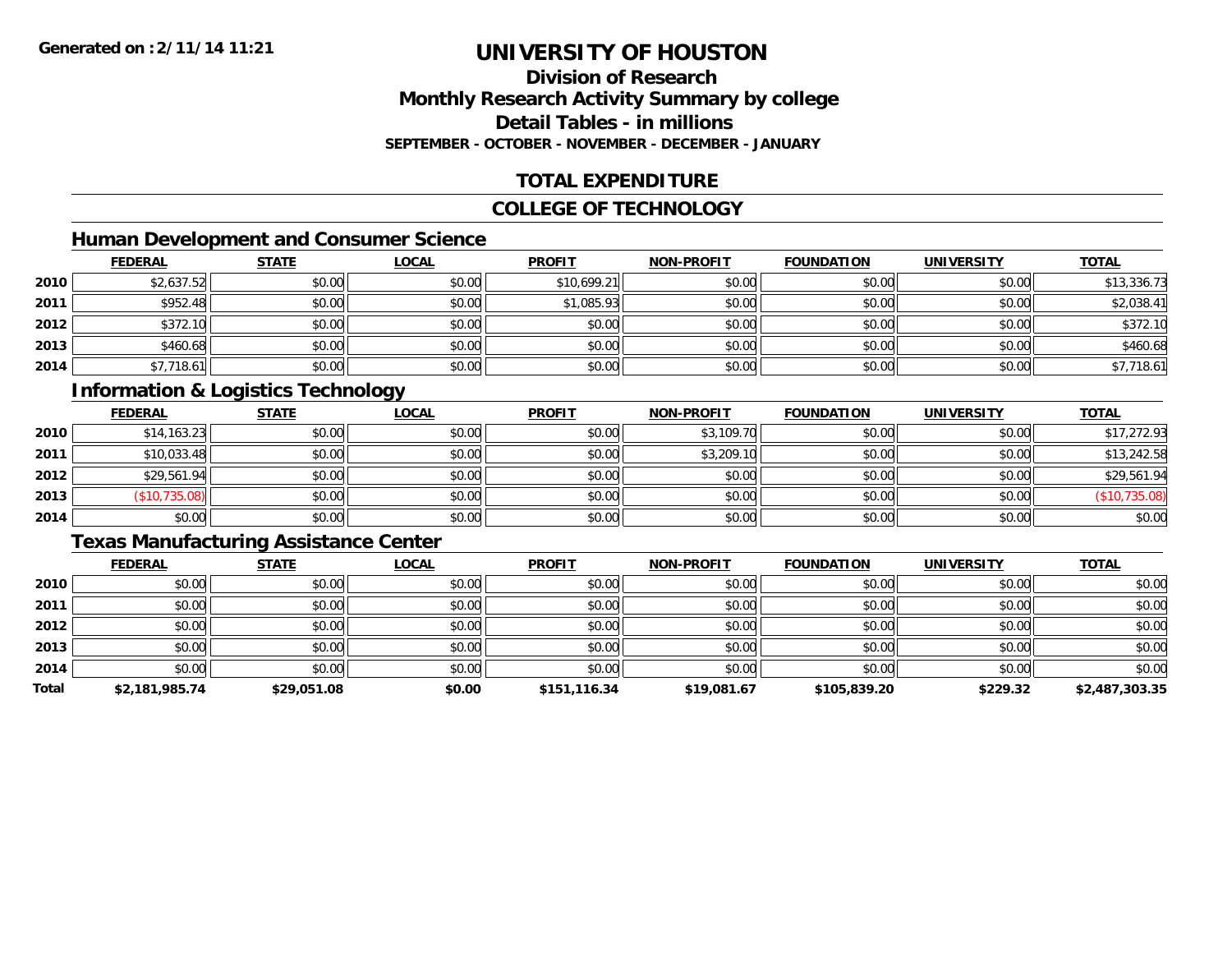## **Division of ResearchMonthly Research Activity Summary by college Detail Tables - in millionsSEPTEMBER - OCTOBER - NOVEMBER - DECEMBER - JANUARY**

## **TOTAL EXPENDITURE**

## **CULLEN COLLEGE OF ENGINEERING**

## **Biomedical Engineering**

|      | <b>FEDERAL</b> | <b>STATE</b> | <b>LOCAL</b> | <b>PROFIT</b> | <b>NON-PROFIT</b> | <b>FOUNDATION</b> | <b>UNIVERSITY</b> | <b>TOTAL</b> |
|------|----------------|--------------|--------------|---------------|-------------------|-------------------|-------------------|--------------|
| 2010 | \$101,600.74   | \$0.00       | \$0.00       | \$0.00        | \$3,509.40        | \$0.00            | \$0.00            | \$105,110.14 |
| 2011 | \$106,882.63   | \$0.00       | \$0.00       | \$0.00        | \$0.00            | \$0.00            | \$0.00            | \$106,882.63 |
| 2012 | \$115,655.43   | \$0.00       | \$0.00       | \$0.00        | \$0.00            | \$0.00            | \$0.00            | \$115,655.43 |
| 2013 | \$311,128.12   | \$0.00       | \$0.00       | \$0.00        | \$0.00            | \$0.00            | \$0.00            | \$311,128.12 |
| 2014 | \$747,435.69   | \$0.00       | \$0.00       | \$0.00        | \$31,364.81       | \$24,802.88       | \$0.00            | \$803,603.38 |

### **Center for Innovative Grouting Materials and Tech**

|      | <u>FEDERAL</u> | <b>STATE</b> | <u>LOCAL</u> | <b>PROFIT</b> | <b>NON-PROFIT</b> | <b>FOUNDATION</b> | <b>UNIVERSITY</b> | <u>TOTAL</u> |
|------|----------------|--------------|--------------|---------------|-------------------|-------------------|-------------------|--------------|
| 2011 | \$0.00         | \$0.00       | \$0.00       | \$0.00        | \$0.00            | \$0.00            | \$0.00            | \$0.00       |
| 2012 | \$0.00         | \$0.00       | \$0.00       | \$0.00        | \$0.00            | \$0.00            | \$0.00            | \$0.00       |
| 2013 | \$0.00         | \$0.00       | \$0.00       | \$0.00        | \$0.00            | \$0.00            | \$0.00            | \$0.00       |
| 2014 | \$0.00         | \$0.00       | \$0.00       | \$0.00        | \$0.00            | \$0.00            | \$0.00            | \$0.00       |

#### **Chemical Engineering**

|      | <b>FEDERAL</b> | <b>STATE</b>   | <u>LOCAL</u> | <b>PROFIT</b> | <b>NON-PROFIT</b> | <b>FOUNDATION</b> | UNIVERSITY    | <b>TOTAL</b>   |
|------|----------------|----------------|--------------|---------------|-------------------|-------------------|---------------|----------------|
| 2010 | \$1,124,578.43 | \$1,651,198.15 | \$1,530.31   | \$162,609.37  | \$0.00            | \$32,892.68       | \$73,160.74   | \$3,045,969.68 |
| 2011 | \$1,784,244.42 | (\$34,928.32)  | \$0.00       | \$291,525.05  | \$0.00            | \$43,433.12       | \$60,122.35   | \$2,144,396.62 |
| 2012 | \$1,877,352.53 | \$93,756.97    | \$0.00       | \$386,555.79  | \$0.00            | \$48,714.49       | \$800.02      | \$2,407,179.80 |
| 2013 | \$1,133,095.89 | \$44,540.74    | \$0.00       | \$332,370.88  | \$28,154.80       | \$110,853.47      | (\$15,820.64) | \$1,633,195.13 |
| 2014 | \$1,159,785.85 | \$67,861.85    | \$0.00       | \$564,647.53  | \$83,950.17       | \$75,249.71       | \$2,970.64    | \$1,954,465.74 |

#### **Civil Engineering**

|      | <b>FEDERAL</b> | <b>STATE</b> | <b>LOCAL</b> | <b>PROFIT</b> | <b>NON-PROFIT</b> | <b>FOUNDATION</b> | <b>UNIVERSITY</b> | <b>TOTAL</b>   |
|------|----------------|--------------|--------------|---------------|-------------------|-------------------|-------------------|----------------|
| 2010 | \$462,954.12   | \$148,543.41 | \$38,634.42  | \$35,277.01   | \$29,049.21       | \$94,708.16       | \$0.00            | \$809,166.33   |
| 2011 | \$528,493.29   | \$143,064.73 | \$0.00       | \$82,751.61   | \$28,330.38       | \$62,798.85       | \$15,995.64       | \$861,434.50   |
| 2012 | \$1,205,567.06 | \$167,393.41 | \$38,011.63  | \$35,814.21   | \$58,165.51       | \$11,901.41       | \$0.00            | \$1,516,853.22 |
| 2013 | \$902,758.76   | \$170,129.62 | \$9,644.18   | \$73,556.22   | \$47,192.39       | \$3,557.81        | \$12,990.98       | \$1,219,829.96 |
| 2014 | \$1,260,822.95 | \$49,215.06  | \$0.00       | \$204,200.62  | \$44,241.33       | \$41,005.79       | \$0.00            | \$1,599,485.76 |

## **Composites Engineering and Applications Center**

|      | <u>FEDERAL</u> | <b>STATE</b> | <u>LOCAL</u> | <b>PROFIT</b> | <b>NON-PROFIT</b> | <b>FOUNDATION</b> | <b>UNIVERSITY</b> | <b>TOTAL</b> |
|------|----------------|--------------|--------------|---------------|-------------------|-------------------|-------------------|--------------|
| 2011 | \$0.00         | \$0.00       | \$0.00       | \$0.00        | \$0.00            | \$0.00            | \$0.00            | \$0.00       |
| 2012 | \$0.00         | \$0.00       | \$0.00       | \$0.00        | \$0.00            | \$0.00            | \$0.00            | \$0.00       |
| 2013 | \$0.00         | \$0.00       | \$0.00       | \$0.00        | \$0.00            | \$0.00            | \$0.00            | \$0.00       |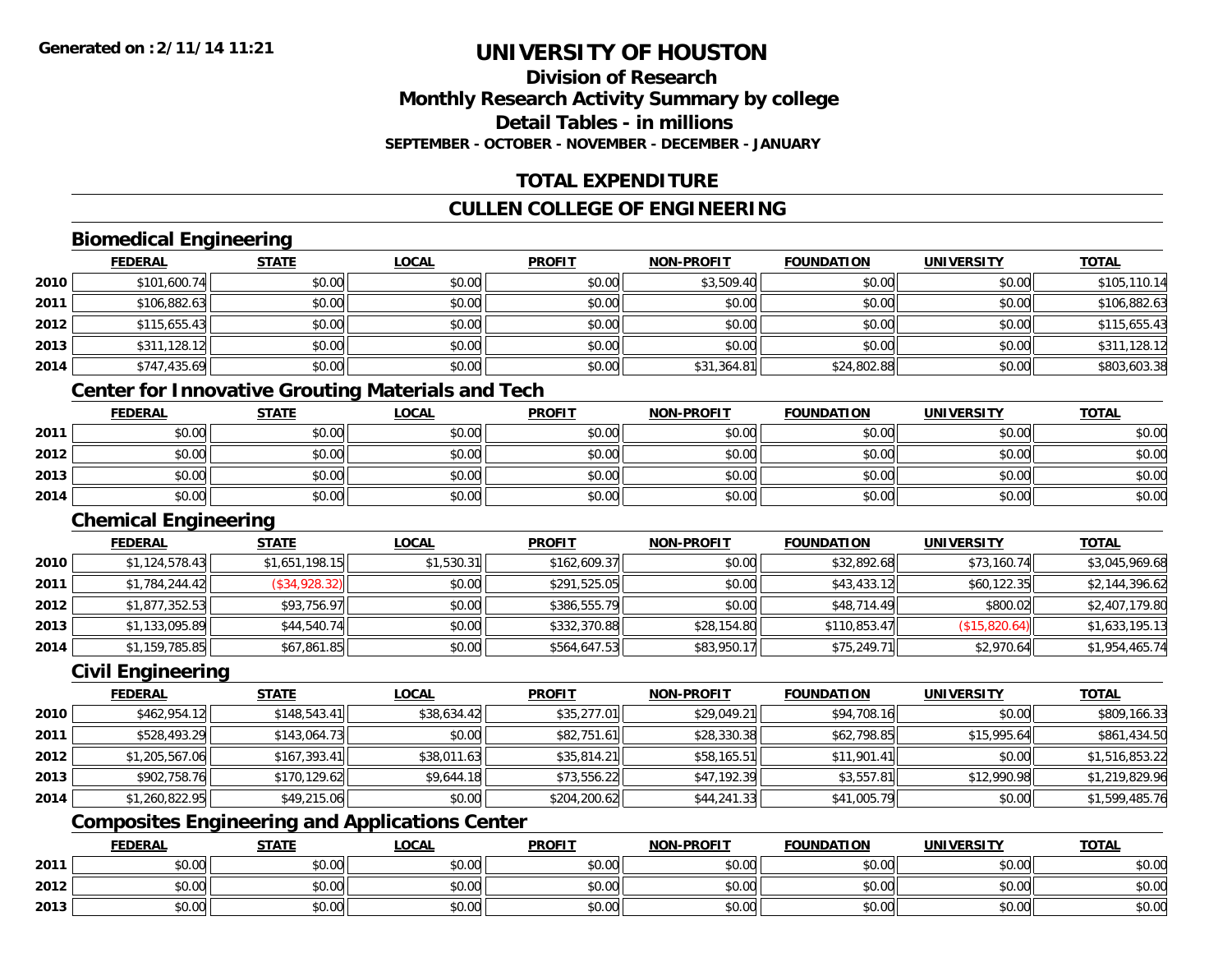**Division of Research**

**Monthly Research Activity Summary by college**

**Detail Tables - in millions**

**SEPTEMBER - OCTOBER - NOVEMBER - DECEMBER - JANUARY**

## **TOTAL EXPENDITURE**

### **CULLEN COLLEGE OF ENGINEERING**

## **Composites Engineering and Applications Center**

|      | <b>FEDERAL</b>                               | <b>STATE</b> | <b>LOCAL</b> | <b>PROFIT</b> | <b>NON-PROFIT</b> | <b>FOUNDATION</b> | <b>UNIVERSITY</b> | <b>TOTAL</b>   |
|------|----------------------------------------------|--------------|--------------|---------------|-------------------|-------------------|-------------------|----------------|
| 2014 | \$0.00                                       | \$0.00       | \$0.00       | \$0.00        | \$0.00            | \$0.00            | \$0.00            | \$0.00         |
|      | Dean, Engineering                            |              |              |               |                   |                   |                   |                |
|      | <b>FEDERAL</b>                               | <b>STATE</b> | <b>LOCAL</b> | <b>PROFIT</b> | <b>NON-PROFIT</b> | <b>FOUNDATION</b> | <b>UNIVERSITY</b> | <b>TOTAL</b>   |
| 2010 | \$65,047.53                                  | \$0.00       | \$0.00       | \$0.00        | \$0.00            | \$0.00            | \$0.00            | \$65,047.53    |
| 2011 | \$74,092.50                                  | \$0.00       | \$0.00       | \$0.00        | \$0.00            | \$0.00            | \$0.00            | \$74,092.50    |
| 2012 | \$108,755.61                                 | \$0.00       | \$0.00       | \$0.00        | \$0.00            | \$0.00            | \$0.00            | \$108,755.61   |
| 2013 | \$11,819.76                                  | \$0.00       | \$0.00       | \$0.00        | \$0.00            | \$0.00            | \$0.00            | \$11,819.76    |
| 2014 | \$19,446.26                                  | \$0.00       | \$0.00       | \$0.00        | \$0.00            | \$0.00            | \$0.00            | \$19,446.26    |
|      | <b>Electrical &amp; Computer Engineering</b> |              |              |               |                   |                   |                   |                |
|      | <b>FEDERAL</b>                               | <b>STATE</b> | <b>LOCAL</b> | <b>PROFIT</b> | <b>NON-PROFIT</b> | <b>FOUNDATION</b> | <b>UNIVERSITY</b> | <b>TOTAL</b>   |
| 2010 | \$762,078.45                                 | \$139,440.24 | \$0.00       | \$240,394.06  | \$63,674.49       | \$0.00            | \$465.12          | \$1,206,052.36 |
| 2011 | \$1,198,719.29                               | \$96,383.96  | \$0.00       | \$107,753.91  | \$38,129.87       | \$20,861.08       | \$5,124.78        | \$1,466,972.89 |
| 2012 | \$1,945,682.57                               | \$44,156.02  | \$0.00       | \$212,453.02  | \$13,890.04       | (\$17,516.24)     | \$0.21            | \$2,198,665.61 |
| 2013 | \$1,487,382.48                               | \$23,968.50  | \$0.00       | \$182,386.13  | \$14,556.47       | \$36,774.22       | \$0.00            | \$1,745,067.79 |
| 2014 | \$1,128,383.66                               | \$6,080.22   | \$0.00       | \$368,874.30  | \$49,260.91       | \$36,026.15       | \$3,423.86        | \$1,592,049.10 |
|      | <b>Industrial Engineering</b>                |              |              |               |                   |                   |                   |                |
|      | <b>FEDERAL</b>                               | <b>STATE</b> | <b>LOCAL</b> | <b>PROFIT</b> | <b>NON-PROFIT</b> | <b>FOUNDATION</b> | <b>UNIVERSITY</b> | <b>TOTAL</b>   |
| 2010 | \$80,786.38                                  | \$1,610.96   | \$0.00       | \$0.00        | \$0.00            | \$0.00            | \$0.00            | \$82,397.34    |
| 2011 | \$76,559.67                                  | \$25,646.15  | \$20,058.76  | \$0.00        | \$0.00            | \$0.00            | \$0.00            | \$122,264.58   |
| 2012 | \$45,436.67                                  | \$0.00       | \$24,268.53  | \$0.00        | \$0.00            | \$0.00            | \$0.00            | \$69,705.20    |
| 2013 | \$51,290.84                                  | \$33,280.82  | \$5,242.49   | \$0.00        | \$0.00            | \$7,793.26        | \$0.00            | \$97,607.41    |
| 2014 | \$74,613.98                                  | \$38,916.62  | \$19,618.53  | \$0.00        | \$0.00            | \$21,201.72       | \$0.00            | \$154,350.85   |
|      | <b>Mechanical Engineering</b>                |              |              |               |                   |                   |                   |                |
|      | <b>FEDERAL</b>                               | <b>STATE</b> | <b>LOCAL</b> | <b>PROFIT</b> | <b>NON-PROFIT</b> | <b>FOUNDATION</b> | <b>UNIVERSITY</b> | <b>TOTAL</b>   |
| 2010 | \$880,621.93                                 | \$29,316.76  | \$0.00       | \$97,475.11   | \$100,193.21      | \$0.00            | \$28,971.11       | \$1,136,578.12 |
| 2011 | \$1,077,442.37                               | \$280,508.88 | \$0.00       | \$285,506.95  | \$48,266.56       | \$18,997.55       | \$0.00            | \$1,710,722.31 |
| 2012 | \$1,052,790.58                               | \$266,942.12 | \$0.00       | \$166,985.60  | \$45,813.37       | \$14,564.04       | \$0.00            | \$1,547,095.70 |
| 2013 | \$1,328,768.43                               | \$206,305.10 | \$0.00       | \$123,560.39  | \$7,247.60        | \$53,810.19       | \$0.00            | \$1,719,691.72 |
| 2014 | \$1,553,168.22                               | \$60,867.33  | \$0.00       | \$218,016.42  | (\$3,300.00)      | \$132,284.93      | \$0.00            | \$1,961,036.89 |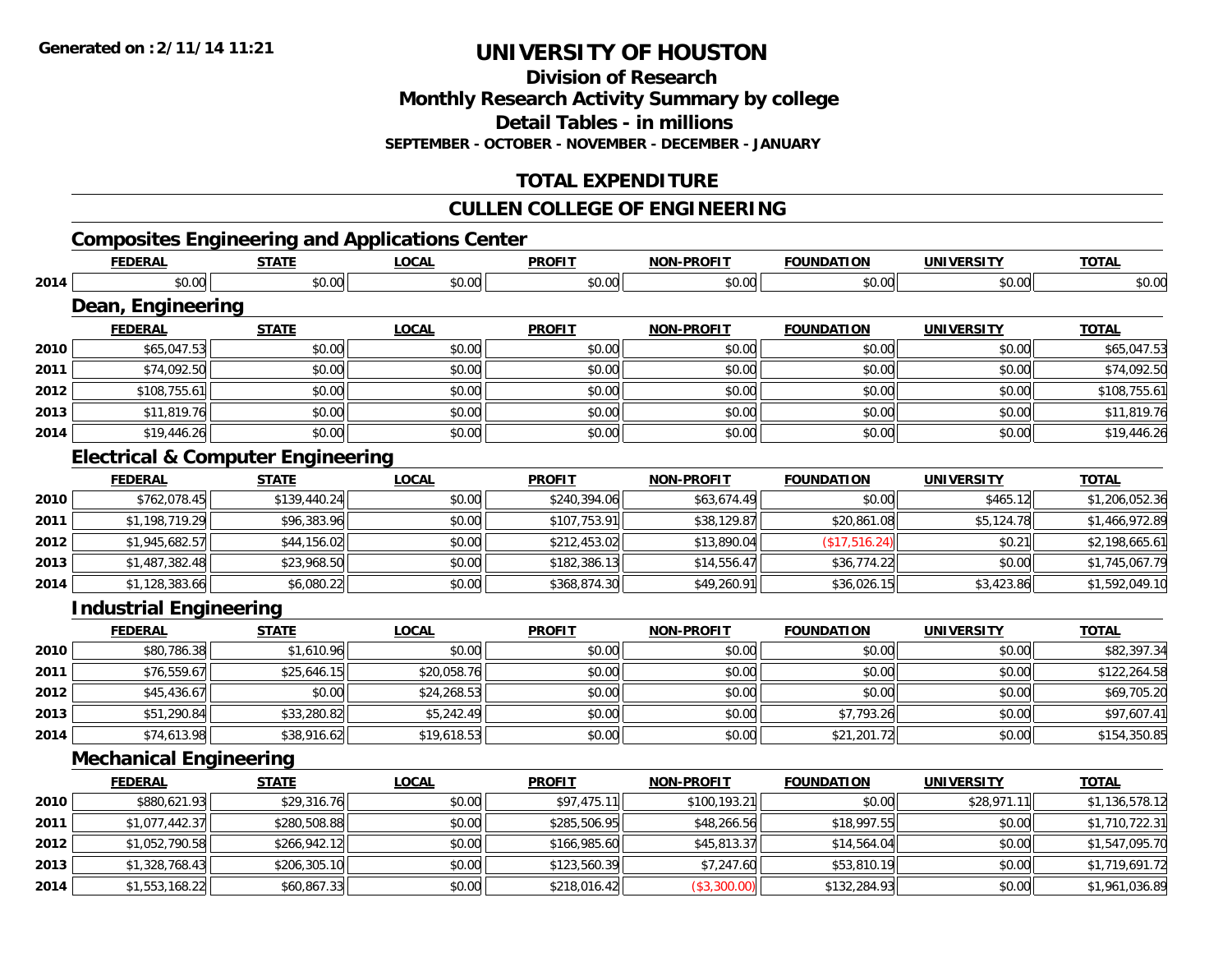### **Division of Research Monthly Research Activity Summary by college Detail Tables - in millions SEPTEMBER - OCTOBER - NOVEMBER - DECEMBER - JANUARY**

### **TOTAL EXPENDITURE**

## **CULLEN COLLEGE OF ENGINEERING**

### **National Wind Energy Center**

|       | <b>FEDERAL</b>  | <u>STATE</u>   | <b>LOCAL</b> | <b>PROFIT</b>  | <b>NON-PROFIT</b> | <b>FOUNDATION</b> | <b>UNIVERSITY</b> | <b>TOTAL</b>    |
|-------|-----------------|----------------|--------------|----------------|-------------------|-------------------|-------------------|-----------------|
| 2011  | \$0.00          | \$0.00         | \$0.00       | \$0.00         | \$0.00            | \$0.00            | \$0.00            | \$0.00          |
| 2012  | \$0.00          | \$0.00         | \$0.00       | \$0.00         | \$0.00            | \$0.00            | \$0.00            | \$0.00          |
| 2013  | \$0.00          | \$0.00         | \$0.00       | \$0.00         | \$0.00            | \$0.00            | \$0.00            | \$0.00          |
| 2014  | \$0.00          | \$0.00         | \$0.00       | \$0.00         | \$0.00            | \$0.00            | \$0.00            | \$0.00          |
| Total | \$25,845,243.07 | \$3,754,199.28 | \$157,008.85 | \$4,172,714.19 | \$731,690.52      | \$874,715.26      | \$188,204.81      | \$35,723,775.98 |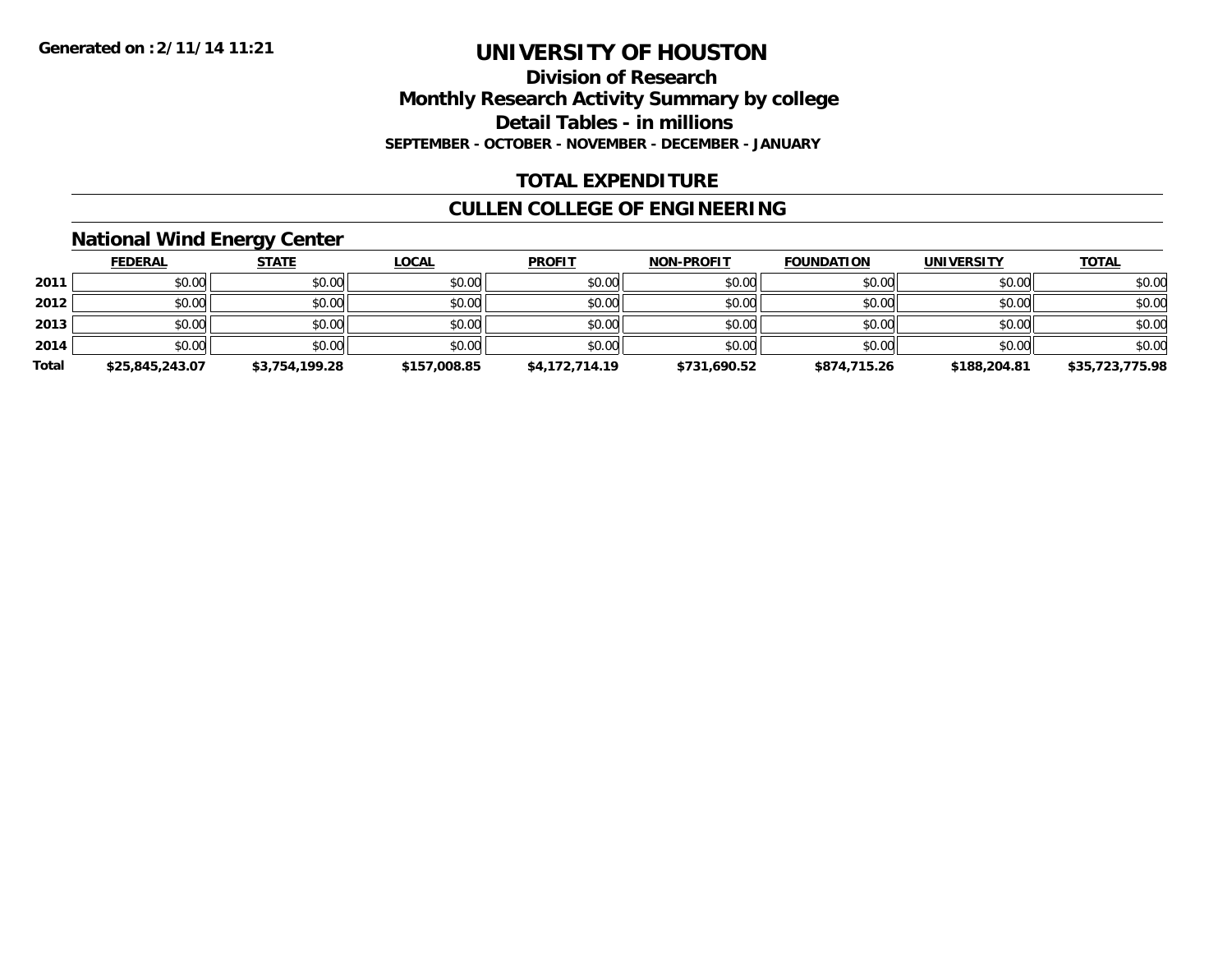### **Division of ResearchMonthly Research Activity Summary by college Detail Tables - in millions SEPTEMBER - OCTOBER - NOVEMBER - DECEMBER - JANUARY**

## **TOTAL EXPENDITURE**

#### **DIVISION OF RESEARCH**

### **Allied Geophysical Laboratories**

|      | <b>FEDERAL</b> | STATE  | LOCAL  | <b>PROFIT</b> | <b>NON-PROFIT</b> | <b>FOUNDATION</b> | UNIVERSITY | <b>TOTAL</b> |
|------|----------------|--------|--------|---------------|-------------------|-------------------|------------|--------------|
| 2011 | \$0.00         | \$0.00 | \$0.00 | \$1,133.96    | \$0.00            | \$0.00            | \$0.00     | ,133.96      |
| 2012 | \$0.00         | \$0.00 | \$0.00 | \$16,360.03   | \$0.00            | \$0.00            | \$0.00     | \$16,360.03  |
| 2013 | \$0.00         | \$0.00 | \$0.00 | \$12,978.00   | \$0.00            | \$0.00            | \$0.00     | ,978.00      |

#### **Center for Advanced Computing and Data Systems**

|      | <u>FEDERAL</u> | <u>STATE</u> | <u>LOCAL</u> | <b>PROFIT</b> | <b>NON-PROFIT</b> | <b>FOUNDATION</b> | <b>UNIVERSITY</b> | <b>TOTAL</b> |
|------|----------------|--------------|--------------|---------------|-------------------|-------------------|-------------------|--------------|
| 2010 | \$0.00         | \$0.00       | \$0.00       | \$0.00        | \$0.00            | \$0.00            | \$0.00            | \$0.00       |
| 2011 | \$6,672.13     | \$0.00       | \$0.00       | \$0.00        | \$0.00            | \$0.00            | \$0.00            | \$6,672.13   |
| 2012 | \$19,208.49    | \$0.00       | \$0.00       | \$0.00        | \$0.00            | \$0.00            | \$0.00            | \$19,208.49  |
| 2013 | \$901.01       | \$0.00       | \$0.00       | \$0.00        | \$0.00            | \$0.00            | \$0.00            | \$901.01     |
| 2014 | \$0.00         | \$0.00       | \$0.00       | \$0.00        | \$0.00            | \$0.00            | \$0.00            | \$0.00       |

### **Center for Advanced Materials**

|      | <b>FEDERAL</b> | <b>STATE</b> | <b>LOCAL</b> | <b>PROFIT</b> | <b>NON-PROFIT</b> | <b>FOUNDATION</b> | <b>UNIVERSITY</b> | <b>TOTAL</b> |
|------|----------------|--------------|--------------|---------------|-------------------|-------------------|-------------------|--------------|
| 2010 | \$1.03)        | \$0.00       | \$0.00       | \$0.00        | \$0.00            | \$0.00            | \$0.00            | (\$1.03)     |
| 2011 | \$14,736.39    | \$22,916.24  | \$0.00       | \$8,529.75    | \$0.00            | \$0.00            | \$0.00            | \$46,182.38  |
| 2012 | \$3,915.87     | \$0.00       | \$0.00       | \$0.00        | \$0.00            | \$0.00            | \$0.00            | \$3,915.87   |
| 2013 | \$1,100.47     | \$0.00       | \$0.00       | \$0.00        | \$0.00            | \$0.00            | \$0.00            | \$1,100.47   |
| 2014 | \$0.00         | \$0.00       | \$0.00       | \$0.00        | \$0.00            | \$0.00            | \$0.00            | \$0.00       |

#### **Center for Biomedical & Environmental Genomics**

|      | <u>FEDERAL</u> | <b>STATE</b> | <b>LOCAL</b> | <b>PROFIT</b> | NON-PROFIT | <b>FOUNDATION</b> | <b>UNIVERSITY</b> | <b>TOTAL</b> |
|------|----------------|--------------|--------------|---------------|------------|-------------------|-------------------|--------------|
| 2010 | \$0.00         | \$0.00       | \$0.00       | \$0.00        | \$0.00     | \$0.00            | \$0.00            | \$0.00       |
| 2011 | \$0.00         | \$0.00       | \$0.00       | \$0.00        | \$0.00     | \$0.00            | \$0.00            | \$0.00       |
| 2012 | \$0.00         | \$0.00       | \$0.00       | \$0.00        | \$0.00     | \$0.00            | \$0.00            | \$0.00       |
| 2013 | \$0.00         | \$0.00       | \$0.00       | \$0.00        | \$0.00     | \$0.00            | \$0.00            | \$0.00       |
| 2014 | \$0.00         | \$0.00       | \$0.00       | \$0.00        | \$0.00     | \$0.00            | \$0.00            | \$0.00       |

## **Center for Industrial Partnerships**

|      | <b>FEDERAL</b> | <b>STATE</b> | <u>LOCAL</u> | <b>PROFIT</b> | <b>NON-PROFIT</b> | <b>FOUNDATION</b> | <b>UNIVERSITY</b> | <b>TOTAL</b> |
|------|----------------|--------------|--------------|---------------|-------------------|-------------------|-------------------|--------------|
| 2010 | \$38,070.72    | \$0.00       | \$0.00       | \$2,790.48    | \$0.00            | \$0.00            | \$0.00            | \$40,861.20  |
| 2011 | \$103,271.69   | \$0.00       | \$0.00       | \$21,871.17   | \$0.00            | \$0.00            | \$0.00            | \$125,142.86 |
| 2012 | \$20,876.49    | \$0.00       | \$0.00       | \$18,542.09   | \$0.00            | \$0.00            | \$0.00            | \$39,418.58  |
| 2013 | \$2,493.97     | \$0.00       | \$0.00       | \$12,421.68   | \$0.00            | \$0.00            | \$0.00            | \$14,915.65  |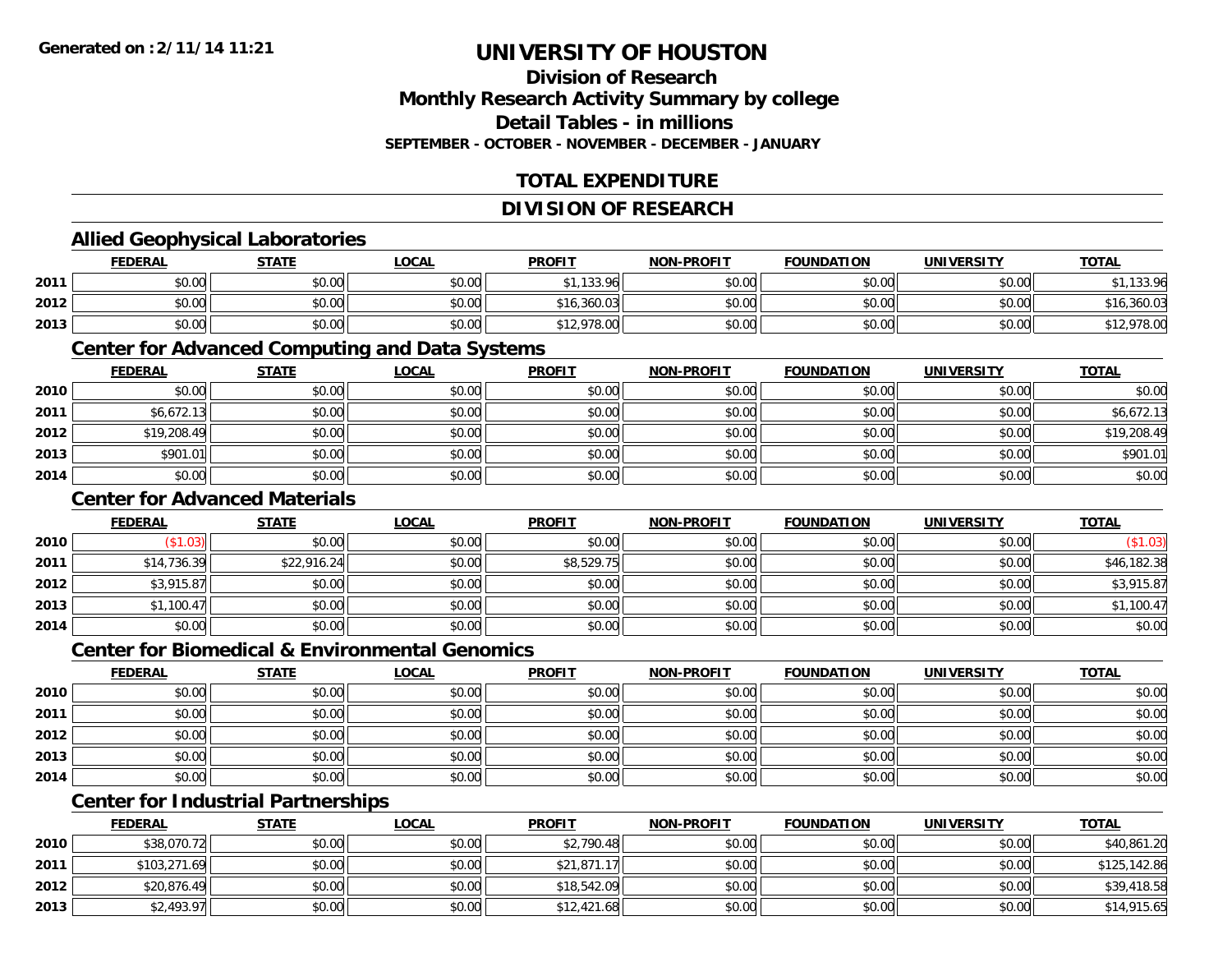**Division of Research Monthly Research Activity Summary by college**

**Detail Tables - in millions**

**SEPTEMBER - OCTOBER - NOVEMBER - DECEMBER - JANUARY**

### **TOTAL EXPENDITURE**

### **DIVISION OF RESEARCH**

|      | <b>Center for Industrial Partnerships</b>                |              |              |               |                   |                   |                   |              |  |  |  |  |
|------|----------------------------------------------------------|--------------|--------------|---------------|-------------------|-------------------|-------------------|--------------|--|--|--|--|
|      | <b>FEDERAL</b>                                           | <b>STATE</b> | <b>LOCAL</b> | <b>PROFIT</b> | <b>NON-PROFIT</b> | <b>FOUNDATION</b> | <b>UNIVERSITY</b> | <b>TOTAL</b> |  |  |  |  |
| 2014 | \$3,516.12                                               | \$0.00       | \$0.00       | \$12,174.37   | \$0.00            | \$0.00            | \$0.00            | \$15,690.49  |  |  |  |  |
|      | <b>Center for Neuromotor &amp; Biomechanics Research</b> |              |              |               |                   |                   |                   |              |  |  |  |  |
|      | <b>FEDERAL</b>                                           | <b>STATE</b> | <b>LOCAL</b> | <b>PROFIT</b> | <b>NON-PROFIT</b> | <b>FOUNDATION</b> | <b>UNIVERSITY</b> | <b>TOTAL</b> |  |  |  |  |
| 2011 | \$0.00                                                   | \$0.00       | \$0.00       | \$0.00        | \$0.00            | \$0.00            | \$0.00            | \$0.00       |  |  |  |  |
|      | <b>Division of Research</b>                              |              |              |               |                   |                   |                   |              |  |  |  |  |
|      | <b>FEDERAL</b>                                           | <b>STATE</b> | <b>LOCAL</b> | <b>PROFIT</b> | <b>NON-PROFIT</b> | <b>FOUNDATION</b> | <b>UNIVERSITY</b> | <b>TOTAL</b> |  |  |  |  |
| 2010 | \$10,596.17                                              | \$0.00       | \$0.00       | \$0.00        | \$0.00            | \$0.00            | \$0.00            | \$10,596.17  |  |  |  |  |
| 2011 | (S894.87)                                                | \$0.00       | \$0.00       | \$0.00        | \$0.00            | \$0.00            | \$0.00            | (\$894.87)   |  |  |  |  |
| 2012 | (\$0.00)                                                 | \$0.00       | \$0.00       | \$0.00        | \$0.00            | \$0.00            | \$0.00            | (\$0.00)     |  |  |  |  |
|      | <b>Institute for Molecular Design</b>                    |              |              |               |                   |                   |                   |              |  |  |  |  |
|      | <b>FEDERAL</b>                                           | <b>STATE</b> | <b>LOCAL</b> | <b>PROFIT</b> | <b>NON-PROFIT</b> | <b>FOUNDATION</b> | <b>UNIVERSITY</b> | <b>TOTAL</b> |  |  |  |  |
| 2012 | \$0.00                                                   | \$0.00       | \$0.00       | \$0.00        | \$0.00            | \$0.00            | \$0.00            | \$0.00       |  |  |  |  |
|      | <b>Institute for Nanoenergy</b>                          |              |              |               |                   |                   |                   |              |  |  |  |  |
|      | <b>FEDERAL</b>                                           | <b>STATE</b> | <b>LOCAL</b> | <b>PROFIT</b> | <b>NON-PROFIT</b> | <b>FOUNDATION</b> | <b>UNIVERSITY</b> | <b>TOTAL</b> |  |  |  |  |
| 2010 | \$0.00                                                   | \$0.00       | \$0.00       | \$0.00        | \$0.00            | \$0.00            | \$0.00            | \$0.00       |  |  |  |  |
| 2011 | \$0.00                                                   | \$0.00       | \$0.00       | \$0.00        | \$0.00            | \$0.00            | \$0.00            | \$0.00       |  |  |  |  |
| 2012 | \$0.00                                                   | \$0.00       | \$0.00       | \$0.00        | \$0.00            | \$0.00            | \$0.00            | \$0.00       |  |  |  |  |
| 2013 | \$0.00                                                   | \$0.00       | \$0.00       | \$0.00        | \$0.00            | \$0.00            | \$0.00            | \$0.00       |  |  |  |  |
| 2014 | \$0.00                                                   | \$0.00       | \$0.00       | \$0.00        | \$0.00            | \$0.00            | \$0.00            | \$0.00       |  |  |  |  |
|      | <b>Office of Contracts and Grants</b>                    |              |              |               |                   |                   |                   |              |  |  |  |  |
|      | <b>FEDERAL</b>                                           | <b>STATE</b> | <b>LOCAL</b> | <b>PROFIT</b> | <b>NON-PROFIT</b> | <b>FOUNDATION</b> | <b>UNIVERSITY</b> | <b>TOTAL</b> |  |  |  |  |
| 2010 | \$0.00                                                   | \$0.00       | \$0.00       | \$0.00        | \$0.00            | \$0.00            | \$0.00            | \$0.00       |  |  |  |  |
| 2011 | \$0.00                                                   | \$0.00       | \$0.00       | \$0.00        | \$0.00            | \$0.00            | \$0.00            | \$0.00       |  |  |  |  |
| 2012 | \$0.00                                                   | \$0.00       | \$0.00       | \$0.00        | \$0.00            | \$0.00            | \$0.00            | \$0.00       |  |  |  |  |
| 2013 | \$0.00                                                   | \$0.00       | \$0.00       | \$0.00        | \$0.00            | \$0.00            | \$0.00            | \$0.00       |  |  |  |  |
| 2014 | \$0.00                                                   | \$0.00       | \$0.00       | \$0.00        | \$0.00            | \$0.00            | \$0.00            | \$0.00       |  |  |  |  |
|      | <b>TcSAM</b>                                             |              |              |               |                   |                   |                   |              |  |  |  |  |
|      | <b>FEDERAL</b>                                           | <b>STATE</b> | <b>LOCAL</b> | <b>PROFIT</b> | <b>NON-PROFIT</b> | <b>FOUNDATION</b> | <b>UNIVERSITY</b> | <b>TOTAL</b> |  |  |  |  |
| 2010 | \$0.00                                                   | \$0.00       | \$0.00       | \$0.00        | \$0.00            | \$0.00            | \$0.00            | \$0.00       |  |  |  |  |
| 2011 | \$0.00                                                   | \$0.00       | \$0.00       | \$0.00        | \$0.00            | \$0.00            | \$0.00            | \$0.00       |  |  |  |  |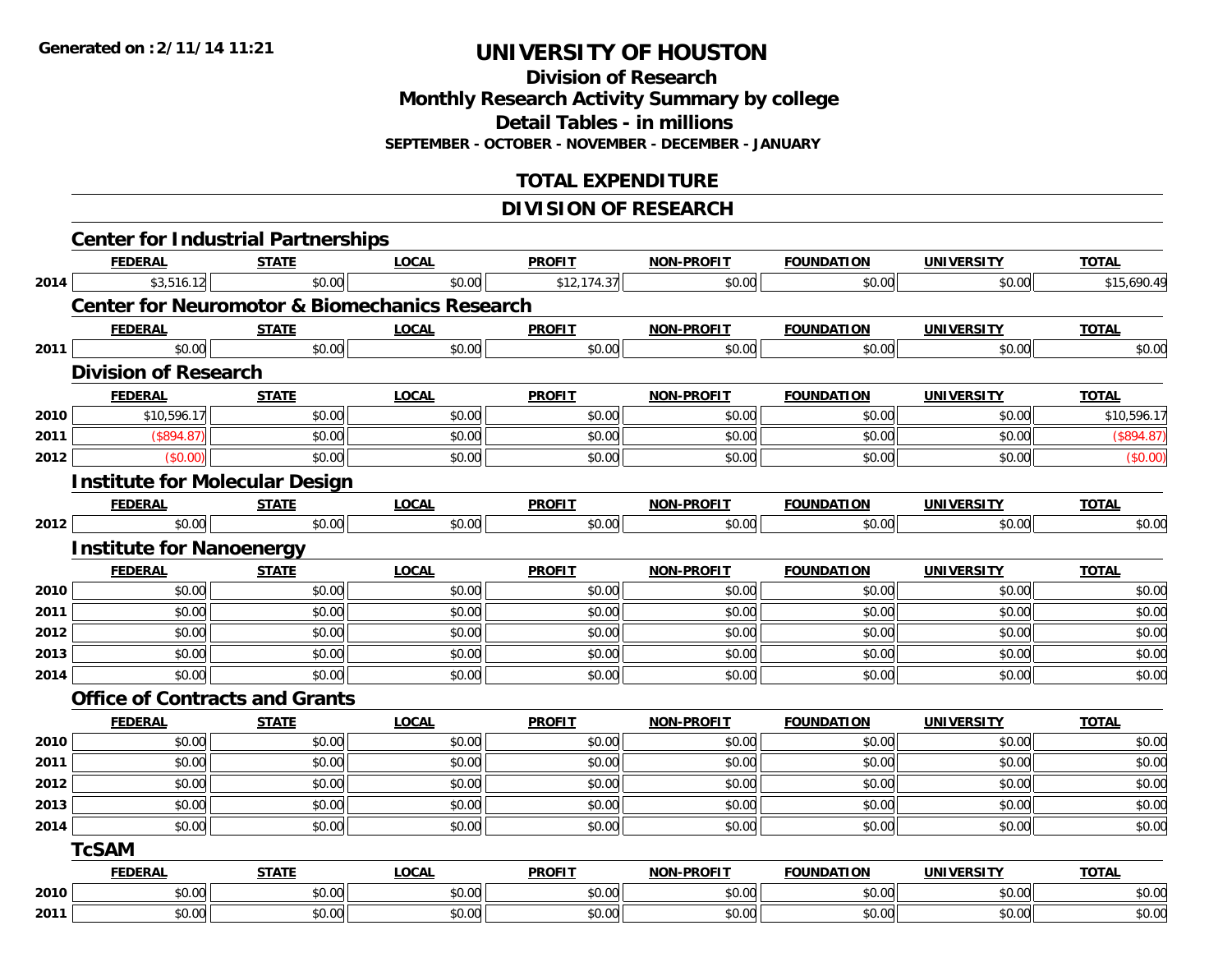#### **Division of Research Monthly Research Activity Summary by college Detail Tables - in millions SEPTEMBER - OCTOBER - NOVEMBER - DECEMBER - JANUARY**

### **TOTAL EXPENDITURE**

### **DIVISION OF RESEARCH**

|              | <b>TcSAM</b>                         |                |              |               |                   |                   |                   |                |  |  |
|--------------|--------------------------------------|----------------|--------------|---------------|-------------------|-------------------|-------------------|----------------|--|--|
|              | <b>FEDERAL</b>                       | <b>STATE</b>   | <b>LOCAL</b> | <b>PROFIT</b> | <b>NON-PROFIT</b> | <b>FOUNDATION</b> | <b>UNIVERSITY</b> | <b>TOTAL</b>   |  |  |
| 2012         | \$0.00                               | \$0.00         | \$0.00       | \$0.00        | \$0.00            | \$0.00            | \$0.00            | \$0.00         |  |  |
| 2014         | \$0.00                               | \$0.00         | \$0.00       | \$0.00        | \$0.00            | \$0.00            | \$0.00            | \$0.00         |  |  |
|              | <b>TcSUH</b>                         |                |              |               |                   |                   |                   |                |  |  |
|              | <b>FEDERAL</b>                       | <b>STATE</b>   | <b>LOCAL</b> | <b>PROFIT</b> | <b>NON-PROFIT</b> | <b>FOUNDATION</b> | <b>UNIVERSITY</b> | <b>TOTAL</b>   |  |  |
| 2010         | \$9,399.05                           | \$0.00         | \$0.00       | \$47,961.23   | \$0.00            | \$0.00            | \$0.00            | \$57,360.28    |  |  |
| 2011         | \$25,965.25                          | \$34,534.34    | \$0.00       | \$56,069.04   | \$0.00            | \$0.00            | \$0.00            | \$116,568.63   |  |  |
| 2012         | \$27,914.65                          | \$39,907.13    | \$0.00       | \$55,849.15   | \$0.00            | \$0.00            | \$0.00            | \$123,670.93   |  |  |
| 2013         | \$16,369.24                          | \$4,423.10     | \$0.00       | \$26,609.01   | \$0.00            | \$0.00            | \$0.00            | \$47,401.35    |  |  |
| 2014         | \$128,358.05                         | \$9,120.34     | \$0.00       | \$27,491.40   | \$0.00            | \$0.00            | \$0.00            | \$164,969.79   |  |  |
|              | <b>Texas Obesity Research Center</b> |                |              |               |                   |                   |                   |                |  |  |
|              | <b>FEDERAL</b>                       | <b>STATE</b>   | <b>LOCAL</b> | <b>PROFIT</b> | <b>NON-PROFIT</b> | <b>FOUNDATION</b> | <b>UNIVERSITY</b> | <b>TOTAL</b>   |  |  |
| 2010         | \$0.00                               | \$0.00         | \$0.00       | \$0.00        | \$0.00            | \$0.00            | \$0.00            | \$0.00         |  |  |
| 2011         | \$0.00                               | \$0.00         | \$0.00       | \$0.00        | \$0.00            | \$0.00            | \$0.00            | \$0.00         |  |  |
| 2012         | \$0.00                               | \$0.00         | \$0.00       | \$0.00        | \$0.00            | \$0.00            | \$0.00            | \$0.00         |  |  |
| 2013         | \$0.00                               | \$0.00         | \$0.00       | \$0.00        | \$0.00            | \$0.00            | \$0.00            | \$0.00         |  |  |
| 2014         | \$0.00                               | \$0.00         | \$0.00       | \$0.00        | \$0.00            | \$0.00            | \$0.00            | \$0.00         |  |  |
|              | <b>TIMES</b>                         |                |              |               |                   |                   |                   |                |  |  |
|              | <b>FEDERAL</b>                       | <b>STATE</b>   | <b>LOCAL</b> | <b>PROFIT</b> | <b>NON-PROFIT</b> | <b>FOUNDATION</b> | <b>UNIVERSITY</b> | <b>TOTAL</b>   |  |  |
| 2010         | \$501,983.26                         | \$1,361,971.87 | \$0.00       | \$0.00        | \$0.00            | \$0.00            | (\$530.24)        | \$1,863,424.89 |  |  |
| 2011         | \$230,308.92                         | \$9,462.97     | \$0.00       | \$0.00        | \$0.00            | \$0.00            | \$0.00            | \$239,771.89   |  |  |
| 2012         | \$721,672.36                         | \$0.01         | \$0.00       | \$0.00        | \$0.00            | \$0.00            | \$0.00            | \$721,672.37   |  |  |
| 2013         | \$1,256,157.68                       | (\$759.74)     | \$0.00       | \$0.00        | \$0.00            | \$0.00            | \$0.00            | \$1,255,397.94 |  |  |
| 2014         | \$1,075,335.71                       | \$10,111.50    | \$0.00       | \$0.00        | \$0.00            | \$0.00            | \$0.00            | \$1,085,447.21 |  |  |
| <b>Total</b> | \$4,217,927.78                       | \$1,491,687.77 | \$0.00       | \$320,781.37  | \$0.00            | \$0.00            | (\$530.24)        | \$6,029,866.67 |  |  |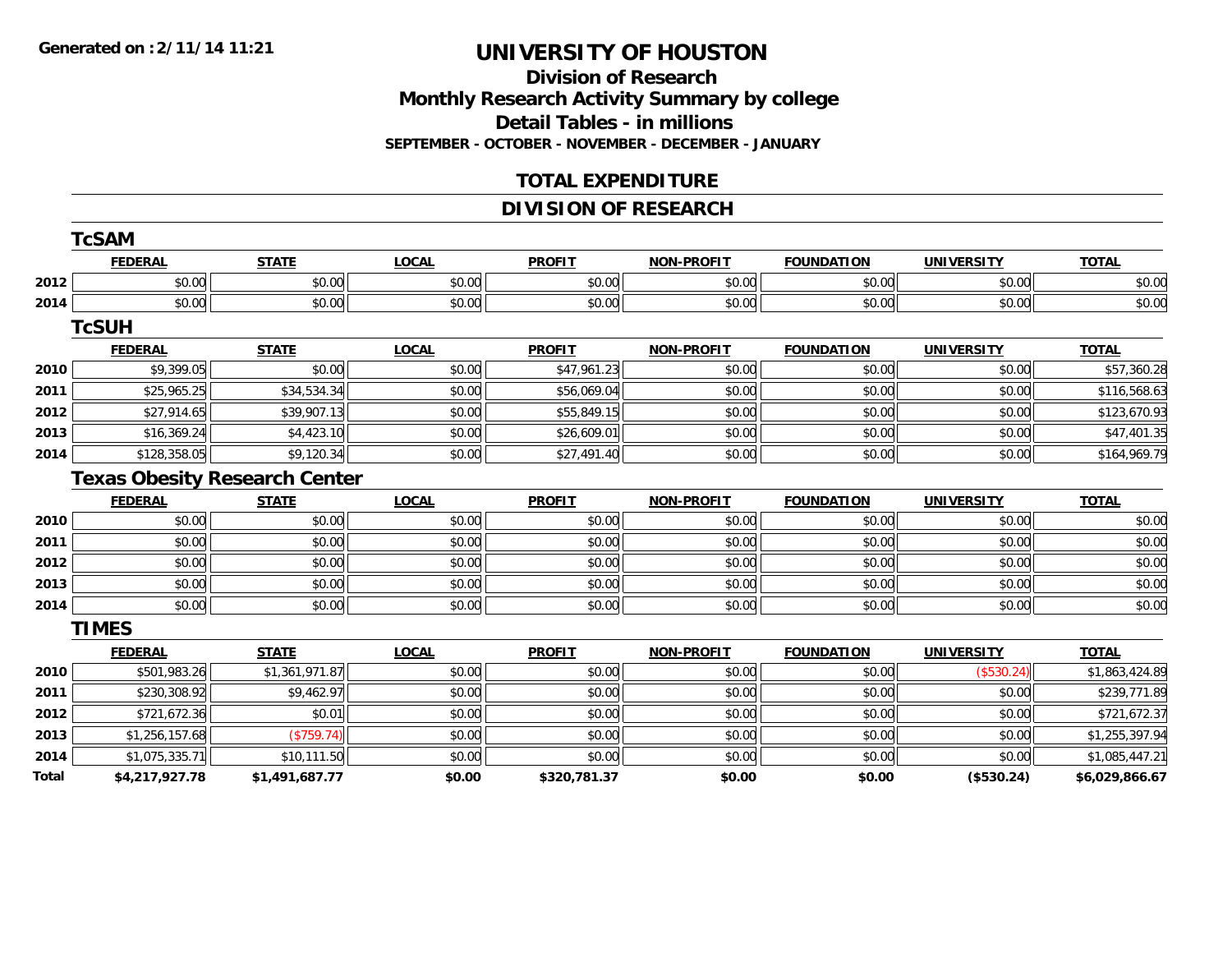## **Division of ResearchMonthly Research Activity Summary by college Detail Tables - in millions SEPTEMBER - OCTOBER - NOVEMBER - DECEMBER - JANUARY**

## **TOTAL EXPENDITURE**

## **GRADUATE COLLEGE OF SOCIAL WORK**

## **Center for Drug and Social Policy Research**

|      | <b>FEDERAL</b> | <b>STATE</b> | <b>LOCAL</b> | <b>PROFIT</b> | NON-PROFIT | <b>FOUNDATION</b> | <b>UNIVERSITY</b> | <b>TOTAL</b> |
|------|----------------|--------------|--------------|---------------|------------|-------------------|-------------------|--------------|
| 2010 | \$0.00         | \$0.00       | \$0.00       | \$0.00        | \$0.00     | \$0.00            | \$0.00            | \$0.00       |
| 2011 | \$0.00         | \$0.00       | \$0.00       | \$0.00        | \$0.00     | \$0.00            | \$0.00            | \$0.00       |
| 2012 | \$0.00         | \$0.00       | \$0.00       | \$0.00        | \$0.00     | \$0.00            | \$0.00            | \$0.00       |
| 2013 | \$0.00         | \$0.00       | \$0.00       | \$0.00        | \$0.00     | \$0.00            | \$0.00            | \$0.00       |
| 2014 | \$0.00         | \$0.00       | \$0.00       | \$0.00        | \$0.00     | \$0.00            | \$0.00            | \$0.00       |
|      |                |              |              |               |            |                   |                   |              |

### **Center for Health Equities & Evaluation Research**

|      | <b>FEDERAL</b> | <b>STATE</b> | <u>LOCAL</u> | <b>PROFIT</b> | <b>NON-PROFIT</b> | <b>FOUNDATION</b> | UNIVERSITY  | <b>TOTAL</b> |
|------|----------------|--------------|--------------|---------------|-------------------|-------------------|-------------|--------------|
| 2012 | \$60,746.77    | \$0.00       | \$0.00       | \$0.00        | \$0.00            | \$0.00            | \$0.00      | \$60,746.77  |
| 2013 | \$155,677.63   | \$0.00       | \$0.00       | \$0.00        | \$0.00            | \$0.00            | \$42,000.00 | \$197,677.63 |
| 2014 | \$46,447.45    | \$0.00       | \$0.00       | \$0.00        | \$0.00            | \$0.00            | \$0.00      | \$46,447.45  |

## **Child & Family for Innovative Research**

|      | <b>FEDERAL</b> | <u>STATE</u> | <b>LOCAL</b> | <b>PROFIT</b> | <b>NON-PROFIT</b> | <b>FOUNDATION</b> | <b>UNIVERSITY</b> | <b>TOTAL</b>   |
|------|----------------|--------------|--------------|---------------|-------------------|-------------------|-------------------|----------------|
| 2010 | \$786,852.93   | \$318,338.63 | \$0.00       | \$0.00        | \$6,060.47        | \$754.76          | \$0.00            | \$1,112,006.79 |
| 2011 | \$642,931.48   | \$14,066.62  | \$0.00       | \$0.00        | \$0.00            | \$34,043.25       | \$0.00            | \$691,041.35   |
| 2012 | \$562,106.72   | (\$107.66)   | \$0.00       | \$21,369.00   | \$0.00            | \$40,117.95       | \$2,109.33        | \$625,595.34   |
| 2013 | \$506,452.79   | \$27,824.54  | \$27,185.20  | (\$1,781.27)  | \$9.17            | \$9,278.00        | \$1,021.48        | \$569,989.91   |
| 2014 | \$419,077.87   | \$20,191.10  | \$6,304.77   | \$13,202.76   | \$19,800.98       | \$33,581.75       | \$0.00            | \$512,159.23   |

#### **Community Projects - Social Work**

|      | <b>FEDERAL</b> | STATE  | <u>LOCAL</u> | <b>PROFIT</b> | <b>NON-PROFIT</b> | <b>FOUNDATION</b> | UNIVERSITY | <b>TOTAL</b> |
|------|----------------|--------|--------------|---------------|-------------------|-------------------|------------|--------------|
| 2010 | \$0.00         | \$0.00 | \$0.00       | \$0.00        | \$0.00            | \$0.00            | \$0.00     | \$0.00       |
| 2011 | \$0.00         | \$0.00 | \$0.00       | \$0.00        | \$0.00            | \$0.00            | \$0.00     | \$0.00       |
| 2012 | \$333.94       | \$0.00 | \$0.00       | \$0.00        | \$0.00            | \$0.00            | \$0.00     | \$333.94     |
| 2013 | \$0.01         | \$0.00 | \$0.00       | \$0.00        | \$0.00            | \$0.00            | \$0.00     | (\$0.01)     |

#### **Dean, Social Work**

|      | <b>FEDERAL</b> | <b>STATE</b> | <u>LOCAL</u> | <b>PROFIT</b> | <b>NON-PROFIT</b> | <b>FOUNDATION</b> | <b>UNIVERSITY</b> | <b>TOTAL</b> |
|------|----------------|--------------|--------------|---------------|-------------------|-------------------|-------------------|--------------|
| 2010 | \$299,189.79   | \$0.00       | \$0.00       | \$0.00        | \$0.00            | \$0.00            | \$0.00            | \$299,189.79 |
| 2011 | \$278,024.00   | \$0.00       | \$0.00       | \$0.00        | \$0.00            | \$0.00            | \$0.00            | \$278,024.00 |
| 2012 | \$16,909.15    | \$0.00       | \$0.00       | \$0.00        | \$0.00            | \$0.00            | \$0.00            | \$16,909.15  |
| 2013 | \$17,787.82    | \$0.00       | \$0.00       | \$0.00        | \$0.00            | \$0.00            | \$0.00            | \$17,787.82  |
| 2014 | \$0.00         | \$0.00       | \$0.00       | \$0.00        | \$0.00            | \$0.00            | \$0.00            | \$0.00       |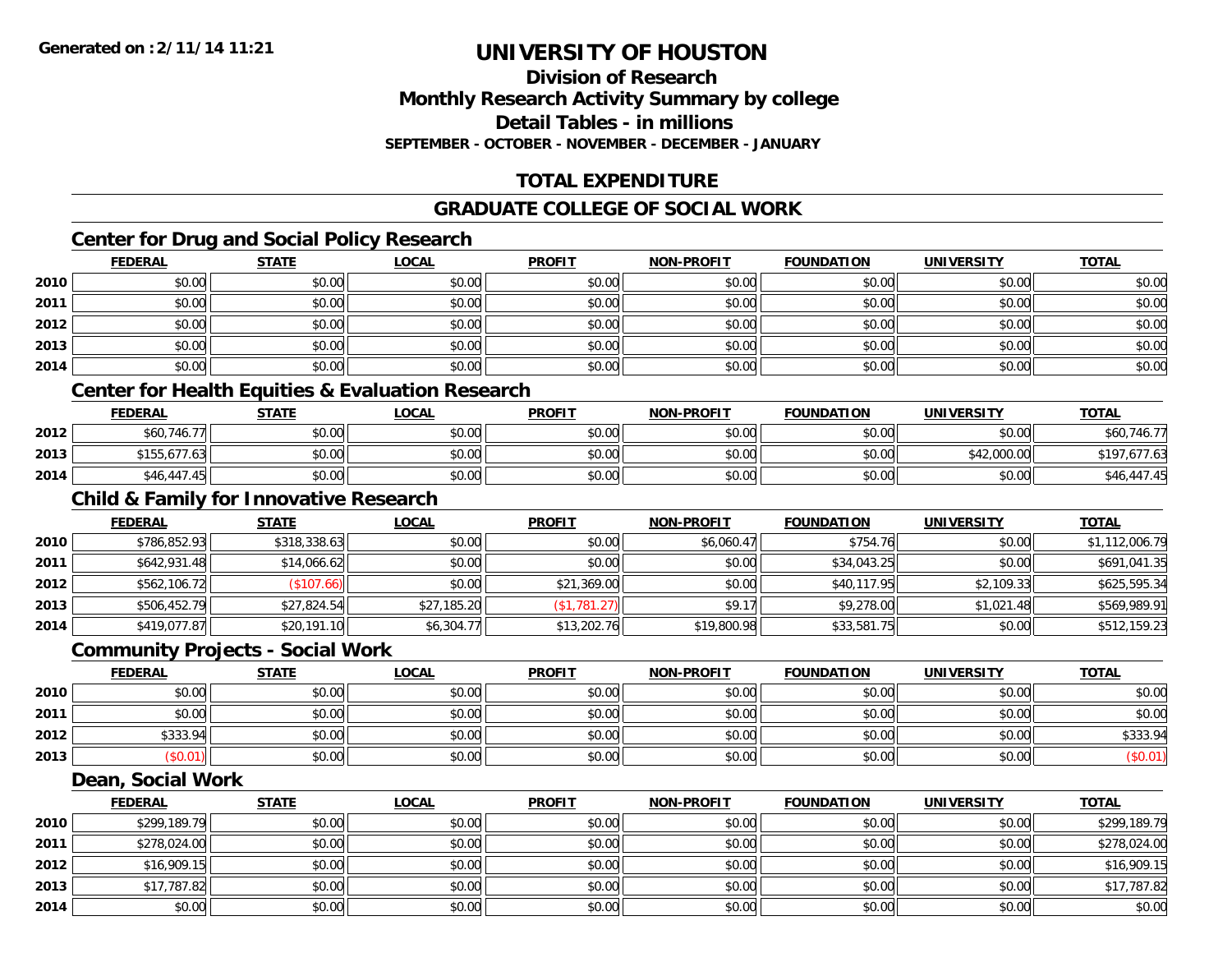**Division of Research Monthly Research Activity Summary by college Detail Tables - in millions SEPTEMBER - OCTOBER - NOVEMBER - DECEMBER - JANUARY**

#### **TOTAL EXPENDITURE**

#### **GRADUATE COLLEGE OF SOCIAL WORK**

# **Office for Drug SPR**

|       | <b>FEDERAL</b> | <b>STATE</b> | <b>LOCAL</b> | <b>PROFIT</b> | <b>NON-PROFIT</b> | <b>FOUNDATION</b> | <b>UNIVERSITY</b> | <b>TOTAL</b>   |
|-------|----------------|--------------|--------------|---------------|-------------------|-------------------|-------------------|----------------|
| 2010  | \$0.00         | \$0.00       | \$0.00       | \$0.00        | \$0.00            | \$0.00            | \$0.00            | \$0.00         |
| 2011  | \$0.00         | \$0.00       | \$0.00       | \$0.00        | \$0.00            | \$0.00            | \$0.00            | \$0.00         |
| 2012  | \$0.00         | \$0.00       | \$0.00       | \$0.00        | \$0.00            | \$0.00            | \$0.00            | \$0.00         |
| 2013  | \$0.00         | \$0.00       | \$0.00       | \$0.00        | \$0.00            | \$0.00            | \$0.00            | \$0.00         |
| 2014  | \$0.00         | \$0.00       | \$0.00       | \$0.00        | \$0.00            | \$0.00            | \$0.00            | \$0.00         |
| Total | \$3,792,538.34 | \$380,313.23 | \$33,489.97  | \$32,790.49   | \$25,870.62       | \$117,775.70      | \$45,130.81       | \$4,427,909.16 |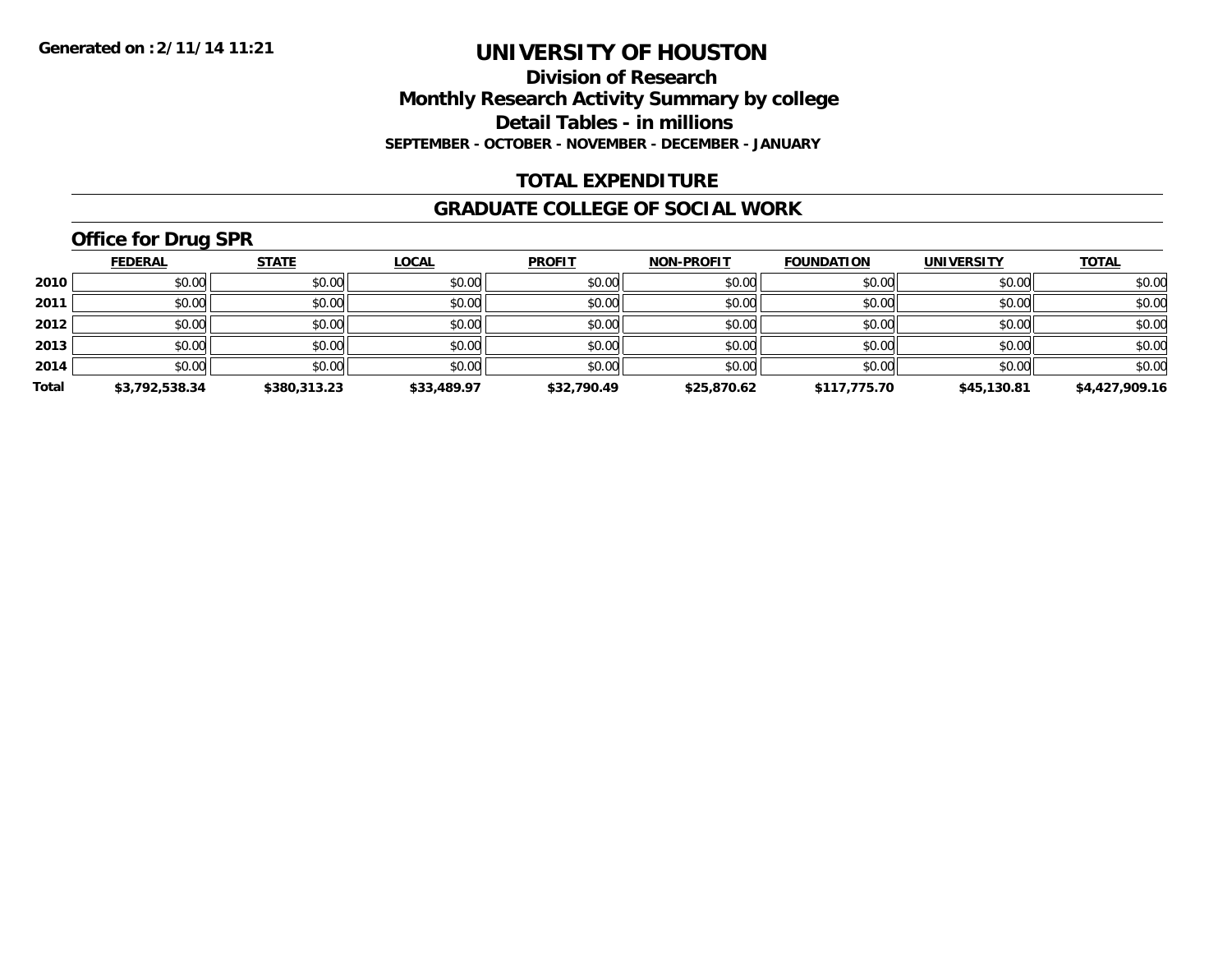#### **Division of Research Monthly Research Activity Summary by college Detail Tables - in millions SEPTEMBER - OCTOBER - NOVEMBER - DECEMBER - JANUARY**

## **TOTAL EXPENDITURE**

### **HILTON COLLEGE OF HOTEL AND RESTAURANT MANAGEMENT**

### **Hotel and Restaurant Management**

|       | <b>FEDERAL</b> | <b>STATE</b> | <b>LOCAL</b> | <b>PROFIT</b> | <b>NON-PROFIT</b> | <b>FOUNDATION</b> | <b>UNIVERSITY</b> | <b>TOTAL</b> |
|-------|----------------|--------------|--------------|---------------|-------------------|-------------------|-------------------|--------------|
| 2010  | \$0.00         | \$34,542.63  | \$0.00       | \$0.00        | \$0.00            | \$0.00            | \$0.00            | \$34,542.63  |
| 2011  | \$3,212.24     | \$32,202.70  | \$0.00       | \$1,065.30    | \$383.78          | \$0.00            | \$0.00            | \$36,864.02  |
| 2012  | \$9,151.94     | \$89,463.28  | \$0.00       | \$25.76       | \$6,258.96        | \$0.00            | \$0.00            | \$104.899.94 |
| 2013  | \$18,516.82    | \$31,486.17  | \$0.00       | \$0.00        | \$0.00            | \$0.00            | \$0.00            | \$50,002.99  |
| 2014  | \$49,136.89    | \$12,101.51  | \$0.00       | \$0.00        | \$0.00            | \$5,919.98        | \$0.00            | \$67,158.38  |
| Total | \$80,017.89    | \$199,796.29 | \$0.00       | \$1,091.06    | \$6,642.74        | \$5,919.98        | \$0.00            | \$293,467.96 |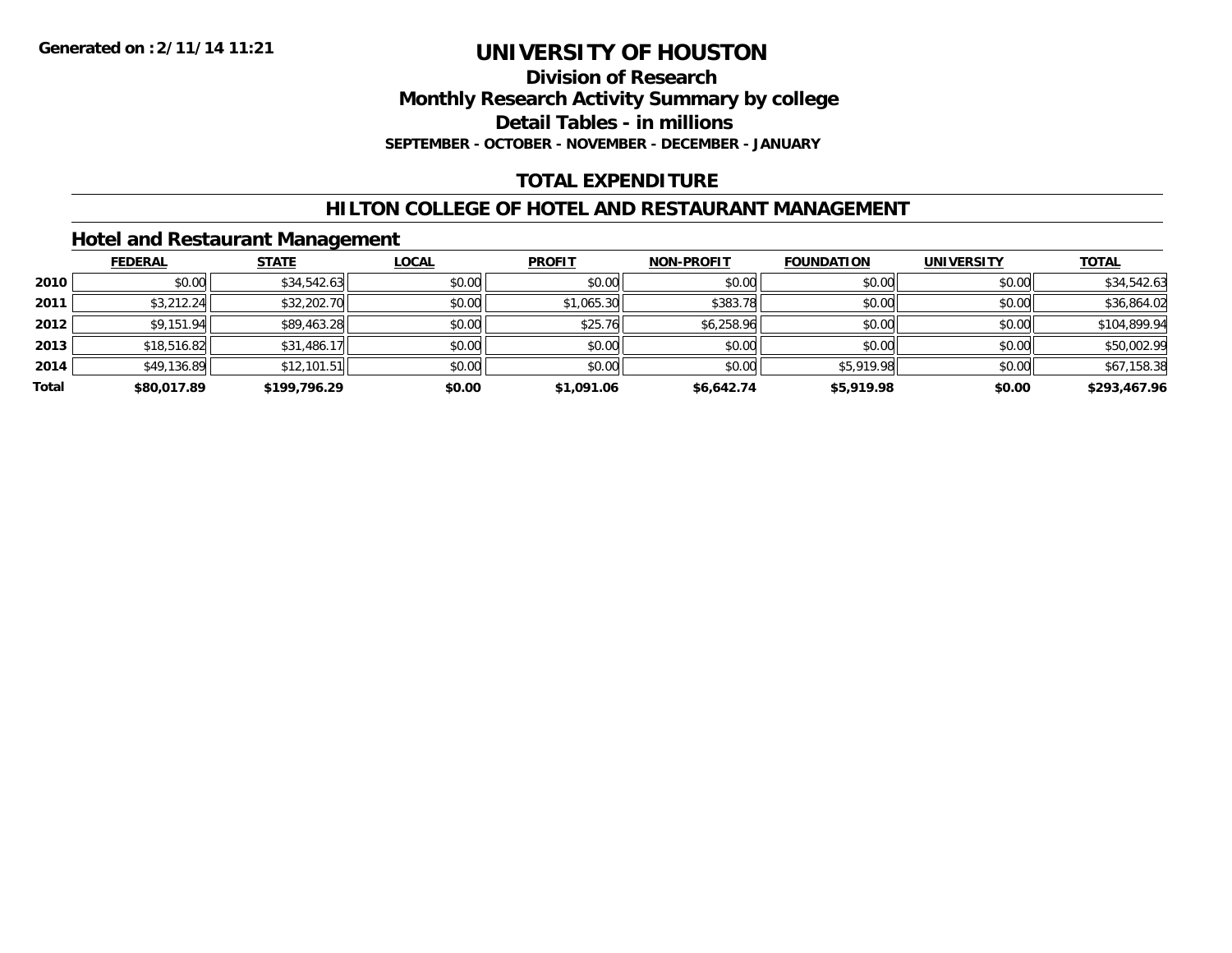### **Division of Research Monthly Research Activity Summary by college Detail Tables - in millions SEPTEMBER - OCTOBER - NOVEMBER - DECEMBER - JANUARY**

#### **TOTAL EXPENDITURE**

#### **HONORS COLLEGE**

# **Dean, Honors College**

|       |                | $\sim$       |              |               |                   |                   |                   |              |
|-------|----------------|--------------|--------------|---------------|-------------------|-------------------|-------------------|--------------|
|       | <b>FEDERAL</b> | <b>STATE</b> | <b>LOCAL</b> | <b>PROFIT</b> | <b>NON-PROFIT</b> | <b>FOUNDATION</b> | <b>UNIVERSITY</b> | <b>TOTAL</b> |
| 2010  | \$21,600.34    | \$0.00       | \$0.00       | \$0.00        | \$0.00            | \$0.00            | \$0.00            | \$21,600.34  |
| 2011  | \$3,665.12     | \$0.00       | \$0.00       | \$0.00        | \$0.00            | \$0.00            | \$0.00            | \$3,665.12   |
| 2012  | \$12,093.37    | \$0.00       | \$0.00       | \$0.00        | \$6,534.32        | \$0.00            | \$0.00            | \$18,627.69  |
| 2013  | \$12,579.75    | \$0.00       | \$0.00       | \$0.00        | \$8,393.42        | \$0.00            | \$0.00            | \$20,973.17  |
| 2014  | \$2,694.74     | \$0.00       | \$0.00       | \$0.00        | \$8,371.04        | \$4,320.44        | \$0.00            | \$15,386.22  |
| Total | \$52,633.32    | \$0.00       | \$0.00       | \$0.00        | \$23,298.78       | \$4,320.44        | \$0.00            | \$80,252.53  |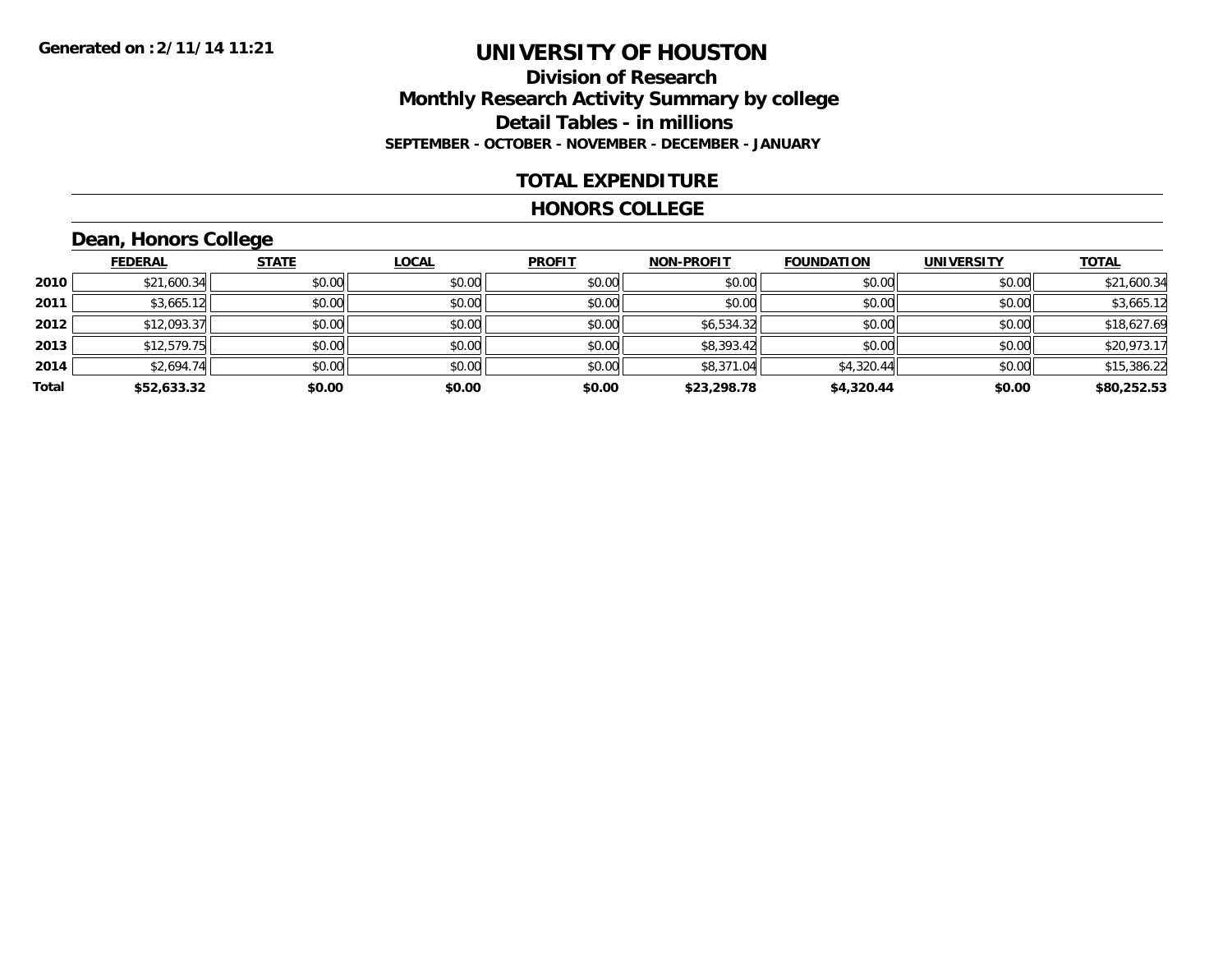### **Division of Research Monthly Research Activity Summary by college Detail Tables - in millions SEPTEMBER - OCTOBER - NOVEMBER - DECEMBER - JANUARY**

#### **TOTAL EXPENDITURE**

#### **LIBRARY**

## **Administration, Library**

|       | <b>FEDERAL</b> | <b>STATE</b> | <b>LOCAL</b> | <b>PROFIT</b> | <b>NON-PROFIT</b> | <b>FOUNDATION</b> | <b>UNIVERSITY</b> | <b>TOTAL</b> |
|-------|----------------|--------------|--------------|---------------|-------------------|-------------------|-------------------|--------------|
| 2010  | \$11,096.20    | \$0.00       | \$0.00       | \$0.00        | \$0.00            | \$0.00            | \$0.00            | \$11,096.20  |
| 2011  | \$5,245.19     | \$0.00       | \$0.00       | \$0.00        | \$0.00            | \$0.00            | \$0.00            | \$5,245.19   |
| 2012  | \$43.40        | \$0.00       | \$0.00       | \$0.00        | \$0.00            | \$0.00            | \$0.00            | \$43.40      |
| 2013  | \$0.00         | \$0.00       | \$0.00       | \$0.00        | \$0.00            | \$0.00            | \$0.00            | \$0.00       |
| 2014  | \$0.00         | \$0.00       | \$0.00       | \$0.00        | \$0.00            | \$0.00            | \$0.00            | \$0.00       |
| Total | \$16,384.79    | \$0.00       | \$0.00       | \$0.00        | \$0.00            | \$0.00            | \$0.00            | \$16,384.79  |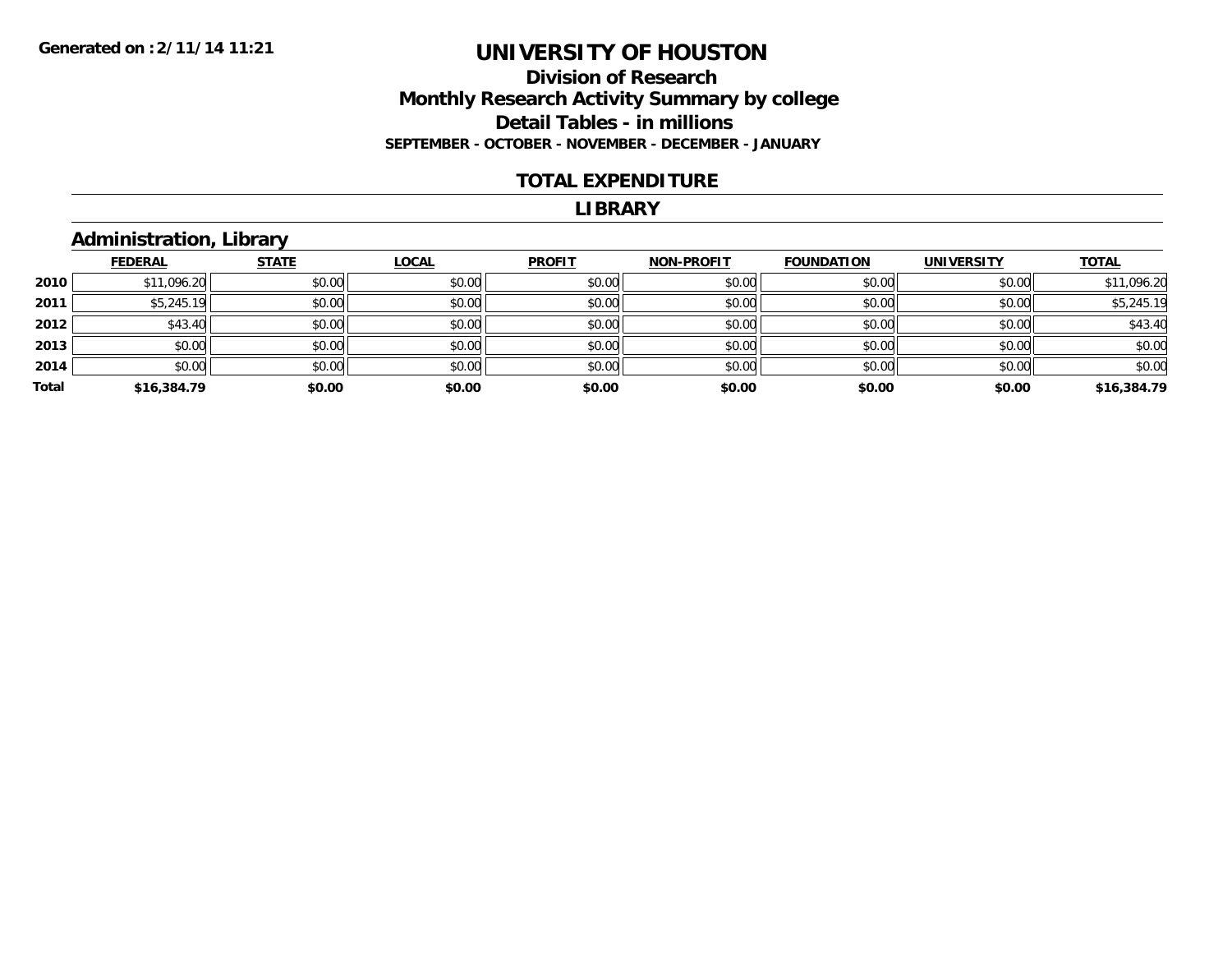### **Division of Research Monthly Research Activity Summary by college Detail Tables - in millions SEPTEMBER - OCTOBER - NOVEMBER - DECEMBER - JANUARY**

#### **TOTAL EXPENDITURE**

#### **PRESIDENT**

### **Office of the President**

|       | <b>FEDERAL</b> | <b>STATE</b> | <b>LOCAL</b> | <b>PROFIT</b> | <b>NON-PROFIT</b> | <b>FOUNDATION</b> | <b>UNIVERSITY</b> | <b>TOTAL</b> |
|-------|----------------|--------------|--------------|---------------|-------------------|-------------------|-------------------|--------------|
| 2010  | \$0.00         | \$0.00       | \$0.00       | \$0.00        | \$0.00            | \$0.00            | \$0.00            | \$0.00       |
| 2011  | \$0.00         | \$0.00       | \$0.00       | \$0.00        | \$0.00            | \$0.00            | \$0.00            | \$0.00       |
| 2012  | \$0.00         | \$0.00       | \$0.00       | \$0.00        | \$0.00            | \$0.00            | \$0.00            | \$0.00       |
| 2013  | \$0.00         | \$0.00       | \$0.00       | \$0.00        | \$0.00            | \$0.00            | \$0.00            | \$0.00       |
| 2014  | \$0.00         | \$0.00       | \$0.00       | \$0.00        | \$0.00            | \$0.00            | \$0.00            | \$0.00       |
| Total | \$0.00         | \$0.00       | \$0.00       | \$0.00        | \$0.00            | \$0.00            | \$0.00            | \$0.00       |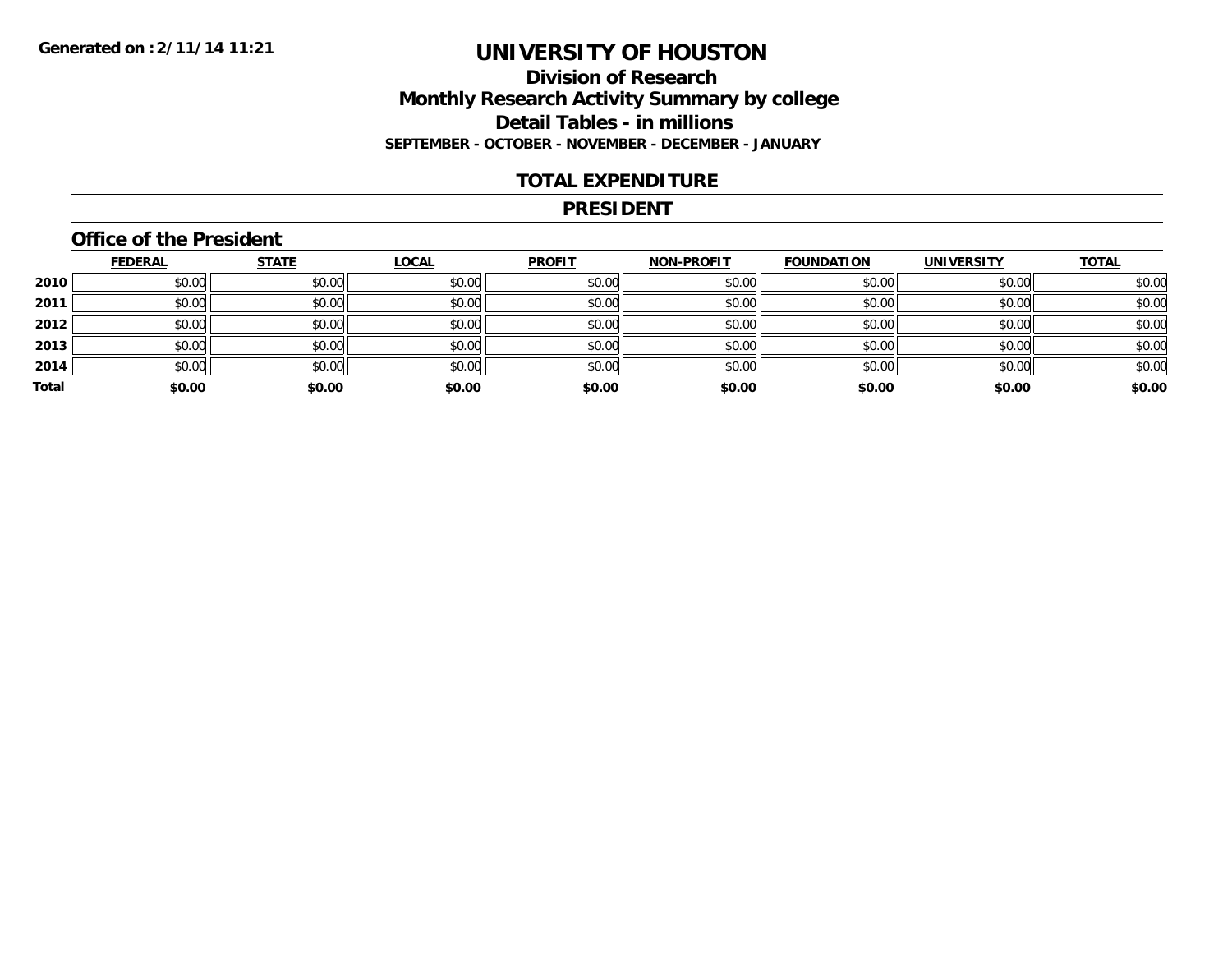**Division of Research**

**Monthly Research Activity Summary by college**

**Detail Tables - in millions**

**SEPTEMBER - OCTOBER - NOVEMBER - DECEMBER - JANUARY**

## **TOTAL EXPENDITURE**

#### **SENIOR V.P. FOR ACADEMIC AFFAIRS AND PROVOST**

|      | <b>Continuing Education</b>                         |              |              |               |                   |                   |                   |                |
|------|-----------------------------------------------------|--------------|--------------|---------------|-------------------|-------------------|-------------------|----------------|
|      | <b>FEDERAL</b>                                      | <b>STATE</b> | <b>LOCAL</b> | <b>PROFIT</b> | <b>NON-PROFIT</b> | <b>FOUNDATION</b> | <b>UNIVERSITY</b> | <b>TOTAL</b>   |
| 2011 | \$0.00                                              | \$1,068.06   | \$0.00       | \$0.00        | \$0.00            | \$0.00            | \$0.00            | \$1,068.06     |
|      | <b>KUHF - Radio</b>                                 |              |              |               |                   |                   |                   |                |
|      | <b>FEDERAL</b>                                      | <b>STATE</b> | <b>LOCAL</b> | <b>PROFIT</b> | <b>NON-PROFIT</b> | <b>FOUNDATION</b> | <b>UNIVERSITY</b> | <b>TOTAL</b>   |
| 2010 | \$11,640.00                                         | \$0.00       | \$0.00       | \$0.00        | \$544,968.70      | \$0.00            | \$0.00            | \$556,608.70   |
| 2011 | \$0.00                                              | \$0.00       | \$0.00       | \$0.00        | \$578,146.29      | \$0.00            | \$0.00            | \$578,146.29   |
| 2012 | \$8,449.00                                          | \$10,153.66  | \$0.00       | \$0.00        | (\$233.11)        | \$0.00            | \$0.00            | \$18,369.55    |
| 2013 | \$0.00                                              | \$0.00       | \$0.00       | \$0.00        | \$2,044,710.00    | \$0.00            | \$0.00            | \$2,044,710.00 |
| 2014 | \$0.00                                              | \$0.00       | \$0.00       | \$0.00        | \$656,252.00      | \$0.00            | \$0.00            | \$656,252.00   |
|      | <b>Learning and Assessment Services</b>             |              |              |               |                   |                   |                   |                |
|      | <b>FEDERAL</b>                                      | <b>STATE</b> | <b>LOCAL</b> | <b>PROFIT</b> | NON-PROFIT        | <b>FOUNDATION</b> | <b>UNIVERSITY</b> | <b>TOTAL</b>   |
| 2010 | \$157,589.30                                        | \$39,014.71  | \$0.00       | \$0.00        | \$26,948.51       | \$1,214.81        | \$0.00            | \$224,767.33   |
| 2011 | \$138,926.99                                        | \$52,024.93  | \$0.00       | \$0.00        | \$28,238.77       | \$4,444.86        | \$0.00            | \$223,635.55   |
| 2012 | \$135,421.45                                        | \$54,402.75  | \$0.00       | \$0.00        | \$30,253.46       | \$0.00            | \$0.00            | \$220,077.66   |
| 2013 | \$160,854.88                                        | \$53,793.69  | \$0.00       | \$0.00        | (\$539.58)        | \$0.00            | \$0.00            | \$214,108.99   |
| 2014 | \$170,462.74                                        | \$49,218.40  | \$0.00       | \$0.00        | \$0.00            | \$0.00            | \$0.00            | \$219,681.14   |
|      | <b>Learning Support Services</b>                    |              |              |               |                   |                   |                   |                |
|      | <b>FEDERAL</b>                                      | <b>STATE</b> | <b>LOCAL</b> | <b>PROFIT</b> | <b>NON-PROFIT</b> | <b>FOUNDATION</b> | <b>UNIVERSITY</b> | <b>TOTAL</b>   |
| 2012 | \$0.00                                              | \$0.00       | \$0.00       | \$0.00        | \$0.00            | \$0.00            | \$0.00            | \$0.00         |
| 2013 | \$0.00                                              | \$0.00       | \$0.00       | \$0.00        | \$0.00            | \$0.00            | \$0.00            | \$0.00         |
|      | <b>Office of Admissions</b>                         |              |              |               |                   |                   |                   |                |
|      | <b>FEDERAL</b>                                      | <b>STATE</b> | <b>LOCAL</b> | <b>PROFIT</b> | <b>NON-PROFIT</b> | <b>FOUNDATION</b> | <b>UNIVERSITY</b> | <b>TOTAL</b>   |
| 2010 | \$0.00                                              | \$0.00       | \$0.00       | \$0.00        | \$0.00            | \$0.00            | \$0.00            | \$0.00         |
| 2011 | \$0.00                                              | \$0.00       | \$0.00       | \$0.00        | \$0.00            | \$0.00            | \$0.00            | \$0.00         |
| 2012 | \$0.00                                              | \$0.00       | \$0.00       | \$0.00        | \$0.00            | \$0.00            | \$0.00            | \$0.00         |
| 2013 | \$0.00                                              | \$0.00       | \$0.00       | \$0.00        | \$0.00            | \$0.00            | \$0.00            | \$0.00         |
| 2014 | \$0.00                                              | \$0.00       | \$0.00       | \$0.00        | \$0.00            | \$0.00            | \$0.00            | \$0.00         |
|      | <b>Senior V.P. for Academic Affairs and Provost</b> |              |              |               |                   |                   |                   |                |
|      | <b>FEDERAL</b>                                      | <b>STATE</b> | <b>LOCAL</b> | <b>PROFIT</b> | <b>NON-PROFIT</b> | <b>FOUNDATION</b> | <b>UNIVERSITY</b> | <b>TOTAL</b>   |
| 2012 | \$0.00                                              | \$0.00       | \$0.00       | \$0.00        | \$0.00            | \$0.00            | \$0.00            | \$0.00         |
| 2013 | \$0.00                                              | \$0.00       | \$0.00       | \$0.00        | \$0.00            | \$0.00            | \$0.00            | \$0.00         |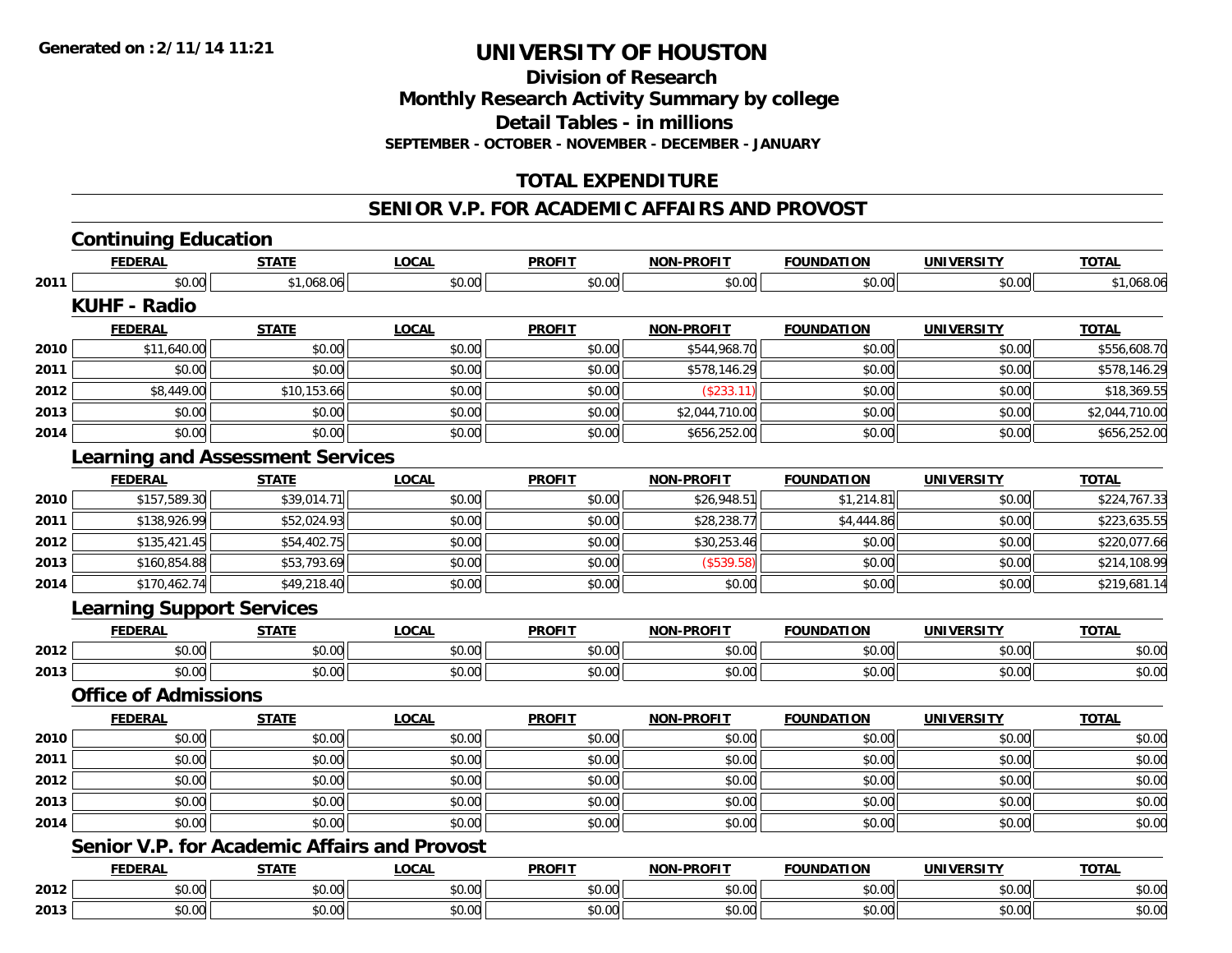**Division of Research**

**Monthly Research Activity Summary by college**

**Detail Tables - in millions**

**SEPTEMBER - OCTOBER - NOVEMBER - DECEMBER - JANUARY**

## **TOTAL EXPENDITURE**

# **SENIOR V.P. FOR ACADEMIC AFFAIRS AND PROVOST**

#### **Senior V.P. for Academic Affairs and Provost**

|       | <b>FEDERAL</b>                | <b>STATE</b> | <b>LOCAL</b> | <b>PROFIT</b> | <b>NON-PROFIT</b> | <b>FOUNDATION</b> | <b>UNIVERSITY</b> | <b>TOTAL</b>   |
|-------|-------------------------------|--------------|--------------|---------------|-------------------|-------------------|-------------------|----------------|
| 2014  | \$0.00                        | \$0.00       | \$0.00       | \$38,767.38   | \$0.00            | \$0.00            | \$0.00            | \$38,767.38    |
|       | <b>Undergraduate Scholars</b> |              |              |               |                   |                   |                   |                |
|       | <b>FEDERAL</b>                | <b>STATE</b> | <b>LOCAL</b> | <b>PROFIT</b> | <b>NON-PROFIT</b> | <b>FOUNDATION</b> | <b>UNIVERSITY</b> | <b>TOTAL</b>   |
| 2010  | \$0.00                        | \$998.25     | \$0.00       | \$0.00        | \$0.00            | \$0.00            | \$0.00            | \$998.25       |
| 2011  | \$0.00                        | \$5,708.31   | \$0.00       | \$0.00        | \$0.00            | \$0.00            | \$0.00            | \$5,708.31     |
| 2012  | \$0.00                        | \$2,747.39   | \$0.00       | \$0.00        | \$0.00            | \$0.00            | \$0.00            | \$2,747.39     |
| 2013  | \$0.00                        | \$487.81     | \$0.00       | \$0.00        | \$0.00            | \$0.00            | \$0.00            | \$487.81       |
| 2014  | \$0.00                        | \$3,569.83   | \$0.00       | \$0.00        | \$0.00            | \$0.00            | \$0.00            | \$3,569.83     |
|       | <b>Undergraduate Studies</b>  |              |              |               |                   |                   |                   |                |
|       | <b>FEDERAL</b>                | <b>STATE</b> | <b>LOCAL</b> | <b>PROFIT</b> | <b>NON-PROFIT</b> | <b>FOUNDATION</b> | <b>UNIVERSITY</b> | <b>TOTAL</b>   |
| 2010  | \$0.00                        | \$0.00       | \$0.00       | \$0.00        | \$0.00            | \$0.00            | \$0.00            | \$0.00         |
| 2011  | \$0.00                        | \$0.00       | \$0.00       | \$0.00        | \$0.00            | \$0.00            | \$0.00            | \$0.00         |
| 2012  | \$0.00                        | \$0.00       | \$0.00       | \$0.00        | \$0.00            | \$0.00            | \$0.00            | \$0.00         |
| 2013  | \$0.00                        | \$0.00       | \$0.00       | \$0.00        | \$0.00            | \$0.00            | \$0.00            | \$0.00         |
| 2014  | \$0.00                        | \$220.64     | \$0.00       | \$0.00        | \$0.00            | \$0.00            | \$0.00            | \$220.64       |
| Total | \$783,344.36                  | \$273,408.43 | \$0.00       | \$38,767.38   | \$3,908,745.04    | \$5,659.67        | \$0.00            | \$5,009,924.88 |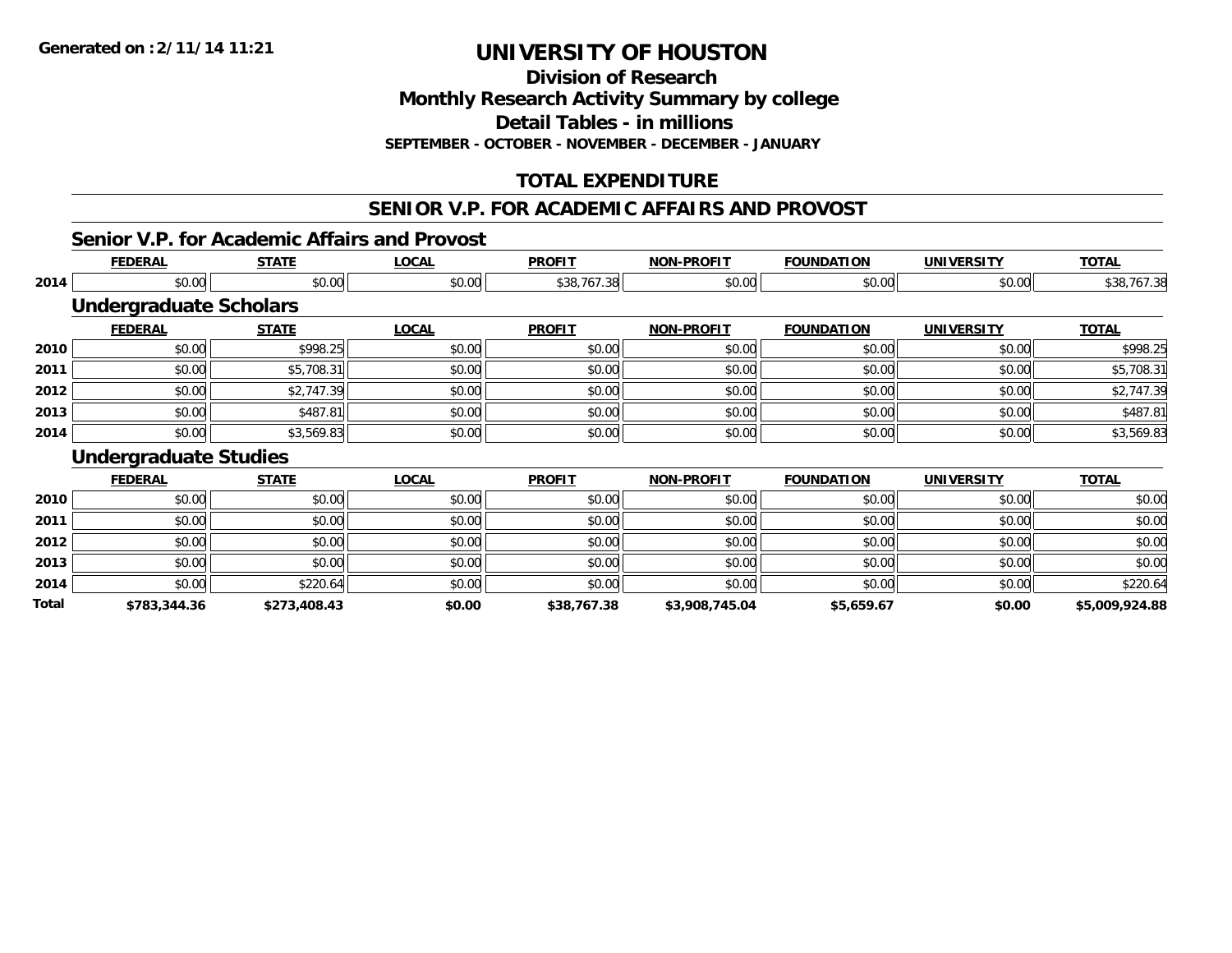## **Division of ResearchMonthly Research Activity Summary by college Detail Tables - in millions SEPTEMBER - OCTOBER - NOVEMBER - DECEMBER - JANUARY**

#### **TOTAL EXPENDITURE**

#### **UH LAW CENTER**

|       | Dean, Law      |              |              |               |                   |                   |                   |                |
|-------|----------------|--------------|--------------|---------------|-------------------|-------------------|-------------------|----------------|
|       | <b>FEDERAL</b> | <b>STATE</b> | <b>LOCAL</b> | <b>PROFIT</b> | <b>NON-PROFIT</b> | <b>FOUNDATION</b> | <b>UNIVERSITY</b> | <b>TOTAL</b>   |
| 2010  | \$93,222.75    | \$0.00       | \$0.00       | \$0.00        | \$0.00            | \$0.00            | \$0.00            | \$93,222.75    |
| 2011  | \$13,206.60    | \$0.00       | \$0.00       | \$0.00        | \$0.00            | \$0.00            | \$0.00            | \$13,206.60    |
| 2012  | (\$217,937.72) | \$0.00       | \$0.00       | \$0.00        | \$0.00            | \$0.00            | \$0.00            | (\$217,937.72) |
| 2013  | \$0.00         | \$0.00       | \$0.00       | \$0.00        | \$0.00            | \$0.00            | \$0.00            | \$0.00         |
|       | <b>Law-UH</b>  |              |              |               |                   |                   |                   |                |
|       | <b>FEDERAL</b> | <b>STATE</b> | <b>LOCAL</b> | <b>PROFIT</b> | <b>NON-PROFIT</b> | <b>FOUNDATION</b> | <b>UNIVERSITY</b> | <b>TOTAL</b>   |
| 2010  | \$709.58       | \$197,954.06 | \$0.00       | \$0.00        | \$0.00            | \$0.00            | \$0.00            | \$198,663.64   |
| 2011  | \$13,613.97    | \$63,134.07  | \$0.00       | \$0.00        | \$0.00            | \$32,747.83       | \$0.00            | \$109,495.87   |
| 2012  | \$6,616.03     | \$92,491.43  | \$0.00       | \$0.00        | \$0.00            | \$27,528.08       | \$0.00            | \$126,635.54   |
| 2013  | \$116,650.44   | \$49,051.06  | \$0.00       | \$0.00        | \$0.00            | \$29,168.60       | \$0.00            | \$194,870.10   |
| 2014  | \$9,182.58     | \$61,944.94  | \$0.00       | \$0.00        | \$0.00            | \$5,636.78        | \$0.00            | \$76,764.30    |
| Total | \$35,264.23    | \$464,575.56 | \$0.00       | \$0.00        | \$0.00            | \$95,081.29       | \$0.00            | \$594,921.08   |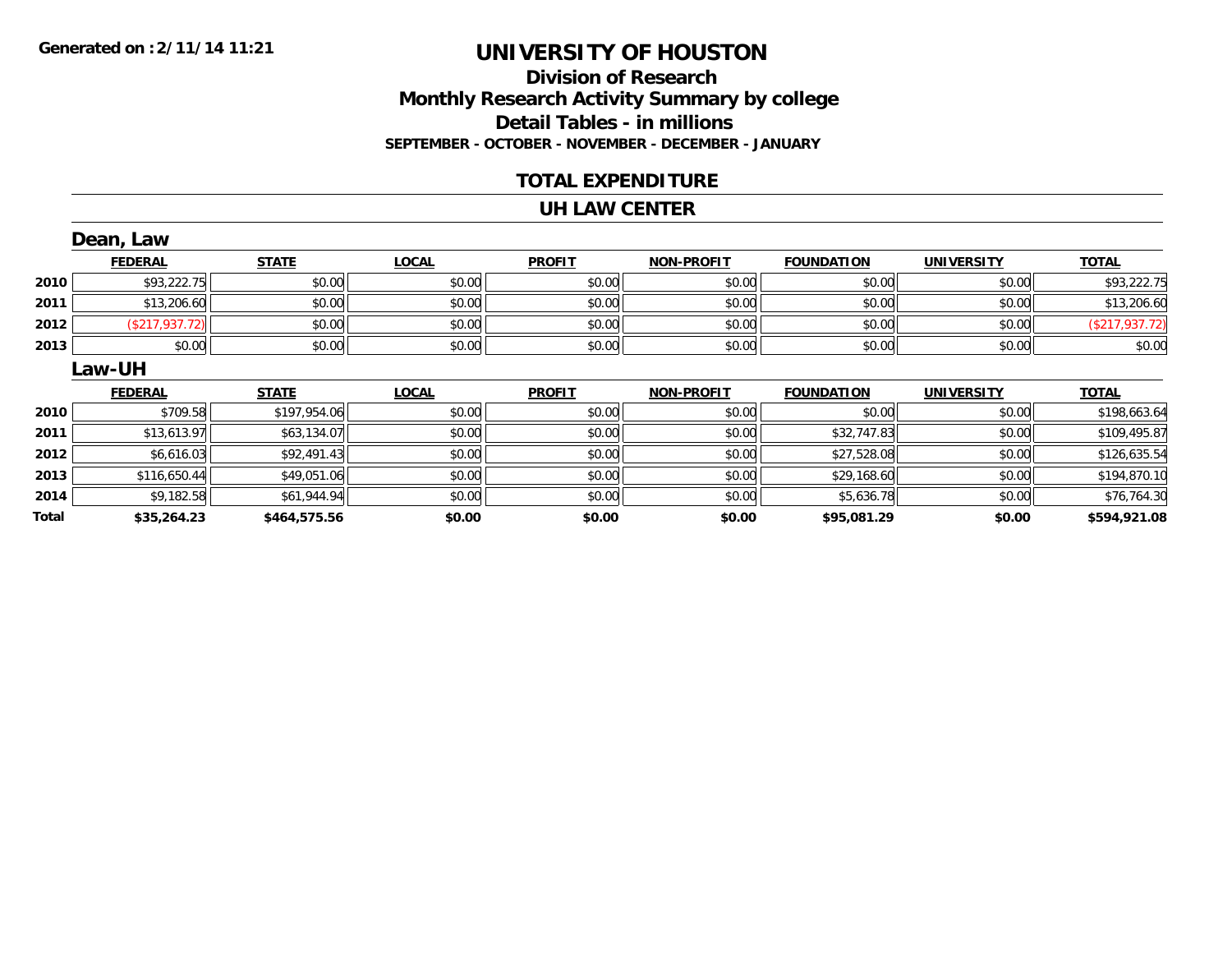**Division of Research Monthly Research Activity Summary by college Detail Tables - in millions SEPTEMBER - OCTOBER - NOVEMBER - DECEMBER - JANUARY**

#### **TOTAL EXPENDITURE**

#### **UH SYSTEM**

|              | <b>KUHT-TV</b> |              |              |               |                   |                   |                   |                |  |  |  |  |
|--------------|----------------|--------------|--------------|---------------|-------------------|-------------------|-------------------|----------------|--|--|--|--|
|              | <b>FEDERAL</b> | <b>STATE</b> | <b>LOCAL</b> | <b>PROFIT</b> | <b>NON-PROFIT</b> | <b>FOUNDATION</b> | <b>UNIVERSITY</b> | <b>TOTAL</b>   |  |  |  |  |
| 2010         | (\$2,503.85)   | \$0.00       | \$0.00       | \$0.00        | \$1,452,729.00    | \$0.00            | \$0.00            | \$1,450,225.15 |  |  |  |  |
| 2011         | \$0.00         | \$0.00       | \$0.00       | \$0.00        | \$1,606,903.00    | \$0.00            | \$0.00            | \$1,606,903.00 |  |  |  |  |
| 2012         | \$0.00         | \$0.00       | \$0.00       | \$0.00        | \$0.02            | \$0.00            | \$0.00            | \$0.02         |  |  |  |  |
| <b>Total</b> | (\$2,503.85)   | \$0.00       | \$0.00       | \$0.00        | \$3,059,632.02    | \$0.00            | \$0.00            | \$3,057,128.17 |  |  |  |  |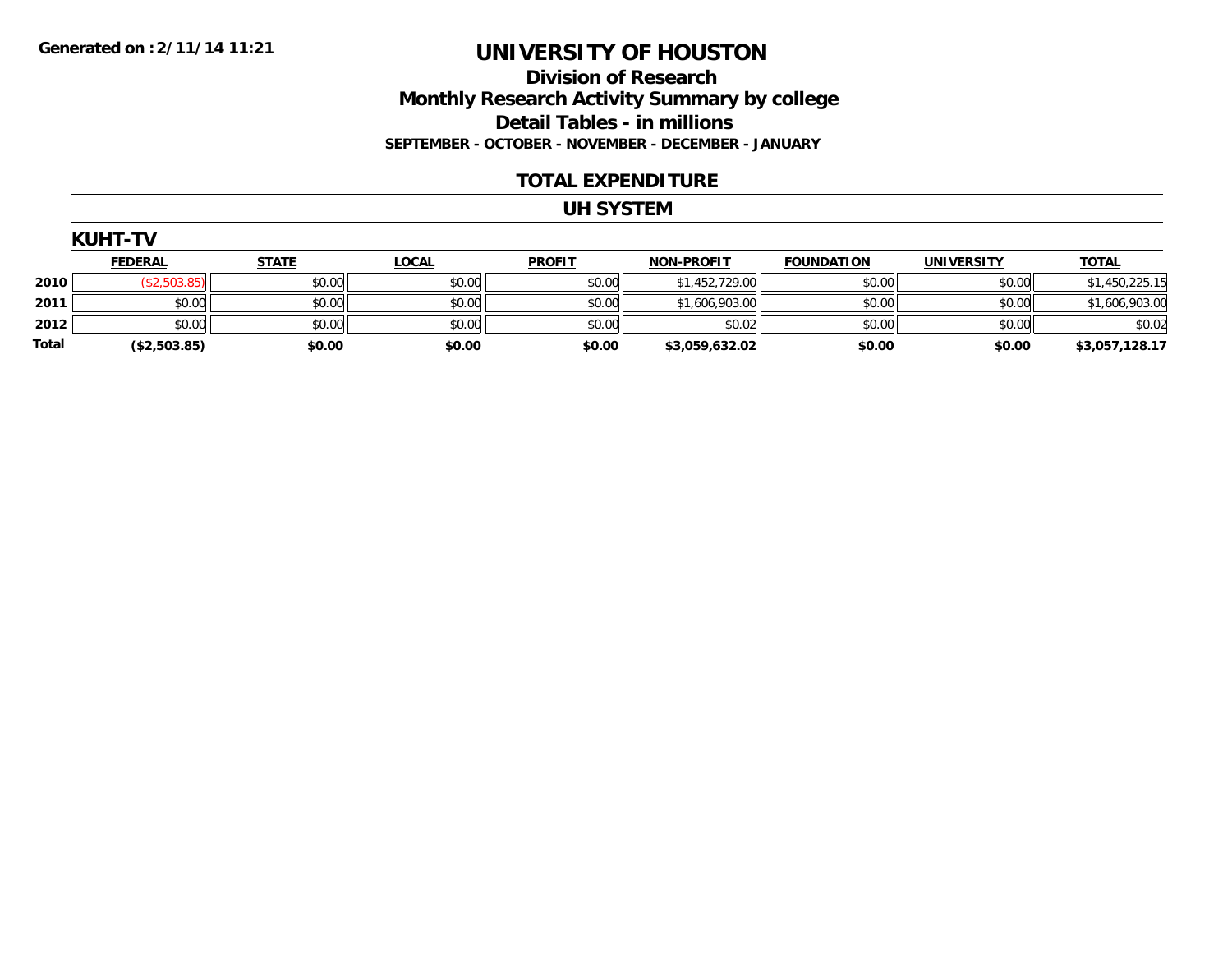### **Division of Research Monthly Research Activity Summary by college Detail Tables - in millions SEPTEMBER - OCTOBER - NOVEMBER - DECEMBER - JANUARY**

#### **TOTAL EXPENDITURE**

#### **UKNOWN COLLEGE**

## **Unknown Department**

|       | <b>FEDERAL</b> | <b>STATE</b> | <b>LOCAL</b> | <b>PROFIT</b> | <b>NON-PROFIT</b> | <b>FOUNDATION</b> | <b>UNIVERSITY</b> | <b>TOTAL</b> |
|-------|----------------|--------------|--------------|---------------|-------------------|-------------------|-------------------|--------------|
| 2010  | \$0.00         | \$0.00       | \$0.00       | \$0.00        | \$0.00            | \$0.00            | \$0.00            | \$0.00       |
| 2011  | \$0.00         | \$0.00       | \$0.00       | \$0.00        | \$0.00            | \$0.00            | \$0.00            | \$0.00       |
| 2012  | \$0.00         | \$0.00       | \$0.00       | \$0.00        | \$0.00            | \$0.00            | \$0.00            | \$0.00       |
| 2013  | \$0.00         | \$0.00       | \$0.00       | \$0.00        | \$0.00            | \$0.00            | \$0.00            | \$0.00       |
| 2014  | \$0.00         | \$0.00       | \$0.00       | \$0.00        | \$0.00            | \$0.00            | \$0.00            | \$0.00       |
| Total | \$0.00         | \$0.00       | \$0.00       | \$0.00        | \$0.00            | \$0.00            | \$0.00            | \$0.00       |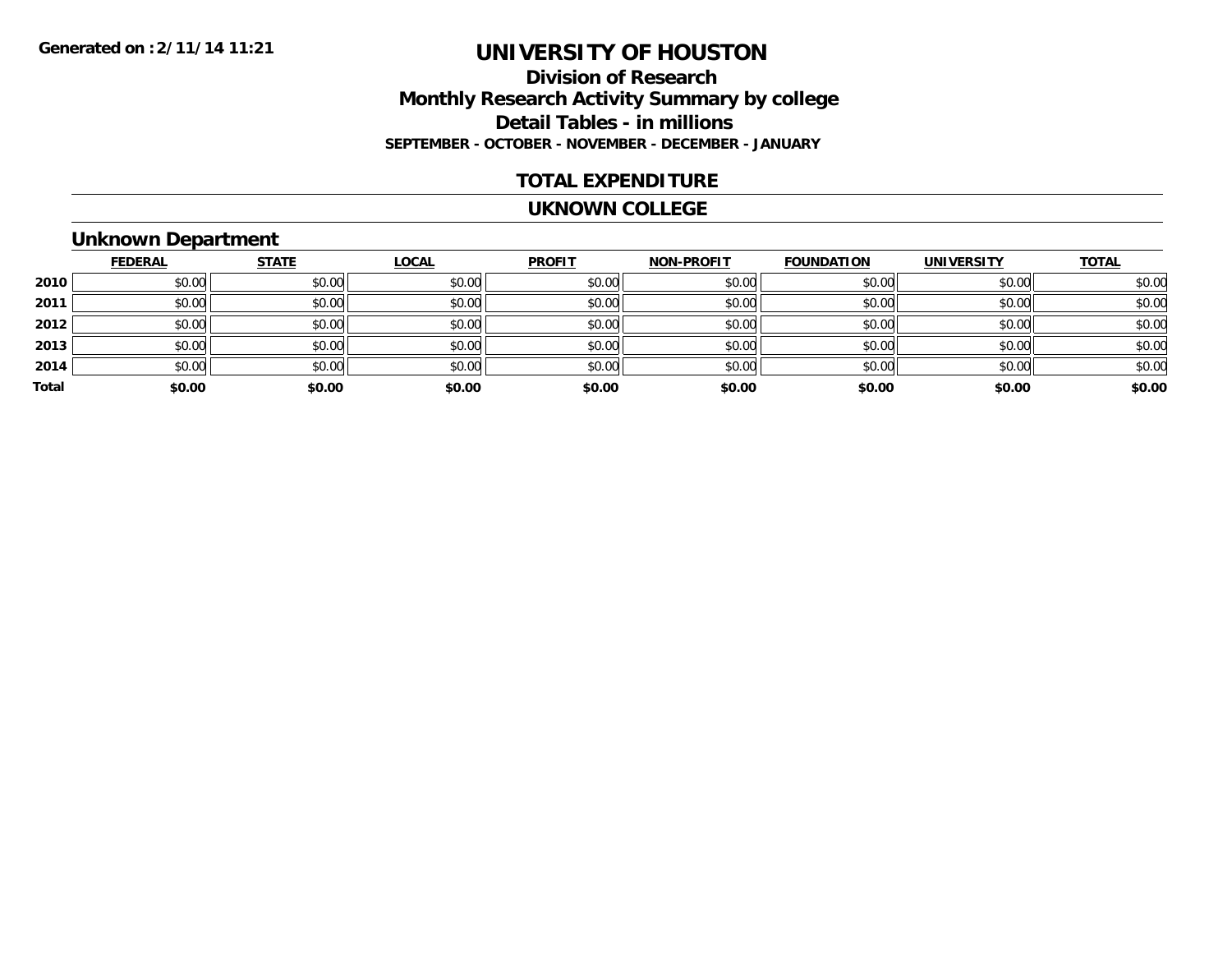## **Division of ResearchMonthly Research Activity Summary by college Detail Tables - in millions SEPTEMBER - OCTOBER - NOVEMBER - DECEMBER - JANUARY**

### **TOTAL EXPENDITURE**

## **VICE PRESIDENT FOR ADMINISTRATION**

# **Physical Plant**

|      | <b>FEDERAL</b> | <b>STATE</b> | <b>LOCAL</b> | <b>PROFIT</b> | NON-PROFIT     | <b>FOUNDATION</b> | <b>UNIVERSITY</b> | <b>TOTAL</b>   |
|------|----------------|--------------|--------------|---------------|----------------|-------------------|-------------------|----------------|
| 2010 | \$0.00         | \$0.00       | \$0.00       | \$0.00        | \$0.00         | \$0.00            | \$0.00            | \$0.00         |
| 2011 | \$0.00         | \$0.00       | \$0.00       | \$0.00        | \$0.00         | \$0.00            | \$0.00            | \$0.00         |
| 2012 | \$0.00         | \$0.00       | \$0.00       | \$0.00        | \$2,261,595.72 | \$0.00            | \$0.00            | \$2,261,595.72 |
| 2013 | \$0.00         | \$0.00       | \$0.00       | \$0.00        | \$0.28         | \$0.00            | \$0.00            | \$0.28         |

### **UH Police Department**

|              | <b>FEDERAI</b>    | <b>STATE</b> | <b>OCAI</b> | <b>PROFIT</b> | -PROFIT<br><b>NON</b>       | <b>FOUNDATION</b> | UNIVERSITY | <b>TOTAL</b>      |
|--------------|-------------------|--------------|-------------|---------------|-----------------------------|-------------------|------------|-------------------|
| 2014         | $\sim$<br>,vvv.vv | \$0.00       | vv.vv       | \$0.00        | 0000<br>DU.UU               | \$0.00            | \$0.00     | 000.00            |
| <b>Total</b> | 3.000.00          | \$0.00       | \$0.00      | \$0.00        | .596.00<br><sup>*2.26</sup> | \$0.00            | \$0.00     | .596.00<br>12.26∗ |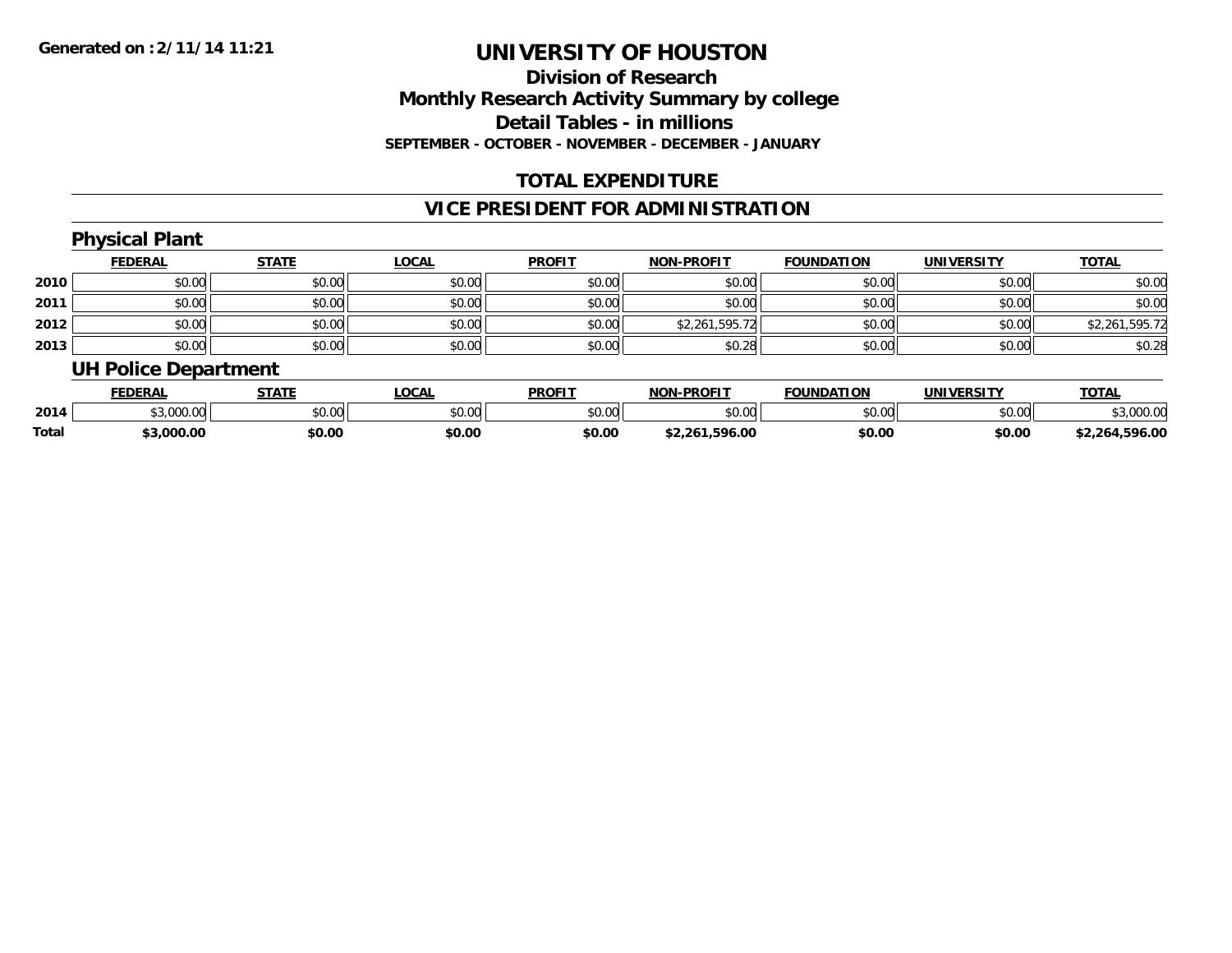**Division of Research**

**Monthly Research Activity Summary by college**

**Detail Tables - in millions**

**SEPTEMBER - OCTOBER - NOVEMBER - DECEMBER - JANUARY**

## **TOTAL EXPENDITURE**

#### **VICE PRESIDENT FOR STUDENT AFFAIRS**

### **Childrens Learning Centers**

|       | <b>FEDERAL</b>               | <b>STATE</b>                           | <b>LOCAL</b> | <b>PROFIT</b> | <b>NON-PROFIT</b> | <b>FOUNDATION</b> | <b>UNIVERSITY</b> | <b>TOTAL</b> |
|-------|------------------------------|----------------------------------------|--------------|---------------|-------------------|-------------------|-------------------|--------------|
| 2014  | \$18,796.62                  | \$0.00                                 | \$0.00       | \$0.00        | \$0.00            | \$0.00            | \$0.00            | \$18,796.62  |
|       | <b>Dean, Student Affairs</b> |                                        |              |               |                   |                   |                   |              |
|       | <b>FEDERAL</b>               | <b>STATE</b>                           | <b>LOCAL</b> | <b>PROFIT</b> | <b>NON-PROFIT</b> | <b>FOUNDATION</b> | <b>UNIVERSITY</b> | <b>TOTAL</b> |
| 2010  | \$0.00                       | \$0.00                                 | \$0.00       | \$0.00        | \$0.00            | \$0.00            | \$0.00            | \$0.00       |
| 2011  | \$19,184.52                  | \$0.00                                 | \$0.00       | \$0.00        | \$0.00            | \$0.00            | \$0.00            | \$19,184.52  |
| 2012  | \$26,189.71                  | \$0.00                                 | \$0.00       | \$0.00        | \$0.00            | \$0.00            | \$0.00            | \$26,189.71  |
| 2013  | \$3,721.51                   | \$0.00                                 | \$0.00       | \$0.00        | \$0.00            | \$0.00            | \$0.00            | \$3,721.51   |
|       |                              | <b>Vice President, Student Affairs</b> |              |               |                   |                   |                   |              |
|       | <b>FEDERAL</b>               | <b>STATE</b>                           | <b>LOCAL</b> | <b>PROFIT</b> | <b>NON-PROFIT</b> | <b>FOUNDATION</b> | <b>UNIVERSITY</b> | <b>TOTAL</b> |
| 2010  | \$44,419.92                  | \$0.00                                 | \$0.00       | \$0.00        | \$0.00            | \$0.00            | \$0.00            | \$44,419.92  |
| 2011  | \$92,744.02                  | \$0.00                                 | \$0.00       | \$0.00        | \$0.00            | \$0.00            | \$0.00            | \$92,744.02  |
| 2012  | \$7,866.04                   | \$0.00                                 | \$0.00       | \$0.00        | \$0.00            | \$0.00            | \$0.00            | \$7,866.04   |
| 2013  | \$32,176.65                  | \$0.00                                 | \$0.00       | \$0.00        | \$0.00            | \$0.00            | \$0.00            | \$32,176.65  |
| 2014  | \$11,109.39                  | \$0.00                                 | \$0.00       | \$0.00        | \$0.00            | \$0.00            | \$0.00            | \$11,109.39  |
| Total | \$256,208.38                 | \$0.00                                 | \$0.00       | \$0.00        | \$0.00            | \$0.00            | \$0.00            | \$256,208.38 |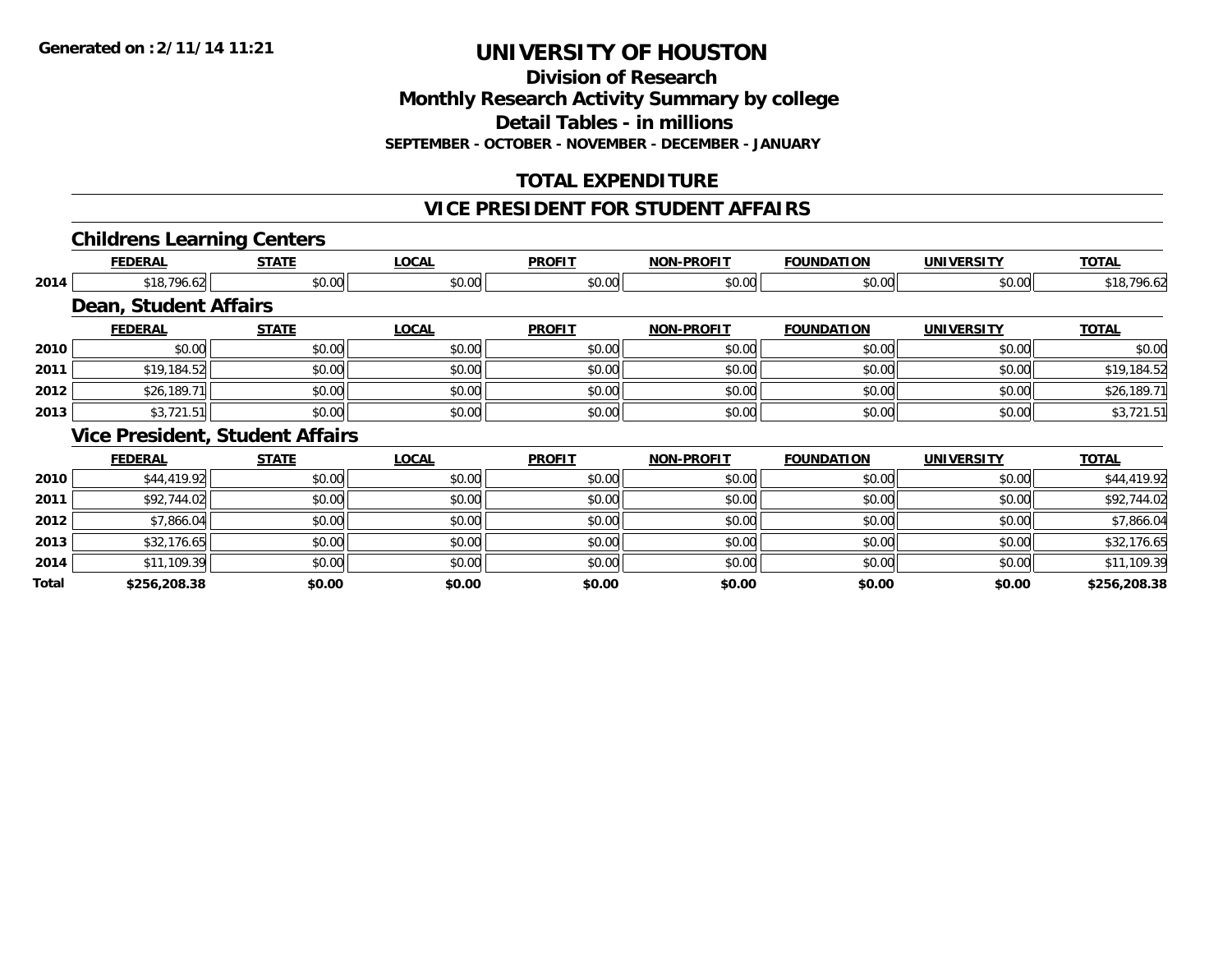## **Division of ResearchMonthly Research Activity Summary by college Detail Tables - in millions SEPTEMBER - OCTOBER - NOVEMBER - DECEMBER - JANUARY**

#### **IDC RECOVERY**

#### **C.T. BAUER COLLEGE OF BUSINESS**

|              | <b>Finance</b>                           |              |              |               |                   |                   |                   |              |
|--------------|------------------------------------------|--------------|--------------|---------------|-------------------|-------------------|-------------------|--------------|
|              | <b>FEDERAL</b>                           | <b>STATE</b> | <b>LOCAL</b> | <b>PROFIT</b> | <b>NON-PROFIT</b> | <b>FOUNDATION</b> | <b>UNIVERSITY</b> | <b>TOTAL</b> |
| 2010         | \$19,872.59                              | \$0.00       | \$0.00       | \$0.00        | \$0.00            | \$0.00            | \$0.00            | \$19,872.59  |
| 2011         | \$0.00                                   | \$0.00       | \$0.00       | \$0.00        | \$0.00            | \$0.00            | \$0.00            | \$0.00       |
| 2012         | \$0.00                                   | \$0.00       | \$0.00       | \$0.00        | \$0.00            | \$0.00            | \$0.00            | \$0.00       |
| 2013         | \$0.00                                   | \$0.00       | \$0.00       | \$0.00        | \$0.00            | \$0.00            | \$0.00            | \$0.00       |
| 2014         | \$0.00                                   | \$0.00       | \$0.00       | \$0.00        | \$0.00            | \$0.00            | \$0.00            | \$0.00       |
|              | Management                               |              |              |               |                   |                   |                   |              |
|              | <b>FEDERAL</b>                           | <b>STATE</b> | <b>LOCAL</b> | <b>PROFIT</b> | <b>NON-PROFIT</b> | <b>FOUNDATION</b> | <b>UNIVERSITY</b> | <b>TOTAL</b> |
| 2010         | \$13,542.27                              | \$0.00       | \$0.00       | \$0.00        | \$0.00            | \$0.00            | \$0.00            | \$13,542.27  |
| 2011         | \$2,249.88                               | \$0.00       | \$0.00       | \$0.00        | \$0.00            | \$0.00            | \$0.00            | \$2,249.88   |
| 2012         | (\$1,980.84)                             | \$0.00       | \$0.00       | \$0.00        | \$0.00            | \$0.00            | \$0.00            | (\$1,980.84) |
| 2013         | \$1,200.00                               | \$0.00       | \$0.00       | \$0.00        | \$0.00            | \$0.00            | \$0.00            | \$1,200.00   |
| 2014         | \$1,260.00                               | \$0.00       | \$0.00       | \$0.00        | \$0.00            | \$0.00            | \$0.00            | \$1,260.00   |
|              | <b>Marketing</b>                         |              |              |               |                   |                   |                   |              |
|              | <b>FEDERAL</b>                           | <b>STATE</b> | <b>LOCAL</b> | <b>PROFIT</b> | <b>NON-PROFIT</b> | <b>FOUNDATION</b> | <b>UNIVERSITY</b> | <b>TOTAL</b> |
| 2012         | \$0.00                                   | \$0.00       | \$0.00       | \$0.00        | \$0.00            | \$0.00            | \$0.00            | \$0.00       |
| 2013         | \$0.00                                   | \$0.00       | \$0.00       | \$0.00        | \$0.00            | \$0.00            | \$0.00            | \$0.00       |
| 2014         | \$0.00                                   | \$0.00       | \$0.00       | \$0.00        | \$0.00            | \$0.00            | \$0.00            | \$0.00       |
|              | <b>Small Business Development Center</b> |              |              |               |                   |                   |                   |              |
|              | <b>FEDERAL</b>                           | <b>STATE</b> | <b>LOCAL</b> | <b>PROFIT</b> | <b>NON-PROFIT</b> | <b>FOUNDATION</b> | <b>UNIVERSITY</b> | <b>TOTAL</b> |
| 2010         | \$35,777.29                              | \$0.00       | \$0.00       | \$0.00        | \$0.00            | \$0.00            | \$0.00            | \$35,777.29  |
| 2011         | \$32,968.93                              | \$0.00       | \$0.00       | \$0.00        | \$0.00            | \$0.00            | \$0.00            | \$32,968.93  |
| 2012         | \$49,628.41                              | \$0.00       | \$0.00       | \$0.00        | \$0.00            | \$0.00            | \$0.00            | \$49,628.41  |
| 2013         | \$249,674.63                             | \$0.00       | \$0.00       | \$0.00        | \$0.00            | (\$1,395.00)      | \$0.00            | \$248,279.63 |
| 2014         | \$101,558.55                             | \$0.00       | \$0.00       | \$0.00        | \$0.00            | \$4,426.26        | \$0.00            | \$105,984.81 |
| <b>Total</b> | \$505,751.71                             | \$0.00       | \$0.00       | \$0.00        | \$0.00            | \$3,031.26        | \$0.00            | \$508,782.97 |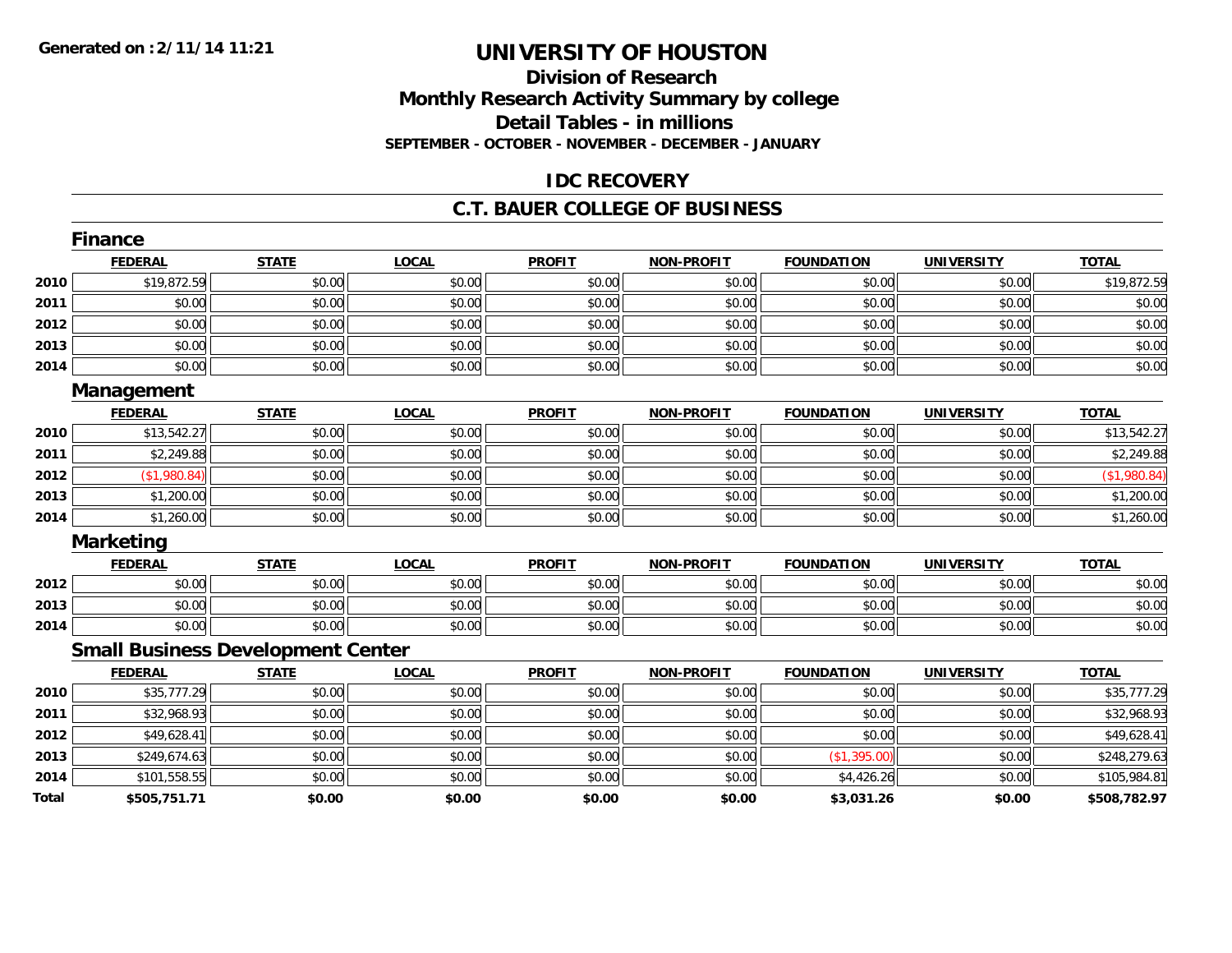### **Division of ResearchMonthly Research Activity Summary by college Detail Tables - in millionsSEPTEMBER - OCTOBER - NOVEMBER - DECEMBER - JANUARY**

### **IDC RECOVERY**

## **COLLEGE OF EDUCATION**

## **Consistency Mgmt and Coop Disc**

|      | <b>FEDERAL</b> | <b>STATE</b> | <b>LOCAL</b> | <b>PROFIT</b> | <b>NON-PROFIT</b> | <b>FOUNDATION</b> | <b>UNIVERSITY</b> | <b>TOTAL</b> |
|------|----------------|--------------|--------------|---------------|-------------------|-------------------|-------------------|--------------|
| 2010 | \$10.89        | \$0.00       | \$414.35     | \$0.00        | \$17,335.88       | \$0.00            | \$0.00            | \$17,761.12  |
| 2011 | \$0.00         | \$0.00       | \$0.00       | \$0.00        | \$2,693.85        | \$0.00            | \$0.00            | \$2,693.85   |
| 2012 | \$0.00         | \$0.00       | \$0.00       | \$0.00        | \$5,193.25        | \$0.00            | \$0.00            | \$5,193.25   |
| 2013 | \$0.00         | \$0.00       | \$0.00       | \$0.00        | \$604.52          | \$0.00            | \$0.00            | \$604.52     |
| 2014 | \$0.00         | \$0.00       | \$67.00      | \$0.00        | \$246.15          | \$0.00            | \$0.00            | \$313.15     |

### **Curriculum and Instruction**

|      | <u>FEDERAL</u> | <u>STATE</u> | <u>LOCAL</u> | <b>PROFIT</b> | <b>NON-PROFIT</b> | <b>FOUNDATION</b> | <b>UNIVERSITY</b> | <b>TOTAL</b> |
|------|----------------|--------------|--------------|---------------|-------------------|-------------------|-------------------|--------------|
| 2010 | \$2,554.31     | \$0.00       | \$0.00       | \$0.00        | \$0.00            | \$963.19          | \$0.00            | \$3,517.50   |
| 2011 | \$19,482.83    | \$0.00       | \$0.00       | \$0.00        | \$0.00            | \$5,310.26        | \$0.00            | \$24,793.09  |
| 2012 | \$25,718.33    | \$14,334.63  | \$0.00       | \$0.00        | \$0.00            | \$8,300.39        | \$0.00            | \$48,353.35  |
| 2013 | \$20,326.45    | \$6,807.21   | \$0.00       | \$0.00        | \$0.00            | \$7,945.49        | \$0.00            | \$35,079.15  |
| 2014 | \$33,894.09    | \$0.00       | \$0.00       | \$0.00        | \$410.91          | \$6,762.23        | \$0.00            | \$41,067.23  |

#### **Dean, Education**

**2014**

|      | <b>FEDERAL</b> | <b>STATE</b> | <u>LOCAL</u> | <b>PROFIT</b> | <b>NON-PROFIT</b> | <b>FOUNDATION</b> | <b>UNIVERSITY</b> | <b>TOTAL</b> |
|------|----------------|--------------|--------------|---------------|-------------------|-------------------|-------------------|--------------|
| 2010 | \$0.00         | \$0.00       | \$0.00       | \$0.00        | \$0.00            | \$0.00            | \$0.00            | \$0.00       |
| 2011 | \$0.00         | \$0.00       | \$0.00       | \$0.00        | \$0.00            | \$0.00            | \$0.00            | \$0.00       |
| 2012 | \$0.00         | \$0.00       | \$0.00       | \$0.00        | \$0.00            | \$0.00            | \$0.00            | \$0.00       |
| 2013 | \$0.00         | \$0.00       | \$0.00       | \$0.00        | \$0.00            | \$0.00            | \$0.00            | \$0.00       |
| 2014 | \$0.00         | \$0.00       | \$0.00       | \$0.00        | \$0.00            | \$0.00            | \$0.00            | \$0.00       |

# **Educational Leadership & Cultural Studies**

|      | <b>FEDERAL</b>                | <b>STATE</b> | LOCAL        | <b>PROFIT</b> | <b>NON-PROFIT</b> | <b>FOUNDATION</b> | <b>UNIVERSITY</b> | <b>TOTAL</b> |
|------|-------------------------------|--------------|--------------|---------------|-------------------|-------------------|-------------------|--------------|
| 2011 | \$0.00                        | ( \$20.03)   | \$0.00       | \$0.00        | \$0.00            | \$0.00            | \$0.00            | (\$20.03)    |
|      | <b>Educational Psychology</b> |              |              |               |                   |                   |                   |              |
|      | <b>FEDERAL</b>                | <b>STATE</b> | <b>LOCAL</b> | <b>PROFIT</b> | <b>NON-PROFIT</b> | <b>FOUNDATION</b> | <b>UNIVERSITY</b> | <b>TOTAL</b> |
| 2010 | \$9,415.61                    | \$135.81     | \$0.00       | \$0.00        | \$322.83          | \$9,008.59        | \$0.00            | \$18,882.84  |
| 2011 | \$4,028.23                    | \$2,579.61   | \$0.00       | \$0.00        | \$57.70           | \$5,296.54        | \$0.00            | \$11,962.08  |
| 2012 | \$21,582.72                   | \$0.00       | \$0.00       | \$0.00        | \$0.00            | \$0.00            | \$0.00            | \$21,582.72  |
| 2013 | \$14,312.04                   | \$0.00       | \$0.00       | \$0.00        | \$0.00            | (\$23.00)         | \$0.00            | \$14,289.04  |

4 \$81,757.38|| \$0.00|| \$0.00|| \$0.00|| \$349.28|| (\$3,294.60)|| \$0.00|| \$78,812.06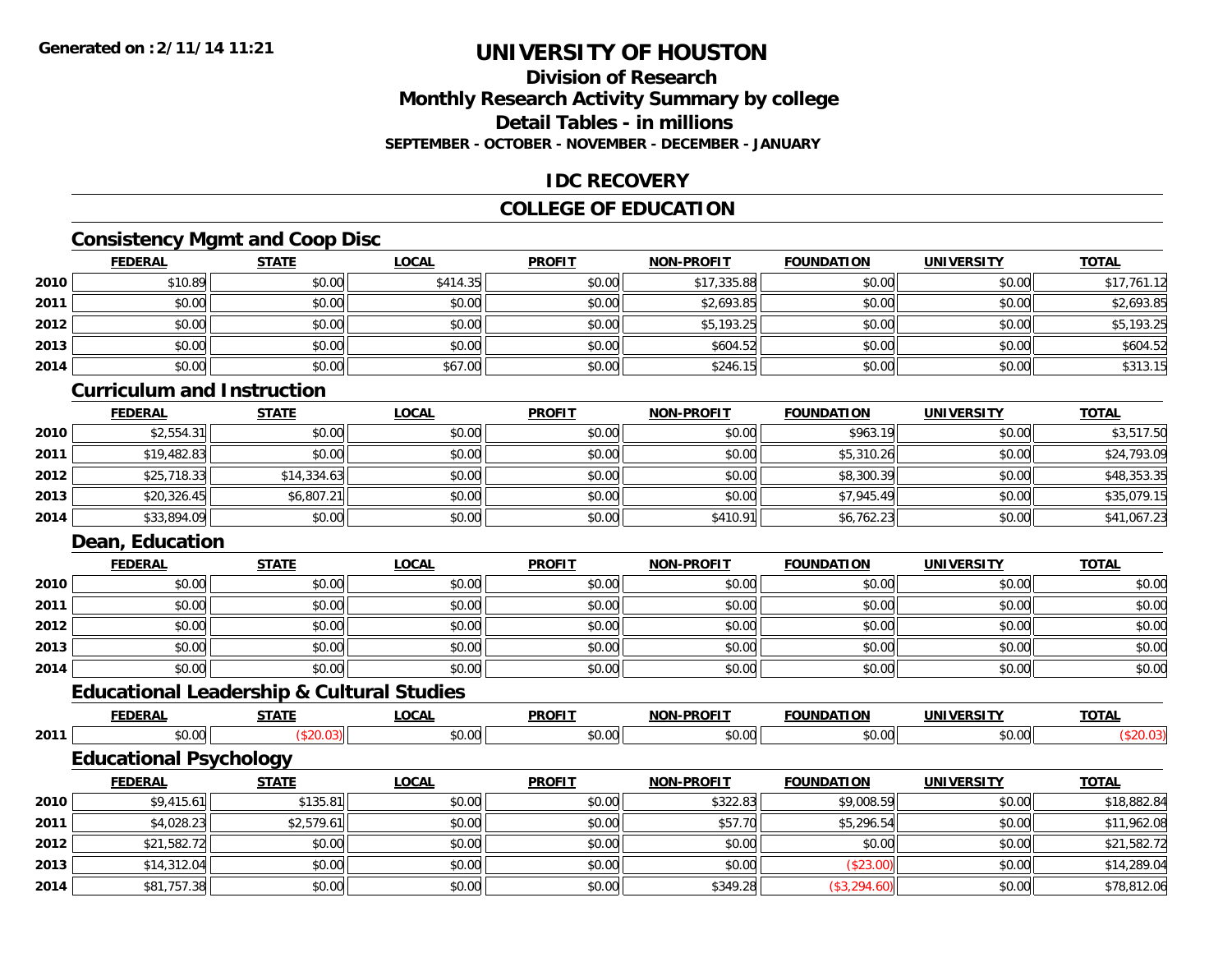### **Division of Research Monthly Research Activity Summary by college Detail Tables - in millions SEPTEMBER - OCTOBER - NOVEMBER - DECEMBER - JANUARY**

#### **IDC RECOVERY**

## **COLLEGE OF EDUCATION**

#### **Institute for Urban Education**

|       | <b>FEDERAL</b> | <b>STATE</b> | <b>LOCAL</b> | <b>PROFIT</b> | <b>NON-PROFIT</b> | <b>FOUNDATION</b> | <b>UNIVERSITY</b> | <b>TOTAL</b> |
|-------|----------------|--------------|--------------|---------------|-------------------|-------------------|-------------------|--------------|
| 2010  | \$908.85       | \$0.00       | \$0.00       | \$0.00        | \$0.00            | \$0.00            | \$0.00            | \$908.85     |
| 2011  | \$5,311.66     | \$0.00       | \$0.00       | \$0.00        | \$0.00            | \$0.00            | \$0.00            | \$5,311.66   |
| 2012  | \$8,007.37     | \$0.00       | \$0.00       | \$0.00        | \$0.00            | \$0.00            | \$0.00            | \$8,007.37   |
| 2013  | \$1,686.16     | \$0.00       | \$0.00       | \$0.00        | \$0.00            | \$0.00            | \$0.00            | \$1,686.16   |
| 2014  | \$1,019.59     | \$0.00       | \$0.00       | \$0.00        | \$0.00            | \$0.00            | \$0.00            | \$1,019.59   |
| Total | \$250,016.51   | \$23,837.23  | \$481.35     | \$0.00        | \$27,214.37       | \$40,269.09       | \$0.00            | \$341,818.54 |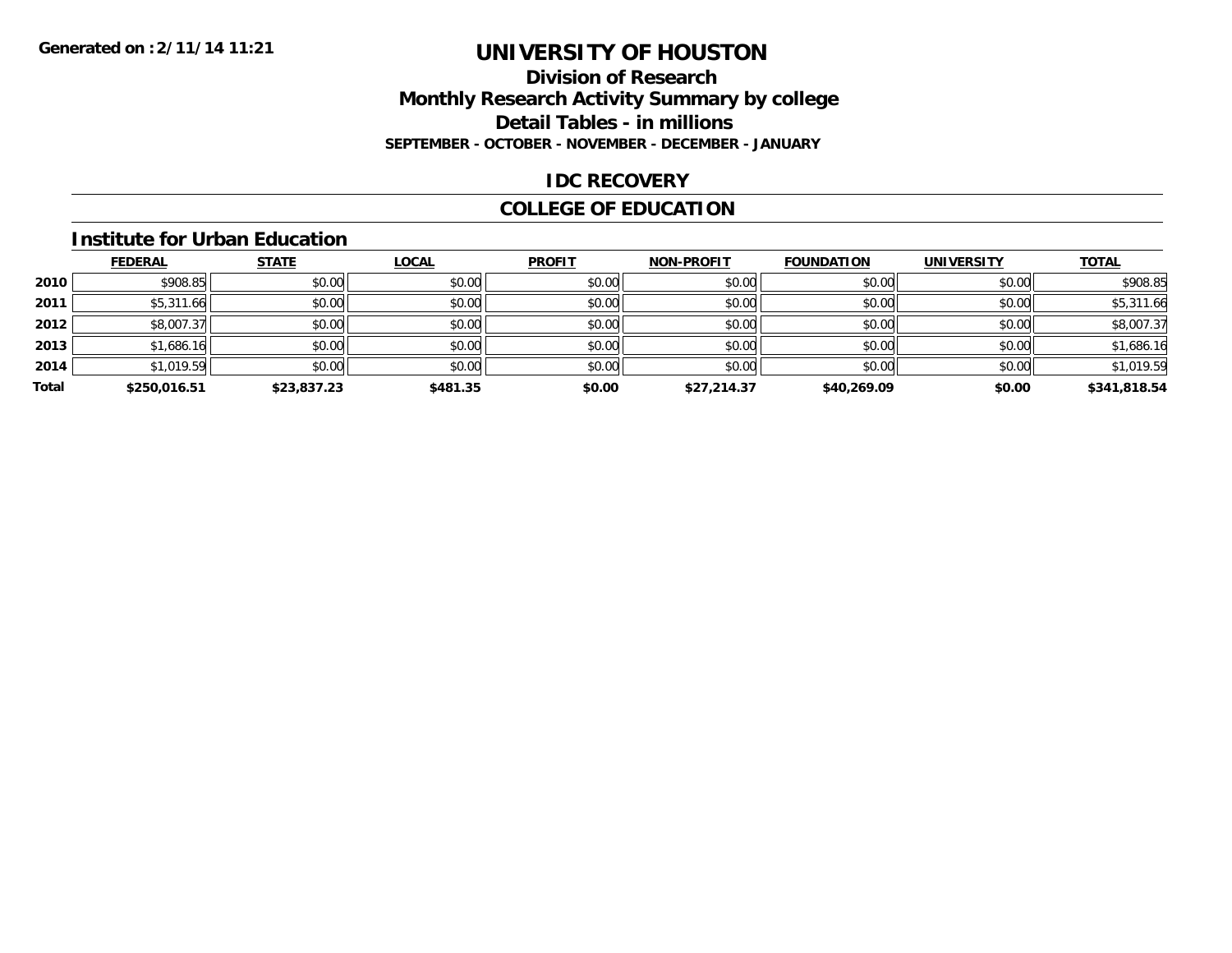#### **Division of Research Monthly Research Activity Summary by college Detail Tables - in millions**

**SEPTEMBER - OCTOBER - NOVEMBER - DECEMBER - JANUARY**

## **IDC RECOVERY**

#### **COLLEGE OF LIBERAL ARTS AND SOCIAL SCIENCES**

|      | Art                              |                                     |              |               |                   |                   |                   |              |
|------|----------------------------------|-------------------------------------|--------------|---------------|-------------------|-------------------|-------------------|--------------|
|      | <b>FEDERAL</b>                   | <b>STATE</b>                        | <b>LOCAL</b> | <b>PROFIT</b> | <b>NON-PROFIT</b> | <b>FOUNDATION</b> | <b>UNIVERSITY</b> | <b>TOTAL</b> |
| 2012 | \$157.34                         | \$0.00                              | \$0.00       | \$0.00        | \$0.00            | \$0.00            | \$0.00            | \$157.34     |
| 2013 | \$1,809.98                       | \$0.00                              | \$0.00       | \$0.00        | \$0.00            | \$0.00            | \$0.00            | \$1,809.98   |
| 2014 | \$382.39                         | \$0.00                              | \$0.00       | \$0.00        | \$0.00            | \$0.00            | \$0.00            | \$382.39     |
|      | <b>Arte Publico Press</b>        |                                     |              |               |                   |                   |                   |              |
|      | <b>FEDERAL</b>                   | <b>STATE</b>                        | <b>LOCAL</b> | <b>PROFIT</b> | <b>NON-PROFIT</b> | <b>FOUNDATION</b> | <b>UNIVERSITY</b> | <b>TOTAL</b> |
| 2011 | \$0.00                           | \$0.00                              | \$0.00       | \$0.00        | \$0.00            | \$717.99          | \$0.00            | \$717.99     |
| 2013 | \$0.00                           | \$0.00                              | \$0.00       | \$0.00        | \$0.00            | \$7,062.40        | \$0.00            | \$7,062.40   |
| 2014 | \$0.00                           | \$0.00                              | \$0.00       | \$0.00        | \$0.00            | (\$1,427.95)      | \$0.00            | (\$1,427.95) |
|      | <b>Blaffer Gallery</b>           |                                     |              |               |                   |                   |                   |              |
|      | <b>FEDERAL</b>                   | <b>STATE</b>                        | <b>LOCAL</b> | <b>PROFIT</b> | <b>NON-PROFIT</b> | <b>FOUNDATION</b> | <b>UNIVERSITY</b> | <b>TOTAL</b> |
| 2010 | \$4,583.83                       | \$0.00                              | \$0.00       | \$0.00        | \$0.00            | \$0.00            | \$0.00            | \$4,583.83   |
| 2011 | \$1,431.32                       | \$0.00                              | \$0.00       | \$0.00        | \$0.00            | \$0.00            | \$0.00            | \$1,431.32   |
| 2014 | \$10,317.58                      | \$0.00                              | \$0.00       | \$0.00        | \$0.00            | \$0.00            | \$0.00            | \$10,317.58  |
|      | <b>Center for Public History</b> |                                     |              |               |                   |                   |                   |              |
|      | <b>FEDERAL</b>                   | <b>STATE</b>                        | <b>LOCAL</b> | <b>PROFIT</b> | <b>NON-PROFIT</b> | <b>FOUNDATION</b> | <b>UNIVERSITY</b> | <b>TOTAL</b> |
| 2012 | \$96.55                          | \$0.00                              | \$0.00       | \$0.00        | \$0.00            | \$0.00            | \$0.00            | \$96.55      |
| 2013 | \$3,772.00                       | \$0.00                              | \$0.00       | \$0.00        | \$0.00            | \$0.00            | \$0.00            | \$3,772.00   |
| 2014 | \$223.45                         | \$0.00                              | \$0.00       | \$0.00        | \$0.00            | \$0.00            | \$0.00            | \$223.45     |
|      | <b>Communication Disorders</b>   |                                     |              |               |                   |                   |                   |              |
|      | <b>FEDERAL</b>                   | <b>STATE</b>                        | <b>LOCAL</b> | <b>PROFIT</b> | <b>NON-PROFIT</b> | <b>FOUNDATION</b> | <b>UNIVERSITY</b> | <b>TOTAL</b> |
| 2010 | \$0.00                           | \$0.00                              | \$0.00       | \$0.00        | \$0.00            | \$0.00            | \$0.00            | \$0.00       |
| 2011 | \$1,027.55                       | \$0.00                              | \$0.00       | \$0.00        | \$0.00            | \$0.00            | \$0.00            | \$1,027.55   |
| 2012 | \$1,166.59                       | \$0.00                              | \$0.00       | \$0.00        | \$0.00            | \$0.00            | \$0.00            | \$1,166.59   |
| 2013 | (\$0.01)                         | \$0.00                              | \$0.00       | \$0.00        | \$0.00            | \$0.00            | \$0.00            | (\$0.01)     |
| 2014 | \$10,520.14                      | \$0.00                              | \$0.00       | \$0.00        | \$0.00            | \$0.00            | \$0.00            | \$10,520.14  |
|      |                                  | <b>Comparative Cultural Studies</b> |              |               |                   |                   |                   |              |
|      | <b>FEDERAL</b>                   | <b>STATE</b>                        | <b>LOCAL</b> | <b>PROFIT</b> | <b>NON-PROFIT</b> | <b>FOUNDATION</b> | <b>UNIVERSITY</b> | <b>TOTAL</b> |
| 2011 | \$0.00                           | \$0.00                              | \$0.00       | \$151.50      | \$0.00            | \$0.00            | \$0.00            | \$151.50     |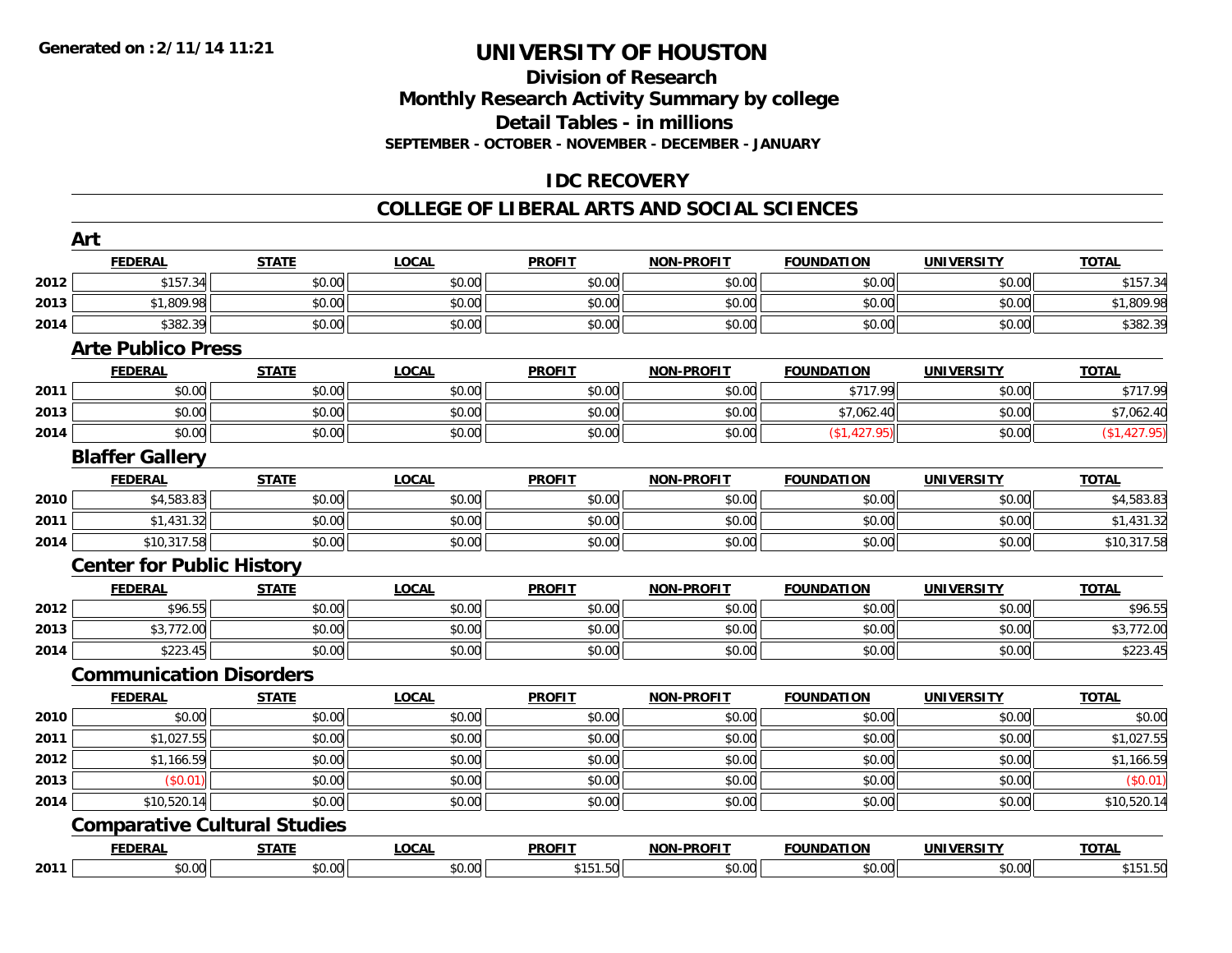# **Division of ResearchMonthly Research Activity Summary by college Detail Tables - in millions**

**SEPTEMBER - OCTOBER - NOVEMBER - DECEMBER - JANUARY**

## **IDC RECOVERY**

#### **COLLEGE OF LIBERAL ARTS AND SOCIAL SCIENCES**

### **Dean, Liberal Arts and Social Sciences**

|      | <b>FEDERAL</b>                      | <b>STATE</b> | <b>LOCAL</b> | <b>PROFIT</b> | <b>NON-PROFIT</b> | <b>FOUNDATION</b> | <b>UNIVERSITY</b> | <b>TOTAL</b> |
|------|-------------------------------------|--------------|--------------|---------------|-------------------|-------------------|-------------------|--------------|
| 2010 | \$495.20                            | \$0.00       | \$0.00       | \$0.00        | \$0.00            | \$0.00            | \$0.00            | \$495.20     |
| 2013 | \$0.00                              | \$0.00       | \$0.00       | \$0.00        | \$0.00            | \$0.00            | \$0.00            | \$0.00       |
| 2014 | \$0.00                              | \$0.00       | \$0.00       | \$0.00        | \$0.00            | \$0.00            | \$0.00            | \$0.00       |
|      | <b>Economics</b>                    |              |              |               |                   |                   |                   |              |
|      | <b>FEDERAL</b>                      | <b>STATE</b> | <b>LOCAL</b> | <b>PROFIT</b> | NON-PROFIT        | <b>FOUNDATION</b> | <b>UNIVERSITY</b> | <b>TOTAL</b> |
| 2010 | \$2,425.00                          | \$0.00       | \$0.00       | \$0.00        | \$0.00            | \$0.00            | \$0.00            | \$2,425.00   |
| 2012 | \$0.00                              | \$0.00       | \$0.00       | \$1,541.36    | \$0.00            | \$0.00            | \$0.00            | \$1,541.36   |
| 2013 | \$0.00                              | \$0.00       | \$0.00       | \$0.00        | \$5,900.00        | \$0.00            | \$0.00            | \$5,900.00   |
| 2014 | \$0.00                              | \$0.00       | \$0.00       | \$0.00        | \$0.00            | \$0.00            | \$0.00            | \$0.00       |
|      | English                             |              |              |               |                   |                   |                   |              |
|      | <b>FEDERAL</b>                      | <b>STATE</b> | <b>LOCAL</b> | <b>PROFIT</b> | <b>NON-PROFIT</b> | <b>FOUNDATION</b> | <b>UNIVERSITY</b> | <b>TOTAL</b> |
| 2010 | \$0.00                              | \$0.00       | \$0.00       | \$0.00        | \$0.00            | \$0.00            | \$0.00            | \$0.00       |
| 2011 | \$0.00                              | \$0.00       | \$0.00       | \$0.00        | \$0.00            | \$0.00            | \$0.00            | \$0.00       |
| 2012 | \$0.00                              | \$0.00       | \$0.00       | \$0.00        | \$0.00            | \$0.00            | \$0.00            | \$0.00       |
| 2013 | \$5,816.26                          | \$0.00       | \$0.00       | \$0.00        | \$0.00            | \$0.00            | \$0.00            | \$5,816.26   |
| 2014 | \$4,950.00                          | \$0.00       | \$0.00       | \$0.00        | \$0.00            | \$0.00            | \$0.00            | \$4,950.00   |
|      | <b>Health and Human Performance</b> |              |              |               |                   |                   |                   |              |
|      | <b>FEDERAL</b>                      | <b>STATE</b> | <b>LOCAL</b> | <b>PROFIT</b> | <b>NON-PROFIT</b> | <b>FOUNDATION</b> | <b>UNIVERSITY</b> | <b>TOTAL</b> |
| 2010 | \$254,600.91                        | \$0.00       | \$0.00       | \$8,387.74    | \$0.00            | \$773.08          | \$0.00            | \$263,761.73 |
| 2011 | \$142,319.71                        | \$0.00       | \$0.00       | \$26,296.39   | \$0.00            | \$651.57          | \$0.00            | \$169,267.66 |
| 2012 | \$89,265.43                         | \$0.00       | \$0.00       | \$35,105.70   | \$0.00            | \$0.00            | \$0.00            | \$124,371.13 |
| 2013 | \$322,667.48                        | \$0.00       | \$0.00       | \$12,338.60   | \$0.00            | (\$7.67)          | \$0.00            | \$334,998.40 |
| 2014 | \$252,257.56                        | \$0.00       | \$0.00       | \$11,993.81   | \$0.00            | \$0.00            | \$0.00            | \$264,251.37 |
|      | <b>Hispanic Studies</b>             |              |              |               |                   |                   |                   |              |
|      | <b>FEDERAL</b>                      | <b>STATE</b> | <b>LOCAL</b> | <b>PROFIT</b> | <b>NON-PROFIT</b> | <b>FOUNDATION</b> | <b>UNIVERSITY</b> | <b>TOTAL</b> |
| 2013 | \$0.00                              | \$0.00       | \$0.00       | \$0.00        | \$0.00            | \$0.00            | \$0.00            | \$0.00       |
| 2014 | \$0.00                              | \$0.00       | \$0.00       | \$0.00        | \$0.00            | \$0.00            | \$0.00            | \$0.00       |
|      | <b>History</b>                      |              |              |               |                   |                   |                   |              |
|      | <b>FEDERAL</b>                      | <b>STATE</b> | <b>LOCAL</b> | <b>PROFIT</b> | <b>NON-PROFIT</b> | <b>FOUNDATION</b> | <b>UNIVERSITY</b> | <b>TOTAL</b> |
| 2010 | \$0.00                              | \$0.00       | \$0.00       | \$0.00        | \$0.00            | \$0.00            | \$0.00            | \$0.00       |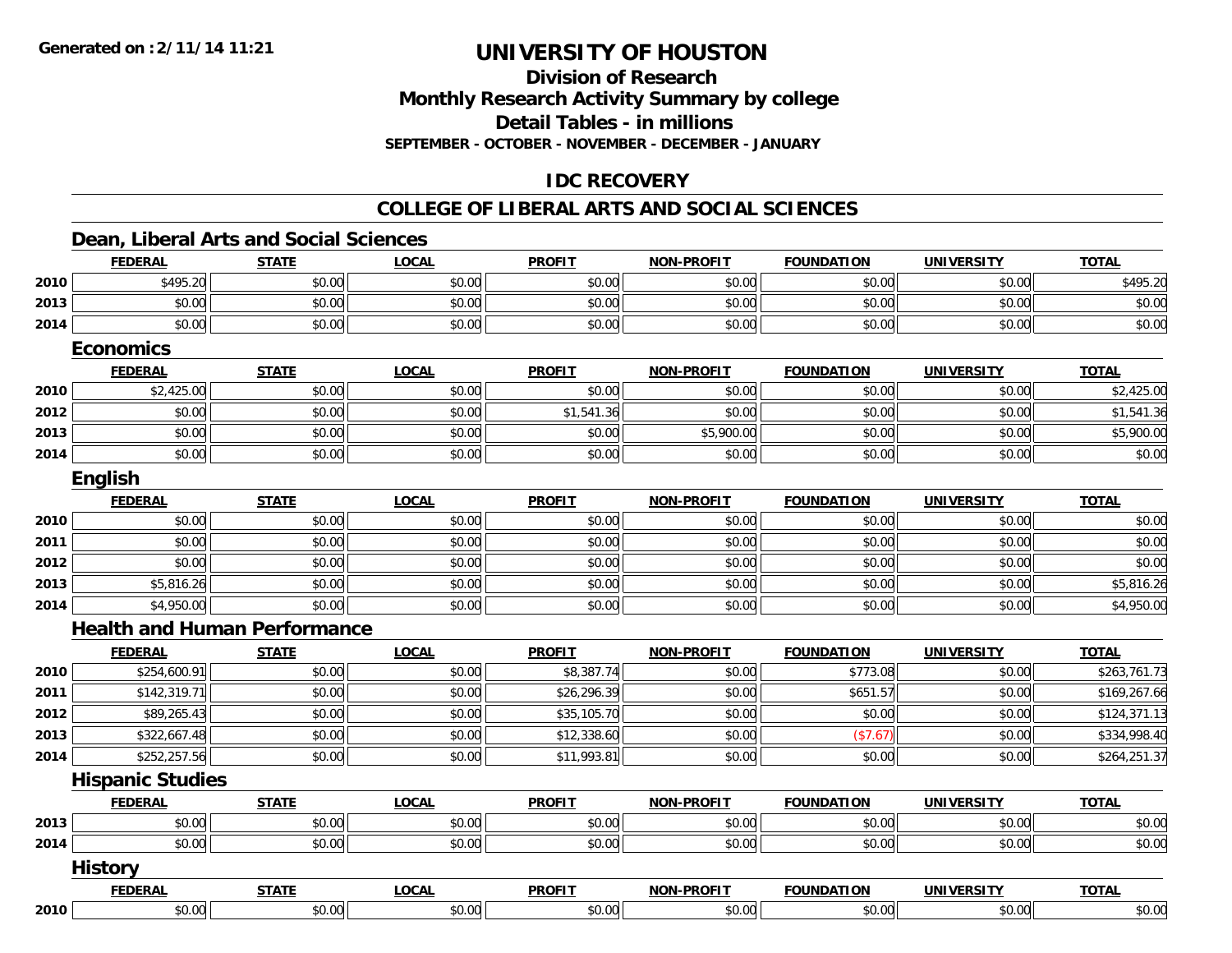**Division of Research**

**Monthly Research Activity Summary by college**

**Detail Tables - in millions**

**SEPTEMBER - OCTOBER - NOVEMBER - DECEMBER - JANUARY**

## **IDC RECOVERY**

#### **COLLEGE OF LIBERAL ARTS AND SOCIAL SCIENCES**

|      | <b>History</b>                        |              |              |               |                   |                   |                   |              |
|------|---------------------------------------|--------------|--------------|---------------|-------------------|-------------------|-------------------|--------------|
|      | <b>FEDERAL</b>                        | <b>STATE</b> | <b>LOCAL</b> | <b>PROFIT</b> | <b>NON-PROFIT</b> | <b>FOUNDATION</b> | <b>UNIVERSITY</b> | <b>TOTAL</b> |
| 2013 | (\$2,206.75)                          | \$0.00       | \$0.00       | \$0.00        | (\$2,574.70)      | \$0.00            | \$0.00            | (\$4,781.45) |
|      | <b>Hobby Center for Public Policy</b> |              |              |               |                   |                   |                   |              |
|      | <b>FEDERAL</b>                        | <b>STATE</b> | <b>LOCAL</b> | <b>PROFIT</b> | <b>NON-PROFIT</b> | <b>FOUNDATION</b> | <b>UNIVERSITY</b> | <b>TOTAL</b> |
| 2010 | \$4,290.73                            | \$0.00       | \$0.00       | \$0.00        | \$0.00            | \$0.00            | \$0.00            | \$4,290.73   |
| 2011 | \$1,711.55                            | \$0.00       | \$0.00       | \$0.00        | \$0.00            | \$0.00            | \$0.00            | \$1,711.55   |
| 2014 | \$0.00                                | \$1,776.68   | \$0.00       | \$0.00        | \$0.00            | \$0.00            | \$0.00            | \$1,776.68   |
|      | Modern/Classical Languages            |              |              |               |                   |                   |                   |              |
|      | <b>FEDERAL</b>                        | <b>STATE</b> | <b>LOCAL</b> | <b>PROFIT</b> | <b>NON-PROFIT</b> | <b>FOUNDATION</b> | <b>UNIVERSITY</b> | <b>TOTAL</b> |
| 2013 | (\$4,641.60)                          | \$0.00       | \$0.00       | \$0.00        | \$0.00            | \$0.00            | \$0.00            | (\$4,641.60) |
| 2014 | \$18,966.92                           | \$0.00       | \$0.00       | \$0.00        | \$0.00            | \$0.00            | \$0.00            | \$18,966.92  |
|      | Philosophy                            |              |              |               |                   |                   |                   |              |
|      | <b>FEDERAL</b>                        | <b>STATE</b> | <b>LOCAL</b> | <b>PROFIT</b> | <b>NON-PROFIT</b> | <b>FOUNDATION</b> | <b>UNIVERSITY</b> | <b>TOTAL</b> |
| 2010 | \$0.00                                | \$0.00       | \$0.00       | \$0.00        | \$0.00            | \$0.00            | \$0.00            | \$0.00       |
| 2011 | \$0.00                                | \$0.00       | \$0.00       | \$0.00        | \$0.00            | \$0.00            | \$0.00            | \$0.00       |
| 2012 | \$969.78                              | \$0.00       | \$0.00       | \$0.00        | \$0.00            | \$0.00            | \$0.00            | \$969.78     |
| 2013 | \$1,477.67                            | \$0.00       | \$0.00       | \$0.00        | \$0.00            | \$0.00            | \$0.00            | \$1,477.67   |
| 2014 | \$1,804.42                            | \$0.00       | \$0.00       | \$0.00        | \$0.00            | \$0.00            | \$0.00            | \$1,804.42   |
|      | <b>Political Science</b>              |              |              |               |                   |                   |                   |              |
|      | <b>FEDERAL</b>                        | <b>STATE</b> | <b>LOCAL</b> | <b>PROFIT</b> | <b>NON-PROFIT</b> | <b>FOUNDATION</b> | <b>UNIVERSITY</b> | <b>TOTAL</b> |
| 2010 | \$166.49                              | \$0.00       | \$0.00       | \$0.00        | \$0.00            | \$0.00            | \$0.00            | \$166.49     |
| 2011 | \$0.00                                | \$0.00       | \$0.00       | \$0.00        | \$0.00            | \$0.00            | \$0.00            | \$0.00       |
| 2012 | \$0.00                                | \$0.00       | \$0.00       | \$0.00        | \$0.00            | \$0.00            | \$0.00            | \$0.00       |
| 2013 | \$2,756.01                            | \$0.00       | \$0.00       | \$0.00        | \$0.00            | \$0.00            | \$0.00            | \$2,756.01   |
| 2014 | \$0.00                                | \$0.00       | \$0.00       | \$0.00        | \$0.00            | \$0.00            | \$0.00            | \$0.00       |
|      | <b>Psychology</b>                     |              |              |               |                   |                   |                   |              |
|      | <b>FEDERAL</b>                        | <b>STATE</b> | <b>LOCAL</b> | <b>PROFIT</b> | <b>NON-PROFIT</b> | <b>FOUNDATION</b> | <b>UNIVERSITY</b> | <b>TOTAL</b> |
| 2010 | \$222,609.31                          | \$11,571.68  | \$0.00       | \$2,108.83    | \$0.00            | \$172.63          | \$0.00            | \$236,462.45 |
| 2011 | \$488,064.63                          | \$9,872.49   | \$0.00       | \$2,516.44    | \$3,605.50        | \$5,618.34        | \$0.00            | \$509,677.39 |
| 2012 | \$452,314.46                          | \$615.89     | \$0.00       | \$1,290.87    | \$6,726.71        | \$10,598.20       | (\$3,117.51)      | \$468,428.62 |
| 2013 | \$473,445.58                          | \$17,550.20  | \$0.00       | \$0.00        | \$4,156.35        | \$4,165.61        | \$0.00            | \$499,317.74 |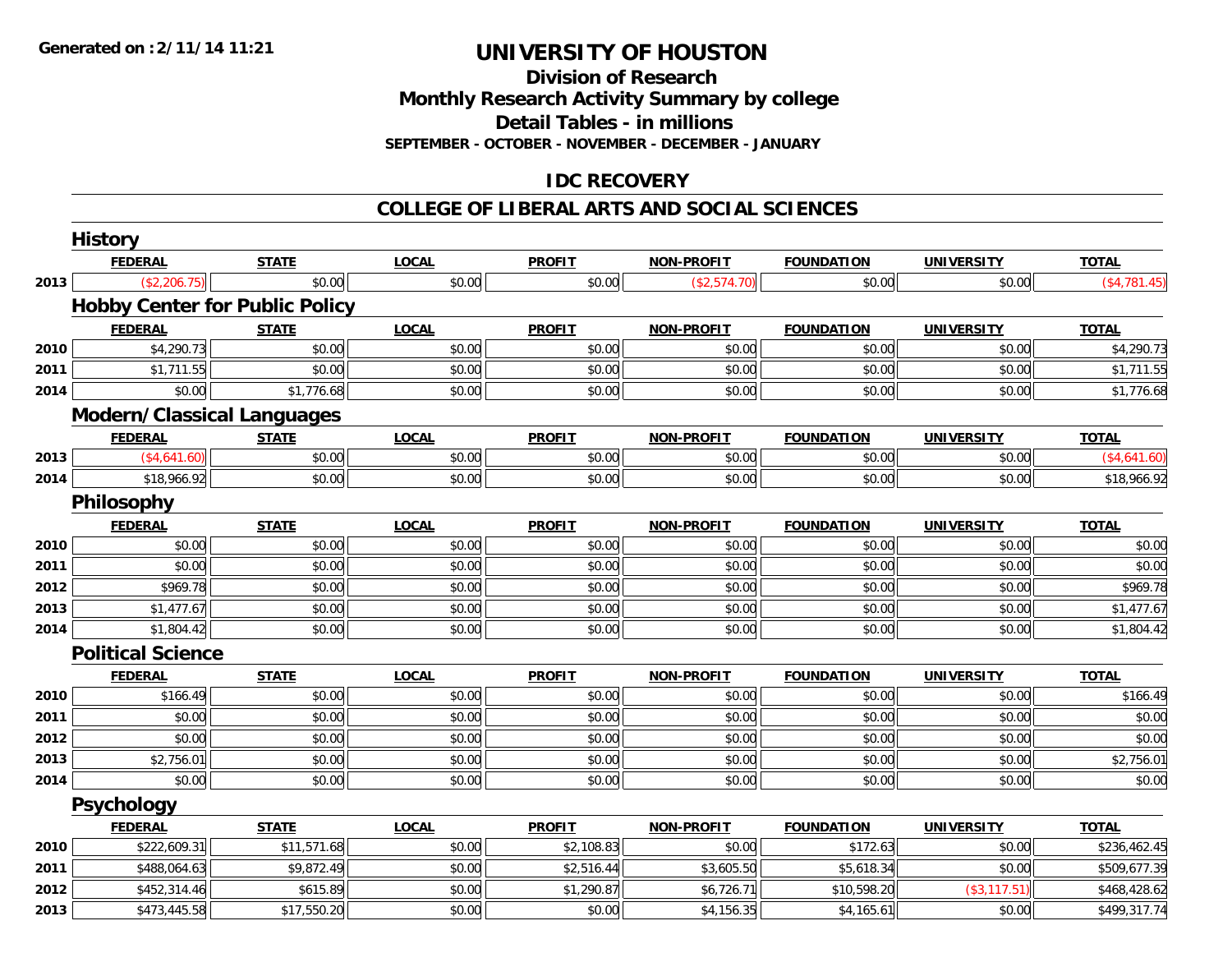**Division of Research**

**Monthly Research Activity Summary by college**

**Detail Tables - in millions**

**SEPTEMBER - OCTOBER - NOVEMBER - DECEMBER - JANUARY**

## **IDC RECOVERY**

#### **COLLEGE OF LIBERAL ARTS AND SOCIAL SCIENCES**

|       | <b>Psychology</b>              |              |              |               |                   |                   |                   |                |
|-------|--------------------------------|--------------|--------------|---------------|-------------------|-------------------|-------------------|----------------|
|       | <b>FEDERAL</b>                 | <b>STATE</b> | <b>LOCAL</b> | <b>PROFIT</b> | <b>NON-PROFIT</b> | <b>FOUNDATION</b> | <b>UNIVERSITY</b> | <u>TOTAL</u>   |
| 2014  | \$320,886.65                   | \$9.71       | \$0.00       | (\$20.20)     | \$8,499.31        | (\$4.57)          | \$0.00            | \$329,370.90   |
|       | <b>School of Communication</b> |              |              |               |                   |                   |                   |                |
|       | <b>FEDERAL</b>                 | <b>STATE</b> | <b>LOCAL</b> | <b>PROFIT</b> | <b>NON-PROFIT</b> | <b>FOUNDATION</b> | <b>UNIVERSITY</b> | <b>TOTAL</b>   |
| 2010  | \$0.00                         | \$0.00       | \$0.00       | \$0.00        | \$0.00            | \$0.00            | \$0.00            | \$0.00         |
| 2011  | \$0.00                         | \$0.00       | \$0.00       | \$0.00        | \$0.00            | \$0.00            | \$0.00            | \$0.00         |
| 2012  | \$0.00                         | \$0.00       | \$0.00       | \$0.00        | \$0.00            | \$0.00            | \$0.00            | \$0.00         |
| 2013  | \$0.00                         | \$0.00       | \$0.00       | \$0.00        | \$0.00            | \$0.00            | \$0.00            | \$0.00         |
|       | <b>Sociology</b>               |              |              |               |                   |                   |                   |                |
|       | <b>FEDERAL</b>                 | <b>STATE</b> | <b>LOCAL</b> | <b>PROFIT</b> | <b>NON-PROFIT</b> | <b>FOUNDATION</b> | <b>UNIVERSITY</b> | <b>TOTAL</b>   |
| 2010  | \$24,188.68                    | \$0.00       | \$432.67     | \$0.00        | \$1,057.20        | \$0.00            | \$0.00            | \$25,678.55    |
| 2011  | \$20,066.54                    | \$0.00       | \$0.00       | \$0.00        | \$0.00            | \$0.00            | \$0.00            | \$20,066.54    |
| 2012  | \$1,416.17                     | \$0.00       | \$0.00       | \$0.00        | \$0.00            | \$0.00            | \$0.00            | \$1,416.17     |
| 2013  | \$406.42                       | \$0.00       | \$0.00       | \$0.00        | \$0.00            | \$0.00            | \$0.00            | \$406.42       |
| 2014  | \$2,026.59                     | \$0.00       | \$0.00       | \$0.00        | \$0.00            | \$0.00            | \$0.00            | \$2,026.59     |
| Total | \$3,141,006.51                 | \$41,396.64  | \$432.67     | \$101,711.04  | \$27,370.37       | \$28,319.63       | (\$3,117.51)      | \$3,337,119.35 |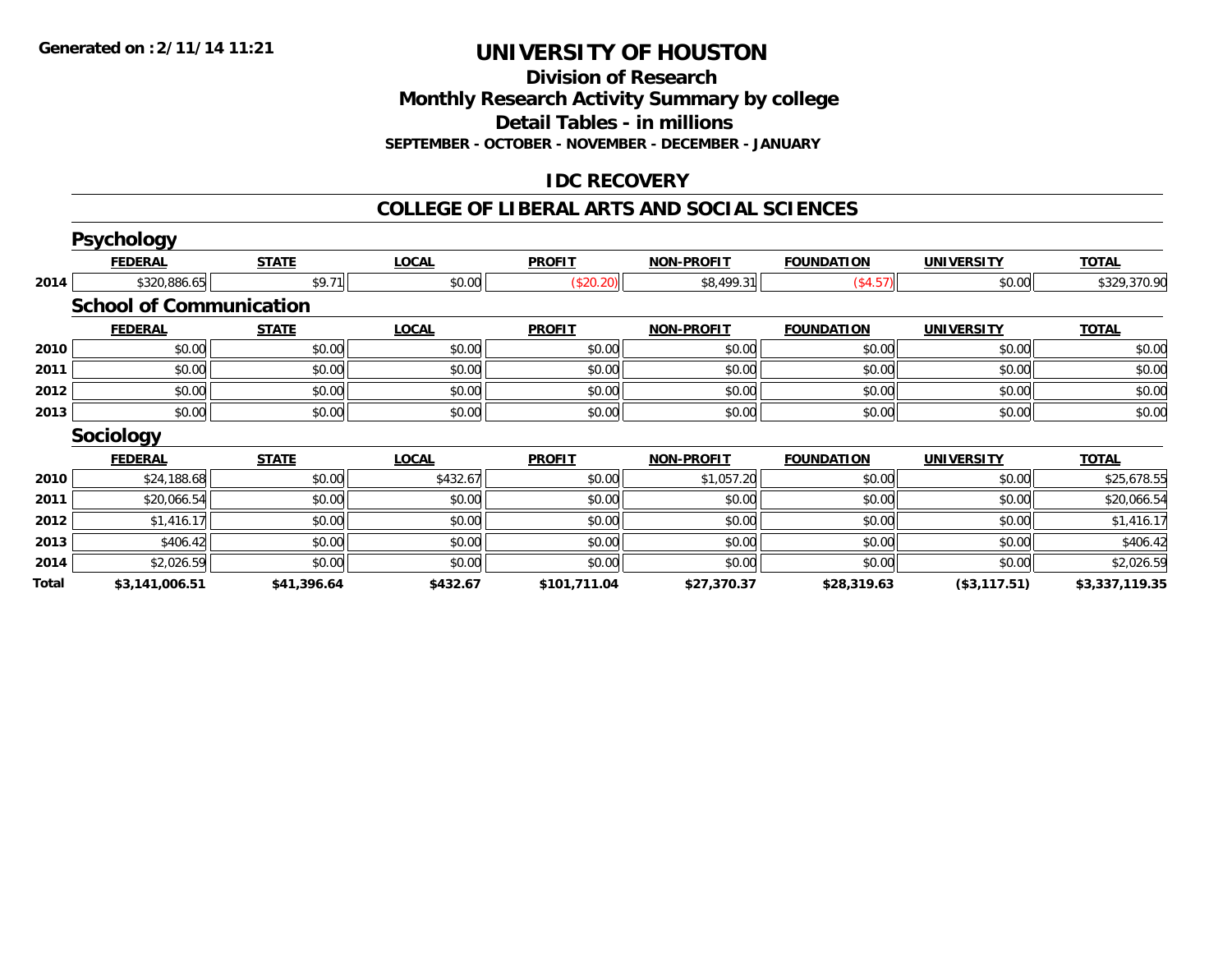## **Division of ResearchMonthly Research Activity Summary by college Detail Tables - in millions SEPTEMBER - OCTOBER - NOVEMBER - DECEMBER - JANUARY**

### **IDC RECOVERY**

#### **COLLEGE OF NATURAL SCIENCES AND MATHEMATICS**

## **Biology/Biochemistry**

|      | <b>FEDERAL</b>                                         | <b>STATE</b>  | <b>LOCAL</b> | <b>PROFIT</b> | <b>NON-PROFIT</b> | <b>FOUNDATION</b> | <b>UNIVERSITY</b> | <b>TOTAL</b> |
|------|--------------------------------------------------------|---------------|--------------|---------------|-------------------|-------------------|-------------------|--------------|
| 2010 | \$364,679.39                                           | \$0.00        | \$0.00       | \$0.00        | \$10,822.10       | \$1,346.49        | \$0.00            | \$376,847.98 |
| 2011 | \$426,553.40                                           | \$643.78      | \$0.00       | \$0.00        | \$9,576.43        | \$0.00            | \$0.00            | \$436,773.61 |
| 2012 | \$363,280.75                                           | \$5,080.21    | \$0.00       | \$0.01        | \$21,658.43       | \$0.00            | \$0.00            | \$390,019.40 |
| 2013 | \$255,025.26                                           | \$3,449.17    | \$0.00       | \$3,509.78    | \$19,515.98       | \$5,491.96        | \$0.00            | \$286,992.15 |
| 2014 | \$200,437.11                                           | \$5,581.41    | \$0.00       | \$13,746.34   | \$10,935.23       | \$1,266.18        | \$0.00            | \$231,966.27 |
|      | <b>Center for Applied Geoscience Excellence</b>        |               |              |               |                   |                   |                   |              |
|      | <b>FEDERAL</b>                                         | <b>STATE</b>  | <b>LOCAL</b> | <b>PROFIT</b> | <b>NON-PROFIT</b> | <b>FOUNDATION</b> | <b>UNIVERSITY</b> | <b>TOTAL</b> |
| 2010 | \$0.00                                                 | \$0.00        | \$0.00       | \$0.00        | \$0.00            | \$0.00            | \$0.00            | \$0.00       |
|      | <b>Center for Nuclear Receptors and Cell Signaling</b> |               |              |               |                   |                   |                   |              |
|      | <b>FEDERAL</b>                                         | <b>STATE</b>  | <b>LOCAL</b> | <b>PROFIT</b> | <b>NON-PROFIT</b> | <b>FOUNDATION</b> | <b>UNIVERSITY</b> | <b>TOTAL</b> |
| 2010 | \$49,336.74                                            | \$0.00        | \$0.00       | \$0.00        | \$0.00            | \$0.00            | \$0.00            | \$49,336.74  |
| 2011 | \$120,792.13                                           | \$274.56      | \$0.00       | \$0.00        | \$0.00            | \$0.00            | \$0.00            | \$121,066.69 |
| 2012 | \$153,975.00                                           | \$10,675.70   | \$0.00       | \$23,571.80   | \$0.00            | \$0.00            | \$0.00            | \$188,222.50 |
| 2013 | \$141,531.60                                           | \$6,399.43    | \$0.00       | \$1,208.88    | \$0.00            | \$0.00            | \$0.00            | \$149,139.91 |
| 2014 | \$192,777.24                                           | (\$17,863.47) | \$0.00       | \$0.00        | \$0.00            | \$0.00            | \$0.00            | \$174,913.78 |
|      | Chemistry                                              |               |              |               |                   |                   |                   |              |
|      | <b>FEDERAL</b>                                         | <b>STATE</b>  | <b>LOCAL</b> | <b>PROFIT</b> | <b>NON-PROFIT</b> | <b>FOUNDATION</b> | <b>UNIVERSITY</b> | <b>TOTAL</b> |
| 2010 | \$279,327.37                                           | \$0.00        | \$0.00       | \$12,128.09   | (\$11.01)         | \$0.00            | \$26,301.86       | \$317,746.31 |
| 2011 | \$364,634.47                                           | \$340.20      | \$0.00       | \$739.44      | \$0.00            | \$0.00            | \$782.42          | \$366,496.53 |
| 2012 | \$275,547.91                                           | \$8,624.47    | \$0.00       | \$227.94      | \$0.00            | \$0.00            | \$6,767.79        | \$291,168.10 |
| 2013 | \$244,070.92                                           | \$10,549.04   | \$0.00       | \$9,577.83    | \$0.00            | \$0.00            | (\$14,596.82)     | \$249,600.97 |
| 2014 | \$261,018.29                                           | \$11,290.12   | \$0.00       | \$43.65       | \$0.00            | \$0.00            | \$0.00            | \$272,352.06 |
|      | <b>Computer Science</b>                                |               |              |               |                   |                   |                   |              |
|      | <b>FEDERAL</b>                                         | <b>STATE</b>  | <b>LOCAL</b> | <b>PROFIT</b> | <b>NON-PROFIT</b> | <b>FOUNDATION</b> | <b>UNIVERSITY</b> | <b>TOTAL</b> |
| 2010 | \$391,268.75                                           | \$4,582.42    | \$0.00       | \$9,706.56    | \$0.00            | \$0.00            | \$0.00            | \$405,557.73 |
| 2011 | \$559,659.35                                           | \$8,626.55    | \$0.00       | \$6,650.74    | \$0.00            | \$0.00            | \$0.00            | \$574,936.64 |
| 2012 | \$289,253.26                                           | \$416.17      | \$0.00       | \$56,677.42   | \$7,370.00        | \$0.00            | \$0.00            | \$353,716.84 |
| 2013 | \$268,703.63                                           | \$2,590.06    | \$0.00       | \$35,987.26   | \$16,196.10       | \$0.00            | \$0.00            | \$323,477.05 |
| 2014 | \$163,090.15                                           | \$0.00        | \$0.00       | \$37,949.01   | \$67,795.74       | \$0.00            | \$0.00            | \$268,834.89 |

\$163,090.15 \$0.00 \$0.00 \$37,949.01 \$67,795.74 \$0.00 \$0.00 \$268,834.89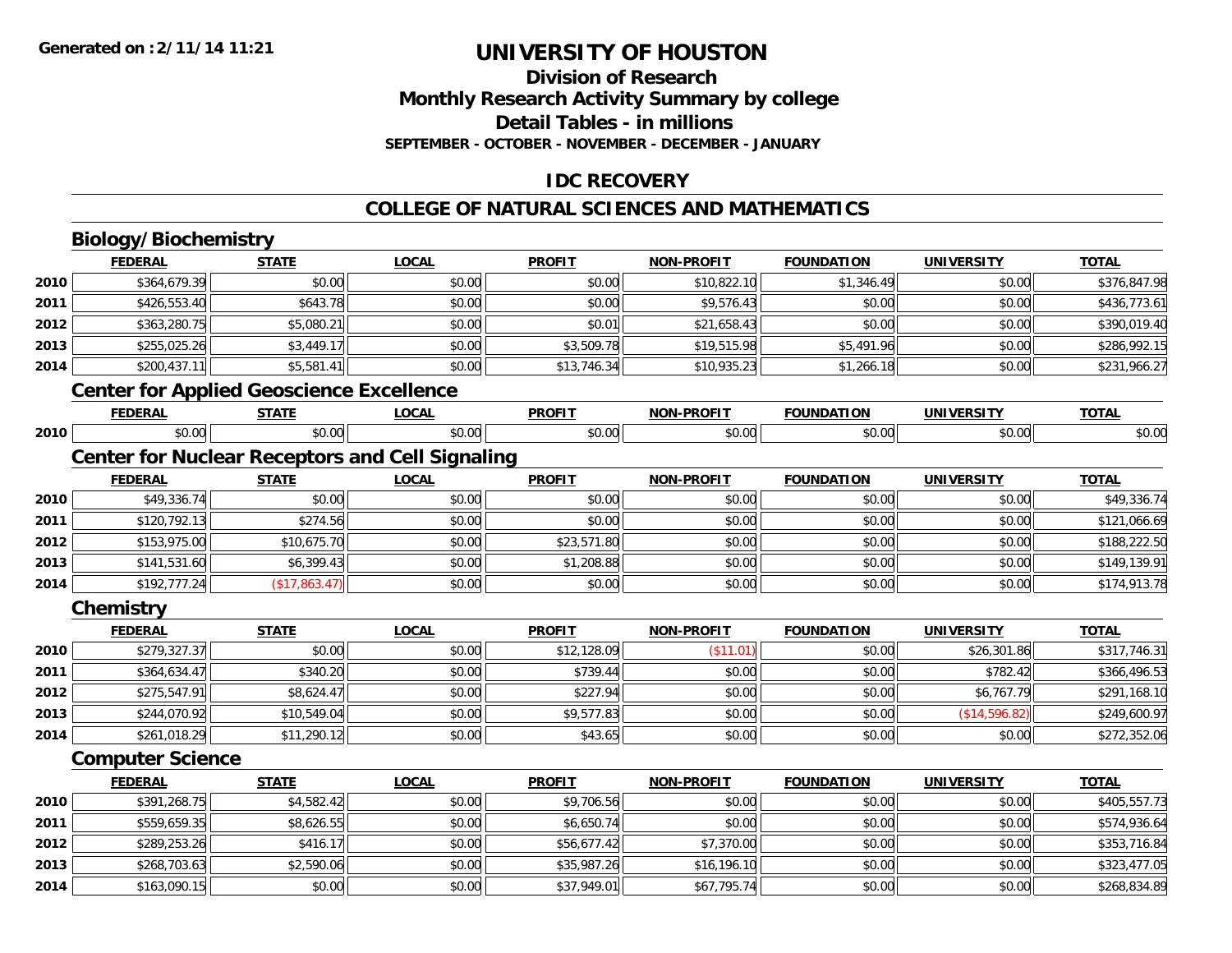### **Division of ResearchMonthly Research Activity Summary by college Detail Tables - in millions**

**SEPTEMBER - OCTOBER - NOVEMBER - DECEMBER - JANUARY**

## **IDC RECOVERY**

## **COLLEGE OF NATURAL SCIENCES AND MATHEMATICS**

## **Dean, Natural Sciences and Mathematics**

|      | <b>FEDERAL</b> | <b>STATE</b> | <u>LOCAL</u> | <b>PROFIT</b> | <b>NON-PROFIT</b> | <b>FOUNDATION</b> | <b>UNIVERSITY</b> | <b>TOTAL</b> |
|------|----------------|--------------|--------------|---------------|-------------------|-------------------|-------------------|--------------|
| 2010 | \$0.00         | \$0.00       | \$0.00       | \$0.00        | \$0.00            | \$0.00            | \$0.00            | \$0.00       |
| 2011 | \$0.00         | \$0.00       | \$0.00       | \$0.00        | \$0.00            | \$0.00            | \$0.00            | \$0.00       |
| 2012 | \$3,879.10     | \$0.00       | \$0.00       | \$0.00        | \$0.00            | \$0.00            | \$0.00            | \$3,879.10   |
| 2013 | \$24,266.63    | \$0.00       | \$0.00       | \$0.00        | \$0.00            | \$0.00            | \$0.00            | \$24,266.63  |
| 2014 | \$7,185.66     | \$0.00       | \$0.00       | \$0.00        | \$0.00            | \$0.00            | \$0.00            | \$7,185.66   |

### **Earth & Atmospheric Sciences**

|      | <b>FEDERAL</b> | <u>STATE</u> | <b>LOCAL</b> | <b>PROFIT</b> | <b>NON-PROFIT</b> | <b>FOUNDATION</b> | <b>UNIVERSITY</b> | <b>TOTAL</b> |
|------|----------------|--------------|--------------|---------------|-------------------|-------------------|-------------------|--------------|
| 2010 | \$75,398.31    | \$23,359.18  | \$0.00       | \$161,812.38  | \$25,616.65       | \$0.00            | \$0.00            | \$286,186.52 |
| 2011 | \$109,679.98   | \$31,440.38  | \$0.00       | \$131,847.07  | \$17,562.72       | \$0.00            | \$0.00            | \$290,530.15 |
| 2012 | \$167,674.03   | \$42,376.92  | \$0.00       | \$120,372.79  | \$16,280.32       | \$0.00            | \$0.00            | \$346,704.06 |
| 2013 | \$133,674.35   | \$5,440.38   | \$0.00       | \$171,305.53  | \$15,706.66       | \$0.00            | \$0.00            | \$326,126.92 |
| 2014 | \$100,692.88   | \$19,342.16  | \$0.00       | \$128,402.95  | \$26,405.55       | \$894.84          | \$0.00            | \$275,738.38 |

## **Institute for Climate and Atmospheric Science**

|      | <b>FEDERAL</b> | <b>STATE</b> | <b>LOCAL</b> | <b>PROFIT</b> | <b>NON-PROFIT</b> | <b>FOUNDATION</b> | <b>UNIVERSITY</b> | <b>TOTAL</b> |
|------|----------------|--------------|--------------|---------------|-------------------|-------------------|-------------------|--------------|
| 2010 | \$0.00         | \$0.00       | \$0.00       | \$0.00        | \$0.00            | \$0.00            | \$0.00            | \$0.00       |
| 2011 | \$0.00         | \$0.00       | \$0.00       | \$0.00        | \$0.00            | \$0.00            | \$0.00            | \$0.00       |
| 2012 | \$0.00         | \$0.00       | \$0.00       | \$0.00        | \$0.00            | \$0.00            | \$0.00            | \$0.00       |
| 2013 | \$0.00         | \$0.00       | \$0.00       | \$0.00        | \$0.00            | \$0.00            | \$0.00            | \$0.00       |
| 2014 | \$0.00         | \$0.00       | \$0.00       | \$0.00        | \$0.00            | \$0.00            | \$0.00            | \$0.00       |

#### **Mathematics**

|      | <b>FEDERAL</b> | <b>STATE</b> | <b>LOCAL</b> | <b>PROFIT</b> | <b>NON-PROFIT</b> | <b>FOUNDATION</b> | <b>UNIVERSITY</b> | <b>TOTAL</b> |
|------|----------------|--------------|--------------|---------------|-------------------|-------------------|-------------------|--------------|
| 2010 | \$115,457.85   | \$0.00       | \$0.00       | \$0.00        | \$0.00            | \$0.00            | \$0.00            | \$115,457.85 |
| 2011 | \$93,668.76    | \$1,685.73   | \$0.00       | \$7,177.18    | \$17,720.82       | \$0.00            | \$0.00            | \$120,252.48 |
| 2012 | \$78,088.11    | \$6,848.88   | \$0.00       | \$21,714.68   | \$9,667.41        | (\$252.50)        | \$0.00            | \$116,066.57 |
| 2013 | \$115,824.30   | \$0.00       | \$0.00       | \$18,691.12   | \$0.00            | \$653.69          | \$0.00            | \$135,169.11 |
| 2014 | \$175,418.46   | \$0.00       | \$0.00       | \$5,483.71    | \$0.00            | \$1,165.91        | \$0.00            | \$182,068.08 |

#### **Physics**

|      | <b>FEDERAL</b>     | <b>STATE</b>                      | <b>LOCAL</b> | <b>PROFIT</b>              | <b>NON-PROFIT</b>              | <b>FOUNDATION</b> | <b>UNIVERSITY</b> | <b>TOTAL</b>                               |
|------|--------------------|-----------------------------------|--------------|----------------------------|--------------------------------|-------------------|-------------------|--------------------------------------------|
| 2010 | \$183,910.12       | \$0.00                            | \$0.00       | \$47,839.20                | <b>AF FOR OO</b><br>13.323.821 | \$0.00            | \$0.00            | $\sim$ 0.0 $\sim$<br>. ت ے پ<br><i>. .</i> |
| 2011 | .514.98<br>\$246.5 | $+ - - - - -$<br>$35/5.2$ / $\pm$ | \$0.00       | <b>cot</b><br>447<br>. აია | \$0.96                         | \$0.00            | \$0.00            | \$330,208.3                                |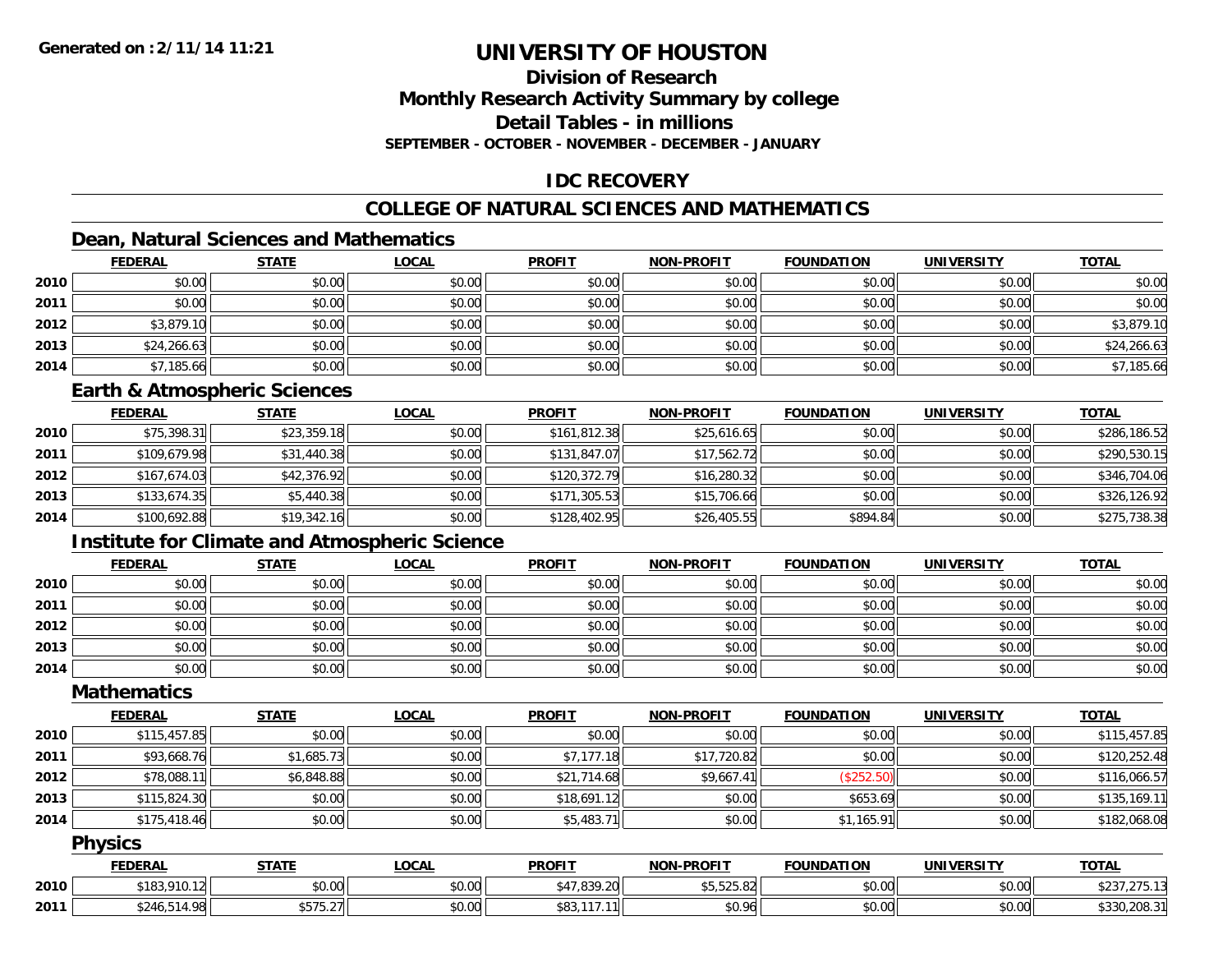#### **Division of Research Monthly Research Activity Summary by college Detail Tables - in millions SEPTEMBER - OCTOBER - NOVEMBER - DECEMBER - JANUARY**

### **IDC RECOVERY**

#### **COLLEGE OF NATURAL SCIENCES AND MATHEMATICS**

|       | <b>Physics</b> |              |              |                |                   |                   |                   |                |  |  |  |  |
|-------|----------------|--------------|--------------|----------------|-------------------|-------------------|-------------------|----------------|--|--|--|--|
|       | <b>FEDERAL</b> | <b>STATE</b> | <b>LOCAL</b> | <b>PROFIT</b>  | <b>NON-PROFIT</b> | <b>FOUNDATION</b> | <b>UNIVERSITY</b> | <b>TOTAL</b>   |  |  |  |  |
| 2012  | \$318,515.42   | (\$61.33)    | \$0.00       | \$860.48       | \$394.22          | \$0.00            | \$0.00            | \$319,708.79   |  |  |  |  |
| 2013  | \$268,816.05   | \$0.00       | \$0.00       | \$85,725.70    | \$0.00            | \$0.00            | \$0.00            | \$354,541.74   |  |  |  |  |
| 2014  | \$451,056.66   | \$0.00       | \$0.00       | \$125,021.65   | \$0.00            | \$0.00            | \$0.00            | \$576,078.31   |  |  |  |  |
| Total | \$8,034,684.36 | \$192,267.38 | \$0.00       | \$1,321,096.26 | \$298,740.12      | \$10,566.57       | \$19,255.25       | \$9,876,609.94 |  |  |  |  |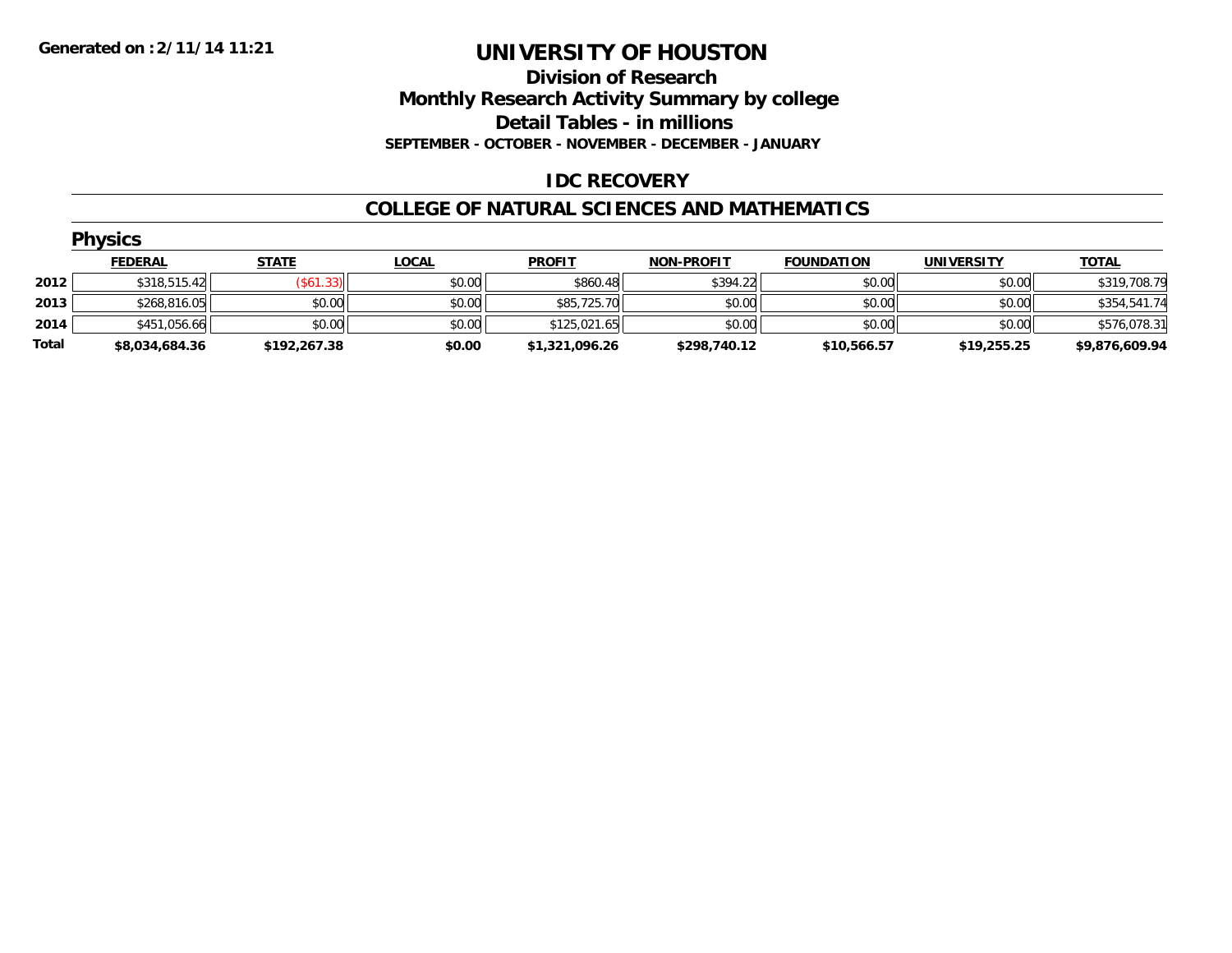#### **Division of Research Monthly Research Activity Summary by college Detail Tables - in millions SEPTEMBER - OCTOBER - NOVEMBER - DECEMBER - JANUARY**

#### **IDC RECOVERY**

#### **COLLEGE OF OPTOMETRY**

# **Optometry, Community**

|       | .              |              |              |               |                   |                   |                   |                |
|-------|----------------|--------------|--------------|---------------|-------------------|-------------------|-------------------|----------------|
|       | <b>FEDERAL</b> | <b>STATE</b> | <b>LOCAL</b> | <b>PROFIT</b> | <b>NON-PROFIT</b> | <b>FOUNDATION</b> | <b>UNIVERSITY</b> | <b>TOTAL</b>   |
| 2010  | \$475,603.53   | \$1,421.14   | \$0.00       | \$37,848.01   | \$0.00            | \$0.00            | \$15,793.26       | \$530,665.94   |
| 2011  | \$364,213.87   | \$1,035.57   | \$0.00       | \$20,004.35   | \$0.00            | \$0.00            | \$16,421.32       | \$401,675.11   |
| 2012  | \$406,633.11   | \$0.00       | \$0.00       | \$32,948.92   | \$0.00            | \$0.00            | \$26,915.71       | \$466,497.74   |
| 2013  | \$485,938.75   | \$0.00       | \$0.00       | \$76,071.06   | \$0.00            | \$0.00            | \$16,137.61       | \$578,147.42   |
| 2014  | \$527,903.87   | \$0.00       | \$0.00       | \$94,124.24   | \$0.00            | \$0.00            | \$26,552.22       | \$648,580.33   |
| Total | \$2,260,293.14 | \$2,456.71   | \$0.00       | \$260,996.58  | \$0.00            | \$0.00            | \$101.820.12      | \$2,625,566.55 |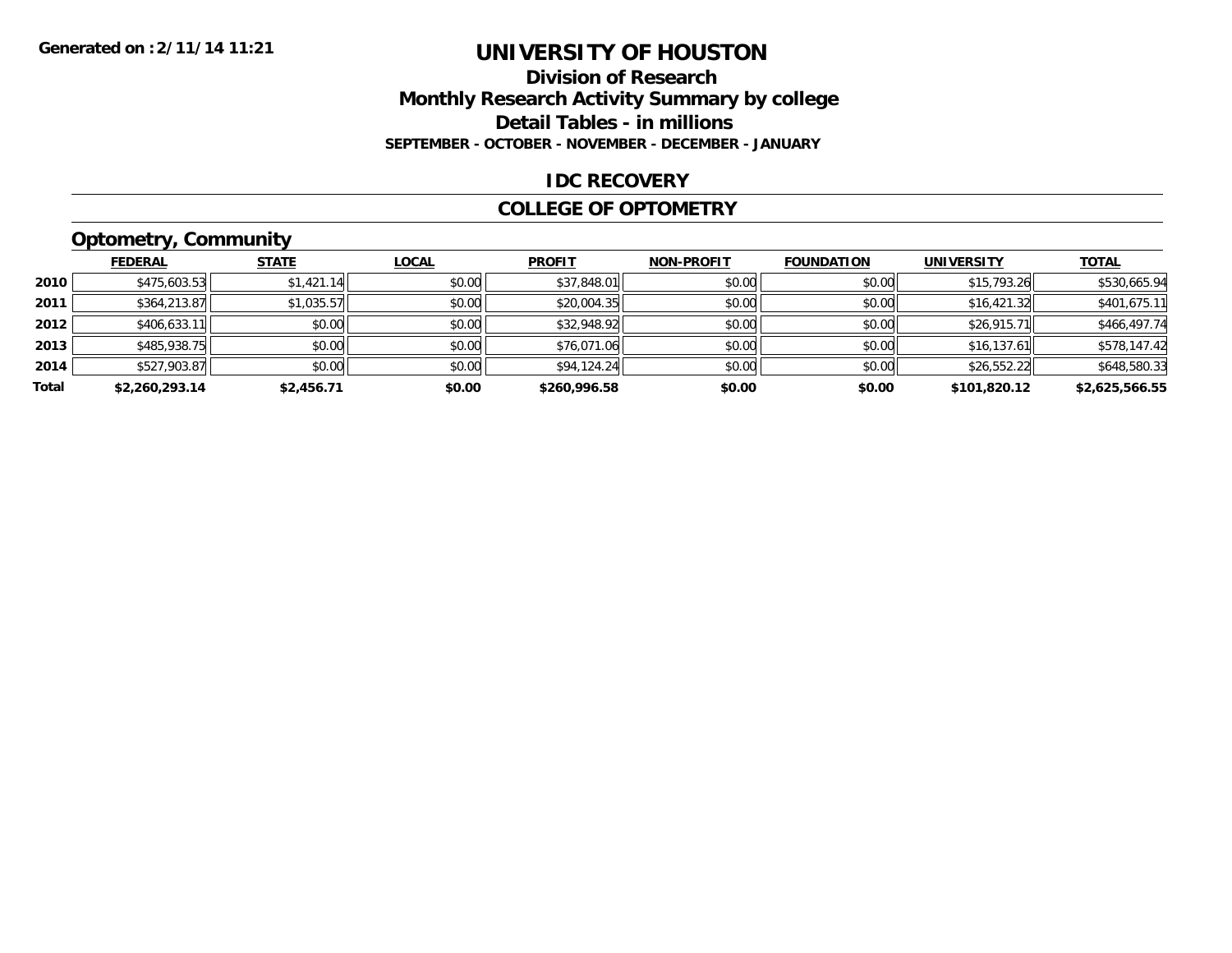## **Division of ResearchMonthly Research Activity Summary by college Detail Tables - in millionsSEPTEMBER - OCTOBER - NOVEMBER - DECEMBER - JANUARY**

### **IDC RECOVERY**

### **COLLEGE OF PHARMACY**

# **Clinical Sciences and Administration**

|        | <b>FEDERAL</b> | <b>STATE</b> | <u>LOCAL</u> | <b>PROFIT</b> | <b>NON-PROFIT</b> | <b>FOUNDATION</b> | <b>UNIVERSITY</b> | <b>TOTAL</b> |
|--------|----------------|--------------|--------------|---------------|-------------------|-------------------|-------------------|--------------|
| ا 2010 | \$13,944.32    | \$0.00       | \$0.00       | \$30,097.10   | \$6,358.34        | \$0.00            | \$216.08          | \$50,615.84  |
| 2011   | \$30,635.58    | \$0.00       | \$0.00       | \$27,523.85   | \$9,215.90        | \$0.00            | \$4.97            | \$67,380.30  |
| 2012   | \$22,897.38    | \$0.00       | \$0.00       | \$23,473.68   | \$11.27           | \$0.00            | \$0.00            | \$46,359.79  |
| 2013   | \$43,230.86    | \$0.00       | \$0.00       | \$29,551.12   | \$0.00            | \$0.00            | \$0.00            | \$72,781.98  |
| 2014   | \$16,092.78    | \$0.00       | \$0.00       | \$41,172.40   | \$12.04)          | \$0.00            | \$0.00            | \$57,253.14  |

### **Dean, Pharmacy**

|      | <b>FEDERAL</b> | <b>STATE</b> | <u>LOCAL</u> | <b>PROFIT</b> | <b>NON-PROFIT</b> | <b>FOUNDATION</b> | <b>UNIVERSITY</b> | <b>TOTAL</b> |
|------|----------------|--------------|--------------|---------------|-------------------|-------------------|-------------------|--------------|
| 2010 | \$0.00         | \$0.00       | \$0.00       | \$0.00        | \$0.00            | \$0.00            | \$0.00            | \$0.00       |
| 2011 | \$0.00         | \$0.00       | \$0.00       | \$0.00        | \$0.00            | \$0.00            | \$0.00            | \$0.00       |
| 2012 | \$0.00         | \$0.00       | \$0.00       | \$0.00        | \$0.00            | \$0.00            | \$0.00            | \$0.00       |
| 2013 | \$0.00         | \$0.00       | \$0.00       | \$0.00        | \$0.00            | \$0.00            | \$0.00            | \$0.00       |
| 2014 | \$0.00         | \$0.00       | \$0.00       | \$0.00        | \$0.00            | \$0.00            | \$0.00            | \$0.00       |

## **Pharmacological and Pharmaceutical Sciences**

|       | <b>FEDERAL</b> | <b>STATE</b> | <b>LOCAL</b> | <b>PROFIT</b> | <b>NON-PROFIT</b> | <b>FOUNDATION</b> | <b>UNIVERSITY</b> | <b>TOTAL</b>   |
|-------|----------------|--------------|--------------|---------------|-------------------|-------------------|-------------------|----------------|
| 2010  | \$290,786.06   | \$0.00       | \$0.00       | \$2,380.16    | \$5,007.23        | \$945.99          | \$0.00            | \$299,119.44   |
| 2011  | \$312,481.96   | \$5,557.01   | \$0.00       | \$0.00        | \$8,739.19        | \$0.00            | \$0.00            | \$326,778.16   |
| 2012  | \$208,643.91   | \$0.01       | \$0.00       | \$0.00        | \$4,472.83        | \$175.81          | \$0.00            | \$213,292.56   |
| 2013  | \$218,915.19   | \$0.00       | \$0.00       | \$0.00        | \$1,110.15        | \$942.28          | \$0.00            | \$220,967.62   |
| 2014  | \$226,741.86   | \$0.00       | \$0.00       | \$0.00        | \$0.00            | \$1,383.61        | \$0.00            | \$228,125.47   |
| Total | \$1,384,369.90 | \$5,557.02   | \$0.00       | \$154,198.31  | \$34,880.33       | \$3,447.69        | \$221.05          | \$1,582,674.30 |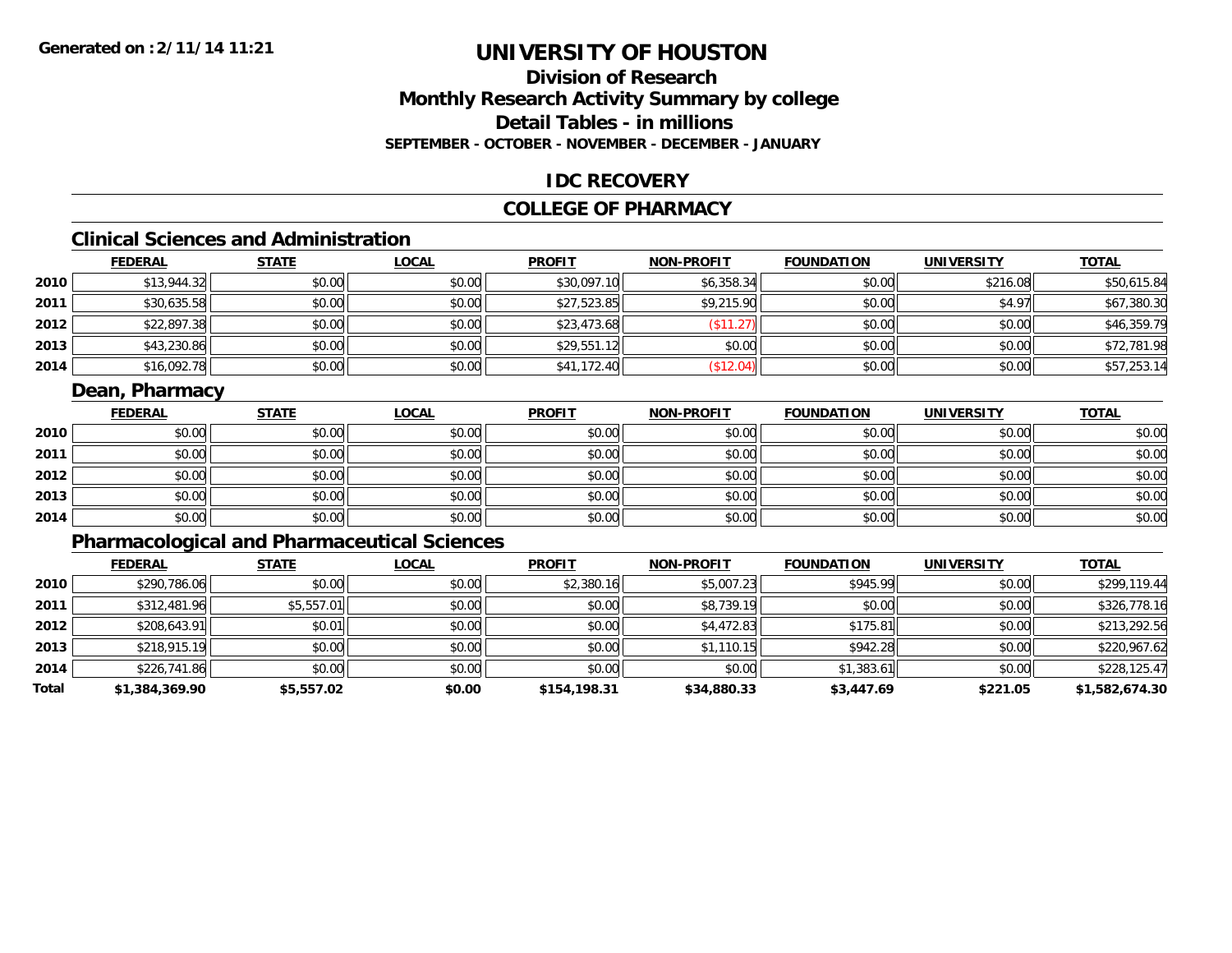**Division of Research**

**Monthly Research Activity Summary by college**

**Detail Tables - in millions**

**SEPTEMBER - OCTOBER - NOVEMBER - DECEMBER - JANUARY**

### **IDC RECOVERY**

#### **COLLEGE OF TECHNOLOGY**

|      |                                | <b>Center for Life Sciences Technology</b>    |              |               |                   |                   |                   |              |
|------|--------------------------------|-----------------------------------------------|--------------|---------------|-------------------|-------------------|-------------------|--------------|
|      | <b>FEDERAL</b>                 | <b>STATE</b>                                  | <b>LOCAL</b> | <b>PROFIT</b> | <b>NON-PROFIT</b> | <b>FOUNDATION</b> | <b>UNIVERSITY</b> | <b>TOTAL</b> |
| 2010 | \$0.00                         | \$0.00                                        | \$0.00       | \$0.00        | \$0.00            | \$0.00            | \$0.00            | \$0.00       |
|      |                                | <b>Center for Technology Literacy</b>         |              |               |                   |                   |                   |              |
|      | <b>FEDERAL</b>                 | <b>STATE</b>                                  | <b>LOCAL</b> | <b>PROFIT</b> | <b>NON-PROFIT</b> | <b>FOUNDATION</b> | <b>UNIVERSITY</b> | <b>TOTAL</b> |
| 2010 | \$228.97                       | \$0.00                                        | \$0.00       | \$0.00        | \$0.00            | \$0.00            | \$0.00            | \$228.97     |
| 2011 | \$63,362.33                    | \$0.00                                        | \$0.00       | \$0.00        | \$0.00            | \$0.00            | \$0.00            | \$63,362.33  |
| 2012 | \$77,572.08                    | \$0.00                                        | \$0.00       | \$0.00        | \$0.00            | \$0.00            | \$0.00            | \$77,572.08  |
| 2013 | \$13,194.56                    | \$0.00                                        | \$0.00       | \$0.00        | \$0.00            | \$0.00            | \$0.00            | \$13,194.56  |
| 2014 | \$19,781.80                    | \$0.00                                        | \$0.00       | \$0.00        | \$0.00            | \$0.00            | \$0.00            | \$19,781.80  |
|      | <b>Construction Management</b> |                                               |              |               |                   |                   |                   |              |
|      | <b>FEDERAL</b>                 | <b>STATE</b>                                  | <b>LOCAL</b> | <b>PROFIT</b> | <b>NON-PROFIT</b> | <b>FOUNDATION</b> | <b>UNIVERSITY</b> | <b>TOTAL</b> |
| 2013 | \$0.00                         | \$776.29                                      | \$0.00       | \$0.00        | \$0.00            | \$827.03          | \$0.00            | \$1,603.32   |
| 2014 | \$0.00                         | \$1,864.72                                    | \$0.00       | \$0.00        | \$0.00            | \$813.26          | \$0.00            | \$2,677.98   |
|      | Dean, Technology               |                                               |              |               |                   |                   |                   |              |
|      | <b>FEDERAL</b>                 | <b>STATE</b>                                  | <b>LOCAL</b> | <b>PROFIT</b> | <b>NON-PROFIT</b> | <b>FOUNDATION</b> | <b>UNIVERSITY</b> | <b>TOTAL</b> |
| 2010 | \$38,178.79                    | \$0.00                                        | \$0.00       | \$0.00        | \$0.00            | \$0.00            | \$0.00            | \$38,178.79  |
| 2011 | \$10,595.49                    | \$0.00                                        | \$0.00       | \$0.00        | \$0.00            | \$0.00            | \$0.00            | \$10,595.49  |
| 2012 | \$17,294.25                    | \$0.00                                        | \$0.00       | \$0.00        | \$0.00            | \$0.00            | \$0.00            | \$17,294.25  |
| 2013 | \$13,593.85                    | \$0.00                                        | \$0.00       | \$0.00        | \$0.00            | \$0.00            | \$0.00            | \$13,593.85  |
| 2014 | \$0.00                         | \$0.00                                        | \$0.00       | \$0.00        | \$0.00            | \$0.00            | \$0.00            | \$0.00       |
|      | <b>Engineering Technology</b>  |                                               |              |               |                   |                   |                   |              |
|      | <b>FEDERAL</b>                 | <b>STATE</b>                                  | <b>LOCAL</b> | <b>PROFIT</b> | <b>NON-PROFIT</b> | <b>FOUNDATION</b> | <b>UNIVERSITY</b> | <b>TOTAL</b> |
| 2010 | \$17,853.56                    | \$0.00                                        | \$0.00       | \$411.47      | \$0.00            | \$11,758.52       | \$38.22           | \$30,061.77  |
| 2011 | \$28,071.00                    | \$0.00                                        | \$0.00       | \$0.00        | \$0.00            | \$8,442.58        | \$0.00            | \$36,513.58  |
| 2012 | \$39,770.91                    | \$0.00                                        | \$0.00       | \$3,254.27    | \$0.00            | \$0.00            | \$0.00            | \$43,025.18  |
| 2013 | \$83,087.26                    | \$0.00                                        | \$0.00       | \$7,835.35    | \$0.00            | \$95.43           | \$0.00            | \$91,018.04  |
| 2014 | \$25,956.19                    | \$0.00                                        | \$0.00       | \$12,540.43   | \$0.00            | \$0.00            | \$0.00            | \$38,496.62  |
|      |                                | <b>Human Development and Consumer Science</b> |              |               |                   |                   |                   |              |
|      | <b>FEDERAL</b>                 | <b>STATE</b>                                  | <b>LOCAL</b> | <b>PROFIT</b> | <b>NON-PROFIT</b> | <b>FOUNDATION</b> | <b>UNIVERSITY</b> | <b>TOTAL</b> |
| 2010 | \$495.79                       | \$0.00                                        | \$0.00       | \$415.56      | \$0.00            | \$0.00            | \$0.00            | \$911.35     |
| 2011 | \$213.79                       | \$0.00                                        | \$0.00       | \$124.93      | \$0.00            | \$0.00            | \$0.00            | \$338.72     |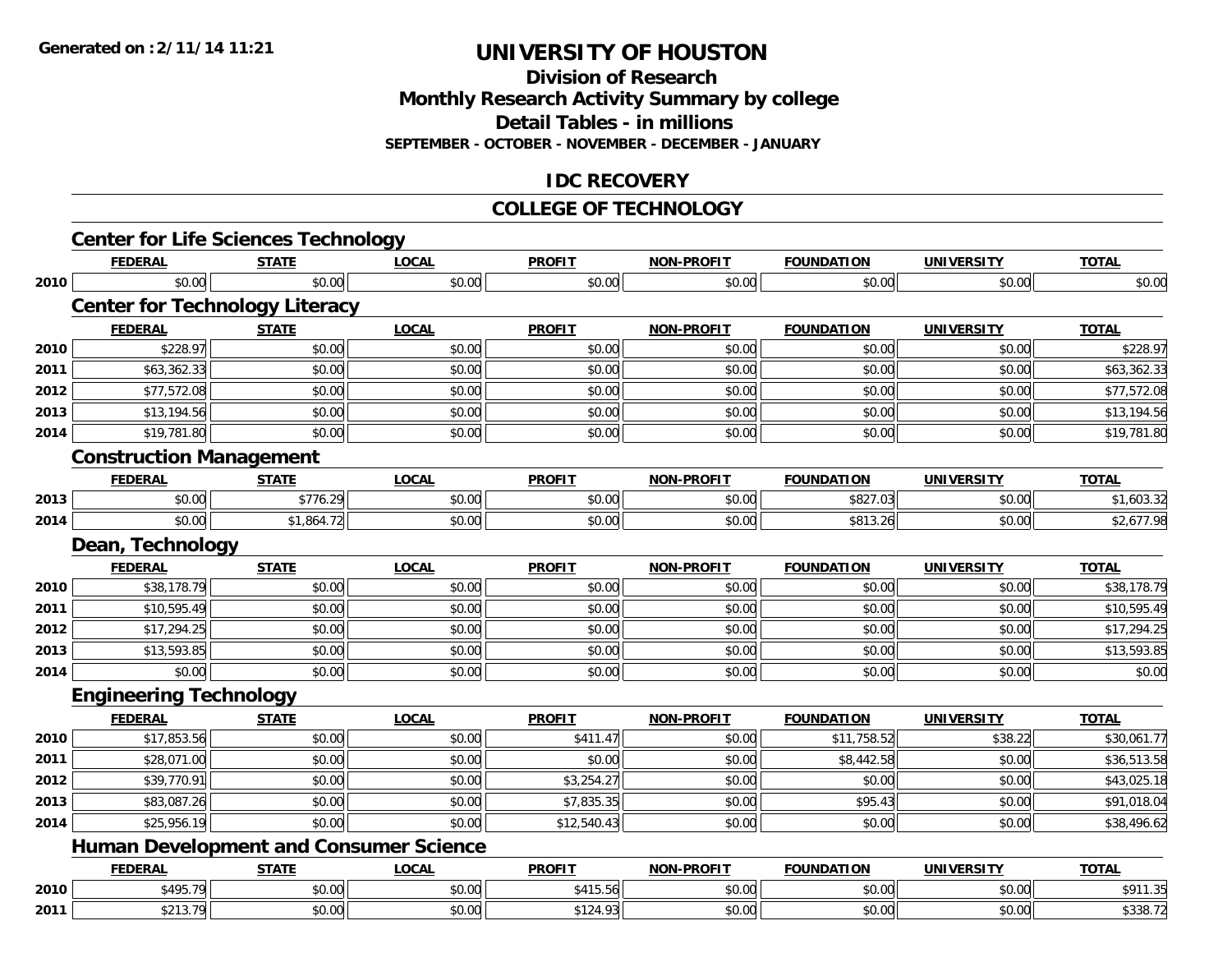### **Division of ResearchMonthly Research Activity Summary by college Detail Tables - in millionsSEPTEMBER - OCTOBER - NOVEMBER - DECEMBER - JANUARY**

### **IDC RECOVERY**

## **COLLEGE OF TECHNOLOGY**

## **Human Development and Consumer Science**

|      | <b>FEDERAL</b>              | <b>STATE</b> | LOCAL  | <b>PROFIT</b> | <b>NON-PROFIT</b> | <b>FOUNDATION</b> | <b>UNIVERSITY</b> | <b>TOTAL</b> |
|------|-----------------------------|--------------|--------|---------------|-------------------|-------------------|-------------------|--------------|
| 2012 | 0.10701<br><b>DIZI.OI</b>   | \$0.00       | \$0.00 | \$0.00        | \$0.00            | \$0.00            | \$0.00            | \$127.81     |
| 2013 | \$153.56                    | \$0.00       | \$0.00 | \$0.00        | \$0.00            | \$0.00l           | \$0.00 l          | \$153.56     |
| 2014 | $\cdots$<br>42, J I Z.O / I | \$0.00       | \$0.00 | \$0.00        | \$0.00            | \$0.00            | \$0.00            | \$2,572.87   |

<u> 1989 - Johann Stoff, deutscher Stoffen und der Stoffen und der Stoffen und der Stoffen und der Stoffen und de</u>

## **Information & Logistics Technology**

|      | <b>FEDERAL</b> | <b>STATE</b> | <u>LOCAL</u> | <b>PROFIT</b> | <b>NON-PROFIT</b> | <b>FOUNDATION</b> | <b>UNIVERSITY</b> | <b>TOTAL</b> |
|------|----------------|--------------|--------------|---------------|-------------------|-------------------|-------------------|--------------|
| 2010 | \$1,978.67     | \$0.00       | \$0.00       | \$0.00        | \$0.00            | \$0.00            | \$0.00            | \$1,978.67   |
| 2011 | \$100.40       | \$0.00       | \$0.00       | \$0.00        | \$0.00            | \$0.00            | \$0.00            | (\$100.40)   |
| 2012 | \$7,373.96     | \$0.00       | \$0.00       | \$0.00        | \$0.00            | \$0.00            | \$0.00            | \$7,373.96   |
| 2013 | \$0.00         | \$0.00       | \$0.00       | \$0.00        | \$0.00            | \$0.00            | \$0.00            | \$0.00       |
| 2014 | \$0.00         | \$0.00       | \$0.00       | \$0.00        | \$0.00            | \$0.00            | \$0.00            | \$0.00       |

### **Texas Manufacturing Assistance Center**

|       | <b>FEDERAL</b> | <b>STATE</b> | <u>LOCAL</u> | <b>PROFIT</b> | <b>NON-PROFIT</b> | <b>FOUNDATION</b> | <b>UNIVERSITY</b> | <b>TOTAL</b> |
|-------|----------------|--------------|--------------|---------------|-------------------|-------------------|-------------------|--------------|
| 2010  | \$0.00         | \$0.00       | \$0.00       | \$0.00        | \$0.00            | \$0.00            | \$0.00            | \$0.00       |
| 2011  | \$0.00         | \$0.00       | \$0.00       | \$0.00        | \$0.00            | \$0.00            | \$0.00            | \$0.00       |
| 2012  | \$0.00         | \$0.00       | \$0.00       | \$0.00        | \$0.00            | \$0.00            | \$0.00            | \$0.00       |
| 2013  | \$0.00         | \$0.00       | \$0.00       | \$0.00        | \$0.00            | \$0.00            | \$0.00            | \$0.00       |
| 2014  | \$0.00         | \$0.00       | \$0.00       | \$0.00        | \$0.00            | \$0.00            | \$0.00            | \$0.00       |
| Total | \$461,357.06   | \$2,641.01   | \$0.00       | \$24,582.01   | \$0.00            | \$21,936.82       | \$38.22           | \$510,555.13 |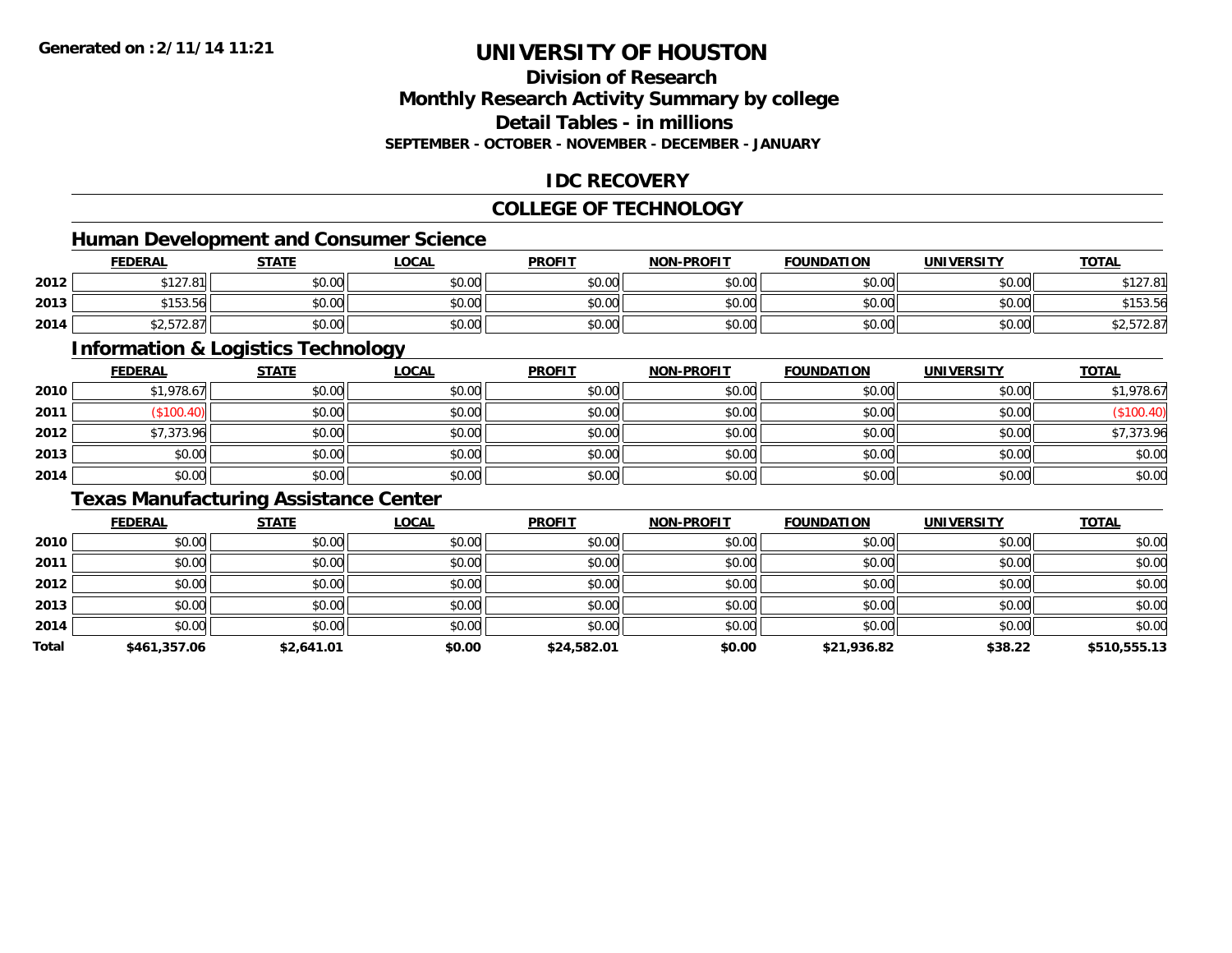# **Division of ResearchMonthly Research Activity Summary by college Detail Tables - in millionsSEPTEMBER - OCTOBER - NOVEMBER - DECEMBER - JANUARY**

# **IDC RECOVERY**

# **CULLEN COLLEGE OF ENGINEERING**

# **Biomedical Engineering**

|      | <b>FEDERAL</b> | <b>STATE</b> | <b>LOCAL</b> | <b>PROFIT</b> | <b>NON-PROFIT</b> | <b>FOUNDATION</b> | <b>UNIVERSITY</b> | <u>TOTAL</u> |
|------|----------------|--------------|--------------|---------------|-------------------|-------------------|-------------------|--------------|
| 2010 | \$31,081.60    | \$0.00       | \$0.00       | \$0.00        | \$0.00            | \$0.00            | \$0.00            | \$31,081.60  |
| 2011 | \$29,910.37    | \$0.00       | \$0.00       | \$0.00        | \$0.00            | \$0.00            | \$0.00            | \$29,910.37  |
| 2012 | \$42,844.41    | \$0.00       | \$0.00       | \$0.00        | \$0.00            | \$0.00            | \$0.00            | \$42,844.41  |
| 2013 | \$92,178.59    | \$0.00       | \$0.00       | \$0.00        | \$0.00            | \$0.00            | \$0.00            | \$92,178.59  |
| 2014 | \$214,807.03   | \$0.00       | \$0.00       | \$0.00        | \$0.00            | \$0.00            | \$0.00            | \$214,807.03 |
|      |                |              |              |               |                   |                   |                   |              |

#### **Center for Innovative Grouting Materials and Tech**

|      | <u>FEDERAL</u> | <b>STATE</b> | <u>LOCAL</u> | <b>PROFIT</b> | <b>NON-PROFIT</b> | <b>FOUNDATION</b> | <b>UNIVERSITY</b> | <b>TOTAL</b> |
|------|----------------|--------------|--------------|---------------|-------------------|-------------------|-------------------|--------------|
| 2011 | \$0.00         | \$0.00       | \$0.00       | \$0.00        | \$0.00            | \$0.00            | \$0.00            | \$0.00       |
| 2012 | \$0.00         | \$0.00       | \$0.00       | \$0.00        | \$0.00            | \$0.00            | \$0.00            | \$0.00       |
| 2013 | \$0.00         | \$0.00       | \$0.00       | \$0.00        | \$0.00            | \$0.00            | \$0.00            | \$0.00       |
| 2014 | \$0.00         | \$0.00       | \$0.00       | \$0.00        | \$0.00            | \$0.00            | \$0.00            | \$0.00       |

#### **Chemical Engineering**

|      | <b>FEDERAL</b> | <u>STATE</u>   | <u>LOCAL</u> | <b>PROFIT</b> | <b>NON-PROFIT</b> | <b>FOUNDATION</b> | <b>UNIVERSITY</b> | <b>TOTAL</b>  |
|------|----------------|----------------|--------------|---------------|-------------------|-------------------|-------------------|---------------|
| 2010 | \$162,783.89   | (\$73,202.02)  | \$296.19     | \$45,066.44   | \$0.00            | \$0.00            | \$25,939.45       | \$160,883.95  |
| 2011 | \$299,870.96   | (\$422,729.82) | \$0.00       | \$73,990.52   | \$0.00            | (\$219.31)        | \$20,040.79       | (\$29,046.87) |
| 2012 | \$355,248.37   | \$1,793.90     | \$0.00       | \$122,831.40  | \$0.00            | \$0.00            | \$0.02            | \$479,873.70  |
| 2013 | \$304,340.51   | \$338.63       | \$0.00       | \$84,398.60   | \$0.00            | \$15.16           | (\$6,637.83)      | \$382,424.74  |
| 2014 | \$351,255.58   | \$1,324.44     | \$0.00       | \$143,608.97  | \$0.00            | \$271.14          | \$0.00            | \$496,460.13  |

### **Civil Engineering**

|      | <b>FEDERAL</b> | <b>STATE</b> | <b>LOCAL</b> | <b>PROFIT</b> | <b>NON-PROFIT</b> | <b>FOUNDATION</b> | <b>UNIVERSITY</b> | <b>TOTAL</b> |
|------|----------------|--------------|--------------|---------------|-------------------|-------------------|-------------------|--------------|
| 2010 | \$53,110.40    | \$11,013.18  | \$12,705.28  | \$11,362.20   | \$9,553.09        | \$0.00            | \$0.00            | \$97,744.15  |
| 2011 | \$123,133.98   | \$10,188.50  | \$0.00       | \$27,205.63   | \$8,578.96        | \$0.00            | \$5,260.31        | \$174,367.38 |
| 2012 | \$82,994.11    | \$9,170.52   | \$21,209.84  | \$11,543.75   | \$19,247.68       | \$0.00            | \$0.00            | \$144,165.90 |
| 2013 | \$166,309.04   | \$10,675.97  | \$3,214.74   | \$24,147.67   | \$13,240.04       | \$0.00            | \$1,694.48        | \$219,281.94 |
| 2014 | \$335,200.49   | \$3,712.31   | \$0.00       | \$54,468.10   | \$9,678.45        | \$9,993.31        | \$0.00            | \$413,052.67 |

# **Composites Engineering and Applications Center**

|      | <b>FEDERAL</b>               | <b>STATE</b> | <u>LOCAL</u>   | <b>PROFIT</b> | <b>NON-PROFIT</b> | <b>FOUNDATION</b> | <b>UNIVERSITY</b> | <b>TOTAL</b> |
|------|------------------------------|--------------|----------------|---------------|-------------------|-------------------|-------------------|--------------|
| 2011 | <b>ተ ∩</b><br>JU.UU          | \$0.00       | 40.00<br>JU.UU | \$0.00        | \$0.00            | \$0.00            | \$0.00            | \$0.00       |
| 2012 | <b>00</b><br>$\sim$<br>pu.uu | \$0.00       | \$0.00         | \$0.00        | \$0.00            | \$0.00            | \$0.00            | \$0.00       |
| 2013 | ¢∩<br>$\sim$<br>JU.UU        | \$0.00       | \$0.00         | \$0.00        | \$0.00            | \$0.00            | \$0.00            | \$0.00       |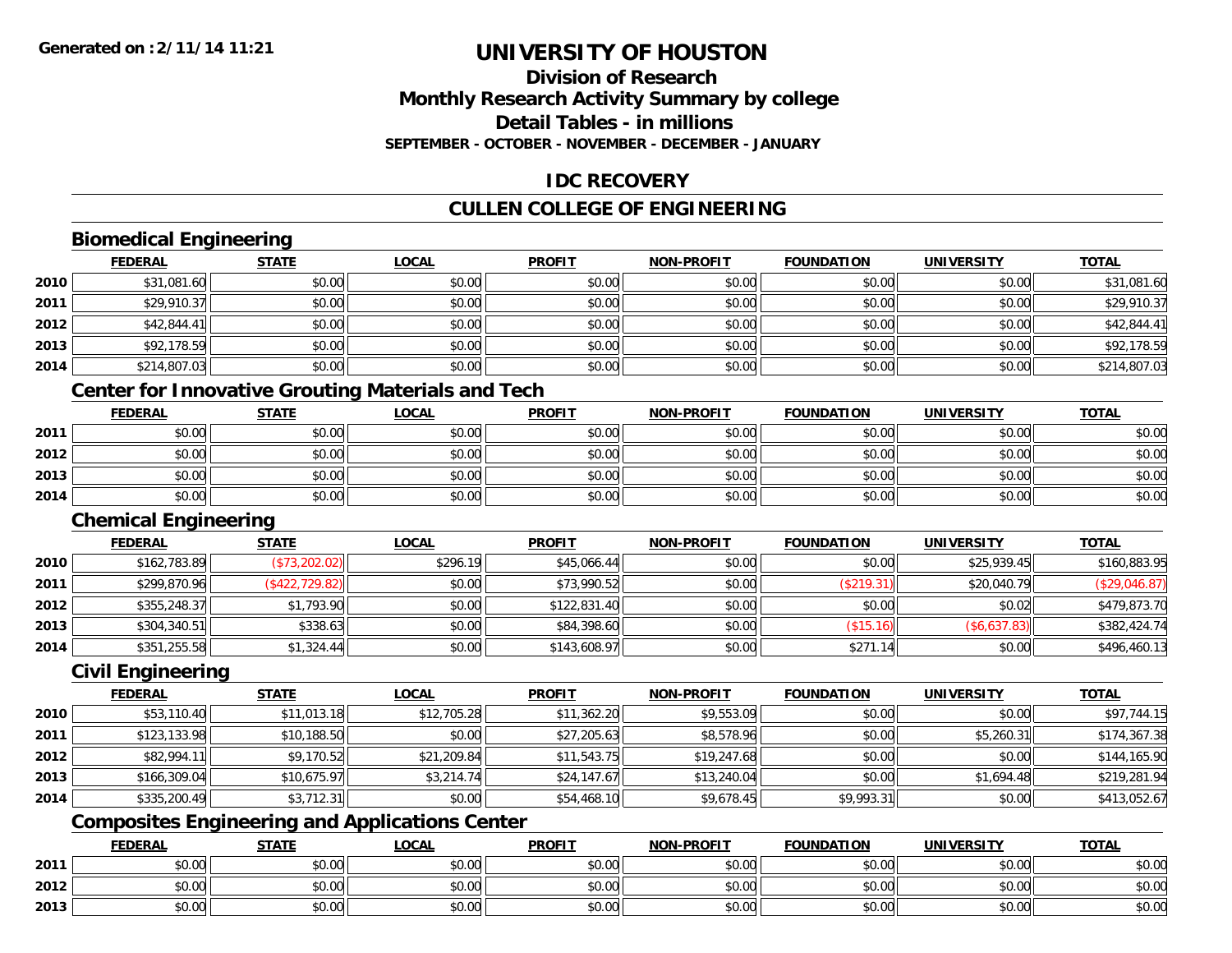**Division of Research**

**Monthly Research Activity Summary by college**

**Detail Tables - in millions**

**SEPTEMBER - OCTOBER - NOVEMBER - DECEMBER - JANUARY**

# **IDC RECOVERY**

# **CULLEN COLLEGE OF ENGINEERING**

# **Composites Engineering and Applications Center**

|      | <b>FEDERAL</b>                               | <b>STATE</b> | <b>LOCAL</b> | <b>PROFIT</b> | <b>NON-PROFIT</b> | <b>FOUNDATION</b> | <b>UNIVERSITY</b> | <b>TOTAL</b> |
|------|----------------------------------------------|--------------|--------------|---------------|-------------------|-------------------|-------------------|--------------|
| 2014 | \$0.00                                       | \$0.00       | \$0.00       | \$0.00        | \$0.00            | \$0.00            | \$0.00            | \$0.00       |
|      | Dean, Engineering                            |              |              |               |                   |                   |                   |              |
|      | <b>FEDERAL</b>                               | <b>STATE</b> | <b>LOCAL</b> | <b>PROFIT</b> | <b>NON-PROFIT</b> | <b>FOUNDATION</b> | <b>UNIVERSITY</b> | <b>TOTAL</b> |
| 2010 | \$1,935.91                                   | \$0.00       | \$0.00       | \$0.00        | \$0.00            | \$0.00            | \$0.00            | \$1,935.91   |
| 2011 | \$2,170.22                                   | \$0.00       | \$0.00       | \$0.00        | \$0.00            | \$0.00            | \$0.00            | \$2,170.22   |
| 2012 | \$1,799.96                                   | \$0.00       | \$0.00       | \$0.00        | \$0.00            | \$0.00            | \$0.00            | \$1,799.96   |
| 2013 | \$2,060.36                                   | \$0.00       | \$0.00       | \$0.00        | \$0.00            | \$0.00            | \$0.00            | \$2,060.36   |
| 2014 | \$1,998.76                                   | \$0.00       | \$0.00       | \$0.00        | \$0.00            | \$0.00            | \$0.00            | \$1,998.76   |
|      | <b>Electrical &amp; Computer Engineering</b> |              |              |               |                   |                   |                   |              |
|      | <b>FEDERAL</b>                               | <b>STATE</b> | <b>LOCAL</b> | <b>PROFIT</b> | <b>NON-PROFIT</b> | <b>FOUNDATION</b> | <b>UNIVERSITY</b> | <b>TOTAL</b> |
| 2010 | \$146,681.89                                 | \$5,407.80   | \$0.00       | \$40,272.42   | \$5,342.27        | \$0.00            | \$89.18           | \$197,793.56 |
| 2011 | \$247,890.59                                 | \$14,186.25  | \$0.00       | \$23,989.69   | \$3,412.77        | \$0.00            | \$1,708.26        | \$291,187.56 |
| 2012 | \$297,480.24                                 | \$804.78     | \$0.00       | \$40,978.90   | \$1,262.73        | (\$16, 163.66)    | \$0.21            | \$324,363.19 |
| 2013 | \$304,480.90                                 | \$139.27     | \$0.00       | \$26,419.60   | \$1,291.66        | \$0.00            | \$0.00            | \$332,331.44 |
| 2014 | \$226,506.60                                 | \$289.53     | \$0.00       | \$62,789.88   | \$16,420.31       | \$3,790.57        | \$0.00            | \$309,796.89 |
|      | <b>Industrial Engineering</b>                |              |              |               |                   |                   |                   |              |
|      | <b>FEDERAL</b>                               | <b>STATE</b> | <b>LOCAL</b> | <b>PROFIT</b> | <b>NON-PROFIT</b> | <b>FOUNDATION</b> | <b>UNIVERSITY</b> | <b>TOTAL</b> |
| 2010 | \$15,665.43                                  | \$146.45     | \$0.00       | \$0.00        | \$0.00            | \$0.00            | \$0.00            | \$15,811.88  |
| 2011 | \$11,465.85                                  | \$1,517.54   | \$6,686.26   | \$0.00        | \$0.00            | \$0.00            | \$0.00            | \$19,669.65  |
| 2012 | \$11,695.24                                  | \$0.00       | \$8,089.52   | \$0.00        | \$0.00            | \$0.00            | \$0.00            | \$19,784.76  |
| 2013 | \$11,493.21                                  | \$3,516.60   | \$1,747.50   | \$0.00        | \$0.00            | \$1,298.88        | \$0.00            | \$18,056.19  |
| 2014 | \$16,206.57                                  | \$2,359.06   | \$6,539.52   | \$0.00        | \$0.00            | \$3,533.62        | \$0.00            | \$28,638.77  |
|      | <b>Mechanical Engineering</b>                |              |              |               |                   |                   |                   |              |
|      | <b>FEDERAL</b>                               | <b>STATE</b> | <b>LOCAL</b> | <b>PROFIT</b> | <b>NON-PROFIT</b> | <b>FOUNDATION</b> | <b>UNIVERSITY</b> | <b>TOTAL</b> |
| 2010 | \$227,370.60                                 | \$0.00       | \$0.00       | \$30,107.59   | \$22,693.53       | \$0.00            | \$0.00            | \$280,171.72 |
| 2011 | \$303,470.54                                 | \$2,835.74   | \$0.00       | \$91,588.95   | \$8,102.88        | \$648.09          | \$0.00            | \$406,646.19 |
| 2012 | \$231,881.84                                 | \$8,702.87   | \$0.00       | \$35,591.06   | \$10,223.93       | \$5,252.74        | \$0.00            | \$291,652.44 |
| 2013 | \$306,273.78                                 | \$336.60     | \$0.00       | \$35,678.55   | \$0.00            | \$8,968.37        | \$0.00            | \$351,257.30 |
| 2014 | \$378,221.02                                 | \$10,169.56  | \$0.00       | \$65,793.73   | \$0.00            | \$22,047.47       | \$0.00            | \$476,231.78 |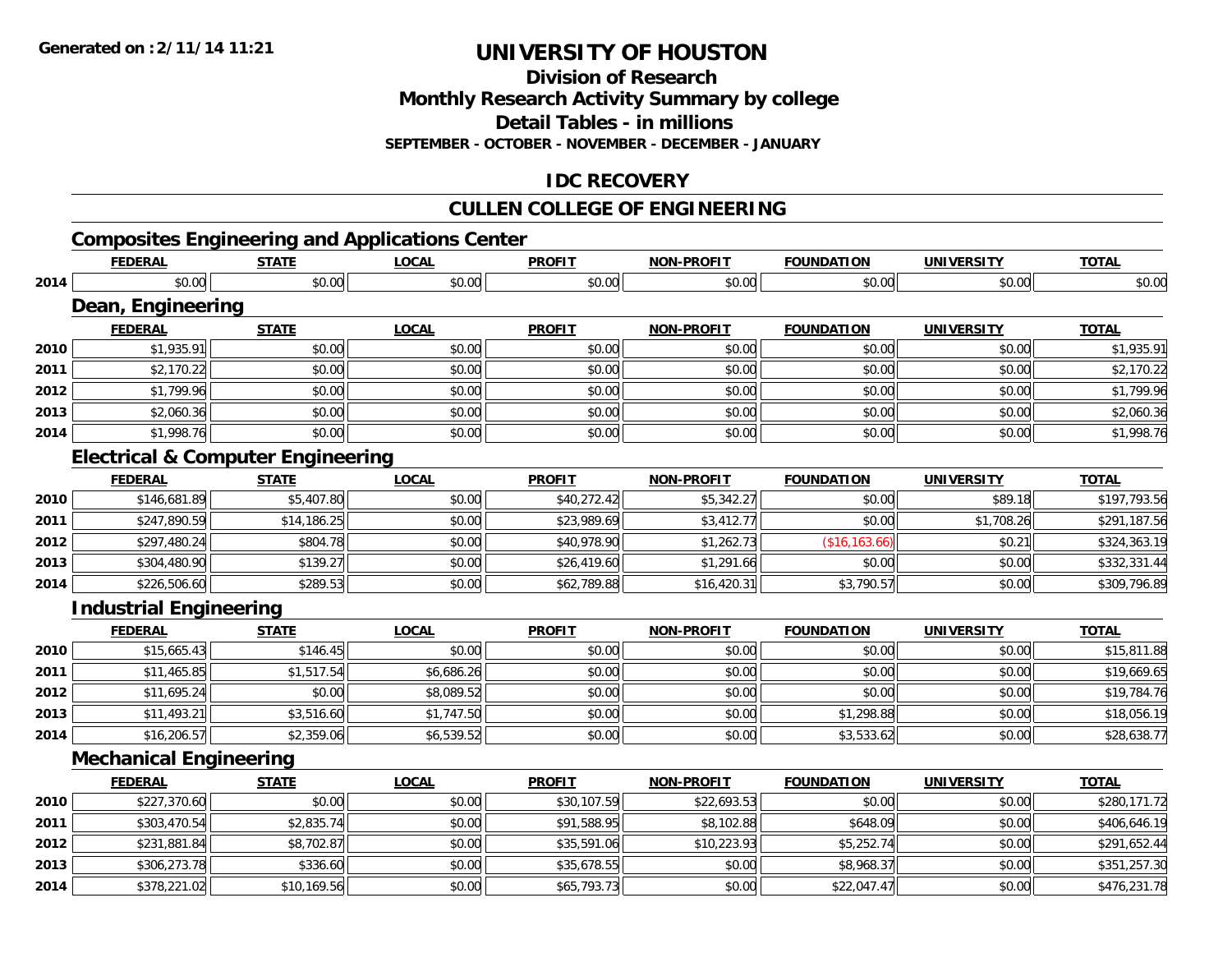### **Division of Research Monthly Research Activity Summary by college Detail Tables - in millions SEPTEMBER - OCTOBER - NOVEMBER - DECEMBER - JANUARY**

### **IDC RECOVERY**

# **CULLEN COLLEGE OF ENGINEERING**

# **National Wind Energy Center**

|       | <b>FEDERAL</b> | <u>STATE</u>   | <b>LOCAL</b> | <b>PROFIT</b>  | <b>NON-PROFIT</b> | <b>FOUNDATION</b> | <b>UNIVERSITY</b> | <b>TOTAL</b>   |
|-------|----------------|----------------|--------------|----------------|-------------------|-------------------|-------------------|----------------|
| 2011  | \$0.00         | \$0.00         | \$0.00       | \$0.00         | \$0.00            | \$0.00            | \$0.00            | \$0.00         |
| 2012  | \$0.00         | \$0.00         | \$0.00       | \$0.00         | \$0.00            | \$0.00            | \$0.00            | \$0.00         |
| 2013  | \$0.00         | \$0.00         | \$0.00       | \$0.00         | \$0.00            | \$0.00            | \$0.00            | \$0.00         |
| 2014  | \$0.00         | \$0.00         | \$0.00       | \$0.00         | \$0.00            | \$0.00            | \$0.00            | \$0.00         |
| Total | \$5,391,818.84 | (\$397,302.34) | \$60,488.85  | \$1,051,833.64 | \$129,048.30      | \$39,406.06       | \$48,094.87       | \$6,323,388.22 |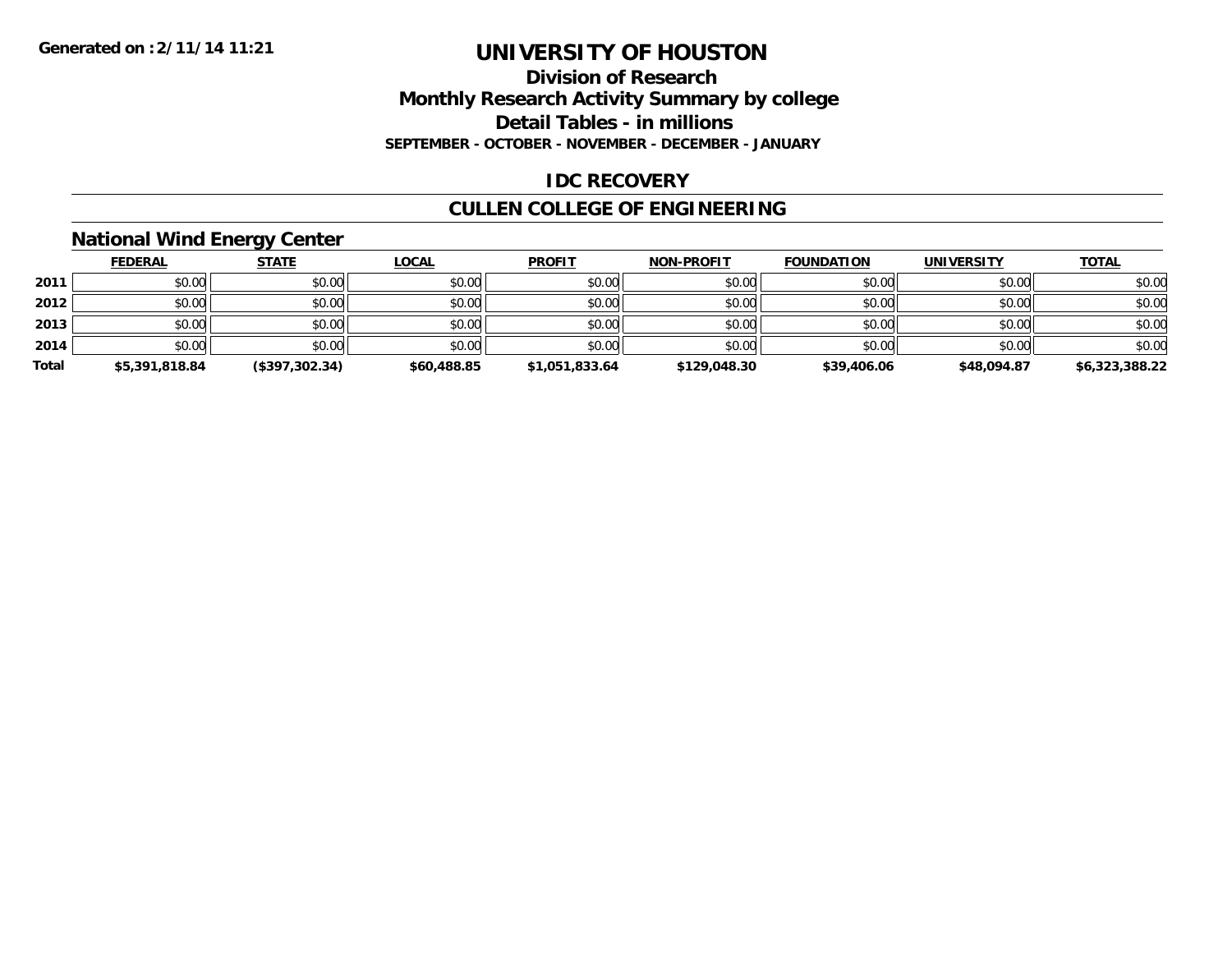## **Division of ResearchMonthly Research Activity Summary by college Detail Tables - in millions SEPTEMBER - OCTOBER - NOVEMBER - DECEMBER - JANUARY**

### **IDC RECOVERY**

# **DIVISION OF RESEARCH**

# **Allied Geophysical Laboratories**

|      | <b>FEDERAL</b>      | <b>STATE</b> | LOCAL  | <b>PROFIT</b> | <b>NON-PROFIT</b> | <b>FOUNDATION</b> | UNIVERSITY | <b>TOTAL</b> |
|------|---------------------|--------------|--------|---------------|-------------------|-------------------|------------|--------------|
| 2011 | ስስ ስስ<br>DU.U¢      | \$0.00       | \$0.00 | \$233.99      | \$0.00            | \$0.00            | \$0.00     | \$233.99     |
| 2012 | $\sim$ 0.0<br>DU.UU | \$0.00       | \$0.00 | \$3,375.88    | \$0.00            | \$0.00            | \$0.00     | \$9,979.OC   |
| 2013 | \$0.00              | \$0.00       | \$0.00 | \$2,678.00    | \$0.00            | \$0.00            | \$0.00     | \$2,678.00   |

#### **Center for Advanced Computing and Data Systems**

|      | <u>FEDERAL</u> | <b>STATE</b> | <u>LOCAL</u> | <b>PROFIT</b> | <b>NON-PROFIT</b> | <b>FOUNDATION</b> | <b>UNIVERSITY</b> | <b>TOTAL</b> |
|------|----------------|--------------|--------------|---------------|-------------------|-------------------|-------------------|--------------|
| 2010 | \$0.00         | \$0.00       | \$0.00       | \$0.00        | \$0.00            | \$0.00            | \$0.00            | \$0.00       |
| 2011 | \$2,224.04     | \$0.00       | \$0.00       | \$0.00        | \$0.00            | \$0.00            | \$0.00            | \$2,224.04   |
| 2012 | \$6,402.83     | \$0.00       | \$0.00       | \$0.00        | \$0.00            | \$0.00            | \$0.00            | \$6,402.83   |
| 2013 | \$300.34       | \$0.00       | \$0.00       | \$0.00        | \$0.00            | \$0.00            | \$0.00            | \$300.34     |
| 2014 | \$0.00         | \$0.00       | \$0.00       | \$0.00        | \$0.00            | \$0.00            | \$0.00            | \$0.00       |

### **Center for Advanced Materials**

|      | <b>FEDERAL</b> | <b>STATE</b> | <b>LOCAL</b> | <b>PROFIT</b> | <b>NON-PROFIT</b> | <b>FOUNDATION</b> | <b>UNIVERSITY</b> | <b>TOTAL</b> |
|------|----------------|--------------|--------------|---------------|-------------------|-------------------|-------------------|--------------|
| 2010 | \$0.34)        | \$0.00       | \$0.00       | \$0.00        | \$0.00            | \$0.00            | \$0.00            | (\$0.34)     |
| 2011 | \$4,912.13     | \$7,638.75   | \$0.00       | \$2,843.25    | \$0.00            | \$0.00            | \$0.00            | \$15,394.13  |
| 2012 | \$1,305.29     | \$0.00       | \$0.00       | \$0.00        | \$0.00            | \$0.00            | \$0.00            | \$1,305.29   |
| 2013 | \$366.83       | \$0.00       | \$0.00       | \$0.00        | \$0.00            | \$0.00            | \$0.00            | \$366.83     |
| 2014 | \$0.00         | \$0.00       | \$0.00       | \$0.00        | \$0.00            | \$0.00            | \$0.00            | \$0.00       |

#### **Center for Biomedical & Environmental Genomics**

|      | <u>FEDERAL</u> | <b>STATE</b> | <b>LOCAL</b> | <b>PROFIT</b> | <b>NON-PROFIT</b> | <b>FOUNDATION</b> | <b>UNIVERSITY</b> | <b>TOTAL</b> |
|------|----------------|--------------|--------------|---------------|-------------------|-------------------|-------------------|--------------|
| 2010 | \$0.00         | \$0.00       | \$0.00       | \$0.00        | \$0.00            | \$0.00            | \$0.00            | \$0.00       |
| 2011 | \$0.00         | \$0.00       | \$0.00       | \$0.00        | \$0.00            | \$0.00            | \$0.00            | \$0.00       |
| 2012 | \$0.00         | \$0.00       | \$0.00       | \$0.00        | \$0.00            | \$0.00            | \$0.00            | \$0.00       |
| 2013 | \$0.00         | \$0.00       | \$0.00       | \$0.00        | \$0.00            | \$0.00            | \$0.00            | \$0.00       |
| 2014 | \$0.00         | \$0.00       | \$0.00       | \$0.00        | \$0.00            | \$0.00            | \$0.00            | \$0.00       |

# **Center for Industrial Partnerships**

|      | <b>FEDERAL</b> | <b>STATE</b> | <u>LOCAL</u> | <b>PROFIT</b> | <b>NON-PROFIT</b> | <b>FOUNDATION</b> | UNIVERSITY | <b>TOTAL</b> |
|------|----------------|--------------|--------------|---------------|-------------------|-------------------|------------|--------------|
| 2010 | \$12,519.90    | \$0.00       | \$0.00       | \$930.16      | \$0.00            | \$0.00            | \$0.00     | \$13,450.06  |
| 2011 | \$33,961.83    | \$0.00       | \$0.00       | \$3,463.64    | \$0.00            | \$0.00            | \$0.00     | \$37,425.47  |
| 2012 | \$6,865.42     | \$0.00       | \$0.00       | \$5,757.70    | \$0.00            | \$0.00            | \$0.00     | \$12,623.12  |
| 2013 | \$825.76       | \$0.00       | \$0.00       | \$4,112.87    | \$0.00            | \$0.00            | \$0.00     | \$4,938.63   |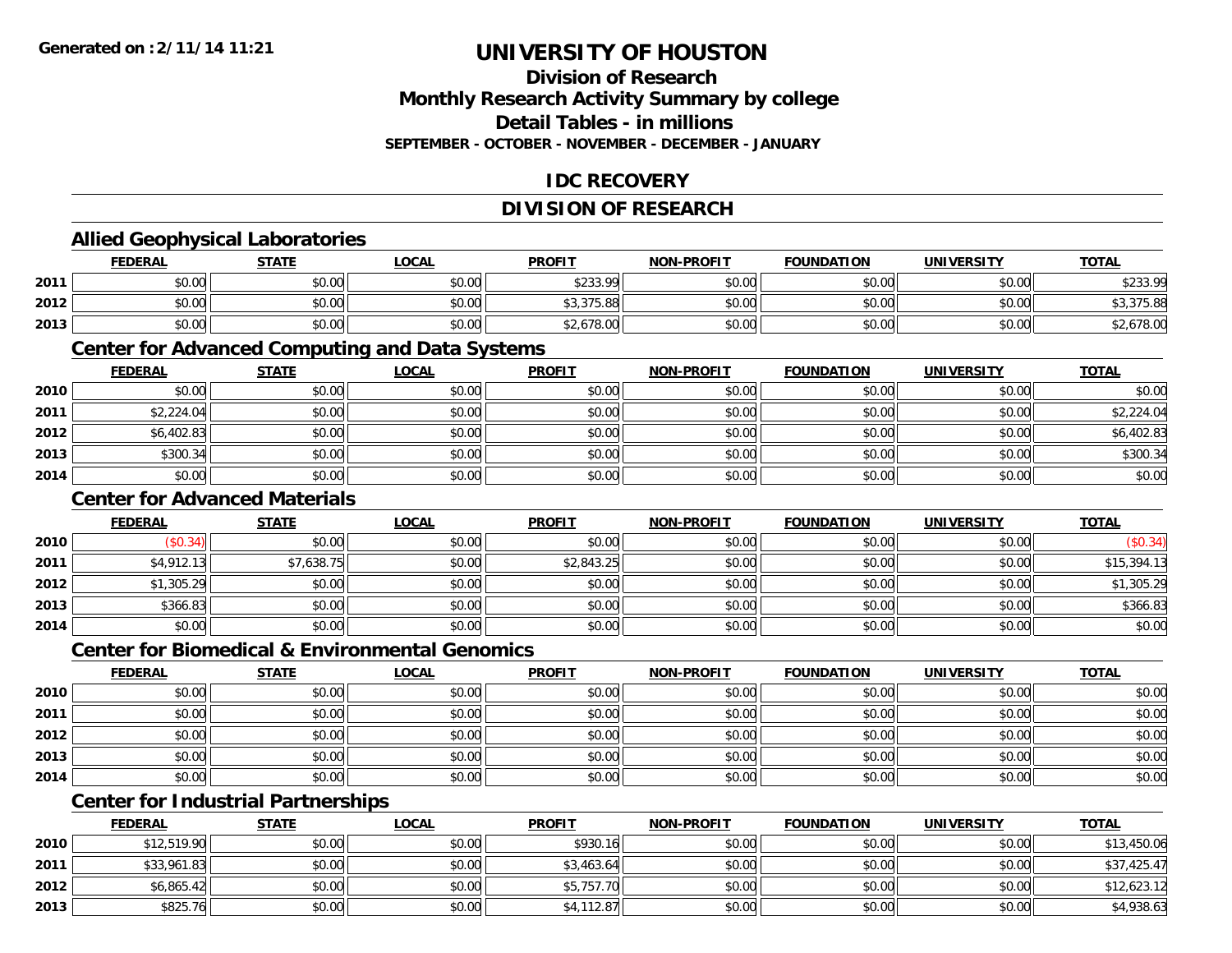**Division of Research**

**Monthly Research Activity Summary by college**

**Detail Tables - in millions**

**SEPTEMBER - OCTOBER - NOVEMBER - DECEMBER - JANUARY**

### **IDC RECOVERY**

# **DIVISION OF RESEARCH**

|      | <b>FEDERAL</b>                                           | <b>STATE</b> | <b>LOCAL</b> | <b>PROFIT</b> | <b>NON-PROFIT</b> | <b>FOUNDATION</b> | <b>UNIVERSITY</b> | <b>TOTAL</b> |
|------|----------------------------------------------------------|--------------|--------------|---------------|-------------------|-------------------|-------------------|--------------|
| 2014 | \$1,164.20                                               | \$0.00       | \$0.00       | \$4,030.98    | \$0.00            | \$0.00            | \$0.00            | \$5,195.18   |
|      | <b>Center for Neuromotor &amp; Biomechanics Research</b> |              |              |               |                   |                   |                   |              |
|      | <b>FEDERAL</b>                                           | <b>STATE</b> | <b>LOCAL</b> | <b>PROFIT</b> | <b>NON-PROFIT</b> | <b>FOUNDATION</b> | <b>UNIVERSITY</b> | <b>TOTAL</b> |
| 2011 | \$0.00                                                   | \$0.00       | \$0.00       | \$0.00        | \$0.00            | \$0.00            | \$0.00            | \$0.00       |
|      | <b>Division of Research</b>                              |              |              |               |                   |                   |                   |              |
|      | <b>FEDERAL</b>                                           | <b>STATE</b> | <b>LOCAL</b> | <b>PROFIT</b> | <b>NON-PROFIT</b> | <b>FOUNDATION</b> | <b>UNIVERSITY</b> | <b>TOTAL</b> |
| 2010 | \$3,320.40                                               | \$0.00       | \$0.00       | \$0.00        | \$0.00            | \$0.00            | \$0.00            | \$3,320.40   |
| 2011 | (\$985.18)                                               | \$0.00       | \$0.00       | \$0.00        | \$0.00            | \$0.00            | \$0.00            | (\$985.18)   |
| 2012 | (\$0.00)                                                 | \$0.00       | \$0.00       | \$0.00        | \$0.00            | \$0.00            | \$0.00            | (\$0.00)     |
|      | <b>Institute for Nanoenergy</b>                          |              |              |               |                   |                   |                   |              |
|      | <b>FEDERAL</b>                                           | <b>STATE</b> | <b>LOCAL</b> | <b>PROFIT</b> | <b>NON-PROFIT</b> | <b>FOUNDATION</b> | <b>UNIVERSITY</b> | <b>TOTAL</b> |
| 2010 | \$0.00                                                   | \$0.00       | \$0.00       | \$0.00        | \$0.00            | \$0.00            | \$0.00            | \$0.00       |
| 2011 | \$0.00                                                   | \$0.00       | \$0.00       | \$0.00        | \$0.00            | \$0.00            | \$0.00            | \$0.00       |
| 2012 | \$0.00                                                   | \$0.00       | \$0.00       | \$0.00        | \$0.00            | \$0.00            | \$0.00            | \$0.00       |
| 2013 | \$0.00                                                   | \$0.00       | \$0.00       | \$0.00        | \$0.00            | \$0.00            | \$0.00            | \$0.00       |
| 2014 | \$0.00                                                   | \$0.00       | \$0.00       | \$0.00        | \$0.00            | \$0.00            | \$0.00            | \$0.00       |
|      | <b>Office of Contracts and Grants</b>                    |              |              |               |                   |                   |                   |              |
|      | <b>FEDERAL</b>                                           | <b>STATE</b> | <b>LOCAL</b> | <b>PROFIT</b> | <b>NON-PROFIT</b> | <b>FOUNDATION</b> | <b>UNIVERSITY</b> | <b>TOTAL</b> |
| 2010 | \$0.00                                                   | \$0.00       | \$0.00       | \$0.00        | \$0.00            | \$0.00            | \$0.00            | \$0.00       |
| 2011 | \$0.00                                                   | \$0.00       | \$0.00       | \$0.00        | \$0.00            | \$0.00            | \$0.00            | \$0.00       |
| 2012 | \$0.00                                                   | \$0.00       | \$0.00       | \$0.00        | \$0.00            | \$0.00            | \$0.00            | \$0.00       |
| 2013 | \$0.00                                                   | \$0.00       | \$0.00       | \$0.00        | \$0.00            | \$0.00            | \$0.00            | \$0.00       |
| 2014 | \$0.00                                                   | \$0.00       | \$0.00       | \$0.00        | \$0.00            | \$0.00            | \$0.00            | \$0.00       |
|      | <b>TcSAM</b>                                             |              |              |               |                   |                   |                   |              |
|      | <b>FEDERAL</b>                                           | <b>STATE</b> | <b>LOCAL</b> | <b>PROFIT</b> | <b>NON-PROFIT</b> | <b>FOUNDATION</b> | <b>UNIVERSITY</b> | <b>TOTAL</b> |
| 2010 | \$0.00                                                   | \$0.00       | \$0.00       | \$0.00        | \$0.00            | \$0.00            | \$0.00            | \$0.00       |
| 2011 | \$0.00                                                   | \$0.00       | \$0.00       | \$0.00        | \$0.00            | \$0.00            | \$0.00            | \$0.00       |
|      | <b>TcSUH</b>                                             |              |              |               |                   |                   |                   |              |
|      | <b>FEDERAL</b>                                           | <b>STATE</b> | <b>LOCAL</b> | <b>PROFIT</b> | <b>NON-PROFIT</b> | <b>FOUNDATION</b> | <b>UNIVERSITY</b> | <b>TOTAL</b> |
| 2010 | \$2,837.05                                               | \$0.00       | \$0.00       | \$15,986.10   | \$0.00            | \$0.00            | \$0.00            | \$18,823.16  |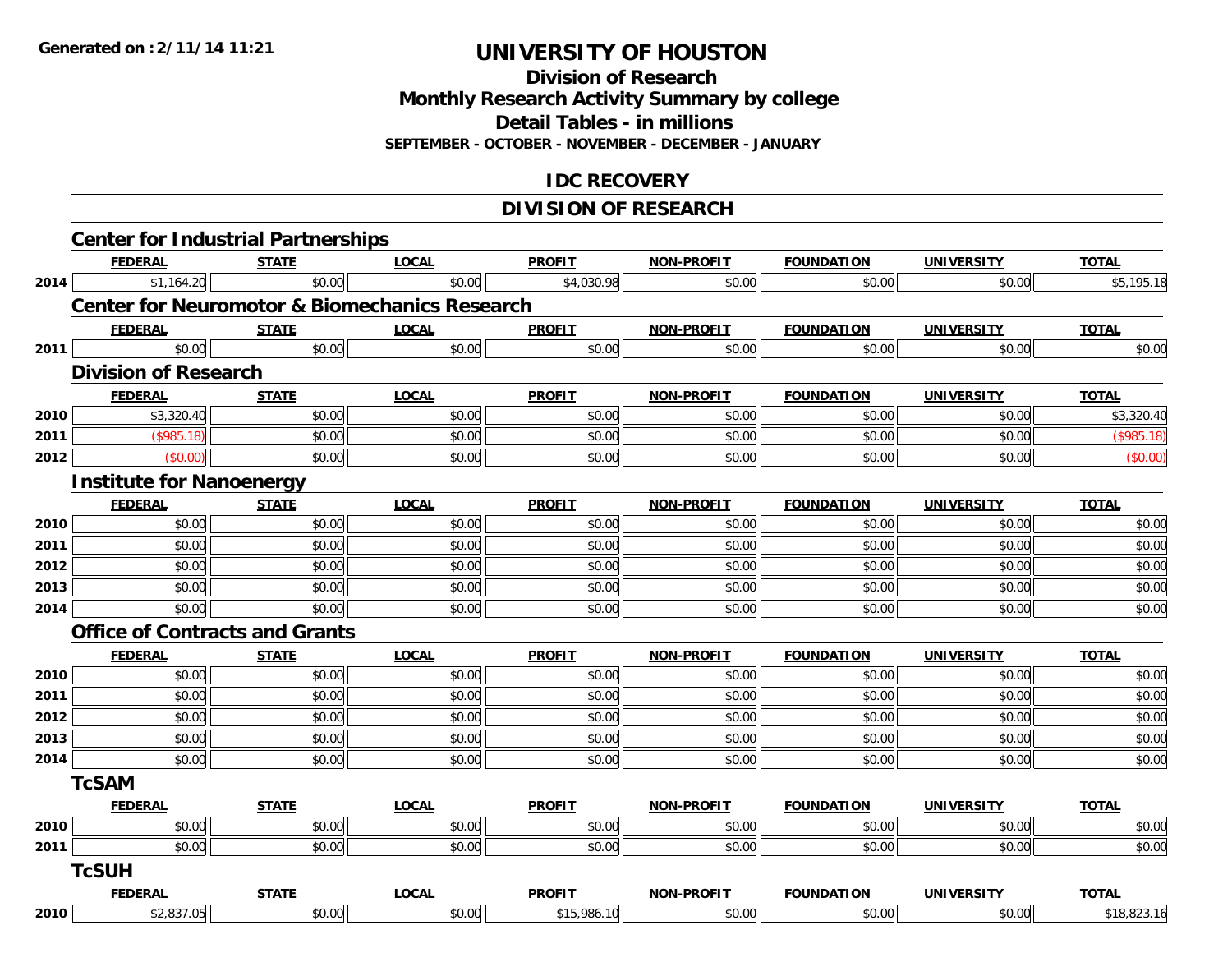# **Division of ResearchMonthly Research Activity Summary by college Detail Tables - in millions SEPTEMBER - OCTOBER - NOVEMBER - DECEMBER - JANUARY**

### **IDC RECOVERY**

# **DIVISION OF RESEARCH**

|       | <b>TcSUH</b>   |                                      |              |               |                   |                   |                   |                |
|-------|----------------|--------------------------------------|--------------|---------------|-------------------|-------------------|-------------------|----------------|
|       | <b>FEDERAL</b> | <b>STATE</b>                         | <b>LOCAL</b> | <b>PROFIT</b> | <b>NON-PROFIT</b> | <b>FOUNDATION</b> | <b>UNIVERSITY</b> | <b>TOTAL</b>   |
| 2011  | \$8,626.26     | \$11,511.45                          | \$0.00       | \$18,689.70   | \$0.00            | \$0.00            | \$0.00            | \$38,827.41    |
| 2012  | \$9,304.63     | \$1,207.17                           | \$0.00       | \$18,616.40   | \$0.00            | \$0.00            | \$0.00            | \$29,128.20    |
| 2013  | \$5,440.91     | \$208.91                             | \$0.00       | \$8,869.68    | \$0.00            | \$0.00            | \$0.00            | \$14,519.50    |
| 2014  | \$42,786.04    | \$434.30                             | \$0.00       | \$9,163.80    | \$0.00            | \$0.00            | \$0.00            | \$52,384.13    |
|       |                | <b>Texas Obesity Research Center</b> |              |               |                   |                   |                   |                |
|       | <b>FEDERAL</b> | <b>STATE</b>                         | <b>LOCAL</b> | <b>PROFIT</b> | <b>NON-PROFIT</b> | <b>FOUNDATION</b> | <b>UNIVERSITY</b> | <b>TOTAL</b>   |
| 2010  | \$0.00         | \$0.00                               | \$0.00       | \$0.00        | \$0.00            | \$0.00            | \$0.00            | \$0.00         |
| 2011  | \$0.00         | \$0.00                               | \$0.00       | \$0.00        | \$0.00            | \$0.00            | \$0.00            | \$0.00         |
| 2012  | \$0.00         | \$0.00                               | \$0.00       | \$0.00        | \$0.00            | \$0.00            | \$0.00            | \$0.00         |
| 2013  | \$0.00         | \$0.00                               | \$0.00       | \$0.00        | \$0.00            | \$0.00            | \$0.00            | \$0.00         |
| 2014  | \$0.00         | \$0.00                               | \$0.00       | \$0.00        | \$0.00            | \$0.00            | \$0.00            | \$0.00         |
|       | <b>TIMES</b>   |                                      |              |               |                   |                   |                   |                |
|       | <b>FEDERAL</b> | <b>STATE</b>                         | <b>LOCAL</b> | <b>PROFIT</b> | <b>NON-PROFIT</b> | <b>FOUNDATION</b> | <b>UNIVERSITY</b> | <b>TOTAL</b>   |
| 2010  | \$43,106.30    | \$96,513.83                          | \$0.00       | \$0.00        | \$0.00            | \$0.00            | \$162.29          | \$139,782.42   |
| 2011  | \$36,810.37    | \$2,770.35                           | \$0.00       | \$0.00        | \$0.00            | \$0.00            | \$0.00            | \$39,580.72    |
| 2012  | \$181,807.24   | \$0.01                               | \$0.00       | \$0.00        | \$0.00            | \$0.00            | \$0.00            | \$181,807.24   |
| 2013  | \$310,000.90   | (\$99.10)                            | \$0.00       | \$0.00        | \$0.00            | \$0.00            | \$0.00            | \$309,901.80   |
| 2014  | \$212,669.56   | (\$205.96)                           | \$0.00       | \$0.00        | \$0.00            | \$0.00            | \$0.00            | \$212,463.60   |
| Total | \$926,572.71   | \$119,979.70                         | \$0.00       | \$98,752.15   | \$0.00            | \$0.00            | \$162.29          | \$1,145,466.85 |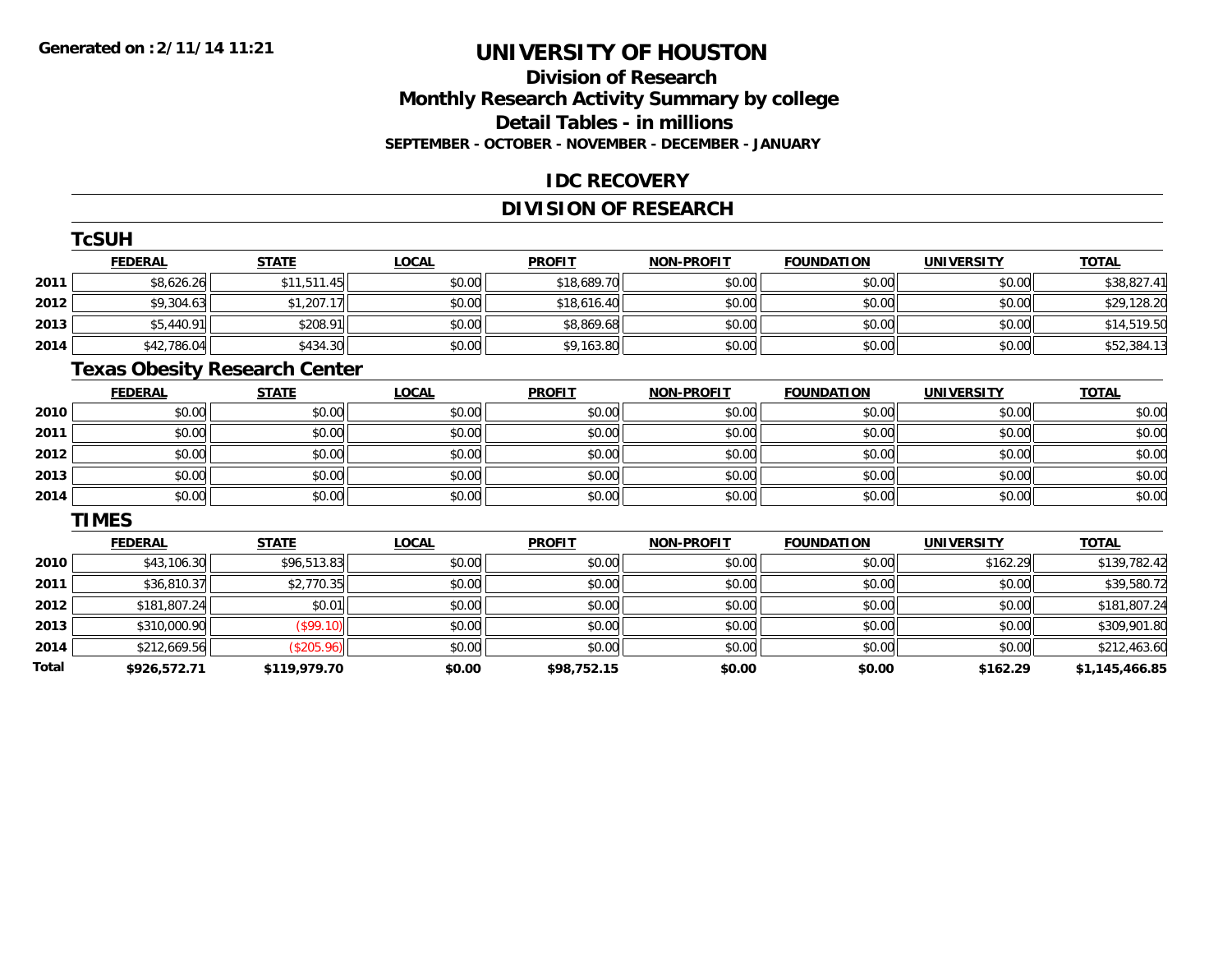### **Division of ResearchMonthly Research Activity Summary by college Detail Tables - in millions SEPTEMBER - OCTOBER - NOVEMBER - DECEMBER - JANUARY**

# **IDC RECOVERY**

# **GRADUATE COLLEGE OF SOCIAL WORK**

# **Center for Drug and Social Policy Research**

|      | <b>FEDERAL</b>           | <b>STATE</b> | <u>LOCAL</u> | <b>PROFIT</b> | <b>NON-PROFIT</b> | <b>FOUNDATION</b> | <b>UNIVERSITY</b> | <b>TOTAL</b> |
|------|--------------------------|--------------|--------------|---------------|-------------------|-------------------|-------------------|--------------|
| 2010 | \$0.00                   | \$0.00       | \$0.00       | \$0.00        | \$0.00            | \$0.00            | \$0.00            | \$0.00       |
| 2011 | \$0.00                   | \$0.00       | \$0.00       | \$0.00        | \$0.00            | \$0.00            | \$0.00            | \$0.00       |
| 2012 | \$0.00                   | \$0.00       | \$0.00       | \$0.00        | \$0.00            | \$0.00            | \$0.00            | \$0.00       |
| 2013 | \$0.00                   | \$0.00       | \$0.00       | \$0.00        | \$0.00            | \$0.00            | \$0.00            | \$0.00       |
| 2014 | \$0.00                   | \$0.00       | \$0.00       | \$0.00        | \$0.00            | \$0.00            | \$0.00            | \$0.00       |
|      | $\sim$<br>$\sim$<br>____ | ----<br>___  |              |               |                   |                   |                   |              |

#### **Center for Health Equities & Evaluation Research**

|      | <b>FEDERAL</b>                   | <b>STATE</b>   | LOCAL         | <b>PROFIT</b> | <b>NON-PROFIT</b> | <b>FOUNDATION</b> | <b>UNIVERSITY</b> | <b>TOTAL</b> |
|------|----------------------------------|----------------|---------------|---------------|-------------------|-------------------|-------------------|--------------|
| 2012 | \$8,330.05                       | \$0.00         | 0000<br>PU.UU | \$0.00        | ≮∩ ∩∩<br>PO.OO    | \$0.00            | \$0.00            | \$8,330.0    |
| 2013 | <b>CL 515</b><br>. ے. ل ا ل, ا ں | mn na<br>DU.UU | 0.00<br>DU.UG | ≮∩ ∩∩<br>JU.U | \$0.00            | \$0.00            | \$0.00            | ∪י ∪י        |
| 2014 | \$3,230.70                       | \$0.00         | \$0.00        | \$0.00        | \$0.00            | \$0.00            | \$0.00            | 3,230.7      |

# **Child & Family for Innovative Research**

|      | <b>FEDERAL</b> | <u>STATE</u> | <u>LOCAL</u> | <b>PROFIT</b> | <b>NON-PROFIT</b> | <b>FOUNDATION</b> | <b>UNIVERSITY</b> | <b>TOTAL</b> |
|------|----------------|--------------|--------------|---------------|-------------------|-------------------|-------------------|--------------|
| 2010 | \$114,418.65   | \$8,696.35   | \$0.00       | \$0.00        | \$0.00            | \$80.87           | \$0.00            | \$123,195.87 |
| 2011 | \$104,473.92   | \$1,041.98   | \$0.00       | \$0.00        | \$0.00            | \$108.59          | \$0.00            | \$105,624.49 |
| 2012 | \$103,260.25   | \$0.00       | \$0.00       | \$4,409.48    | \$0.00            | \$0.00            | \$0.00            | \$107,669.73 |
| 2013 | \$74,810.93    | \$532.66     | \$2,471.39   | (\$367.56)    | \$0.83            | \$0.00            | \$0.00            | \$77,448.25  |
| 2014 | \$20,624.90    | \$398.03     | \$573.16     | \$0.00        | \$0.00            | \$566.57          | \$0.00            | \$22,162.66  |

#### **Community Projects - Social Work**

|      | <b>FEDERAL</b> | <b>STATE</b> | <u>LOCAL</u> | <b>PROFIT</b> | <b>NON-PROFIT</b> | <b>FOUNDATION</b> | <b>UNIVERSITY</b> | <b>TOTAL</b> |
|------|----------------|--------------|--------------|---------------|-------------------|-------------------|-------------------|--------------|
| 2010 | \$0.00         | \$0.00       | \$0.00       | \$0.00        | \$0.00            | \$0.00            | \$0.00            | \$0.00       |
| 2011 | \$0.00         | \$0.00       | \$0.00       | \$0.00        | \$0.00            | \$0.00            | \$0.00            | \$0.00       |
| 2012 | \$24.74        | \$0.00       | \$0.00       | \$0.00        | \$0.00            | \$0.00            | \$0.00            | \$24.74      |
| 2013 | \$0.01)        | \$0.00       | \$0.00       | \$0.00        | \$0.00            | \$0.00            | \$0.00            | $(\$0.01)$   |

#### **Dean, Social Work**

|      | <b>FEDERAL</b> | <b>STATE</b> | <u>LOCAL</u> | <b>PROFIT</b> | <b>NON-PROFIT</b> | <b>FOUNDATION</b> | <b>UNIVERSITY</b> | <b>TOTAL</b> |
|------|----------------|--------------|--------------|---------------|-------------------|-------------------|-------------------|--------------|
| 2010 | \$82,543.54    | \$0.00       | \$0.00       | \$0.00        | \$0.00            | \$0.00            | \$0.00            | \$82,543.54  |
| 2011 | \$68,911.64    | \$0.00       | \$0.00       | \$0.00        | \$0.00            | \$0.00            | \$0.00            | \$68,911.64  |
| 2012 | \$1,018.30     | \$0.00       | \$0.00       | \$0.00        | \$0.00            | \$0.00            | \$0.00            | (\$1,018.30) |
| 2013 | \$5,849.75     | \$0.00       | \$0.00       | \$0.00        | \$0.00            | \$0.00            | \$0.00            | \$5,849.75   |
| 2014 | \$0.00         | \$0.00       | \$0.00       | \$0.00        | \$0.00            | \$0.00            | \$0.00            | \$0.00       |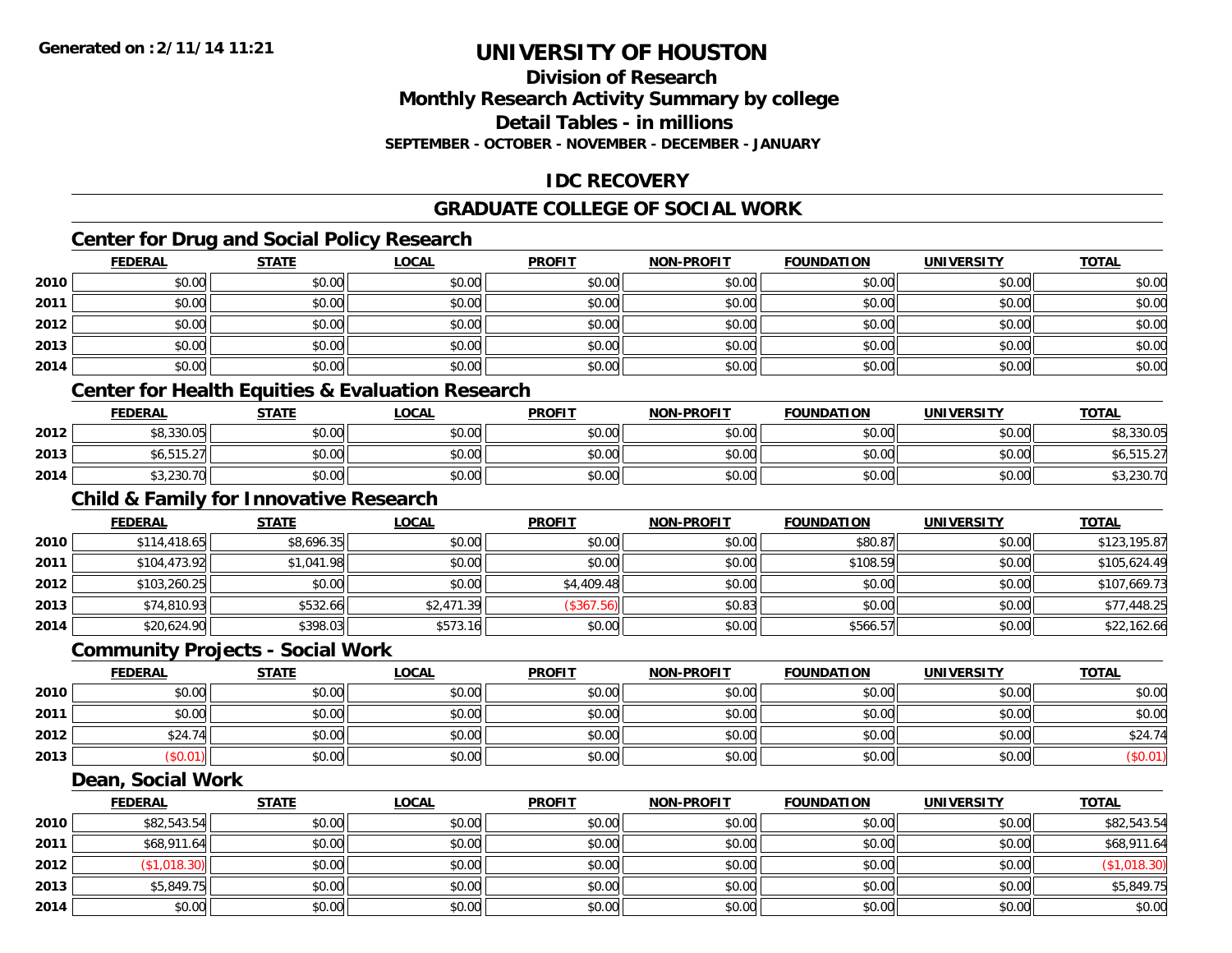### **Division of Research Monthly Research Activity Summary by college Detail Tables - in millions SEPTEMBER - OCTOBER - NOVEMBER - DECEMBER - JANUARY**

### **IDC RECOVERY**

#### **GRADUATE COLLEGE OF SOCIAL WORK**

# **Office for Drug SPR**

|       | <b>FEDERAL</b> | <u>STATE</u> | <b>LOCAL</b> | <b>PROFIT</b> | <b>NON-PROFIT</b> | <b>FOUNDATION</b> | <b>UNIVERSITY</b> | <b>TOTAL</b> |
|-------|----------------|--------------|--------------|---------------|-------------------|-------------------|-------------------|--------------|
| 2010  | \$0.00         | \$0.00       | \$0.00       | \$0.00        | \$0.00            | \$0.00            | \$0.00            | \$0.00       |
| 2011  | \$0.00         | \$0.00       | \$0.00       | \$0.00        | \$0.00            | \$0.00            | \$0.00            | \$0.00       |
| 2012  | \$0.00         | \$0.00       | \$0.00       | \$0.00        | \$0.00            | \$0.00            | \$0.00            | \$0.00       |
| 2013  | \$0.00         | \$0.00       | \$0.00       | \$0.00        | \$0.00            | \$0.00            | \$0.00            | \$0.00       |
| Total | \$591,976.03   | \$10,669.02  | \$3,044.55   | \$4,041.92    | \$0.83            | \$756.03          | \$0.00            | \$610,488.38 |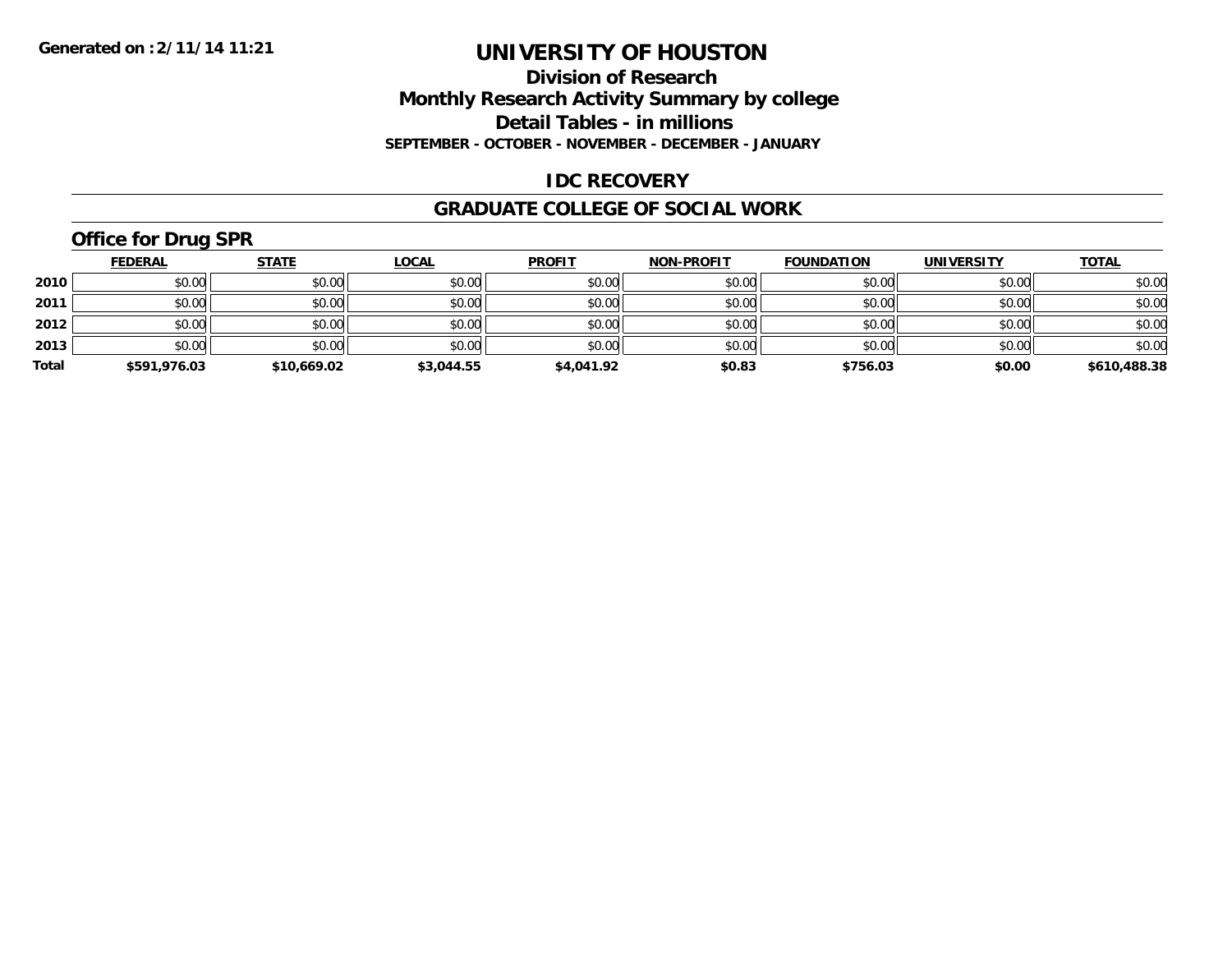**Division of Research**

**Monthly Research Activity Summary by college**

**Detail Tables - in millions**

**SEPTEMBER - OCTOBER - NOVEMBER - DECEMBER - JANUARY**

# **IDC RECOVERY**

### **HILTON COLLEGE OF HOTEL AND RESTAURANT MANAGEMENT**

### **Hotel and Restaurant Management**

|       | <b>FEDERAL</b> | <b>STATE</b> | <u>LOCAL</u> | <b>PROFIT</b> | <b>NON-PROFIT</b> | <b>FOUNDATION</b> | <b>UNIVERSITY</b> | <b>TOTAL</b> |
|-------|----------------|--------------|--------------|---------------|-------------------|-------------------|-------------------|--------------|
| 2011  | \$626.64       | \$0.00       | \$0.00       | \$177.55      | \$127.93          | \$0.00            | \$0.00            | \$932.12     |
| 2012  | \$2,013.13     | \$3,197.64   | \$0.00       | \$8.59        | \$2,072.37        | \$0.00            | \$0.00            | \$7,291.73   |
| 2013  | \$1,707.71     | \$804.38     | \$0.00       | \$0.00        | \$0.00            | \$0.00            | \$0.00            | \$2,512.09   |
| 2014  | \$5,997.56     | \$28.7       | \$0.00       | \$0.00        | \$0.00            | \$986.66          | \$0.00            | \$6,955.51   |
| Total | \$10,345.04    | \$3,973.31   | \$0.00       | \$186.14      | \$2,200.30        | \$986.66          | \$0.00            | \$17,691.45  |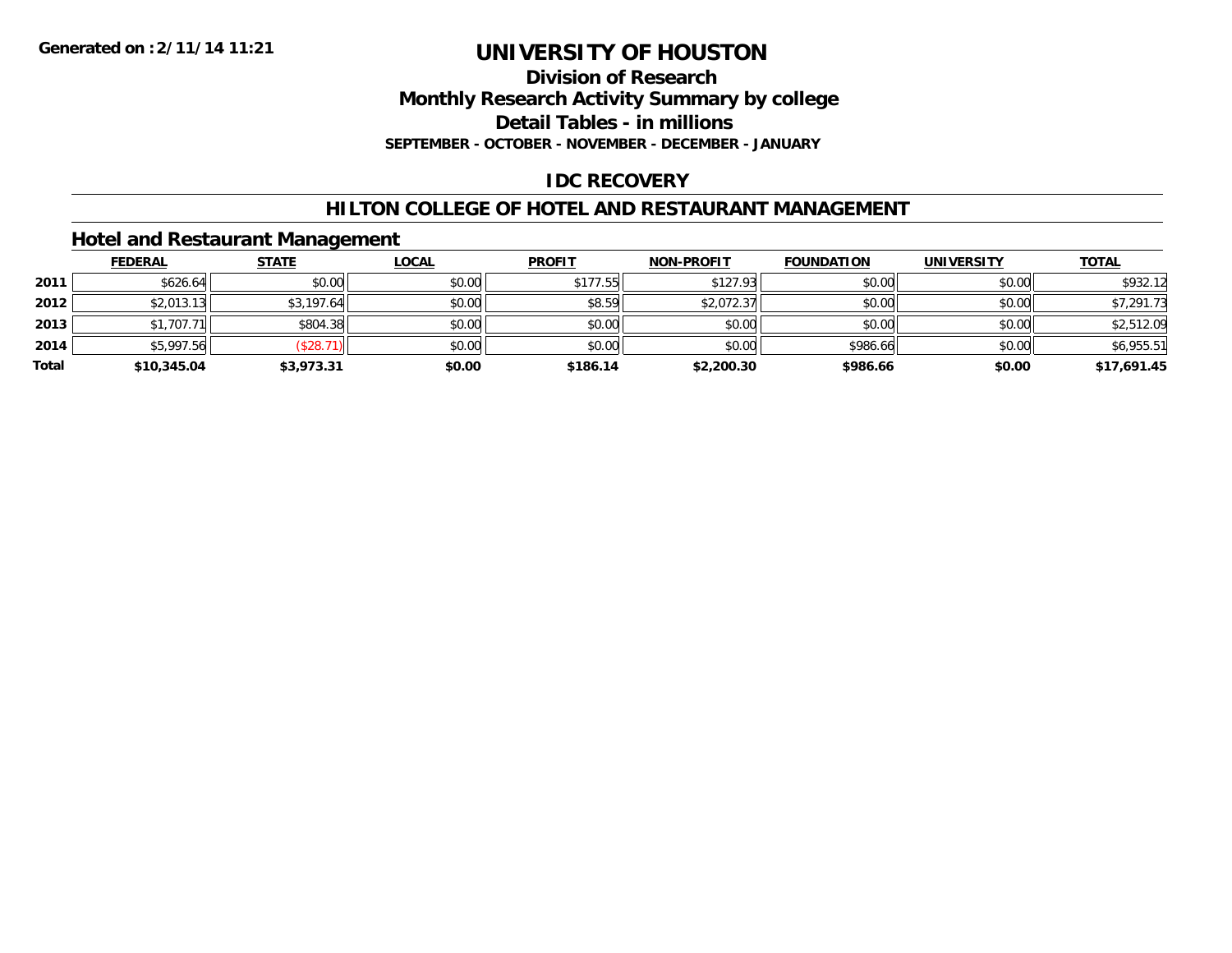### **Division of Research Monthly Research Activity Summary by college Detail Tables - in millions SEPTEMBER - OCTOBER - NOVEMBER - DECEMBER - JANUARY**

### **IDC RECOVERY**

#### **HONORS COLLEGE**

# **Dean, Honors College**

|       |                | $\sim$       |              |               |                   |                   |                   |              |
|-------|----------------|--------------|--------------|---------------|-------------------|-------------------|-------------------|--------------|
|       | <b>FEDERAL</b> | <b>STATE</b> | <b>LOCAL</b> | <b>PROFIT</b> | <b>NON-PROFIT</b> | <b>FOUNDATION</b> | <b>UNIVERSITY</b> | <b>TOTAL</b> |
| 2010  | \$5,998.84     | \$0.00       | \$0.00       | \$0.00        | \$0.00            | \$0.00            | \$0.00            | \$5,998.84   |
| 2011  | \$1,205.31     | \$0.00       | \$0.00       | \$0.00        | \$0.00            | \$0.00            | \$0.00            | \$1,205.31   |
| 2012  | \$3,979.51     | \$0.00       | \$0.00       | \$0.00        | \$2,178.1         | \$0.00            | \$0.00            | \$6,157.61   |
| 2013  | \$4,165.60     | \$0.00       | \$0.00       | \$0.00        | \$2,797.81        | \$0.00            | \$0.00            | \$6,963.41   |
| 2014  | \$892.24       | \$0.00       | \$0.00       | \$0.00        | \$2,790.35        | \$37.28           | \$0.00            | \$3,719.88   |
| Total | \$16,241.49    | \$0.00       | \$0.00       | \$0.00        | \$7,766.27        | \$37.28           | \$0.00            | \$24,045.05  |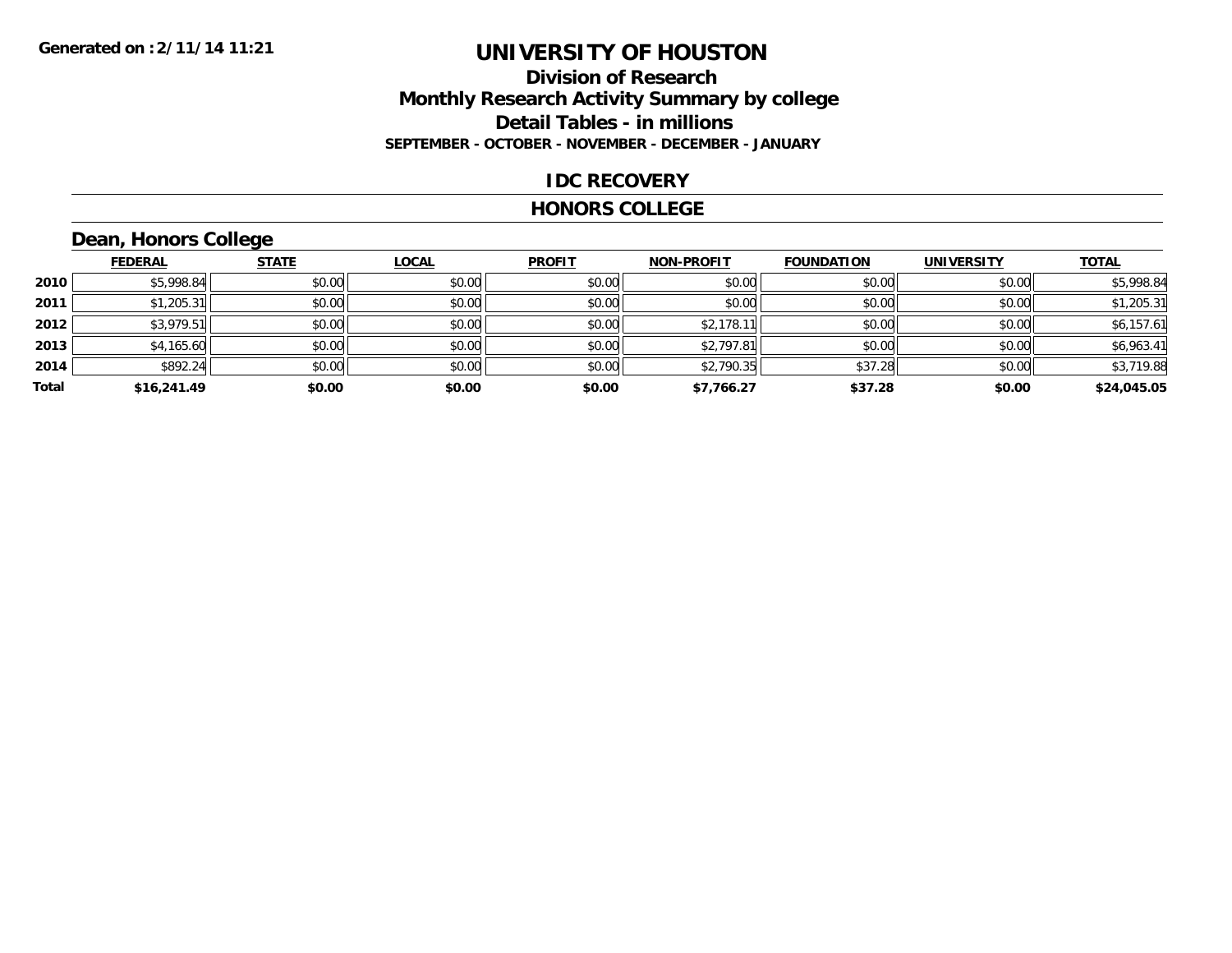### **Division of Research Monthly Research Activity Summary by college Detail Tables - in millions SEPTEMBER - OCTOBER - NOVEMBER - DECEMBER - JANUARY**

#### **IDC RECOVERY**

#### **LIBRARY**

### **Administration, Library**

|       | <b>FEDERAL</b> | <b>STATE</b> | <b>LOCAL</b> | <b>PROFIT</b> | <b>NON-PROFIT</b> | <b>FOUNDATION</b> | <b>UNIVERSITY</b> | <b>TOTAL</b> |
|-------|----------------|--------------|--------------|---------------|-------------------|-------------------|-------------------|--------------|
| 2010  | \$3,649.08     | \$0.00       | \$0.00       | \$0.00        | \$0.00            | \$0.00            | \$0.00            | \$3,649.08   |
| 2011  | \$718.08       | \$0.00       | \$0.00       | \$0.00        | \$0.00            | \$0.00            | \$0.00            | \$718.08     |
| 2012  | \$0.00         | \$0.00       | \$0.00       | \$0.00        | \$0.00            | \$0.00            | \$0.00            | \$0.00       |
| 2013  | \$0.00         | \$0.00       | \$0.00       | \$0.00        | \$0.00            | \$0.00            | \$0.00            | \$0.00       |
| 2014  | \$0.00         | \$0.00       | \$0.00       | \$0.00        | \$0.00            | \$0.00            | \$0.00            | \$0.00       |
| Total | \$4,367.16     | \$0.00       | \$0.00       | \$0.00        | \$0.00            | \$0.00            | \$0.00            | \$4,367.16   |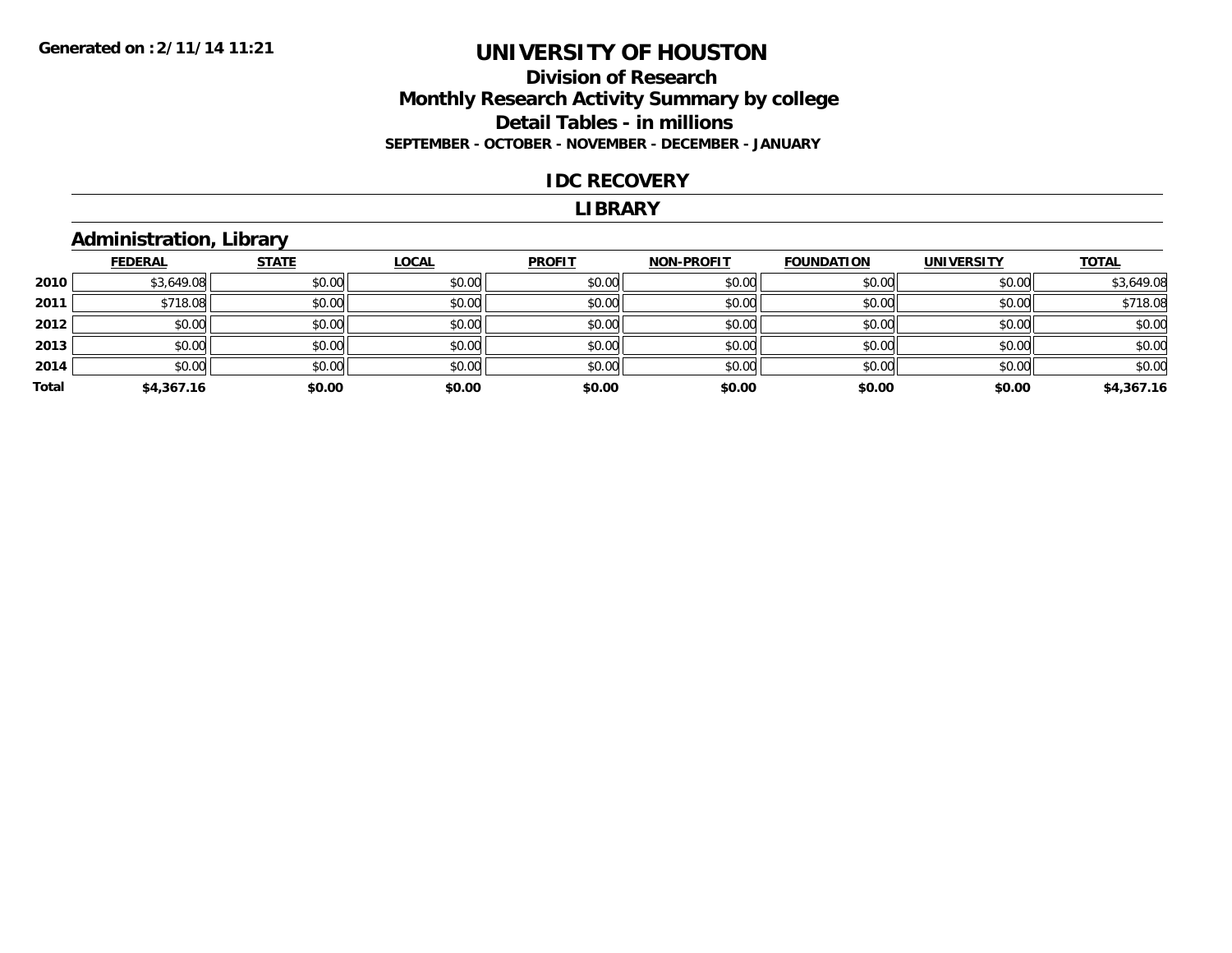**Division of Research**

**Monthly Research Activity Summary by college**

**Detail Tables - in millions**

**SEPTEMBER - OCTOBER - NOVEMBER - DECEMBER - JANUARY**

# **IDC RECOVERY**

# **SENIOR V.P. FOR ACADEMIC AFFAIRS AND PROVOST**

# **Continuing Education**

**Total**

|      | <b>FEDERAL</b>                               | <b>STATE</b> | <u>LOCAL</u> | <b>PROFIT</b> | NON-PROFIT        | <b>FOUNDATION</b> | UNIVERSITY        | <u>TOTAL</u> |
|------|----------------------------------------------|--------------|--------------|---------------|-------------------|-------------------|-------------------|--------------|
| 2011 | \$0.00                                       | \$79.12      | \$0.00       | \$0.00        | \$0.00            | \$0.00            | \$0.00            | \$79.12      |
|      | <b>Learning and Assessment Services</b>      |              |              |               |                   |                   |                   |              |
|      | <b>FEDERAL</b>                               | <b>STATE</b> | <b>LOCAL</b> | <b>PROFIT</b> | <b>NON-PROFIT</b> | <b>FOUNDATION</b> | <b>UNIVERSITY</b> | <b>TOTAL</b> |
| 2010 | \$11,673.27                                  | \$2,889.97   | \$0.00       | \$0.00        | \$0.00            | \$0.00            | \$0.00            | \$14,563.24  |
| 2011 | \$10,290.89                                  | \$3,853.69   | \$0.00       | \$0.00        | (\$102.24)        | \$0.00            | \$0.00            | \$14,042.34  |
| 2012 | \$10,031.22                                  | (\$121.33)   | \$0.00       | \$0.00        | \$0.00            | \$0.00            | \$0.00            | \$9,909.89   |
| 2013 | \$9,659.86                                   | \$3,973.06   | \$0.00       | \$0.00        | \$0.00            | \$0.00            | \$0.00            | \$13,632.92  |
| 2014 | \$10,231.61                                  | \$3,652.38   | \$0.00       | \$0.00        | \$0.00            | \$0.00            | \$0.00            | \$13,883.99  |
|      | <b>Learning Support Services</b>             |              |              |               |                   |                   |                   |              |
|      | <b>FEDERAL</b>                               | <b>STATE</b> | <b>LOCAL</b> | <b>PROFIT</b> | <b>NON-PROFIT</b> | <b>FOUNDATION</b> | <b>UNIVERSITY</b> | <b>TOTAL</b> |
| 2012 | \$0.00                                       | \$0.00       | \$0.00       | \$0.00        | \$0.00            | \$0.00            | \$0.00            | \$0.00       |
| 2013 | \$0.00                                       | \$0.00       | \$0.00       | \$0.00        | \$0.00            | \$0.00            | \$0.00            | \$0.00       |
|      | Senior V.P. for Academic Affairs and Provost |              |              |               |                   |                   |                   |              |
|      | <b>FEDERAL</b>                               | <b>STATE</b> | <b>LOCAL</b> | <b>PROFIT</b> | <b>NON-PROFIT</b> | <b>FOUNDATION</b> | <b>UNIVERSITY</b> | <b>TOTAL</b> |
| 2013 | \$0.00                                       | \$0.00       | \$0.00       | \$0.00        | \$0.00            | \$0.00            | \$0.00            | \$0.00       |
| 2014 | \$0.00                                       | \$0.00       | \$0.00       | \$0.00        | \$0.00            | \$0.00            | \$0.00            | \$0.00       |

**\$51,886.85 \$14,326.89 \$0.00 \$0.00 (\$102.24) \$0.00 \$0.00 \$66,111.50**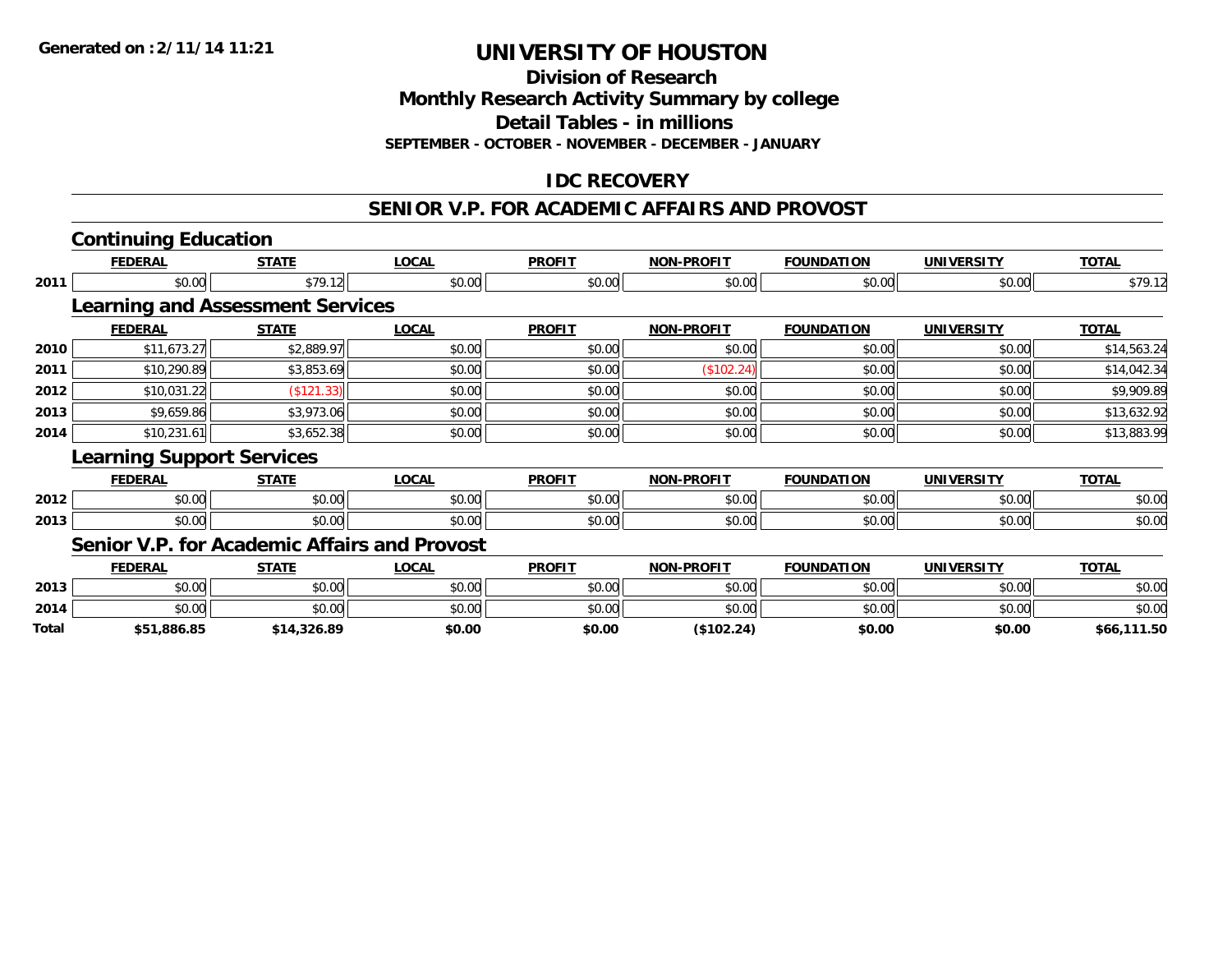### **Division of Research Monthly Research Activity Summary by college Detail Tables - in millions SEPTEMBER - OCTOBER - NOVEMBER - DECEMBER - JANUARY**

### **IDC RECOVERY**

#### **UH LAW CENTER**

|       | Dean, Law            |              |              |               |                   |                   |                   |               |
|-------|----------------------|--------------|--------------|---------------|-------------------|-------------------|-------------------|---------------|
|       | <b>FEDERAL</b>       | <b>STATE</b> | <b>LOCAL</b> | <b>PROFIT</b> | <b>NON-PROFIT</b> | <b>FOUNDATION</b> | <b>UNIVERSITY</b> | <b>TOTAL</b>  |
| 2010  | \$31,074.26          | \$0.00       | \$0.00       | \$0.00        | \$0.00            | \$0.00            | \$0.00            | \$31,074.26   |
| 2011  | \$4,402.21           | \$0.00       | \$0.00       | \$0.00        | \$0.00            | \$0.00            | \$0.00            | \$4,402.21    |
| 2012  | $($ \$69,334.79) $ $ | \$0.00       | \$0.00       | \$0.00        | \$0.00            | \$0.00            | \$0.00            | (\$69,334.79) |
| 2013  | \$0.00               | \$0.00       | \$0.00       | \$0.00        | \$0.00            | \$0.00            | \$0.00            | \$0.00        |
|       | Law-UH               |              |              |               |                   |                   |                   |               |
|       | <b>FEDERAL</b>       | <b>STATE</b> | <b>LOCAL</b> | <b>PROFIT</b> | <b>NON-PROFIT</b> | <b>FOUNDATION</b> | <b>UNIVERSITY</b> | <b>TOTAL</b>  |
| 2010  | \$2,668.04           | \$0.00       | \$0.00       | \$0.00        | \$0.00            | \$0.00            | \$0.00            | \$2,668.04    |
| 2011  | \$4,537.99           | \$2,755.67   | \$0.00       | \$0.00        | \$0.00            | \$2,977.08        | \$0.00            | \$10,270.74   |
| 2012  | \$1,226.03           | \$0.00       | \$0.00       | \$0.00        | \$0.00            | \$2,040.68        | \$0.00            | \$3,266.71    |
| 2013  | \$38,623.38          | \$6,987.87   | \$0.00       | \$0.00        | \$0.00            | \$2,475.41        | \$0.00            | \$48,086.66   |
| 2014  | \$5,629.40           | \$9,471.64   | \$0.00       | \$0.00        | \$0.00            | \$0.00            | \$0.00            | \$15,101.04   |
| Total | \$18,826.52          | \$19,215.18  | \$0.00       | \$0.00        | \$0.00            | \$7,493.17        | \$0.00            | \$45,534.87   |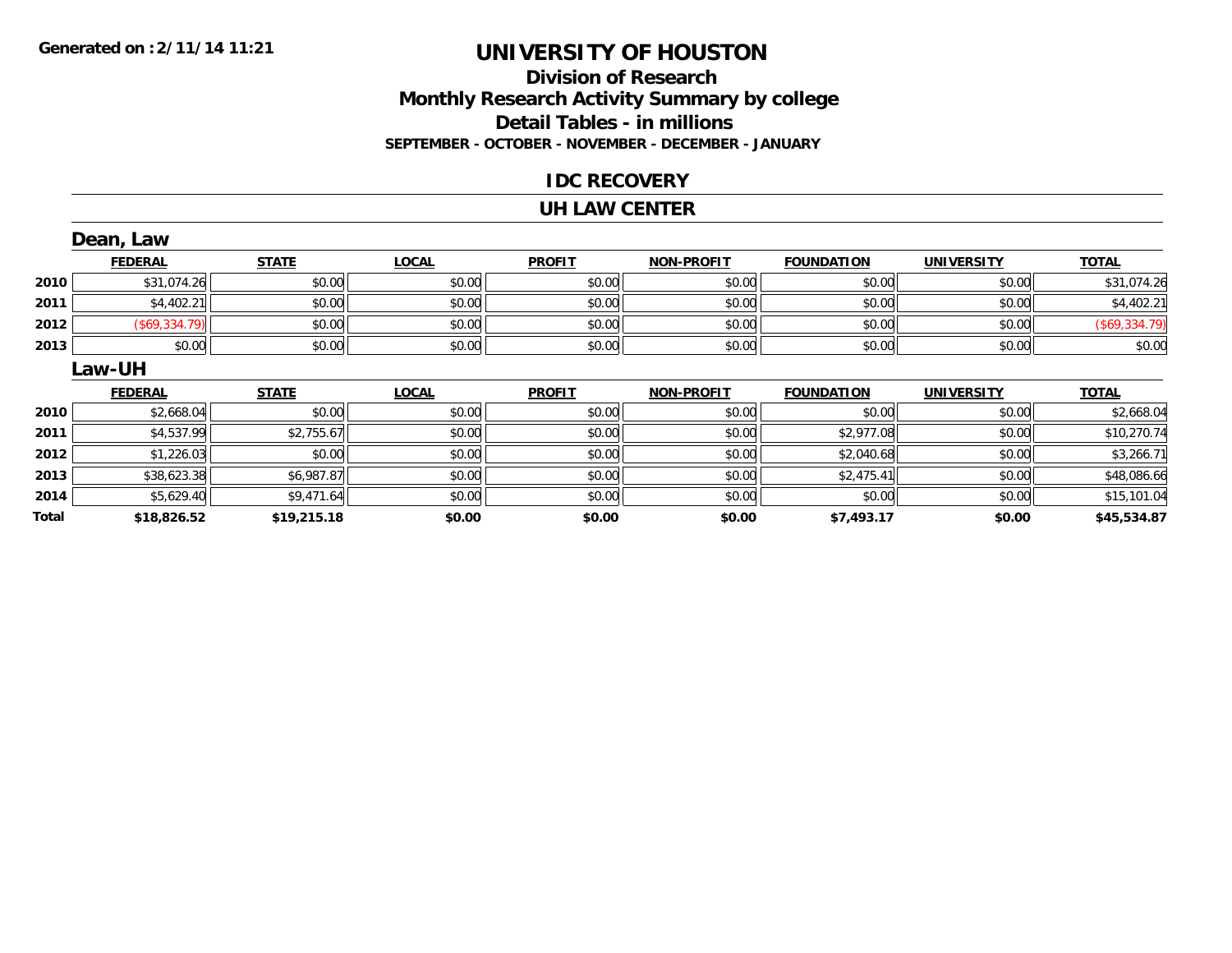### **Division of Research Monthly Research Activity Summary by college Detail Tables - in millions SEPTEMBER - OCTOBER - NOVEMBER - DECEMBER - JANUARY**

#### **IDC RECOVERY**

#### **UH SYSTEM**

|              | KIIHT.<br>T۱   |              |              |               |                   |                   |                   |              |  |
|--------------|----------------|--------------|--------------|---------------|-------------------|-------------------|-------------------|--------------|--|
|              | <b>FEDERAL</b> | <b>STATE</b> | <b>LOCAL</b> | <b>PROFIT</b> | <b>NON-PROFIT</b> | <b>FOUNDATION</b> | <b>UNIVERSITY</b> | <b>TOTAL</b> |  |
| 2010         |                | \$0.00       | \$0.00       | \$0.00        | \$0.00            | \$0.00            | \$0.00            |              |  |
| <b>Total</b> | (\$2,503.85)   | \$0.00       | \$0.00       | \$0.00        | \$0.00            | \$0.00            | \$0.00            | (\$2,503.85) |  |